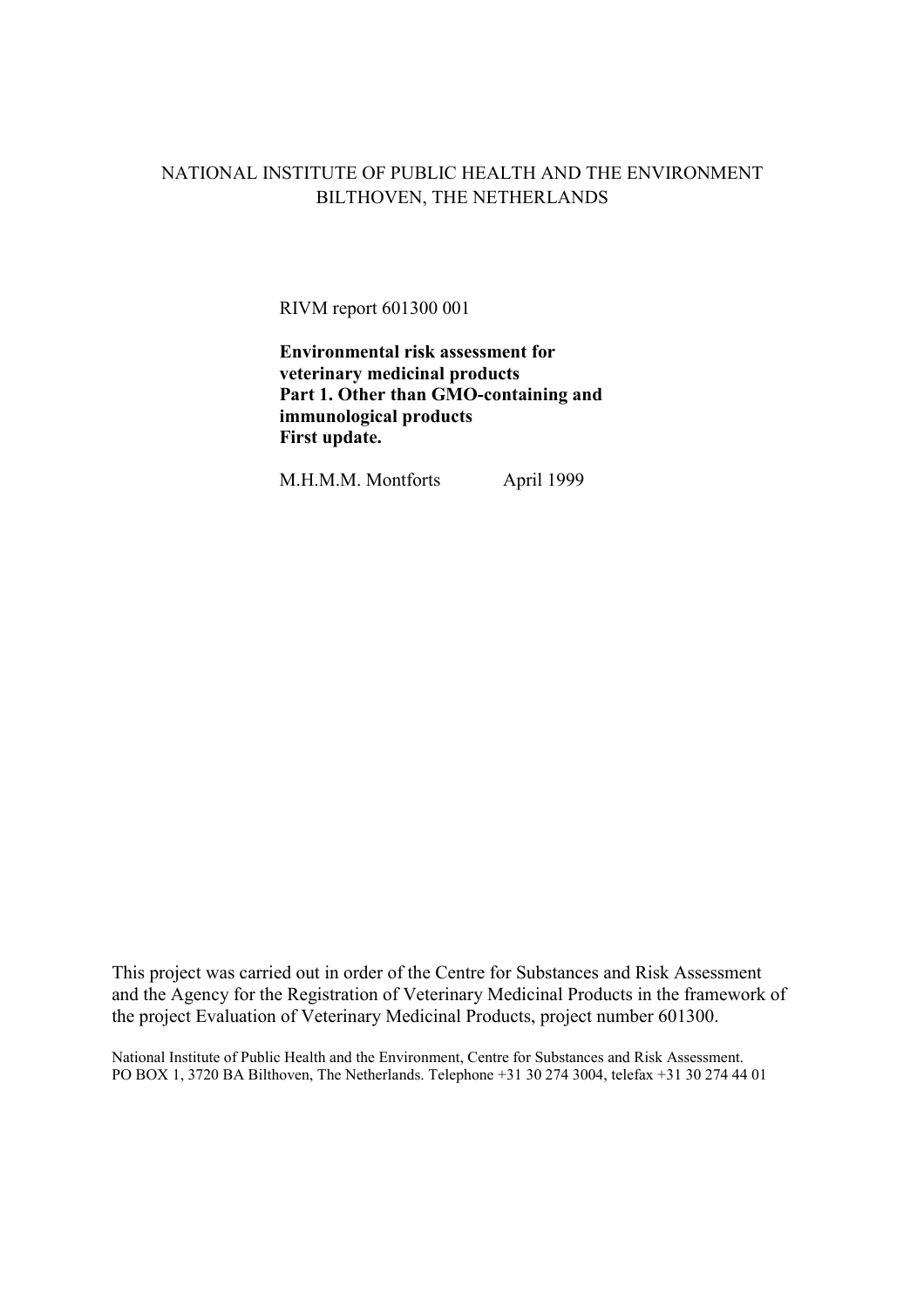## **MAILING LIST**

- 1 Hoofd Bureau Registratie Diergeneesmiddelen, t.a.v. Drs. C. Kuijper
- 2 Hoofd Centrum voor Stoffen en Risicobeoordeling, t.a.v. Dr. W.H. Könemann
- 3 LNV, Directeur Veterinaire, Voedings- en Milieuaangelegenheden, t.a.v. Drs. P.H. Draaisma
- 4 VWS, Directie Gezondheidsbescherming, t.a.v. Mr. J. de Haan
- 5 VROM Directoraat-Generaal Milieubeheer, Directeur Stoffen, Veiligheid en Straling, t.a.v. Dr. C. Plug
- 6 VROM Directoraat Generaal Milieubeheer, Directie Bodem, Mr. A.B. Holtkamp
- 7 VROM Directoraat-Generaal Milieubeheer, Directeur Drinkwater, Water en Landbouw, t.a.v. Dr. J. Al
- 8 VROM Plv. Directeur-Generaal Milieubeheer, t.a.v. Dr. Ir. B.C.J. Zoeteman
- 9 11 Bureau Registratie Diergeneesmiddelen, t.a.v. Ir. G. de Bruijn
	- 12 Prof.dr. J.S.M. Boleij, CTB Wageningen
	- 13 Depot van Nederlandse publikaties en Nederlandse bibliografie
	- 14 Directie RIVM
	- 15 Sectordirecteur Stoffen en Risico's
	- 16 Sectordirecteur Milieuonderzoek
	- 17 Sectordirecteur Volksgezondheidsonderzoek
	- 18 Hoofd Laboratorium voor Bodem- en Grondwateronderzoek
	- 19 Hoofd Laboratorium voor Blootstellingsonderzoek
	- 20 Hoofd Laboratorium voor Afvalstoffen en Emissies
	- 21 Hoofd Laboratorium voor Ecotoxicologie
	- 22 Hoofd Laboratorium voor Effectenonderzoek
	- 23 Hoofd Laboratorium voor Water- en Drinkwateronderzoek
- 24 32 Projectleider UBS, RIVM-Taakgroep UBS, d.t.v. drs.T.G.Vermeire
- 33 39 Beoordelingsgroep H/M d.t.v. Drs.A.G.A.C. Knaap
- 40 46 Beoordelingsgroep M d.t.v. Ir.J.B.H.J. Linders
- 47 51 Ir. G.J. Schefferlie, projectleider Beoordeling dierbehandelingsmiddelen
	- 52 Prof.dr. C.J. van Leeuwen, RIVM/CSR
	- 53 Dr. D.T.H.M. Sijm, RIVM/CSR
	- 54 Ir. A.M.A van der Linden, RIVM/LBG
- 55 65 Working group ecotoxicology EMEA, d.t.v. Ir. J.B.H.J. Linders
- Dr. L. van Leemput, FEDESA
	- 68 Secretariaat FIDIN
	- 69 Dr. A. Wennberg, CVMP
	- 70 Dr. C. Aldridge, UK VMD
	- 71 Dr. L. de Poorter, Aquasense
	- 72 Ir. P.L.M. Berende, RIKILT-DLO
	- 73-77 Dr. B. Wagner, UBA Berlijn
		- 78 Dr. A.B.A. Boxall, Soil Survey and Land Research Centre, UK
		- 79 Dr. T. Ternes, ESWE, Germany
		- 80 Dr. J. Tolls, RITOX Utrecht
		- 81 Dr. L.A. Kelly, Veterinary Laboratories Agency, UK
		- 82 Dr. V. Pablos Chi, CIT-INIA, Spain
		- 83 Prof. Dr. M. Spiteller, Kassel University, Germany
		- 84 Dr. V. Virtanen, Finnish Environment Institute, Finland
		- 85 Dr. B. Halling-Sorensen, The Royal Danish School of Pharmacy, Denmark
		- 86 Auteur
		- 87 Bureau Rapportenregistratie
		- 88 Voorlichting en Public Relations
		- 89 Bibliotheek RIVM
		- 90 Bibliotheek CSR
- 91 125 Bureau Rapportenbeheer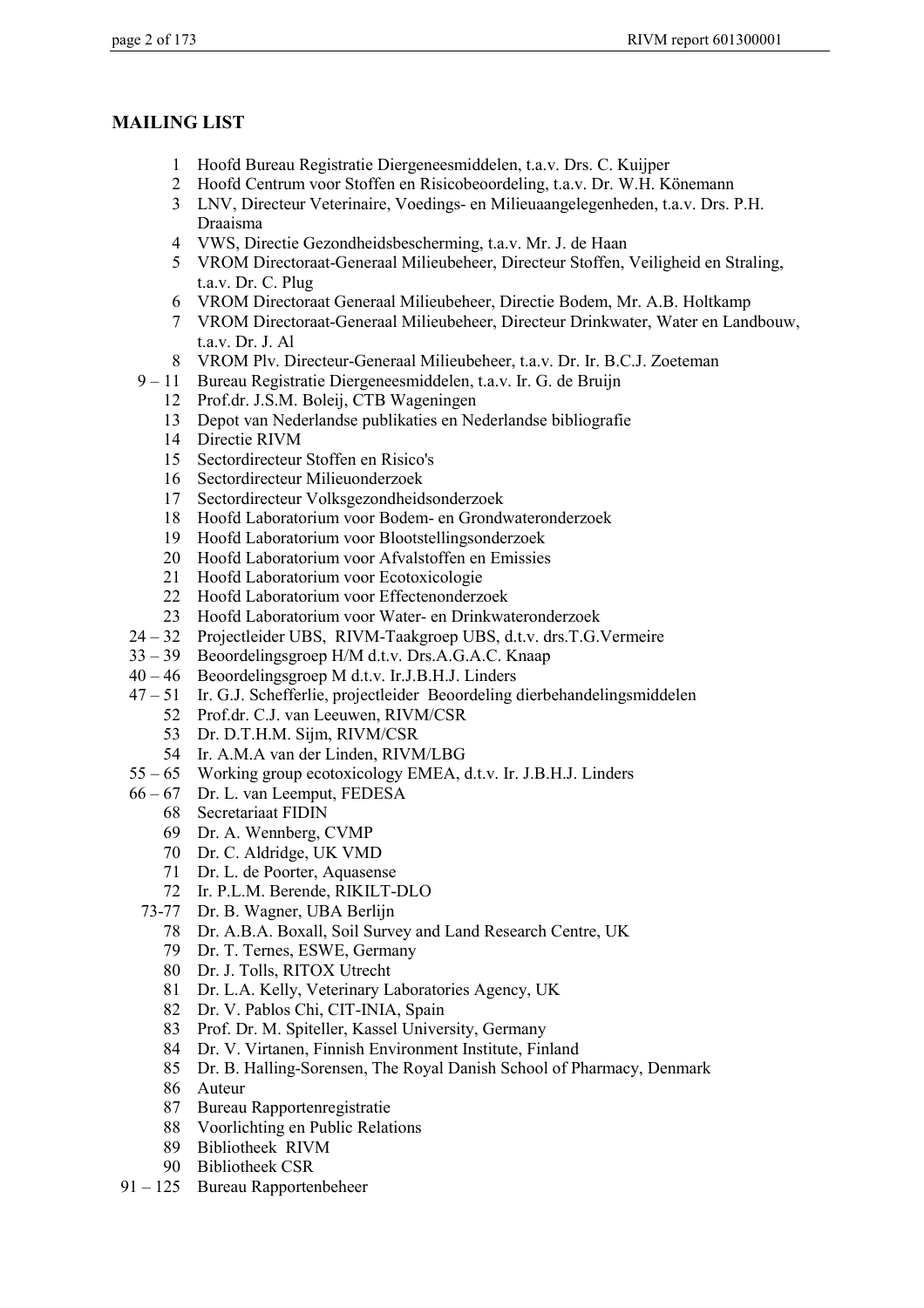## **PREFACE**

With the finalisation of the EMEA Note for Guidance on the environmental risk assessment for veterinary medicinal products other than GMO-containing and immunological products in January 1997 both manufacturers and authorities were confronted with another field of interest related to veterinary medicines. It seemed the note for guidance has evoked as much questions concerning the ins and outs of the environmental assessment and its procedure as it has provided answers to these matters. I hope this document will prove to be of help to all parties involved in the registration procedure.

The first update was made in response to the availability of more detailed information on the husbandry practice and to comments from FEDESA and RIVM/CSR.

## **ACKNOWLEDGEMENTS**

J.B.H.J. Linders, A.M.A. van der Linden, and R. Luttik have contributed in a great extent to the Chapters 4, 5, 6, and 7. D.T. Jager contributed to Chapter 5. B.J.W.G. Mensink contributed to Chapter 10. I thank them for their constructive coöperation and discussions. I also thank the specialists of the Ministry of Agriculture, Nature and Fisheries at DLV, ID-DLO, PP, PR, and PV, for providing information on livestock parameters and for critical reading the manuscript of Chapter 3. Finally I like to thank G. de Bruijn-Marsman (BRD), E.J. van de Plassche, D.F. Kalf, J.A. de Knecht, M. Post, J.J.C. van der Pol, P.L.A van Vlaardingen, L.Verdam, S.M. Schrap (RIZA), and C.W.M. Bodar for reviewing the complete document with special attention to the usefulness as a guidance document.

Mark Montforts.

All correspondence about the registration procedure should be addressed to BRD, Wageningen.

All correspondence about scientific issues with respect to the methodology should be adressed to the author (e-mail mark.montforts@rivm.nl).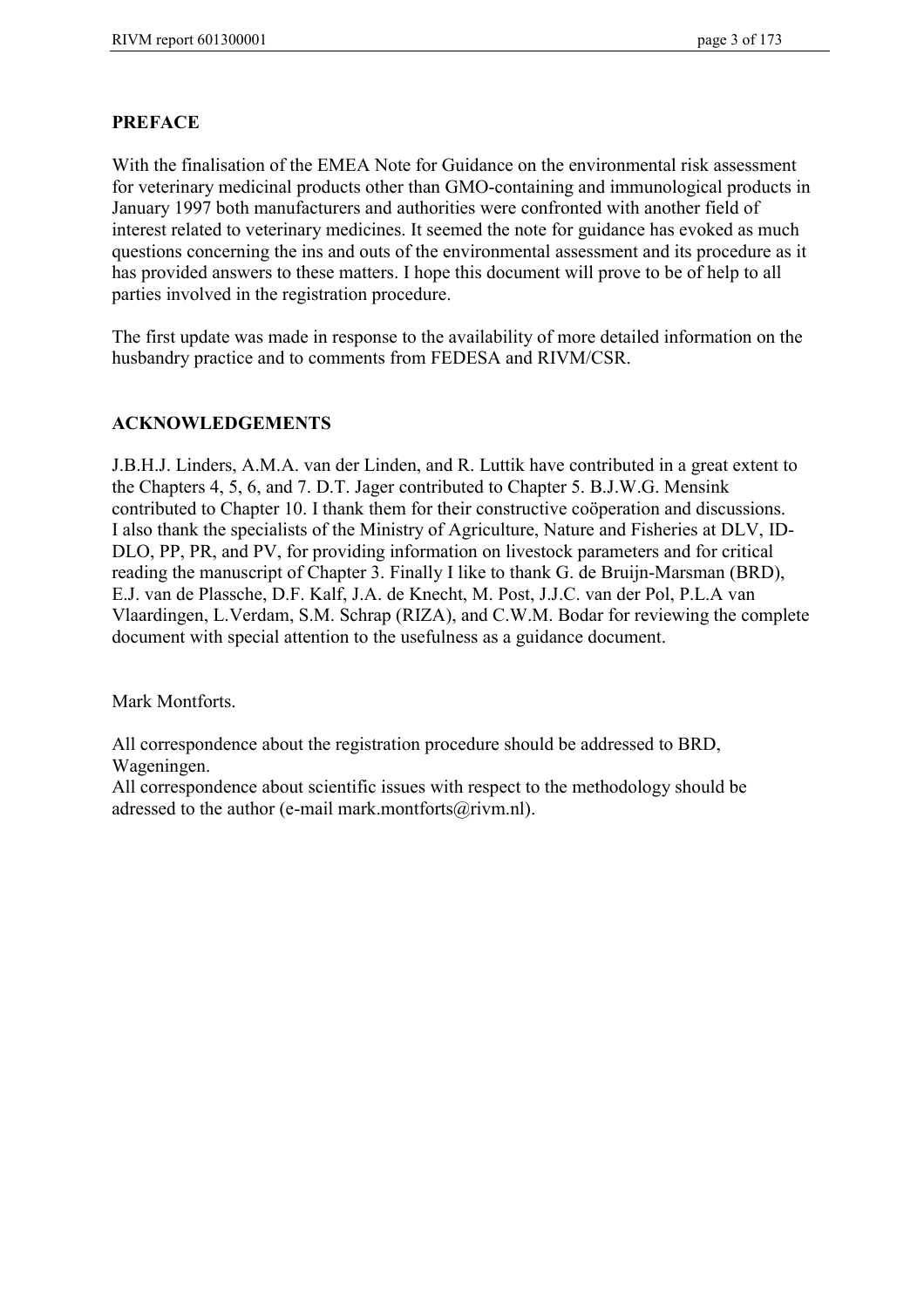# **CONTENTS**

| 1.2 FRAMEWORK OF THE ENVIRONMENTAL ASSESSMENT OF VETERINARY MEDICINAL PRODUCTS.  10 |  |
|-------------------------------------------------------------------------------------|--|
|                                                                                     |  |
|                                                                                     |  |
|                                                                                     |  |
|                                                                                     |  |
|                                                                                     |  |
| 2.1 STRUCTURE OF THE ENVIRONMENTAL ASSESSMENT OF VETERINARY MEDICINAL PRODUCTS.  13 |  |
|                                                                                     |  |
|                                                                                     |  |
|                                                                                     |  |
|                                                                                     |  |
|                                                                                     |  |
|                                                                                     |  |
| 3. RELEASE ESTIMATION OF VETERINARY MEDICINAL PRODUCTS AT APPLICATION19             |  |
|                                                                                     |  |
|                                                                                     |  |
|                                                                                     |  |
|                                                                                     |  |
|                                                                                     |  |
|                                                                                     |  |
|                                                                                     |  |
|                                                                                     |  |
|                                                                                     |  |
|                                                                                     |  |
|                                                                                     |  |
|                                                                                     |  |
|                                                                                     |  |
|                                                                                     |  |
|                                                                                     |  |
|                                                                                     |  |
|                                                                                     |  |
|                                                                                     |  |
|                                                                                     |  |
|                                                                                     |  |
|                                                                                     |  |
|                                                                                     |  |
|                                                                                     |  |
|                                                                                     |  |
|                                                                                     |  |
|                                                                                     |  |
|                                                                                     |  |
|                                                                                     |  |
|                                                                                     |  |
|                                                                                     |  |
|                                                                                     |  |
|                                                                                     |  |
|                                                                                     |  |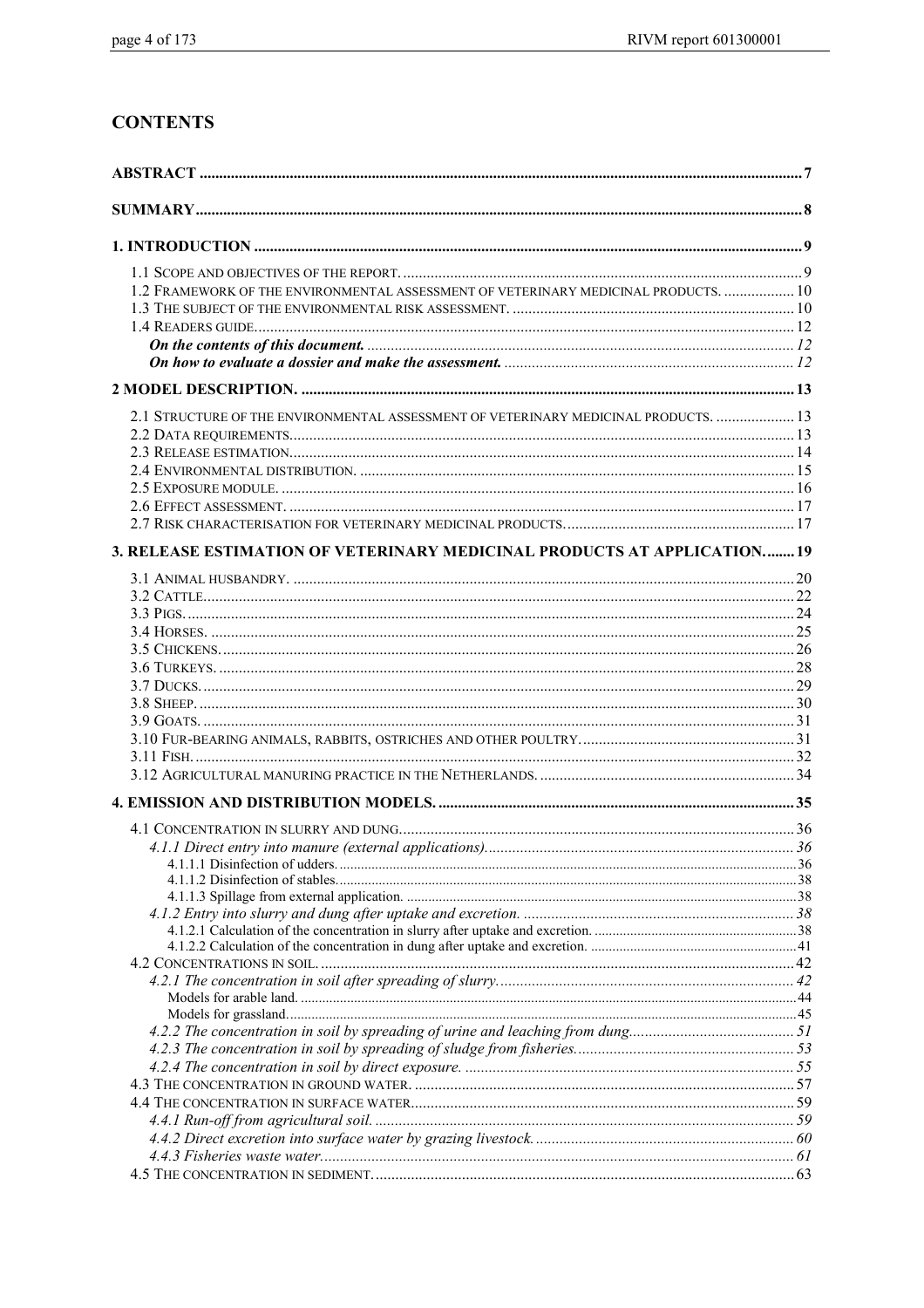| 7.2 RCR FOR BIRDS AND MAMMALS EXPOSED THROUGH UPTAKE OF WATER OR DIPPING FLUID 83         |    |
|-------------------------------------------------------------------------------------------|----|
|                                                                                           |    |
|                                                                                           |    |
|                                                                                           |    |
|                                                                                           |    |
|                                                                                           |    |
|                                                                                           |    |
|                                                                                           |    |
|                                                                                           |    |
|                                                                                           |    |
|                                                                                           |    |
|                                                                                           |    |
| 8.2 PHASE I.                                                                              | 96 |
|                                                                                           |    |
| П.                                                                                        |    |
| Ш.                                                                                        |    |
| IV.                                                                                       |    |
| Identification of relevant substances and compartments for Phase II assessment.  97<br>V. |    |
|                                                                                           |    |
| 8.3.1                                                                                     |    |
|                                                                                           |    |
| 8.3.3                                                                                     |    |
|                                                                                           |    |
|                                                                                           |    |
|                                                                                           |    |
|                                                                                           |    |
|                                                                                           |    |
|                                                                                           |    |
|                                                                                           |    |
| 9                                                                                         |    |
|                                                                                           |    |
|                                                                                           |    |
|                                                                                           |    |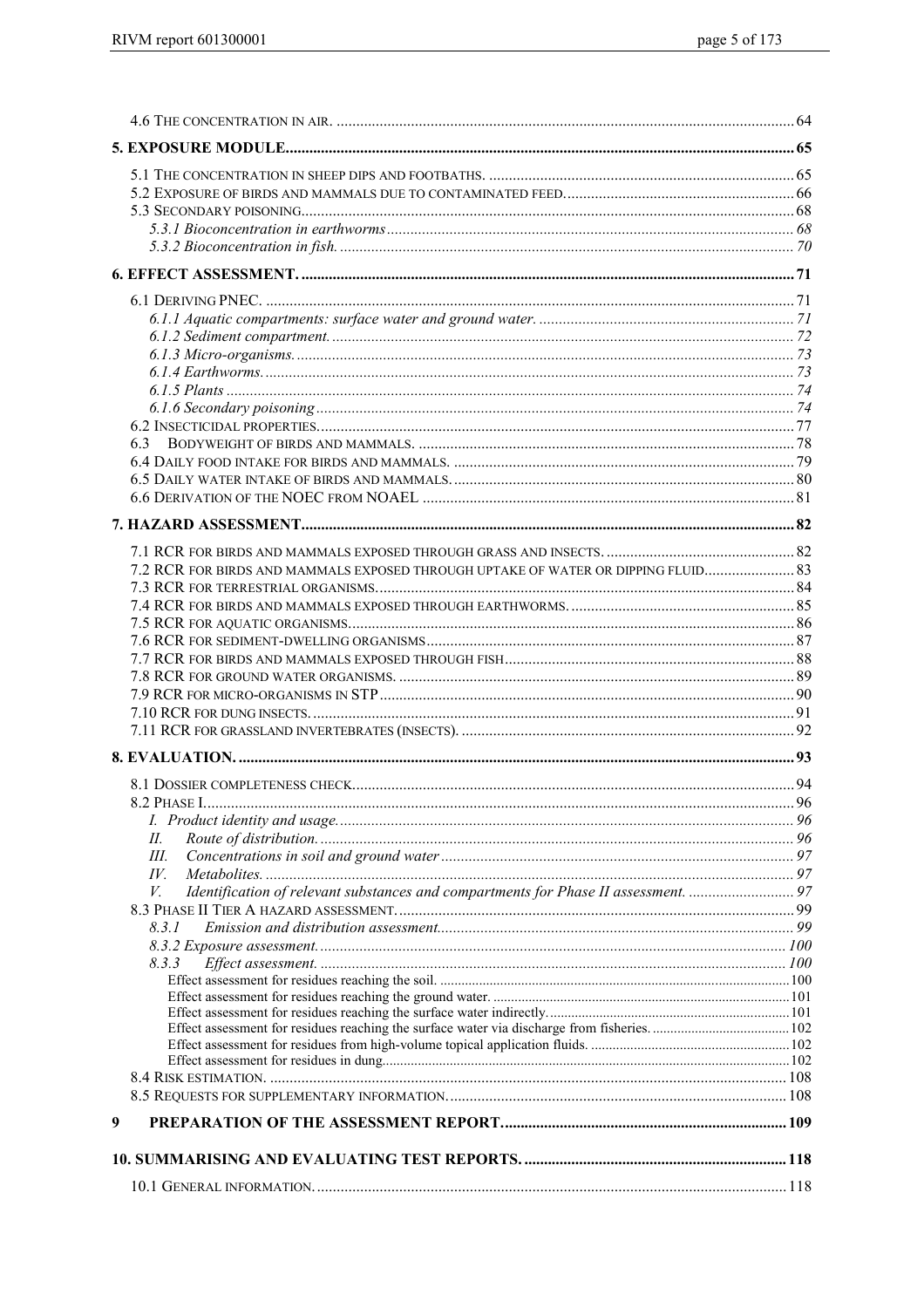| 107                                                                      |  |
|--------------------------------------------------------------------------|--|
|                                                                          |  |
|                                                                          |  |
|                                                                          |  |
|                                                                          |  |
|                                                                          |  |
|                                                                          |  |
|                                                                          |  |
|                                                                          |  |
|                                                                          |  |
|                                                                          |  |
|                                                                          |  |
|                                                                          |  |
|                                                                          |  |
|                                                                          |  |
|                                                                          |  |
|                                                                          |  |
| APPENDIX III USEFUL FORMULAS, UNITS, AND MISCELLANEOUS INFORMATION.  164 |  |
|                                                                          |  |
|                                                                          |  |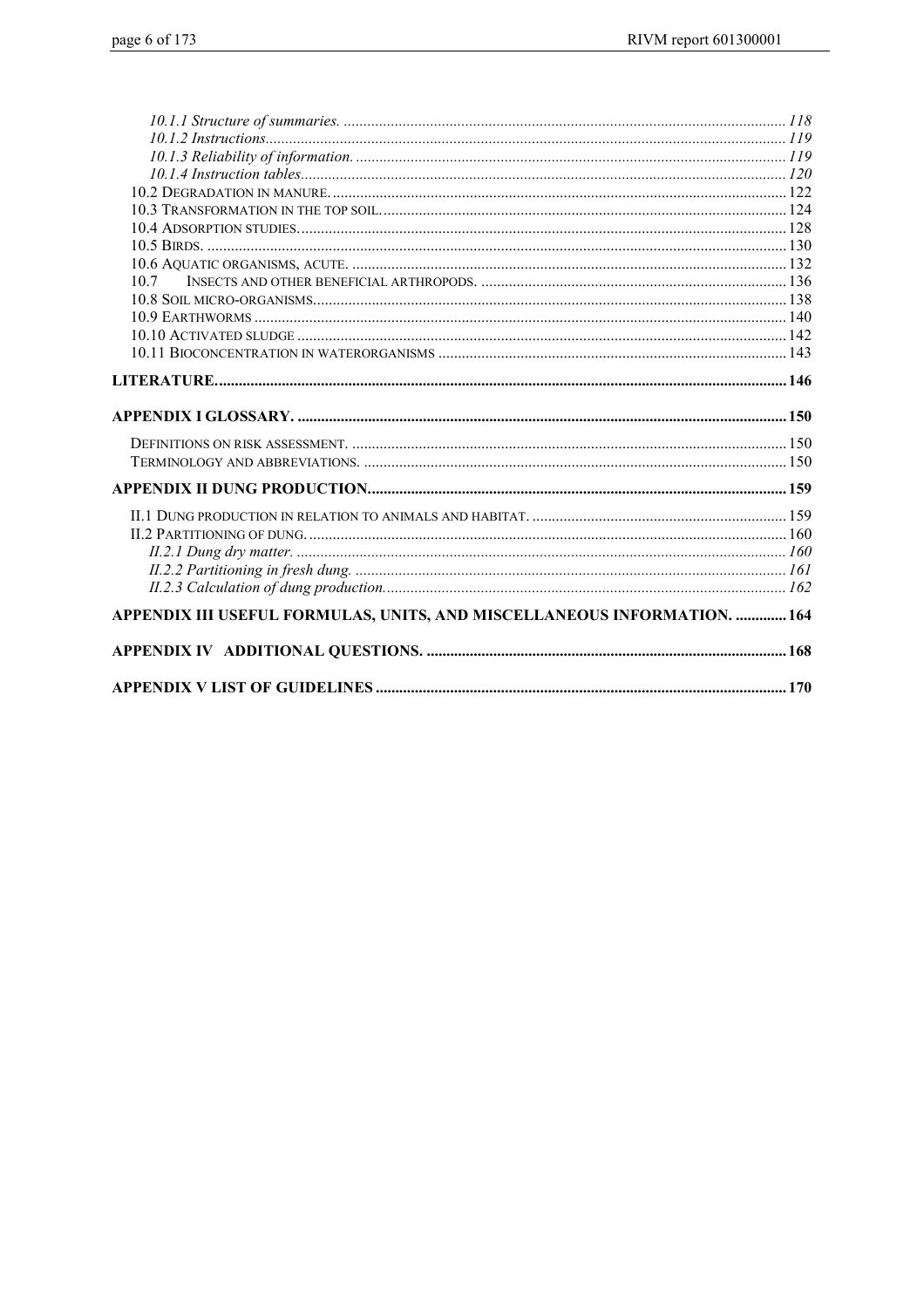# **ABSTRACT**

The EC has issued directive 81/852/EEC that with a request for registration of a veterinary medicinal product information is to be provided to enable an assessment of the safety for the environment.

This document has been written:

- to provide a tool for a uniform risk assessment of veterinary medicinal products.
- to inform other interested parties on the assumptions, default parameters, and model dimensions that are used.
- to provide a basis for the incorporation of the risk assessment into the Uniform System for the Evaluation of Substances.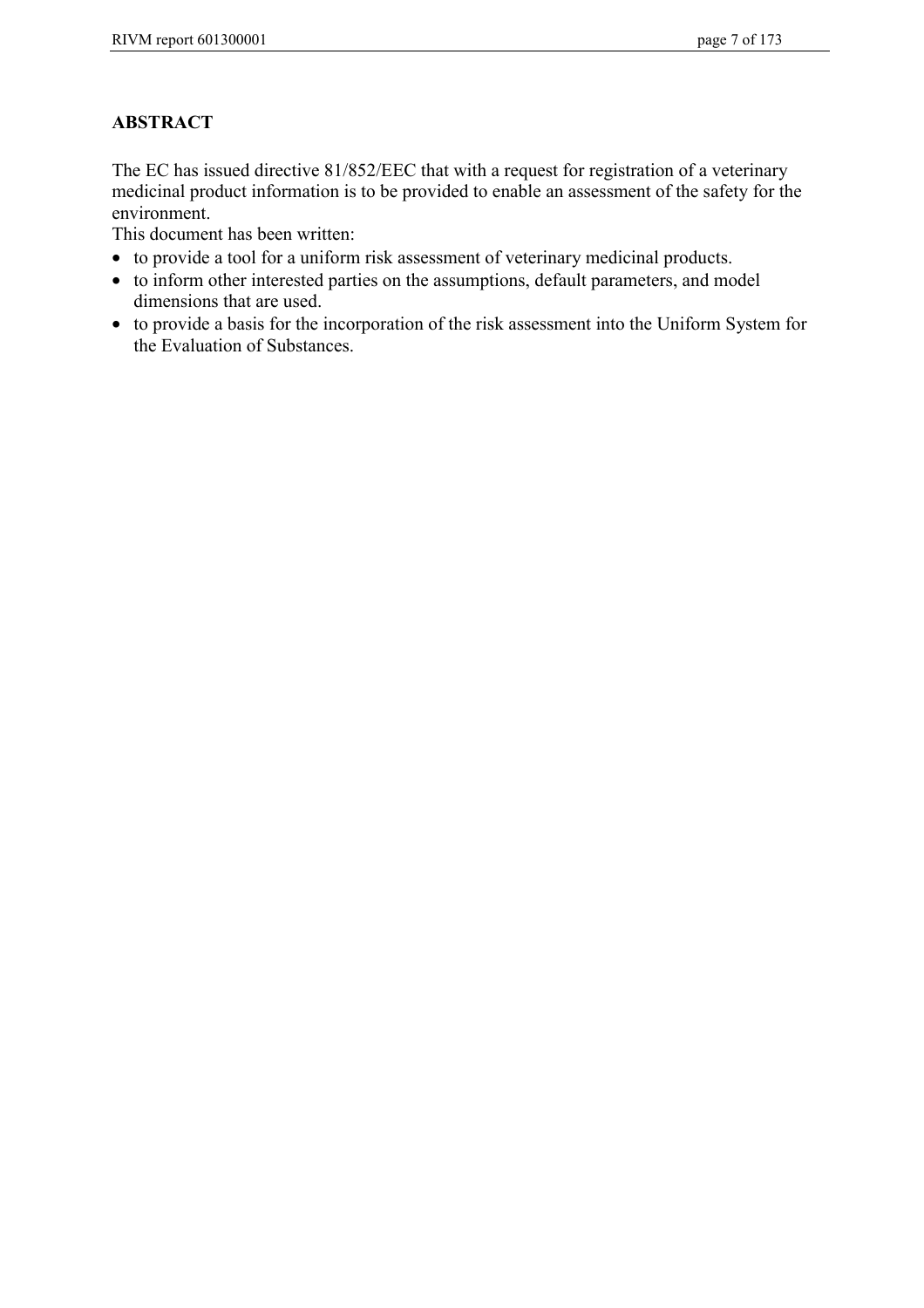## **SUMMARY**

The EC has issued directive 81/852/EEC that with a request for registration of a veterinary medicinal product information is to be provided to enable an assessment of the safety for the environment. In this document a risk assessment methodology is presented.

According to the Dutch law a veterinary medicinal product is a substance, whether or not after preparation or processing, with the intention:

- a. to cure, relieve or prevent any affection, illness, morbid symptom, pain, injury, or defect of an animal;
- b. to remedy, improve, or change the functioning of organs of an animal;

c. to diagnose a disease or defect in animals at application in an animal.

This definition includes pure substances (organic and inorganic) and preparations (including homeopatic products, vaccines, flee-belts), and excludes disinfectants not used on animals (e.g. for cleaning stables).

The risk assessment is an evaluation of the possible fate and effects of the product. As a whole, the risk assessment is structured around the hazard quotient approach used in USES (1994). Predicted environmental concentrations are compared with effect values established in toxicity studies. If reliable exposure data are available, these may replace the predicted values.

Directive 81/852/EEC describes the assessment process in two phases. The first phase (Phase I) shall assess the potential of exposure of the environment to the product, its ingredients, or relevant metabolites. The first phase is thus limited to product identification and exposure assessment. Several exemptions for further testing are given, such as trigger values for predicted environmental concentrations (PECs). When these exemptions do not apply, and trigger values are exceeded, one enters Phase II.

In the second phase (Phase II) the reviewer shall then consider whether further specific investigation of the effects of the product on particular ecosystems is necessary. Phase II is also divided in two parts, Tier A and Tier B. Tier A begins with an elaborate evaluation of the possible fate and effects. If the applicant is unable to demonstrate that exposure is minimised to a level of no concern to the environment, then the effects in the relevant compartments must be adequately investigated in Tier B. The Tier B evaluation is subject to expert judgement and is beyond the scope of this document.

The first section of this report describes the risk assessment model in outline and then in detail. In the second section guidance is given on the actual evaluation of the dossier and preparation of the assessment report.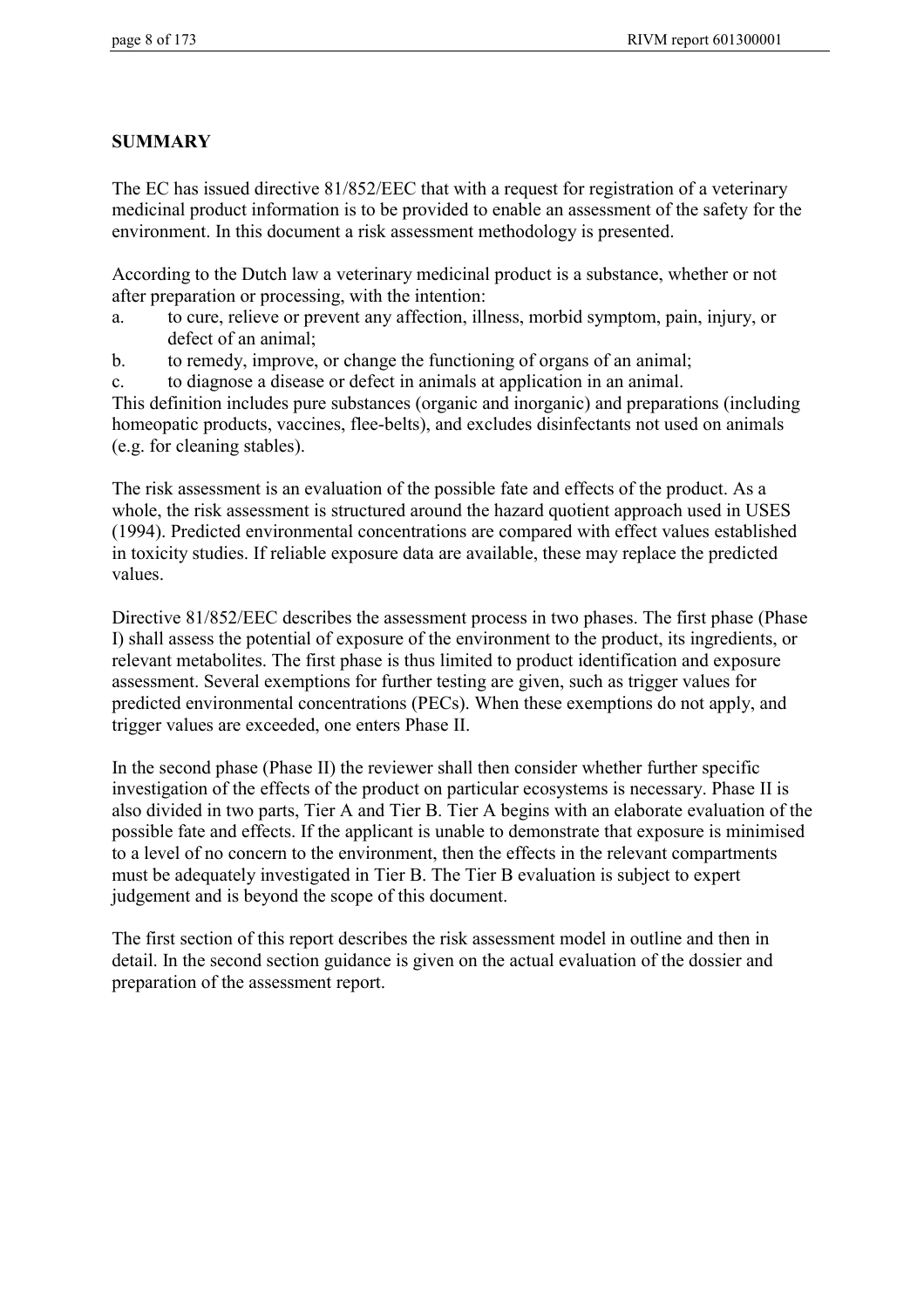# **1. INTRODUCTION**

## **1.1 Scope and objectives of the report.**

In the recent past, the environmental impact of veterinary medicinal products has had the interest of Dutch environmental protection and nature conservation organisations (De Roij et al. 1982; Van Gool 1991; Montforts 1997). The major emission source of veterinary medicinal products is the animal husbandry practice. Livestock breeding and rearing is an important industry in the Netherlands (Table 1).

The EC has issued Directive 81/852/EEC that with a request for registration of a veterinary medicinal product information is to be provided to enable an assessment of the safety for the environment.

| Category                      | number of animal | number of farms |
|-------------------------------|------------------|-----------------|
|                               | places           |                 |
| dairy cows                    | 1,675,000        | 36,000          |
| cattle                        | 4,550,000        | 54,400          |
| pigs                          | 14,400,000       | 21,250          |
| horses and ponies             | 107,000          | 20,000          |
| sheep                         | 1,627,000        | 21,000          |
| goats                         | 100,000          | 3700            |
| chickens                      | 91,400,000       | 4500            |
| - broilers                    | 44,000,000       | 1200            |
| - laying hens                 | 39,500,000       | 2700            |
| turkeys                       | 1,250,000        | 140             |
| ducks                         | 860,000          | 120             |
| other poultry (fowls, quails) | 250,000          | 100             |
| rabbits                       | 470,000          | 310             |
| minks and foxes               | 500,000          | 210             |
| fish                          | 2500 tonnes      | 50              |

Table 1. An overview of animal husbandry in the Netherlands (CBS 1996; Kamstra 1995).

In this document a risk assessment methodology is presented. The different livestock categories have different characteristics in housing and manure production, but the emission and distribution routes are identical. To ensure an equal assessment of all products a uniform risk assessment methodology is required.

The goals of this document are threefold:

- to provide a tool for a uniform risk assessment of veterinary medicinal products.
- to provide a basis for the incorporation of the risk assessment into the Uniform System for the Evaluation of Substances (USES, 1994).
- to inform interested parties and outsiders on the assumptions, default parameters, and model dimensions that are used to assess the risk for the Dutch environment.

This document forms no legal basis with respect to the admission of veterinary medicinal products in The Netherlands, and no rights can be founded on its contents.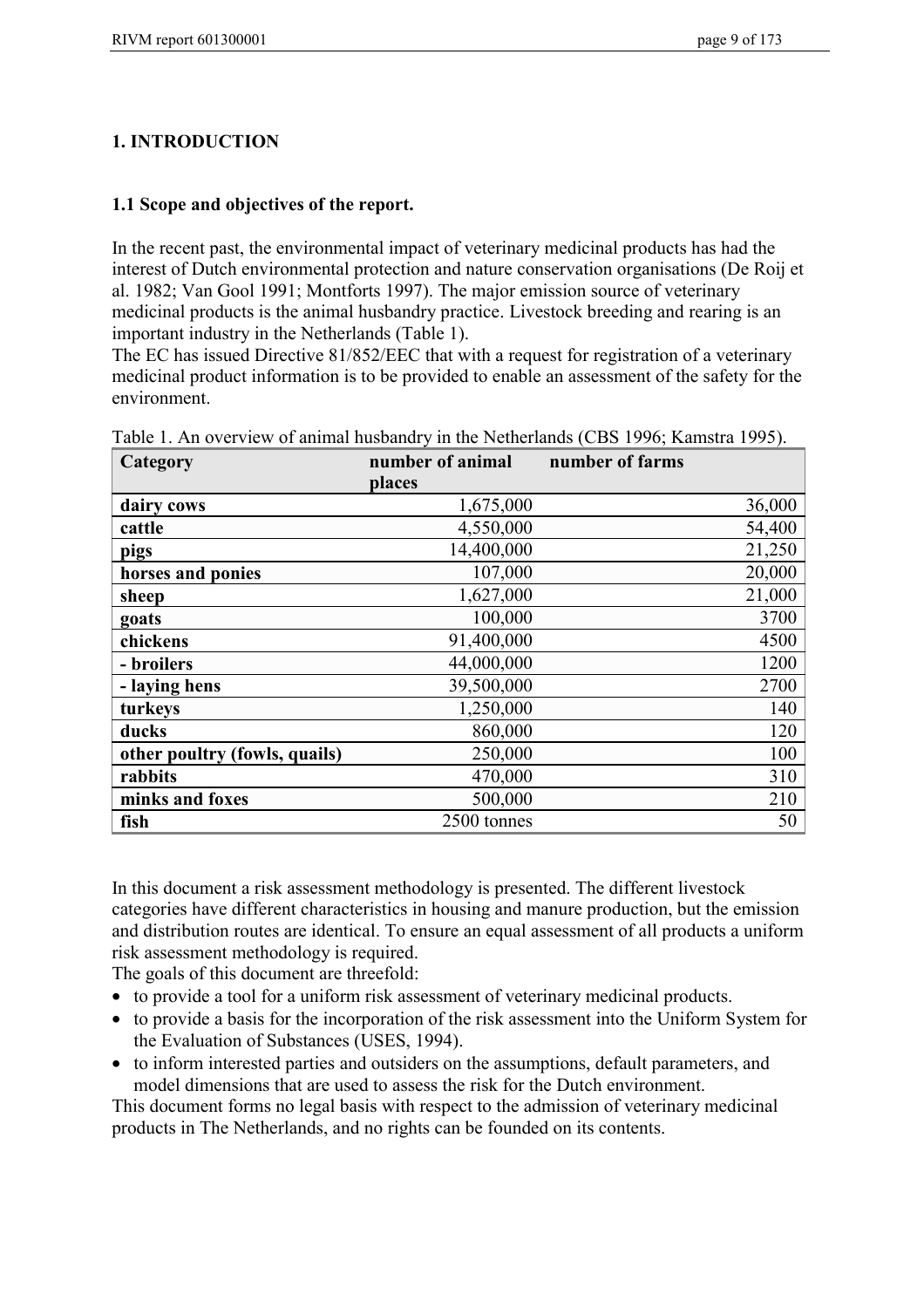## **1.2 Framework of the environmental assessment of veterinary medicinal products.**

In Commission Directive 81/852/EEC it is included that with a request for registration of a veterinary medicinal product information is to be provided to enable an assessment of the safety for the environment. The directive states that:

*"the purpose of the study of environmental safety of a veterinary medicinal product is to assess the potential harmful effects which the use of the product may cause to the environment and to identify any precautionary measures which may be necessary to reduce such risks."*

This directive is included in the Dutch law on veterinary medicines ('Diergeneesmiddelenwet' 27 June 1985, Stb. 410, last amendment 10 July 1995), and provides since February  $1<sup>st</sup>$ , 1997, a formal base to reject a request for registration. An elaboration of this directive is given in the EMEA-documents (EMEA, 1996;1997), issued by The Committee for Veterinary Medicinal Products (CVMP) of the European Agency for the Evaluation of Medicinal Products (EMEA). The EMEA (1997) note is elaborated in this document within the structure of the Uniform System for the Evaluation of Substances (USES 1.0; 1994). The EMEA (1996) note for guidance is not dealt with in this report.

By the direction of the Directorate of Public Health (GZB) of the Ministry of Public Health, Welfare, and Sports (VWS) the Centre for Substances and Risk assessment (CSR) of the National Institute of Public Health and the Environment (RIVM) performs the environmental assessments in charge of the Bureau for the Registration of Veterinary Medicinal Products (BRD). The registration procedure of veterinary medicinal products in the Netherlands is as a whole divided in two rounds. After the first round the applicant has a limited period to respond to questions or calls for more information from the BRD. After the second round the application and evaluation reports are submitted to the Board for the Registration of Veterinary Medicinal Products (CRD), a group of experts on veterinary medicinal products. The CRD advises the responsible minister on the admittance of a veterinary product, based on assessment reports on the various fields of interest (e.g. ecotoxicology, residues, consumer exposure, animal health). The minister decides then on registration.

## **1.3 The subject of the environmental risk assessment.**

According to the Dutch law a veterinary medicinal product is a substance, whether or not after preparation or processing, with the intention:

- a. to cure, relieve or prevent any affection, illness, morbid symptom, pain, injury, or defect of an animal;
- b. to remedy, improve, or change the functioning of organs of an animal;

c. to diagnose a disease or defect in animals at application in an animal.

This definition includes pure substances (organic and inorganic) and preparations (including homeopatic products, vaccines, flee-belts), and excludes disinfectants not used on animals (e.g. for cleaning stables).

It is not clear whether or not the Dutch law includes all ingredients in a preparation to be taken into account in the environmental risk assessment. The words 'substance' and 'product' are used more or less arbitrarily, or at least interchangeable. However, the EMEA documents (see  $\S$  2.3) state explicitely: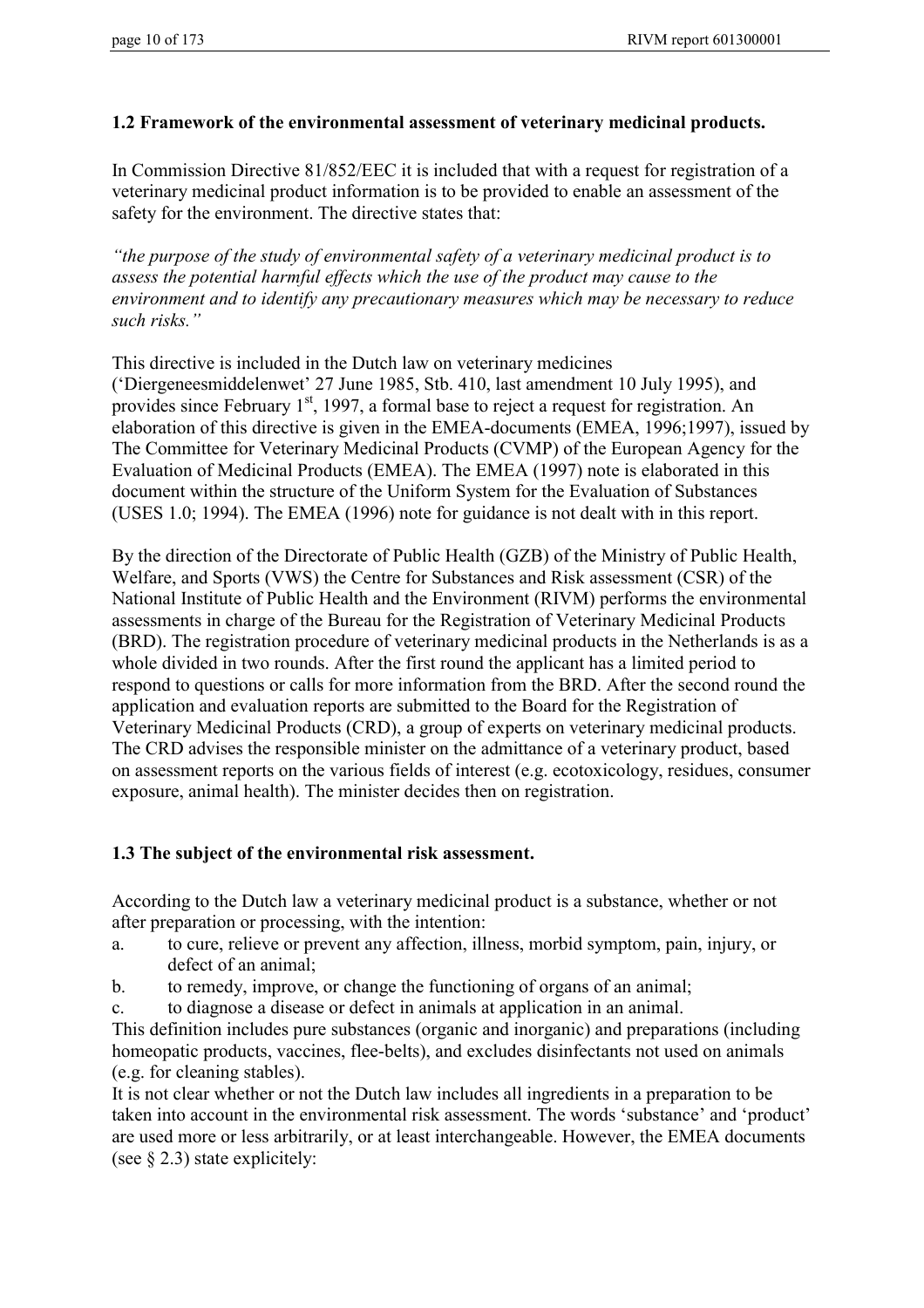*"... shall assess the potential of exposure of the environment to the product, its ingredients or relevant metabolites. Metabolites which represent less than 20% of the applied dose are not considered relevant..."* (EMEA 1997).

*"This assessment must address the risks arising from each of the components of the product, not just the risk from live organisms in vaccines*." (EMEA 1996).

The risk assessment is not restricted to the proposed use of the product under consideration. The EMEA-document (1997) states that (page 5):

*"The environmental risk assessment should take into consideration other possible use of the active substance contained in the product, in particular when the active substance is used as a pesticide or as an additive to animal feeding stuffs. In such cases, data available from previous evaluations may be cited in the application, including in particular the recommendations/conclusions from other relevant EU bodies (Scientific Committee for Animal Nutrition (SCAN), European Environmental Agency)".*

All ingredients in a product are therefore taken into account, as well as all metabolites formed in amounts ≥20% of the administered dose. The reviewer shall check whether the active substance also is used in The Netherlands as a pesticide<sup>1</sup> or as an additive to animal feeding stuff. In the event that such combinations are found, their contributions to the risks shall be assessed.

Biocides and insecticides intended for use on animals are dealt with as veterinary medicinal products, e.g. products for the disinfection of udders and pour-on anthelmintics and antiparasitic agents. Because of the division between the Pesticide act and the Veterinary Medicine act, the following uses of disinfectants and insecticides are **not** dealt with as veterinary medicinal products, but as biocides: disinfection of animal housing facilities (including fumigation), fish nurseries, footwear, milk extraction systems, means of transport, hatcheries (Montfoort et al., 1996; Luttik, 1996). Nevertheless, the models presented here may be applied equally for biocides.

Immunological products (vaccines) are not dealt with in this report.

 $\overline{a}$ 

<sup>1</sup> For up to date information see the CTB homepage http://www.ctb.agralin.org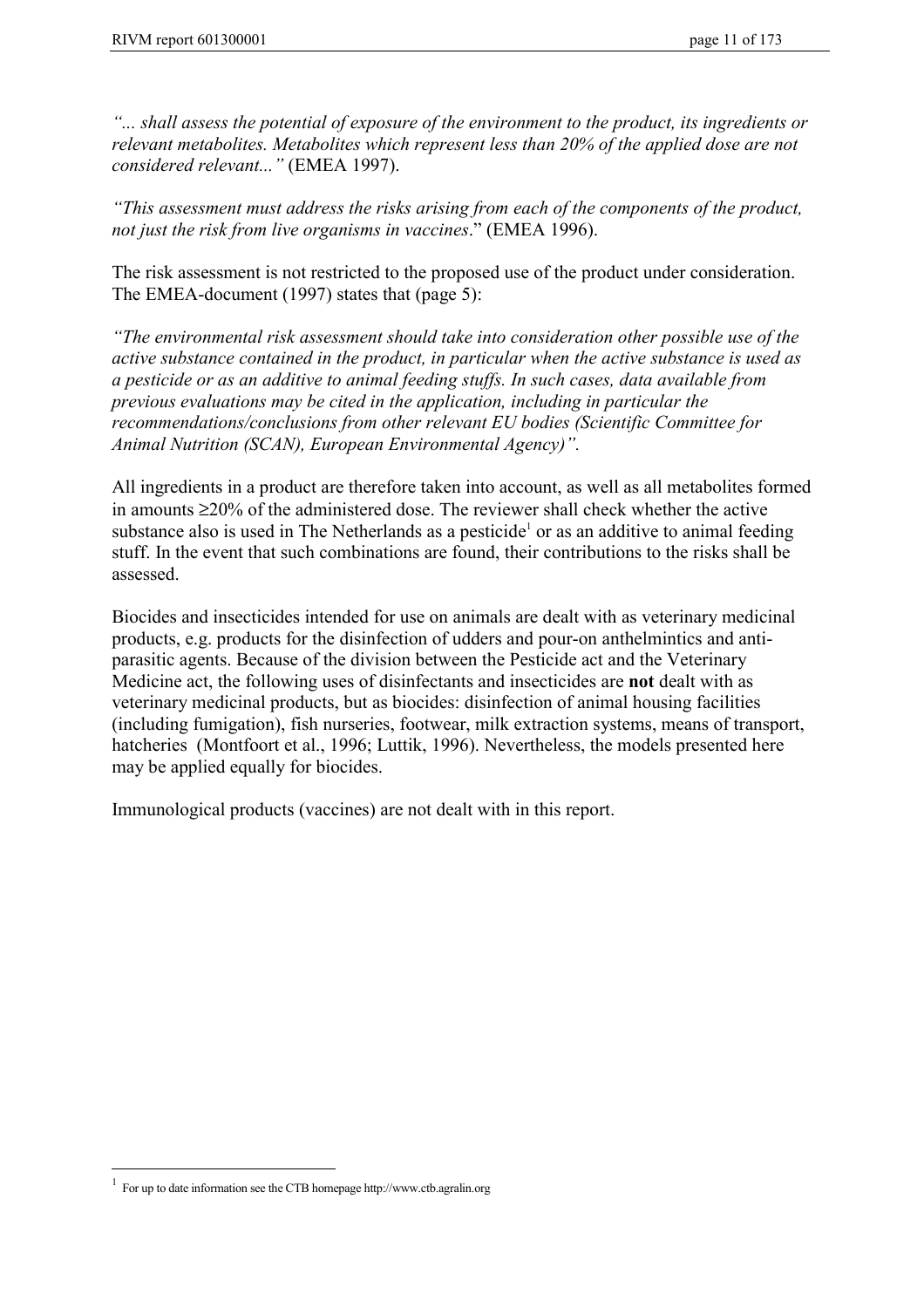## **1.4 Readers guide.**

#### **On the contents of this document.**

This document can be divided in two sections:

#### **Section I (Chapters 1-7).**

The first section describes the risk assessment model in outline and then in detail. Chapter 2 describes the structure of the model used for the assessment. The scenarios for emission and distribution are elaborated in Chapters 3, 4, and 5. Chapter 6 is dedicated to effect assessment in relation to the compartment under investigation. In Chapter 7 the principles of hazard identification are worked out.

#### **Section II (Chapters 8-10)**

In the second section guidance is given on the actual evaluation of the dossier and preparation of the assessment report. Chapter 8 guides the reviewer through the evaluation process, Chapter 9 gives the report layout and Chapter 10 contains instructions on summarising studies.

A glossary of the abbrevations and definitions used is presented in Appendix I. Appendix II gives detailed information in dung production. Appendix III contains useful information on unit conversion and other background information. Appendix IV gives a list of additional questions to be answered by the notifier. Appendix V presents a list of internationally accepted test guidelines.

## **On how to evaluate a dossier and make the assessment.**

The reader interested in using this document to start from scratch and end with an adequate assessment should start reading Chapters 2.1 and 2.2, and the table of contents, to get an idea of the contents of this document, and should then continue with Chapter 8.

In Chapter 8 guidance is given on how to handle the dossier and this document in order to perform an assessment. One will find references to previous chapters. This enables the reviewer to perform the assessment without having knowledge off all possible models available for all routes of distribution. However, expert judgement remains crucial to make the assessment a success.

This section is followed by Chapter 9, where the format of the assessment report is presented. Finally, chapter 10 gives guidance on summarising and evaluating individual test reports on behaviour and effect of the substances.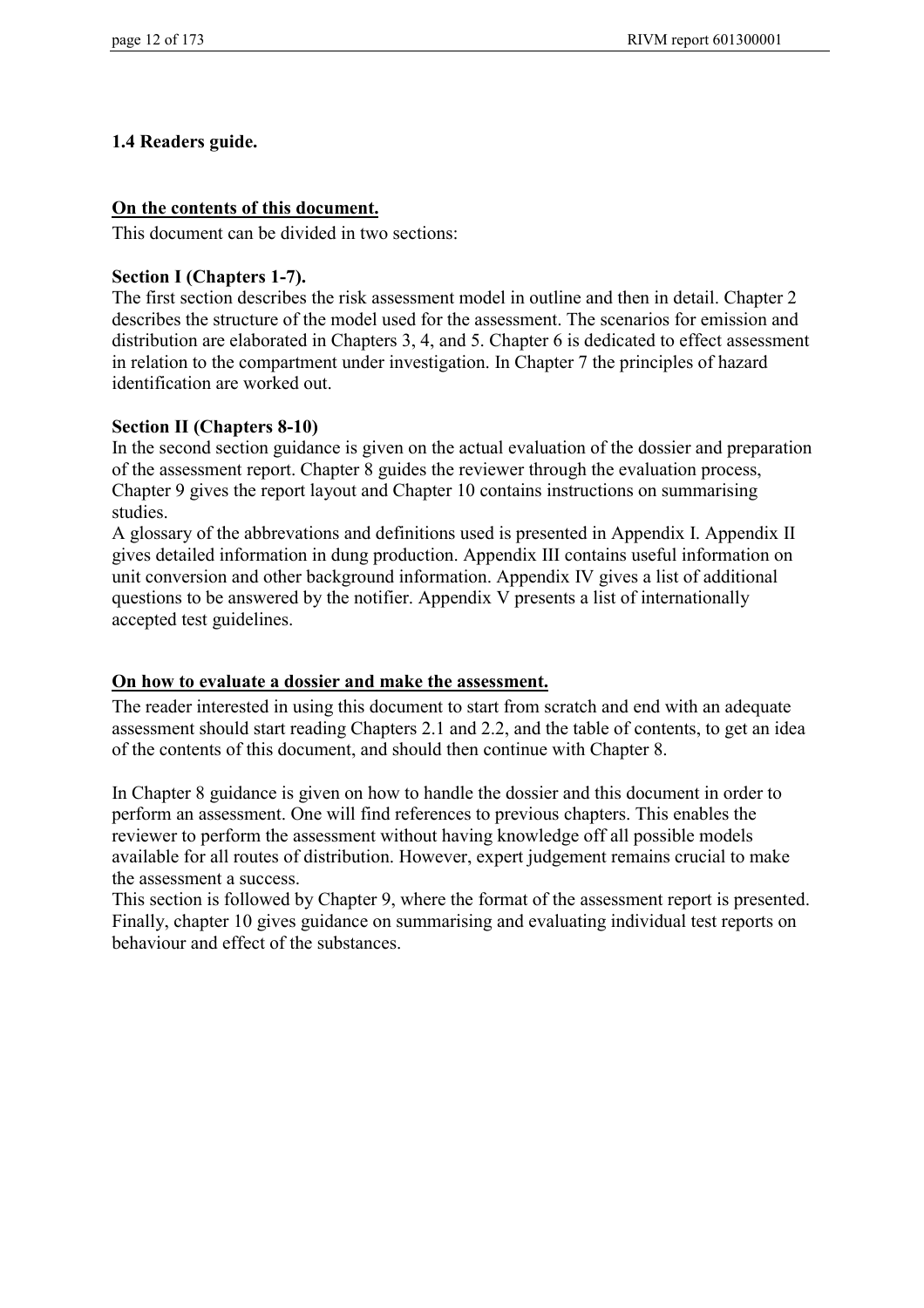# **2 MODEL DESCRIPTION.**

#### **2.1 Structure of the environmental assessment of veterinary medicinal products.**

Hazard quotients.

The risk assessment is an evaluation of the possible fate and effects of the product. As a whole, the risk assessment is structured around the hazard quotient approach used in USES (1994) as described in Van Leeuwen and Hermens (1995). Predicted environmental concentrations are compared with effect values established in toxicity studies. If reliable exposure data are available, these may replace the predicted values. This comparison is done using the hazard quotients approach. Hazard quotients indicate the likelihood of adverse effects occurring.

Tiered approach.

Directive 92/18/EEC describes the assessment process in two phases. The first phase (Phase I) shall assess the potential of exposure of the environment to the product, its ingredients, or relevant metabolites. The first phase is thus limited to product identification and exposure assessment. Several exemptions for further testing are given, such as trigger values for predicted environmental concentrations (PECs). When these exemptions do not apply, and trigger values are exceeded, one enters Phase II.

In the second phase (Phase II) the reviewer shall then consider whether further specific investigation of the effects of the product on particular ecosystems is necessary. Phase II is also divided in two parts, Tier A and Tier B. Tier A begins with an elaborate evaluation of the possible fate and effects. If the applicant is unable to demonstrate that exposure is minimised to a level of no concern to the environment, then the effects in the relevant compartments must be adequately investigated in Tier B. The Tier B evaluation is subject to expert judgement and is beyond the scope of this document.

As told, in Phase I several exemptions from further testing are incorporated, but if adverse environmental effects are still anticipated from the use of such products, the further assessment of possible exposure to the environment can be performed.

In Chapter 1.2 the registration procedure was addressed, o.a. the two rounds for application. The two rounds have nothing to do with the two phases. The possibility exists that in the first round the reviewer decides upon the necessity of a phase II assessment, or that in the second round the requested information is delivered to decide that a phase II assessment is not necessary.

## **2.2 Data requirements.**

In order to perform an exposure and effect assessment (describe the substances and their properties) the industry should supply the information. The EMEA-document (1997) states on page 5:

*"Applicants are required to submit a complete report which would conclude with an environmental risk assessment based on the characteristics of the product, its potential environmental exposure, environmental fate and effects, and risk management strategies as*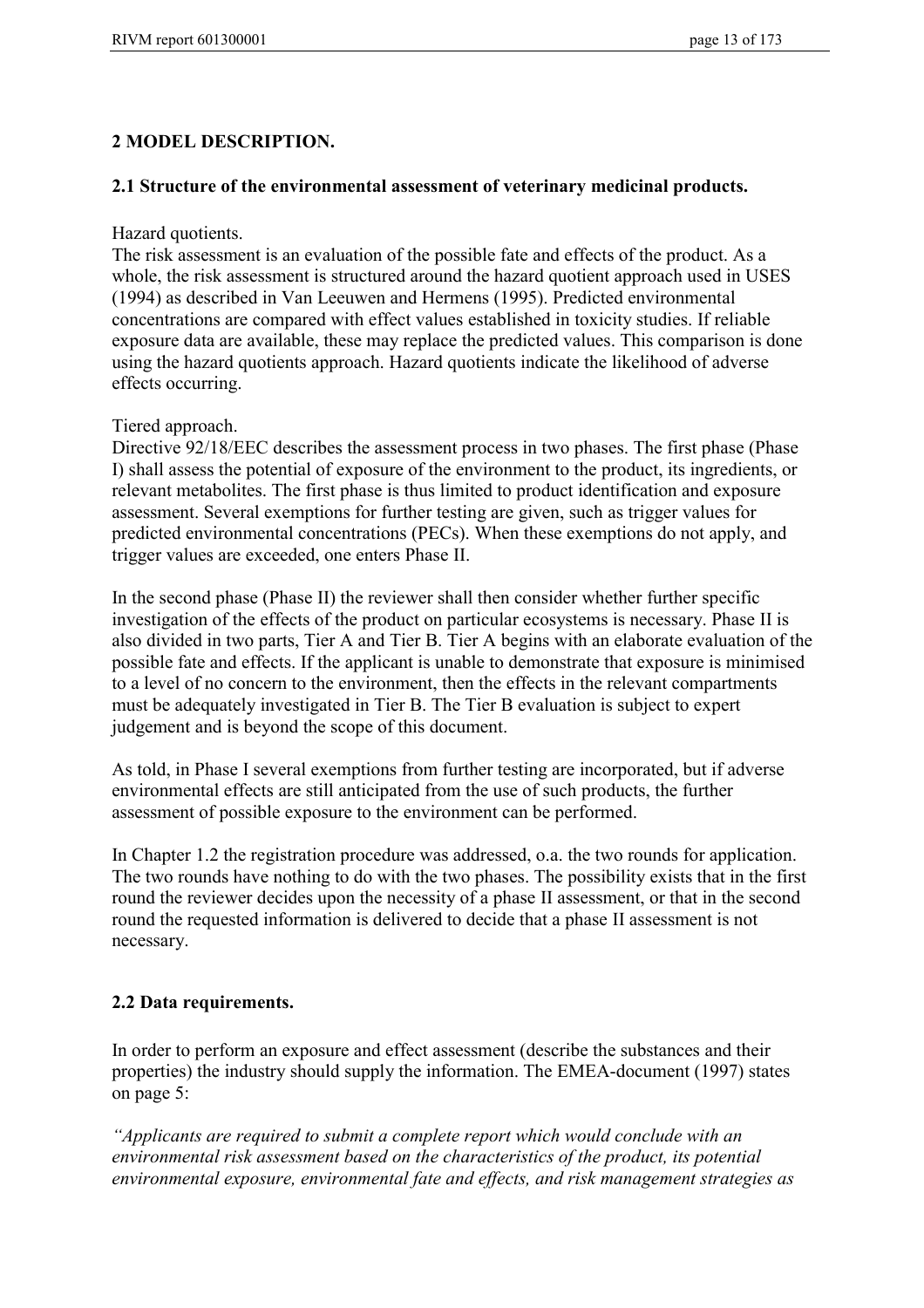*appropriate. The report should take into account the pattern of use and administration of the product, the excretion of active substance and major metabolites and the disposal of the product as set out in Directive 81/852/EEC."*

The 'complete report' to be submitted to the Dutch authorities should be interpreted as the set of complete individual test reports where it concerns ADME<sup>2</sup>-studies in target animals, studies on (bio)transformation in slurry, soil and water, sorption, ecotoxicity, and contagious capacities of immunological products.

The information needed for the phase I and phase II assessments is discussed in the Evaluation Chapter. All information is evaluated and summarised as to determine its reliability and usefulness.

#### **2.3 Release estimation.**

The emission (route and quantity) of the product determines the extent of the assessment (Phase I or Phase II) and the scenario to be used. Emission can take place at any step in the life cycle of the product. Dosage, route of application, type of target animals, excretion, route of entry into the environment, and agricultural practice determine the point of emission: - at production;

- at application (external application);

- at removal of waste material containing the product (manure, dirty water, fish water);

- by excretion via faeces and urine (grazing animals);

- by contagion (immunological products);

- or at disposal of the containers (empty bottles and flee-belts).

The environmental assessment for veterinary non-immunological medicinal products is only concerned with emission at or after use of the product.

The Phase I assessment is based on a 100% release to the environment (soil, water, manure, dung). When available, data on biotransformation in the animals are taken into account. For the emission of disinfectants used on livestock some default values are used.

Product type, target animal, route of administration, dosage, and excretion are critical for the selection of the emission scenario. The main categories are:

- removal of waste material containing the product (manure, dirty water, fish water);

- excretion via faeces and urine (grazing animals);

- spillage at external application or direct exposure outdoors.

The major routes for internal application of the product are:

- oral,

 $\overline{a}$ 

- intra-ruminal,

- by injection (intra-muscular, sub-cutane).

External applications are dermal: pour-ons, sheep dips, fumigation, udder desinfection, etc. Use of products with external application may result in the product being found in washings from dairy parlours and pig and poultry stables due to cleaning of the pens<sup>3</sup>. If there is no direct route to the manure (spilling, washing), but there is appreciable adsorption through the skin leading to systemic effects, the pathways for internal application should be followed.

 $2$  ADME stand for Administration, Distribution, Metabolisation and Excretion.

 $3$  These washings, called 'dirty water' generally contain <3% dry matter, and are made up of water contamintaed by manure, urine, crop seepage, milk, other dairy products and cleaning materials.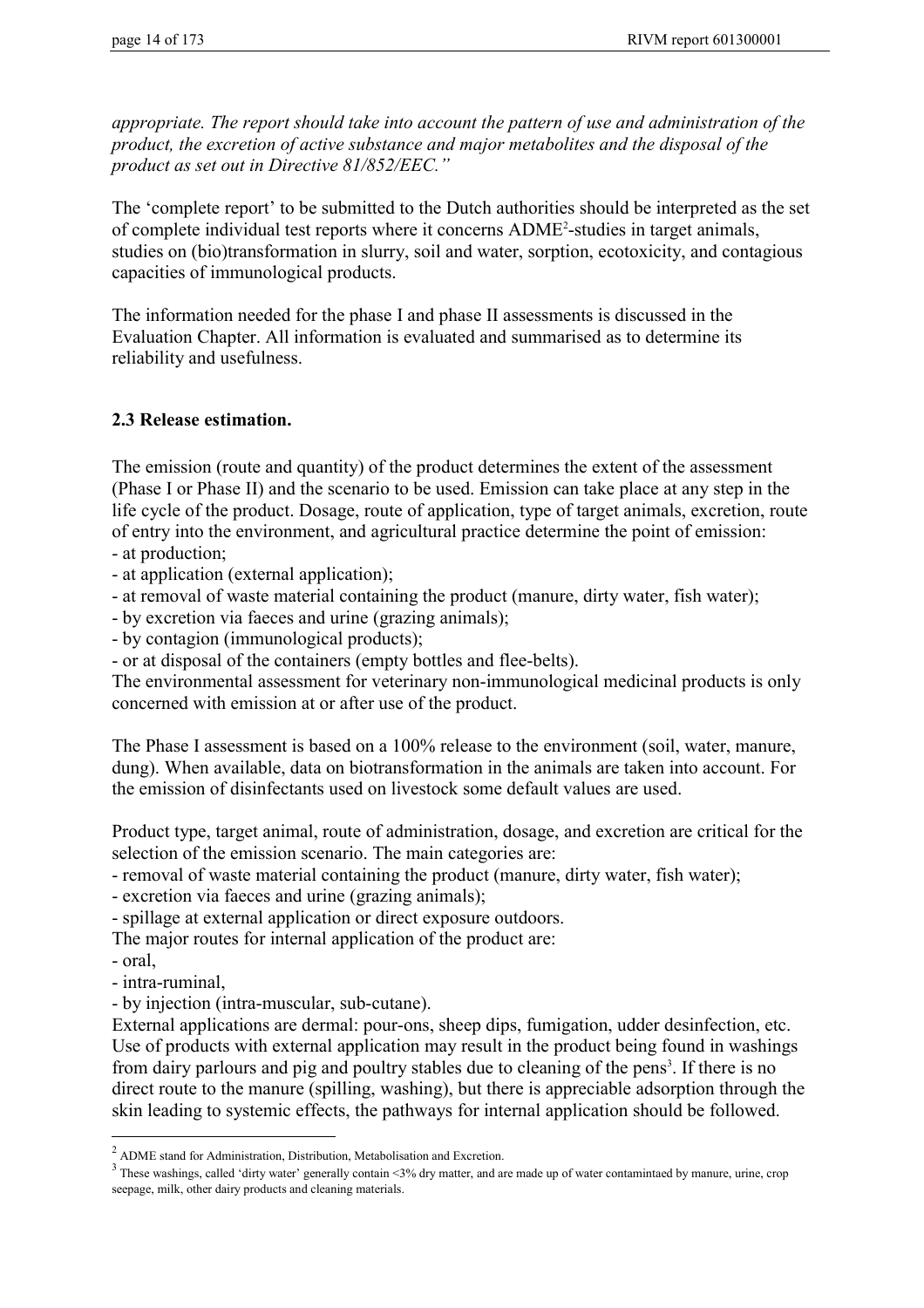This applies especially for insecticides and anthelmintics. Functions and uses not specified here are dealt with on a case by case basis. Based on the husbandry conditions described in Chapter 3.1, the following possible emission routes are identified (Table 2.).

| <b>Livestock category</b> | slurry<br>application | grazing<br>animals | spillage at<br>application<br>and<br>exposure<br>outdoors | emission of<br>waste water<br>and direct<br>entry into<br>water |
|---------------------------|-----------------------|--------------------|-----------------------------------------------------------|-----------------------------------------------------------------|
| cattle                    | X                     | X                  |                                                           | X                                                               |
| pigs                      | X                     |                    |                                                           | X                                                               |
| horses and ponies         | X                     | X                  |                                                           | X                                                               |
| sheep                     | X                     | X                  | X                                                         | X                                                               |
| goats                     | X                     | X                  |                                                           | X                                                               |
| chickens                  | X                     |                    |                                                           | X                                                               |
| turkeys                   | X                     |                    |                                                           | X                                                               |
| ducks                     | X                     |                    |                                                           | X                                                               |
| fish farms                | X                     |                    |                                                           | X                                                               |

Table 2. Possible emission routes of veterinary medicines.

#### **2.4 Environmental distribution.**

The emitted product will be distributed in the environment. The route of distribution and the fate in the environment are important for the final exposure concentration or the severity of the effect.

For veterinary medicinal products, the routes of exposure for the terrestrial and aquatic environment are through the application of contaminated manure, dung and urine. Distribution occurs within exposed compartments and through different compartments.

The terrestrial environment is reached via:

- 1. direct excretion of dung and urine;
- 2. direct spillage on the field;
- 3. spreading of slurry and sludge.

The aquatic environment is reached via:

- 1. run-off from manured land;
- 2. overspray from manuring;
- 3. direct defaecating into water;
- 4. direct application in water (fish);
- 5. direct discharge of waste water into surface water (fish);
- 6. release from Sewage Treatment Plant (fish).

Products used for external application (e.g. sheep dips):

- 1. are directly accessable to birds;
- 2. reach the soil (and surface-dwelling invertebrates) after disposal, and
- 3. also insects in treated fleece are exposed directly.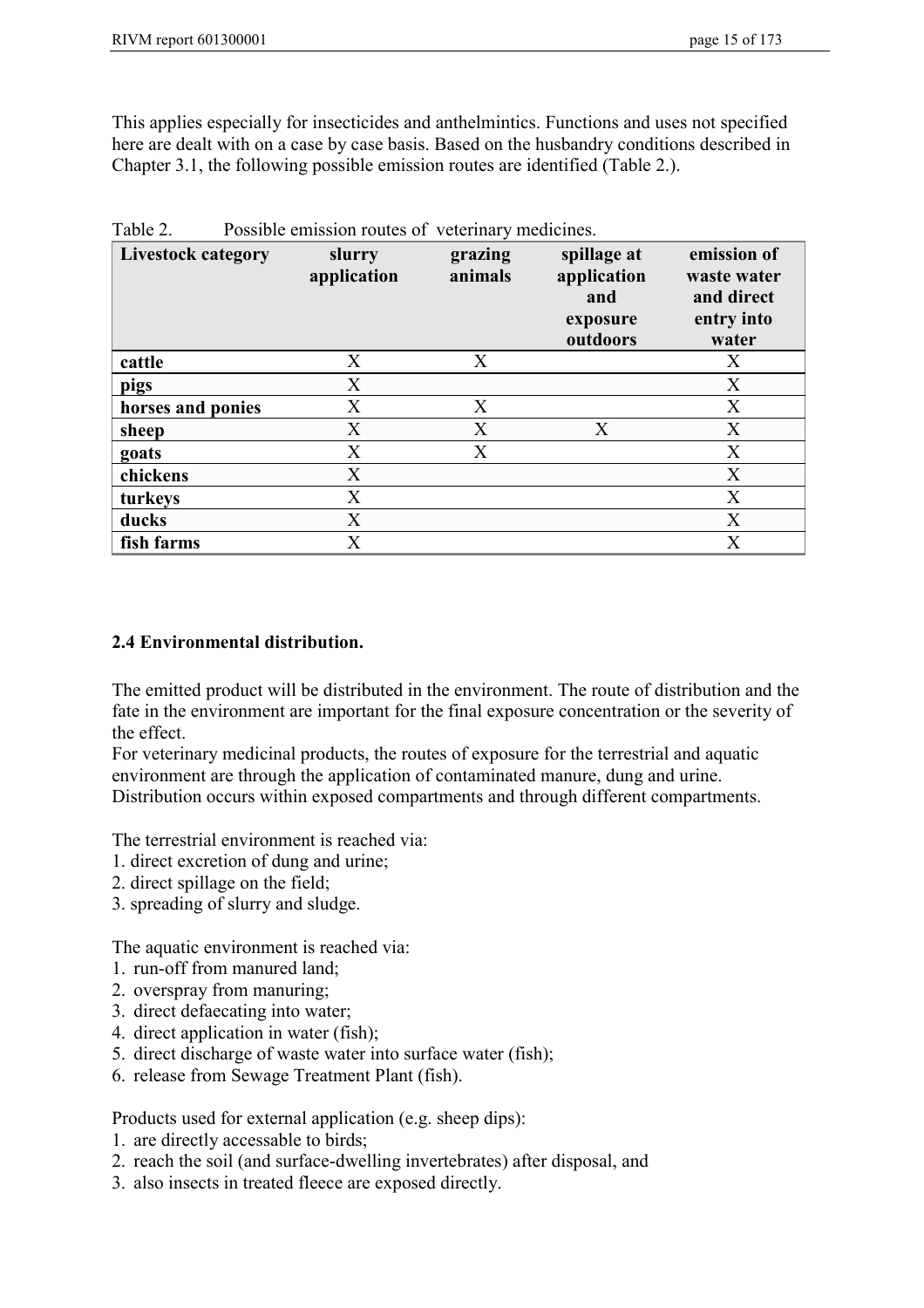During distribution the active ingredient can be transformed to metabolites, bound residues and carbon dioxide. Usually metabolites of organic compounds are more hydrophylic than the parent compound, as a result of which they are more susceptible to leaching to the groundwater. In the event no information on metabolism (animal, dung/manure, soil) were provided, we nevertheless can take the formation of hydrophylic metabolites into account when assessing the risk for groundwater contamination.

## **2.5 Exposure module.**

In the exposure module the calculated concentrations in the relevant environmental compartments are gathered. These depend on the type of application and the type of target animals selected. See table 3 for the exposed compartments.

Table 3. Primairy and secondary exposed compartments after emission and distribution.

| <b>Emission category</b>                              | manure/<br>dung | soil | ground<br>water | water | biota |
|-------------------------------------------------------|-----------------|------|-----------------|-------|-------|
| manure application                                    | X               | X    | X               | X     |       |
| grazing animals                                       | X               | X    | X               | X     |       |
| spillage at application outside<br>residues on fleece |                 |      | X               |       |       |
| waste water and direct entry<br>into water            |                 | X    | $\mathbf{X}$    | X     |       |

Exposure of birds and mammals through application of veterinary medicinal product residues is possible. Because these non-target species are exposed to the products via their feed and water, calculations are performed to translate concentrations in compartments to concentrations in the feed. Five exemplary food chains will be regarded:

- Birds and/or mammals with a diet consisting entirely of worms caught in polluted land or dung;
- Birds and/or mammals with a diet consisting entirely of fish caught in polluted water;
- Birds and/or mammals exposed through surface water;
- Birds and/or mammals exposed through feed (insects in grass and fleece);
- Birds exposed through feeding on exposed product (sheep dips and foot baths).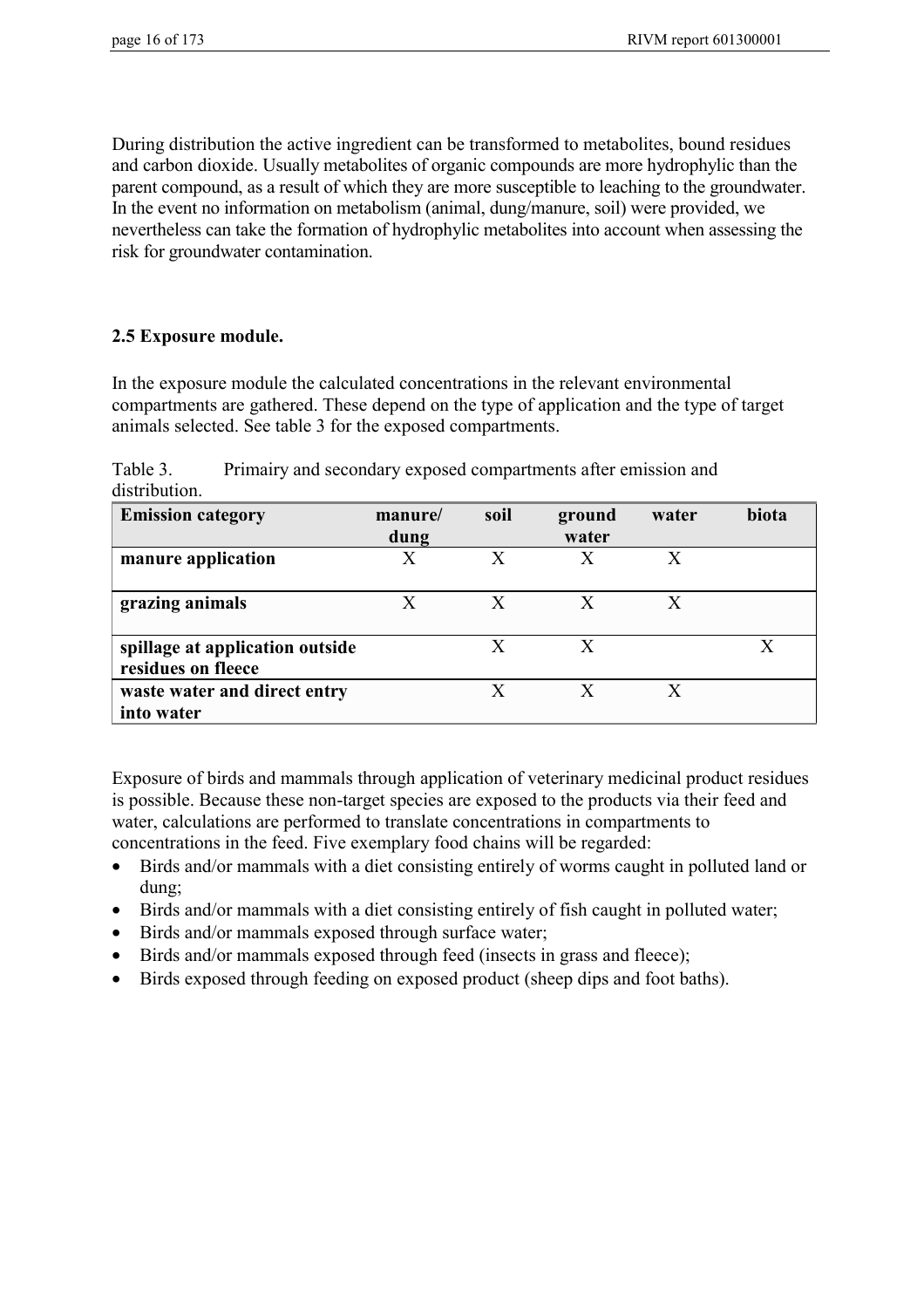#### **2.6 Effect assessment.**

In Phase I no effect studies are required. Phase II is the actual hazard quotient approach and here effect studies are compulsory.

All delivered information shall be summarised and evaluated in order to establish the reliability and usefulness for the assessment. As pointed out in the EMEA (1997) document, studies should be performed according to international accepted guidelines for testing, and Good Laboratory Practices should apply whenever possible.

The standard endpoints for testing are applicable, e.g. mortality, growth and reproduction. In Chapter 10 instructions for summarising and evaluating are given, including the critical decision points.

In the effect assessment a no-effect concentration is derived from experimental toxicity data (PNEC: predicted no-effect concentration) by dividing the experimental L(E)C50 and/or NOEC by an extrapolation factor. This results in PNEC values for a compartment (e.g. soil or water) or ecosystem.

For (dung)-insects, the experimental toxicity result (% effect) is used, as is done in the risk assessment for the registration of pesticides. For birds exposed through sheep dips, the risk is assessed using acute LD50 data, as chronic exposure is not likely.

## **2.7 Risk characterisation for veterinary medicinal products.**

For veterinary medicines several hazard quotients (RCR: risk characterisation ratio) are constructed to account for different types of dispersion. Most frequently the short-term timescale is observed, and for secondary poisoning the long-term scale is taken into account. The species for which a risk evaluation is carried out are birds, mammals, (ground)water organisms, earthworms, beneficial arthropods, plants and micro-organisms.

For each compartment/ecosystem or species evaluated a separate RCR is calculated, based on the PEC/PNEC concept.

$$
RCR_{comp} = \frac{PEC_{comp}}{PNEC_{comp}}
$$

| input                |                                                      |                                                                                       |  |
|----------------------|------------------------------------------------------|---------------------------------------------------------------------------------------|--|
| $PEC_{\text{comp}}$  | predicted environmental concentration in compartment | $\left[\text{mg}_c.\text{kg}^{-1}\right]$ or $\left[\text{mg}_c.\text{l}^{-1}\right]$ |  |
| $PNEC_{\text{comp}}$ | predicted no effect concentration for compartment    | $\left[\text{mg}_c.\text{kg}^{-1}\right]$ or $\left[\text{mg}_c.\text{l}^{-1}\right]$ |  |
| output               |                                                      |                                                                                       |  |
| $RCR_{\text{comp}}$  | risk characterisation ratio for compartment          | $\vert$ – $\vert$                                                                     |  |

As indicated in §2.6, for some species non-extrapolated effect data are used. This yields e.g. "PEC/%effect". These are denoted as RCR as well.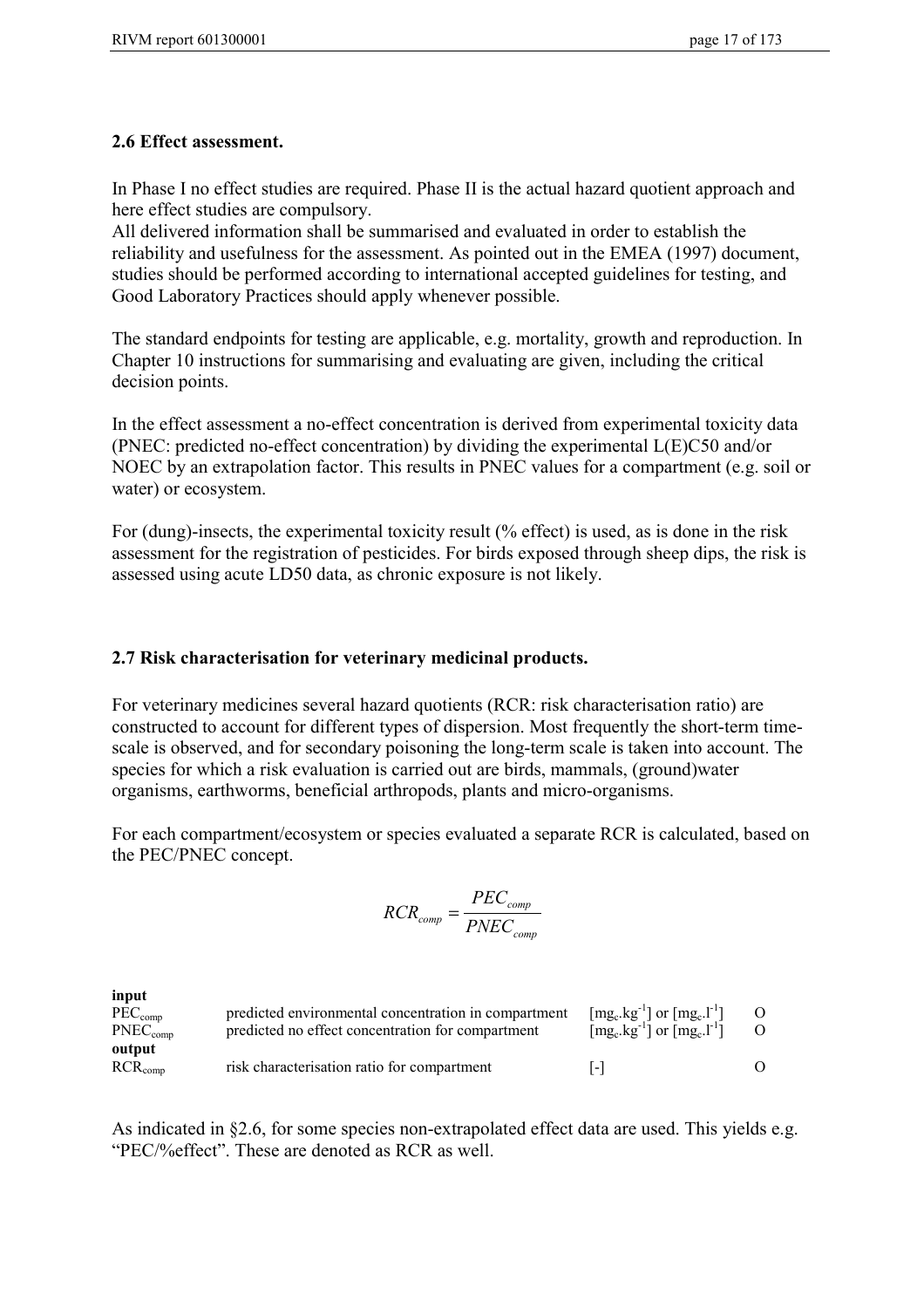At this moment no special attention is given to:

- hormones and endocrine disruptors used in medicinal products and possible long-term effects on e.g. fertility of water organisms;
- antibiotics and possible development of resistance.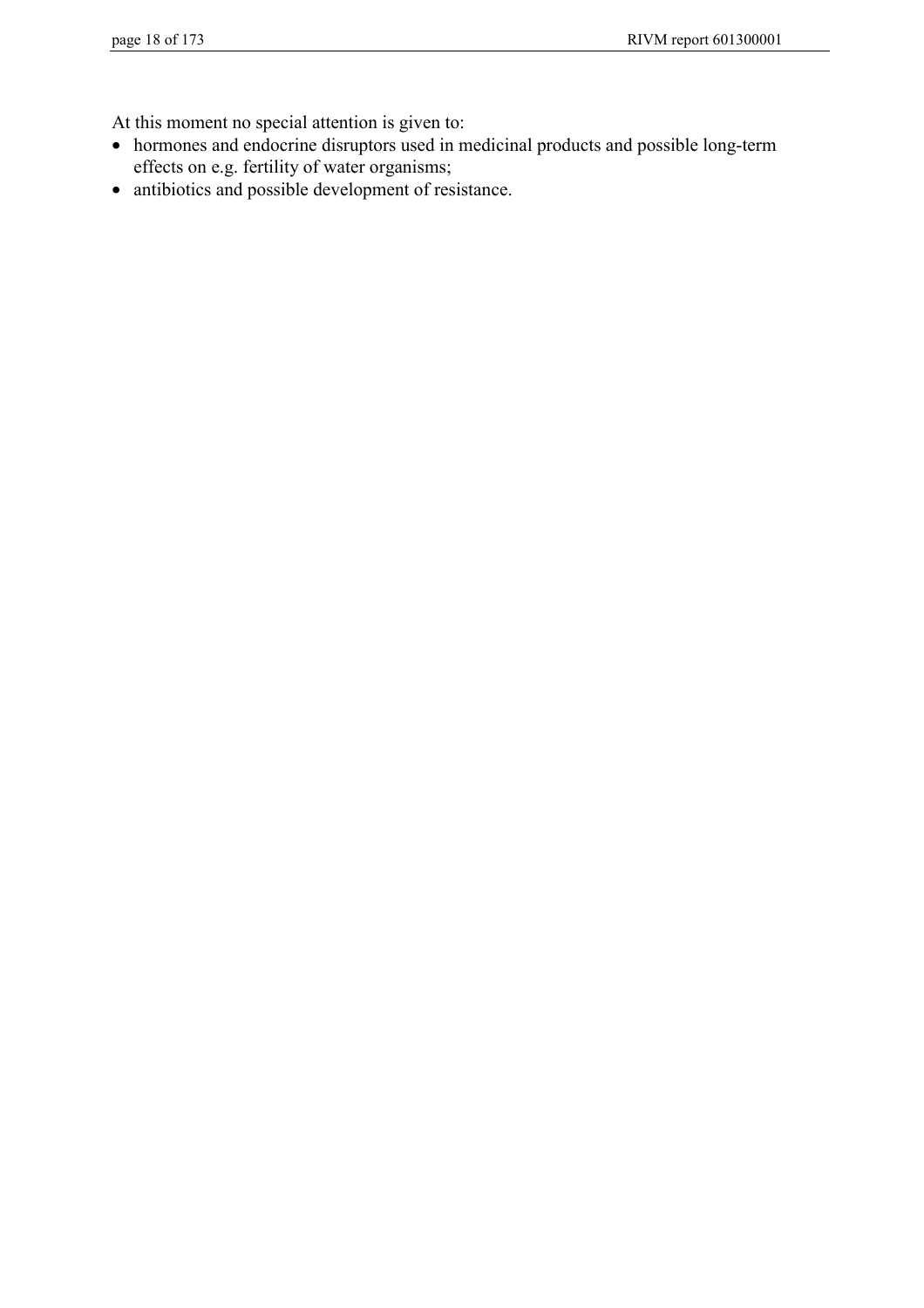## **3. RELEASE ESTIMATION OF VETERINARY MEDICINAL PRODUCTS AT APPLICATION.**

In the next chapter the emission and distribution models are presented. In this chapter the routes of emission are introduced, as well as many parameter values. The models and parameters are described according to EUSES (EC 1996) and USES (Linders and Jager, 1997). This means that a lot of modelling language will be used, as this section will be the basis for the computer program version. Firstly we introduce conventions on the use of parameters and units. Parameters and variables are divided into four types :

- S data Set a value for this parameter must be present in the data entry set.
- D Default a fixed value. Most default values can be changed by the user.
- O Output the value is the result of a previous calculation.
- P Pick-list Parameter value can be chosen from a pick-list with values.
- closed Default or output parameter is closed and cannot be changed by the user.

For the parameter symbols, as far as possible, the following conventions are applied:

- Parameters are mainly denoted in capitals.
- Specification of the parameter is in lower case.
- Specification if the compartment for which the parameter is specified is shown as a subscript.

Example: the weight fraction of organic carbon in dung: Foc<sub>dung</sub>.

All values are expressed in units of the SI system (Système International d'Unités). As a consequence, some parameters have an uncommon unit. Kilograms of chemical are indicated by  $[kg_c]$ . Other masses will usually be indicated as wet weight or dry weight ( $[kg_{wwt}]$  and [kg<sub>dwt</sub>] respectively), or by compartment (bodyweight or feed: [kg<sub>bw</sub>] and [kg<sub>fd</sub>] respectively) It should be noted that for the dimension 'time' the non-SI units 'days' [d] and 'years' [yr] are used, instead of seconds [s], since these are more relevant units in the framework of this assessment.

In contrast with industrial chemicals, the emission module for veterinary medicines does not usually result in emissions to waste water and air from point sources. Instead, emissions take place to a specific area directly (direct immission into surface water, spillage to soil) or indirectly (spreading with manure or dung).

The emission module which characterises the releases to the environment via manure requires parameters from the distribution module (degradation rates and application intervals), and is therefore incorporated in the distribution chapter.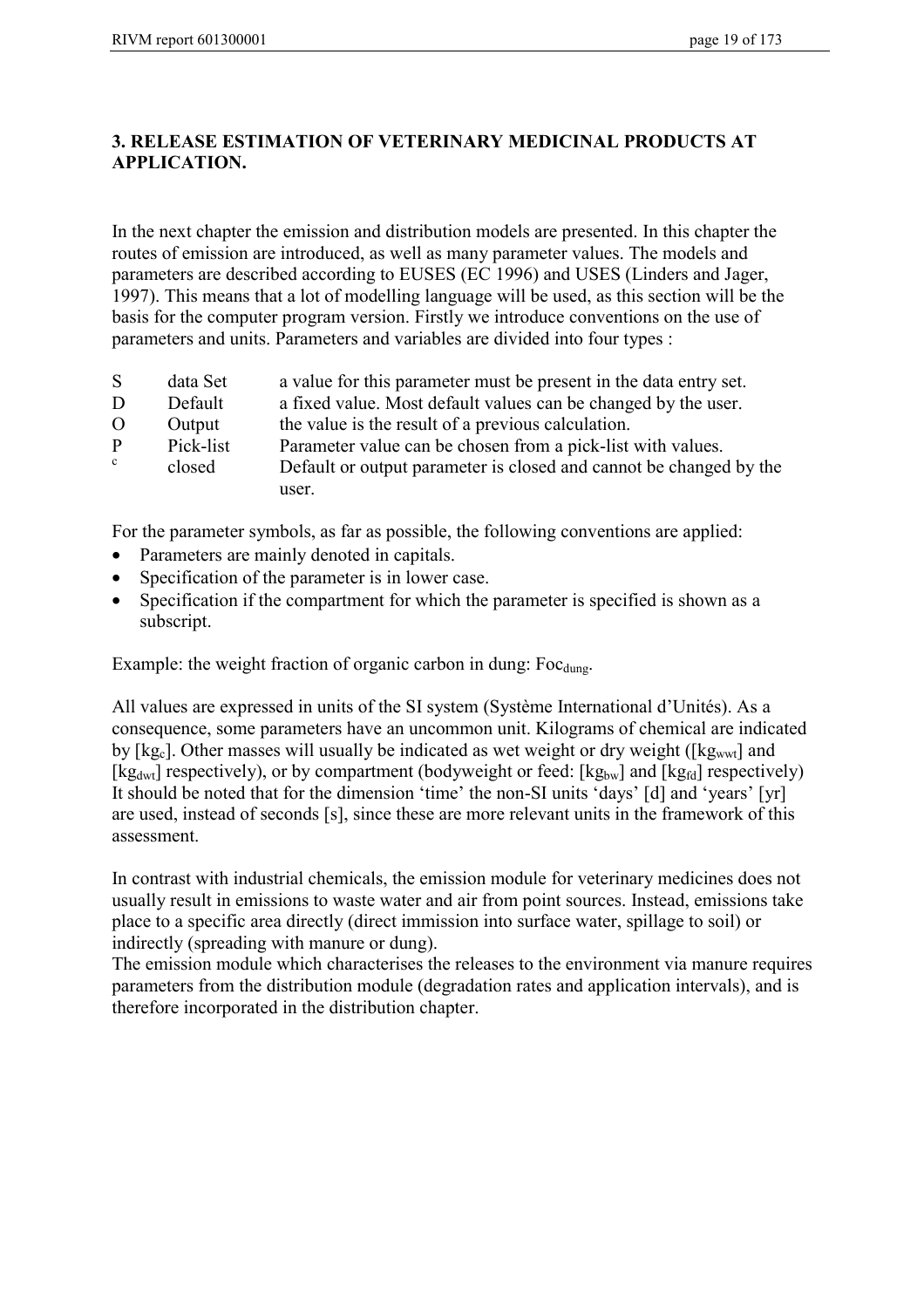# **3.1 Animal husbandry.**

The emission routes vary with the target animal to be treated. The animals in the Netherlands can be divided into two major groups: pets, and livestock, poultry and fish. Pets are kept on a small-scale basis, with a limited number of animals at one place. Because with pets no mass medication can be expected, products intended for this group are exempted from further assessment. Horses are part of the animal husbandry group (stock-breeding and -raising industry).

The categories livestock discerned, with their excreta production and the related phosphate production in the Netherlands are based on the index in KWIN (1996; page 62-67). The faeces of grazing animals in the field is referred to as dung. As the dung is not collected and stored over time, for the hazard assessment the peak concentrations and the drug excretion pattern in time are important. In the field faeces and urine are dispersed separately, whereas in the stable they are mixed. The excreta obtained indoors, referred to as manure, are collected and stored for some time. Slurry is the mixture of faeces, urine, and materials from the housing of animals (e.g. spilled feed, straw, litter, sand, water, down).

The modelling starts with a pick-list of animal categories. Every animal category has its own list of animal-specific parameter values, that will be presented in the chapters below.

| Livestock main    | Animal                      |                        | <b>Emission route</b> |                                         |                            |  |
|-------------------|-----------------------------|------------------------|-----------------------|-----------------------------------------|----------------------------|--|
| category          | category and<br>defaults    |                        | E                     |                                         |                            |  |
|                   | see pick list in<br>chapter | spreading of<br>slurry | grazing animals       | spillage at<br>application pasture      | emission of waste<br>water |  |
|                   |                             | Eslurry                | Edung                 | $\mathrm{Editorect}_{\mathrm{passure}}$ |                            |  |
|                   |                             |                        |                       |                                         | Elocal <sub>water</sub>    |  |
| cattle            | 3.2                         | X                      | X                     |                                         |                            |  |
| pigs              | 3.3                         | X                      |                       |                                         |                            |  |
| horses and ponies | 3.4                         | X                      | X                     |                                         |                            |  |
| chickens          | 3.5                         | X                      |                       |                                         |                            |  |
| turkeys           | 3.6                         | X                      |                       |                                         |                            |  |
| ducks             | 3.7                         | X                      |                       |                                         |                            |  |
| sheep             | 3.8                         |                        | X                     | X                                       |                            |  |
| goats             | 3.9                         |                        |                       |                                         |                            |  |
| others            | 3.10                        |                        |                       |                                         |                            |  |
| fish farms        | 3.11                        | X                      |                       |                                         | X                          |  |

Table 4 Pick-list of main animal categories and emission routes.

**input**

|        | livestock main category                  | $\overline{\phantom{a}}$ |  |
|--------|------------------------------------------|--------------------------|--|
| output |                                          |                          |  |
|        | emission routes                          | $\overline{\phantom{a}}$ |  |
|        | picklist animal subcategories and values | $\overline{\phantom{a}}$ |  |

The possible inputs and outputs for the environmental assessment of veterinary medicinal products are limited. The general parameters are given below.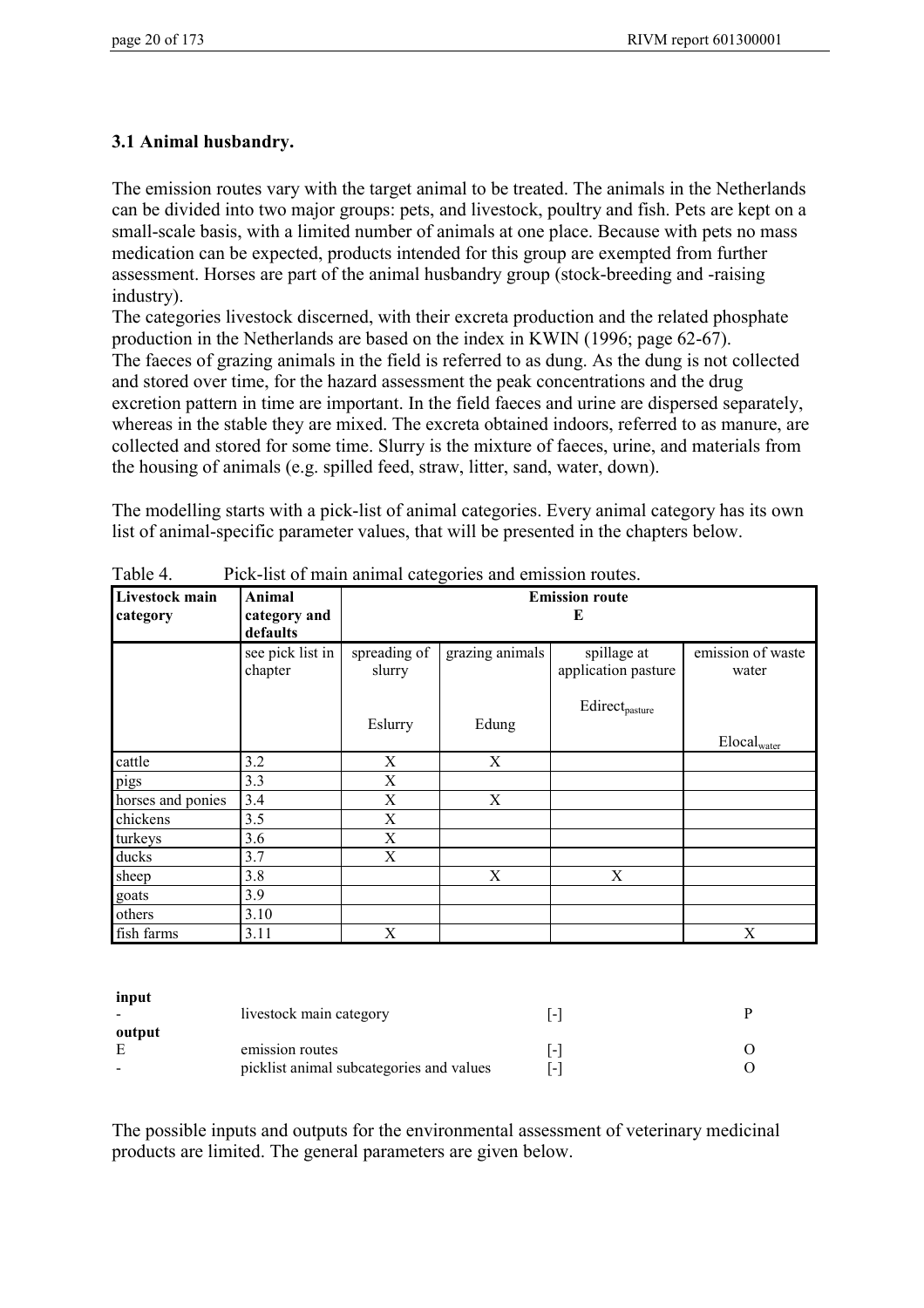| <b>General application inputs</b> |                                |                                                                   |
|-----------------------------------|--------------------------------|-------------------------------------------------------------------|
| (averaged) body weight            | $m_{\text{animal}}$            | [kg <sub>bw</sub> .animal <sup>-1</sup> ]                         |
| input for spreading of slurry     |                                |                                                                   |
| number of cycli per year          | Ncyclus <sub>animal</sub>      | [animal.place <sup>-1</sup> .yr <sup>-1</sup> ]                   |
| number of milking days            | Tmilking                       | $[d.yr^{-1}]$                                                     |
| number of housing days            | Thousinganimal                 | $[d.yr^{-1}]$                                                     |
| manure production stable          | Pmanure <sub>animal</sub>      | $[\text{kg}_{\text{wwt}}$ .place <sup>-1</sup> .d <sup>-1</sup> ] |
| dirty water production stable     | Pdirty water <sub>animal</sub> | [kg <sub>wwt</sub> .place <sup>-1</sup> .d <sup>-1</sup> ]        |
| slurry production stable          | Pslurry <sub>animal</sub>      | [kg <sub>wwt</sub> .place <sup>-1</sup> .d <sup>-1</sup> ]        |
| phosphate production              | $P_{P2O5\text{ animal}}$       | [kg <sub>P2O5</sub> .place <sup>-1</sup> .d <sup>-1</sup> ]       |
| input for grazing                 |                                |                                                                   |
| number of grazing days            | <b>Tgrazing</b>                | $[d.yr^{-1}]$                                                     |
| dung production pasture           | Pdunganimal                    | [kg <sub>wwt</sub> .animal <sup>-1</sup> .d <sup>-1</sup> ]       |
| urine production pasture          | Purine <sub>animal</sub>       | [l.animal <sup>-1</sup> .d <sup>-1</sup> ]                        |
| stocking density pasture          | Nanimal ha pasture             | [animal.ha <sup>-1</sup> ]                                        |
| number of excretions per day      | Nexcretion                     | $\lceil d^{-1} \rceil$                                            |

Table 5. General parameters for animal categories.

Some animals are kept at their mature bodyweight, other are reared from a starting weight onwards. For animals in the latter situation the mean bodyweight is the most convenient value. For animals in the former group, the maximum body weight is used. The number of cycles per year is based on the production periods including the days the pens stand empty. For background information on dung production and partitioning see Appendix II. Notice the use of the word dung for the faeces in the field and the words manure and slurry for the mixture of excreta collected in the stable. The specific values for the different animal categories are given below.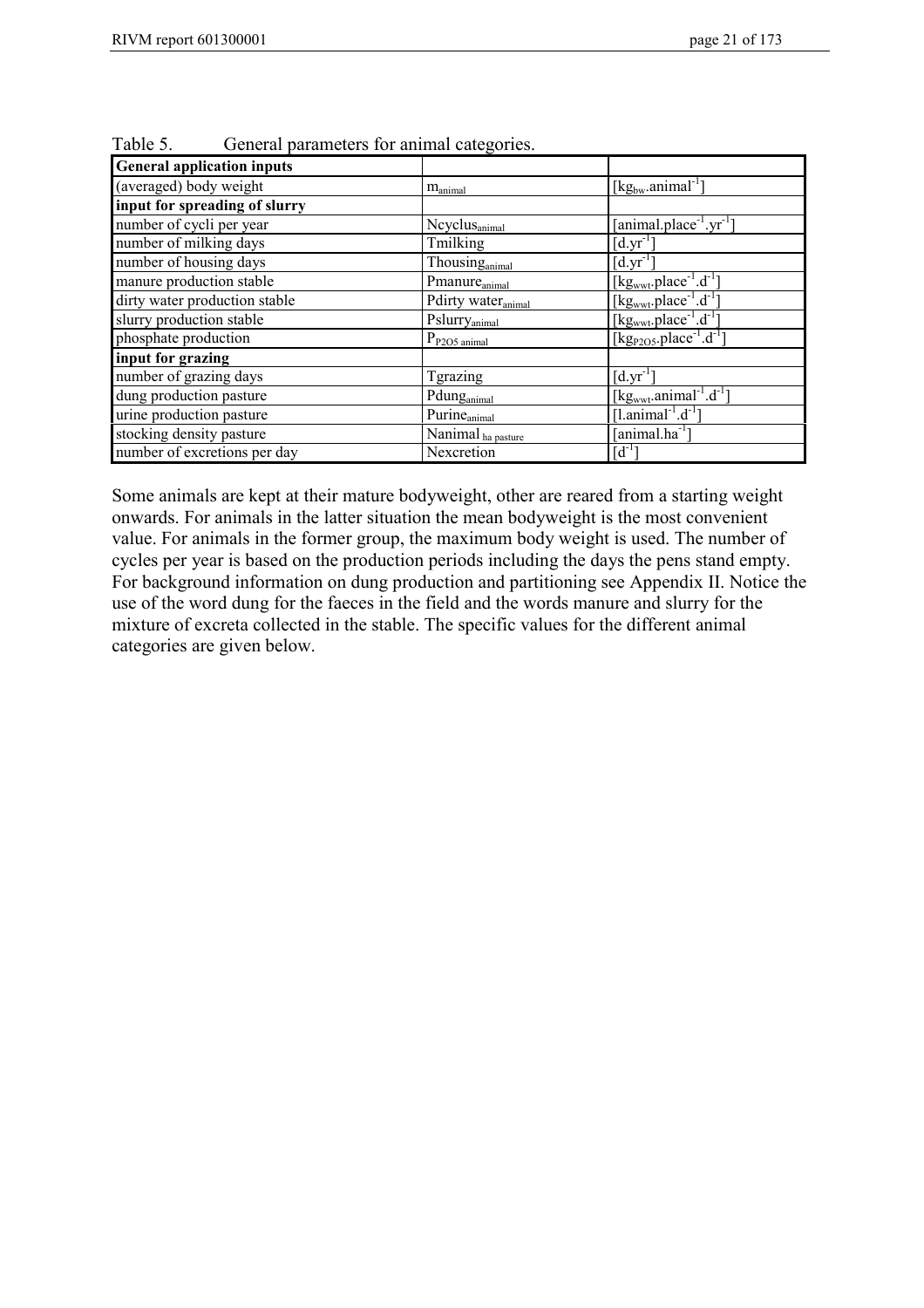# **3.2 Cattle.**

Dairy cows are housed in winter time (175 days) and graze during the rest of the year. During grazing they return to the stable for milking. In spring and autumn they also may return to the stable for the night. Dairy cows are kept on the farm together with yearlings (1-2 years old) and calves (0-1 year old) for replacement in the ratio 100:33:37. The manure production in the stable is  $52 - 80$  l.place<sup>-1</sup>.d<sup>-1</sup> in winter and 11 l.place<sup>-1</sup>.d<sup>-1</sup> in summer (KWIN 1996, Berende, 1998b). Dirty water production with dairy cows amounts to 14.6 l.place<sup>-1</sup>.d<sup>-1</sup> (Montfoort, 1996).

A suckler cows is kept together with her calf (up to 6 months old) in the same way as dairy cows. Young bulls and heifers are kept for meat production. These animals also are grazed in summer time. These cattle are not used for milk production.

Veal calves are kept indoors: white veal calves live during 0-6 months and are fed milk powder; rose veal calves live during 0-7 months and are fed roughage and concentrate. Currently no specific information on manure production of rose veal calves is available, as this is a newly developing branche. Breeding bulls are also not assessed separately. There are a few artificial insemination farms, and as it concerns healthy full-grown animals, the combination of small-scale husbandry and low medicine use implies a relative low risk on environmental contamination.

Data on manure and dung production are based on KWIN (1996) for housing and Berende (1998b) for grazing.

The following categories of cattle are used in the risk evaluation:

- dairy cows
- suckler cows
- beef cattle
- veal calves

| Table 0.<br>PICK-IST OF animal subcategories and emission foutes. |                                   |                                   |                    |                                                           |                            |
|-------------------------------------------------------------------|-----------------------------------|-----------------------------------|--------------------|-----------------------------------------------------------|----------------------------|
| Livestock<br>subcategory                                          |                                   | <b>Emission route</b><br>E        |                    |                                                           |                            |
|                                                                   | spreading<br>of slurry<br>Eslurry | spreading of<br>slurry<br>Eslurry | grazing<br>animals | spillage and direct<br>exposure at<br>application pasture | emission of<br>waste water |
|                                                                   | grassland                         | arable land                       | Edung              | Edirect <sub>pasture</sub>                                | $Elocal_{water}$           |
| beef cattle                                                       |                                   | X                                 | X                  |                                                           |                            |
| suckler cow                                                       |                                   | X                                 | X                  |                                                           |                            |
| dairy cow                                                         |                                   | X                                 | X                  |                                                           |                            |
| veal calf                                                         | X                                 | X                                 |                    |                                                           |                            |

Table 6. Pick-list of animal subcategories and emission routes.

Table 7. Default settings for cattle.

| parameter                            | symbol                             | unit                                                    | value |
|--------------------------------------|------------------------------------|---------------------------------------------------------|-------|
| averaged temperature in slurry basin | $l_{\text{slurry}, \text{cattle}}$ | $\Gamma$ <sup>o</sup> C                                 | 10    |
| (averaged) body weight               | $m_{\text{dairy}}$ cow             | $\lceil \text{kg}_{bw} \cdot \text{animal}^{-1} \rceil$ | 600   |
|                                      | $m_{\text{suckler cow}}$           | $\left[\text{kg}_{bw} \cdot \text{animal}^{-1}\right]$  | 600   |
|                                      | $m_{\text{veal } \text{calf}}$     | $\left[\text{kg}_{\text{bw}}\text{.animal}^{-1}\right]$ | 140   |
|                                      | $m_{\text{beef cattle}}$           | $\left[\text{kg}_{\text{bw}}\text{.animal}^{-1}\right]$ | 330   |
| number of cycli per year             | Ncyclus $_{\rm dairv \, cow}$      | $[animal.placeholder-1.yr-1]$                           |       |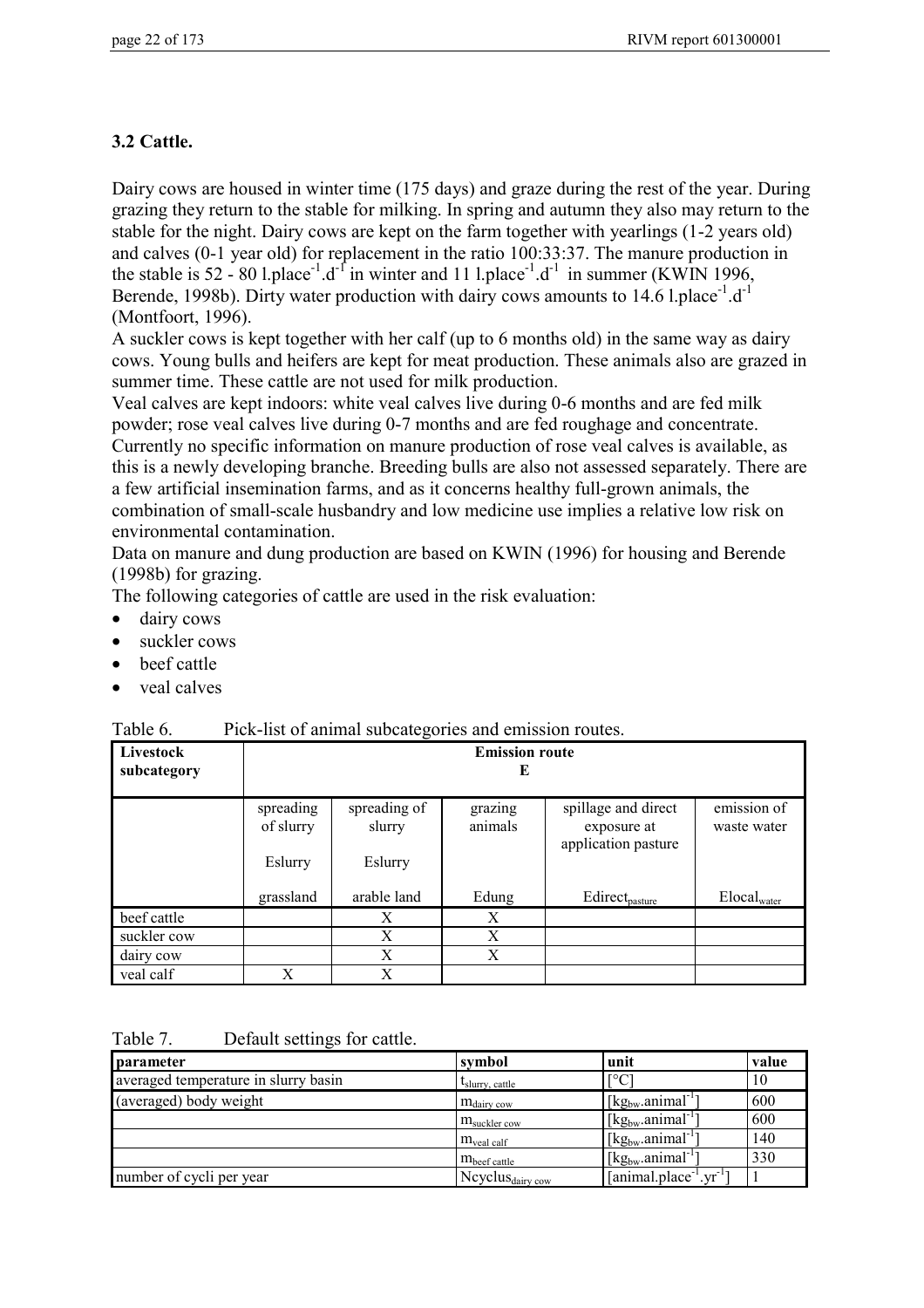| parameter                                            | symbol                               | unit                                                                   | value               |
|------------------------------------------------------|--------------------------------------|------------------------------------------------------------------------|---------------------|
| averaged temperature in slurry basin                 | t <sub>slurry, cattle</sub>          | $\Gamma$ °C                                                            | 10                  |
|                                                      | Ncyclussuckler cow                   | $\overline{[animal.plot}^{1}$ .yr <sup>-1</sup> ]                      | 1                   |
|                                                      | Ncyclus <sub>veal calf</sub>         | $[animal.ploter-1.yr-1]$                                               | 1.8                 |
|                                                      | Ncyclusbeef cattle                   | [animal.place <sup>-1</sup> .yr <sup>-1</sup> ]                        | 0.7                 |
| number of housing days cattle excluding veal         | Thousing <sub>non-yeal</sub>         | $[d.yr^{-1}]$                                                          | 175                 |
| number of housing days veal                          | Thousing <sub>veal calf</sub>        | $\overline{[d.yr]}^{1}$                                                | 365                 |
| number of grazing days                               | <b>Tgrazing</b>                      | $\left[\overline{d.yr^{-1}}\right]$                                    | 190                 |
| manure production in stable during grazing period    | Pmanure <sub>dairy cow grazing</sub> | $[kgwwt.place-1.d-1]$                                                  | 11.2                |
| manure production in stable during housing           | Pmanure <sub>dairy cow housing</sub> | [kg <sub>wwt</sub> .place <sup>-1</sup> .d <sup>-1</sup> ]             | 63.9                |
|                                                      | Pmanuresuckler cow                   | $[kgwwt.place-1.d-1]$                                                  | 63.9                |
|                                                      | Pmanure <sub>veal calf</sub>         | $[kgwwt.place-1.d-1]$                                                  | 9.9                 |
|                                                      | Pmanurebeef cattle                   | $[kgwwt.place-1.d-1]$                                                  | 20                  |
| dirty water production stable                        | Pdirty water <sub>dairy cow</sub>    | $[kgwwt.place-1.d-1]$                                                  | 14.6                |
|                                                      | Pdirty water <sub>non-dairy</sub>    | $[kg_{wwt}.place^{-1}.d^{-1}]$                                         | $\theta$            |
| phosphate production in stable during grazing period | P <sub>P2O5</sub> dairy cow grazing  | [ $kgP2O5$ .place <sup>-1</sup> .d <sup>-1</sup>                       | $0.017\overline{7}$ |
| phosphate production during housing                  | P <sub>P2O5</sub> dairy cow housing  | [ $kgP2O5$ .place <sup>-1</sup> .d <sup>-1</sup> ]                     | 0.1123              |
|                                                      | P <sub>P2O5</sub> suckler cow        | $[kgP2O5.place-1.d-1$                                                  | 0.1123              |
|                                                      | $P_{P2O5\;{\rm real\;cal}}$          | $[\text{kg}_{P2O5}$ .place <sup>-1</sup> .d <sup>-1</sup> ]            | 0.0142              |
|                                                      | P <sub>P2O5</sub> beef cattle        | $[kgP2O5.place-1.d-1$                                                  | 0.0367              |
| dung production pasture during grazing period        | Pdungdairy cow                       | $[kgwwt.animal-1.d-1]$                                                 | 52                  |
|                                                      | Pdungsuckler cow                     | $[\text{kg}_{\text{wwt}}$ .animal <sup>-1</sup> .d <sup>-1</sup>       | $\overline{52}$     |
|                                                      | Pdungbeef cattle                     | $[\text{kg}_{\text{wwt}}$ .animal <sup>-1</sup> . $\overline{d^{-1}}]$ | 11                  |
| stocking density pasture                             | Ndairyha pasture                     | [animal.ha $^{-1}$ ]                                                   | 3.5                 |
|                                                      | Nsuckler <sub>ha pasture</sub>       | $[animal.ha^{-1}]$                                                     | 3.5                 |
|                                                      | Nbeef <sub>ha pasture</sub>          | [animal.ha <sup>-1</sup> ]                                             | 9.5                 |
| number of excretions per day                         | Nexcretion                           | $[d^{-1}]$                                                             | 10.5                |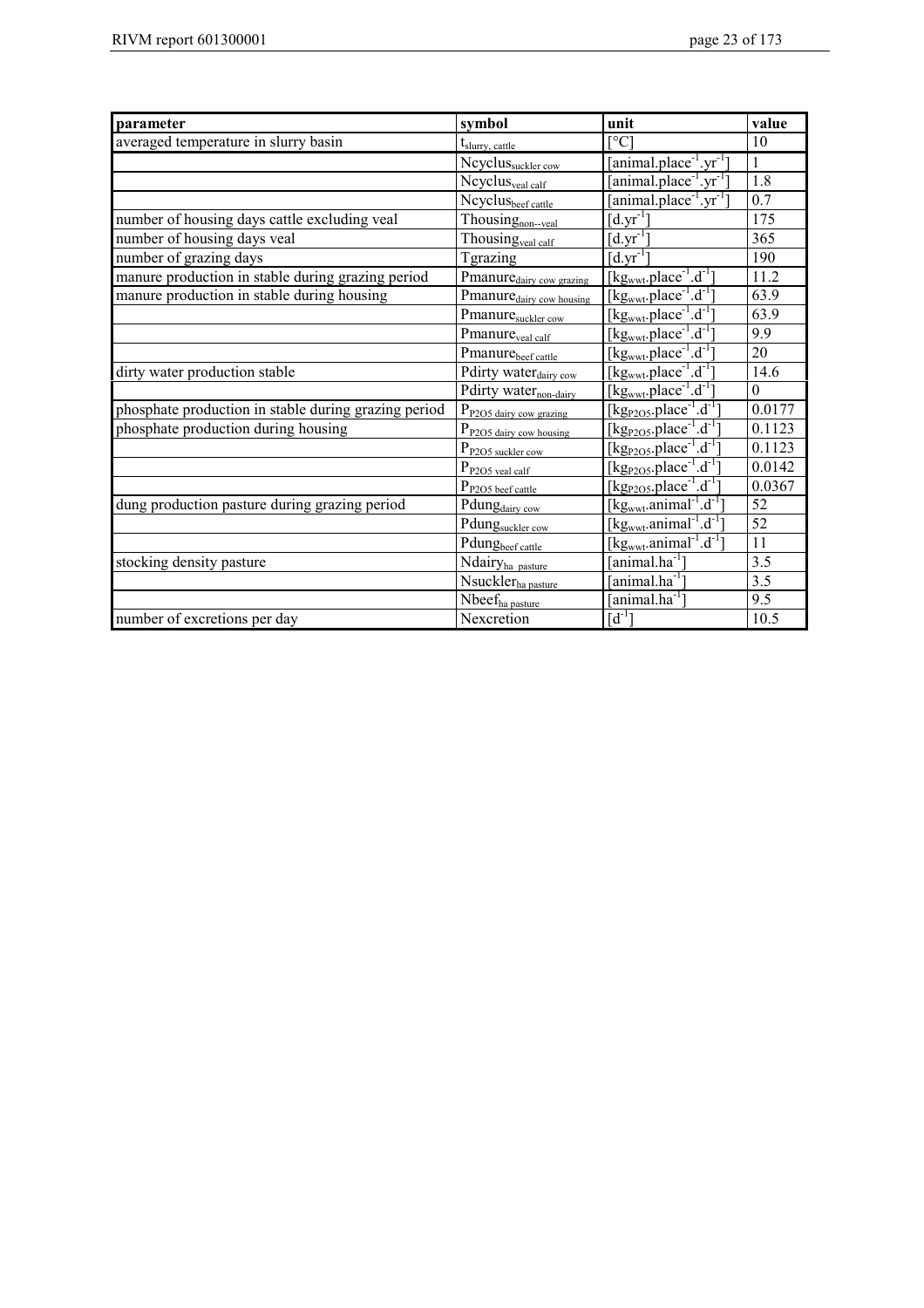# **3.3 Pigs.**

Three types of pig-farming are present in the Netherlands: exclusively sows or exclusively fattening-pigs, or a combination of both. On a sow-farm one finds sows with and without piglets. The year-averaged amount of piglets per sow is 2.63, while an average 78% of the sows has suckling piglets and 22% has none. Together they produce 14.8 kg slurry per sow per day. Breeding-boars live ca. 18 months on the farm, but as they perform 130 services a year, they are a minority on the farm. There are a few artificial insemination farms, and as it concerns healthy full-grown animals, the combination of small-scale husbandry and low medicine use implies a relative low risk on environmental contamination.

Pigs may be kept outside, but in the Netherlands the British outdoor-system is not used. Currently there are few farms that breed pigs on pasture land, but on most farms for 'freeranging pigs' the pigs have the possibility to go outside on a concrete paved floor. Inside straw is present, and both areas are cleaned regularly. This category is not assessed separately in this report.

The Dutch authorities encourage the development of mixed farms to reduce transport of animals. As a sow drops ca. 20 young and there are 2.8 cycles of fattening pigs a year, one needs one sow on every seven fattening pigs. For the moment we take only the segragated farming into consideration. The following categories of pigs are used in the risk evaluation:

- fattening pigs
- breeding sows including piglets  $\leq 25$  kg.

| Livestock<br>subcategory | <b>Emission route</b><br>E |                        |                    |                                                           |                            |  |  |
|--------------------------|----------------------------|------------------------|--------------------|-----------------------------------------------------------|----------------------------|--|--|
|                          | spreading<br>of slurry     | spreading of<br>slurry | grazing<br>animals | spillage and direct<br>exposure at<br>application pasture | emission of<br>waste water |  |  |
|                          | Eslurry                    | Eslurry                |                    |                                                           |                            |  |  |
|                          | grassland                  | arable land            | Edung              | Edirect <sub>pasture</sub>                                | $Elocal_{water}$           |  |  |
| fattening pig            | X                          | X                      |                    |                                                           |                            |  |  |
| breeding sow             | X                          | X                      |                    |                                                           |                            |  |  |

Table 8. Pick-list of animal subcategories and emission routes.

| Table 9. |                           |  |
|----------|---------------------------|--|
|          | Default settings for pigs |  |
|          |                           |  |

| parameter                            | symbol                           | unit                                                              | value  |
|--------------------------------------|----------------------------------|-------------------------------------------------------------------|--------|
| averaged temperature in slurry basin | $t_{slurry, pig}$                | L0C.                                                              | 20     |
| (averaged) body weight               | $m_{\text{s}ow}$                 | $[kg_{bw}.animal^{-1}]$                                           | 240    |
|                                      | $m_{\text{fattening pig}}$       | $[kg_{bw}.animal^{-1}]$                                           | 70     |
| number of cycli per year             | $Ncyclus_{sow}$                  | [animal.place <sup>-1</sup> .yr <sup>-1-</sup>                    |        |
|                                      | Ncyclus <sub>fattening pig</sub> | [animal.place <sup>-1</sup> .yr <sup>-1</sup> ]                   | 2.8    |
| number of housing days               | Thousing <sub>pigs</sub>         | $\lceil d.vr^{-1} \rceil$                                         | 365    |
| slurry production during housing     | Pslurrysow                       | $[\text{kg}_{\text{wwt}}$ .place <sup>-1</sup> .d <sup>-1</sup> ] | 14.8   |
|                                      | Pslurry <sub>fattening pig</sub> | $[kgwwt.place-1.d-1]$                                             | 3.8    |
| phosphate production during housing  | $P_{P2O5\text{ sow}}$            | [ $kg_{P2O5}.place^{-1}.d^{-1}$ ]                                 | 0.0556 |
|                                      | $P_{P2O5}$ fattening pig         | [kg <sub>P2O5</sub> .place <sup>-1</sup> .d <sup>-1</sup> ]       | 0.0203 |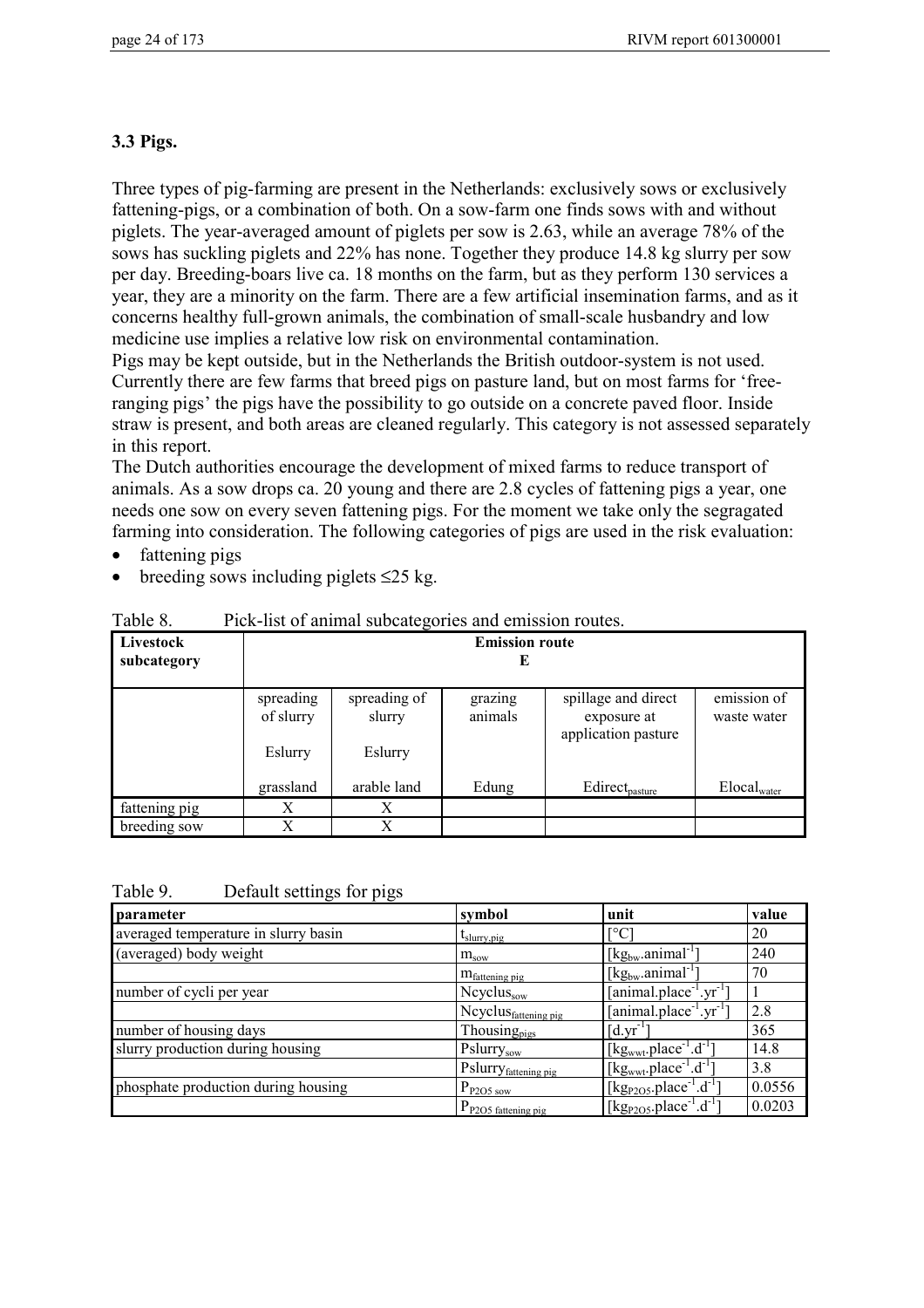#### **3.4 Horses.**

Approximatley half of the horses in the Netherlands are privately owned. Private persons and farmers keep some horses for hobby. Terrain-managing institutes keep ponies for grazing. Especially these private animals graze in fields. Donkeys are also kept in the Netherlands, but their number is relatively small compared to horses and ponies. The commercial sector is divers and consists of riding schools, dairy farming, racing centres and stud-farms. Horses for meat production are mainly imported. The commercial animals are stabled most of the time. The manure (slurry) from riding-schools is mostly collected and used for mushroomcultivation and compost for allotments. The major emission routes are grazing animals, and spreading of manure on allotments and spreading of mushroom-substrate after cultivation. Ponies have a shoulder height <148 cm, horses >148 cm. Horses and ponies come in different sizes and body weights: a full-grown horse is approx. 600 kg (or more); a Halflinger pony 400 kg; and a Shetland approx. 250 kg. Shetlands are kept outside most of the year. As there were no data available for grazing horses these were manufactured using the data for beef cattle, see Appendix II. Data on slurry production are derived from PR Lelystad. The following categories of horses are used in the risk evaluation:

- $\bullet$  horses 600 kg
- ponies 250 kg

| TUUIVIU.<br>I ION TISE OF MITHING SUOVALOGOTIOS AND OITHSSION FOULOS. |                            |                        |                    |                                                           |                            |  |
|-----------------------------------------------------------------------|----------------------------|------------------------|--------------------|-----------------------------------------------------------|----------------------------|--|
| Livestock<br>subcategory                                              | <b>Emission route</b><br>E |                        |                    |                                                           |                            |  |
|                                                                       | spreading<br>of slurry     | spreading of<br>slurry | grazing<br>animals | spillage and direct<br>exposure at<br>application pasture | emission of<br>waste water |  |
|                                                                       | Eslurry                    | Eslurry                |                    |                                                           |                            |  |
|                                                                       | grassland                  | arable land            | Edung              | Edirect <sub>pasture</sub>                                | $Elocal_{water}$           |  |
| horses 600 kg                                                         | X                          | Х                      |                    |                                                           |                            |  |
| ponies 250 kg                                                         |                            |                        | X                  |                                                           |                            |  |

Table 10. Pick-list of animal subcategories and emission routes.

| Table 11. | Default settings for horses. |
|-----------|------------------------------|
|-----------|------------------------------|

| parameter                                     | symbol                             | unit                                                        | value |
|-----------------------------------------------|------------------------------------|-------------------------------------------------------------|-------|
| averaged temperature in slurry basin          | $t_{\text{slurry}, \text{horses}}$ | Г°С                                                         | 25    |
| body weight                                   | $m_{\text{horse}}$                 | $[kg_{bw}.animal^{-1}]$                                     | 600   |
|                                               | $m_{\text{pony}}$                  | $[kg_{bw}.animal^{-1}]$                                     | 250   |
| number of cycli per year                      | Ncyclushorse                       | $[animal.placeholder-1.yr-1]$                               |       |
|                                               | Neyclus <sub>pony</sub>            | $[animal.placeholder-1.yr-1]$                               |       |
| number of housing days horse                  | Thousinghorse                      | $\lceil d.yr^{-1}\rceil$                                    | 365   |
| number of grazing days ponies                 | Tgrazing <sub>pony</sub>           | $\lceil d.vr^{-1} \rceil$                                   | 365   |
| slurry production during housing              | Pslurryhorse                       | [ $kgwwt$ .place <sup>-1</sup> .d <sup>-1</sup> ]           | 28    |
| phosphate production during housing           | $P_{P2O5 \text{ horse}}$           | [kg <sub>P2O5</sub> .place <sup>-1</sup> .d <sup>-1</sup> ] | 0.034 |
| dung production pasture during grazing period | Pdung <sub>pony</sub>              | [kg <sub>wwt</sub> .animal <sup>-1</sup> .d <sup>-1</sup> ] | 4.0   |
| stocking density pasture                      | Npony <sub>ha pasture</sub>        | $[animal.ha^{-1}]$                                          | 5     |
| number of excretions per day                  | Nexcretion                         | $[d^{-1}]$                                                  | 10.5  |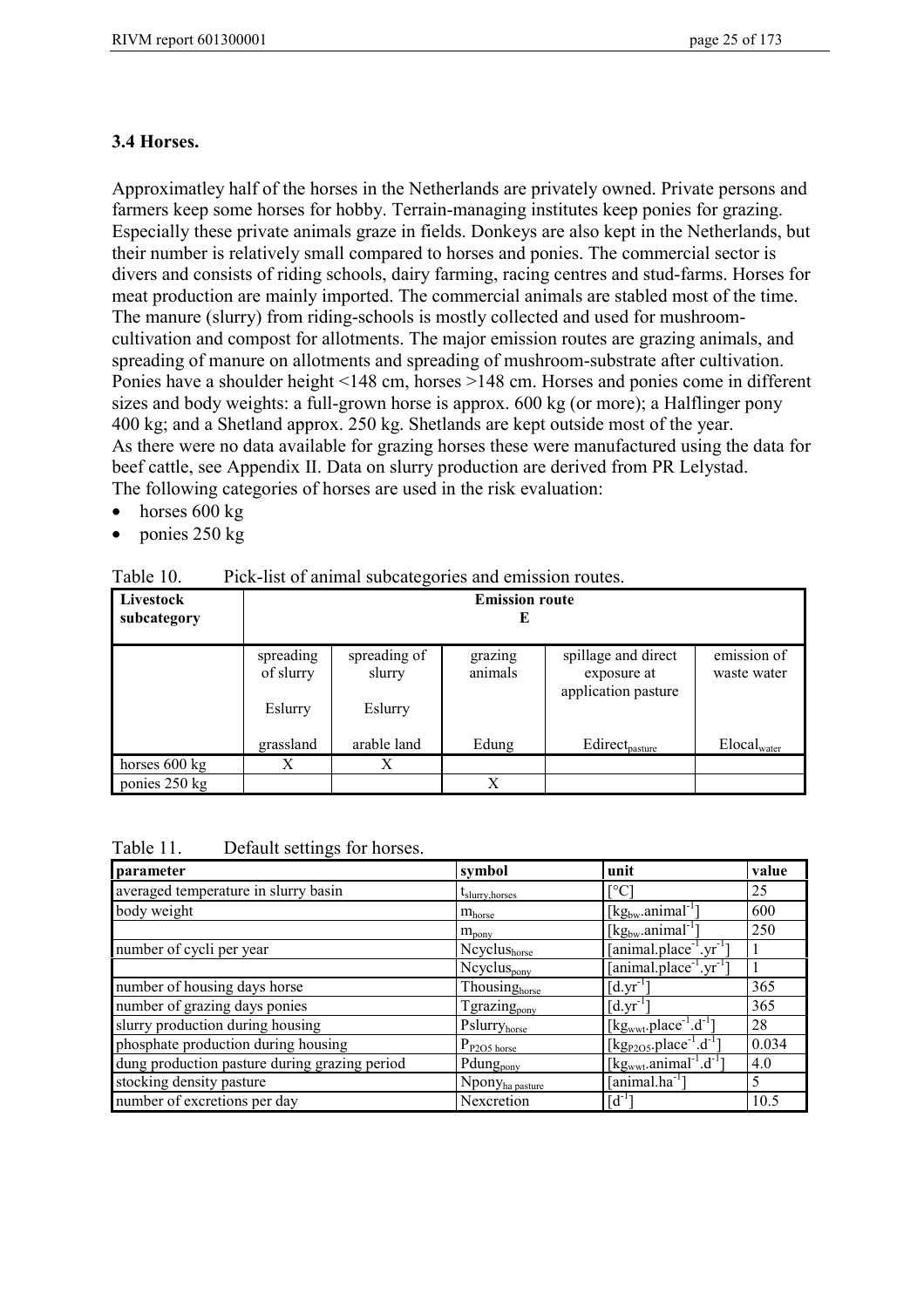## **3.5 Chickens.**

Most chickens are kept indoors in cages or on floors. The manure from laying hens in cages is collected on a conveyor-belt. In the broiler industry, after every cycle the manure and litter from the floor is cleaned from the poultry house. Over eighty percent of the manure collected from layers is dried, and this percentage will increase rapidly to 100% in the next few years. The number of chickens kept outdoors is insignificant compared to the other methods of housing. The different stages in the life-cycle (chick, in rearing, parent animal) have different body weights and manure production figures. The following categories of chickens are used in the risk evaluation:

- Hens and cockerels of laying breed ≤18 weeks old
- Laying hens kept indoors permanently in cages
- Free-ranging laying hens on litter floor, indoors
- Hens and cockerels of broilers ≤19 weeks old
- Hens and cocks of broilers
- Broilers

Animals in rearing and broilers are non-oviparous. Laying hens, free hens and parent broilers are oviparous.

| <b>Livestock subcategory</b> | <b>Emission route</b><br>E        |                                   |                    |                                                           |                                |  |  |
|------------------------------|-----------------------------------|-----------------------------------|--------------------|-----------------------------------------------------------|--------------------------------|--|--|
|                              | spreading<br>of slurry<br>Eslurry | spreading of<br>slurry<br>Eslurry | grazing<br>animals | spillage and direct<br>exposure at<br>application pasture | emission of<br>waste water     |  |  |
|                              | grassland                         | arable land                       | Edung              | Edirect <sub>pasture</sub>                                | $\text{Elocal}_{\text{water}}$ |  |  |
| hen in rearing               | X                                 | X                                 |                    |                                                           |                                |  |  |
| hen                          | X                                 | X                                 |                    |                                                           |                                |  |  |
| hen free                     | X                                 | X                                 |                    |                                                           |                                |  |  |
| parent broiler in rearing    | X                                 | X                                 |                    |                                                           |                                |  |  |
| parent broiler               | X                                 | X                                 |                    |                                                           |                                |  |  |
| broiler                      | X                                 | X                                 |                    |                                                           |                                |  |  |

Table 12. Pick-list of animal subcategories and emission routes.

Table 13. Default settings for chickens

| parameter                                                | symbol                                 | unit                                                              | value |
|----------------------------------------------------------|----------------------------------------|-------------------------------------------------------------------|-------|
| averaged temperature in slurry basin                     | $t_{\text{slurry,chiless}}$            | $\lceil$ °C                                                       | 25    |
| averaged body weight broilers and hens in rearing (i.r.) | m <sub>chicken i.r.</sub>              | $[\text{kg}_{\text{bw}}$ .animal <sup>-1</sup> ]                  |       |
| body weight adult chickens                               | <b>M</b> chicken                       | $[kg_{bw}.animal^{-1}]$                                           | 2     |
| number of cycli per year                                 | Neyelus <sub>hen i.r.</sub>            | [animal.place <sup>-1</sup> .yr <sup>-1</sup> ]                   | 2.7   |
|                                                          | Ncyclushen                             | $[animal.placeholder-1.yr-1]$                                     | 0.85  |
|                                                          | Ncyclushen free                        | [animal.plot]                                                     | 0.84  |
|                                                          | Ncyclus <sub>parent broiler i.r.</sub> | [animal.place <sup>-1</sup> .yr <sup>-1-</sup>                    | 2.4   |
|                                                          | Ncyclus <sub>parent broiler</sub>      | $[animal.placeholder-1.yr-1]$                                     | 1.05  |
|                                                          | Ncyclus <sub>broiler</sub>             | [animal.place <sup>-1</sup> .yr <sup>-1</sup> ]                   |       |
| number of housing days                                   | Thousingchicken                        | $[d.yr^{-1}]$                                                     | 365   |
| slurry production during housing                         | Pslurryhen i.r.                        | [ $kg_{wwt}$ .place <sup>-1</sup> .d <sup>-1</sup> ]              | 0.026 |
|                                                          | Pslurryhen                             | [kg <sub>wwt</sub> .place <sup>-1</sup> .d <sup>-1</sup> ]        | 0.072 |
|                                                          | Pslurry <sub>hen free</sub>            | $[\text{kg}_{\text{wwt}}$ .place <sup>-1</sup> .d <sup>-1</sup> ] | 0.081 |
|                                                          | Pslurry <sub>parent</sub> broiler i.r. | $[\text{kg}_{\text{wwt}}$ .place <sup>-1</sup> .d <sup>-1</sup> ] | 0.038 |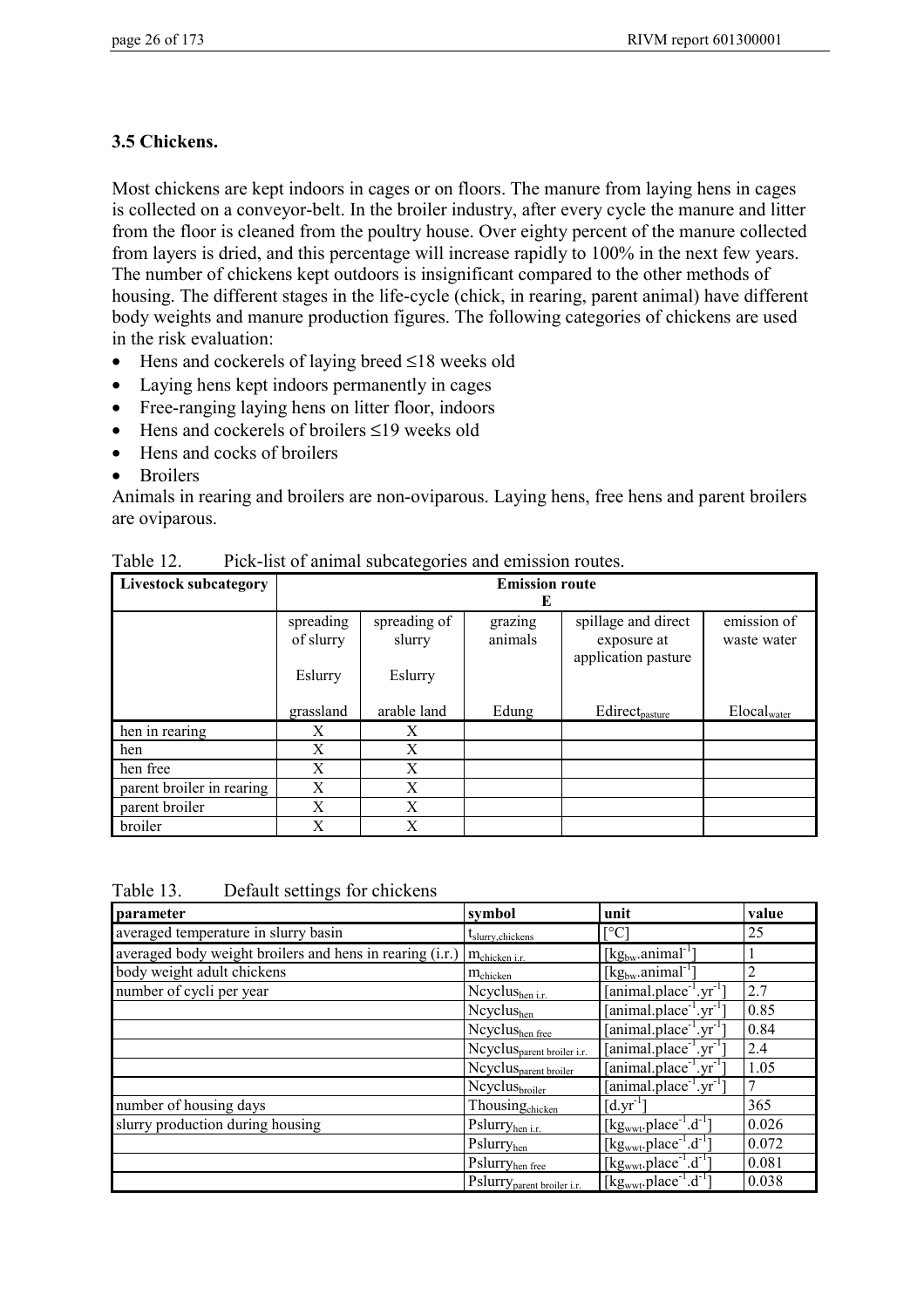| parameter                            | symbol                                | unit                                                                   | value   |
|--------------------------------------|---------------------------------------|------------------------------------------------------------------------|---------|
| averaged temperature in slurry basin | $t_{\text{slurv},\text{chickens}}$    | $\Gamma^{\circ}$ C                                                     | 25      |
|                                      | Pslurry <sub>parent broiler</sub>     | $[\text{kg}_{\text{wwt}}$ .place <sup>-1</sup> .d <sup>-1</sup> ]      | 0.060   |
|                                      | Pslurrybroiler                        | $[kg_{wwt}.place^{-1}.d^{-1}]$                                         | 0.030   |
| phosphate production during housing  | $P_{P2O5 \text{ hen i.r.}}$           | $[\text{kg}_{P2O5}. \text{place}^{-1} \cdot \text{d}^{-1}]$            | 0.00055 |
|                                      | $P_{P2O5 \text{ hen}}$                | [kg <sub>P2O5</sub> .place <sup>-1</sup> .d <sup>-1</sup> ]            | 0.00137 |
|                                      | $P_{P2O5 \text{ hen free}}$           | [kg <sub>P2O5</sub> .place <sup>-1</sup> .d <sup>-1</sup> ]            | 0.00137 |
|                                      | $P_{P2O5\text{ parent broiler i.r.}}$ | [kg <sub>P2O5</sub> .place <sup>-1</sup> .d <sup>-1</sup> ]            | 0.00068 |
|                                      | $P_{P2O5\text{ parent broiler}}$      | $[\text{kg}_{P2O5}. \text{place}^{-1} \cdot \text{d}^{-1}]$            | 0.00203 |
|                                      | $P_{P2O5\underline{b}roiler}$         | $\left[\text{kg}_{\text{P2O5}}\text{,place}^{-1}\text{.d}^{-1}\right]$ | 0.00066 |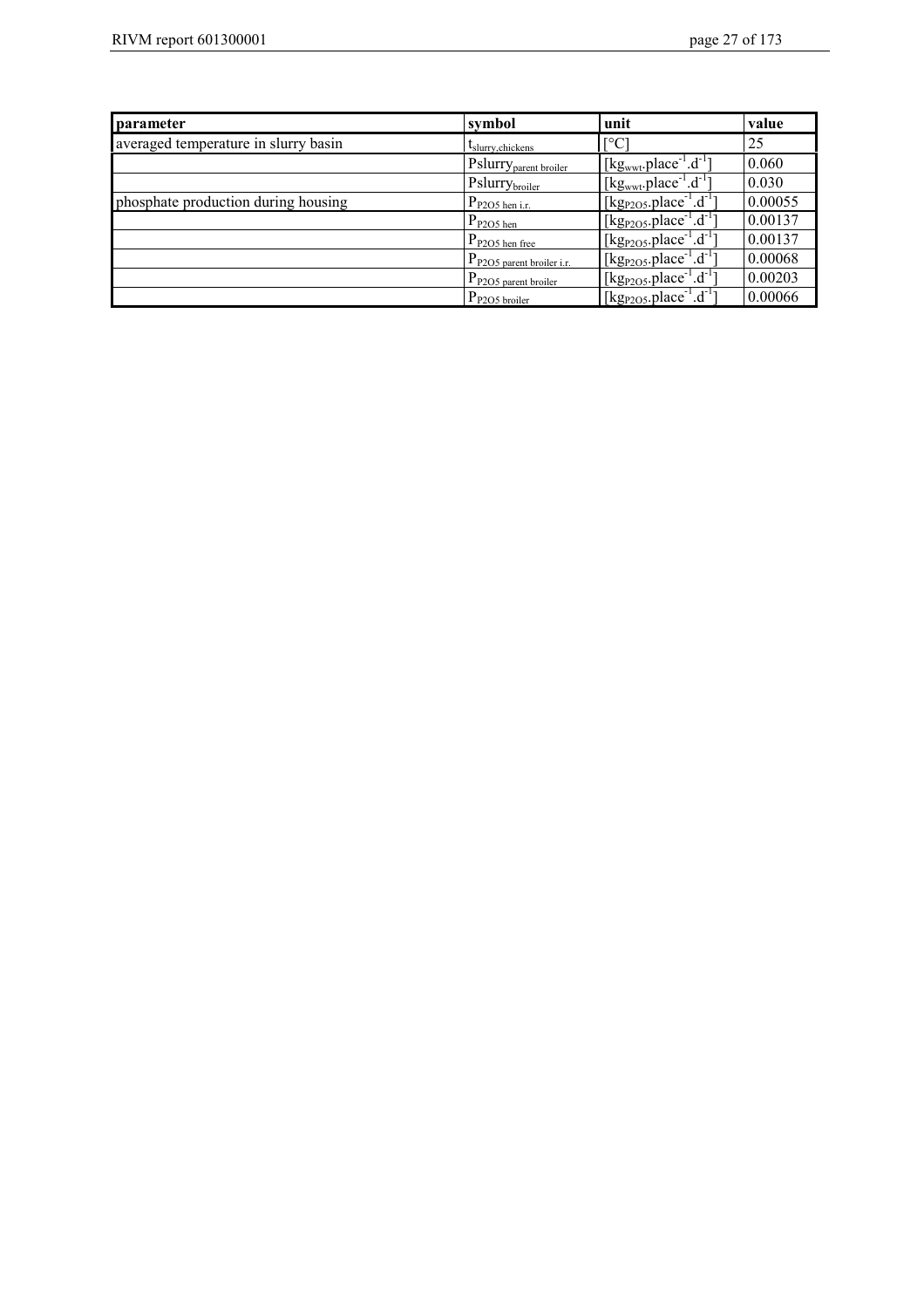# **3.6 Turkeys.**

Turkeys in the Netherlands are mainly kept for meat. Parent animals can be divided into three groups. The animals are kept indoors like ducks and broilers. The following categories of turkeys are used in the risk evaluation:

- Parent animals in rearing 0-6 weeks old
- Parent animals in rearing 6-30 weeks old
- Parent animals
- Turkeys for meat production.

Animals in rearing and turkeys for meat production are non-oviparous. Parent turkeys are oviparous.

| <b>Livestock subcategory</b> | <b>Emission route</b><br>Е        |                                   |                    |                                                              |                            |  |
|------------------------------|-----------------------------------|-----------------------------------|--------------------|--------------------------------------------------------------|----------------------------|--|
|                              | spreading<br>of slurry<br>Eslurry | spreading of<br>slurry<br>Eslurry | grazing<br>animals | spillage and direct<br>exposure at<br>application<br>pasture | emission of<br>waste water |  |
|                              | grassland                         | arable land                       | Edung              | Edirect <sub>pasture</sub>                                   | $Elocal_{water}$           |  |
| turkey in rearing 0-6 weeks  | X                                 | X                                 |                    |                                                              |                            |  |
| turkey in rearing 6-30 weeks | X                                 | X                                 |                    |                                                              |                            |  |
| parent turkey                | X                                 | X                                 |                    |                                                              |                            |  |
| beef turkey                  | X                                 | X                                 |                    |                                                              |                            |  |

Table 14. Pick-list of animal subcategories and emission routes.

## Table 15. Default settings for turkeys.

| parameter                                                    | symbol                             | unit                                                              | value          |
|--------------------------------------------------------------|------------------------------------|-------------------------------------------------------------------|----------------|
| averaged temperature in slurry basin                         | t <sub>slurry, turkeys</sub>       | [°C]                                                              | 25             |
| averaged body weight parent animals in rearing 0-6<br>weeks  | $m_{\text{turkey i.r. 0-6}}$       | $[kg_{bw}.animal^{-1}]$                                           | $\overline{2}$ |
| averaged body weight parent animals in rearing 6-30<br>weeks | $m_{\text{turkey i.r. 6-30}}$      | $[kg_{bw}.animal^{-1}]$                                           | 7.5            |
| body weight parent animals                                   | M <sub>parent turkey</sub>         | [kg <sub>bw</sub> .animal <sup>-1</sup>                           | 14             |
| averaged body weight turkeys for meat                        | $m_{\text{turkey}}$                | $[\text{kg}_{bw}.animal^{-1}]$                                    | 7              |
| number of cycli per year                                     | Neyelusturkey i.r. 0-6             | [animal.place <sup>-1</sup> .yr <sup>-1</sup>                     | 7.4            |
|                                                              | Neyelusturkey i.r. 6-30            | [animal.place <sup>-1</sup> .yr <sup>-1</sup> ]                   | 2.2            |
|                                                              | Ncyclus <sub>parent turkey</sub>   | [animal.place <sup>-1</sup> .yr <sup>-1</sup> ]                   |                |
|                                                              | Ncyclus <sub>turkey</sub>          | [animal.plot]                                                     | 2.7            |
| number of housing days                                       | Thousingturkey                     | $[d.yr^{-1}]$                                                     | 365            |
| slurry production during housing                             | Pslurryturkey i.r. 0-6             | $[kgwwt.place-1.d-1]$                                             | 0.037          |
|                                                              | Pslurryturkey i.r. 6-30            | [kg <sub>wwt</sub> .place <sup>-1</sup> .d <sup>-1</sup> ]        | 0.126          |
|                                                              | Pslurry <sub>parent turkey</sub>   | $[\text{kg}_{\text{wwt}}$ .place <sup>-1</sup> .d <sup>-1</sup> ] | 0.195          |
|                                                              | Pslurryturkey                      | [kg <sub>wwt</sub> .place <sup>-1</sup> .d <sup>-1</sup> ]        | 0.125          |
| phosphate production during housing                          | $P_{P2O5\text{ turkey i.r. }0-6}$  | [kg <sub>P2O5</sub> .place <sup>-1</sup> .d <sup>-1</sup>         | 0.00071        |
|                                                              | $P_{P2O5\text{ turkey i.r. }6-30}$ | [kg <sub>P2O5</sub> .place <sup>-1</sup> .d <sup>-1</sup> ]       | 0.00040        |
|                                                              | P <sub>P205</sub> parent turkey    | [kg <sub>p2O5</sub> .place <sup>-1</sup> .d <sup>-T</sup> ]       | 0.00548        |
|                                                              | $P_{P2O5 \text{ turkey}}$          | $[kg_{P2O5}.place^{-1}.d^{-1}]$                                   | 0.00216        |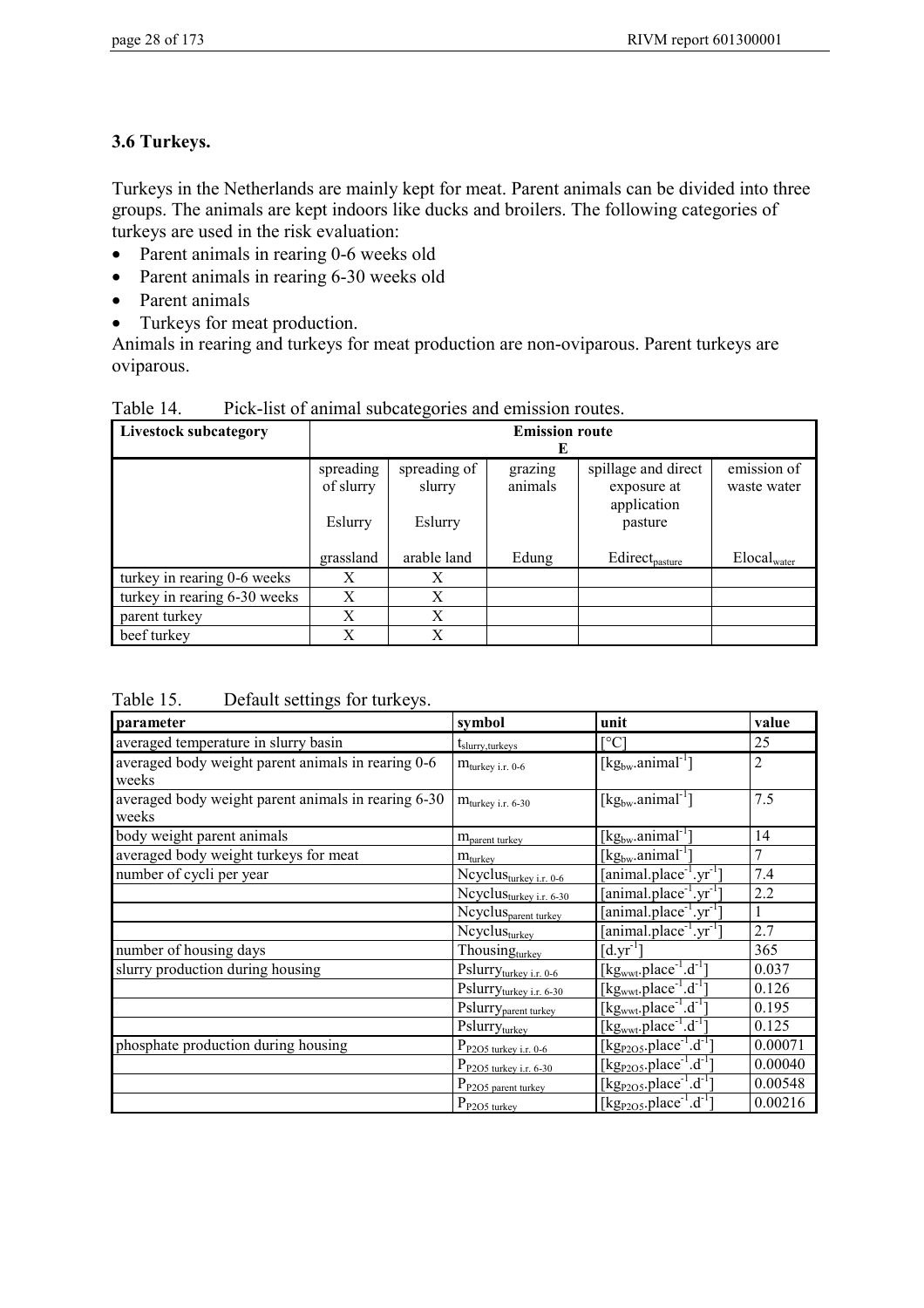## **3.7 Ducks.**

Ducks in the Netherland are mainly kept for meat. The number of parent animals is relatively low compared to the number of the ducks kept for meat. Ducks are kept in stable on litter floors, although at some farms they are kept (partly) outside. The following categories of ducks are used in the risk evaluation:

• ducks for meat.

| Livestock<br>subcategory | <b>Emission route</b><br>Е |                        |                    |                                                           |                            |
|--------------------------|----------------------------|------------------------|--------------------|-----------------------------------------------------------|----------------------------|
|                          | spreading<br>of slurry     | spreading of<br>slurry | grazing<br>animals | spillage and direct<br>exposure at<br>application pasture | emission of<br>waste water |
|                          | Eslurry                    | Eslurry                |                    |                                                           |                            |
|                          | grassland                  | arable land            | Edung              | Edirect <sub>pasture</sub>                                | $Elocal_{water}$           |
| ducks                    | Х                          |                        |                    |                                                           |                            |

### Table 17. Default settings for ducks.

| parameter                            | symbol                           | unit                                                        | value   |
|--------------------------------------|----------------------------------|-------------------------------------------------------------|---------|
| averaged temperature in slurry basin | $t_{\text{slurv}, \text{ducks}}$ | $\lceil$ °C                                                 | 25      |
| averaged body weight ducks for meat  | $m_{\text{duck}}$                | $\lceil \text{kg}_{bw} \cdot \text{animal}^{-1} \rceil$     | 1.6     |
| number of cycli per year             | $N$ cyclus $_{\text{duck}}$      | $[animal.placeholder-1.yr-1]$                               | 7.4     |
| number of housing days               | Thousing <sub>duck</sub>         | $\left[$ d.yr <sup>-1</sup>                                 | 365     |
| slurry production during housing     | $Pslurry_{\text{duck}}$          | [kg <sub>wwt</sub> .place <sup>-1</sup> .d <sup>-1</sup> ]  | 0.214   |
| phosphate production during housing  | $P_{P2O5 \text{ duck}}$          | [kg <sub>P2O5</sub> .place <sup>-1</sup> .d <sup>-1</sup> ] | 0.00164 |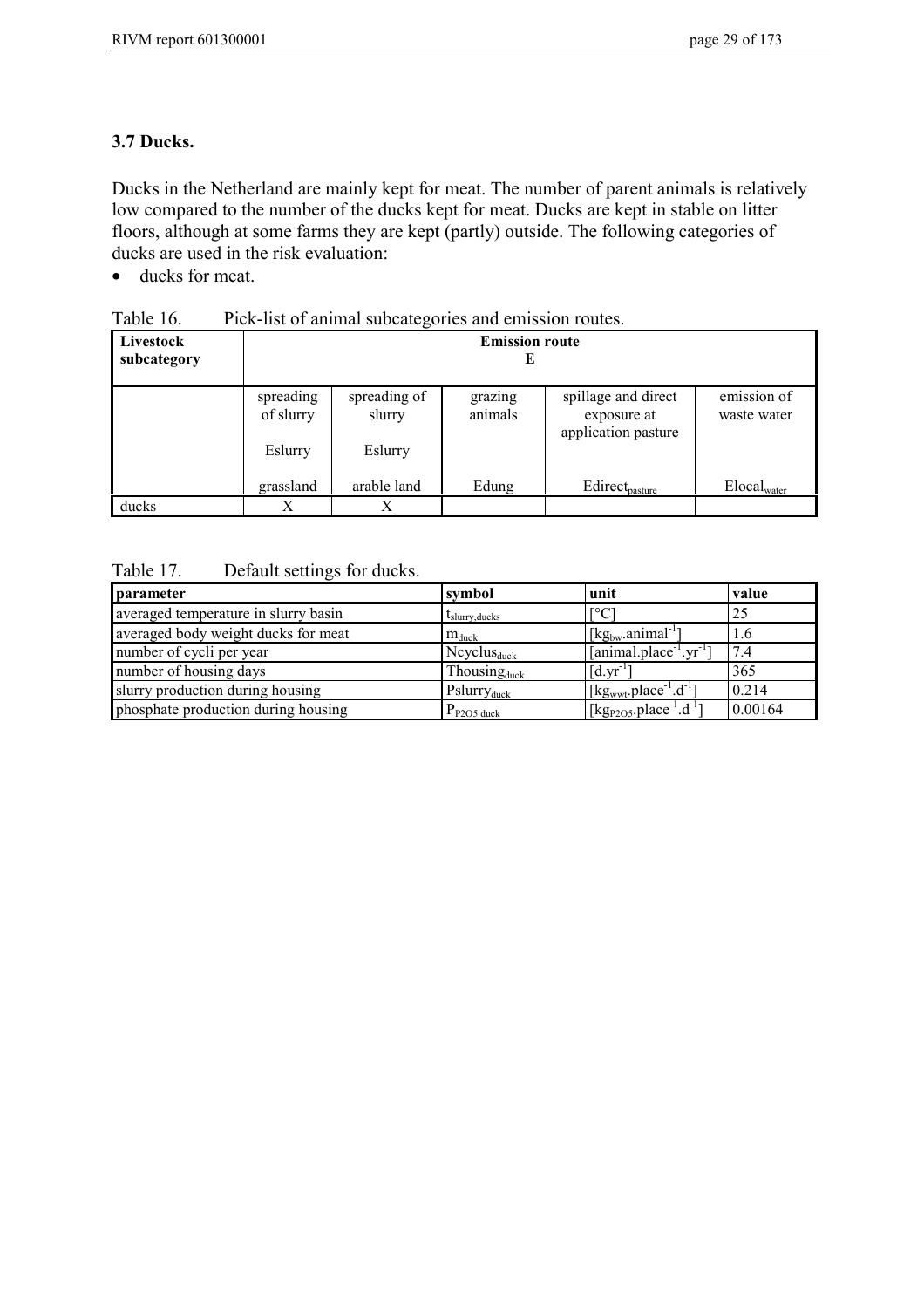## **3.8 Sheep.**

Most sheep are only put up between mid-February and mid-April to lamb. Over the year they spend 10.5 months in field and 1.5 months indoors. One ewe raises an average 1.7 lamb (range 1.33-2.80 (KWIN 1996)). The lamb and ewe are turned out ca. three weeks after lambing, and the lamb is slaughtered after 6 months when it reached a weight of 40-45 kg. A mature ewe weighs an average 82 kg (Berende, 1998a). The ewes may be treated for diseases when they are put up, and approximately one week after lambing the animals are treated with anthelmintics. This latter treatment is repeated in May-June and September-October. The body weight and dung production of the lambs is therefore chosen at 32 calender weeks (end of May) and averaged for ewes and rams, single and twins (Berende, 1998a). Sheep can also be dipped or substances can be applied topically in high volumes. The following categories of sheep are used in the risk evaluation:

• sheep on pasture,  $>1$  year old, including lambs  $\leq 45$  kg.

| Livestock<br>subcategory | <b>Emission route</b><br>E |                        |                    |                                                           |                            |
|--------------------------|----------------------------|------------------------|--------------------|-----------------------------------------------------------|----------------------------|
|                          | spreading<br>of slurry     | spreading of<br>slurry | grazing<br>animals | spillage and direct<br>exposure at<br>application pasture | emission of<br>waste water |
|                          | Eslurry<br>grassland       | Eslurry<br>arable land | Edung              | Edirect <sub>pasture</sub>                                | Elocal <sub>water</sub>    |
| sheep                    |                            |                        | X                  | Х                                                         |                            |

Table 18. Pick-list of animal subcategories and emission routes.

Table 19. Default settings for sheep.

| parameter                                          | symbol                      | unit                                                             | value |
|----------------------------------------------------|-----------------------------|------------------------------------------------------------------|-------|
| body weight ewe                                    | $m_{\text{ewe}}$            | $\lceil \text{kg}_{bw} \cdot \text{animal}^{-1} \rceil$          | 82    |
| body weight lamb                                   | $m_{\text{lambda}}$         | $\lceil \text{kg}_{bw} \cdot \text{animal}^{-1} \rceil$          | 36    |
| number of cycli per year                           | Ncyclus <sub>ewe</sub>      | [animal.place <sup>-1</sup> .yr <sup>-1</sup> ]                  |       |
| number of housing days                             | Thousing <sub>ewe</sub>     | $[d.yr^{-1}]$                                                    |       |
| number of grazing days ewe                         | Tgrazing <sub>ewe</sub>     | $[d.yr^{-1}]$                                                    | 320   |
| number of grazing days lamb                        | Tgrazinglamb                | $\left[ d.yr^{-1}\right]$                                        | 160   |
| dung production pasture during grazing period ewe  | Pdungewe                    | $[kgwwt.animal-1.d-1]$                                           | 1.025 |
| dung production pasture during grazing period lamb | Pdunglamb                   | [kg <sub>wwt</sub> .animal <sup>-1</sup> . $\overline{d^{-1}}$ ] | 1.758 |
| stocking density pasture ewe                       | Newe <sub>ha pasture</sub>  | [animal.ha <sup>-1</sup> ]                                       | 15    |
| stocking density pasture lamb                      | Nlamb <sub>ha pasture</sub> | [animal.ha <sup>-1-</sup>                                        | 25    |
| number of excretions per day                       | Nexcretion                  | $[d^{-1}]$                                                       | 10.5  |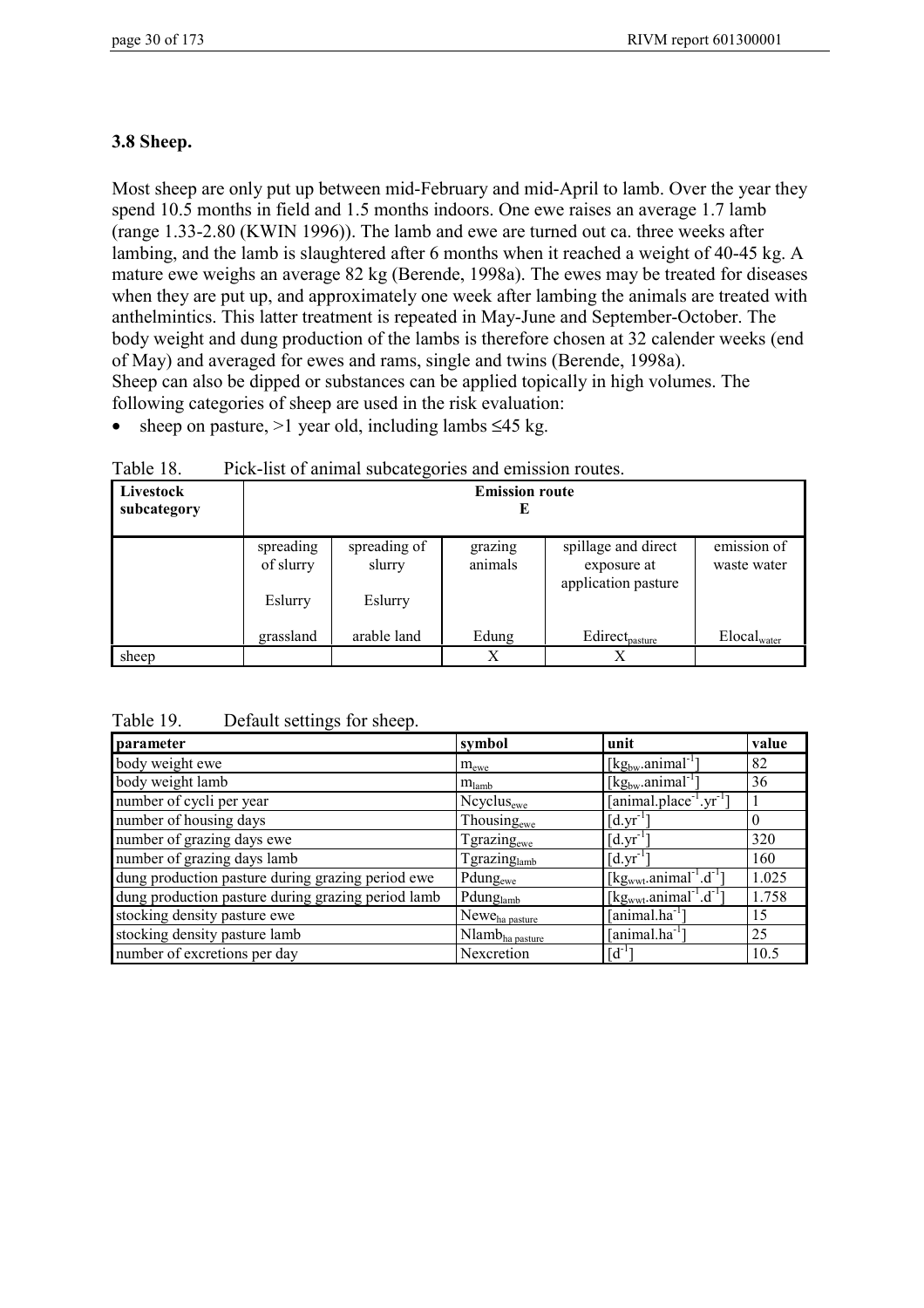#### **3.9 Goats.**

Because of the modest scale of this branche compared to dairy cows and sheep, goats are not separately assessed in the Phase I and Phase II Tier A assessments.

Goats are kept for dairy production like cows. On every dairy goat 0.25 lamb is reared on a year's basis. The production of dirty water for cleaning of milking equipment etc. is not documented, therefore the figures for dairy cows may be applied. Goats are milked 300 days a year. On may assume they are treated like dairy cows: housing 175 days a year, grazing 190 days a year.

#### **3.10 Fur-bearing animals, rabbits, ostriches and other poultry.**

Minks make up 98% of the number of fur-bearing animals. In 1995 fox-farms were prohibited by law, and before the year 2005 all fox-farms will have terminated their activities. Minks are kept in cages and the manure is collected in gutters and pits. In general, little or no medicinal products are used in this sector (personal communication IKC-L, V.d. Kerkhof). Rabbits are kept in cages. Rabbit body weights differ greatly between sexes and ages. As an estimate the average rabbit weighs 2 kg (personal communication IKC-L, V.d. Kerkhof). In the Netherlands poultry like ostriches, emoes, nandoes, guinea-fowl, quails, and geese are kept. As their numbers are relatively small compared to other poultry (chickens and turkeys), they are not dealt with separately in this document.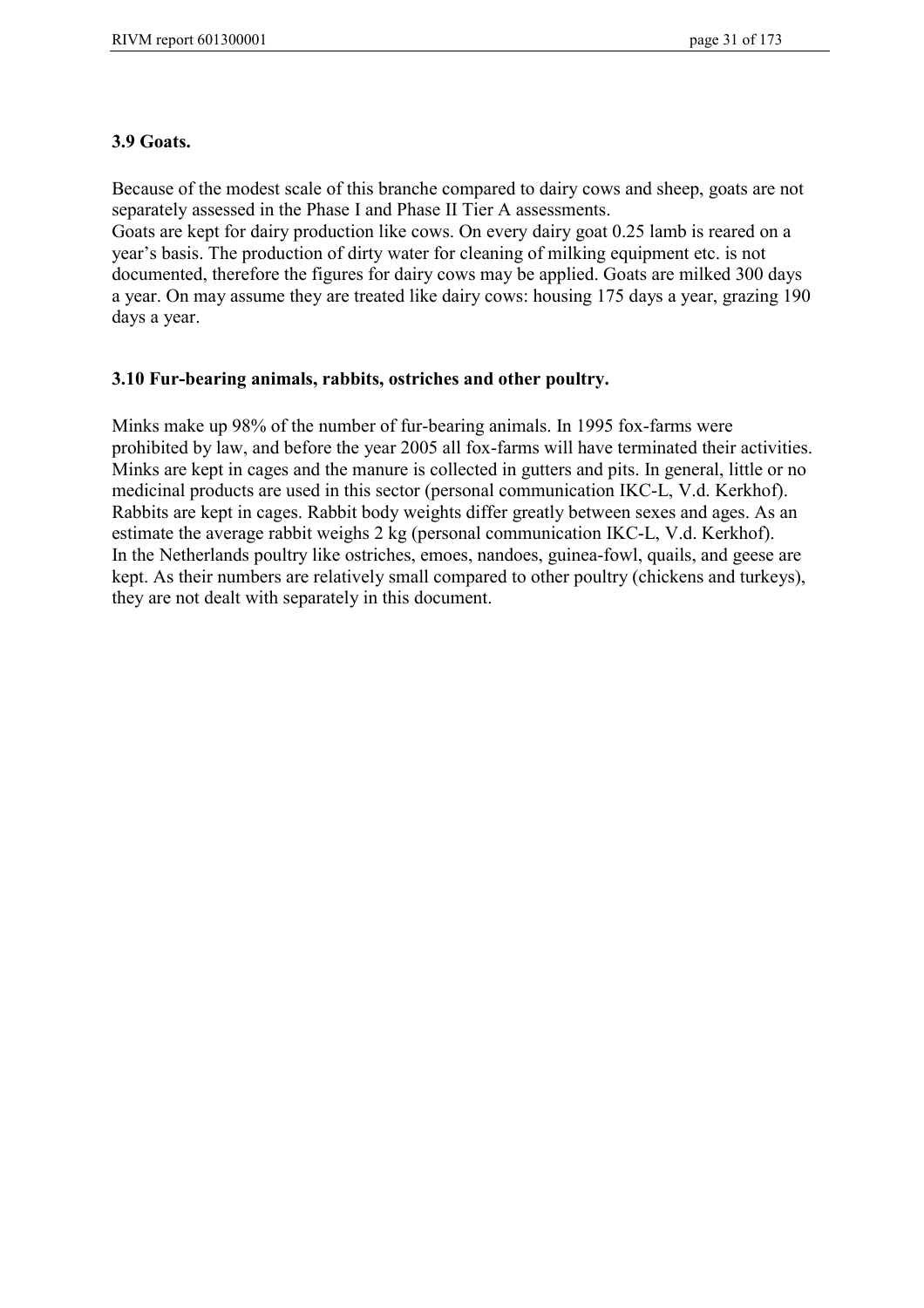### **3.11 Fish.**

 $\overline{a}$ 

Fish medicines are mostly added to the water, after which the circulation is stopped. Some antibiotics can be added to the feed.

The scale of fish cultivation for commercial purposes is limited in the Netherlands (Kamstra et al., 1995). In 1994 in total 26 and 10 companies were involved in cultivating eel and catfish, respectively. Rainbow trout is cultivated on a small scale in flow-through and in landbased systems, in which the water body fulfils a role in water treatment. Several trout nurseries use flow-through systems: surface water is lead through the fish basin over a settling tank back into the surface water system. There is one place in the province Zeeland where Salmonidae are kept in cages in the estuaria. There are no cage systems in fresh surface water. Finally, there are occasional projects in the cultivation of tarbot, tilapia, and sturgeon.

Most nurseries use recirculation systems, that recycle the water after a (biological) water treatment (filtration). Catfish nurseries discharge on the Sewage Treatment Plants (STP), but 40% of the eel nurseries discharge directly on surface water. The number of companies that discharge the fish water untreated is negligible, as most have some way of water treatment (filters, settlement basins, ponds) before the water is discharged. The recycling systems and the settlement tanks before discharge remove virtually all undissolved particles. Many nurseries collect the sludge from this treatment and sell or use it as fertiliser.

The following scenarios are proposed, based on information given in Kamstra et al. (1995) and USES1.0 (1994). The scenarios are based on a fish farm that breeds 50 tonnes eel a year, the median production.

- a) continuous treatment; with recirculation/filtration, followed by settlement tank and STP;
- b) continuous treatment; without recirculation/filtration, followed by settlement tank;
- c) occasional treatment (≤4 times a year), without recirculation/filtration before discharge on the settlement tank and STP;
- d) occasional treatment (≤4 times a year), without recirculation/filtration before discharge on the settlement tank.

On a yearly basis an eel farm discharges 200-1900  $m<sup>3</sup>$  water per tonne fish, depending on the water use. An average  $250 \text{ m}^3$  per tonne fish is used here, resulting in a turnover rate of 35  $m^3$ .d<sup>-1</sup>. It is assumed the total water volume of the nursery<sup>4</sup> is 70  $m^3$ . After the settlement tank the water fraction is discharged, while the sludge (2% dry matter) in the tank (and filters) is used as soil fertiliser. Per tonne fish 13 kg P (equivalent to 60 kg  $P_2O_5$ ) is removed in the sludge. The load from the settlement tank and recirculation system will be expressed in terms of kg chemical per day, and it is assumed that this load is equally spread over 25 days in case of occasional treatment (c.f. USES mushrooms module).

The recirculation/filtration system and the settlement tank both have an estimated removal efficiency of 50% of the dose from the water, but this amount is added to the dosage in the sludge used for spreading on the land<sup>5</sup>.

<sup>&</sup>lt;sup>4</sup> Based on a feed/growth factor of 1.7, a growth of 50 tonnes per year, and 0.3 m<sup>3</sup> system water per kg feed.

 $<sup>5</sup>$  The removal percentage of 50% is based on the assumption that removal will be correlated with sorption and degradation properties of the</sup> substance, but also with dimensions of the tank and the overflow of sludge into the water.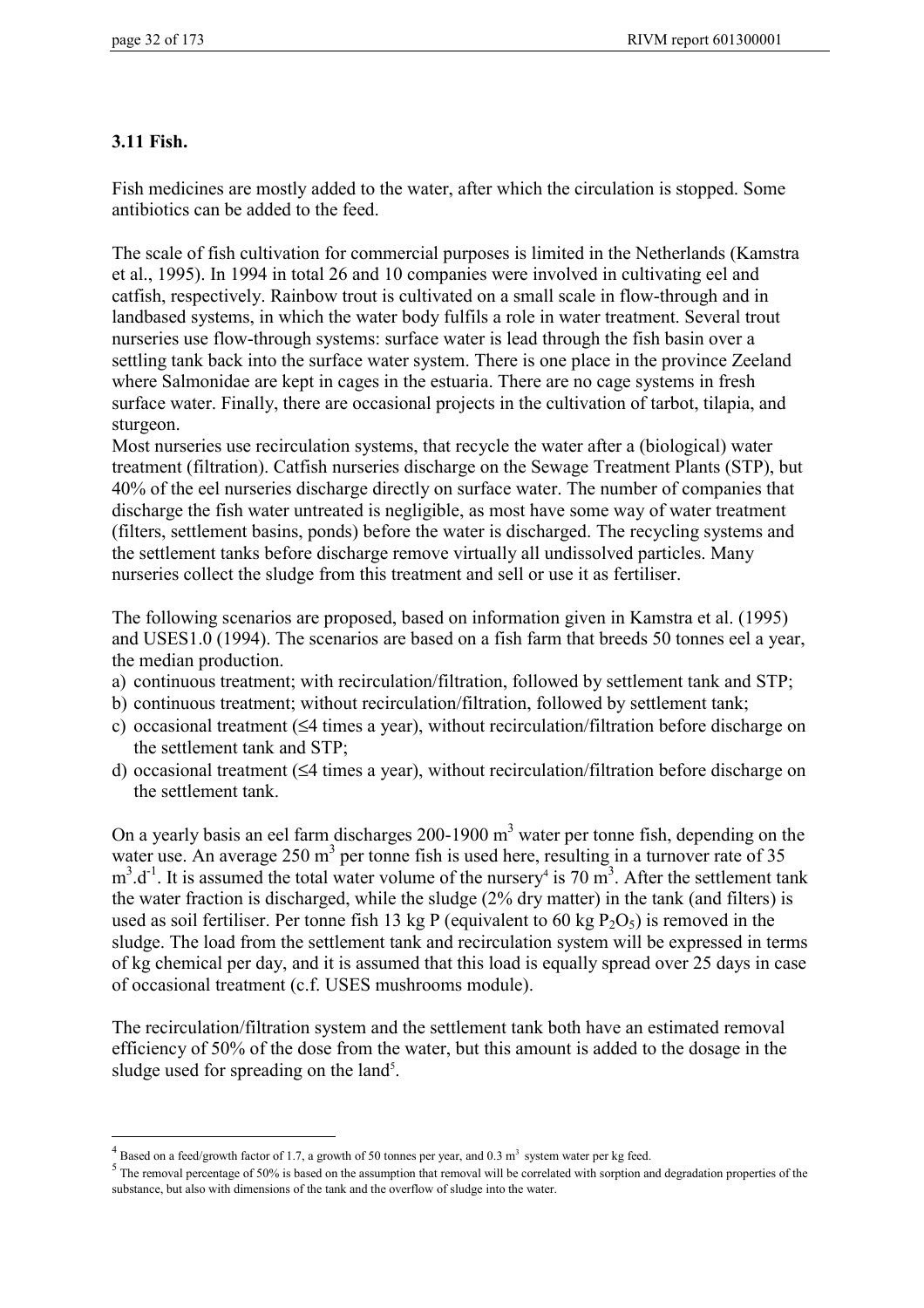| $14010 \angle 0$         | I ICK-HSt Of allman subcategories and chillssion foutes. |                                   |                    |                                                           |                            |
|--------------------------|----------------------------------------------------------|-----------------------------------|--------------------|-----------------------------------------------------------|----------------------------|
| Livestock<br>subcategory | <b>Emission route</b>                                    |                                   |                    |                                                           |                            |
|                          | spreading<br>of slurry<br>Eslurry                        | spreading of<br>slurry<br>Eslurry | grazing<br>animals | spillage and direct<br>exposure at<br>application pasture | emission of<br>waste water |
| fish                     | grassland<br>Х                                           | arable land                       | Edung              | Edirect <sub>pasture</sub>                                | Elocal <sub>water</sub>    |

Table 20. Pick-list of animal subcategories and emission routes.

# Table 21. Default settings for fish.

| parameter                                            | symbol                                               | unit                                 | value |
|------------------------------------------------------|------------------------------------------------------|--------------------------------------|-------|
| phosphate production per day                         | $P_{P2O5\text{ fish}}$                               | $[\text{kg}_{P2O5} \text{ yr}^{-1}]$ | 3000  |
| fraction retention in sludge with filtration         | $F_{ret, filtration}$                                |                                      | 0.75  |
| fraction retention in sludge without filtration      | $F_{\rm ret}$                                        |                                      | 0.5   |
| number of application continuous treatment           | Nappl <sub>con.</sub>                                | $\lceil \text{yr}^{-1} \rceil$       | 365   |
| number of application occasional treatment           | Nappl <sub>occ.</sub>                                | $\lceil \text{vr} \rceil$            | 4     |
| volume of waste water continuous treatment           | Vwaste water <sub>con.</sub>                         |                                      | 35000 |
| volume of waste water occasional treatment           | Vwaste water <sub>occ.</sub>                         |                                      | 70000 |
| dilution factor recieving water continuous treatment | $DILUTION_{fish.com.}$                               |                                      |       |
| dilution factor receiving water occasional treatment | $\overline{\text{D}}$ ILUTION <sub>fish</sub> , occ. | $\qquad \qquad \blacksquare$         |       |
| emission period for discharge to STP                 | $T$ emission $_{\text{str}}$                         | [d]                                  | 25    |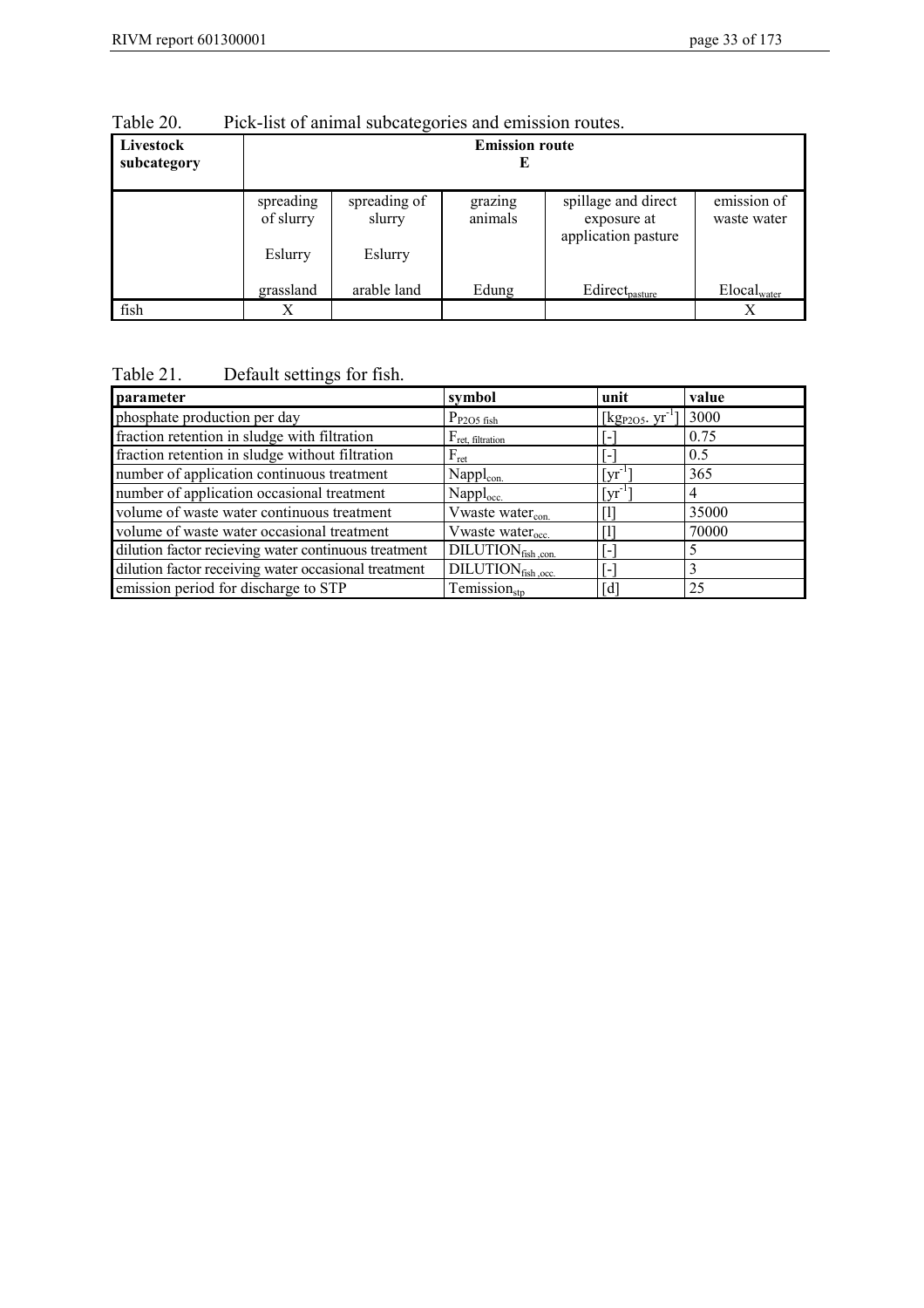# **3.12 Agricultural manuring practice in the Netherlands.**

The Dutch agricultural practice is characterised by:

- restricted manure spreading periods for grassland and arable land in specified area's;
- phosphate immission standards; nitrate immission standards are not used;
- injection of slurry into the grassland soil to ca. 5 cm depth.
- spreading of slurry onto arable land, immediately followed by a tillage operation;
- phosphate production standards per type of animal.

The periods in which the spreading of manure (i.e. stable manure, slurry and sludge) is allowed are different for indicated and non-indicated areas. For indicated areas this period is February 1- August 31 for grassland and arable land. For non-indicated areas this period is February 1- September 15 for grassland and the whole year for arable land (KWIN 1996).

We assume that on grassland the phosphate immission standard is filled in four events, and on arable land in one event, in spring before the maize grows. The manure for spreading on arable land is stored for 152 days and spread on February 1. The manure for grassland is stored in winter (152 days), and during three intervals (71 days) in summer.

A worst-case estimation would be that the medicine is excreted the day before the manure is spread. A best-case estimation is that the manure is spread one year after the medicine is excreted. Probably the truth is in the middle. We need to take into account the number of treatments per place per year. A treatment that is repeated every cycle is given twice a year to veal, but eight times to broilers. On grassland the manure is spread in four events. In veal manure only in one or two events the medicine is present, but with broilers probably in all manure the medicine is present. We therefore calculate an averaged concentration in the manure, based on the intervals between spreading. The longest interval is 152 days, the shortest 71 days. For the calculation of the highest concentration in the soil these scenarios result in three spreading intervals of 71 days for grassland, and for arable land no spreading interval is accounted for. During the interval the residues can dissipate from the soil, which lowers the final concentration at the end of the season.

| Parameter                                           | symbol                          | unit                                                                 | value |
|-----------------------------------------------------|---------------------------------|----------------------------------------------------------------------|-------|
|                                                     |                                 |                                                                      |       |
| mixing depth grassland <sup>6</sup>                 | $DEPTH_{\text{grassland}}$      | $\lceil m \rceil$                                                    | 0.05  |
| mixing depth arable land                            | DEPTH <sub>arable land</sub>    | [m]                                                                  | 0.20  |
| phosphate immission standard grassland              | Q <sub>P205</sub> grassland     | $[\text{kg}_{P2O5} \text{.} \text{ha}^{-1} \text{.} \text{yr}^{-1}]$ | 135   |
| phosphate immission standard arable land            | $Q_{P2O5}$ arable land          | [kg <sub>P2O5.</sub> ha <sup>-1</sup> .yr <sup>-1</sup> ]            | 110   |
| application interval manure on grassland            | I interval grassland            | $\lceil d \rceil$                                                    | 71    |
| application interval manure on arable land          | I interval arable land          | $[d]$                                                                | 152   |
| storage time slurry before spreading on grassland   | $\mathbf 1$ storage, grassland  | $[d]$                                                                | 71    |
| storage time slurry before spreading on arable land | I storage, arable land          | $\lceil d \rceil$                                                    | 152   |
| number of spreading events on grassland             | Nspreading <sub>grassland</sub> | $\lceil \mathrm{yr}^{-1} \rceil$                                     | 4     |
| number of spreading events on arable land           | Nspreadingarable land           | $\lceil \text{yr}^{-1} \rceil$                                       |       |

Table 22. Default settings for spreading of veterinary medicinal product residues on grassland and arable land.

 $\overline{a}$ 

 $<sup>6</sup>$  Based on the EMEA/CVMP/055/96-final agreements.</sup>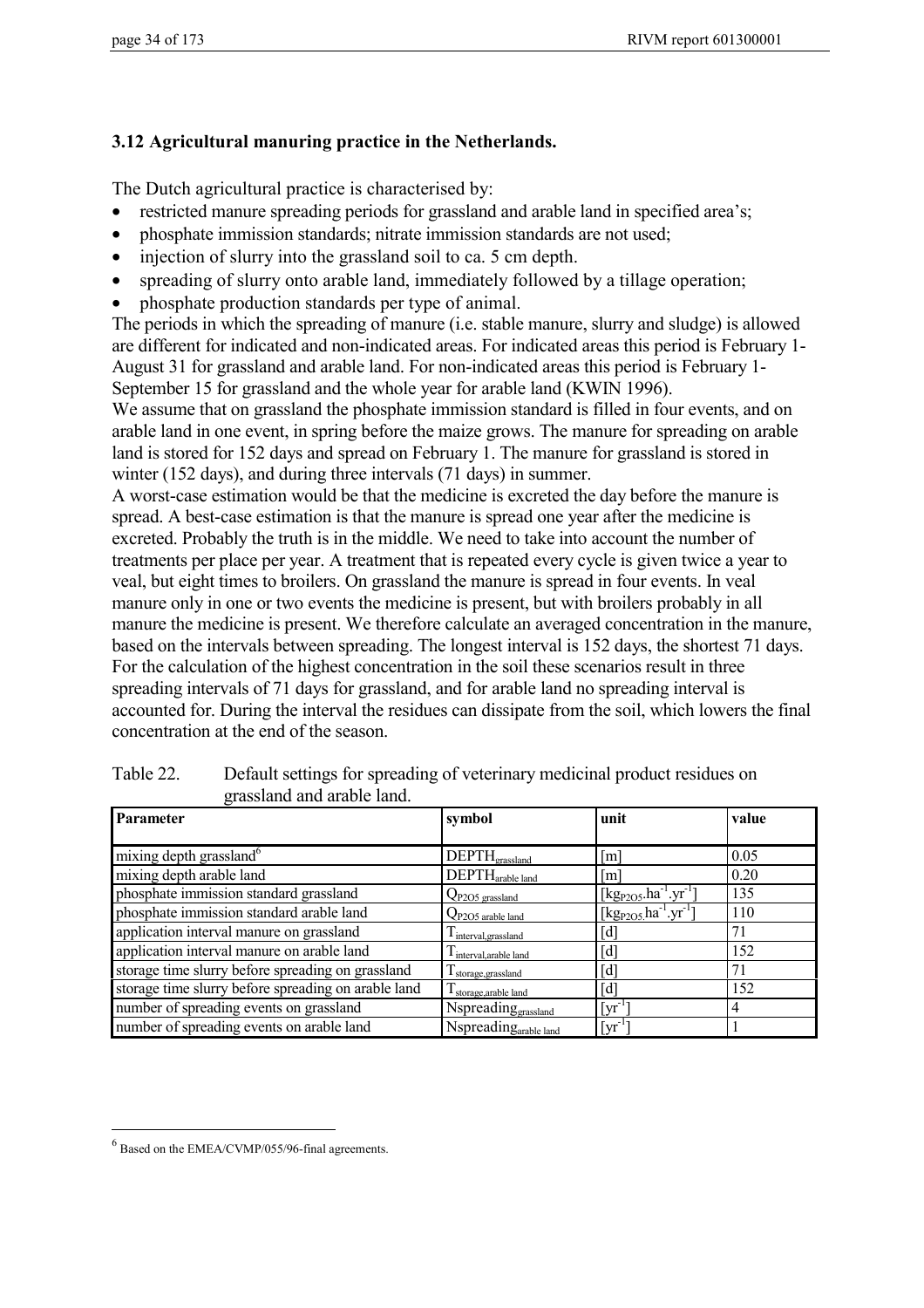# **4. EMISSION AND DISTRIBUTION MODELS.**

The models are presented in the order:

- 
- introduction text<br>- default values table table with borders: parameter, symbol, unit, value, restriction
- calculations formula
- parameters table without borders: symbol, parameter, unit, value, type, restriction
- input values
- intermediate results
- output values

The following models are presented:

| - Concentration in manure and dung         |             |
|--------------------------------------------|-------------|
| - after disinfection of udders             | § 4.1.1.1   |
| - after disinfection in the stable         | $§$ 4.1.1.2 |
| - after spillage from external application | $§$ 4.1.1.3 |
| - after excretion in the stable            | $§$ 4.1.2.1 |
| - on pastures;                             | $§$ 4.1.2.2 |
| - Concentration in soil                    |             |
| - spreading of slurry                      | § 4.2.1     |
| - spreading of urine and dung              | $§$ 4.2.2   |
| - spreading of sludge from fish farms      | $§$ 4.2.3   |
| - spillage from external applications      | § 4.2.4     |
| - Concentration in ground water            | § 4.3       |
| - Concentration in surface water           |             |
| - excretion in water                       | § 4.4.1     |
| - run-off                                  | § 4.4.2     |
| - fisheries waste water                    | § 4.4.3     |
| - Concentration in sediment                | § 4.5       |
|                                            |             |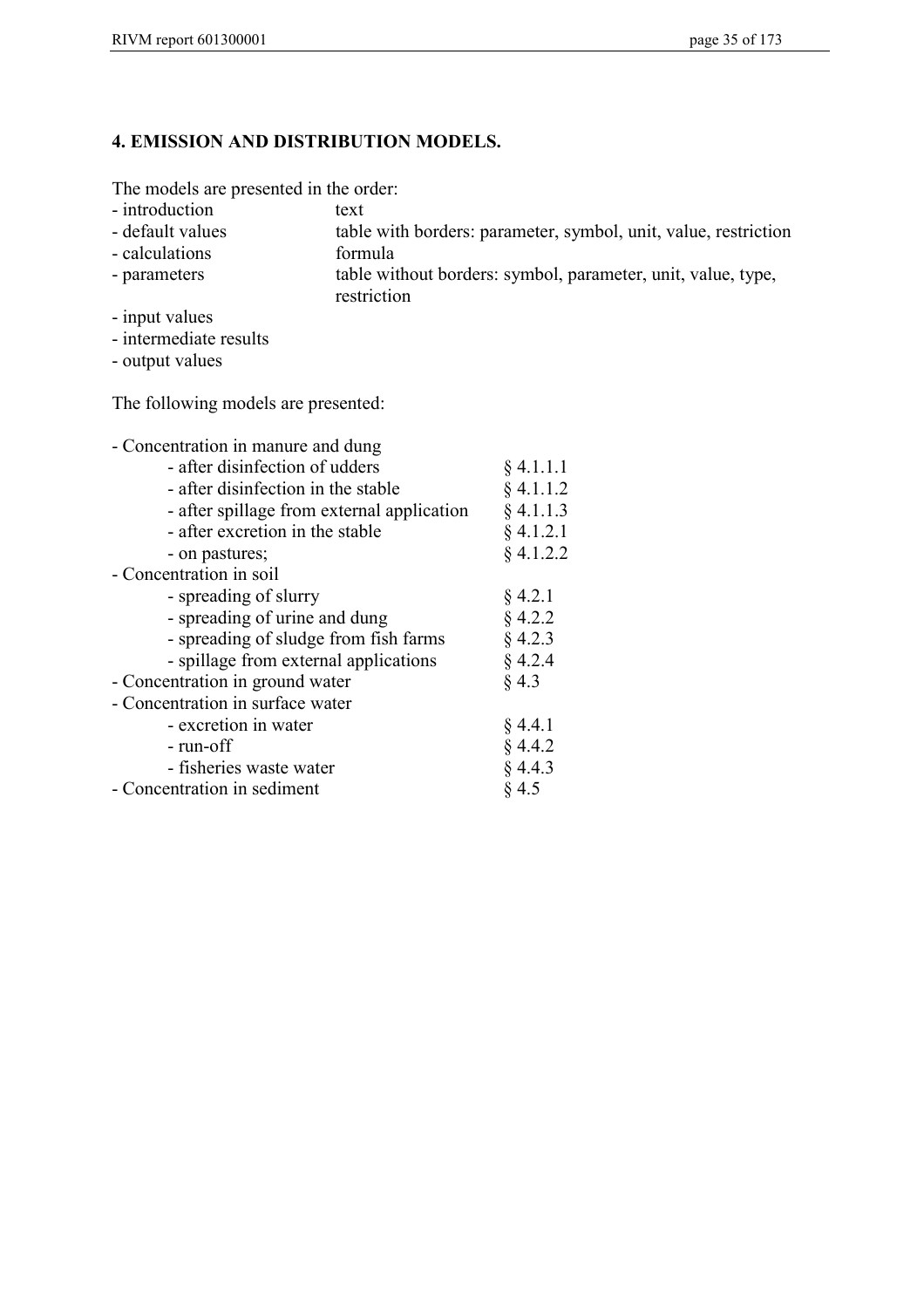## **4.1 Concentration in slurry and dung.**

In the event the product reaches the slurry after internal or external application, or direct exposure, the environment is exposed by spreading of slurry. In the event the product is excreted after internal or external application by grazing animals, the environment is exposed via urine and dung.

The first step in the hazard assessment is the calculation of the concentration in slurry before spreading onto land, or in fresh dung, because these are trigger values in Phase I.

The concentration in slurry for animals that are housed their whole life can be based on the averaged yearly production of slurry. Cattle, except for veal, are housed in winter and are grazed in summer, and dairy cows return to the housing for milking. This is reflected in the manure production per day for these periods.The concentration in the slurry depends a.o. on the dirty water production. The dirty water production for dairy cows is quantified separately from the manure production. For all other animals the dirty water production is integrated in the slurry production.

| <b>LAUIT</b> 25.<br>Detaun semings for the calculation of the concentrations in situ v. |                                                   |                                |  |
|-----------------------------------------------------------------------------------------|---------------------------------------------------|--------------------------------|--|
| animal category                                                                         | dirty water production $(P_{\text{dirty water}})$ | unit                           |  |
| dairy cow                                                                               | 14.6                                              | $[kg_{wwt}.place^{-1}.d^{-1}]$ |  |
| other animals                                                                           |                                                   | $[kg_{wwt}.place^{-1}.d^{-1}]$ |  |

Table 23. Default settings for the calculation of the concentrations in slurry.

#### 4.1.1 Direct entry into manure (external applications).

## *4.1.1.1 Disinfection of udders.*

Udders of dairy cows are disinfected after milking. The quantity of active ingredient used to disinfect udders depends on the quantity product  $(Q_{product})$  and the concentration of a.i.. Although the remainder of the disinfectant should be considered as dangerous waste, it is assumed that it will end up in the slurry storage system. The emission to the slurry storage system depends on the quantity active ingredient used and the fraction released to the slurry storage. The concentration in slurry during the summer period, when the dairy cows are grazed, is supposed to be the most critical. Therefore only the slurry production during the grazing period and the spreading on grassland are taken into consideration. Cows are milked 2-3 times a day but here one application per day is assumed.

| parameter                                         | symbol                               | unit                                                                  | value |
|---------------------------------------------------|--------------------------------------|-----------------------------------------------------------------------|-------|
| fraction chemical released to slurry storage      | $F_{\text{slurrv}}$                  |                                                                       | 0.2   |
| application interval                              | $\mathbf{I}$ interval                | d                                                                     |       |
| number of applications before spreading of slurry | Nappl                                |                                                                       |       |
| half-life time for biodegradation in slurry       | $DT50deg_{slurry}$                   | Гď                                                                    | 1e6   |
| manure production in stable during grazing period | Pmanure <sub>dairy</sub> cow grazing | $\left[\text{kg}_{\text{wwt}}\text{,place}^{-1}\text{.}d^{-1}\right]$ | 9.3   |
| dirty water production                            | Pdirty water <sub>dairy cow</sub>    | [ $kgwwt$ .place <sup>-1</sup> .d <sup>-1</sup> ]                     | 14.6  |
| dairy cattle; storage time slurry                 | $\mathbf{I}$ storage                 | [d]                                                                   |       |

Table 24a Default settings of the module for udder disinfection.

The model takes a daily treatment regime during one slurry storage period into account, as well as the degradation in the manure during the storage period. The last day after treatment it will take an average half day before the slurry is removed and spread.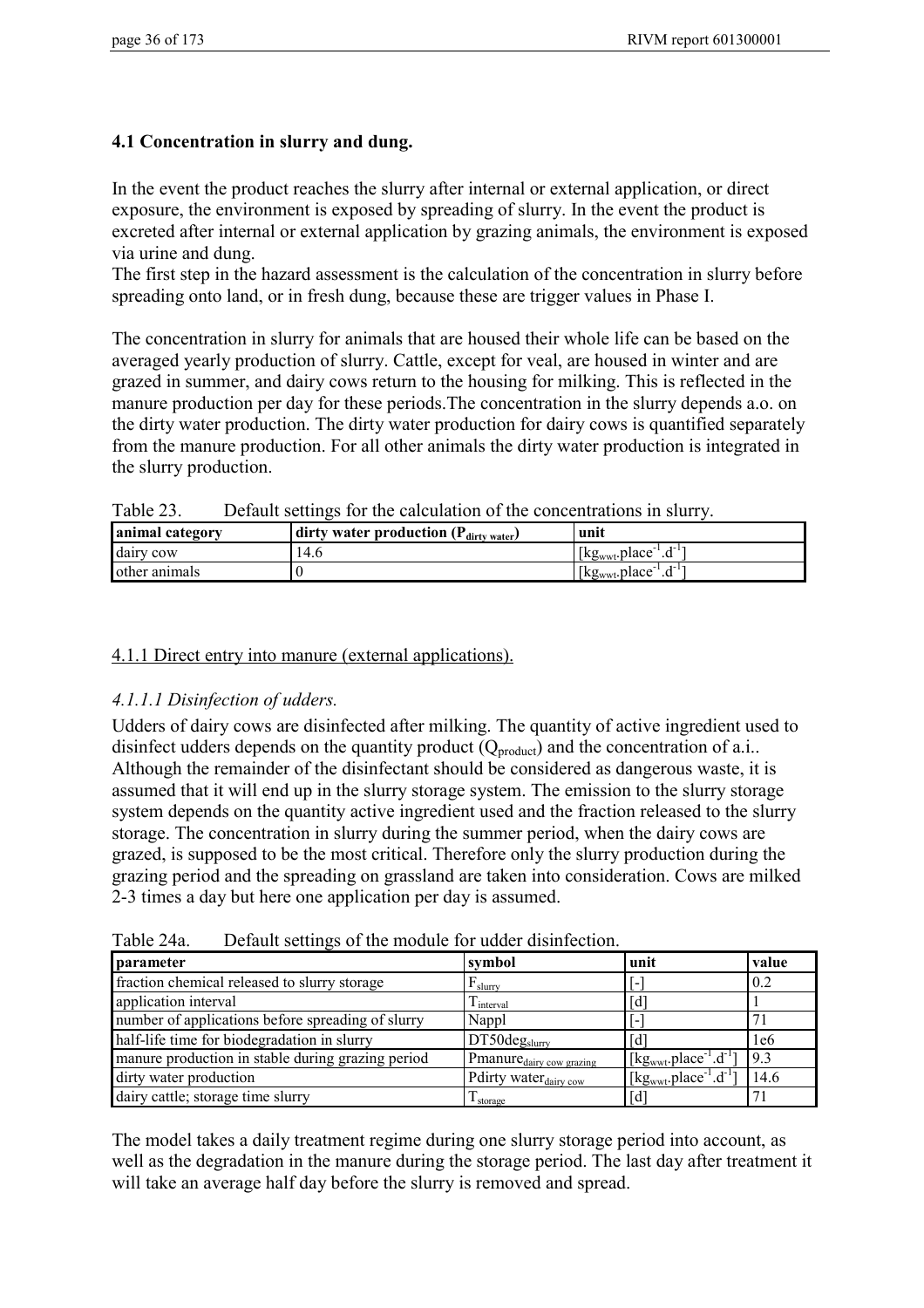$$
PIECslurry = \frac{Q_{product} \cdot C_c \cdot F_{slurry}}{Pslurry \cdot T_{storage}} \cdot \frac{1 - F_{rsl}^{Napplications}}{1 - F_{rsl}} \cdot e^{-k \text{ deg}_{slurv} \cdot Tinterval/2}
$$

# $Pslurry = Pmanure + Pdirty water$

$$
F_{rsl} = e^{-k \deg_{slurv} \cdot T_{\text{interval}}}
$$

$$
k \, deg_{slurv} = \frac{ln\,2}{DT50 \, deg_{slurv}}
$$

| input                                |                                                              |                                                                                  |              |
|--------------------------------------|--------------------------------------------------------------|----------------------------------------------------------------------------------|--------------|
| $Q_{product}$                        | quantity product used                                        | [kg.animal <sup>-1</sup> .d <sup>-1</sup> ]                                      | S            |
| $C_{c}$                              | concentration a.i. in product                                | $[mg_c.kg^{-1}]$                                                                 | S            |
| $F_{\text{slurv}}$                   | fraction released to slurry storage                          | [-]                                                                              | D            |
| $T_{\text{interval}}$                | time between two applications                                | [d]                                                                              | D            |
| Pmanure <sub>dairy</sub> cow grazing | manure production in stable during grazing period            | $[kgwwt.place-1.d-1]$                                                            | D            |
| $T_{\text{storage}}$                 | storage time slurry                                          |                                                                                  | D            |
| Pdirty water <sub>dairy cow</sub>    | dirty water production                                       | [d]<br>[kg <sub>wwt</sub> .place <sup>-1</sup> .d <sup>-1</sup> ]                | D            |
| Napplications                        | number of applications during storage period                 | [-]                                                                              | D            |
| DT50deg <sub>slurry</sub>            | half-life time for biodegradation in slurry                  | [d]                                                                              | S/D          |
| intermediate results                 |                                                              |                                                                                  |              |
| kdegslurry                           | rate constant for biodegradation in slurry                   | [d <sup>-1</sup> ]<br>[kg <sub>wwt</sub> .place <sup>-1</sup> .d <sup>-1</sup> ] | $\Omega$     |
| Pslurry                              | production of slurry                                         |                                                                                  | $\mathbf{O}$ |
| $F_{rsl}$                            | fraction of the concentration remaining in slurry after time | [-]                                                                              | $\Omega^c$   |
|                                      | T <sub>interval</sub>                                        |                                                                                  |              |
| output                               |                                                              |                                                                                  |              |
| PIECslurry                           | predicted initial concentration in slurry before spreading   | $\left[\text{mg}_\text{c}, \text{kg}_{\text{wwt}}\right]$                        |              |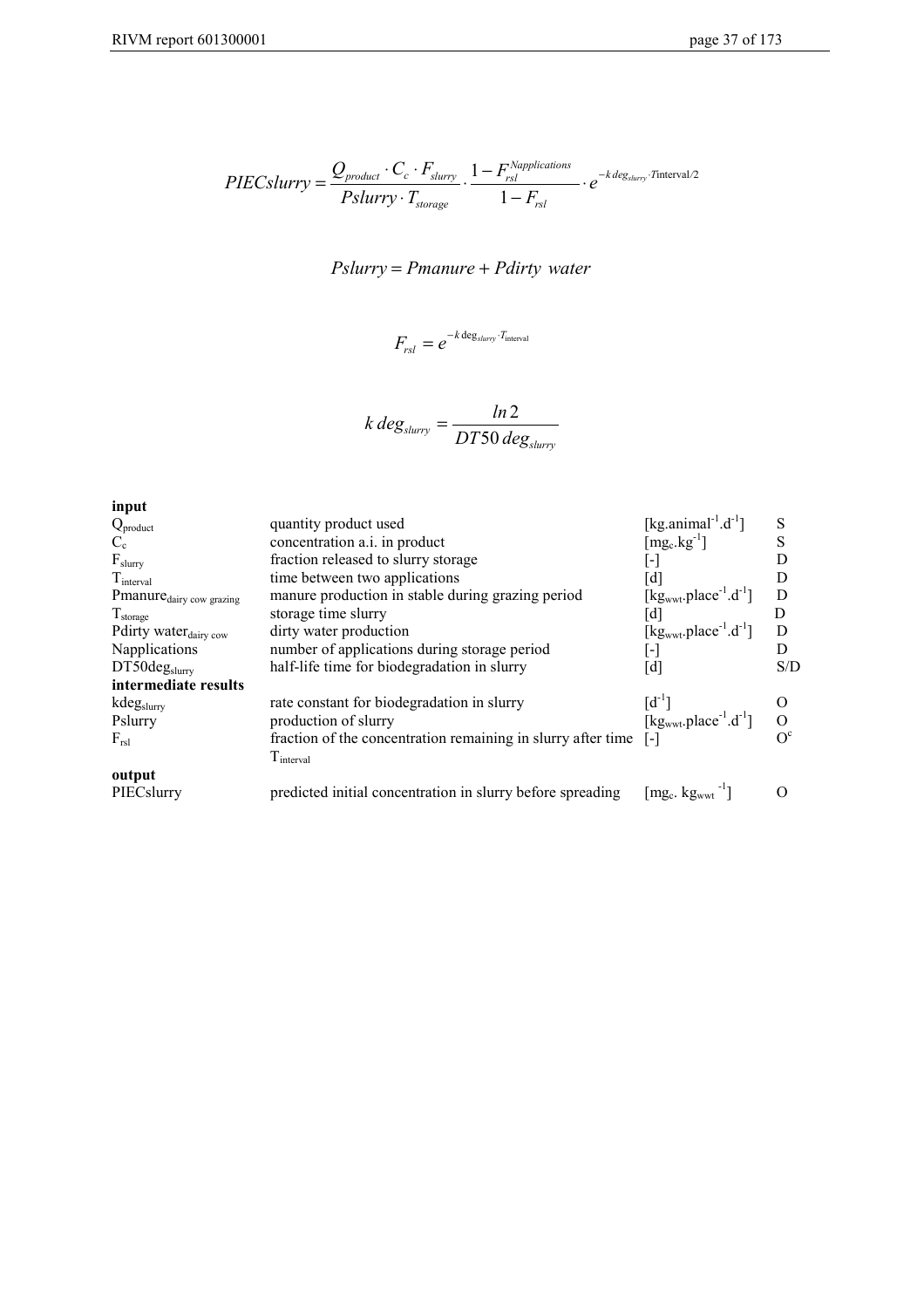## *4.1.1.2 Disinfection of stables.*

Disinfection of stables is no part of the environmental assessment of veterinary medicinal products, but of pesticides. Above mentioned module however can be easily adapted for this use.

# *4.1.1.3 Spillage from external application.*

Substances used for topical application (spraying or pour-on) on animals may reach the slurry directly due to spillage (drift from spraying) and rubbing off. Initially, a calculation is performed where it is assumed that the dosage reaches the slurry completely. This can be calculated using the model in  $\S 4.1.2.1$  and using  $Q_{\text{excreted}}$  as the dosage per animal. Should the trigger for slurry be exceeded, a refined calculation is made, assuming spillage, uptake and excretion.

Table 24b. Default settings for the calculation of the concentration in slurry by direct exposure.

| product type | symbol                                        | unit | value |
|--------------|-----------------------------------------------|------|-------|
| spray        | $\sim$<br>Fslurr <sup>-</sup><br>Yspillage    | -    | 10.4  |
| pour-on      | $\blacksquare$<br>ʻslurr<br><i>y</i> spillage |      | `     |

Sprays are supposed to spill 20% of the dosage. The  $Q_{\text{excreted}}$  in §4.1.2.1 is corrected with (1-Fslurry<sub>spillage</sub>) and F<sub>excreted</sub> and finally the concentration in slurry caused by the Fslurry<sub>spillage</sub> is added. Table 24a shows that the refined assessment for pour-ons can be performed with § 4.1.2.1 alone, because no spillage is assumed.

## 4.1.2 Entry into slurry and dung after uptake and excretion.

# *4.1.2.1 Calculation of the concentration in slurry after uptake and excretion.*

The concentration in the slurry is given by the excreted amount of substance per cycle, the degradation during the interval time between the cycles (which equals the  $T_{\text{cvelus}}$ , but is never longer than  $T_{\text{storage}}$ ), the number of cycles (and thus of treatments) and the time remaining before the slurry is spread, in which the substance can degrade further  $(T_{rest})$ . This  $T_{rest}$  is maximally the difference between the total duration of complete cycli within the storage period and the  $T_{\text{storage}}$ , and might be zero days (excretion into slurry just before the slurry is spread).

The effective time degradation can take place cannot be calculated mathematically, but it is obvious that any duration between zero days and  $T_{\text{rest}}$  has an equal chance. For the time degradation can take place the value of one half  $T_{rest}$  is chosen, a the value that gives the most averaged result.

For the model calculations it is assumed that the excretion of residues into slurry takes place in one single event (in reality excretion is spread over several days).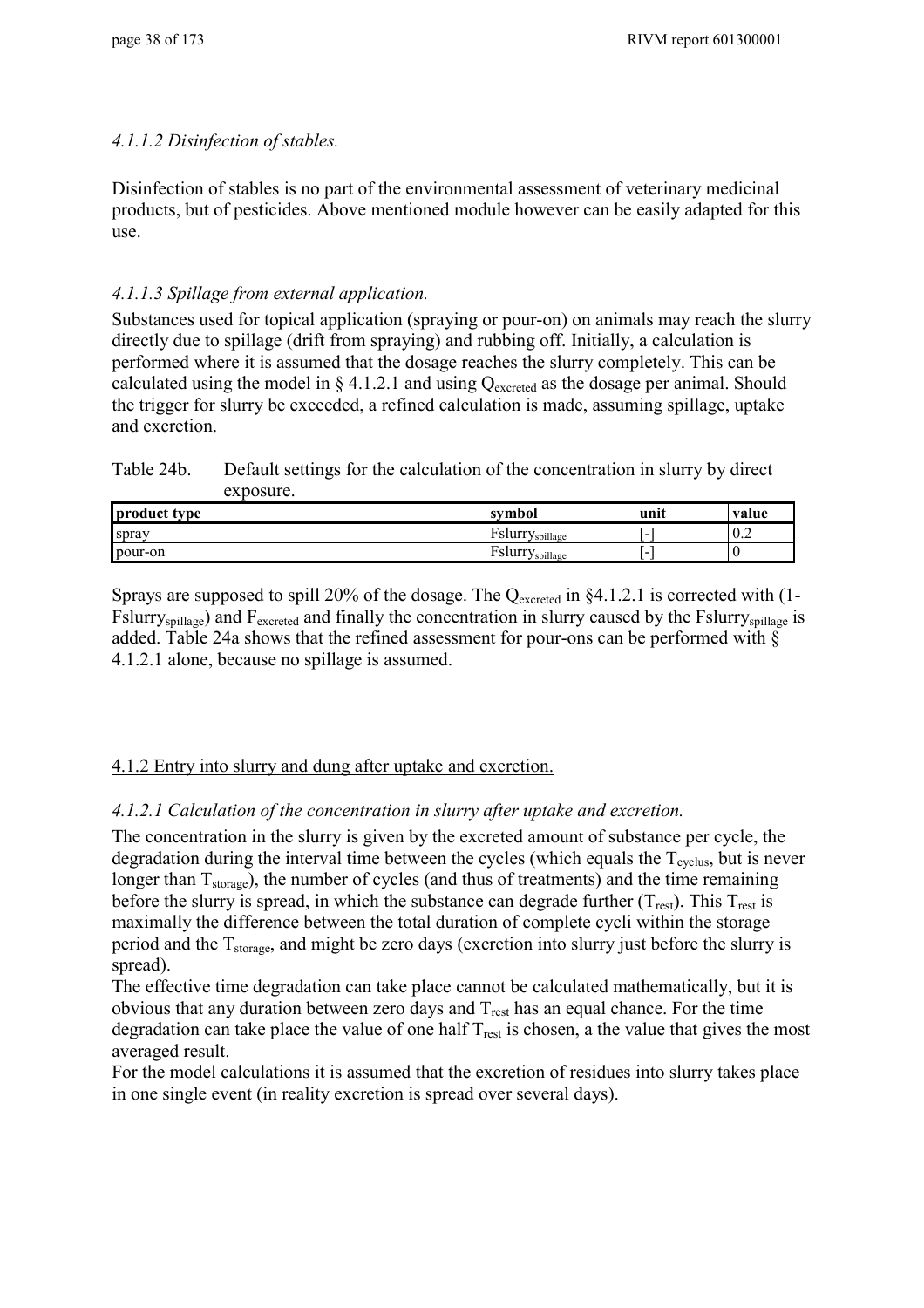veal, horses, pigs, poultry; average storage time slurry<sup>7</sup>

| after uptake and excretion                      |                           |      |       |
|-------------------------------------------------|---------------------------|------|-------|
| <b>I</b> parameter                              | symbol                    | unit | value |
| fraction of dosage chemical excreted in manure  | $\Gamma$ excreted         |      |       |
| half-life time for biodegradation in slurry     | DT50deg <sub>slurry</sub> | Гď   | 1e6   |
| cattle except veal; average storage time slurry | I storage                 | Id   | 52،   |

| Table 25. | Default settings of the module for the calculation of the concentration in slurry |
|-----------|-----------------------------------------------------------------------------------|
|           | after uptake and excretion                                                        |

Given T<sub>storage</sub> the maximum number of applications (Napplications) possible within the storage period is:

sheep; average storage time slurry  $\begin{array}{|c|c|c|c|c|c|c|c|c|} \hline \text{Slope} & \text{G} & \text{G} \\ \hline \text{veal, horses, pigs, poultry; average storage time slurry} & T_{\text{storage}} & \text{G} & \text{G} \\ \hline \end{array}$ 

| grassland                 |                               |                          | arable land                   |                               |                          |
|---------------------------|-------------------------------|--------------------------|-------------------------------|-------------------------------|--------------------------|
|                           | $T_{\text{storage}}$ 71 days  |                          | $T_{\text{storage}}$ 152 days |                               |                          |
| $Ncyclus_{\text{animal}}$ | $T$ cyclus $_{\text{animal}}$ | $N_{\text{application}}$ | $Ncyclus_{\text{animal}}$     | $T$ cyclus $_{\text{animal}}$ | $N_{\text{application}}$ |
| $\leq 5.1$                | $\geq$ 71                     |                          | $\leq 2.4$                    | $\geq$ 152                    |                          |
| $5.2 \leq 10.1$           | 36-71                         |                          | $2.5 - 4.7$                   | 77-151                        |                          |
| $10.2 \leq 15.2$          | 23-35                         |                          | $4.8 - 7.2$                   | 51-76                         |                          |
|                           |                               |                          | 7.3-9.4                       | 39-50                         | 4                        |
|                           |                               |                          | $9.5 - 11.8$                  | 31-38                         |                          |

Model for calculating the concentrations in slurry before spreading as a result of excretion.

$$
Q_{\text{excreted}} = Q_{\text{product}} \cdot C_c \cdot T_{\text{treatment}} \cdot F_{\text{excreted}} \cdot m_{\text{animal}}
$$

$$
PIEC_{slurv} = \frac{Qexcreted}{Pslurv \cdot T_{storage}} \cdot \frac{1 - F_{rsl}^{Napplication}}{1 - F_{rsl}} \cdot e^{-k \text{ deg}_{slurv} \cdot T_{resl}/2}
$$

$$
F_{rsl} = e^{-kdeg_{slurv} \cdot Tcyclus_{animal}}
$$

$$
k \, deg_{slurv} = \frac{ln2}{DT50 \, deg_{slurv}}
$$

$$
T_{rest} = T_{storage} - (Napplication - 1) \cdot T_{cycles}
$$

$$
T_{cycles} = 365 / Ncycles_{animal}
$$

*Pslurry* = *Pmanure* + *Pdirty water* 

 $\frac{1}{7}$  See 4.2.1 The concentration in soil after spreading.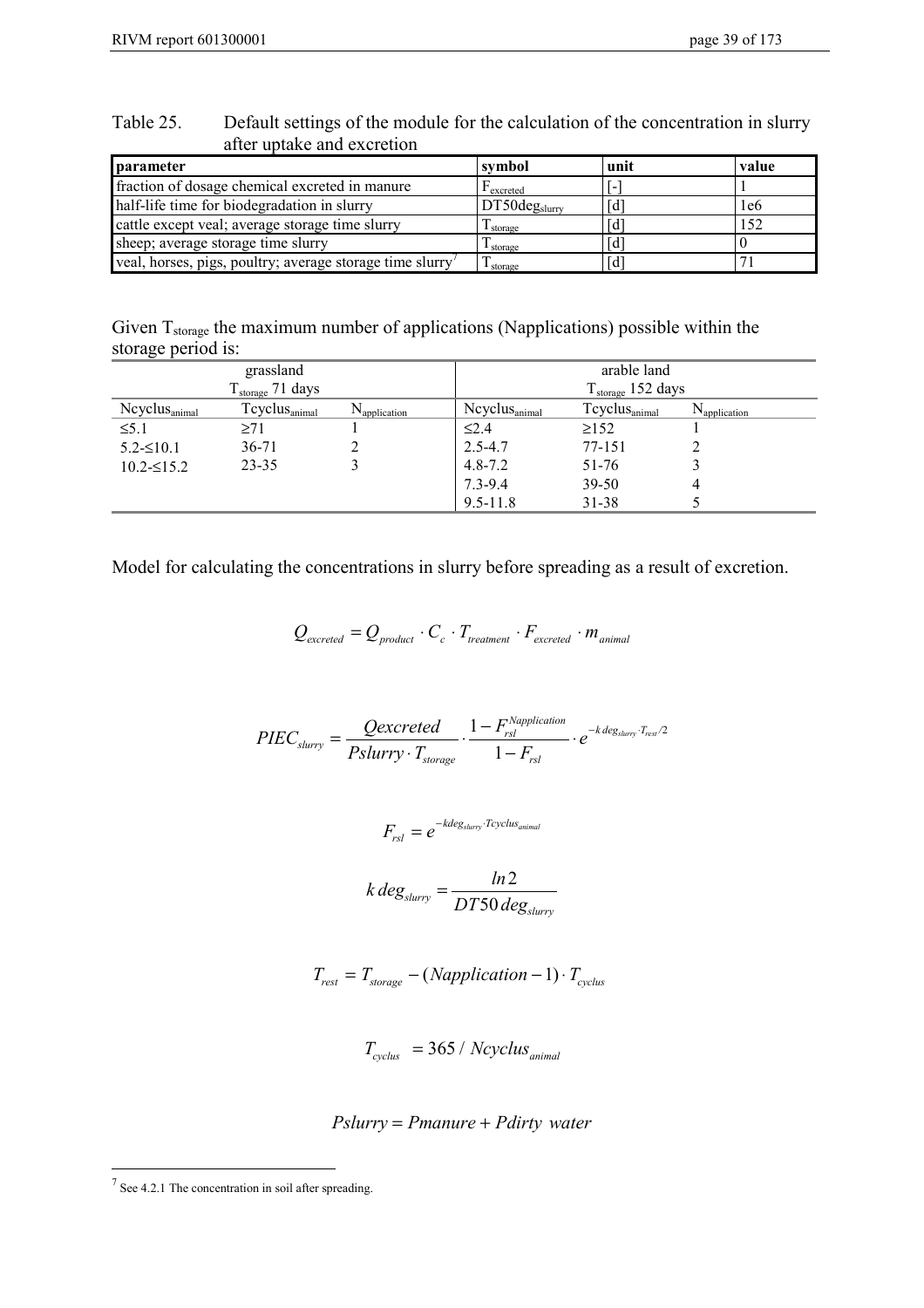| input                     |                                                         |                                                                                                                              |          |
|---------------------------|---------------------------------------------------------|------------------------------------------------------------------------------------------------------------------------------|----------|
| $Q_{product}$             | dosage product used                                     | $[kg.kg_{bw}^{-1}.d^{-1}]$                                                                                                   | S        |
| $C_{c}$                   | concentration a.i. in product                           | $\left[\text{mg}_c.\text{kg}^{-1}\right]$                                                                                    | S        |
| $T_{treatment}$           | duration of treatment per cycle                         | [d]                                                                                                                          | S        |
| $m_{\text{animal}}$       | (averaged) body weight                                  | $[kg_{bw}.animal^{-1}]$                                                                                                      | D        |
| $F_{\text{excreted}}$     | fraction of dosage chemical excreted in manure          | $[\cdot]$                                                                                                                    | S/D      |
| Pmanure <sub>animal</sub> | manure production animal in stable                      | $[kgwwt.place-1.d-1]$                                                                                                        | $\Omega$ |
| Pdirty water              | dirty water production                                  | $[kg_{wwt}.place^{-1}.d^{-1}]$                                                                                               | D        |
| DT50deg <sub>slurry</sub> | half-life time for biodegradation in slurry             | [d]                                                                                                                          | S/D      |
| $T_{\rm storage}$         | storage time slurry                                     | [d]                                                                                                                          | D        |
| Napplication              | number of applications per storage period               | $\lbrack \cdot \rbrack$                                                                                                      | 0        |
| Ncyclus <sub>animal</sub> | number of cycli per year                                | $[animal.placeholder-1.yr-1]$                                                                                                | $\Omega$ |
| intermediate results      |                                                         |                                                                                                                              |          |
| kdegslurry                | rate constant for biodegradation in slurry              | $[d^{-1}]$                                                                                                                   | $\Omega$ |
| Q <sub>excreted</sub>     | amount substance excreted                               |                                                                                                                              | O        |
| Pslurry                   | production of slurry                                    | $[\mathrm{mg_c}. \mathrm{place}^{-1}.\mathrm{yr}^{-1}] \\ [\mathrm{kg}_{\mathrm{wwt}}. \mathrm{place}^{-1}.\mathrm{d}^{-1}]$ | 0        |
| $T_{\text{cycles}}$       | duration of cyclus                                      | [d]                                                                                                                          | O        |
| $F_{rsl}$                 | fraction of the concentration remaining in slurry after | $[\cdot]$                                                                                                                    | $\Omega$ |
|                           | time $T_{\text{interval}}$                              |                                                                                                                              |          |
| $T_{\text{rest}}$         | duration of storage after last treatment                | [d]                                                                                                                          | $\Omega$ |
| output                    |                                                         |                                                                                                                              |          |
| PIECslurry                | predicted initial concentration in slurry               | $\left[\text{mg}_\text{c},\text{kg}_{\text{wwt}}\right]$                                                                     | $\Omega$ |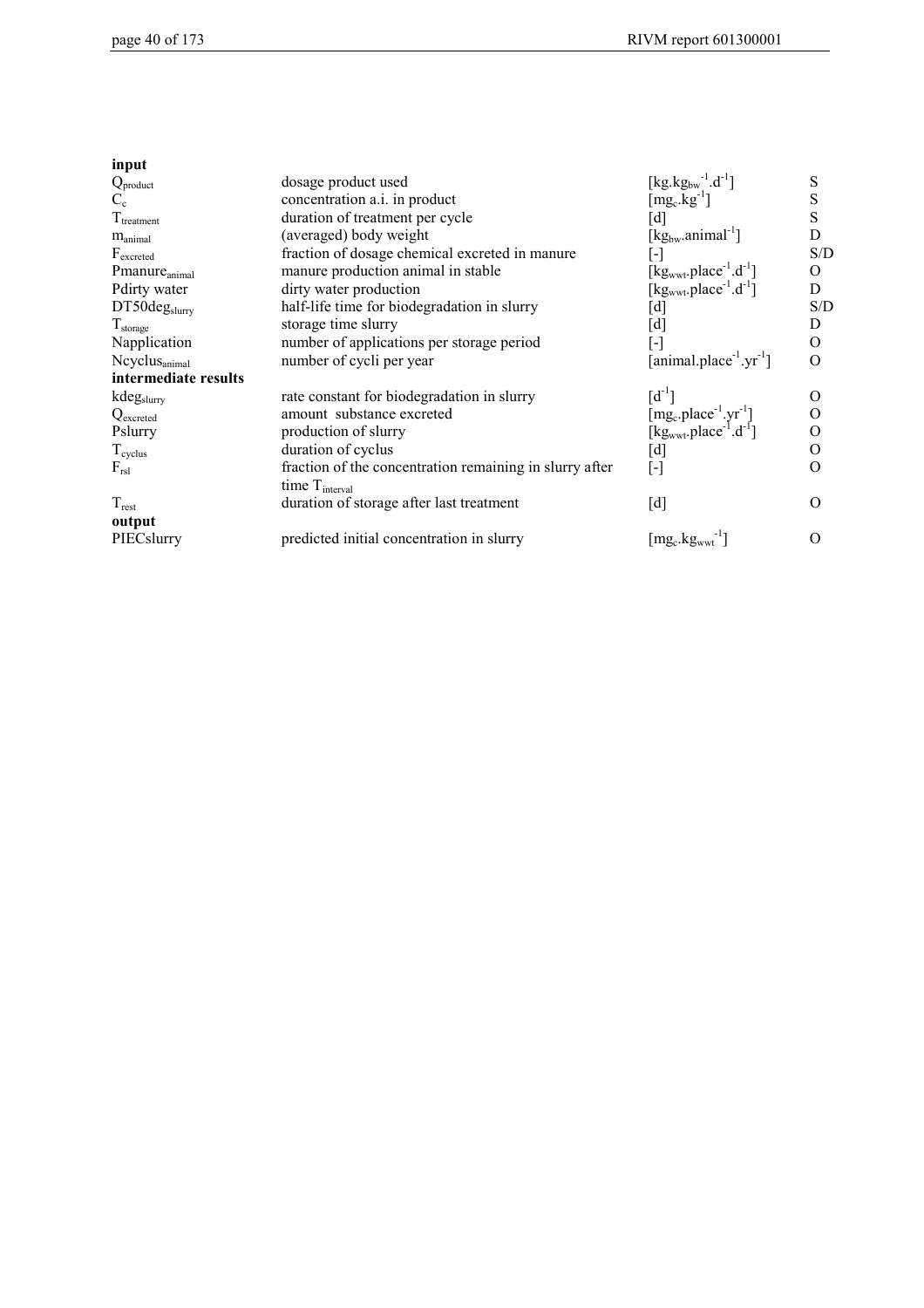## *4.1.2.2 Calculation of the concentration in dung after uptake and excretion.*

Treated animals that graze in the field excrete drug residues in the urine and faeces. Relevant environmental compartments that are exposed directly are the dung, the soil, and the surface water.

We assume that in the event the herd need a remedy that takes several treatments over a few days, the animals are housed or stabled. Therefore the model has to take only singleapplication products into account. We need a reasonable maximum concentration in dung, which preferably is determined in ADME-experiments, as this concentration is a trigger value for phase II.

When this information is not delivered, we calculate a worst-case maximum. If useful information on excretion is available, this can be used to calculate a better estimation of the concentration in the dung.

Use the factors in table 24b to adjust the dosage of products with external application. In addition, sheep are supposed to rubb off 20% of the dosage they receive from dipping.

Table 26. Default settings for the module for the calculation of the maximum concentration in dung.

| <b>parameter</b>                             | svmbol               | unit | value |
|----------------------------------------------|----------------------|------|-------|
| duration of treatment                        | I treatment          | Гď   |       |
| highest fraction excreted in dung in one day | I max. excreted dung |      |       |
| number of dung excretion events per day      | Nexcretion           | [d   | 10.5  |

Model for the calculation of the maximum concentration in dung if  $PEC_{dung}$  is not available from the dossier:

$$
PEC dung = \frac{Q_{product} \cdot C_c \cdot m_{animal} \cdot T_{treatment} \cdot F_{max.excreted. dung}}{Pdung_{animal}}
$$

**input**

| $Q_{product}$                  | dosage product used                          | [kg.kg <sub>bw</sub> <sup>-1</sup> .d <sup>-1</sup> ]   |     |
|--------------------------------|----------------------------------------------|---------------------------------------------------------|-----|
| $C_{c}$                        | concentration a.i. in product                | $[mg_c.kg^{-1}]$                                        |     |
| $m_{\text{animal}}$            | (averaged) body weight                       | $\lceil \text{kg}_{\text{bw}}\text{.animal}^{-1}\rceil$ | S/D |
| $T_{treatment}$                | duration of treatment                        | [d]                                                     | D   |
| $F_{\text{max.}$ excreted dung | highest fraction excreted in dung in one day |                                                         | S/D |
| Pdung <sub>animal</sub>        | dung production animal in field              | [ $kgwwt.\text{animal}^{-1}.\text{d}^{-1}$ ]            | O   |
| Nexcretion                     | number of dung excretion events per day      | $\mathsf{Id}^{\text{-}1} \mathsf{I}$                    |     |
| output                         |                                              |                                                         |     |
| PECdung                        | predicted (maximum) concentration in dung    | $\left[\text{mg}_c.\text{kg}_{wwt}\right]$              | O/S |
|                                |                                              |                                                         |     |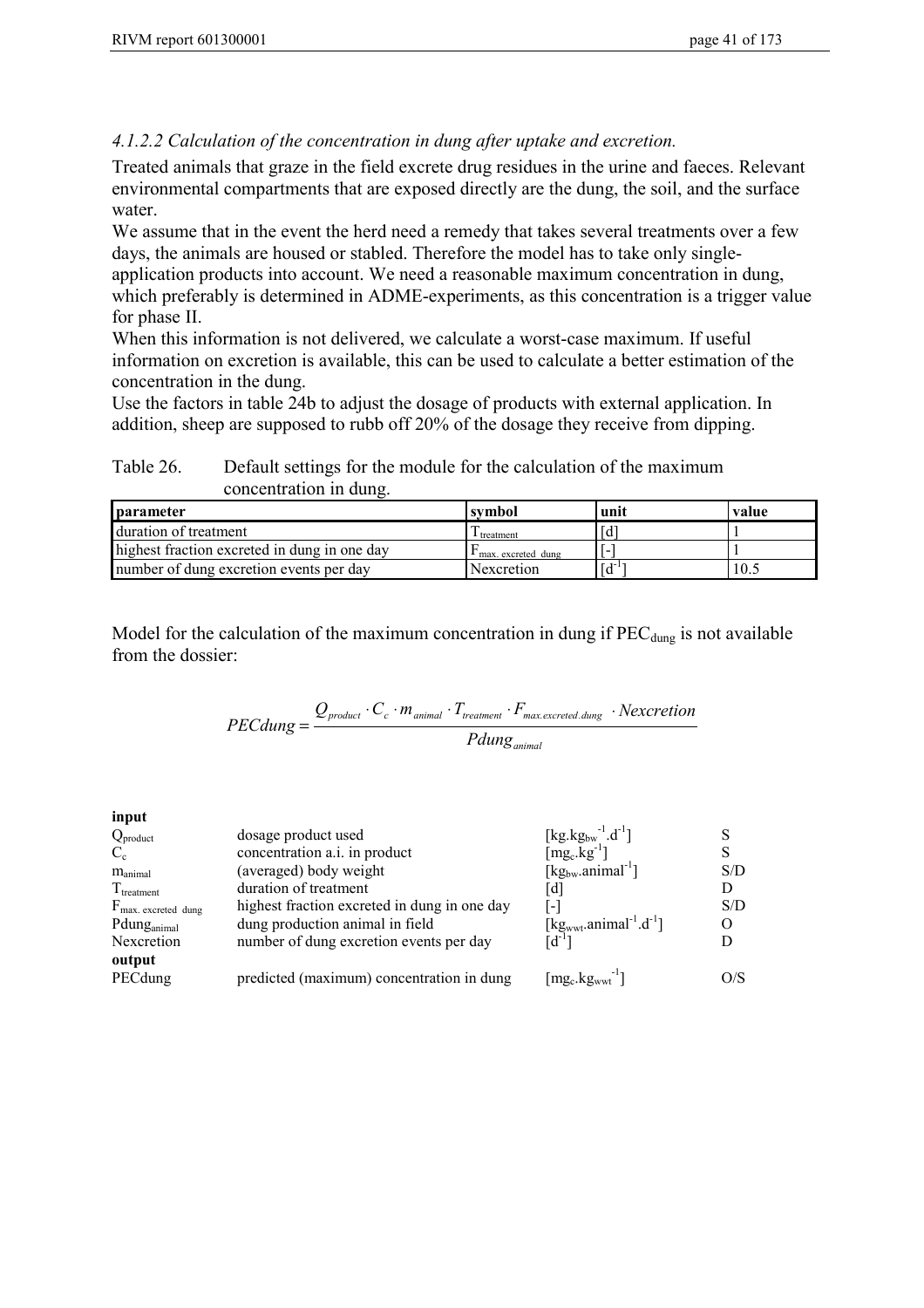# **4.2 Concentrations in soil.**

The soil can be reached by direct and indirect exposure:

- spreading of slurry and sludge;
- leaching from dung on the pasture:
- direct excretion with urine on the pasture;
- emission of (high volume) topical application fluids.

# 4.2.1 The concentration in soil after spreading of slurry.

The concentration in the soil depends on a number of factors. One has to consider the number of applications of slurry on land (in one year), the relation between the moments the substance is excreted into the slurry and the moments the slurry is removed from the basin, the time the substance is in the slurry, and the time the substance is in the soil. The maximum concentration in the soil may be reached at the end of the year, but may also be reached in the event in one storage period a maximum number of excretions takes place.

The effective time degradation can take place in slurry and in soil cannot be calculated mathematically. Given the number of cycli per year, and assuming the time between the applications in the cycli is constant, one can search for the worst case and best case combinations of slurry storage time and soil storage time. However, this largely depends on the substance properties. Therefore arbitrary values will be given for every livestock category of interest to simulate an average situation.

The amount of slurry spread depends on the phosphate immission standard and the phosphate content of the slurry. It is therefore more convenient to calculate the concentration in the slurry based on phosphate production. For the model calculations it is assumed that the excretion of residues into slurry takes place in one single event (in reality the excretion could takes several days).

| animal category           | target fields | Model (main category) |
|---------------------------|---------------|-----------------------|
| cattle udder disinfection | grassland     | model for grassland   |
| cattle except yeal        | arable land   | model for arable land |
| veal, pigs, poultry       | arable land   | model for arable land |
|                           | grassland     | model for grassland   |

| Table 27. |  |  | Pick list for the target field. |  |
|-----------|--|--|---------------------------------|--|
|           |  |  |                                 |  |

| input           |                                                                      |                   |  |
|-----------------|----------------------------------------------------------------------|-------------------|--|
| animal category |                                                                      |                   |  |
| output          |                                                                      |                   |  |
| target field    |                                                                      |                   |  |
|                 | model (main category) model for calculation of concentration in soil | $\vert$ – $\vert$ |  |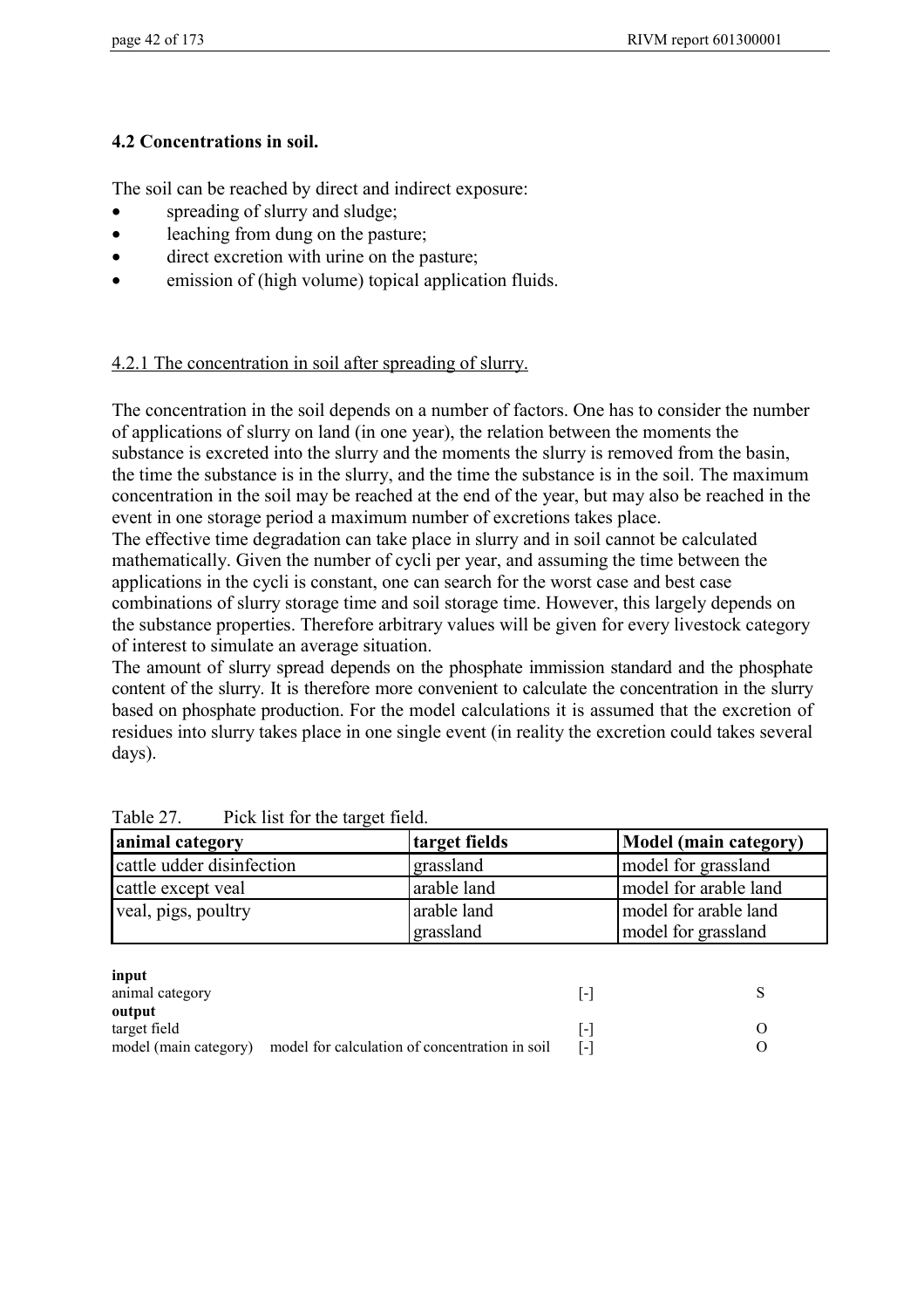| target field                                                              | Nspreading $(yr^{-1})$                                                                               | $Q_{P2O5}$ (kg <sub>P2O5</sub> , ha <sup>-1</sup> .yr <sup>-1</sup> ) |                                                                                                      | <b>DEPTHfield</b> (m) |
|---------------------------------------------------------------------------|------------------------------------------------------------------------------------------------------|-----------------------------------------------------------------------|------------------------------------------------------------------------------------------------------|-----------------------|
| arable land                                                               |                                                                                                      | 110                                                                   |                                                                                                      | 0.2                   |
| grassland                                                                 | 4                                                                                                    | 135                                                                   |                                                                                                      | 0.05                  |
| input<br>target field<br>output<br>Nspreading<br>$Q_{P2O5}$<br>DEPTHfield | number of slurry spreading events per year<br>phosphate immission standard<br>mixing depth with soil |                                                                       | [-]<br>$[\text{yr}^{-1}]$<br>$[kg_{P2O5}.$ ha <sup>-1</sup> .yr <sup>-1</sup> ]<br>$\lceil m \rceil$ | O<br>D<br>$\Omega$    |

| Table 28. |  | Pick list for the spreading of slurry. |
|-----------|--|----------------------------------------|
|-----------|--|----------------------------------------|

Table 29. Default settings of the module for the calculation of the concentration in soil after spreading of slurry.

| parameter                                         | symbol                     | unit                              | value |
|---------------------------------------------------|----------------------------|-----------------------------------|-------|
| fraction of dosage chemical excreted in manure    | F <sub>excreted</sub>      | L.                                |       |
| half-life time for biodegradation in slurry       | DT50deg <sub>slurv</sub>   | $\lceil d \rceil$                 | 1e6   |
| half-life time for biodegradation in soil         | $DT50$ deg <sub>soil</sub> | $\lceil d \rceil$                 | 1e6   |
| bulk density of soil                              | <b>RHOsoil</b>             | $[kg.m^{-3}]$                     | 1500  |
| conversion factor for the area agricultural field | $\rm{ICONV_{area\,field}}$ | $\lceil m^2 \cdot ha^{-1} \rceil$ | 10000 |

Models for the calculation of the concentration in soil after spreading of slurry. General formulas.

$$
Q_{\text{excreted}} = Q_{\text{product}} \cdot C_c \cdot T_{\text{treatment}} \cdot F_{\text{excreted}} \cdot m_{\text{animal}}
$$

$$
k \, deg_{slurv} = \frac{ln2}{DT50 \, deg_{slurv}}
$$

$$
k \, deg_{\text{solid}} = \frac{\ln 2}{DT50 \, deg_{\text{solid}}}
$$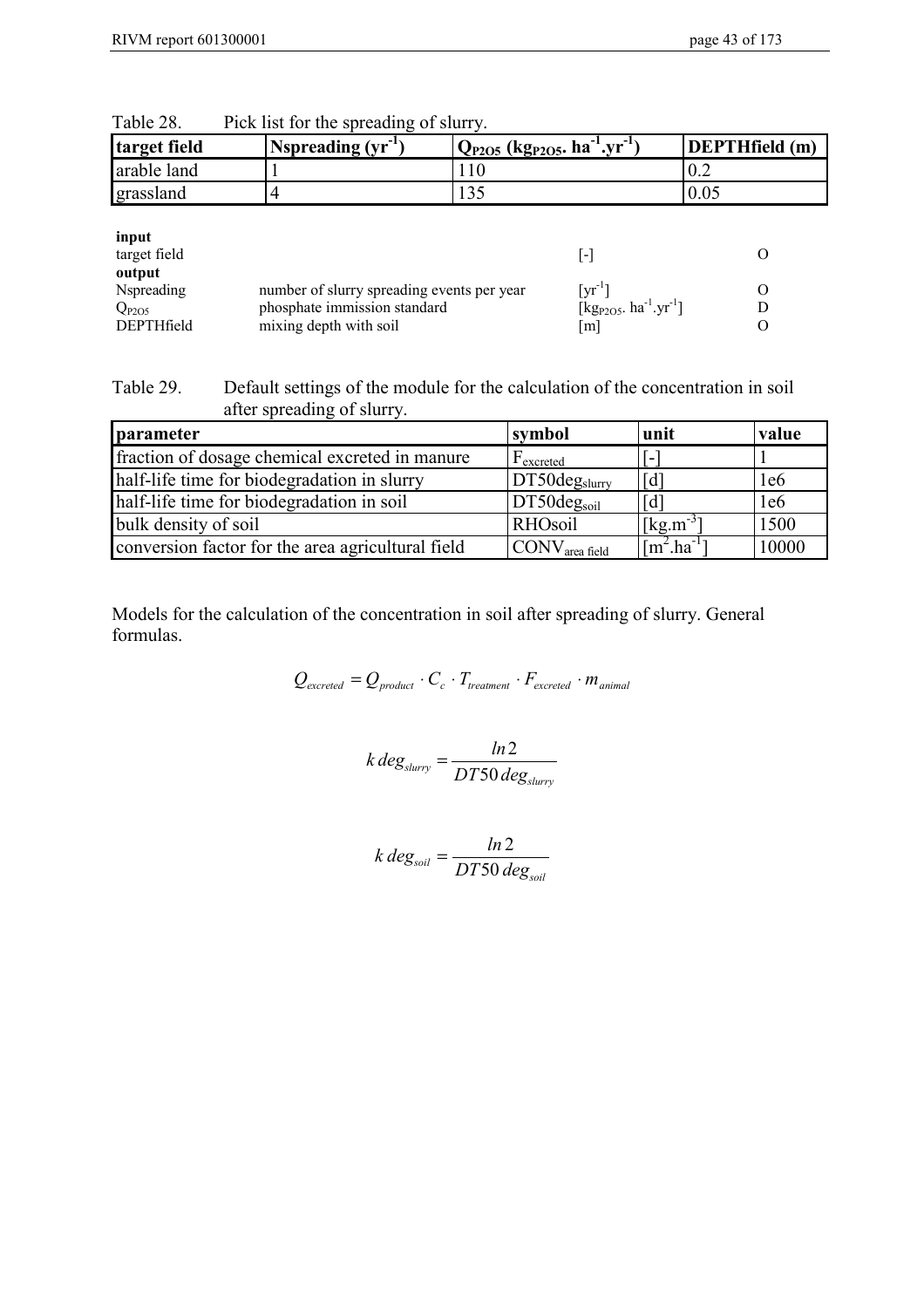## *Models for arable land.*

The phosphate immission standard is filled in one spreading event in spring. Given  $T_{\text{storage}}$  the maximum number of applications (Napplication) within the winter storage period is:

|  |  |  |  |  |  | Table 30a. Pick list for the calculation for arable land. |
|--|--|--|--|--|--|-----------------------------------------------------------|
|--|--|--|--|--|--|-----------------------------------------------------------|

| arable land               |                               |                          |  |  |
|---------------------------|-------------------------------|--------------------------|--|--|
|                           | $T_{\text{storage}}$ 152 days |                          |  |  |
| Neyclus <sub>animal</sub> | Tcyclusanimal                 | N <sub>application</sub> |  |  |
| $\leq$ 2.4                | $\geq$ 152                    |                          |  |  |
| $2.5 - 4.7$               | 77-151                        |                          |  |  |
| $4.8 - 7.2$               | 51-76                         |                          |  |  |
| $7.3 - 9.4$               | $39 - 50$                     |                          |  |  |
| $9.5 - 11.8$              | 31-38                         |                          |  |  |

| input                     |                                           |                               |  |
|---------------------------|-------------------------------------------|-------------------------------|--|
| $Ncyclus_{\text{animal}}$ | number of cycli per year                  | $[animal.placeholder-1.yr-1]$ |  |
| output                    |                                           |                               |  |
| $T_{\text{cycles}}$       | duration of cyclus                        | ld I                          |  |
| Napplication              | number of applications per storage period | $\overline{\phantom{a}}$      |  |

$$
C_{P2O5} = \frac{Q_{excreted}}{T_{storage} \cdot P_{P2O5}} \cdot \frac{1 - F_{rsl}^{Napplication}}{1 - F_{rsl}} \cdot e^{-k \deg_{sluvry} \cdot T_{resl}/2}
$$

$$
F_{rsl} = e^{-kdeg_{slurv} \cdot Tcyclus_{animal}}
$$

$$
T_{rest} = T_{storage} - (Napplication - 1) \cdot T_{cycles}
$$

$$
T_{cycles} = 365 / Ncycles_{animal}
$$

$$
PIEC soil = \frac{C_{P2O5} \cdot Q_{P2O5}}{RHOsoil \cdot CONV_{area field} \cdot DEPTHfield}
$$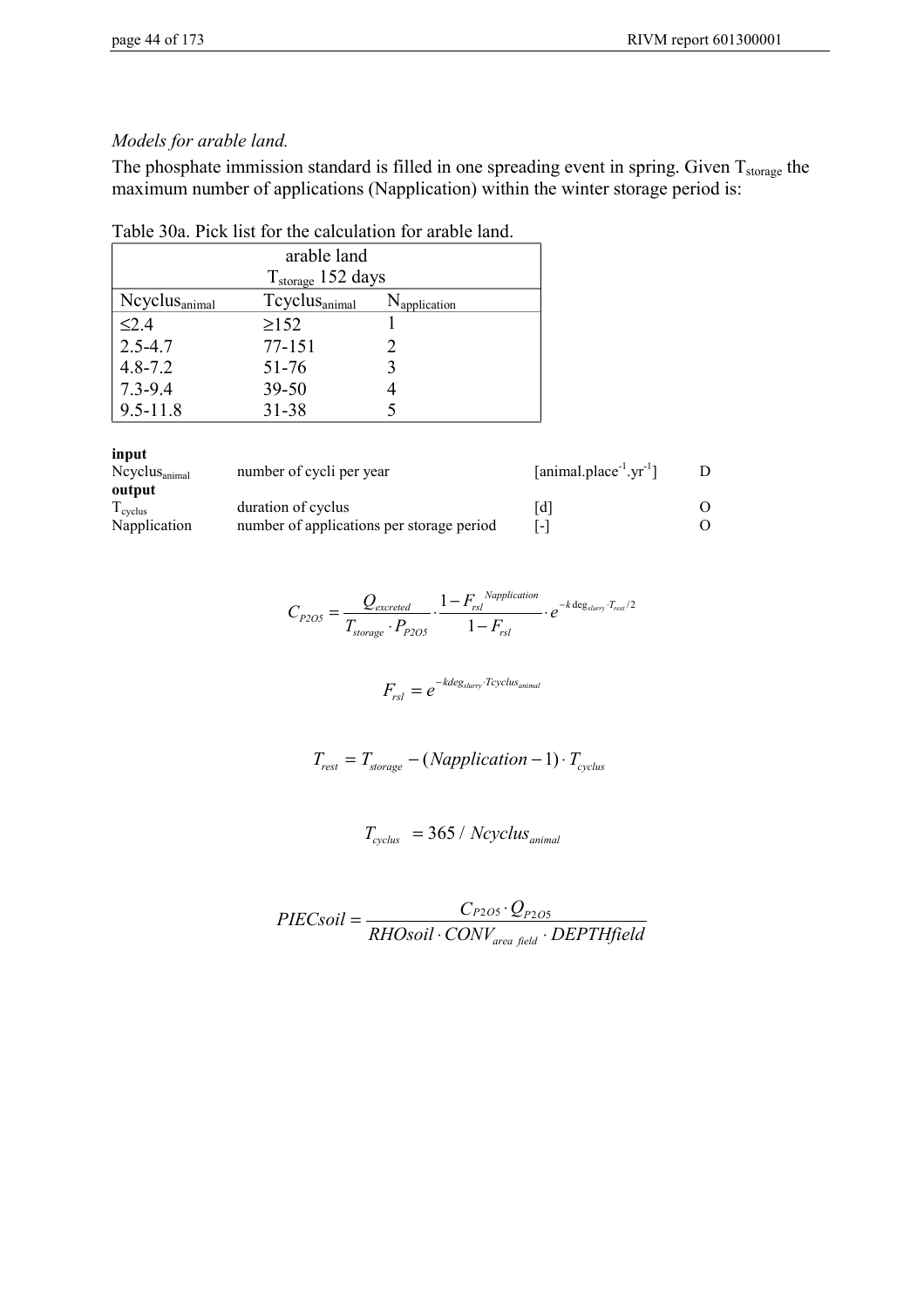## *Models for grassland.*

There are four storage periods for slurry in a year: one time 152 days and three times 71 days. The phosphate immission standard is filled in four spreading events. We here discern six models for the calculation of the concentration in soil. The models are based on daily application of udder disinfectans, and on administration of medicinal products in one, two, three, seven, and eight cycli per year. In the table below one can find what models applies to what animal category.

| animal category     | <b>Ncyclus</b> <sub>animal</sub> | Model with  applications | <b>Model (subcategory)</b> |
|---------------------|----------------------------------|--------------------------|----------------------------|
|                     |                                  | per year                 | number                     |
| dairy cow           |                                  | udder disinfection       |                            |
| beef cattle         | 0.7                              |                          | 2                          |
| hen                 | 0.85                             |                          | $\overline{2}$             |
| hen free            | 0.84                             |                          | 2                          |
| dairy cow           |                                  |                          | $\overline{2}$             |
| suckler cow         |                                  |                          | $\overline{2}$             |
| sow                 |                                  |                          | 2                          |
| horse               |                                  |                          | $\overline{c}$             |
| pony                |                                  |                          | $\overline{c}$             |
| parent turkey       |                                  |                          | $\overline{2}$             |
| parent broiler      | 1.05                             |                          | $\overline{c}$             |
| veal                | 1.8                              | $\overline{c}$           | 3                          |
| turkey i.r. 6-30    | 2.2                              | 3                        | 4                          |
| parent broiler i.r. | 2.4                              | 3                        | 4                          |
| turkey              | 2.7                              | 3                        | 4                          |
| hen i.r.            | 2.7                              | 3                        | 4                          |
| fattening pig       | 2.8                              | 3                        | 4                          |
| broiler             | 7                                | 7                        | 5                          |
| duck                | 7.4                              | 8                        | 6                          |
| turkey i.r. 0-6     | 7.4                              | 8                        | 6                          |

Table 30b. Pick list for the choice of calculation model for grassland.

#### **input**

| animal category           |                                                    |                               |  |
|---------------------------|----------------------------------------------------|-------------------------------|--|
| $Ncyclus_{\text{animal}}$ | number of cycli per year                           | $[animal.placeholder-1.vr-1]$ |  |
| output                    |                                                    |                               |  |
| model                     | model for calculation of concentration in soil [-] |                               |  |
| (subcategory)             |                                                    |                               |  |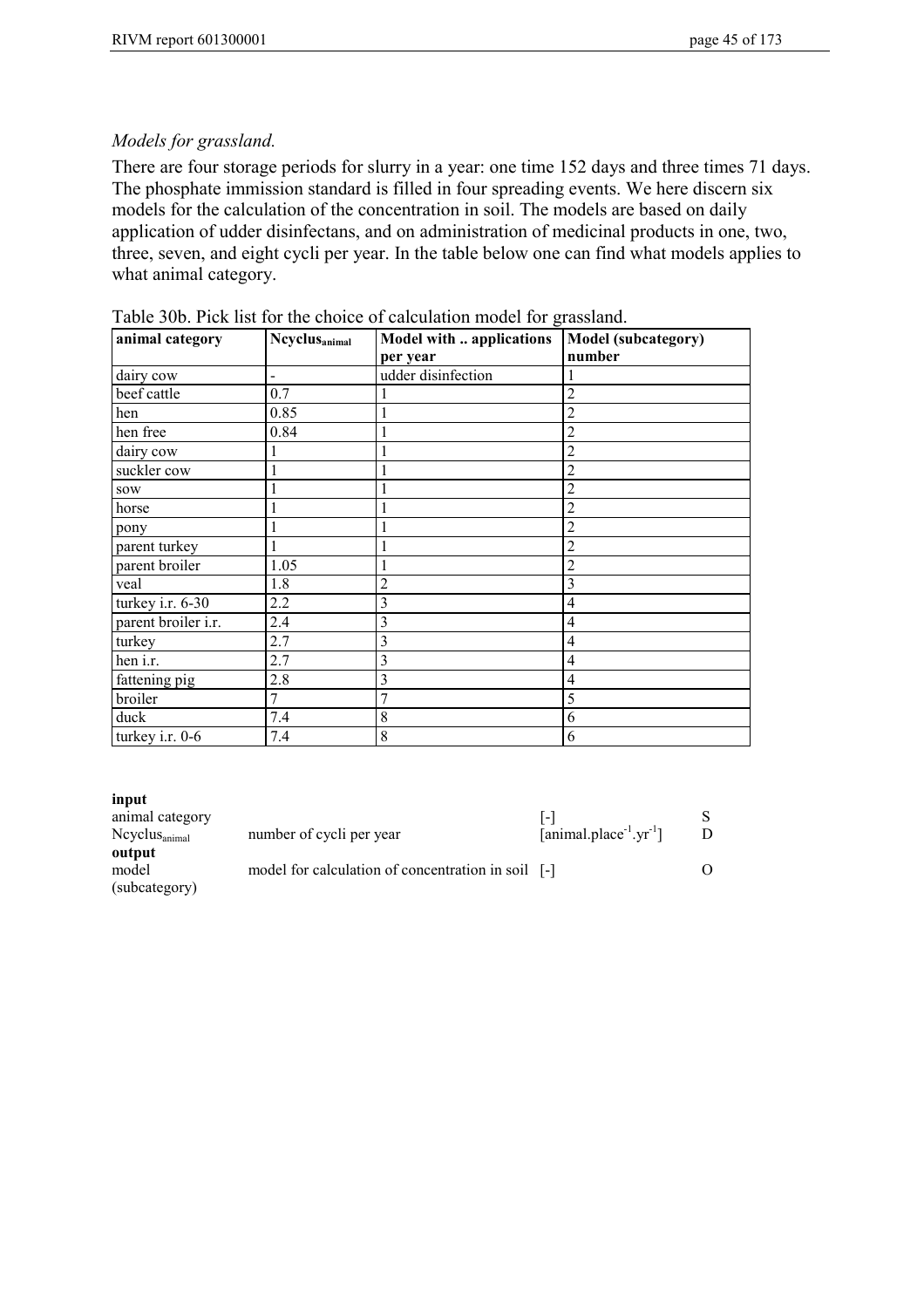**1.** In case of **udder disinfection** the concentration in soil is calculated using the slurry collected during summer. The final concentration is reached after three spreading events of slurry. The concentration in slurry is spread three times with regular interval of 71 days. The time between applications is one day, and so is the time between the last application and the moment of spreading.

| parameter                                         | symbol                               | unit                                                                      | value |
|---------------------------------------------------|--------------------------------------|---------------------------------------------------------------------------|-------|
| fraction chemical released to slurry storage      | $F_{\text{slurv}}$                   |                                                                           | 0.2   |
| application interval                              | $1$ interval                         | $\lceil d \rceil$                                                         |       |
| number of applications before spreading of slurry | Napplication                         | $\overline{\phantom{0}}$                                                  |       |
| half-life time for biodegradation in slurry       | DT50deg <sub>slurv</sub>             | Гď                                                                        | 1e6   |
| manure production in stable during grazing period | Pmanure <sub>dairy</sub> cow grazing | [ $kgwwt$ .place <sup>-1</sup> .d <sup>-1</sup> ]                         | 9.3   |
| dirty water production                            | Pdirty water <sub>dairy cow</sub>    | $\left[\text{kg}_{\text{wwt}}\text{,place}^{-1}\cdot\text{d}^{-1}\right]$ | 14.6  |
| dairy cattle; storage time slurry                 | l storage                            | $\lceil d \rceil$                                                         |       |

Table 24. Default settings of the module for udder disinfection.

$$
C_{P2O5} = \frac{Q_{excreted}}{T_{storage} \cdot P_{P2O5}} \cdot \frac{1 - F_{rsl}^{Napplication}}{1 - F_{rsl}} \cdot e^{-k \deg_{slurry} \cdot T_{rest}/2}
$$

$$
F_{\rm rsl}=e^{-kdeg_{\rm slurv}\cdot 1}
$$

 $T_{rest} = 1$ 

$$
PIEC soil = \frac{0.25 \cdot Q_{P2O5} \cdot C_{P2O5}}{RHOsoil \cdot CONV_{area field} \cdot DEPTHfield} \cdot \frac{1 - F_{rs}^{(Nspreading-1)}}{1 - F_{rs}}
$$

$$
F_{rs} = e^{-k \text{deg}_{s \text{oil}} \cdot T \text{ int } \text{erval } \text{ spreading}}
$$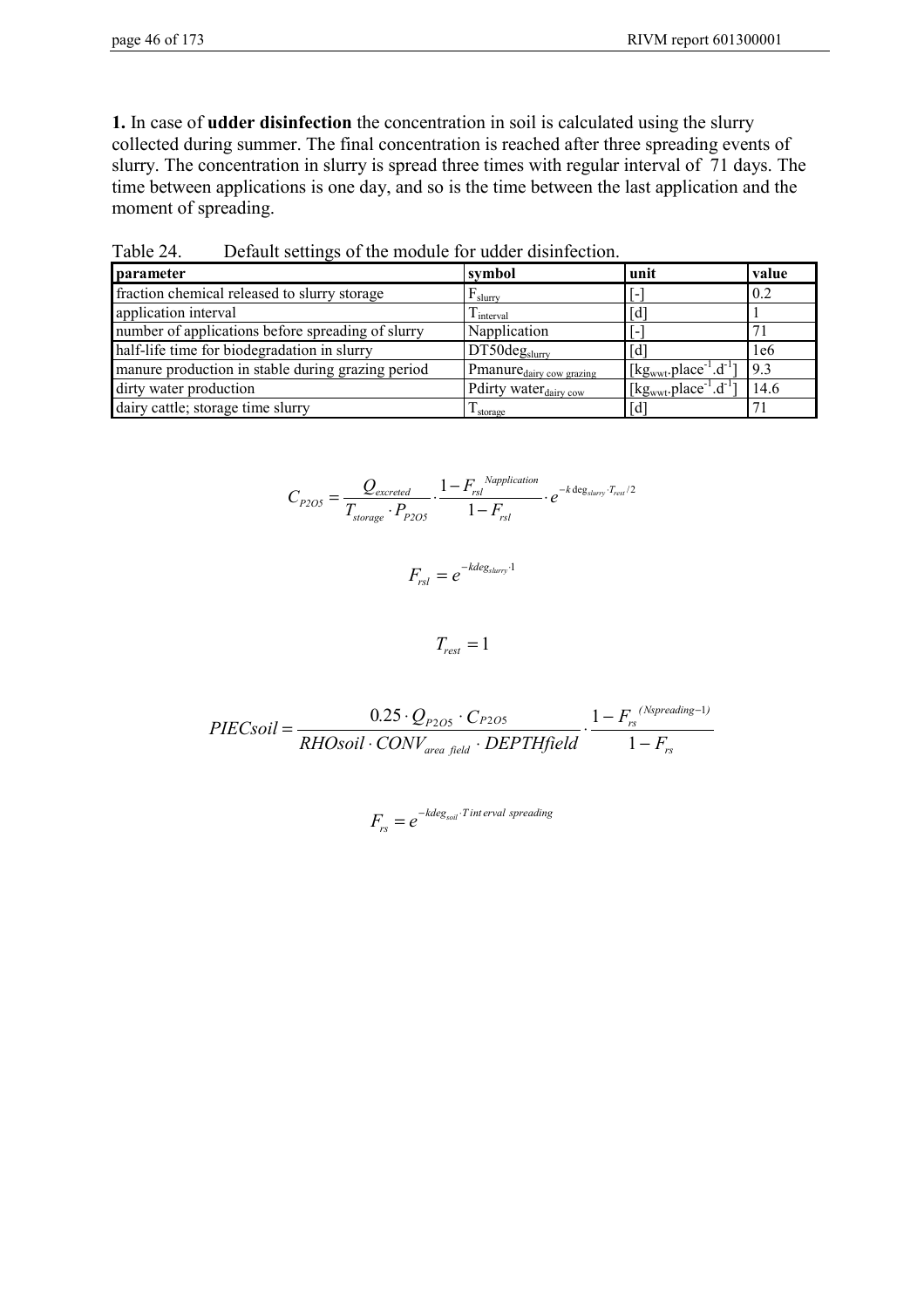**2.** In case of **one animal cyclus per year**, we assume the treatment coincides with the shortest storage period (71 days).

$$
C_{P2OS} = \frac{Q_{excreted}}{T_{storage} \cdot P_{P2OS}} \cdot e^{-k \deg_{slurry} \cdot T_{rest}/2}
$$

 $T_{rest} = T_{storage}$ 

$$
PIEC soil = \frac{C_{P2OS} \cdot 0.25 \cdot Q_{P2OS}}{RHO soil \cdot CONV_{area field} \cdot DEPTHfield}
$$

In case of two or more animal cycles per year, the residue present in the soil from previous applications has to be taken into account. The moment the first treatment is given (e.g. in the beginning of the winter storage period) determines the moment the second treatment is given, etc.

**3. Two animal cycles per year.** As long as the Tcyclus is more than 183 days and less than 213 days the two treatments can be in two summer storage periods. Every treatment finally results in a concentration that is spread onto land;  $C_A$  after the first treatment and  $C_B$  after the last treatment. The concentration in the soil after the last treatment is calculated, taking degradation in the soil into account.

$$
C_{P2OS_A} = \frac{Q_{excreted}}{71 \cdot P_{P2OS}} \cdot e^{-k \text{ deg}_{sluary} \cdot 71}
$$

$$
C_{P2OSB} = \frac{Q_{excreted}}{71 \cdot P_{P2OS}} \cdot e^{-k \text{ deg}_{slurv} \cdot 10}
$$

$$
PIEC soil = \frac{0.25Q_{P2O5}(C_{P2O5A} \cdot e^{-k \text{ deg}_{soli} \cdot 142} + C_{P2O5B})}{RHOsoil \cdot CONV_{area field} \cdot DEPTHfield}
$$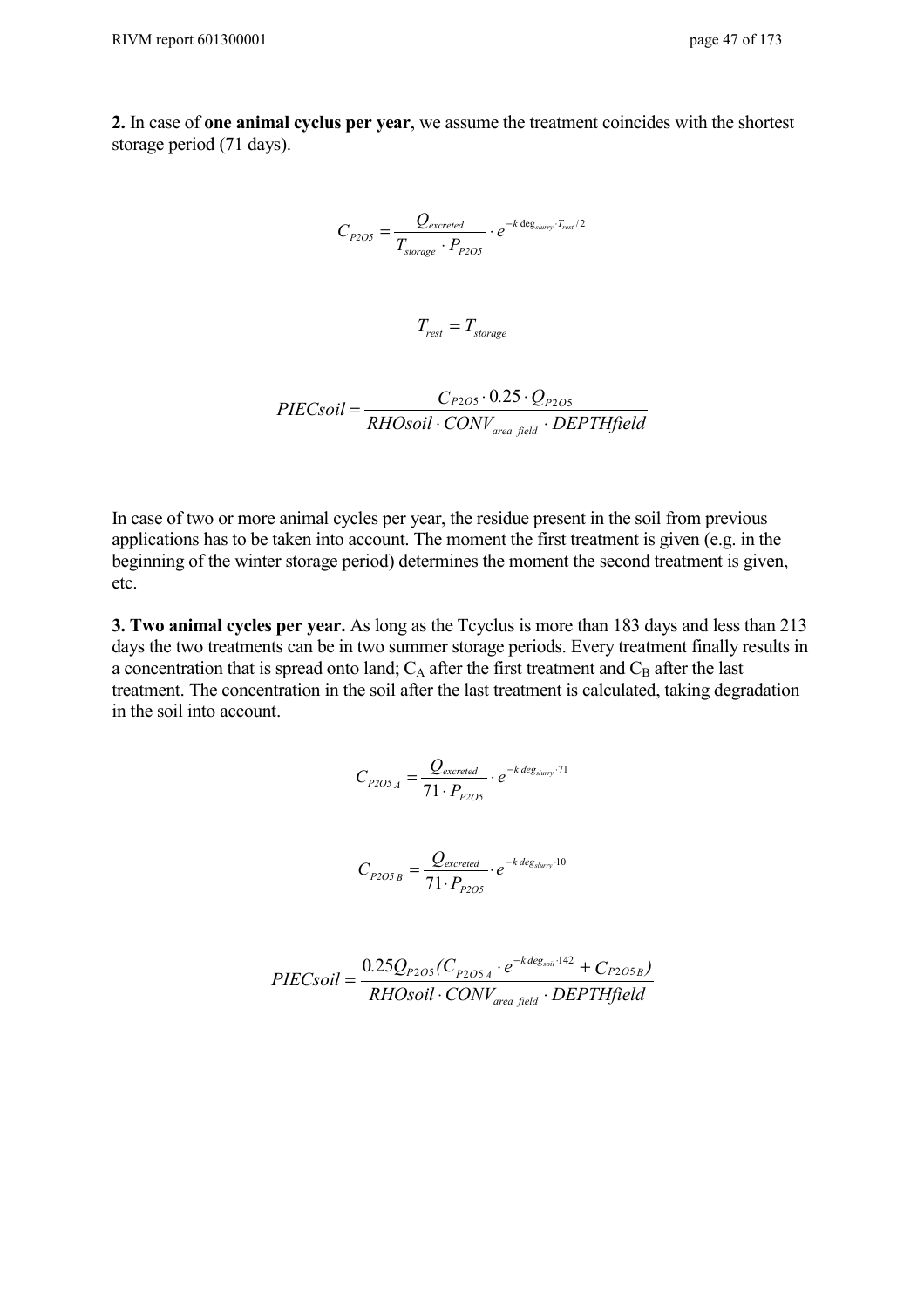**4.** In case of **3 animal cycles per year** one treatment (A) takes place during the winter storage period and two (B and C) during two summer storage periods. Every storage period finally results in a concentration that is spread onto land;  $C_A$  after the first period,  $C_B$  after the second period and  $C_{\text{C}}$  after the third period. The concentration in the soil after the last treatment is calculated, taking degradation in the soil into account.

$$
C_{P2OS_A} = \frac{Q_{excreted}}{152 \cdot P_{P2OS}} \cdot e^{-k \deg_{slurv} \cdot 91}
$$

$$
C_{P2OSB} = \frac{Q_{excreted}}{71 \cdot P_{P2OS}} \cdot e^{-k \deg_{slurr}}^{18}
$$

$$
C_{\text{P2OSC}} = \frac{Q_{\text{excreted}}}{71 \cdot P_{\text{P2OS}}} \cdot e^{-k \deg_{\text{sluvry}} \cdot 15}
$$

$$
PIEC soil = \frac{0.25Q_{P2OS}(C_{P2OS_A} \cdot e^{-k \text{ deg}_{soli} \cdot 213} + C_{P2OS_B} \cdot e^{-k \text{ deg}_{soli} \cdot 142} + C_{P2OS_C})}{RHScoil \cdot CONV_{area field} \cdot DEPTHfield}
$$

**5.** In case of 7 **animal cycles per year,** two treatments (A) may take place during the winter storage period and five (B, C, D) during the three summer storage periods. Every storage period finally results in a concentration that is spread onto land;  $C_A$  after the first period,  $C_B$  after the second period, etc. The concentration in the soil after the last treatment is calculated, taking degradation in the soil into account.

$$
C_{P2OS_A} = \frac{Q_{excreted}(e^{-k \text{ deg}_{sharp} \cdot 104} + e^{-k \text{ deg}_{sharp} \cdot 52})}{152 \cdot P_{P2OS}}
$$

$$
C_{P2OSB} = \frac{Q_{excreted} (e^{-k \text{ deg}_{slurry} \cdot 71} + e^{-k \text{ deg}_{slurry} \cdot 19})}{71 \cdot P_{P2OS}}
$$

$$
C_{P2OSC} = \frac{Q_{excreted}}{71 \cdot P_{P2OS}} \cdot e^{-k \text{ deg}_{slurr} \cdot 38}
$$

$$
C_{P2OSD} = \frac{Q_{excreted}(e^{-k \text{ deg}_{slurv} \cdot 57} + e^{-k \text{ deg}_{slurv} \cdot 5})}{71 \cdot P_{P2OS}}
$$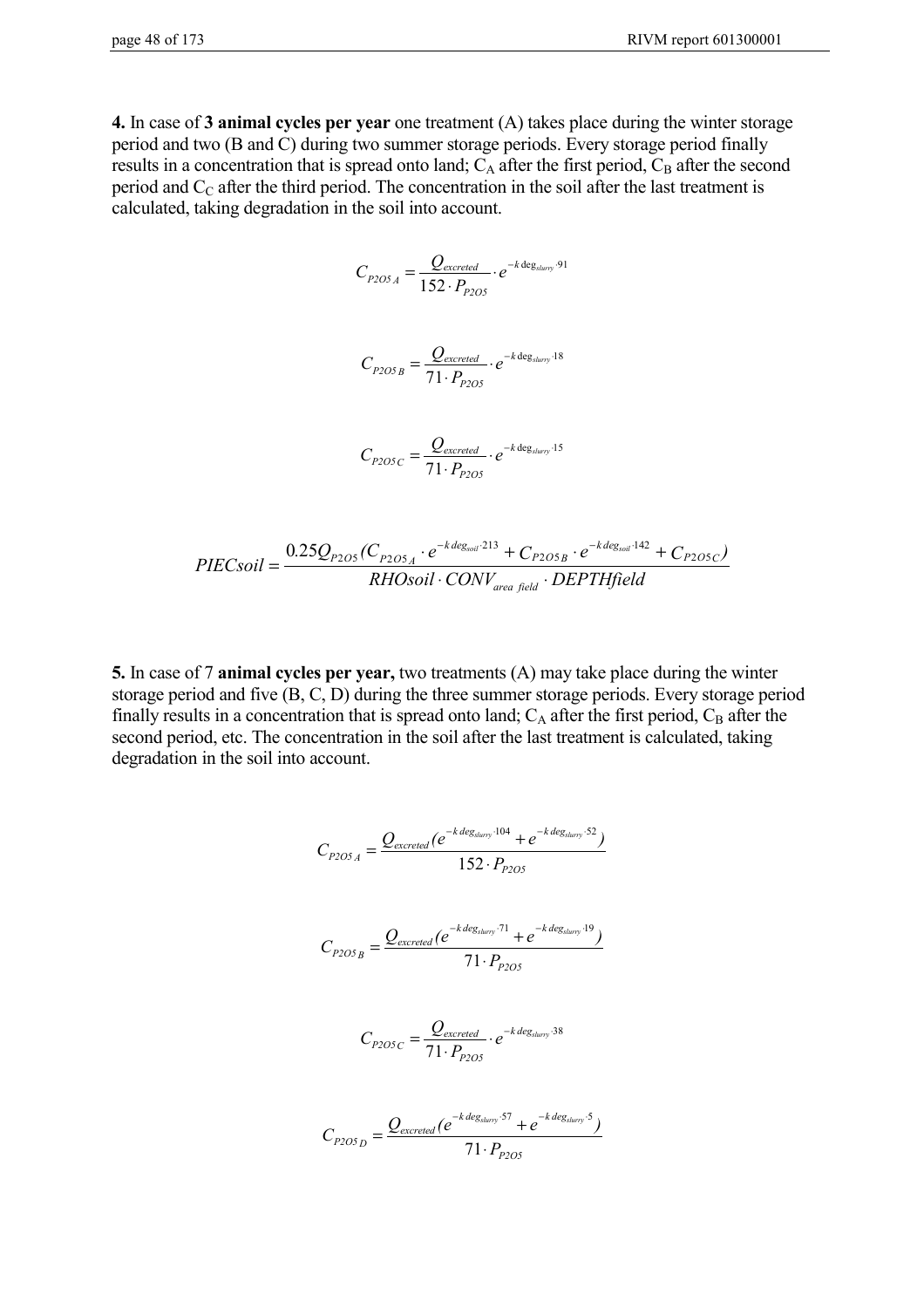$$
PIEC soil = \frac{0.25Q_{P2O5}(C_{P2O5A} \cdot e^{-k \, deg_{soli} \cdot 213} + C_{P2O5B} \cdot e^{-k \, deg_{soli} \cdot 142} + C_{P2O5C} \cdot e^{-k \, deg_{soli} \cdot 71} + C_{P2O5D})}{RHOsoil \cdot CONV_{area field} \cdot DEPTHfield}
$$

**6.** In case of **8 animal cycles per year**, three or four treatments (A) may take place during the winter storage period and four to five (B, C, D) during the three summer storage periods. Every storage period finally results in a concentration that is spread onto land; C<sub>A</sub> after the first period, C<sub>B</sub> after the second period, etc. The concentration in the soil after the last period is calculated, taking degradation in the soil into account.

$$
C_{P2OSA} = \frac{Q_{excreted}(e^{-k \deg_{sharp} \cdot 140} + e^{-k \deg_{sharp} \cdot 91} + e^{-k \deg_{sharp} \cdot 140})}{152 \cdot P_{P2OS}}
$$

$$
C_{P2OS_B} = \frac{Q_{excreted}(e^{-k \deg_{sluvry} \cdot 64} + e^{-k \deg_{sluvry} \cdot 15})}{71 \cdot P_{P2OS}}
$$

$$
C_{P2OSC} = \frac{Q_{excreted}}{71 \cdot P_{P2OS}} \cdot e^{-k \deg_{slurr}}^{34}
$$

$$
C_{P2OSD} = \frac{Q_{excreted}(e^{-k \deg_{slurr}}^{59} + e^{-k \deg_{slurr}}^{10})}{71 \cdot P_{P2OS}}
$$

 $PIEC soil = \frac{0.25Q_{P2O5}(C_{P2O5A} \cdot e^{-k \text{ deg}_{soli} \cdot 213} + C_{P2O5B} \cdot e^{-k \text{ deg}_{soli} \cdot 142} + C_{P2O5C} \cdot e^{-k \text{ deg}_{soli} \cdot 71} + C_{P2O5C} \cdot e^{-k \text{ deg}_{soli} \cdot 71} + C_{P2O5C} \cdot e^{-k \text{ deg}_{soli} \cdot 71} + C_{P2O5C} \cdot e^{-k \text{ deg}_{soli} \cdot 71} + C_{P2O5C} \cdot e^{-k \text{ deg}_{soli} \cdot 71} + C_{P$ *RHOsoil* CONV<sub>area field</sub> · DEPTHfield  $P2O5$ <sup>(</sup> $\vee$  $P2O5_A$  $\frac{k \text{ deg}_{\text{solid}}}{11}$  +  $\frac{C_{P2O5_B} \cdot e^{-k \text{ deg}_{\text{solid}} \cdot 142} + C_{P2O5_C} \cdot e^{-k \text{ deg}_{\text{solid}} \cdot 71} + C_{P2O5_D}}$ *area field*  $=\frac{0.25Q_{P2O5}(C_{P2O5A}\cdot e^{-k\deg_{soli}/13}+C_{P2O5B}\cdot e^{-k\deg_{soli}/142}+C_{P2O5C}\cdot e^{-k\deg_{soli}/1}+c)}{P_{P2O5A}P_{P2O5A}+P_{P2O5B}P_{P2O5B}+P_{P2O5B}P_{P2O5B}+P_{P2O5B}P_{P2O5B}+P_{P2O5B}P_{P2O5B}+P_{P2O5B}P_{P2O5B}+P_{P2O5B}P_{P2O5B}+P_{P2O5B}P_{P2O5B}+P$  $\cdot$  CONV<sub>area field</sub>  $\cdot$  $-k \, deg_{\text{coll}} 213$   $- k \, deg_{\text{coll}} 142$   $- k \, deg_{\text{coll}} 2$ 205  $\sim_{P2O5}$  $0.25 Q_{P2O5}(C_{P2O5 A} \cdot e^{-k \textit{deg}_{soli} \cdot 213} + C_{P2O5 B} \cdot e^{-k \textit{deg}_{soli} \cdot 142} + C_{P2O5 C} \cdot e^{-k \textit{deg}_{soli} \cdot 71} + C_{P2O5 D})$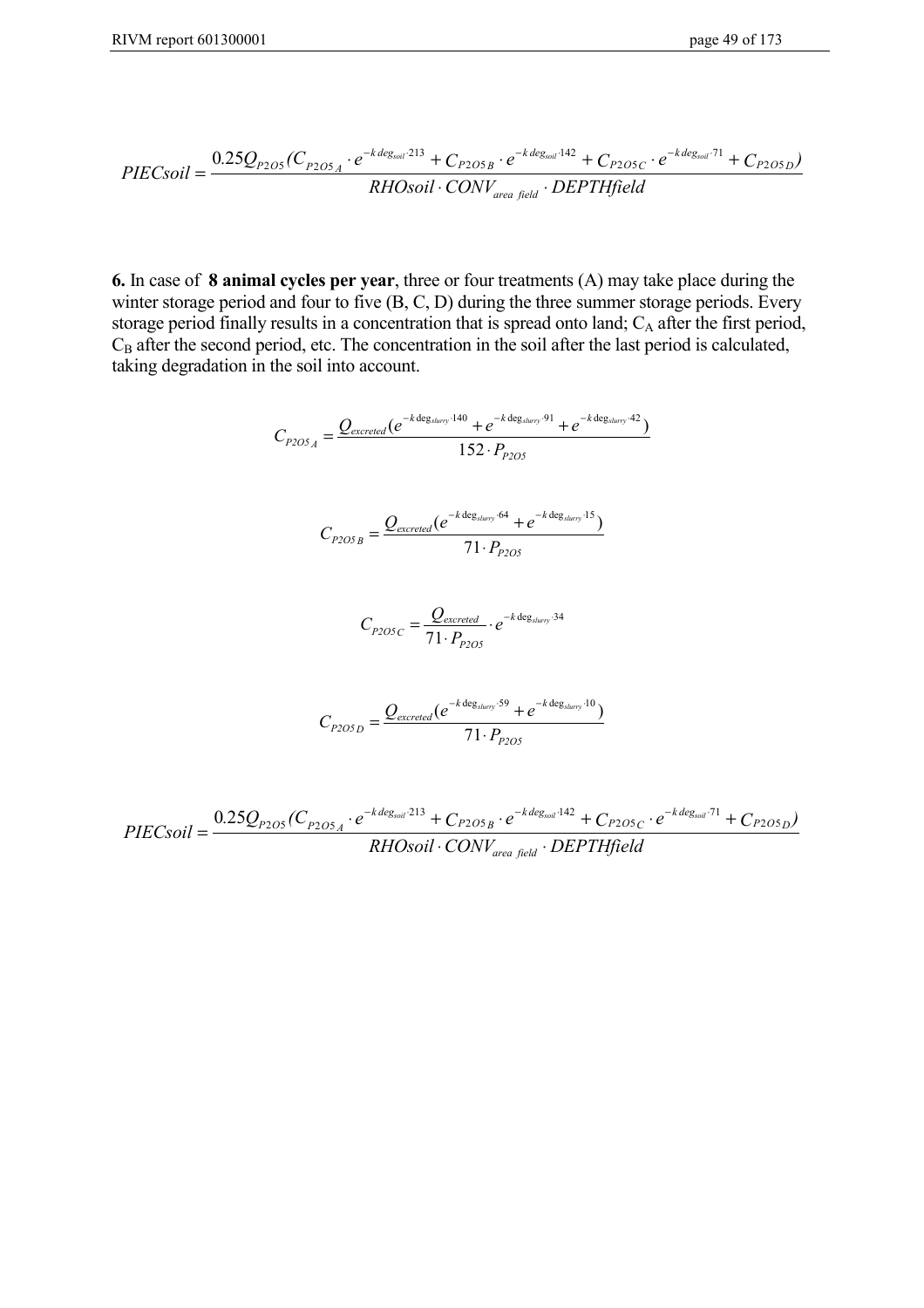Input-output list of the models for the calculation of the concentration in soil after uptake and excretion into slurry.

| input                           |                                                                  |                                                             |                         |
|---------------------------------|------------------------------------------------------------------|-------------------------------------------------------------|-------------------------|
| $Q_{product}$                   | dosage product used                                              | [kg.kg <sub>bw</sub> <sup>-1</sup> .d <sup>-1</sup> ]       | S                       |
| $C_{c}$                         | concentration a.i. in product                                    | $[mg_c.kg^{-1}]$                                            | S                       |
| $\rm T_{treatment}$             | duration of treatment                                            | [d]                                                         | S                       |
| $m_{\text{animal}}$             | (averaged) body weight                                           | $[\text{kg}_{bw}.animal^{-1}]$                              | $\Omega$                |
| $\mathbf{F}_{\text{excreted}}$  | fraction excreted in faeces and urine                            | $[\cdot]$                                                   | S/D                     |
| Ncyclus <sub>animal</sub>       | number of cycli per year                                         | [animal.place $^{-1}$ .yr $^{-1}$ ]                         | $\overline{O}$          |
| $P_{P2O5 \text{ animal}}$       | phosphate production animal in stable                            | [kg <sub>P2O5</sub> .place <sup>-1</sup> .d <sup>-1</sup> ] | $\overline{O}$          |
| DT50deg <sub>slurry</sub>       | halflife time in slurry                                          | [d]                                                         | S/D                     |
| DT50deg <sub>soil</sub>         | halflife time in soil                                            | [d]                                                         | S/D                     |
| $T_{\rm storage}$               | average storage time slurry grassland/arable land                | [d]                                                         | 0                       |
| Nspreading                      | number of slurry spreading events in a year                      | $[\mathrm{yr}^{-1}]$                                        | $\overline{O}$          |
| T <sub>interval</sub> spreading | spreading interval                                               | [d]                                                         | $\Omega$                |
| $Q_{P2O5}$                      | phosphate immission standard                                     | [kg <sub>P2O5</sub> . $ha^{-1}.yr^{-1}$ ]                   | D                       |
| <b>RHOsoil</b>                  | bulk density of soil                                             | $[kg.m^{-3}]$                                               | $D^{c}$                 |
| DEPTHfield                      | mixing depth with soil                                           | $\lceil m \rceil$                                           | $\Omega$                |
| CONV <sub>area field</sub>      | conversion factor for the area of the agricultural field         | $[m^2.ha^{-1}]$                                             | $\mathbf{D}^\mathrm{c}$ |
| Napplication                    | number of applications per storage period                        | [-]                                                         | $\Omega$                |
| intermediate results            |                                                                  |                                                             |                         |
| kdegslurry                      | reaction constant transformation in manure                       | $[d^{-1}]$                                                  | $\Omega$                |
| kdegsoil                        | reaction constant transformation in soil                         | $[d^{-1}]$                                                  | $\Omega$                |
| $F_{rs}$                        | fraction of the concentration remaining in soil after time       | $\lceil - \rceil$                                           | O                       |
|                                 | $T_{\text{interval}}$                                            |                                                             |                         |
| $F_{rsl}$                       | fraction of the concentration remaining in slurry after time [-] |                                                             | $\Omega$                |
|                                 | $T_{interval}$                                                   |                                                             |                         |
| Q <sub>excreted</sub>           | amount substance excreted                                        | $[mg_c, place^{-1}.yr^{-1}]$                                | O                       |
| $C_{P2O5}$                      | concentration in phosphate                                       | $[\text{mg}_c.\text{kg}_{P2O5}^{-1}]$                       | O                       |
| $T_{\text{cycles}}$             | duration of cyclus                                               | [d]                                                         | 0                       |
| $T_{\text{rest}}$               | duration of storage after last treatment                         | [d]                                                         | $\Omega$                |
| output                          |                                                                  |                                                             |                         |
| PIECsoil                        | highest concentration in the soil                                | $[\text{mg}_c.\text{kg}_{\text{soil}}^{-1}]$                | O                       |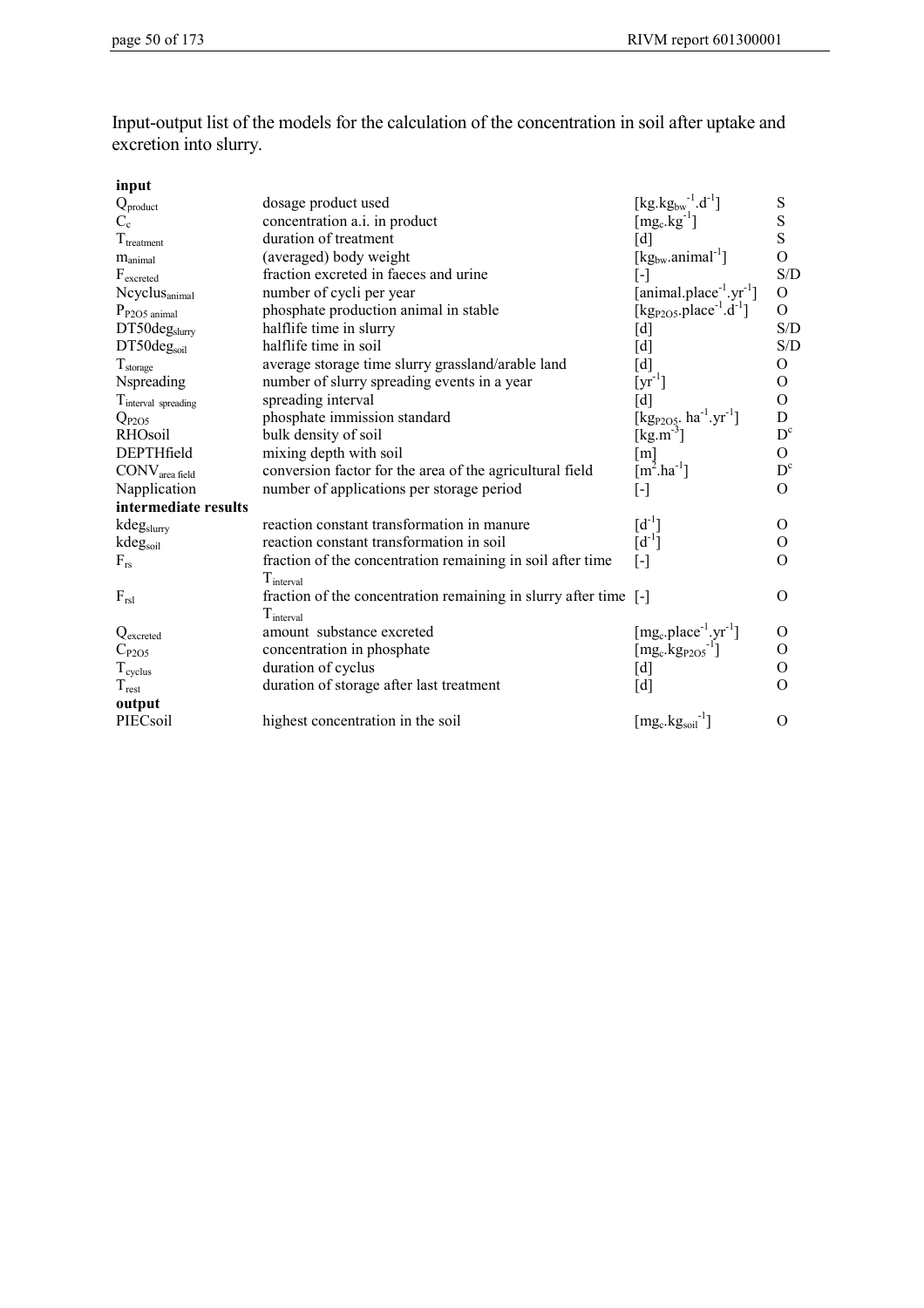## 4.2.2 The concentration in soil by spreading of urine and leaching from dung.

Substances that are taken up and are excreted by grazing animals reach the soil. Urine is spread in several events per day and penetrates the soil. Residues might leach from dung into the soil. We assume that the water fraction in the dung is transferred to the soil (e.g. when raining) and that the residues are evenly distributed in the top 5 cm throughout the field.

Substances with external application on grazing animals have a fraction of the dosage that is spilled (Fsoil<sub>spillage</sub>). See  $\S$  4.2.4 for more information.

A pick-list with information on dung volume fractions is given in Appendix II.

Table 31. Default settings for the module for spreading of urine and leaching from dung.

| parameter                                            | symbol                                       | unit                              | value |
|------------------------------------------------------|----------------------------------------------|-----------------------------------|-------|
| duration of treatment                                | $\mathbf{I}$ treatment                       | [d]                               |       |
| fraction excreted in urine                           | Fexcreted urine                              | $\blacksquare$                    |       |
| bulk density of soil                                 | RHOsoil                                      | $[kg.m^{-3}]$                     | 1500  |
| mixing depth with soil                               | DEPTHfield                                   | $\lceil m \rceil$                 | 0.05  |
| conversion factor for area of the agricultural field | $\text{CONV}_{\text{area field}}$            | $\lceil m^2 \cdot ha^{-1} \rceil$ | 10000 |
| density of dung solids                               | RHOsolid <sub>dune</sub>                     | $[kg.m^{-3}]$                     | 1675  |
| density of water                                     | RHOwater                                     | $\left[\text{kg.m}^{-3}\right]$   | 1000  |
| weight fraction of organic carbon in dung            | $Foc_{dung}$                                 | $[kg.kg^{-1}]$                    | 0.44  |
| fraction leached from dung                           | $F_{\text{leached} \underline{\text{dung}}}$ | $\overline{\phantom{a}}$          |       |

Model for calculation of the concentration in soil after spreading of urine and leaching from dung.

$$
Q_{\text{excreted urine}} = Q_{\text{product}} \cdot C_c \cdot m_{\text{animal}} \cdot F_{\text{excreted urine}} \cdot T_{\text{treatment}}
$$

 $Q_{\text{leached.dung}} = Q_{\text{product}} \cdot C_c \cdot m_{\text{animal}} \cdot F_{\text{excreted dung}} \cdot F_{\text{leached.dung}} \cdot T_{\text{treatment}}$ 

 $F_{\text{excreted dung}} = 1 - F_{\text{excreted urine}}$  unless experimentally measured.

$$
F_{leached. dung} = \frac{Fwater_{dung}}{K_{dung-water}}
$$

$$
K_{dung-water} = Fwater_{dung} + Fsolid_{dung} \cdot \frac{Kp_{dung}}{1000} \cdot RHO solid_{dung}
$$

$$
Kp_{\text{dung}} = Foc_{\text{dung}} \cdot Koc
$$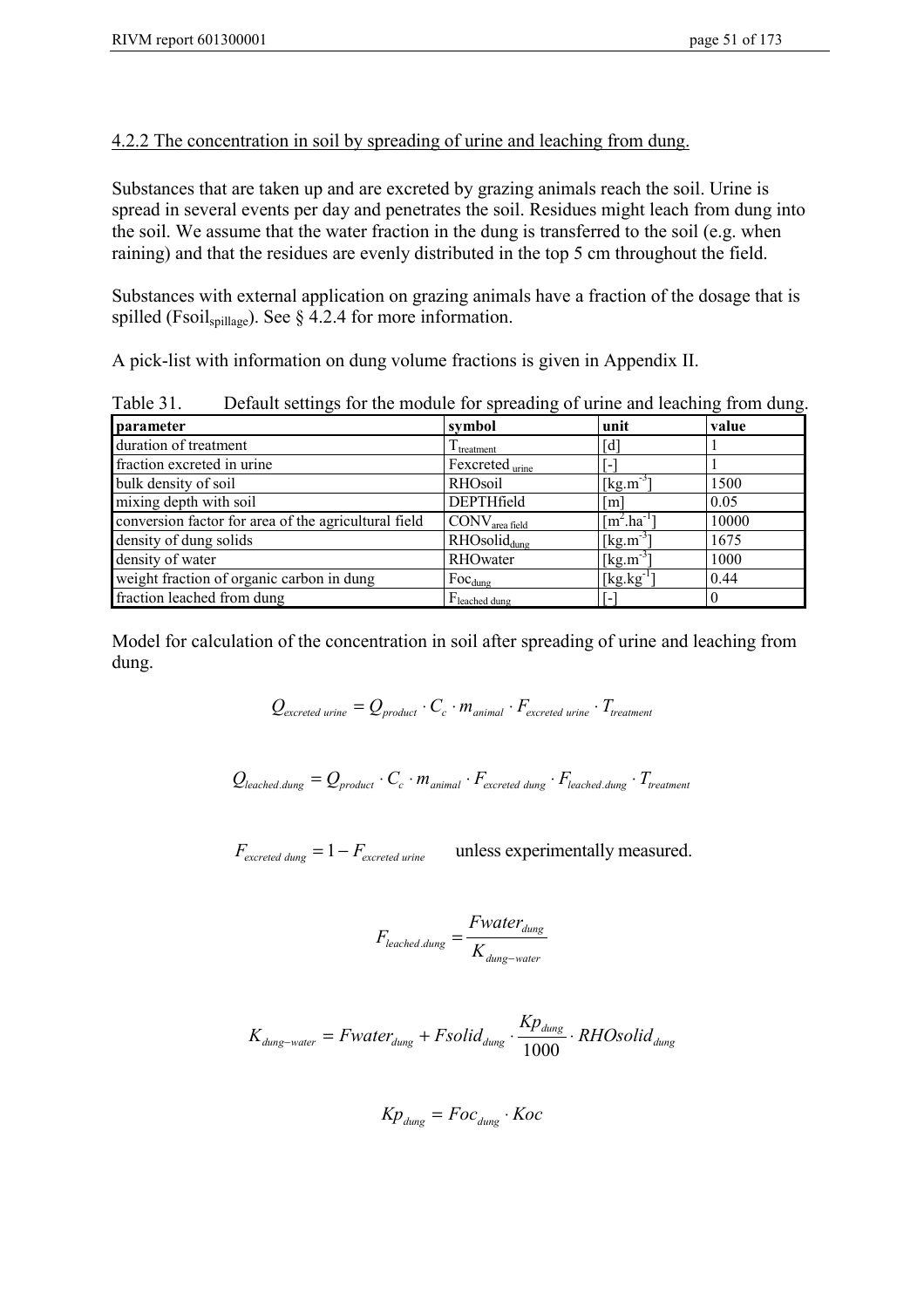$$
PIEC soil = \frac{\left(Q_{excreted\,urine} + Q_{leached\,dung}\right) \nNanimal_{field}}{RHS soil \cdot CONV_{area\,field} \cdot DEPTHfield}
$$

| input                       |                                                |                                                              |                |
|-----------------------------|------------------------------------------------|--------------------------------------------------------------|----------------|
| $Q_{product}$               | dosage product used                            | [kg.kg $bw^{-1}.d^{-1}$ ]                                    | S              |
| $C_{c}$                     | concentration a.i. in product                  | $\lceil \text{mg}_c \cdot \text{kg}^{-1} \rceil$             | S              |
| $m_{\text{animal}}$         | (averaged) body weight                         | $[\text{kg}_{\text{bw}}\text{.animal}^{-1}]$                 | P              |
| $T_{treatment}$             | duration of treatment                          | [d]                                                          | D              |
| F <sub>excreted</sub> urine | fraction excreted in urine                     | $\lbrack \cdot \rbrack$                                      | S/D            |
| Nanimalfield                | stocking density animals                       | [animal.ha <sup>-1</sup> ]                                   | P              |
| RHOsoil                     | dry bulk density of soil                       | [ $\text{kg} \cdot \text{m}^{-3}$ ]                          | $D^{c}$        |
| DEPTHfield                  | mixing depth with soil                         | $\lceil m \rceil$                                            | $D^{c}$        |
| CONV <sub>area field</sub>  | conversion factor for the area of the field    | $[m^2.ha^{-1}]$                                              | $D^{c}$        |
| RHOsolid <sub>dung</sub>    | density of dung solids                         | [ $kg.m^{-3}$ ]                                              | $D^{c}$        |
| RHOwater                    | density of water                               | [kg.m <sup>-3</sup> ]                                        | $D^{c}$        |
| Fwater <sub>dung</sub>      | fraction water in dung                         | $\left[\overline{\text{m}^3} \cdot \text{m}^{-3}\right]$     | P              |
| Fsolid <sub>dung</sub>      | fraction solids in dung                        | $\lceil m^3 \cdot m^{-3} \rceil$                             | P              |
| $Foc_{dung}$                | weight fraction of fraction organic carbon in  | $[kg.kg^{-1}]$                                               | $D^{c}$        |
|                             | dung                                           |                                                              |                |
| Koc                         | partition coefficient organic carbon - water   | $\left[\text{dm}^3.\text{kg}^{-1}\right]$                    | S/O            |
| intermediate results        |                                                |                                                              |                |
| Qexcreted urine             | quantity a.i. excreted with urine              | $[mg_c$ .animal <sup>-1</sup> ]                              | $\Omega$       |
| Qleached dung               | quantity a.i. leached with dung                | [mg.animal <sup>-1</sup> ]                                   | $\Omega$       |
| F <sub>excreted dung</sub>  | fraction excreted in dung                      | $\left[ \cdot \right]$                                       | O/S            |
| Fleached dung               | fraction leached from dung                     | $\lceil - \rceil$                                            | $\overline{O}$ |
| $K_{dung-water}$            | partition coefficient solids and water in dung | $\left[\text{m}^3.\text{m}^3\right]$                         | 0              |
| $Kp_{dung}$                 | partition coefficient solids and water in dung | [dm <sup>3</sup> .kg <sup>-1</sup> ]                         | $\Omega$       |
| output                      |                                                |                                                              |                |
| PIECsoil                    | highest concentration in the soil              | $[\text{mg}_\text{c}.\text{kg}_\text{soil}]$ <sup>-1</sup> ] | $\Omega$       |
|                             |                                                |                                                              |                |

In case of sustained release preparations the degradation in soil can be taken into account using the term  $(1-F^N)/(1-F)$  from the formula Models for Arable land, that introduces the disappearance of the substance during the treatment intervals (i.e. one day). The duration of treatment has to be set at 1 day, but the number of applications is the duration of the release.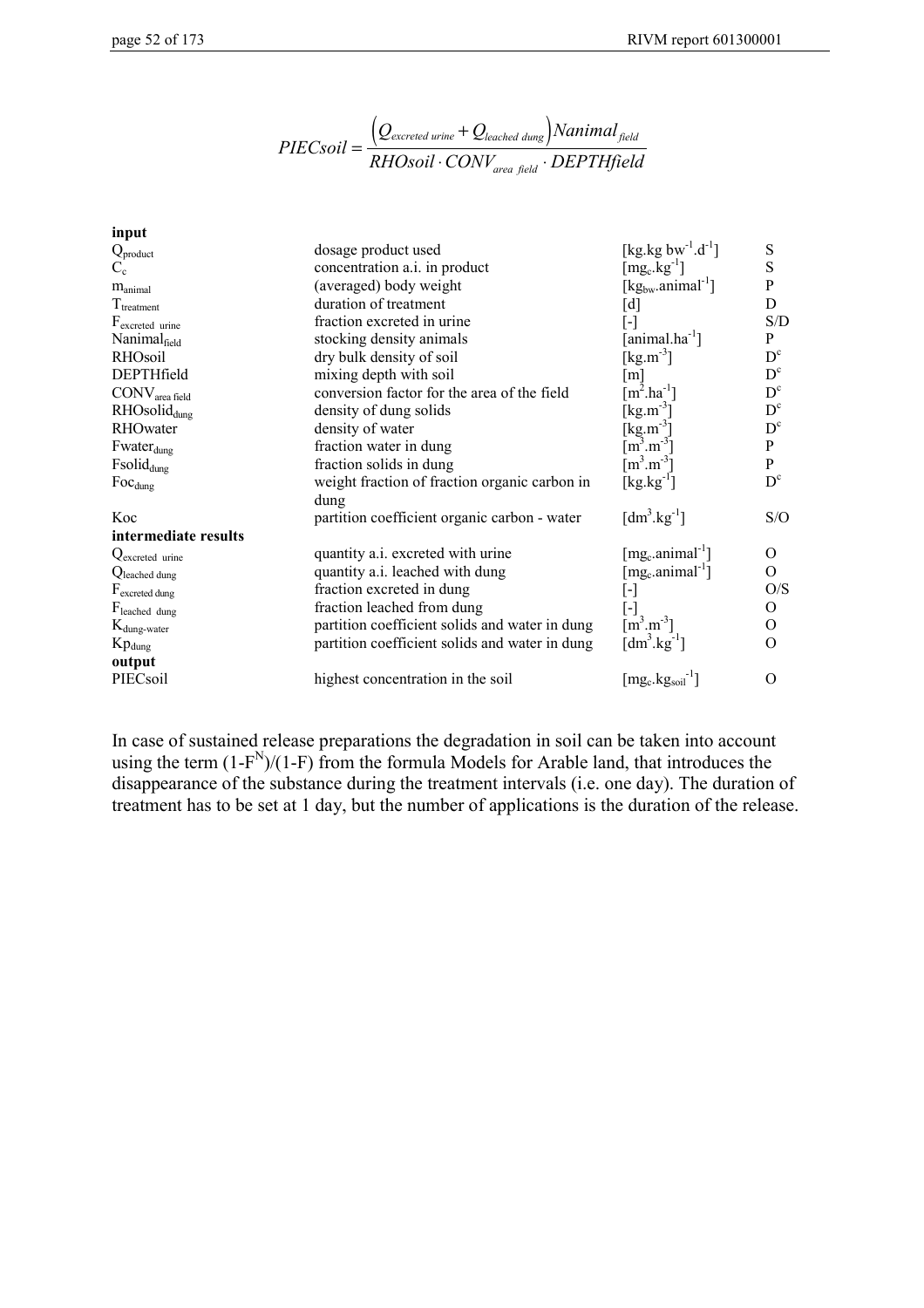#### 4.2.3 The concentration in soil by spreading of sludge from fisheries.

It is assumed the sludge is removed four times a year and is only spread on grassland. See chapter 4.1.2.1 for more information on the chosen formulas.

Table 32. Default settings of the module for the calculation of the concentration in soil after spreading of sludge.

| <b>parameter</b>                                                                            | symbol                 | unit                                           | value |
|---------------------------------------------------------------------------------------------|------------------------|------------------------------------------------|-------|
| bulk density of soil                                                                        | RHOsoil                | $[kg.m^{-3}]$                                  | 1500  |
| conversion factor for the area of the agricultural field $\vert$ CONV <sub>area field</sub> |                        | $\lceil m^2 \cdot ha^{-1} \rceil$              | 10000 |
| phosphate production per year                                                               | $P_{P2O5\text{ fish}}$ | $\left[\text{kg}_{\text{P2O5}}\text{d}\right]$ | 8.22  |
| half-life time for biodegradation in soil                                                   | $DT50deg_{soil}$       | $[d]$                                          | 1e6   |
| number of spreading events on grassland                                                     | Nspreading grassland   | $\left[\mathrm{yr}^{-1}\right]$                |       |
| mixing depth in soil                                                                        | DEPTHfield             | $\lceil m \rceil$                              | 0.05  |

| Table 33. | Pick list for the default settings of the fraction of retention in sludge, treatment |
|-----------|--------------------------------------------------------------------------------------|
|           | time and volume of waste water.                                                      |

| type of treatment                    | type of water treatment        | $F_{\text{ret}}$ [-] | <b>Napplication</b> | Vwaste water [1]   model |  |
|--------------------------------------|--------------------------------|----------------------|---------------------|--------------------------|--|
| continuous treatment                 | filtration and settlement tank | 1075                 | equals Tstorage     | 35000                    |  |
| continuous treatment settlement tank |                                | 0.5                  | equals Tstorage     | 35000                    |  |
| occasional treatment                 | settlement tank                | 0.5                  | 4 per vear          | 70000                    |  |

| input                   |                                                |                         |  |
|-------------------------|------------------------------------------------|-------------------------|--|
| type of treatment       |                                                | l-l                     |  |
| type of water treatment |                                                | $ - $                   |  |
| output                  |                                                |                         |  |
| $F_{\rm ret}$           | fraction of chemical retained                  | $ - $                   |  |
| Napplication            | number of applications                         | $[-10] \text{yr}^{-1}]$ |  |
| Vwaste water            | volume of waste water                          | Ш                       |  |
| model                   | model for calculation of concentration in soil | L-1                     |  |

Models for the calculation of the concentration in soil after spreading of sludge. General formulas

$$
Q_{emitted} = Q_{product} \cdot C_c \cdot Vwaste\ water \cdot F_{ret}
$$

1. Continuous treatment:

$$
C_{P2OS} = \frac{Q_{emitted}}{T_{storage} \cdot P_{P2OS}} \cdot \frac{1 - F_{rsl}^{Napplication}}{1 - F_{rsl}} \cdot e^{-k \deg_{sluvry} \cdot T_{rest}/2}
$$

 $F_{rsl} = e^{-kdeg_{slurry} \cdot 1}$ 

 $T_{rest} = 1$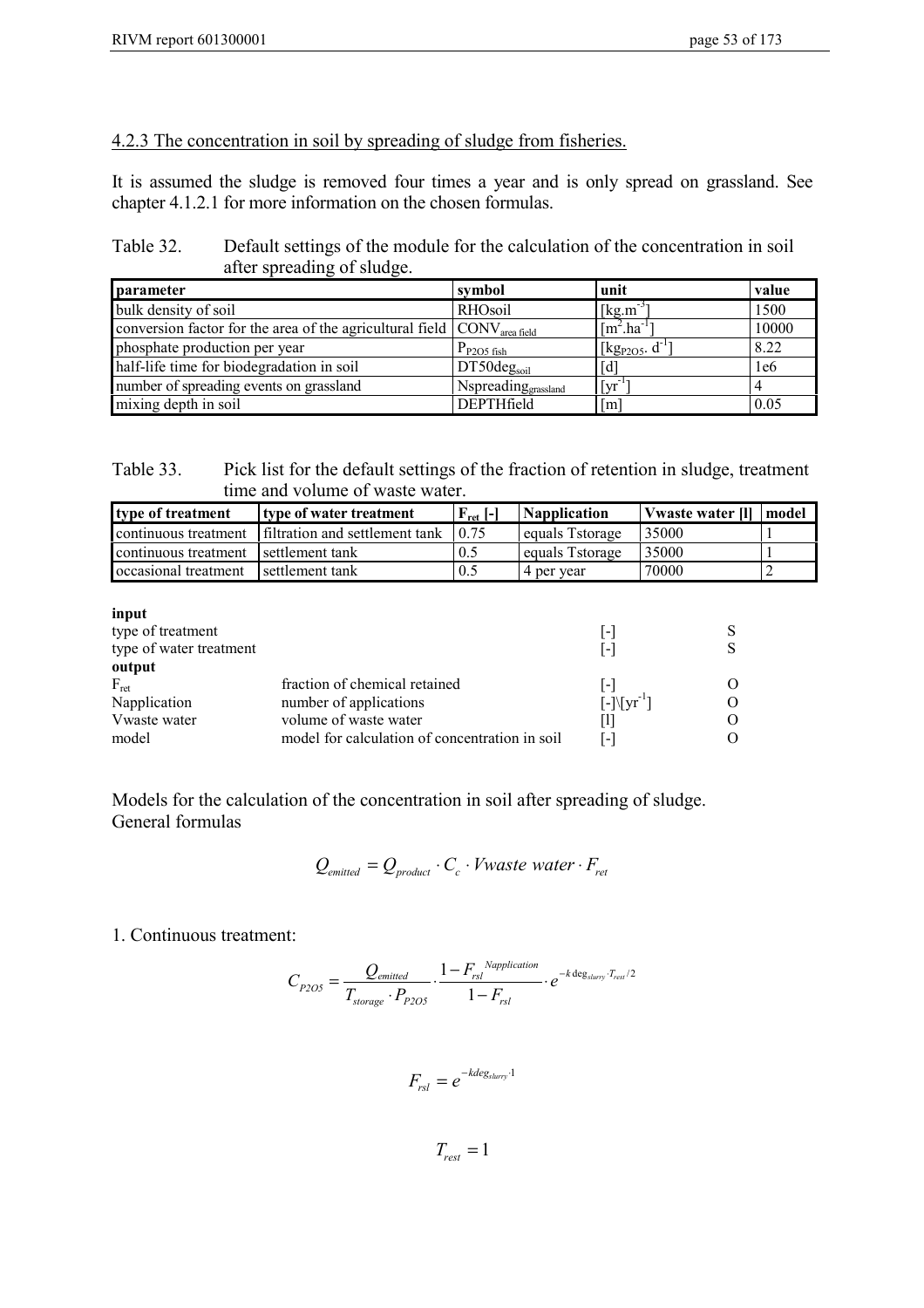2. Occasional treatment:

$$
C_{P2O5} = \frac{Q_{emitted}}{T_{storage} \cdot P_{P2O5}} \cdot e^{-k \deg_{slurv} \cdot T_{rest}/2}
$$

$$
T_{\text{rest}}=36
$$

 $C_{P2O5A}$  for Tstorage = Napplication = 152.

 $C_{P2O5B}$  for Tstorage = Napplication = 71.

$$
PIEC soil = \frac{0.25Q_{P2O5}}{RHO soil \cdot CONV_{area field} \cdot DEPTHfield} \cdot \left(C_{P2O5_A} \cdot e^{-k \text{ deg}_{soli} \cdot 213} + C_{P2O5_B} \cdot \frac{1 - F_{rs}^3}{1 - F_{rs}}\right)
$$

$$
F_{rs} = e^{-k \text{deg}_{s \text{odd}} \cdot 71}
$$

**input**

| dosage product used                                        |                                                   | S                                                                                                                       |
|------------------------------------------------------------|---------------------------------------------------|-------------------------------------------------------------------------------------------------------------------------|
| concentration a.i. in product                              | $[mg_c.kg^{-1}]$                                  | S                                                                                                                       |
| volume of waste water discharged                           | [1]                                               | O                                                                                                                       |
| fraction of retention in sludge                            | l-l                                               | $\Omega$                                                                                                                |
| phosphate production per year                              | $[kg_{P2O5}. yr^{-1}]$                            | D                                                                                                                       |
| halflife time in soil                                      |                                                   | S/D                                                                                                                     |
| number of applications per storage period                  | $\mathsf{L}$                                      | 0                                                                                                                       |
| time remaining after last treatment                        | [d]                                               | D                                                                                                                       |
| phosphate immission standard                               |                                                   | D                                                                                                                       |
| bulk density of soil                                       |                                                   | $D^{c}$                                                                                                                 |
| mixing depth with soil                                     | $\lceil m \rceil$                                 | D                                                                                                                       |
| conversion factor for the area of the agricultural field   | $[m^2.ha^{-1}]$                                   | $D^{c}$                                                                                                                 |
|                                                            |                                                   |                                                                                                                         |
| reaction constant transformation in soil                   | $[d^{-1}]$                                        | $\Omega$                                                                                                                |
| fraction of the concentration remaining in soil after time | $[\cdot]$                                         | $\Omega$                                                                                                                |
| $T_{\text{interval}}$                                      |                                                   |                                                                                                                         |
| fraction of the concentration remaining in sludge after    |                                                   | $\Omega$                                                                                                                |
|                                                            |                                                   |                                                                                                                         |
| amount of substance emitted                                | $[mg_c.d^{-1}]$                                   |                                                                                                                         |
| concentration in phosphate                                 | $[\text{mg}_c.\text{kg}_{P2O5}^{-1}]$             | $\Omega$                                                                                                                |
|                                                            |                                                   |                                                                                                                         |
| highest concentration in the soil                          | $[\text{mg}_\text{c}.\text{kg}_\text{soil}^{-1}]$ | $\Omega$                                                                                                                |
|                                                            | time T <sub>interval</sub>                        | $[kg. l-1]$<br>[d]<br>[kg <sub>P2O5</sub> . ha <sup>-1</sup> .yr <sup>-1</sup> ]<br>[ $\text{kg} \cdot \text{m}^{-3}$ ] |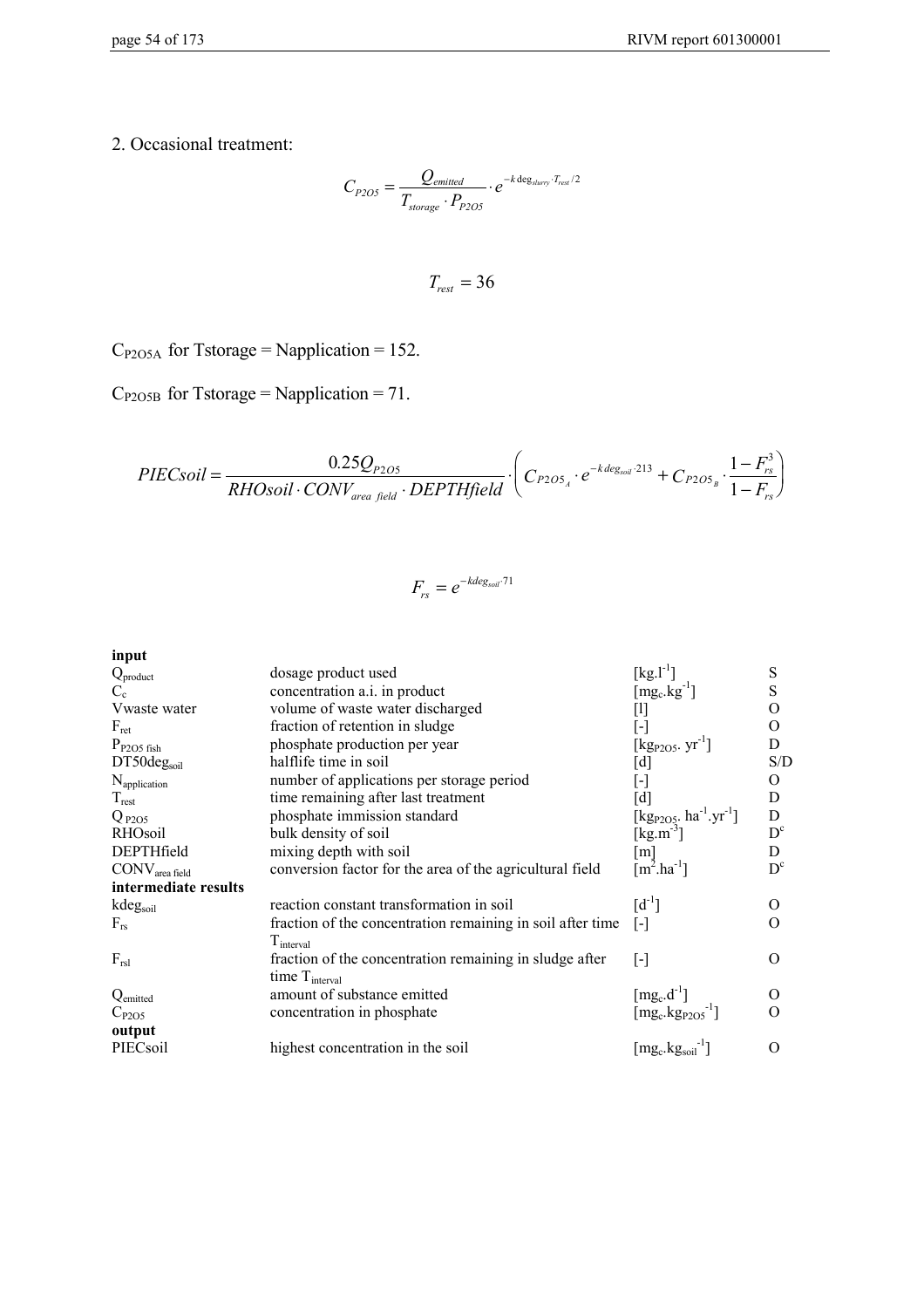## 4.2.4 The concentration in soil by direct exposure.

Substances used for topical application (spraying or pour-on) on grazing animals may reach the environment directly due to spillage (drift from spraying), washing off by rain and rubbing off. Initially, a calculation is performed where it is assumed that the dosage for the entire heard reaches the soil completely. This can be calculated using the model in § 4.2.2 and using  $F_{\text{excreted urine}} = 1$ . Should the trigger for soil be exceeded, a refined calculation is made, assuming spillage, uptake and excretion.

Table 34a. Default settings for the calculation of the concentration in soil by direct exposure.

| product type | symbol                                                  | unit | value    |
|--------------|---------------------------------------------------------|------|----------|
| spray        | <b>D</b><br>$\text{F}$ SO1 $\text{I}_{\text{spillage}}$ | -    | 10.2     |
| pour-on      | Ē<br>$\text{F}$ SO1 $\text{I}_{\text{spillage}}$        | -    | $\theta$ |

Sprays are supposed to spill 20% of the dosage. The  $Q_{product}$  in §4.2.2 is corrected with (1-Fsoilspillage) and finally the concentration in soil caused by the Fsoilspillage is added. Table 34a shows that the refined assessment for pour-ons can be performed with § 4.2.2 alone, because no spillage is assumed.

Discharge of sheep dips may be regulated by instructions induced by law or by good agricultural practice. When the remaining dip should be spread over the land as if it were slurry, than this scenario should be used for calculations.

In the events these specific instructions are lacking, a worst-case scenario is used. The concentration in soil after discharge of dipping fluids on the land depends on the concentration of the product in the fluid. The area and volume of soil that will be contaminated depends on the volume of the fluid discharged and soil structure. Soil has a volume fraction of solids of 0.6. The fluid will take maximally 40% v/v of the soil volume by superseding the air and the present soil porewater.

Table 34. Default settings for the module for discharge of sheep dips.

| <b>I</b> parameter                                        | symbol                  | Unit                                     | value |
|-----------------------------------------------------------|-------------------------|------------------------------------------|-------|
| bulk density of soil                                      | <b>RHOsoil</b>          | $\left[\text{kg} \cdot \text{m} \right]$ | 1500  |
| fraction of the product remaining in dip after treatments | $F_{rd}$                |                                          | 0.8   |
| volume fraction of solids in soil                         | Fsolids <sub>soil</sub> | . $m^{-3}$<br>1m                         | 0.6   |

Model for calculation of the concentration in soil after discharge of sheep dips.

$$
PIECdip = \frac{D_{product} \cdot C_c}{Vdilution \ water}
$$

$$
PIEC soil = \frac{PIECdip \cdot F_{rd} \cdot (1 - Fsolids_{soil})}{RHOsoil}
$$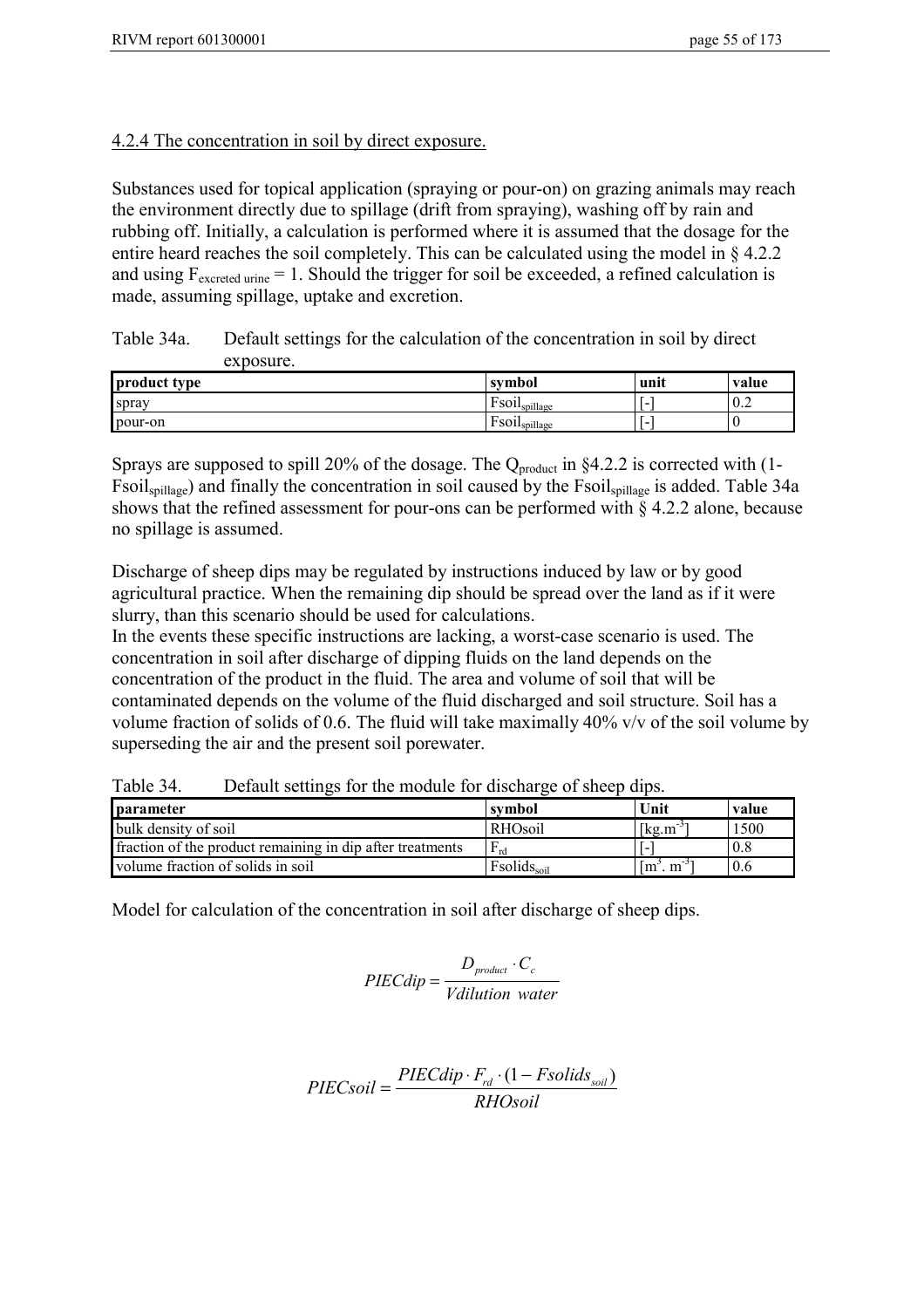| input                              |                                                              |                                                                                            |         |
|------------------------------------|--------------------------------------------------------------|--------------------------------------------------------------------------------------------|---------|
| $D_{product}$                      | dosage product used                                          |                                                                                            |         |
| $C_{c}$                            | concentration a.i. in product                                | [kg] or [l]<br>[mg <sub>c</sub> .kg <sup>-1</sup> ] or [mg <sub>c</sub> .l <sup>-1</sup> ] | S       |
| $F_{rd}$                           | fraction of the product remaining in dip after treatments    | l - I                                                                                      | D/S     |
| F <sub>solids<sub>soil</sub></sub> | volume fraction of solids in soil                            | $\left[\text{m}^3, \text{m}^{-3}\right]$<br>$\left[\text{m}^{-3}\right]$                   | $D^{c}$ |
| Vdilution water                    | volume of dilution water prescribed                          |                                                                                            | S       |
| intermediate results               |                                                              |                                                                                            |         |
| PIECdip                            | initial (prescribed) concentration in dip fluid or foot bath | $\lceil \text{mg}_c \cdot \text{m}^{-3} \rceil$                                            |         |
| output                             |                                                              |                                                                                            |         |
| PIECsoil                           | highest concentration in the soil                            | $[\text{mg}_\text{c}.\text{kg}_\text{soil}]$ <sup>-1</sup> ]                               |         |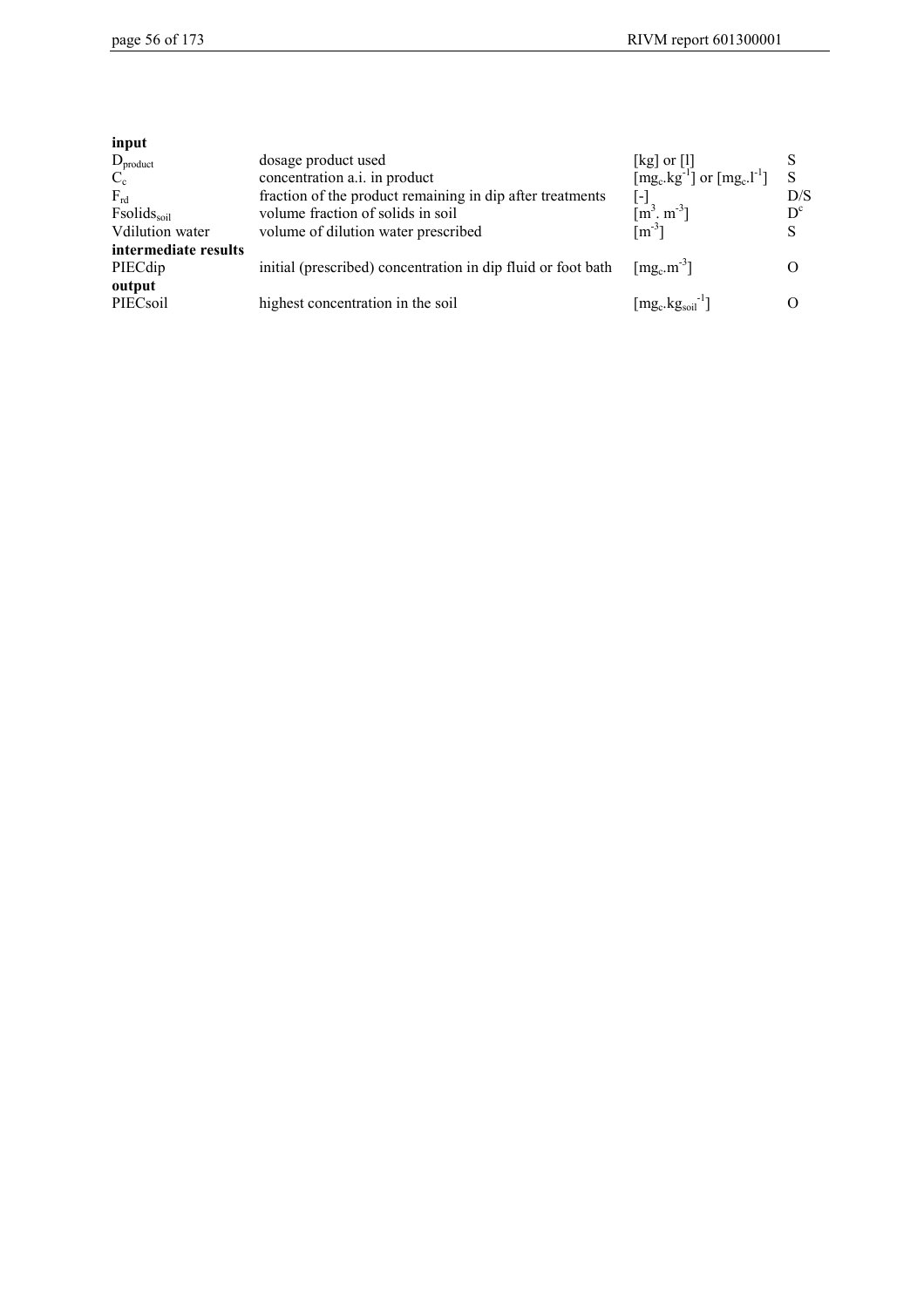## **4.3 The concentration in ground water.**

The concentration in ground water depends on the concentration in the soil and the capacity of the substance to adsorb to the organic material in the soil. In Phase I the EU-approach<sup>8</sup> is used, where the concentration in the ground water is set equal to the concentration in the porewater.

Table 35. Default settings of the module for ground water.

| parameter                                  | symbol                 | unit                                                    | value |
|--------------------------------------------|------------------------|---------------------------------------------------------|-------|
| bulk density of fresh soil (not dry soil!) | RHOsoil                | $\left[\text{kg.m}^{-3}\right]$                         | 1700  |
| density of soil solids                     | RHOsolidsoil           | $[kg.m^{-3}]$                                           | 2500  |
| fraction air in soil                       | Fair <sub>soil</sub>   | $\lceil m^3 \cdot m^{-3} \rceil$                        | 0.2   |
| fraction water in soil                     | Fwater <sub>soil</sub> | $\lceil m^3 \rceil m^{-3}$                              | 0.2   |
| fraction solids in soil                    | Fsolidsoil             | $\lceil m^3 \cdot m^{-3} \rceil$                        | 0.6   |
| weight fraction organic carbon in soil     | Foc <sub>soil</sub>    | $[kg.kg^{-1}]$                                          | 0.02  |
| temperature at air-water interface         | <b>TEMP</b>            | ſКl                                                     | 285   |
| gas constant                               | R                      | [Pa. m <sup>3</sup> .mol <sup>-1</sup> .K <sup>-1</sup> | 8.314 |

Model for calculation of the concentration in ground water.

$$
PIECgw = PIECporewater
$$

$$
PIEC powerater = \frac{PIEC soil \cdot RHO soil}{K_{sol-water} \cdot 1000}
$$

$$
K_{\text{soil-water}} = \text{Fair}_{\text{soil}} \cdot K_{\text{air-water}} + \text{Fwater}_{\text{soil}} + \text{F} \times \text{solid}_{\text{soil}} \cdot \frac{K p_{\text{soil}}}{1000} \cdot \text{R} \times \text{H} \times \text{O} \times \text{H}
$$

$$
Kp_{\text{soil}} = Foc_{\text{soil}} \cdot Koc
$$

$$
K_{air-water} = \frac{VP \cdot MOLW}{SOL \cdot R \cdot TEMP}
$$

We prefer a  $K_{\text{oc}}$  experimentally determined in a test with at least three soil types (OECD106), but it may be estimated from the octanol-water partition coefficient (Kow) (RIVM, 1994):

$$
Koc = 0.411 \cdot Kow
$$

With this calculation one should take the limitations of these structure-activity relations into account: they apply for organic compounds that do not dissociate.

 $\overline{a}$ <sup>8</sup> Chapter 2.3.8.6 (p. 312) (ECB, 1996).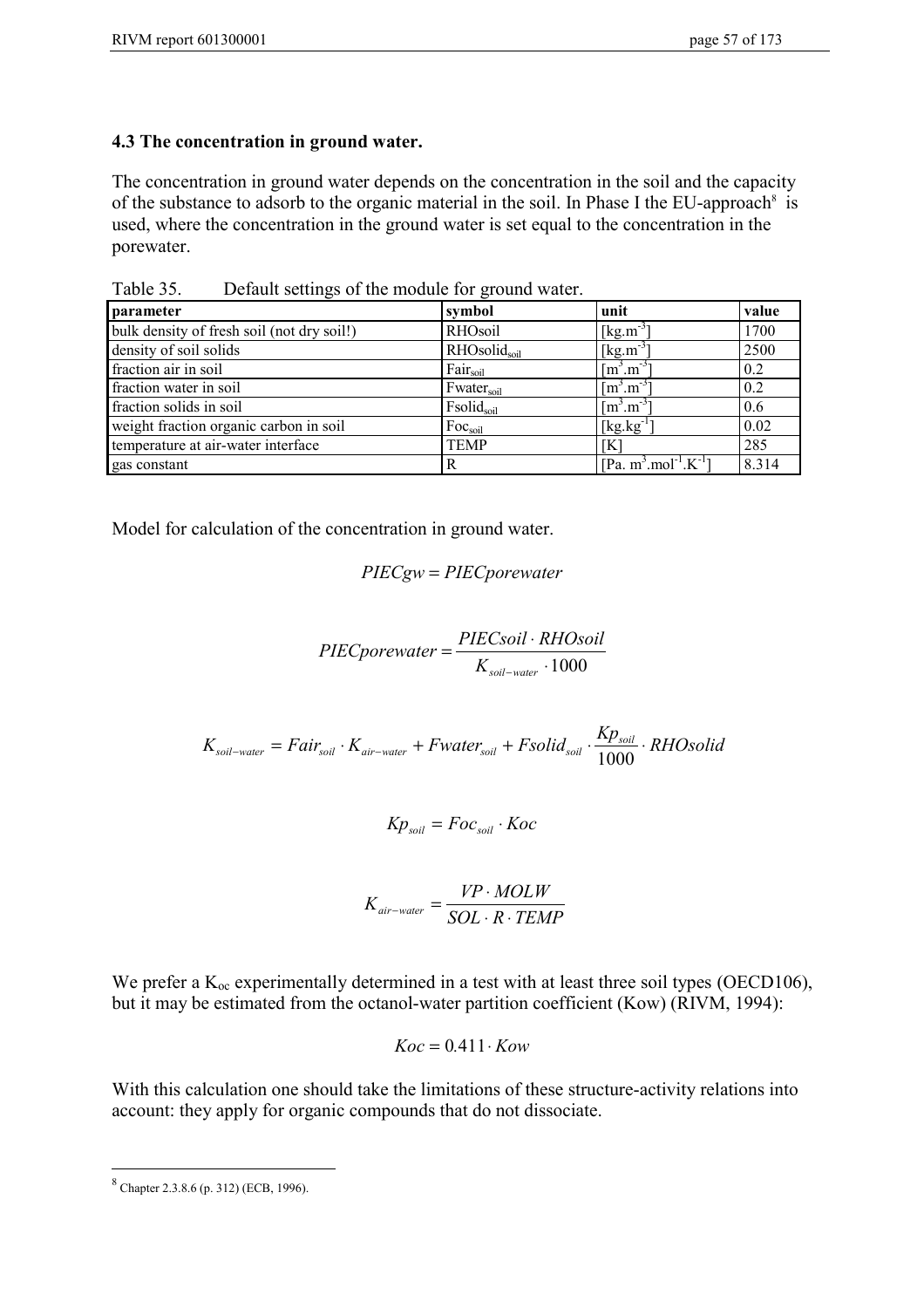| input                   |                                                        |                                                           |           |
|-------------------------|--------------------------------------------------------|-----------------------------------------------------------|-----------|
| PIECsoil                | highest concentration in the soil                      | $[\mathrm{mg_c}.\mathrm{kg_{soi}}^{-1}]$                  | O         |
| RHOsoil                 | fresh bulk density of soil                             | [kg.m <sup>-3</sup> ]                                     | D         |
| RHOsolid                | density of soil solids                                 | [ $kg.m^{-3}$                                             | D         |
| Fair <sub>soil</sub>    | fraction air in soil                                   | $m^3.m^{-3}$                                              | D         |
| Fwatersoil              | fraction water in soil                                 | $[m^3.m^{-3}]$                                            | D         |
| Fsolid <sub>soil</sub>  | fraction solids in soil                                | $\mathrm{m}^3 \mathrm{.m}^{-3}$                           | D         |
| Foc <sub>soil</sub>     | fraction organic carbon in soil $(w/dw)$               | $\left[\text{kg}.\text{kg}^{-1}\right]$                   | D         |
| Koc                     | partition coefficient organic carbon - water           | [dm <sup>3</sup> .kg <sup>-1</sup> ]                      | S/O       |
| <b>VP</b>               | vapour pressure                                        | [Pa]                                                      | S         |
| <b>MOLW</b>             | molar mass                                             | [g.mol <sup>-1</sup> ]                                    | ${\bf S}$ |
| <b>SOL</b>              | water solubility                                       | $[mg. l-1]$                                               | ${\bf S}$ |
| <b>TEMP</b>             | temperature at air-water interface                     | [K]                                                       | D         |
| $\mathbb{R}$            | gas constant                                           | [Pa. m <sup>3</sup> .mol <sup>-1</sup> .K <sup>-1</sup> ] | D         |
| intermediate results    |                                                        |                                                           |           |
| $K_{\text{soil-water}}$ | partition coefficient solids and water in soil $(v/v)$ | $\lceil m^3 \cdot m^{-3} \rceil$                          | O         |
| $Kp_{\text{soil}}$      | partition coefficient solids and water in soil $(v/w)$ | $\left[\text{dm}^3.\text{kg}^{-1}\right]$                 | О         |
| $K_{\text{air-water}}$  | partition coefficient air and water in soil            | $\mathrm{[m^3.m^{-3}]}$                                   | O         |
| PIECporewater           | predicted initial concentration in porewater           | $[\text{mg}_c.\text{l}^{-1}]$                             | O         |
| output                  |                                                        |                                                           |           |
| PIECgw                  | predicted initial concentration in ground water        | $[\text{mg}_c.\text{l}^{-1}]$                             | O         |
|                         |                                                        |                                                           |           |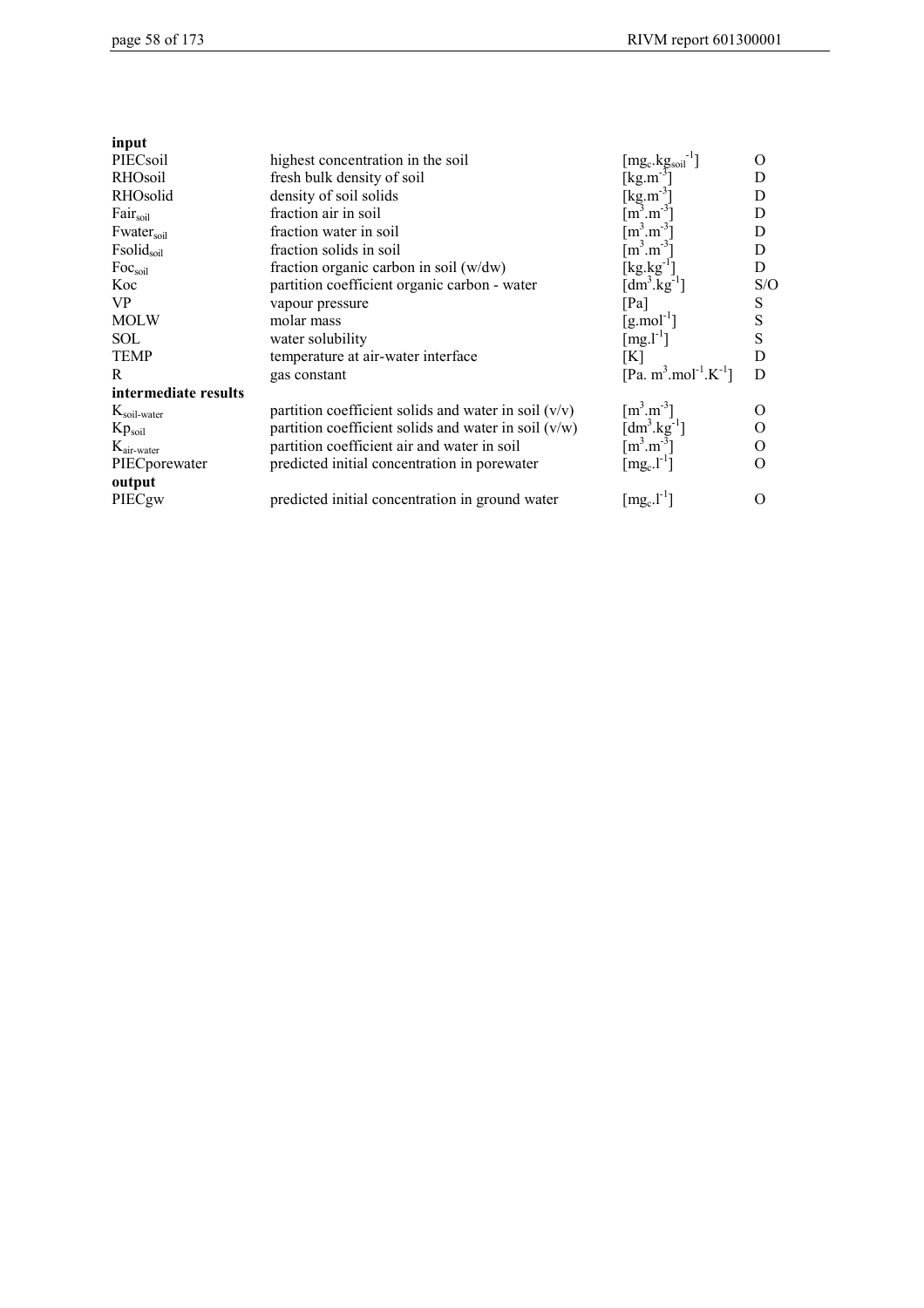## **4.4 The concentration in surface water.**

Surface water can be reached by direct and indirect exposure:

- run-off
- direct excretion into surface water:
- emission of waste water from fisheries;

Run-off is not considered to be an important distribution factor in the Netherlands. An exposure assessment of surface water through run-off is not considered necessary in case the Koc is >500 l/kg.

## 4.4.1 Run-off from agricultural soil.

Substances not adsorbed to soil particles may be present in the soil water and thus be prone to run-off during rainfall events. The concentration in the surface water will be influenced by the amount of rainfall relative to the interstitial pore water and subsequent dilution by the receiving water. It is assumed that catchment areas tend to be proportional in size to the receiving stream therefore no account is taken of the size of the catchment or receiving water. Further dilution occurs on entry of run-off water into receiving water (a factor 10 is chosen).

Table 36. Default settings for concentration in surface water due to run-off.

| <b>parameter</b>                                                | svmbo.                      | uni. | valu |
|-----------------------------------------------------------------|-----------------------------|------|------|
| Dilution<br>factor for run-off water reaching the surface water | 'N<br>$v_{run-off}$<br>TOT. | . .  | 10   |

Calculation for concentration in surface water due to run-off.

$$
PIECsw_{run-off} = \frac{PIECgw}{DILUTION_{run-off}}
$$

**input** PIECgw predicted initial concentration in ground water  $[mg_c.1^{-1}]$  O<br>DILUTION<sub>run-off</sub> dilution factor for run-off water reaching the surface water  $[-]$  D  $\frac{1}{2}$  dilution factor for run-off water reaching the surface water **output**<br>PIECsw<sub>run-off</sub> highest concentration in surface water  $[mg_c]$ <sup>-1</sup>] O

The result may be used for a calculation with the Sloot.box model in USES (1994) to calculate long-term concentrations as a result of adsorption to suspended matter in the water.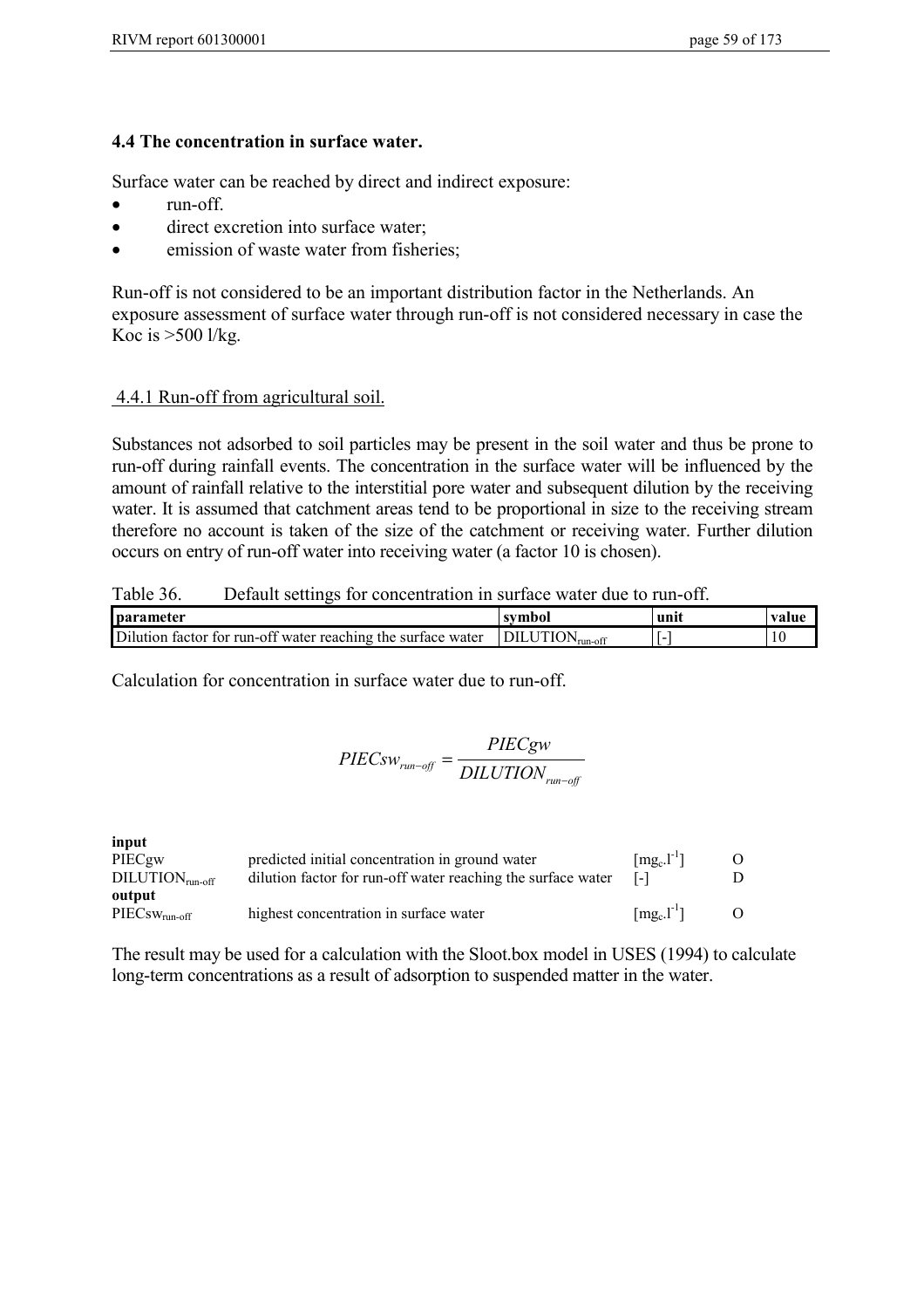#### 4.4.2 Direct excretion into surface water by grazing livestock.

This section applies to treatments of animals in grazing pastures with products that are subsequently excreted in dung, and where residues have insecticidal activity (see Chapter 6 Effect assessment). The model is based on the following assumptions:

- that livestock roam freely over pasture and do not spend a greater proportion of time in any one area, including any stream passing through the field;
- that excretion is as likely to occur into the stream as into the pasture
- that a hectare of pasture contains a slow-flowing stream 100 m long, 1 m wide and 0.3 m deep.
- It is assumed that 1% of the dosage per hectare is excreted into the stream.

Table 37. Default settings of the module for concentration in surface water due to direct excretion.

| <b>parameter</b>                        | symbol            | unit           | value |
|-----------------------------------------|-------------------|----------------|-------|
| duration of treatment                   | $\perp$ treatment | [d             |       |
| volume of the surface water per hectare | Vsurface water    | $[1, ha^{-1}]$ | 30000 |
| fraction excreted into surface water    | excreted          |                | 0.01  |

Calculation for concentration in surface water due to direct excretion.

$$
PIECsw_{\text{excr.}} = \frac{Q_{\text{product}} \cdot C_c \cdot m_{\text{animal}} \cdot T_{\text{treatment}} \cdot \text{Nanimal}_{\text{field}} \cdot F_{\text{excreted}}}{V\text{surface water}}
$$

**input**

| $Q_{product}$            | dosage product used                                                     | [kg.kg <sub>bw</sub> <sup>-1</sup> .d <sup>-1</sup> ] |    |
|--------------------------|-------------------------------------------------------------------------|-------------------------------------------------------|----|
| $C_{c}$                  | concentration a.i. in product                                           | $[mg_c.kg^{-1}]$                                      | S. |
| $m_{\text{animal}}$      | (averaged) body weight                                                  | $[kg_{bw}.animal^{-1}]$                               | P  |
| $T_{\text{treatment}}$   | duration of treatment                                                   |                                                       | D  |
| Nanimal <sub>field</sub> | stocking density animals                                                | $[animal.ha^{-1}]$                                    | P  |
| Vsurface water           | volume of the surface water per hectare                                 | $[1.ha^{-1}]$                                         |    |
| $F_{\text{excreted}}$    | fraction excreted into surface water                                    | -1                                                    | D  |
| output                   |                                                                         |                                                       |    |
| $PIECsw_{\rm{excr.}}$    | highest initial concentration in surface water $[mg_c]$ <sup>-1</sup> ] |                                                       |    |
|                          |                                                                         |                                                       |    |

The result may be used for a calculation with the Sloot.box model in USES (1994) to calculate long-term concentrations as a result of adsorption to suspended matter in the water.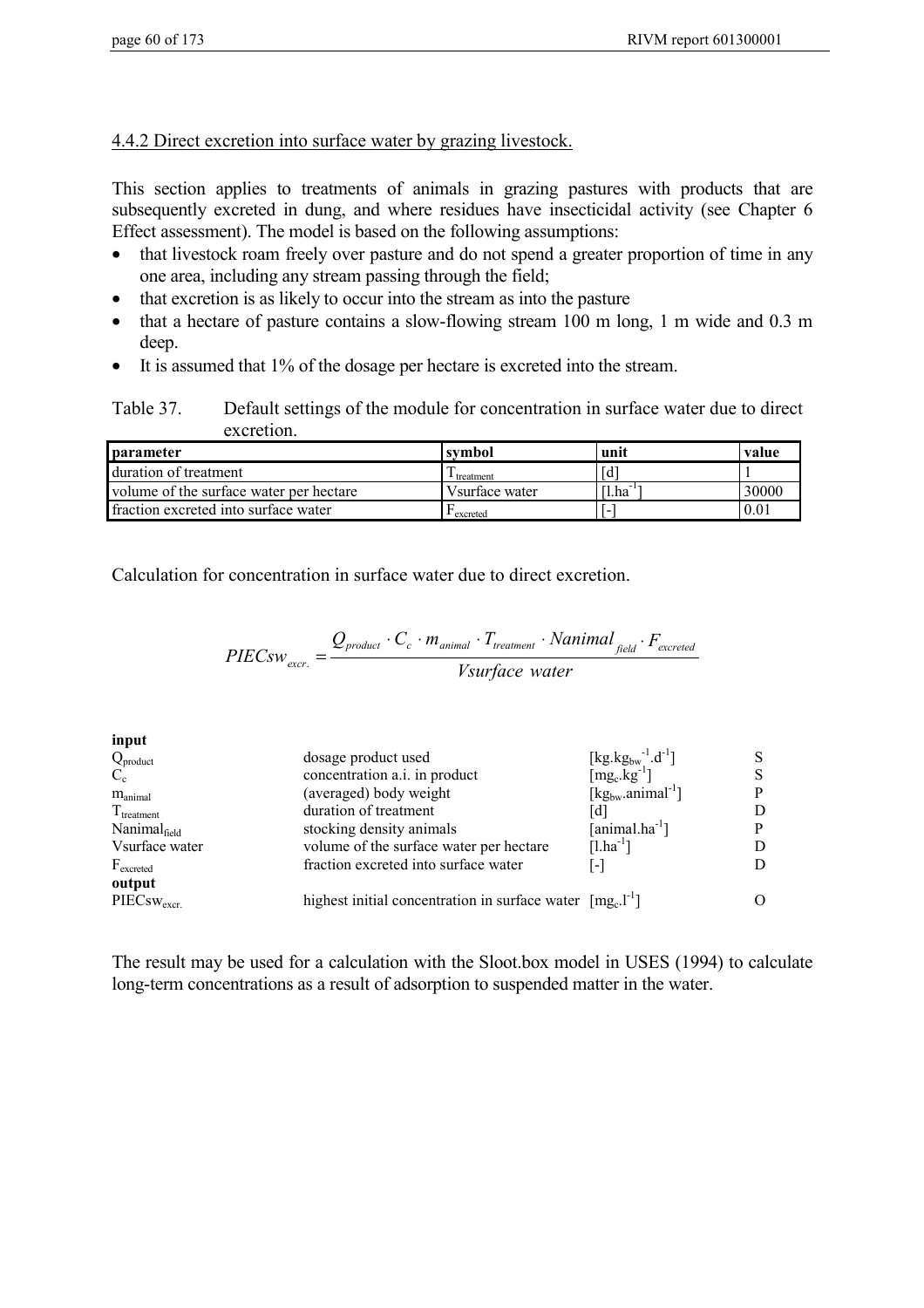#### 4.4.3 Fisheries waste water.

The water is either dicharged on surface water or into the STP. The emission to the STP waste water is the input parameter for the STP module in USES (1994). This module is not described here and the reader is referred to USES (1994) and Linders and Jager (1997). Due to the settlement tank the total amount emitted is equally spread out over 25 days, which of course will have no effect on the surface water concentration in case of continuous treatment.

Table 38. Default settings of the module for emission to waste water

| <b>I</b> parameter                                          | svmbol                                                             | иш | value |
|-------------------------------------------------------------|--------------------------------------------------------------------|----|-------|
| <b>STP</b><br>r for<br>period<br>discharge to .<br>emission | 11 P P 1 O 11<br>emissi<br>$ \vee$ $\perp$ $\perp$ of $\sim$<br>Sи |    | ر ب   |

Table 39. Pick list for the default settings of the fraction of retention in sludge, treatment time and volume of waste water.

| type of<br>l treatment | type of water treatment<br>  before STP- | $F_{\text{ret}}$ [-] | $\left  N_{\text{application, year}} \left[ \text{yr}^{-1} \right] \right $ Vwaste water [1]   DILUTION <sub>fish</sub> [-1 |       |  |
|------------------------|------------------------------------------|----------------------|-----------------------------------------------------------------------------------------------------------------------------|-------|--|
| continuous             | <b>filtration and settlement</b><br>tank | 0.75                 | 365                                                                                                                         | 35000 |  |
| continuous             | settlement tank                          | 0.5                  | 365                                                                                                                         | 35000 |  |
| occasional             | settlement tank                          | 0.5                  |                                                                                                                             | 70000 |  |

| input                   |                                                                 |                           |  |
|-------------------------|-----------------------------------------------------------------|---------------------------|--|
| type of treatment       |                                                                 | $\overline{\phantom{a}}$  |  |
| type of water treatment |                                                                 | $\vert$ – $\vert$         |  |
| output                  |                                                                 |                           |  |
| $F_{\text{ret}}$        | fraction of chemical retained                                   | l-l                       |  |
| Napplication, year      | number of applications per year                                 | $\lceil \text{vr} \rceil$ |  |
| Vwaste water            | volume of waste water                                           |                           |  |
| $DILLUTION_{fish}$      | dilution factor for fish waste water reaching the surface water | - [-]                     |  |
|                         |                                                                 |                           |  |

Model for the calculation of the emission to waste water during episode.

 $Q_{emitted} = Q_{product} \cdot C_c \cdot Vwaste water$ 

$$
Elocal_{\text{water}} = \frac{Q_{\text{emitted}} \cdot (1 - F_{\text{ret}})}{T \text{emission}_{\text{stp}}}
$$

*Temission* = *Temission*<sub>stp</sub>  $\cdot$  *Napplication, year* 

| input                          |                                      |                                           |   |
|--------------------------------|--------------------------------------|-------------------------------------------|---|
| $Q_{product}$                  | dosage product used                  | $[kg.1^{-1}]$                             |   |
|                                | concentration a.i. in product        | $\lceil \text{mg}_c.\text{kg}^{-1}\rceil$ | S |
| Vwaste water                   | volume of waste water discharged     |                                           | P |
| $F_{\text{ret}}$               | fraction of retention in sludge      | $\overline{\phantom{a}}$                  | p |
| $T$ emission <sub>stp</sub>    | emission period for discharge to STP | $\lceil d \rceil$                         |   |
| N <sub>application, year</sub> | number of applications in one year   | $\mathrm{Tr}^{-1}$                        | D |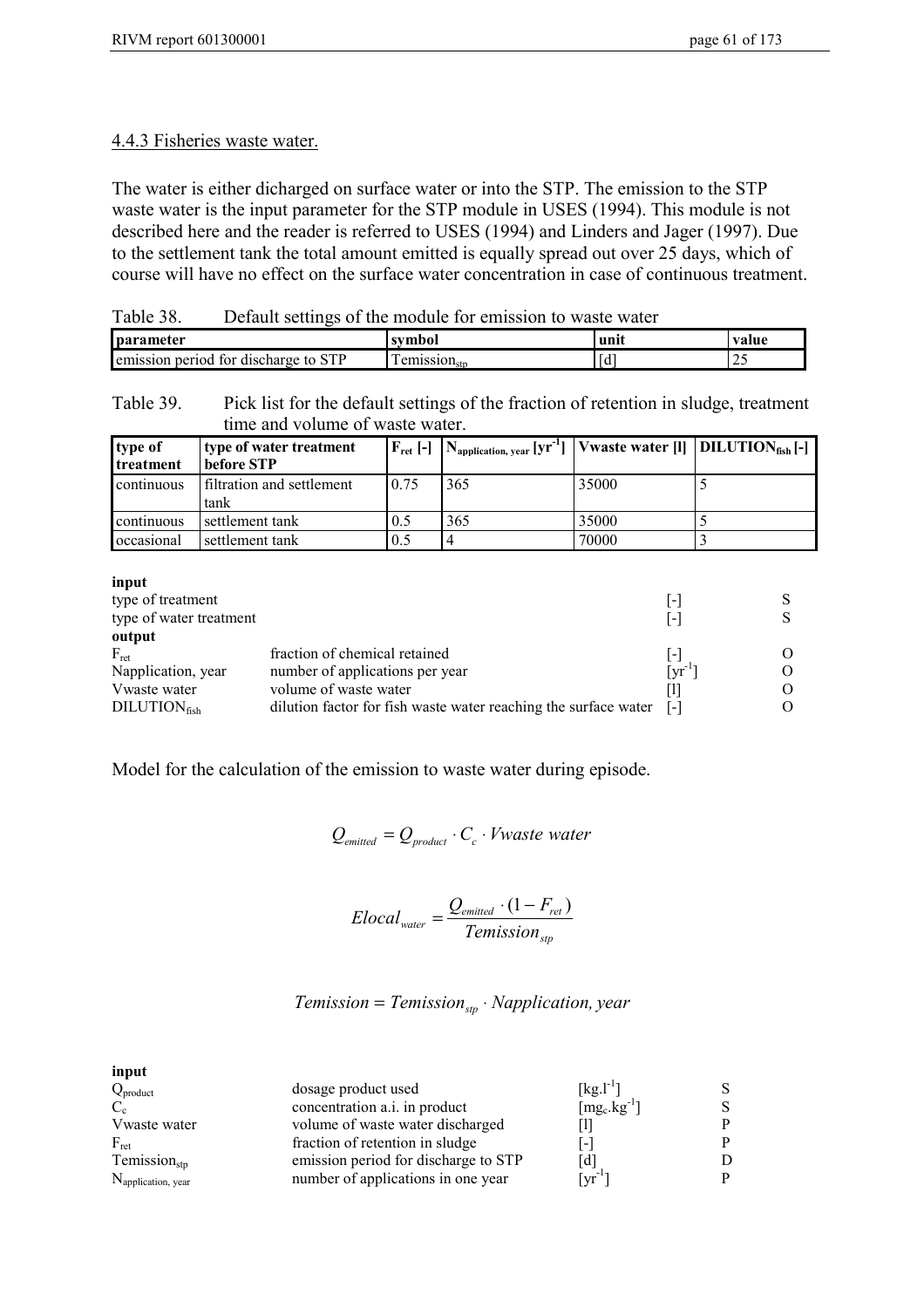| intermediate results |                                        |                                          |          |
|----------------------|----------------------------------------|------------------------------------------|----------|
| Qemitted             | amount of substance emitted            | $\lceil \text{mg}_c \cdot d^{-1} \rceil$ | $\Omega$ |
| output               |                                        |                                          |          |
| $Elocal_{water}$     | emission to waste water during episode | $[mg_c.d^{-1}]$                          | 0        |
| Temission            | number of emission days                | [d]                                      |          |

In case of direct discharge on surface water, the Elocalwater is used for calculation.

Model for the calculation of the concentration in surface water after direct discharge from fish settlement tank.

$$
PIECsw_{\text{fish}} = \frac{Elocal_{\text{water}}}{DILUTION_{\text{fish}}}
$$

**input**

| ----<br>$Elocal_{water}$<br>$\rm DILUTION_{\rm fish}$ | emission to waste water during episode<br>dilution factor for fish waste water reaching the surface water | $\lceil \text{mg}_c \cdot d^{-1} \rceil$<br>$[1.d^{-1}]$ |  |
|-------------------------------------------------------|-----------------------------------------------------------------------------------------------------------|----------------------------------------------------------|--|
| output<br>$\rm{PIECsw_{\rm{fish}}}$                   | highest initial concentration in surface water                                                            | $\lceil \text{mg}_c \cdot \text{l}^{-1} \rceil$          |  |

The result may be used for a calculation with the Sloot.box model in USES (1994) to calculate long-term concentrations as a result of adsorption to suspended matter in the water.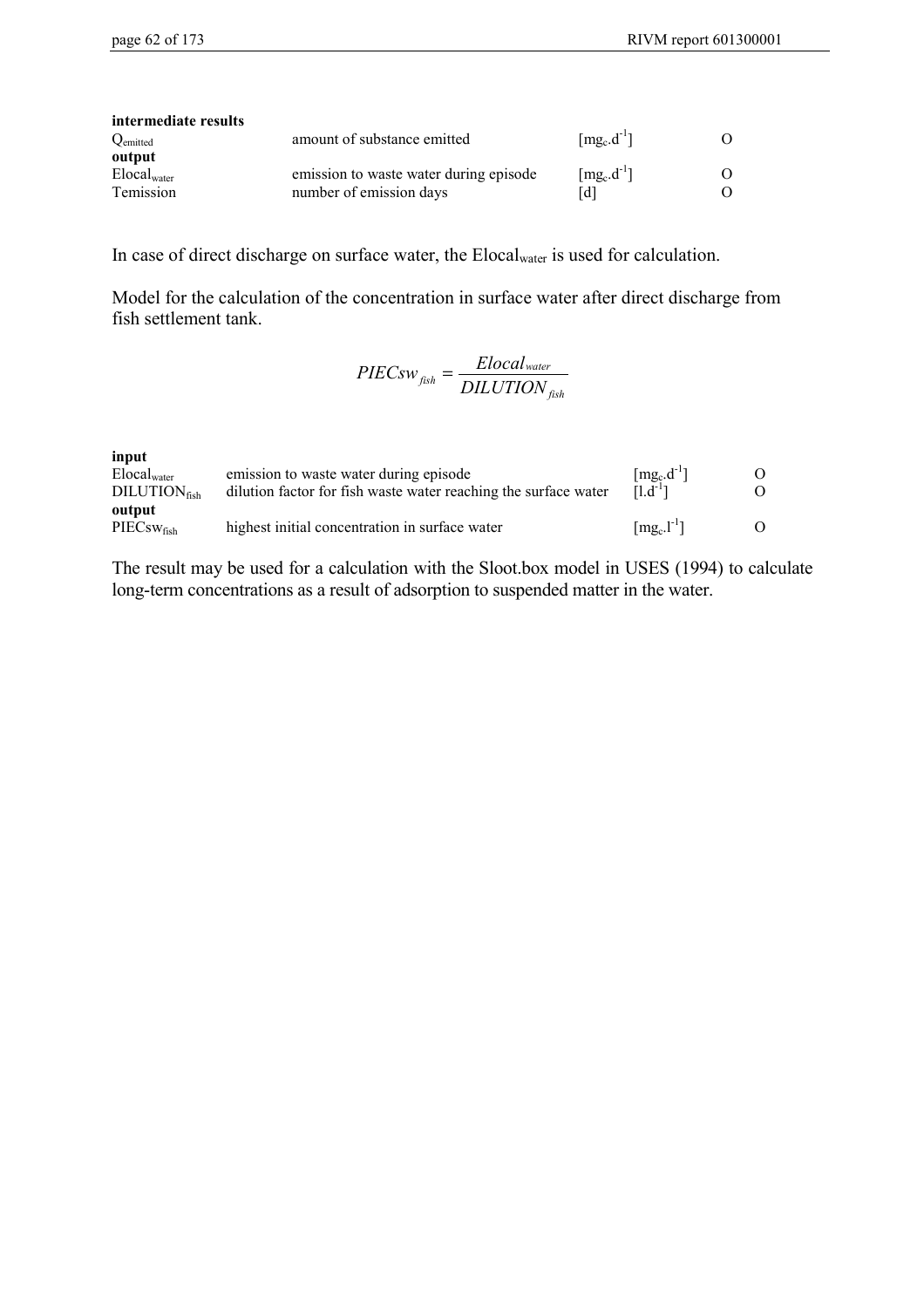Concentrations in sediment are determined by the concentrations in water and the sedimentwater partitioning coefficient. This coefficient is estimated from Koc and Focditch.

| Table 40. | Default settings of the module for concentration in sediment. |  |
|-----------|---------------------------------------------------------------|--|
|           |                                                               |  |

| <b>I</b> parameter                               | symbol               | unit                     | value |
|--------------------------------------------------|----------------------|--------------------------|-------|
| fresh bulk density sediment in ditch             | RHOsed               | $[kg_{wwt}.m^{-3}]$      | 1300  |
| volume fraction solids in sediment ditch         | Fsolidsed            | $\mathrm{[m^3,m^{--1}]}$ |       |
| bulk density of solids                           | RHOsolid             | $[kg.m^{-3}]$            | 2500  |
| weight fraction organic carbon in sediment ditch | $Foc_{\text{ditch}}$ | [kg.kg]                  | 0.05  |

Model

$$
CONV_{sed} = \frac{RHOsed}{Fsolid_{sed} \cdot RHOsolid}
$$

$$
PIECsed = \frac{Foc_{\text{dict}} \cdot Koc \cdot PIECsw}{CONV_{\text{sed}}}
$$

| concentration in surface water                    | $[mg_c.l^{-1}]$     |                                                                                                                                                                                                                           |
|---------------------------------------------------|---------------------|---------------------------------------------------------------------------------------------------------------------------------------------------------------------------------------------------------------------------|
| fresh bulk density sediment in ditch              |                     |                                                                                                                                                                                                                           |
| volume fraction solids in sediment ditch          |                     |                                                                                                                                                                                                                           |
| bulk density of solids                            | [ $kg.m^{-3}$ ]     |                                                                                                                                                                                                                           |
| weight fraction organic carbon in sediment ditch  | $[kg.kg^{-1}]$      |                                                                                                                                                                                                                           |
| organic carbon partitioning coefficient substance |                     | S                                                                                                                                                                                                                         |
|                                                   |                     |                                                                                                                                                                                                                           |
|                                                   |                     | $\Omega^c$                                                                                                                                                                                                                |
|                                                   |                     |                                                                                                                                                                                                                           |
| predicted initial concentration in sediment       | $[mg_c.kgwwt^{-1}]$ |                                                                                                                                                                                                                           |
|                                                   |                     | $\left[\text{kg}_{\text{wwt}}\text{.m}^{-3}\right]$<br>$\left[\text{m}^{3}\text{.m}^{-3}\right]$<br>$[1 \text{kg}^{-1}]$<br>conversion factor for sediment concentrations: wwt to dwt $[\text{kg}_{wwt}.\text{kg}_{dwt}]$ |

Instead of an acute concentration in water an average concentration can be used, e.g. an average concentration over a certain period, or after several years of emission. The PECsed derived from this is then to be compared to a NOEC respectively an MPC for sediment dwelling organisms.

For further information see Linders and Jager (1997).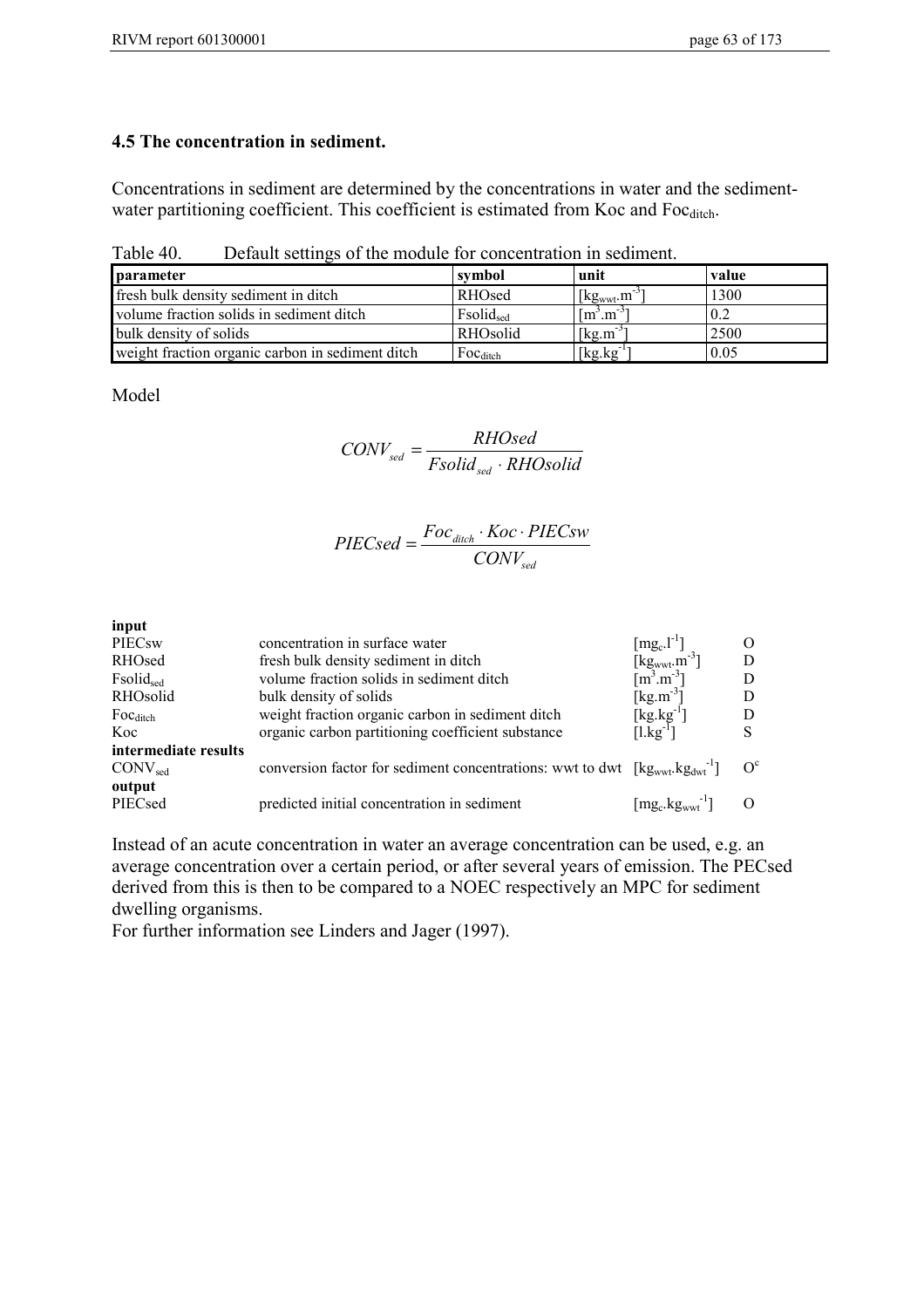## **4.6 The concentration in air.**

Exposure of air is possible. Substances with a vapour pressure (VP) lower than 1e-4 Pa or a Henry's law constant (H, equal to K<sub>air-water</sub>) lower than 1e-5, are classified as very slightly volatile (from water) and are not further assessed.

The concentration in air as a result from evaporation from soil can be calculated using the EUSES model (1996). This route is not further assessed in this report.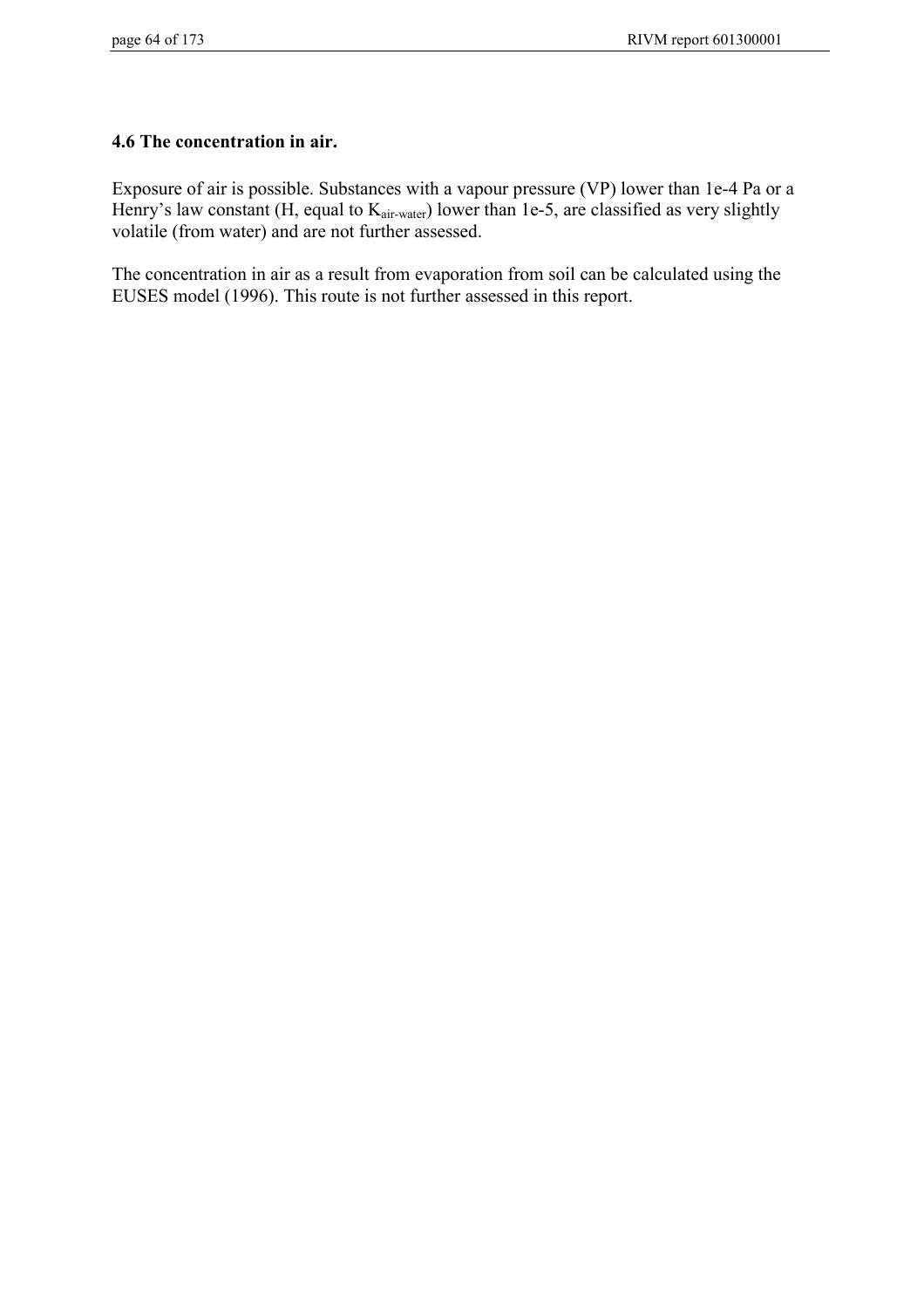## **5. EXPOSURE MODULE.**

In the exposure module, exposure levels for predating birds and mammals are estimated. Birds and mammals are likely to be exposed to the veterinary medicinal product or its metabolites in the event the contaminated compartment still supports the development of worms, insects, and fish. Insects in the fleece of treated animals or in the grass where products (dips) have been disposed of will carry residues in the range of 2.7 - 29 times the application rate (see Table 41). The assessment of secondary poisoning of birds and mammals considers exposure through fish and earthworms. Bioconcentration may be of concern for lipophylic organic chemicals. Insects and worms in dung and soil can accumulate the residues and carry them over when they are eaten. The bioconcentration factor (BCF) between the compartment and the feed are needed. When an experimental BCF is not available, the BCF for the earthworms can be estimated using the logKow and the sorption coefficient of the substance (EC, 1996). The following food chains are assessed.

Direct food chains:

- Birds exposed through exposed product (sheep dips and foot baths);
- Birds and/or mammals exposed through drinking water;
- Birds and/or mammals exposed through feed (insects in grass and fleece);

Indirect food chains:

- Birds and/or mammals with a diet consisting of worms caught in polluted land;
- Birds and/or mammals with a diet consisting of worms caught in polluted dung;
- Birds and/or mammals with a diet consisting of fish caught in polluted water.

## **5.1 The concentration in sheep dips and footbaths.**

The concentration in sheep dips or foot baths follows directly from the usage instructions.

Model

**input**

$$
PIECdip = \frac{D_{product} \cdot C_c}{Vdilution\ water}
$$

| input           |                                                              |                                                                             |    |
|-----------------|--------------------------------------------------------------|-----------------------------------------------------------------------------|----|
| $D_{product}$   | dosage product used                                          | $[kg]$ or $[l]$                                                             |    |
| $C_{c}$         | concentration a.i. in product                                | [mg <sub>c</sub> .kg <sup>-1</sup> ] or [mg <sub>c</sub> .l <sup>-1</sup> ] | -S |
| Vdilution water | volume of dilution water prescribed                          | $\lceil m^{-3} \rceil$                                                      |    |
| output          |                                                              |                                                                             |    |
| PIECdip         | initial (prescribed) concentration in dip fluid or foot bath | $\left[\text{mg}_c \cdot \text{m}^{-3}\right]$                              |    |
|                 |                                                              |                                                                             |    |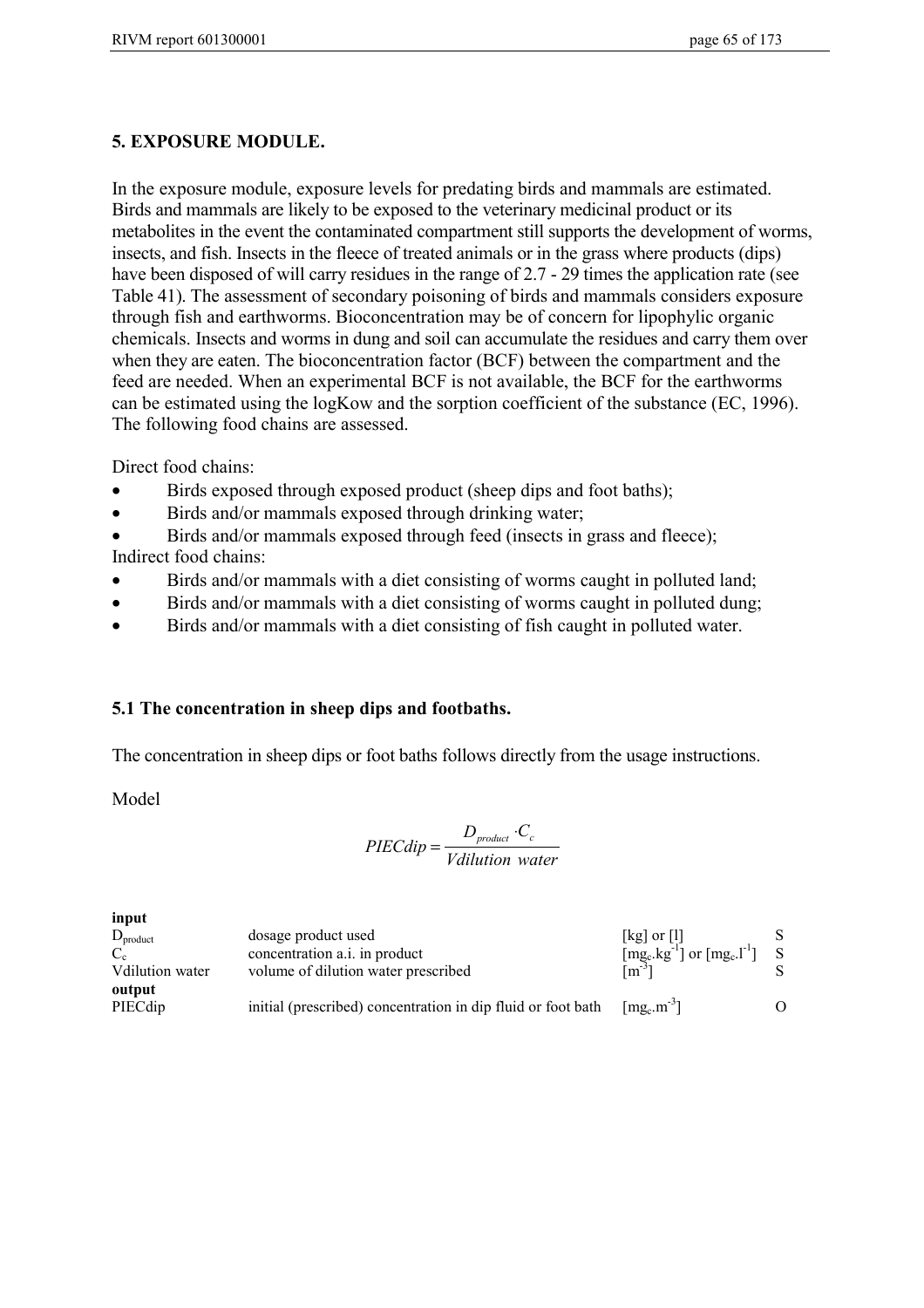## **5.2 Exposure of birds and mammals due to contaminated feed.**

Initial concentrations in grass and insects after dipping (fleece) or after disposal of dips and foot baths (grassland) can be estimated with the table given below. Hoerger and Kenega (1972) have described a method which estimates the concentration of a pesticide on various types of feed after exposure. It gives a relation by which the mean and maximal concentration directly after an application with a certain dosage can be determined. It must be noted, however, that measured data on feed concentrations is always preferable. Only mean concentrations will be used. If the diet of birds or mammals consists of various kinds of crops or insects, this can be taken into account for the calculation of the  $C_{food}$  by manually calculating the feed concentration from the various sources given in the next table.

| Type of feed          | Mean concentration on feed<br>$(C_{\text{food}}; \text{ in } \text{kg}_{\text{c}} \cdot \text{kg}_{\text{food}}^{-1})$ | <b>Maximal concentration on feed</b><br>$(C_{\text{food}}; \text{ in } \text{kg}_{\text{c}} \text{kg}_{\text{food}}^{-1})$ |
|-----------------------|------------------------------------------------------------------------------------------------------------------------|----------------------------------------------------------------------------------------------------------------------------|
| short grass           | $112 \times DOSE_{\text{max}} \times 10^{-2}$                                                                          | $214 \times DOSE_{\text{max}} \times 10^{-2}$                                                                              |
| tall grass            | $82 \times DOSE_{\text{max}} \times 10^{-2}$                                                                           | $98 \times DOSE_{\text{max}} \times 10^{-2}$                                                                               |
| seeds & small insects | $29 \times DOSE_{\text{max}} \times 10^{-2}$                                                                           | $52 \times DOSE_{\text{max}} \times 10^{-2}$                                                                               |
| pods & large insects  | $2.7 \times DOSE_{\text{max}} \times 10^{-2}$                                                                          | $11 \times \text{DOSE}_{\text{max}} \times 10^{-2}$                                                                        |

Table 41. Initial concentration in feed for birds and mammals.

#### **Input**

| <b>III</b> put<br>DOSE <sub>max</sub>                         | apparent maximum dosage<br>type of food for the bird species of choice<br>type of food for the mammalian species of choice | $\lceil \text{kg}_c \cdot \text{m}^{-2} \rceil$<br>1 – I<br>l – l               |            |
|---------------------------------------------------------------|----------------------------------------------------------------------------------------------------------------------------|---------------------------------------------------------------------------------|------------|
| Output<br>$C$ food <sub>bird</sub><br>$Cfood_{\text{mammal}}$ | initial concentration in bird food<br>initial concentration in mammalian food                                              | $[kg_c.kg_{food}]$<br>$\lceil \text{kg}_c \cdot \text{kg}_{\text{food}} \rceil$ | S/O<br>S/O |

The concentration in feed has to be calculated over 5 days for evaluating acute toxicity and over a longer period of time (depending on the exposure period in the toxicity test for the species) for chronic toxicity. For this calculation it is necessary that the half-life time of the pesticide in crops or insects (*DT50food*) is known. The half-life time should preferably be determined from residue data on crops and insects. If  $DT50<sub>food</sub>$  is unknown, no disappearance of the substance is assumed.

$$
k_{\text{food}} = \frac{\ln 2}{DT50_{\text{food}}}
$$

if *DT50food* is not given:

$$
Cfood_{x-5} = Cfood_{Tx} = Cfood_x
$$

$$
C \text{food}_{\text{bird-5}} = \frac{\text{C} \text{food}_{\text{bird}}}{k_{\text{food}} \cdot 5} \cdot (1 - e^{-k_{\text{food}} \cdot 5})
$$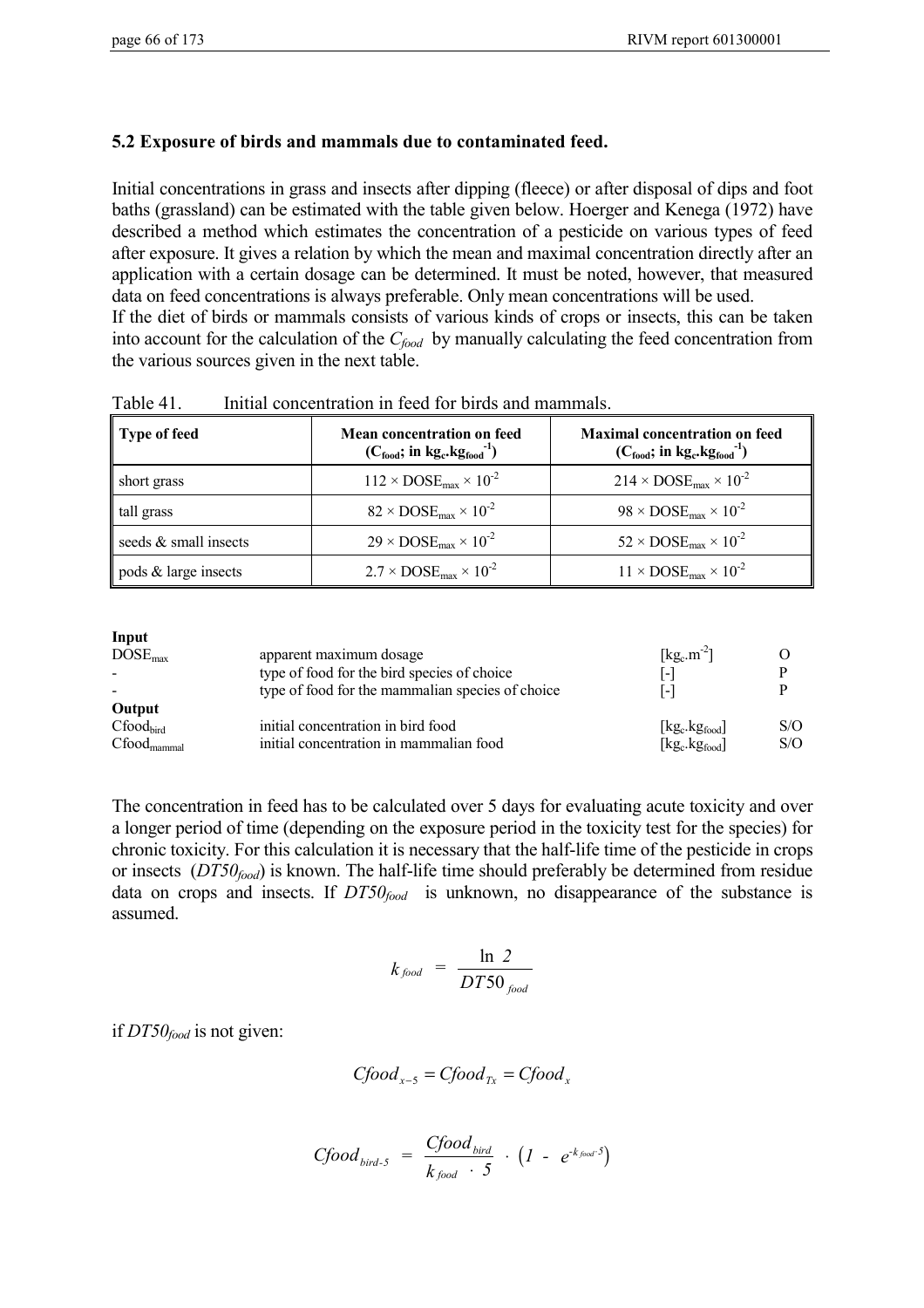$$
C \text{food}_{Tx} = \frac{C \text{food}_{x}}{k_{\text{food}} \cdot T_{x}} \cdot (1 - e^{-k_{\text{food}} T_{x}})
$$

#### *x {bird, mammal}* ∈

| Input                        |                                                     |                            |     |
|------------------------------|-----------------------------------------------------|----------------------------|-----|
| $k_{\text{food}}$            | first order disappearance rate of pesticide in food | $[d^{-1}]$                 |     |
| Cfood <sub>bird</sub>        | initial concentration in food for birds             | $[kg_c.kg_{food}]$         | S/O |
| $Cfood_{\text{mammal}}$      | initial concentration in food for mammals           | $[kg_c.kg_{food}^{-1}]$    | S/O |
| DT50 <sub>food</sub>         | DT50 in food                                        | d                          | S   |
| $T_{\text{bird}}$            | duration of chronic toxicity test for birds         | [d]                        |     |
| $T_{\text{mammal}}$          | duration of chronic toxicity test for mammals       | $\left[ \textrm{d}\right]$ | S   |
| Output                       |                                                     |                            |     |
| $Cfood_{bird-5}$             | mean concentration in birds food over 5 days        | $[kg_c.kg_{food}]$         |     |
| Cfood <sub>Tbird</sub>       | mean concentration in food over $T_{bird}$ days     | $[kg_c.kg_{food}]$         |     |
| $C$ food $_{\text{Imammal}}$ | mean concentration in food over $T_{mammal}$ days   | $[kg_c.kg_{food}]$         |     |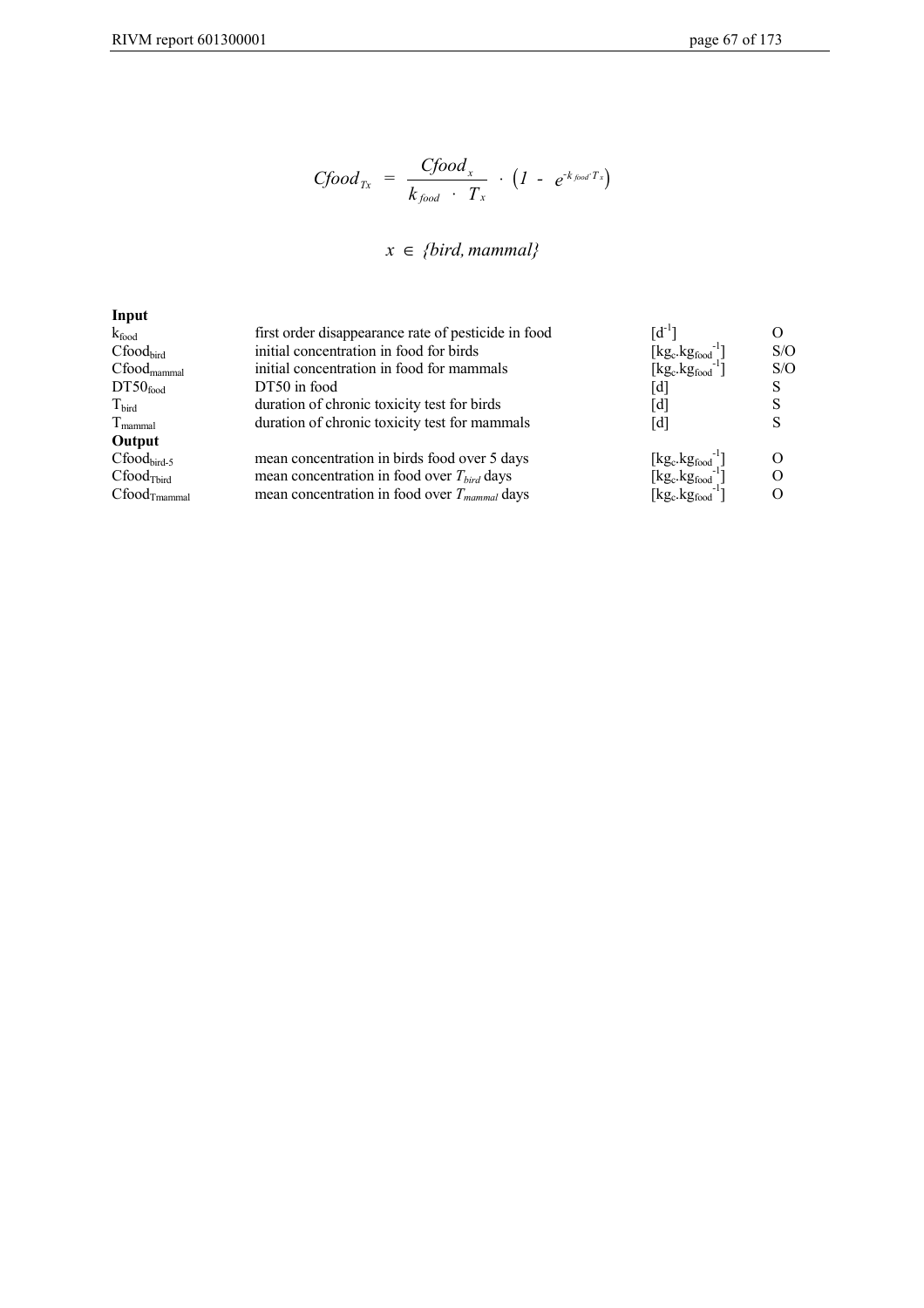## **5.3 Secondary poisoning.**

#### 5.3.1 Bioconcentration in earthworms

This BCF should preferably be derived experimentally. If no experimentally obtained data are available, it can be estimated by means of the Quantitative Structure Activity Relationship (QSARs) given below. BCF worm has to be calculated for the specific properties of the compartment.

$$
C_{worm-Tx} = BCF_{worm} \cdot PECcomp_{Tx} \quad x \in \{bird, mammal\}
$$

| Input                     |                                                          |                     |  |
|---------------------------|----------------------------------------------------------|---------------------|--|
| $PEComp_{Tbird}$          | mean concentration in compartment over $T_{bird}$ days   | $[mg_c.kg^{-1}]$    |  |
| $PECcomp_{Tmammal}$       | mean concentration in compartment over $T_{mammal}$ days | $[mg_c.kg^{-1}]$    |  |
| $BCF_{\text{worm}}$       | bioconcentration factor for earthworms                   | $[kgsoil.kgww-1]$   |  |
| Output                    |                                                          |                     |  |
| $C_{\text{worm-Tbird}}$   | mean concentration in earthworms in birds                | $[mg_c.kgwwt^{-1}]$ |  |
| $C_{\text{worm-Tmammal}}$ | mean concentration in earthworms for mammals             | $[mg_c.kgwwt-1]$    |  |

| Table 42. |  | Pick-list for the bioconcentration in worms |  |  |
|-----------|--|---------------------------------------------|--|--|
|           |  |                                             |  |  |

| <b>compartment</b> | $F_{\rm 0C_{comp}}$<br>$(kg.kg^{-1})$ | $RHOsolid$ <sub>comp</sub><br>$(kg.m^{-3})$ | <b>RHOcomp</b><br>$(kg_{wwt}.m^{-3})$ | <b>Fsolidscomp</b><br>$(m^3, m^{-3})$ | $ Fwater_{comp} $<br>$(m^3, m^{-3})$ |
|--------------------|---------------------------------------|---------------------------------------------|---------------------------------------|---------------------------------------|--------------------------------------|
| soil               | 0.02                                  | 2500                                        | 1700                                  | 0.6                                   | 0.2                                  |
| dung cattle        | 0.18                                  | 1675                                        | 1030                                  | 0.09                                  | 0.88                                 |
| dung horses        | 0.18                                  | 1675                                        | 900                                   | 0.17                                  | 0.62                                 |
| dung sheep         | 0.18                                  | 1675                                        | 1090                                  | 0.26                                  | 0.67                                 |

#### **input**

| compartment                               | $\overline{\phantom{a}}$                       |                                 |
|-------------------------------------------|------------------------------------------------|---------------------------------|
|                                           |                                                |                                 |
| fraction organic carbon in compartment    | $\lceil \text{kg} \cdot \text{kg}^{-1} \rceil$ |                                 |
| density dry matter in compartment         | $\lceil \text{kg} \cdot \text{m}^{-3} \rceil$  |                                 |
| density compartment                       |                                                |                                 |
| volume fraction dry matter in compartment |                                                |                                 |
| volume fraction water in compartment      | $\lceil m^3 \cdot m^{-3} \rceil$               |                                 |
|                                           |                                                | $[kgwwt.m-3]$<br>$[m^3.m^{-3}]$ |

| Table 43. |  | Default setting for the module to calculate the BCF worm-compartment. |
|-----------|--|-----------------------------------------------------------------------|
|           |  |                                                                       |

| parameter | symbol        | unn            | value |
|-----------|---------------|----------------|-------|
| dens1     | D             |                | 1000  |
| earthworm | <b>D</b> worm |                |       |
| $\Delta$  | г.            | $\{kg_{wwt}.m$ |       |

<sup>&</sup>lt;sup>9</sup><br><sup>9</sup> The fraction organic carbon in dung is in fact 0.44. However, because the accumulation-sorption relationships expressed in the QSAR used is no longer valid at high (>30% o.m.) organic matter contents, the value 0.18 is used for the Foc in dung. See Appendix III.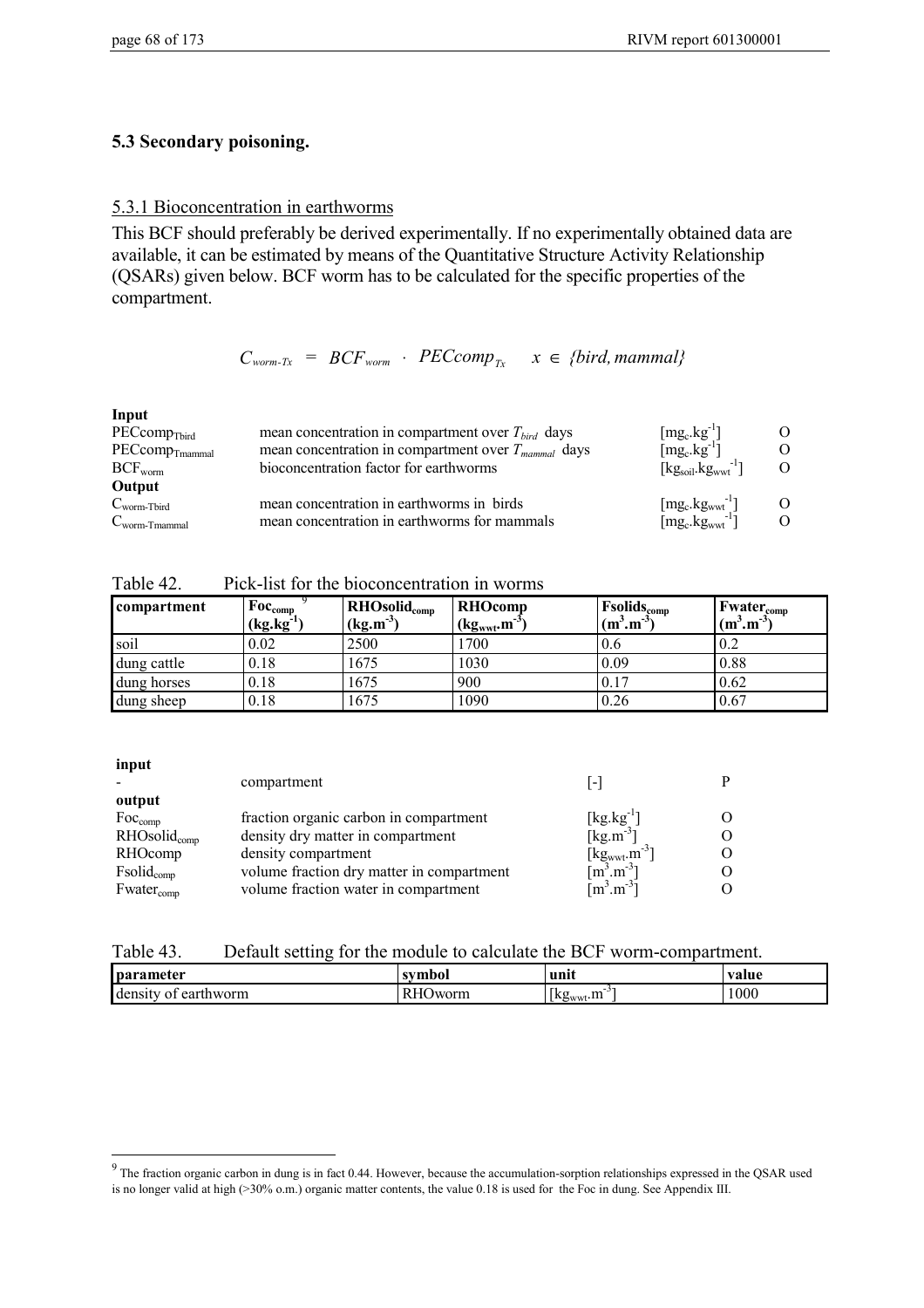Model for the calculation of the bioconcentration factor worm-compartment.

$$
BCF_{worm} = \frac{K_{worm-water} \cdot RHOcomp}{K_{comp-water} \cdot RHOworm}
$$
  

$$
K_{comp-water} = Fwater_{comp} + Fsolid_{comp} \cdot \frac{Kp_{comp}}{1000} \cdot RHOsolid_{comp}
$$
  

$$
Kp_{comp} = Foc_{comp} \cdot Koc
$$

$$
K_{\text{worm-water}} = 0.25 \cdot \text{Kow} \cdot 0.16
$$

We prefer a  $K_{\text{oc}}$  experimentally determined in a test with at least three soil types (OECD106), but it may be estimated from the octanol-water partition coefficient (Kow) (RIVM, 1994):

$$
Koc = 0.411 \cdot Kow
$$

With this calculation one should take the limitations of these structure-activity relations into account: they apply for organic compounds that do not dissociate.

**input**

| Koc                        | partition coefficient organic carbon - water                  | $\left[\text{dm}^3.\text{kg}^{-1}\right]$                                     | S/O      |
|----------------------------|---------------------------------------------------------------|-------------------------------------------------------------------------------|----------|
| Kow                        | octanol-water partition coefficient a.i.                      |                                                                               | S        |
| RHOcomp                    | density of compartment                                        | $[kg.m^{-3}]$                                                                 | О        |
| $RHOsolid_{comp}$          | density of compartment solids                                 | $\left[\text{kg}.\text{m}^3\right]$                                           |          |
| <b>RHOworm</b>             | density of earthworm                                          | $\begin{bmatrix} \text{kg}_{\text{wwt}} m^3 \\ \text{fm}^3.m^3 \end{bmatrix}$ | D        |
| $Fwater_{comp}$            | fraction water in compartment                                 |                                                                               | $\Omega$ |
| Fsolid <sub>comp</sub>     | fraction solids in compartment                                | $\lceil m^3.m^{-3} \rceil$                                                    |          |
| $\text{Foc}_{\text{comp}}$ | weight fraction of organic carbon in compartment              | $[\rm kg.kg^{-1}]$                                                            |          |
| intermediate results       |                                                               |                                                                               |          |
| $K_{\text{worm-water}}$    | partition coefficient worm and water                          | $\left[\text{m}^3.\text{m}^3\right]$<br>$\left[\text{m}^3.\text{m}^3\right]$  |          |
| $K_{\text{comp-water}}$    | partition coefficient between compartment and water           |                                                                               | $\Omega$ |
| $Kp_{comp}$                | partition coefficient between solids and water in compartment | [dm <sup>3</sup> .kg <sup>-1</sup> ]                                          |          |
| output                     |                                                               |                                                                               |          |
| $BCF_{worm}$               | bioconcentration factor worm-compartment                      | $[kg_{comp}.kg_{worm}^{-1}]$ O                                                |          |

We assume that the bioconcentration factor for insects and insect larvae and pupae is equal to the BCF for earthworms.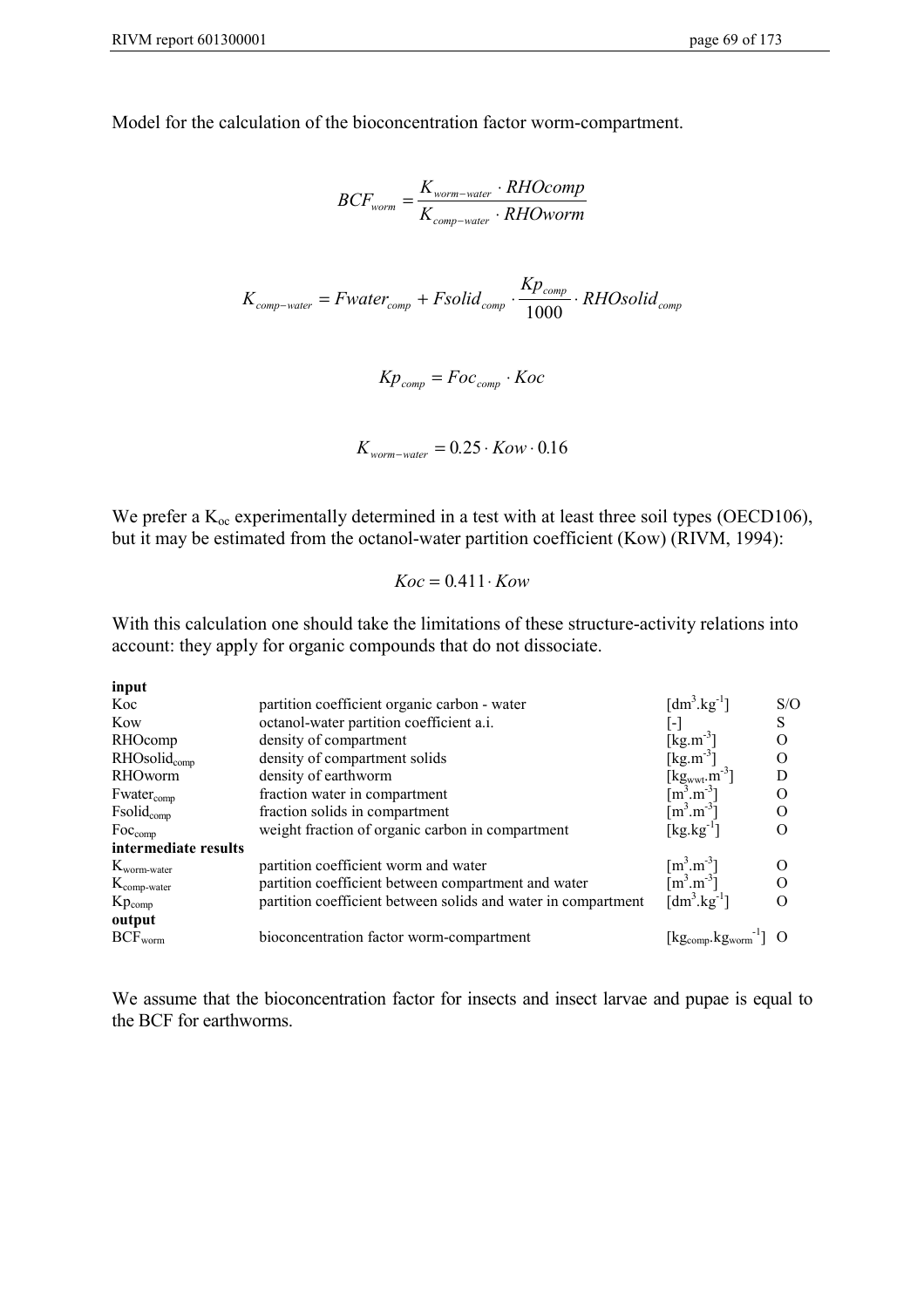**Input**

## 5.3.2 Bioconcentration in fish.

The uptake of pesticides by water organisms is calculated by means of the bioconcentration factor (BCF). If no experimentally derived BCF is available, the QSAR-calculation given below can be used.

 $C_{fish-Tx} = BCF_{fish} \cdot Cwater_{Tx} \quad x \in \{bird, mammal\}$ 

| mput                        |                                                    |                                                                                             |  |
|-----------------------------|----------------------------------------------------|---------------------------------------------------------------------------------------------|--|
| $Cwater$ <sub>Third</sub>   | mean concentration in water over $T_{bird}$ days   | $[kg_c.m^{-3}]$                                                                             |  |
| $Cwater$ <sub>Tmammal</sub> | mean concentration in water over $T_{mammal}$ days | $\lceil \text{kg}_c \cdot \text{m}^{-3} \rceil$                                             |  |
| $BCF_{fish}$                | bioconcentration factor for fish                   | $[mwater3$ $\cdot$ $kgwet fish-1]$ O                                                        |  |
| Output                      |                                                    |                                                                                             |  |
| $C_{fish-Tbird}$            | mean concentration in fish for birds               |                                                                                             |  |
| $C_{fish-Tmammal}$          | mean concentration in fish for mammals             | $[kg_c.kg_{wet fish}^{-1}]$ O<br>[kg <sub>c</sub> .kg <sub>wet fish</sub> <sup>-1</sup> ] O |  |

The methods that estimate a BCF for fish from log *Kow* are widely used and, in general, the most reliable. The following combination of QSARs is advised in Chapter 4 of the TGD (ECB, 1996). Domain of physico-chemical properties: log *Kow* 1 to 10 (outside this range the minimum or maximum *Kow* is used), molecular weight less than 700 g/mol. For chemicals with a molecular weight of more than 700 g/mol, the BCF tends to decrease but in lack of experimental data, the QSAR can be used as an initial worst-case estimate.

if  $log Kow \leq 6$  then:

$$
\log BCF_{fish} = 0.85 \cdot \log Kow - 0.70 - 3
$$

if  $log Kow > 6$  then:

$$
\log BCF_{fish} = -0.20 \cdot (\log Kow)^2 + 2.74 \cdot \log Kow - 4.72 - 3
$$

| Input        |                                     |                                                  |  |
|--------------|-------------------------------------|--------------------------------------------------|--|
| Kow          | octanol-water partition coefficient | $\lceil m^3 \cdot m^{-3} \rceil$                 |  |
| Output       |                                     |                                                  |  |
| $BCF_{fish}$ | bioconcentration factor for fish    | $\lceil m^3 \text{ kg}_{\text{wwt}}^{-1} \rceil$ |  |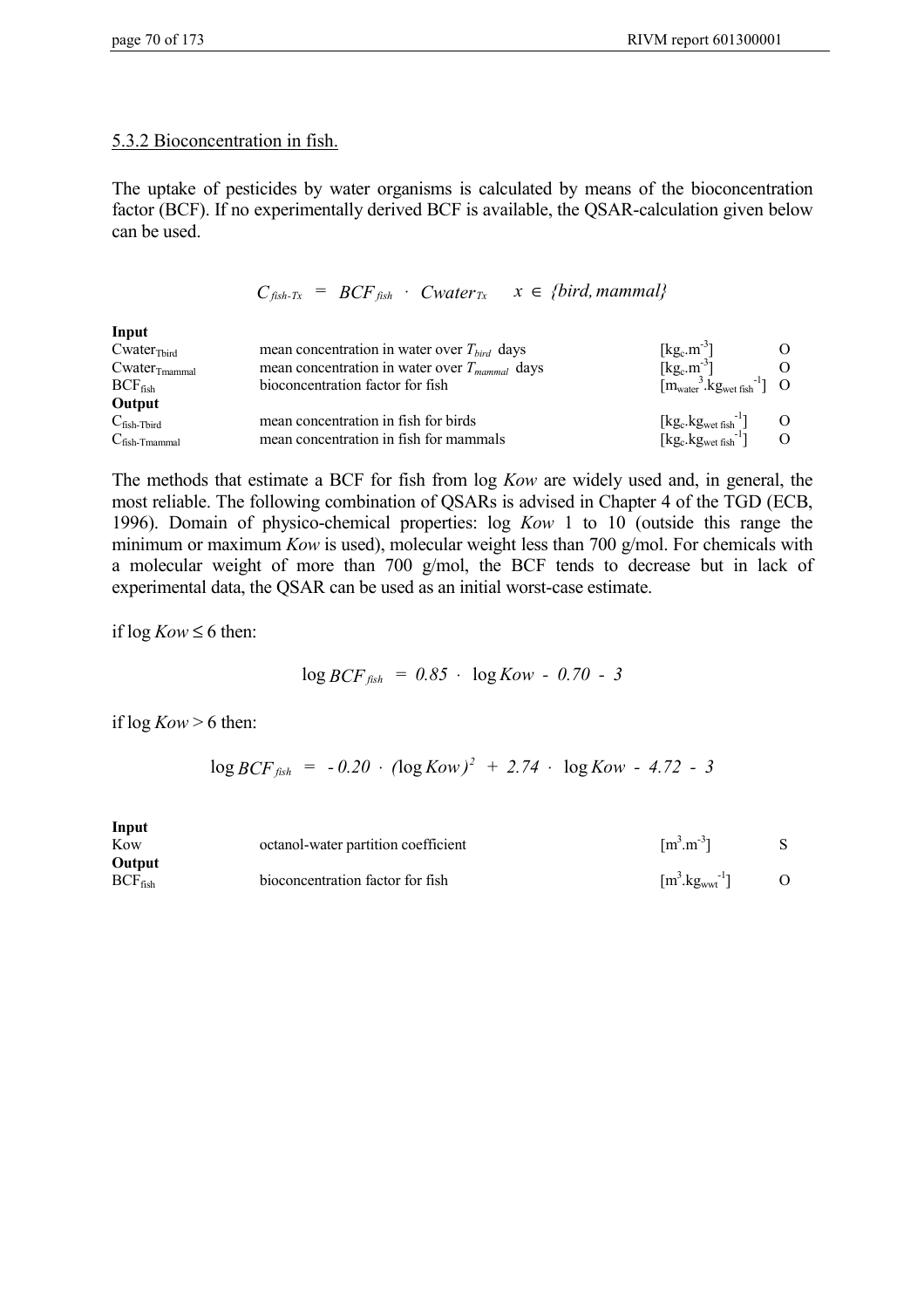# **6. EFFECT ASSESSMENT.**

## **6.1 Deriving PNEC.**

## 6.1.1 Aquatic compartments: surface water and ground water.

Depending on the available toxicity data for aquatic organisms, assessment factors are selected for extrapolating single-species toxicity tests to a PNEC for the water compartment. If intermittent release is identified for a stage of the life cycle, only short-term effects need to be considered for risk characterisation of that stage (only for the aquatic compartment). The following trophic levels are distinguished:

- algae (primary producers);
- *Daphnia* (primary consumers);
- fish (secondary consumers);
- other species (e.g. decomposers).

 $LC50$  *aqua*<sub>min</sub> = min ( $LC50$  *aqua*<sub>*i*</sub></sub>)

| Available data                           | <b>Additional criteria</b>                                                                                                              | TOXaqua                                                                       | AFaqua             |
|------------------------------------------|-----------------------------------------------------------------------------------------------------------------------------------------|-------------------------------------------------------------------------------|--------------------|
| $1-3$ LC $50s$                           |                                                                                                                                         | LC50aqua <sub>min</sub>                                                       | 1000               |
| 3 LC50s (independent of<br>avail. NOECs) | If intermittent release is identified<br>for a stage of the life cycle                                                                  | LC50aqua <sub>min</sub>                                                       | 100                |
|                                          | Same taxonomic group as<br>$LC50$ aqua <sub>min</sub> ?                                                                                 |                                                                               |                    |
| 1 NOEC additional (not ves<br>algae!)    | no LC50aqua <sub>min</sub> /1000 < NOECaqua <sub>min</sub> /100<br>no LC50aqua <sub>min</sub> /1000 $\geq$ NOECaqua <sub>min</sub> /100 | NOECaqua <sub>min</sub><br>LC50aqua <sub>min</sub><br>NOECaqua <sub>min</sub> | 100<br>1000<br>100 |
| 2 NOEC additional                        | yes<br>no                                                                                                                               | $NOECaquad_{min}$<br>NOECaqua <sub>min</sub>                                  | 50<br>100          |
| 3 NOEC<br>algae, Daphnia and fish        |                                                                                                                                         | $NOECaquad_{min}$                                                             | 10                 |
| 3 NOEC<br>not algae, Daphnia and fish    | yes<br>no                                                                                                                               | NOECaqua <sub>min</sub><br>NOECaqua <sub>min</sub>                            | 10<br>50           |

 $NOECaqua_{min} = min ( NOECaqua_i)$ 

*PNECwater = TOXaqua AFaqua*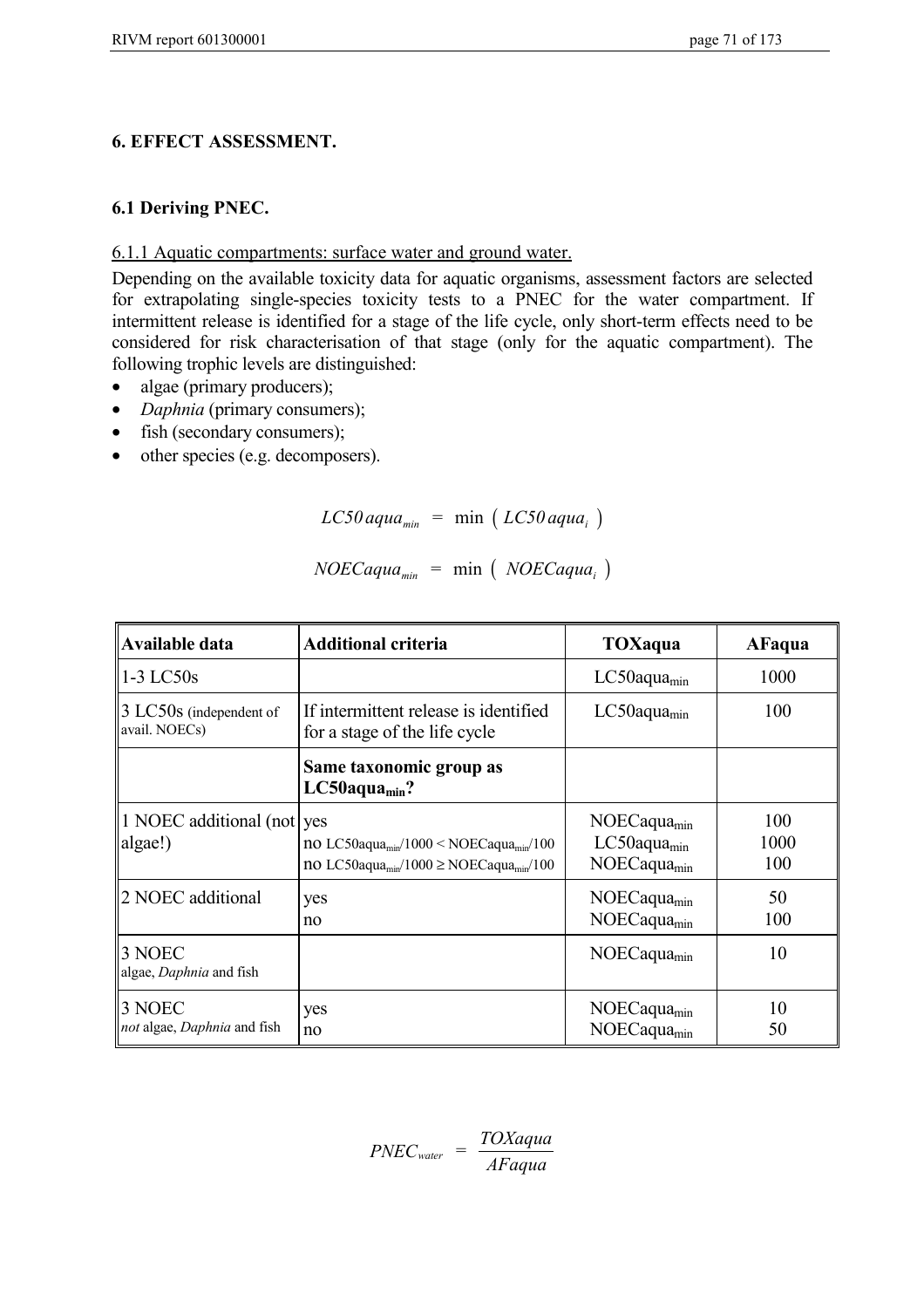| Input                    |                                                          |                                                 |            |
|--------------------------|----------------------------------------------------------|-------------------------------------------------|------------|
| $LC50$ aqua <sub>i</sub> | LC50 for aquatic organisms, trophic level $i$            | $[\text{kg}_\text{c} \cdot \text{m}^3]$         |            |
| NOECaqua <sub>i</sub>    | NOEC for aquatic organisms, trophic level $i$            | $\lceil \text{kg}_c \cdot \text{m}^{-3} \rceil$ |            |
| Output                   |                                                          |                                                 |            |
| TOXaqua                  | toxicological data used for extrapolation of PNEC        | $\lceil \text{kg}_c \cdot \text{m}^{-3} \rceil$ |            |
| AFaqua                   | assessment factor applied in extrapolation of PNEC       | [-]                                             |            |
| PNEC <sub>water</sub>    | PNEC for aquatic organisms (surface water r groundwater) | $\lceil \text{kg}_c \cdot \text{m}^{-3} \rceil$ | $\Omega^c$ |
|                          |                                                          |                                                 |            |

#### 6.1.2 Sediment compartment.

Toxicity data for sediment-dwelling organisms will be scarce. At the moment no standardised test methods or assessment factors have been agreed upon. Therefore, only the equilibriumpartitioning approach is suggested. It should be noted that the equilibrium partitioning method must depart from the PNEC based on chronic effects and not the PNEC derived from LC50s.

$$
PNEC_{\text{sed.ep}} = \frac{K_{\text{sed-water}}}{RHO_{\text{sed}}} \bullet PNEC_{\text{water}}
$$

$$
PNEC_{sed} = PNEC_{sed,ep}
$$

 $EPsed='yes'$ 

| ٠<br>۰. |
|---------|
|---------|

| PNEC <sub>water</sub>                      | PNEC for aquatic organisms                                | $[\text{kg}_c.m^{-3}]$<br>$[m^3.m^{-3}]$          | $O^{c}$    |
|--------------------------------------------|-----------------------------------------------------------|---------------------------------------------------|------------|
| $K_{\text{sed-water}}$                     | sediment-water partition coefficient                      |                                                   | $O^{c}$    |
| RHO <sub>sed</sub>                         | bulk density of sediment                                  | $[kg_{wwt}.m^{-3}]$                               | $O^{c}$    |
| $\mathrm{PNEC}_{\mathrm{sed}.\mathrm{en}}$ | PNEC for sediment-dwelling organisms derived by eq. part. | $\lceil \text{kg}_c \cdot \text{kg}_{wwt} \rceil$ | $O^{c}$    |
| Output                                     |                                                           |                                                   |            |
| EPsed                                      | equilibrium partitioning used for PNEC in sediment?       | [yes/no]                                          | $\Omega^c$ |
| $\mathsf{PNEC}_{\mathsf{sed}}$             | PNEC for sediment-dwelling organisms                      | $[kg_c.kgwwt^{-1}]$                               |            |
|                                            |                                                           |                                                   |            |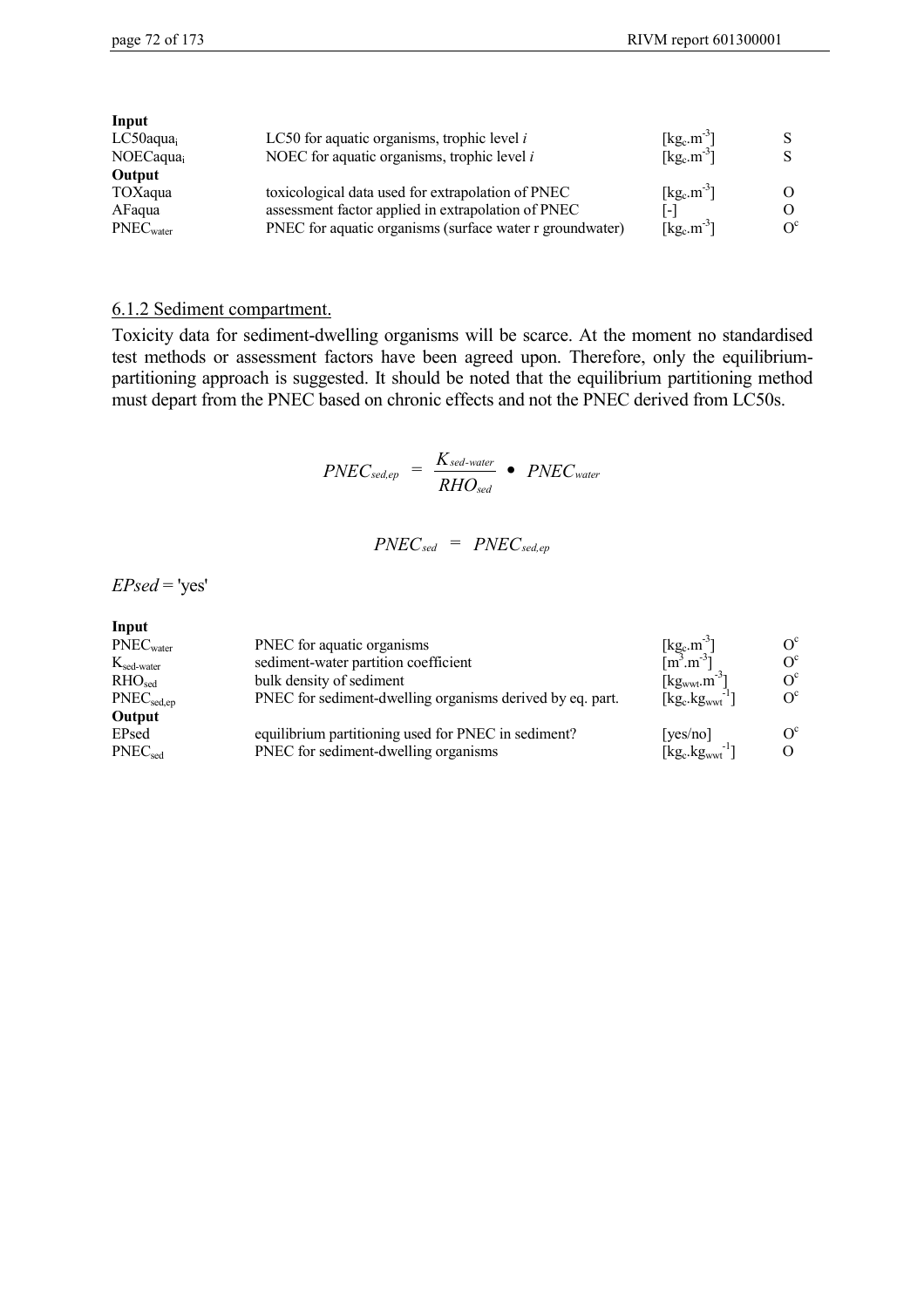## 6.1.3 Micro-organisms.

Depending on the toxicity data available for micro-organisms, assessment factors are selected for extrapolating results from toxicity tests to a PNEC for the sewage treatment plant or soil micro-organisms.

| <b>Available</b><br>ecotox. data | <b>Specific bacterial population?</b><br>(e.g. nitrifying bacteria or P. putida) | <b>TOXmicro</b>       | <b>AFmicro</b> |
|----------------------------------|----------------------------------------------------------------------------------|-----------------------|----------------|
| EC50 <sub>micro</sub>            | yes<br>no                                                                        | EC50 <sub>micro</sub> | 10<br>100      |
| EC10 <sub>micro</sub>            | yes<br>no                                                                        | EC10 <sub>micro</sub> | 10             |
| NOEC <sub>micro</sub>            | yes<br>no                                                                        | NOEC <sub>micro</sub> | 10             |

If more than one toxicity value is given, the lower of the resulting PNECs is used.

|                       | T OMIINDI O<br>$PNECmicro-organisms$<br><b>AFmicro</b> |                                                                                                                                                                |  |
|-----------------------|--------------------------------------------------------|----------------------------------------------------------------------------------------------------------------------------------------------------------------|--|
| Input                 |                                                        |                                                                                                                                                                |  |
| EC50 <sub>micro</sub> | EC50 for STP or soil micro-organisms                   |                                                                                                                                                                |  |
| $EC10_{micro}$        | EC10 for STP or soil micro-organisms                   | [mg <sub>c</sub> .l <sup>-1</sup> ] or [mg <sub>c</sub> .kg <sup>-1</sup> ] S<br>[mg <sub>c</sub> .l <sup>-1</sup> ] or [mg <sub>c</sub> .kg <sup>-1</sup> ] S |  |
| NOEC <sub>micro</sub> | NOEC for STP or soil micro-organisms                   | $\left[\text{mg}_c \cdot 1^{-1}\right]$ or $\left[\text{mg}_c \cdot \text{kg}^{-1}\right]$ S                                                                   |  |
| Output                |                                                        |                                                                                                                                                                |  |
| TOXmicro              | toxicological data used for extrapolation of PNEC      | $\left[\text{mg}_c \cdot l^{-1}\right]$ or $\left[\text{mg}_c \cdot \text{kg}^{-1}\right]$ O                                                                   |  |
| AFmicro               | assessment factor applied in extrapolation of PNEC     |                                                                                                                                                                |  |
| $PNECmicro-organisms$ | PNEC for STP or soil micro-organisms                   | $[mg_c.l^{-1}]$ or $[mg_c.kg^{-1}]$ O <sup>c</sup>                                                                                                             |  |

*TOXmicro*

## 6.1.4 Earthworms.

Depending on the toxicity data available for earthworms, assessment factors are selected for extrapolating results from toxicity tests to a PNEC.

| <b>Available</b><br>ecotox. data | <b>TOXearthworm</b> | AFearthworm |
|----------------------------------|---------------------|-------------|
| $EC50$ earthworm                 | $EC50$ earthworm    | 100         |
| NOEC earthworm                   | $NOEC$ earthworm    |             |

If more than one toxicity value is given, the lower of the resulting PNECs is used.

*PNECearthworms = TOXearthworm AFearthworm*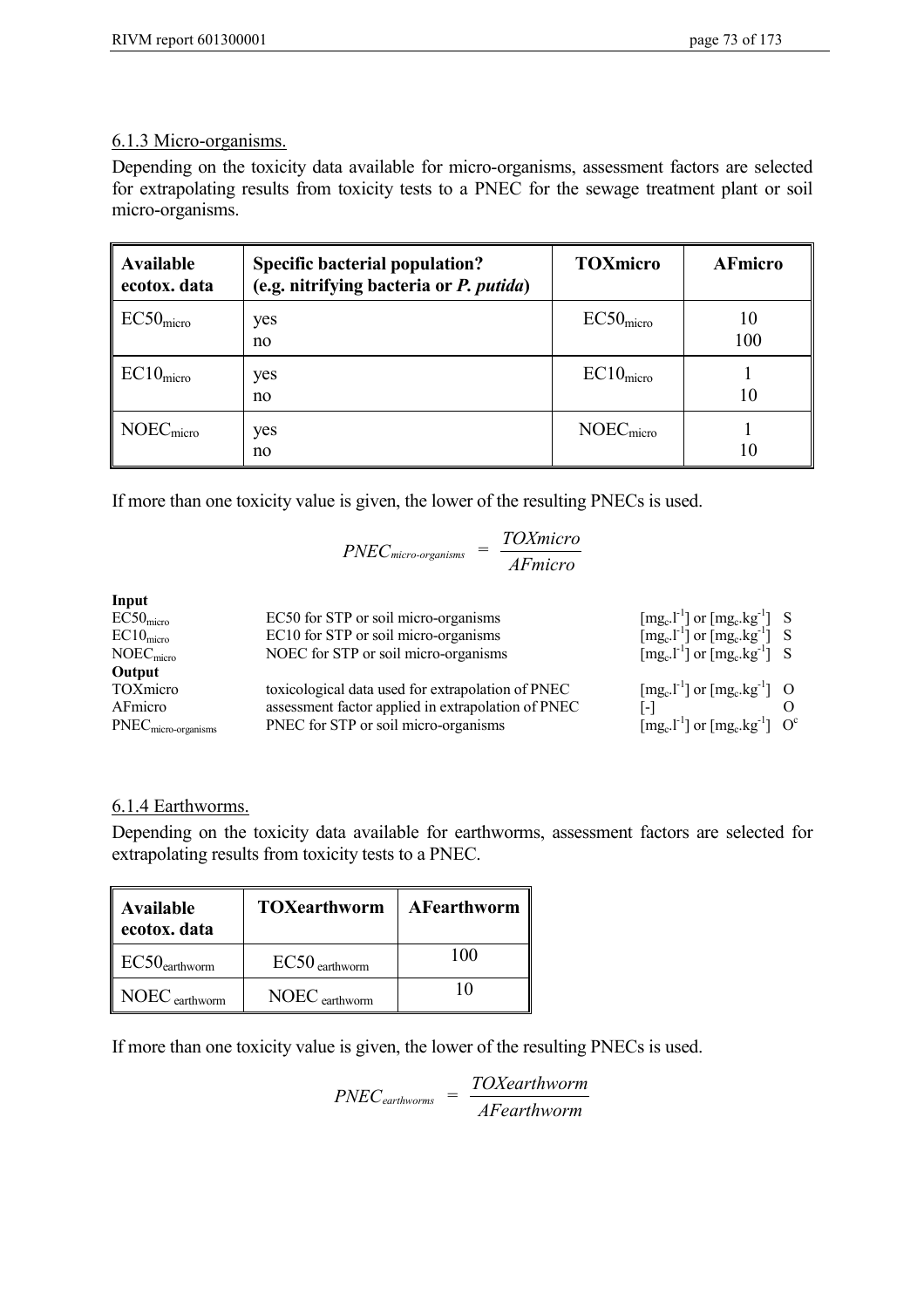| Input            |                                                    |                                            |         |
|------------------|----------------------------------------------------|--------------------------------------------|---------|
| $EC50$ earthworm | EC50 for earthworm                                 | $[\text{mg}_\text{c}.\text{kg}^\text{-1}]$ |         |
| $NOEC$ earthworm | NOEC for earthworm                                 | $[mg_c.kg^{-1}]$                           |         |
| Output           |                                                    |                                            |         |
| <b>TOXmicro</b>  | toxicological data used for extrapolation of PNEC  | $[mg_c.kg^{-1}]$                           |         |
| AFmicro          | assessment factor applied in extrapolation of PNEC | [-]                                        | Ω       |
| PNEC earthworm s | PNEC for earthworms                                | $\left[\text{mg}_c.\text{kg}^{-1}\right]$  | $O^{c}$ |

#### 6.1.5 Plants

Depending on the toxicity data available for plants, assessment factors are selected for extrapolating results from toxicity tests to a PNEC

| <b>Available</b><br>ecotox. data | <b>TOXplant</b>         | <b>AFplant</b> |
|----------------------------------|-------------------------|----------------|
| EC50 <sub>plant</sub>            | $EC50$ <sub>plant</sub> | 100            |
| $NOEC$ <sub>plant</sub>          | $NOEC$ <sub>plant</sub> |                |

If more than one toxicity value is given, the lower of the resulting PNECs is used.

$$
PNEC_{\text{plant}} = \frac{TOX\text{plant}}{AF\text{plant}}
$$

| Input                 |                                                    |                                                  |         |
|-----------------------|----------------------------------------------------|--------------------------------------------------|---------|
| EC50 <sub>plant</sub> | EC50 for plant                                     | $[\text{mg}_c.\text{kg}^{-1}]$                   |         |
| NOEC <sub>plant</sub> | NOEC for plant                                     | $\left[\text{mg}_c.\text{kg}^{-1}\right]$        |         |
| Output                |                                                    |                                                  |         |
| <b>TOXmicro</b>       | toxicological data used for extrapolation of PNEC  | $\lceil \text{mg}_c \cdot \text{kg}^{-1} \rceil$ | O       |
| AFmicro               | assessment factor applied in extrapolation of PNEC | $\lceil - \rceil$                                | 0       |
| $PNEC_{\text{plant}}$ | PNEC for plants                                    | $\lceil \text{mg}_c \cdot \text{kg}^{-1} \rceil$ | $O^{c}$ |
|                       |                                                    |                                                  |         |

## 6.1.6 Secondary poisoning

The results of mammalian repeated-dose toxicity test(s) are used to assess secondary poisoning effects. Toxicity data for birds may also be present. Extrapolation from such test results gives a predicted no-effect concentration in food that should be protective of other mammalian and avian species. Acute lethal doses LD50 (rat, bird) are not acceptable for extrapolation to chronic toxicity, as these tests are not dietary tests. Acute effect concentrations (LC50, 5-day avian dietary studies) for birds are acceptable for extrapolation. The results of these tests may be expressed as a concentration in the food (mg/kg) or a dose (mg/kg body weight/day) causing no effect. For the assessment of secondary poisoning, the results are converted to the concentration in food  $(kg_c/kg$  food). NOECs converted from NOAELs have the same priority as direct NOECs. The table below gives some conversion factors for laboratory species.

Bird toxicity tests are not usually given for the test durations specified below  $(T_{bird})$ . This test duration is however only used to arrive at a representative assessment factor. The user therefore has to decide whether a longer-term bird toxicity test is comparable to 90 day or chronic mammal test.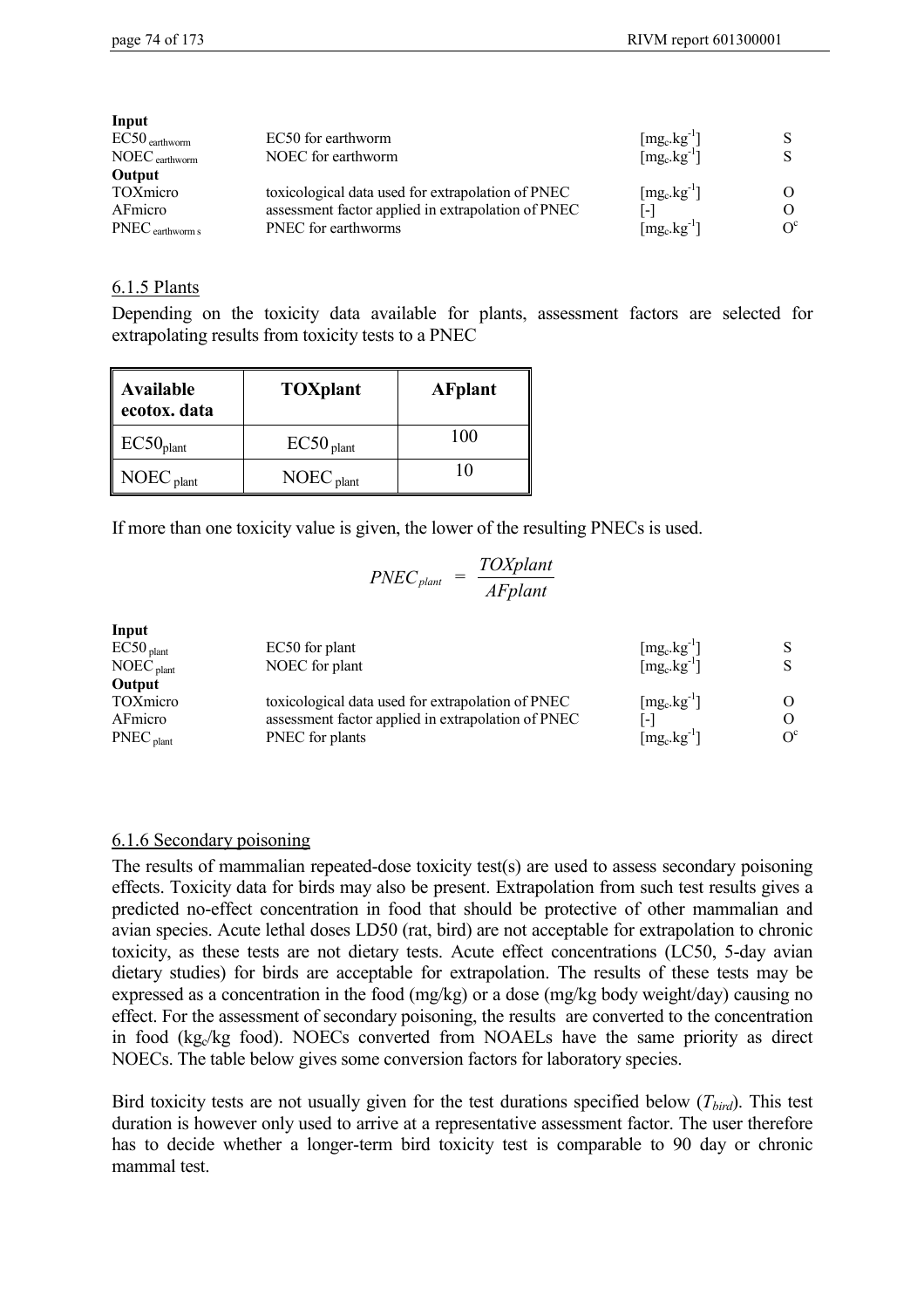| <b>Available ecotox.</b><br>data                     | Duration of (sub-)chronic test | <b>TOXoral</b>                                | <b>AForal</b>   |
|------------------------------------------------------|--------------------------------|-----------------------------------------------|-----------------|
| $LC50bird$ only                                      |                                | LC50 <sub>bird</sub>                          | 1000            |
| NOEC <sub>bird</sub>                                 | 28 days<br>90 days<br>chronic  | NOEC <sub>bird</sub>                          | 100<br>30<br>10 |
| $\text{NOEC}_{\text{mammal},\text{food},\text{chr}}$ | 28 days<br>90 days<br>chronic  | $NOEC_{\text{mammal},\text{food},\text{chr}}$ | 100<br>30<br>10 |

If an NOEC for both birds and mammals is given, the lower of the resulting PNECs is used.

$$
PNEC_{\text{oral}} = \frac{TOX \text{oral}}{A \text{Foral}}
$$

| Input                                                  |                                                    |                                                                |     |
|--------------------------------------------------------|----------------------------------------------------|----------------------------------------------------------------|-----|
| LC50 <sub>bird</sub>                                   | LC50 in avian dietary study (5 days)               | $[kg_c.kg_{food}]$                                             |     |
| NOEC <sub>bird</sub>                                   | NOEC for birds                                     | $[kg_c.kg_{food}]$                                             | S/O |
| $\text{NOEC}_{\text{mammal}, \text{food}, \text{chr}}$ | NOEC for mammals                                   | $[kg_c.kg_{food}]$                                             | S/O |
| $T_{\text{bird}}$                                      | duration of (sub-)chronic test with birds          | [d]                                                            |     |
| $T_{\text{mammal}}$                                    | duration of (sub-)chronic test with mammals        | [d]                                                            |     |
| Output                                                 |                                                    |                                                                |     |
| TOXoral                                                | toxicological data used for extrapolation of PNEC  | $\lceil \text{kg}_c \cdot \text{kg}_{\text{food}}^{-1} \rceil$ |     |
| AForal                                                 | assessment factor applied in extrapolation of PNEC | $\lceil - \rceil$                                              |     |
| PNEC <sub>oral</sub>                                   | PNEC for secondary poisoning of birds and mammals  | $[kg_c.kg_{food}]$                                             |     |

If toxicity data are given as NOAEL only (see also § 6.5):

 $NOEC_{bird}$  =  $NOAEL_{bird}$  •  $CONV_{bird}$ 

$$
NOEC_{\text{mammal},\text{food,chr}} = NOAEL_{\text{mammal},\text{oral,chr}} \bullet CONV_{\text{mammal}}
$$

| Input                                                  |                                      |                                                                             |     |
|--------------------------------------------------------|--------------------------------------|-----------------------------------------------------------------------------|-----|
| NOAEL <sub>bird</sub>                                  | NOAEL for birds                      | $[\text{kg}_c.\text{kg}_{bw}.\text{d}^{-1}]$                                |     |
| $\text{NOAEL}_{\text{mammal,oral,chr}}$                | <b>NOAEL</b> for mammals             | $[kg_c.kg_{bw}.d^{-1}]$                                                     | S/O |
| CONV <sub>bird</sub>                                   | conversion factor from NOAEL to NOEC | $[kg_{bw}.d.kg_{food}^{-1}]$                                                |     |
| $CONV_{\text{mammal}}$                                 | conversion factor from NOAEL to NOEC | $\lceil \text{kg}_{\text{bw}} \cdot d \cdot \text{kg}_{\text{food}} \rceil$ | P/S |
| Output                                                 |                                      |                                                                             |     |
| NOEC <sub>bird</sub>                                   | NOEC for birds                       | $[kg_c.kg_{food}^{-1}]$                                                     | S/O |
| $\text{NOEC}_{\text{mammal}, \text{food}, \text{chr}}$ | NOEC for mammals                     | $[kg_c.kg_{food}^{-1}]$                                                     | S/O |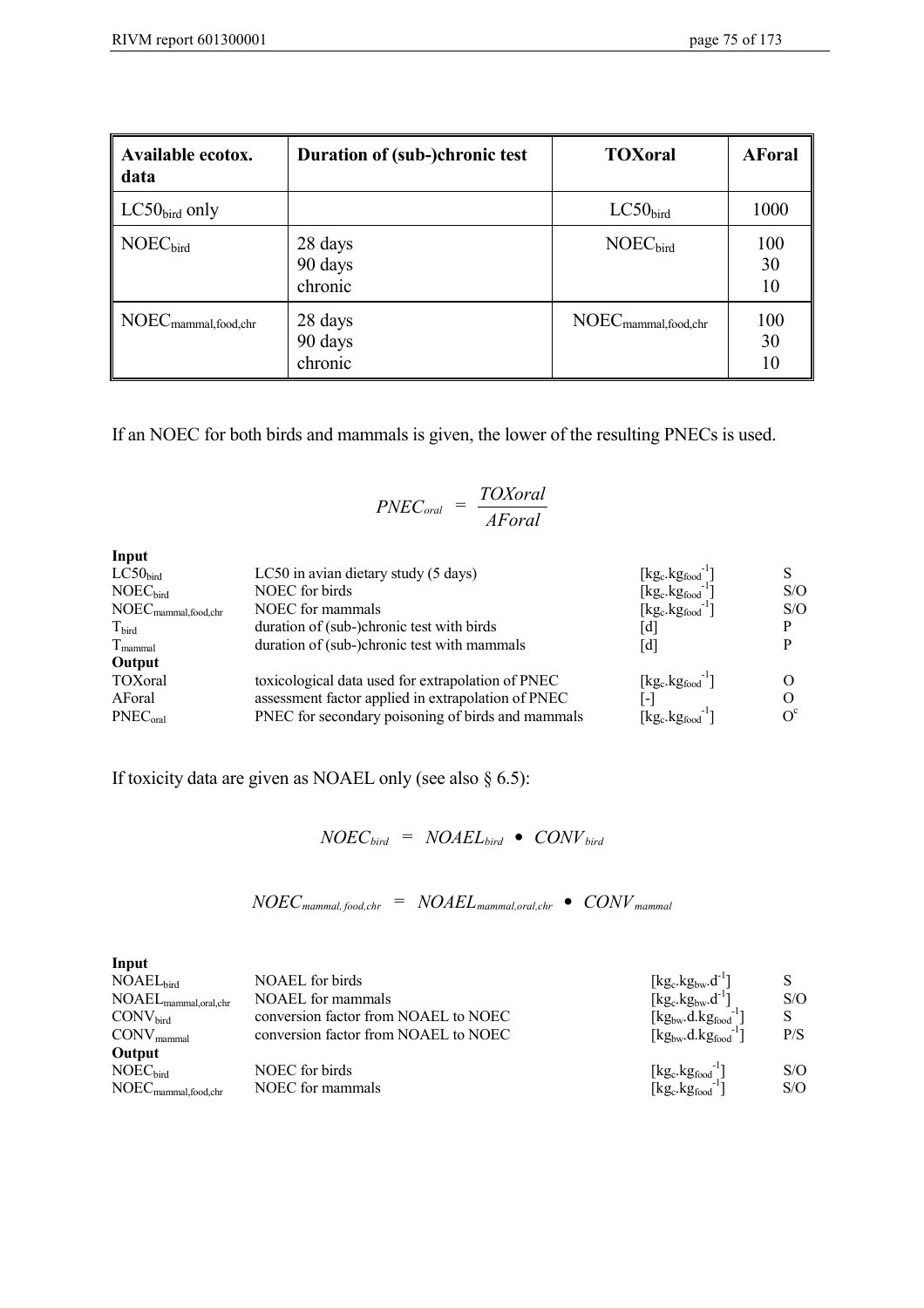| <b>Species</b>                             | <b>Conversion factor (BW/DFI)</b><br>$\text{CONV}_{\text{mammal}}$ [kg <sub>bw</sub> .d.kg <sub>food</sub> <sup>-1</sup> ] |
|--------------------------------------------|----------------------------------------------------------------------------------------------------------------------------|
| Canis domesticus                           | 40                                                                                                                         |
| Macaca spp.                                | 20                                                                                                                         |
| Microtus spp.                              | 8.3                                                                                                                        |
| Mus musculus                               | 8.3                                                                                                                        |
| Oryctolagus cuniculus                      | 33.3                                                                                                                       |
| <i>Rattus norvegicus</i> ( $> 6$ weeks)    | 20                                                                                                                         |
| <i>Rattus norvegicus</i> ( $\leq 6$ weeks) | 10                                                                                                                         |
| Gallus domesticus                          |                                                                                                                            |

Table 44. Conversion factors from NOAEL to NOEC for several mammalian species.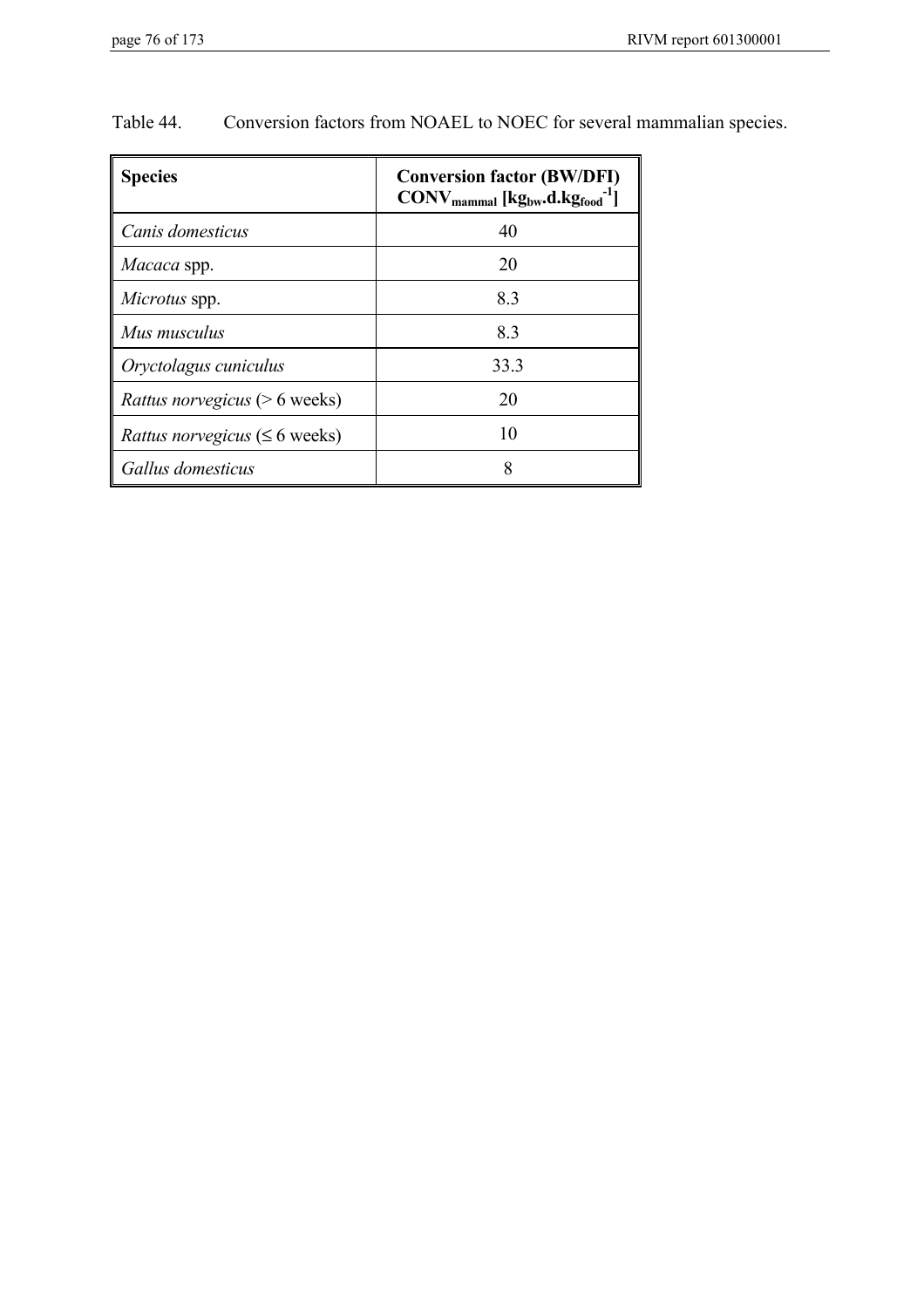# **6.2 Insecticidal properties.**

According to the EMEA (1997) note for guidance it should be established whether or not the product has insecticidal properties. This is relevant for the exposure of surface water by direct defaecation into water grazing animals. Where there is no information a test should be conducted if any of the following apply:

- where residues of drug and/or metabolites are likely to be present in excreta excreted on pasture; inversely, if a substance is not excreted, there is no exposure of dung or surface water, and no further assessment is needed.
- where residues of used high volume topical application are likely to be spread onto land;
- where residues of high volume topical application are likely to be present in fleece.

The following may be used as evidence of insecticidal activity:

- product indications may include activity against arthropod species;
- other compounds in the same chemical group may have been shown to have activity against arthropod species;
- drug screening data show activity against arthropod species;
- other evidence, e.g. in the literature, indicating insecticidal activity.

The following information may be used as evidence of lack of activity against arthropod species:

• related compounds may have been shown to have a lack of activity against arthropod species.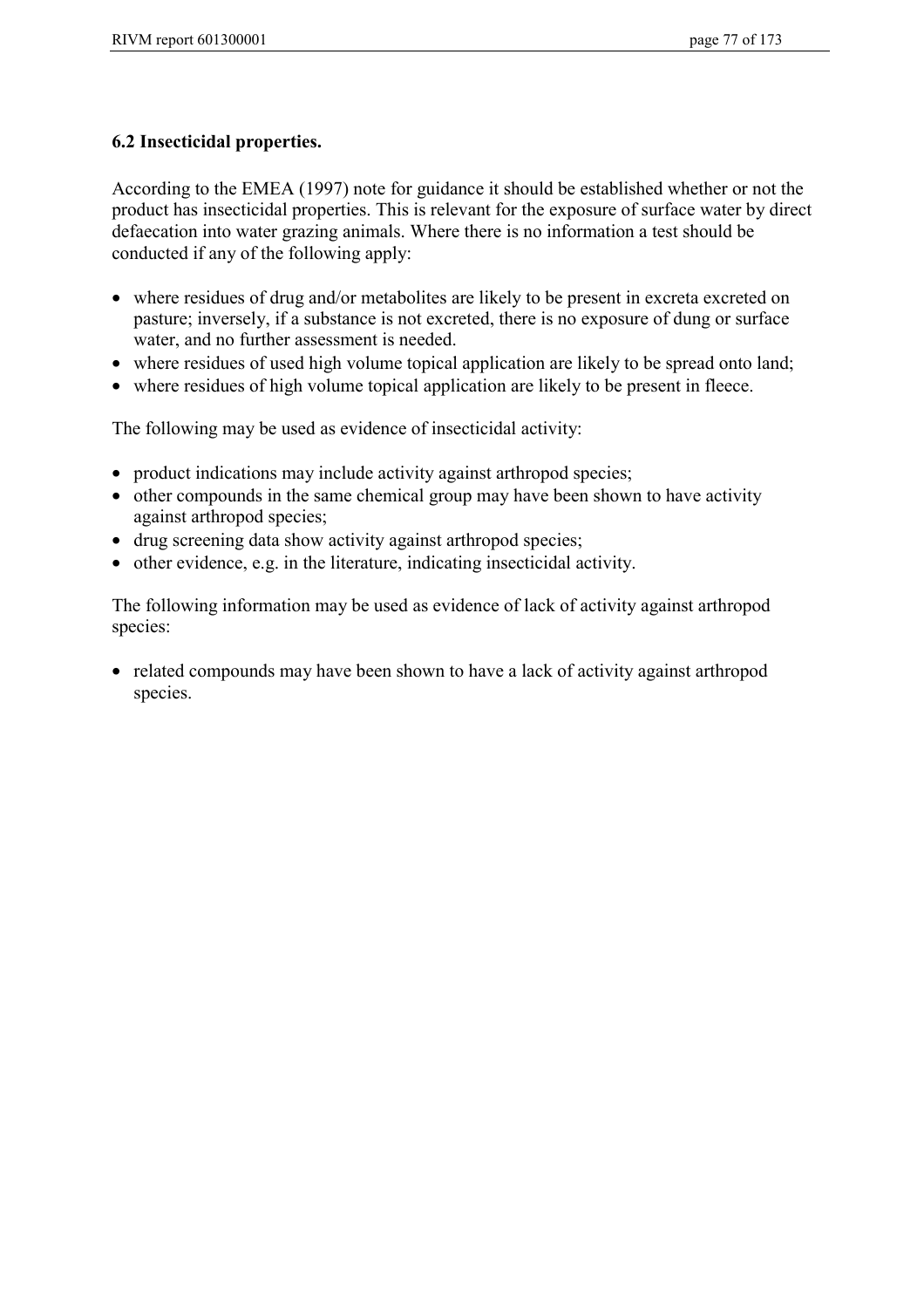# **6.3 Bodyweight of birds and mammals.**

If the bodyweight is not given in the data set, the user can choose between some species given in the table.

Table 45. Bodyweight of birds and mammals.

| <b>Species</b>                | Range in body weight (g) | Mean body weight (g) |  |
|-------------------------------|--------------------------|----------------------|--|
| <b>Birds:</b>                 |                          |                      |  |
| Quail                         | Ē,                       | 102                  |  |
| Common Partridge              | ÷,                       | 375                  |  |
| Common Pheasant               |                          | 1200                 |  |
| <b>Turtle Dove</b>            |                          | 152                  |  |
| <b>Collared Dove</b>          | $\overline{\phantom{m}}$ | 195                  |  |
| Woodpigeon                    |                          | 440                  |  |
| $Chaffinch^*$                 |                          | 22                   |  |
| Goldfinch                     | $\overline{\phantom{m}}$ | 15                   |  |
| Common Redpoll                |                          | 14                   |  |
| House Sparrow                 |                          | 25                   |  |
| <b>Mammals:</b>               |                          |                      |  |
| Hedgehog                      | 400-1000                 | 700                  |  |
| Mole                          | 65-135                   | 100                  |  |
| Woodshrew                     | $6 - 13$                 | 9.5                  |  |
| Hare                          | 2500-6500                | 4500                 |  |
| Rabbit                        | 1300-2500                | 1900                 |  |
| $\operatorname{Fieldmouse}^*$ | 14-40                    | 27                   |  |
| Woodmouse                     | 14-35                    | 24.5                 |  |
| Brown rat                     | 240-500                  | 370                  |  |
| <b>Badger</b>                 | 7500-15000               | 11250                |  |

\* Organism is used as default

**Input**

|                      | bird species of concern                         | $\blacksquare$    |     |
|----------------------|-------------------------------------------------|-------------------|-----|
|                      | mammalian species of concern                    | $\vert$ – $\vert$ |     |
| Output               |                                                 |                   |     |
| $BW_{\text{bird}}$   | Mean bodyweight of bird species of concern      | [kg]              | S/O |
| $BW_{\text{mammal}}$ | Mean bodyweight of mammalian species of concern | [kg]              | S/O |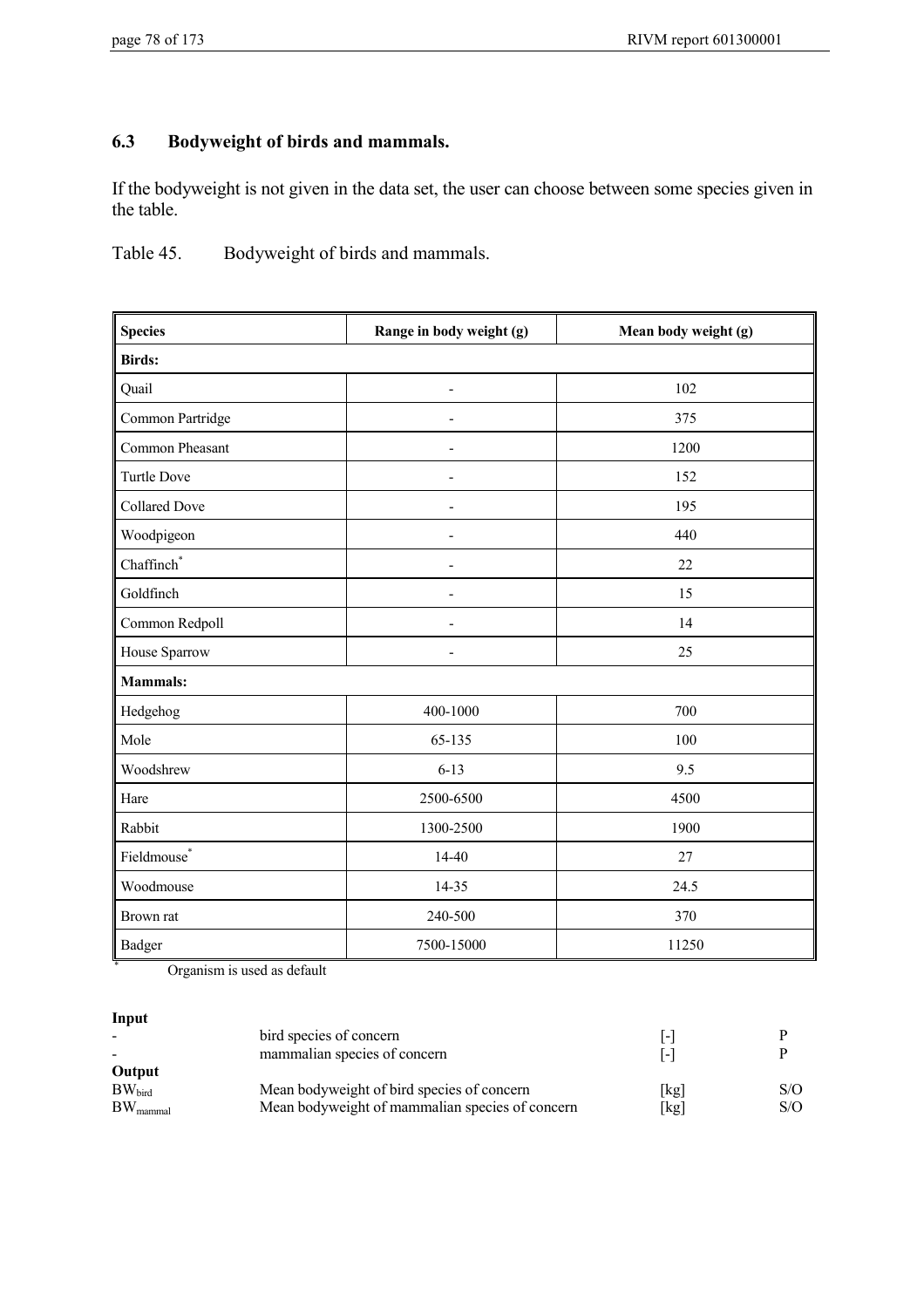## **6.4 Daily food intake for birds and mammals.**

If the daily food intake (DFI) is not given in the data set, it can be estimated. The DFI of birds and mammals is strongly correlated to the body weight (BW). Nagy (1987) has derived the relationships presented here.

*All birds*

$$
\log(DFI_{bird} \bullet 1000) = -0.188 + 0.651 \bullet \log(BW_{bird} \bullet 1000)
$$

*Passerines*

$$
\log(DFI_{bird} \bullet 1000) = -0.4 + 0.85 \bullet \log(BW_{bird} \bullet 1000)
$$

*Non passerines*

$$
\log(DFI_{bird} \bullet 1000) = -0.521 + 0.751 \bullet \log(BW_{bird} \bullet 1000)
$$

*All mammals*

$$
log(DFI_{mammal} \bullet 1000) = -0.629 + 0.822 \bullet log(BW_{mammal} \bullet 1000)
$$

| Input                    |                                                    |                      |     |
|--------------------------|----------------------------------------------------|----------------------|-----|
| $BW_{bird}$              | mean bodyweight of bird species of concern         | [kg]                 | S/O |
| $BW_{\text{mammal}}$     | mean bodyweight of mammalian species of concern    | [kg]                 | S/O |
| Output                   |                                                    |                      |     |
| DFI <sub>bird</sub>      | daily food intake for bird species of concern      | $[kg_{food}.d^{-1}]$ | S/O |
| $\rm{DFI}_{\rm{mammal}}$ | daily food intake for mammalian species of concern | $[kg_{food}.d^{-1}]$ | S/O |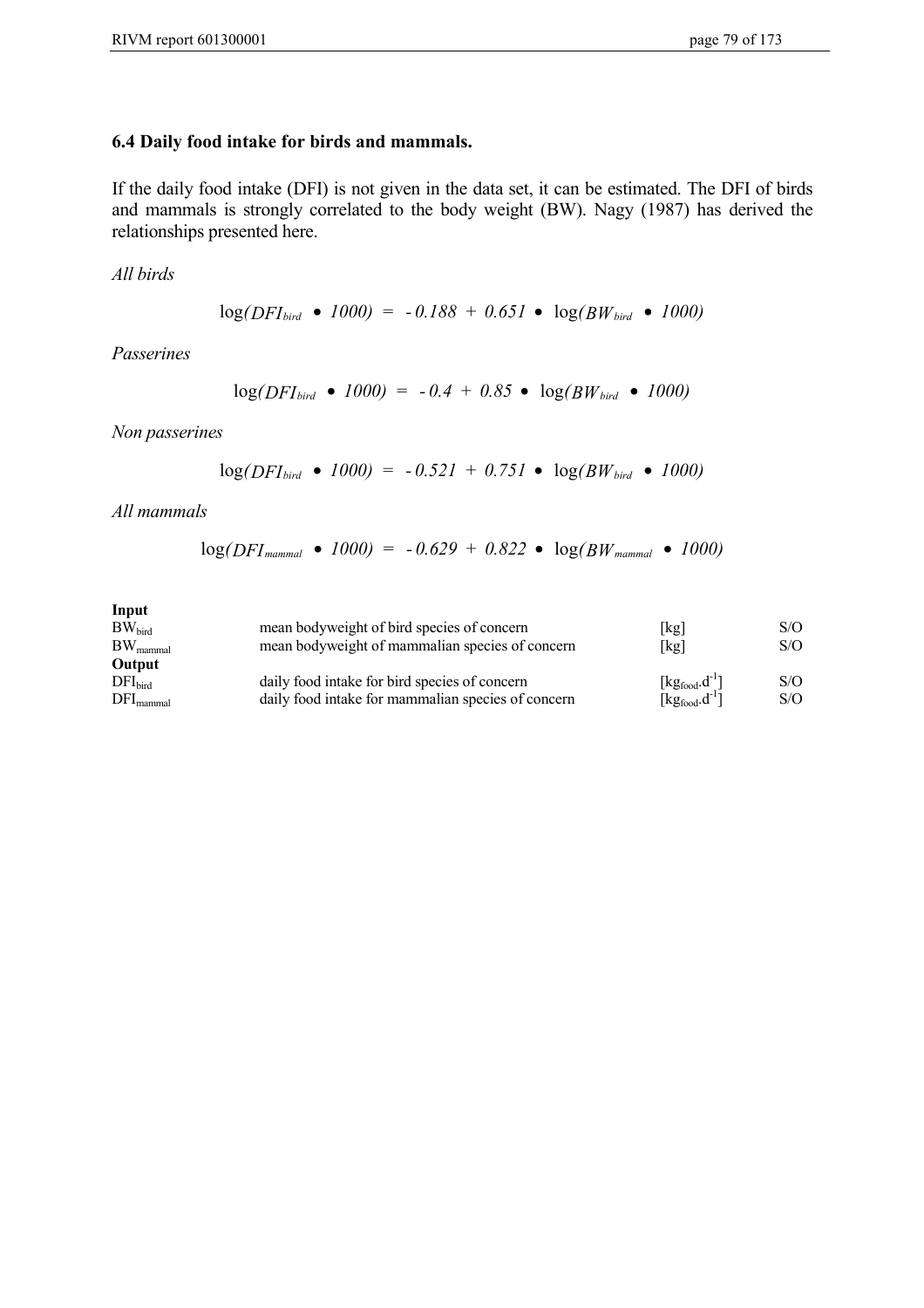#### **6.5 Daily water intake of birds and mammals.**

If no value is known, it is assumed that birds with a mean body weight of less than 100 g have a daily water intake (DWI) of at most 30% of their bodyweight per day. For birds with a mean body weight higher than 100 g this is at most 10% per day. Degradation of the pesticide is not taken into consideration.

if  $BW_x \le 0.1$  kg then:

 $DWI_x = 0.30 \cdot BW_x \cdot 0.001$ 

if  $BW_x > 0.1$  kg then:

 $DWI_x = 0.10 \cdot BW_x \cdot 0.001$ 

 $x \in \{bird, mammal\}$ 

| Input                 |                                                   |                                     |            |
|-----------------------|---------------------------------------------------|-------------------------------------|------------|
| $BW_{\text{bird}}$    | mean bodyweight of bird species of concern        | $\lfloor$ kg <sub>bw</sub>          | S/O        |
| $BW_{\text{mammal}}$  | mean bodyweight of mammalian species of concern   | $[kg_{bw}]$                         | S/O        |
| Output                |                                                   |                                     |            |
| $DWI_{\text{bird}}$   | daily water intake of bird species of choice      | $[m_{\text{water}}^3.d^{-1}]$       | $O^{c}$    |
| $DWI_{\text{mammal}}$ | daily water intake of mammalian species of choice | $[m_{\text{water}}^3 \cdot d^{-1}]$ | $\Omega^c$ |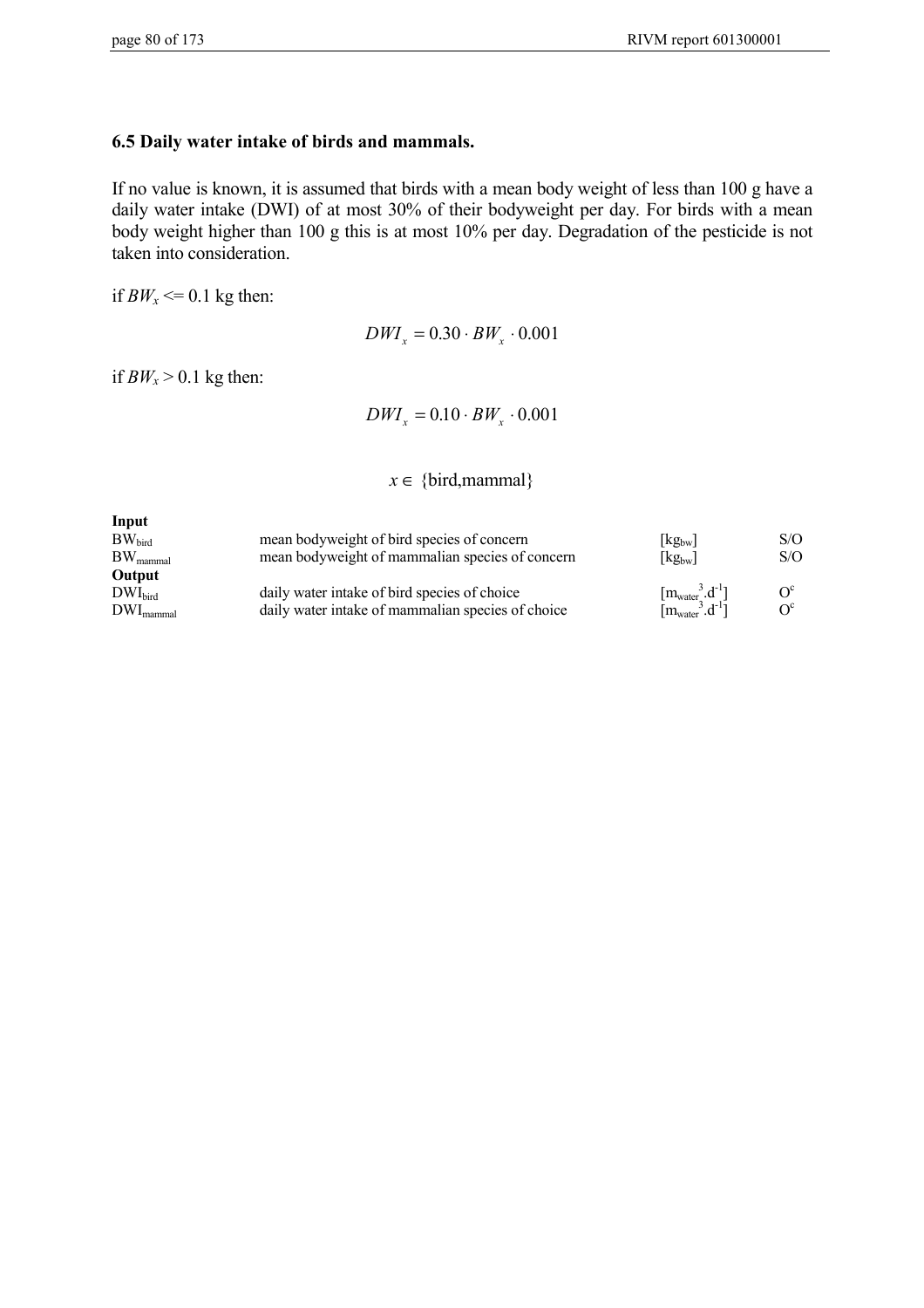# **6.6 Derivation of the NOEC from NOAEL**

If only a NOAEL is given in the input, a NOEC can be converted using the daily food intake and the bodyweight.

$$
NOEC_{bird} = \frac{NOAEL_{bird} \cdot BW_{bird}}{DFI_{bird}}
$$

$$
NOEC_{\text{mammal},\text{food,chr}} = \frac{NOAEL_{\text{mammal},\text{oral,chr}} \bullet BW_{\text{mammal}}}{DFI_{\text{mammal}}}
$$

| Input                                                |                                                    |                                                                                                                                            |     |
|------------------------------------------------------|----------------------------------------------------|--------------------------------------------------------------------------------------------------------------------------------------------|-----|
| NOAEL <sub>bird</sub>                                | <b>NOAEL</b> for birds                             |                                                                                                                                            | S   |
| $\text{NOAEL}_{\text{mammal, oral}}$                 | NOAEL for mammals                                  | [kg <sub>c</sub> .kg <sub>BW</sub> <sup>-1</sup> .d <sup>-1</sup> ]<br>[kg <sub>c</sub> .kg <sub>BW</sub> <sup>-1</sup> .d <sup>-1</sup> ] | S   |
| $BW_{\text{bird}}$                                   | mean bodyweight of bird species of concern         | [kg]                                                                                                                                       | S/O |
| $BW_{\text{mammal}}$                                 | mean bodyweight of mammalian species of concern    | [kg]                                                                                                                                       | S/O |
| DFI <sub>bird</sub>                                  | daily food intake for bird species of concern      | $[kg_{food}.d^{\text{-}1}]$                                                                                                                | S/O |
| $DFI_{\text{mammal}}$                                | daily food intake for mammalian species of concern | $[kg_{food}.d^{-1}]$                                                                                                                       | S/O |
| Output                                               |                                                    |                                                                                                                                            |     |
| NOEC <sub>bird</sub>                                 | NOEC for birds in food                             |                                                                                                                                            |     |
| $\text{NOEC}_{\text{mammal},\text{food},\text{chr}}$ | NOEC for mammals in food                           | $[\text{kg}_\text{c}.\text{kg}_\text{food}^{-1}]$<br>[kg $_\text{c}.\text{kg}_\text{food}^{-1}$ ]                                          |     |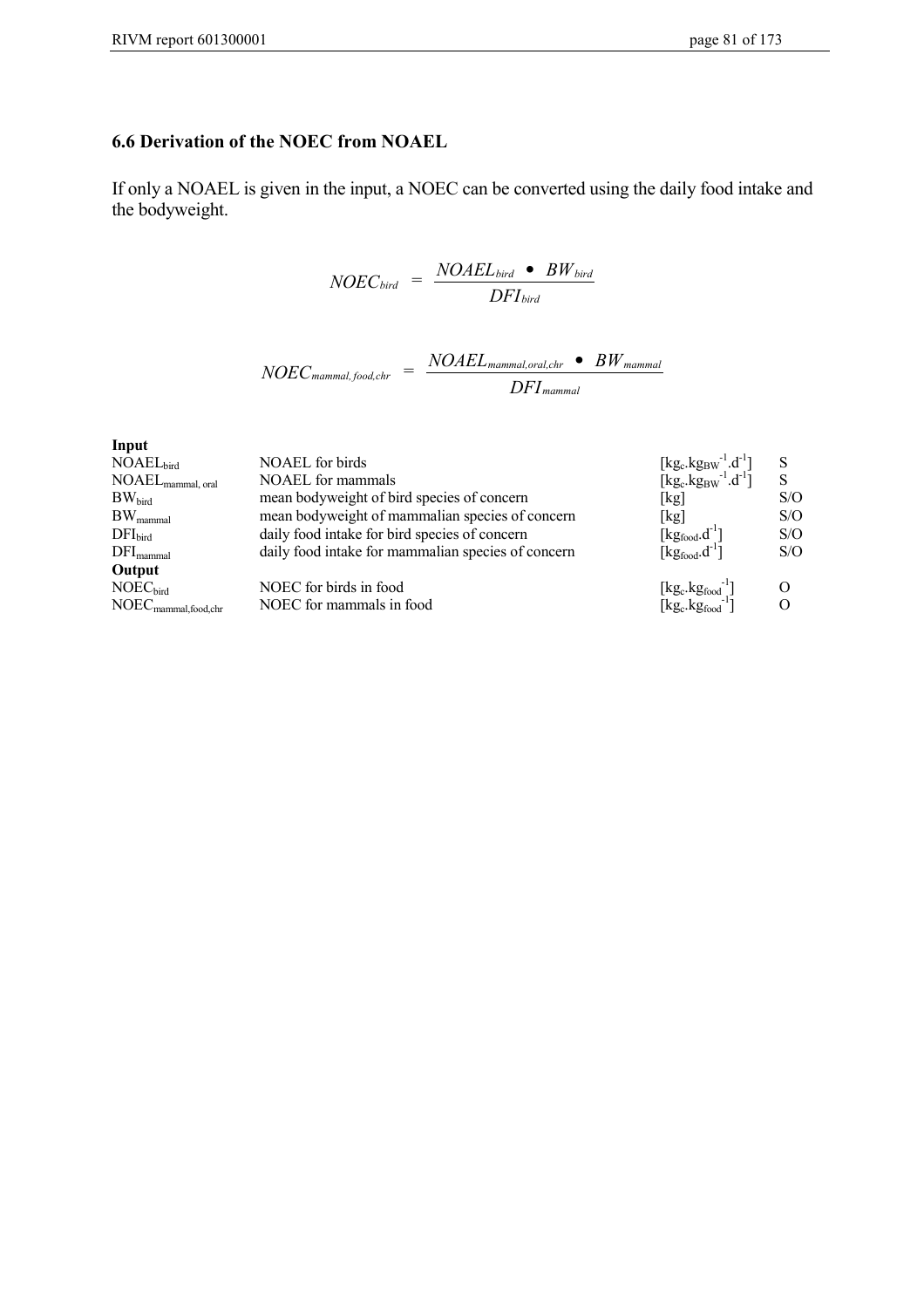## **7. HAZARD ASSESSMENT.**

In hazard assessment, exposure levels are compared to suitable no-effect levels to yield so-called Risk Characterisation Ratios (RCR) for each protection goal. For the environmental end-points, this generally is the ratio of PEC to PNEC or L(E)C50.

## **7.1 RCR for birds and mammals exposed through grass and insects.**

Hazard for birds and mammals eating insects from fleece and insects and grass on land after disposal of dips and foot baths will be assessed using acute exposure only. The short-term concentration in food is directly compared to the LC50. With the daily food intake (DFI) of the species and its bodyweight, LD50s if present, can be translated to LC50s in food.

$$
RCRfood_{bird-1} = \frac{Cfood_{bird} \cdot DFI_{bird} \cdot l}{LD50_{bird} \cdot BW_{bird}}
$$

$$
RCRfood_{bird-5} = \frac{Cfood_{bird-5}}{LC50_{bird}}
$$

The *1* in the formula above is the number of feeding days assumed to be representative with respect to the single dose toxicity value (LD50) used.

$$
RCRfood_{mammal-1} = \frac{Cfood_{mammal} \cdot DFI_{mammal} \cdot I}{LD50_{mammal,oral} \cdot BWh_{mammal}}
$$

| Input                         |                                                    |                                                 |            |
|-------------------------------|----------------------------------------------------|-------------------------------------------------|------------|
| LD50 <sub>bird</sub>          | LD50 for birds                                     | [mg $_{\rm c}$ .kg $_{\rm BW}$ ]                |            |
| LC50 <sub>bird</sub>          | LC50 in food for birds                             | $[mg_c.kg_{food}]$                              | S          |
| $LD50_{\text{mammal, oral}}$  | LD50 for mammals                                   | $[mg_c.kg_{BW}]$                                | S          |
| DFI <sub>bird</sub>           | daily food intake for bird species of concern      | $[\text{kg}$ <sub>food</sub> .d <sup>-1</sup> ] | S/O        |
| $DFI_{\text{mammal}}$         | daily food intake for mammalian species of concern | $[\text{kg}_{\text{food}}. \text{d}^{-1}]$      | S/O        |
| $Cfood_r$                     | initial concentration in food for $x$              | $[\text{mg}_\text{c}.\text{kg}_\text{food}]$    | S/O        |
| $Cfood_{r-5}$                 | mean concentration in food for $x$ over 5 days     | $[\rm{mg_c}.\rm{kg_{food}}^{\text{-1}}]$        | Ω          |
| $BW_{\text{bird}}$            | mean bodyweight of bird species of concern         | [kg]                                            | S/O        |
| $BW_{\text{mammal}}$          | mean bodyweight of mammalian species of concern    | [kg]                                            | S/O        |
| Output                        |                                                    |                                                 |            |
| RCRfoodbird-1                 | RCR for single dose toxicity to birds (PED/LD50)   | $\vert$ – $\vert$                               | $\Omega^c$ |
| $RCR$ food <sub>bird-5</sub>  | RCR for acute toxicity to birds (PEC/LC50)         | $\vert$ – $\vert$                               | $\Omega^c$ |
| $RCRfood$ <sub>mammal-1</sub> | RCR for single dose toxicity to mammals (PED/LD50) | [-]                                             | $\Omega^c$ |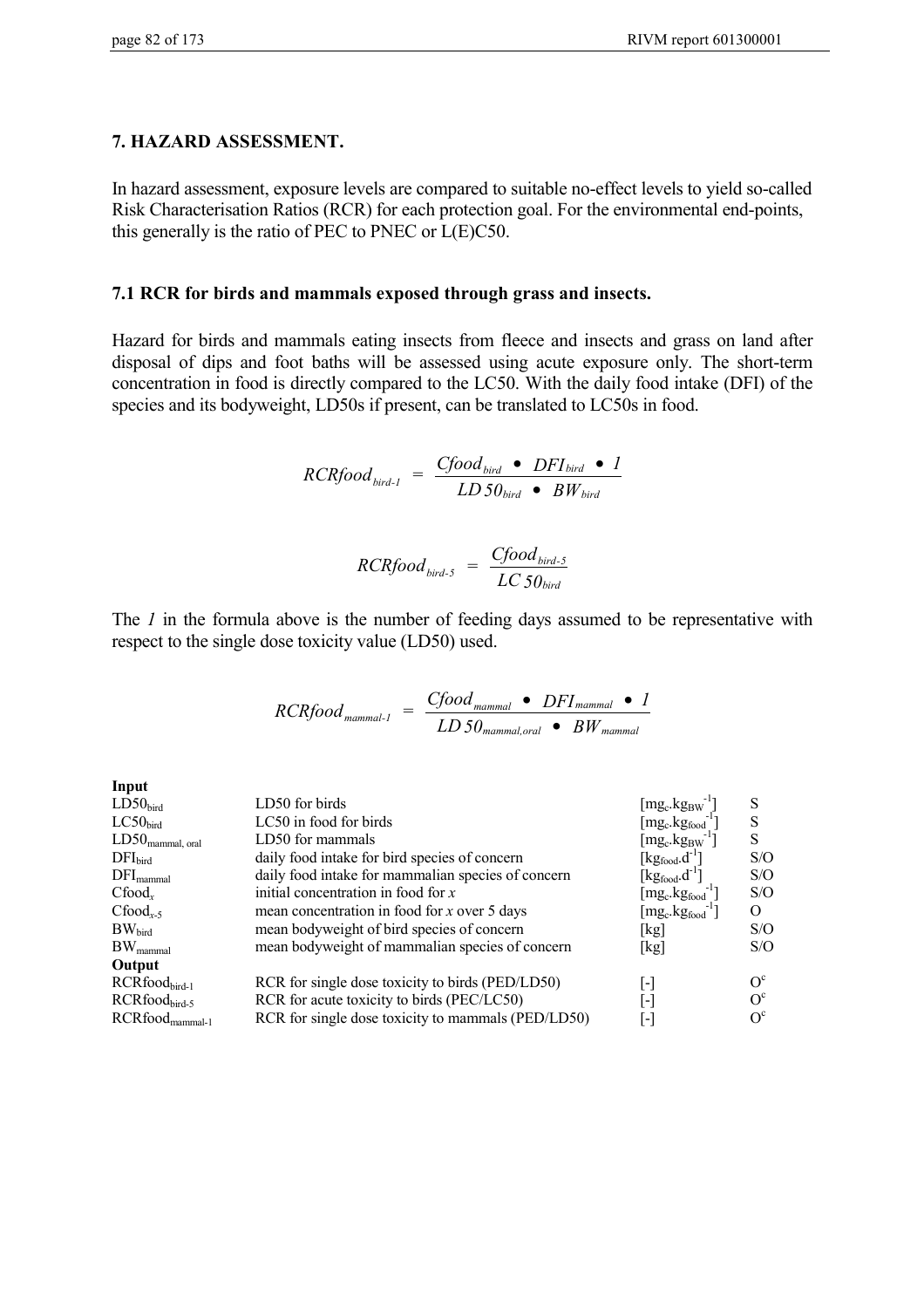#### **7.2 RCR for birds and mammals exposed through uptake of water or dipping fluid.**

Besides eating granules, treated seeds, crops or insects, birds and mammals can also be exposed to a pesticide by the uptake of water. This can be either surface water or water on leaves and crops. This route will only be used if the medicinal product is used as sheep dip or foot bath.

$$
RCRdip_{bird} = \frac{PECdip \bullet DWI_{bird} \bullet I}{LD\ 50_{bird} \bullet BW_{bird}}
$$

$$
RCRsurf_{bird} = \frac{PIECsw \bullet DWI_{bird} \bullet I}{LD50_{bird} \bullet BW_{bird}}
$$

$$
RCRdip_{\text{mammal}} = \frac{PECdip \bullet DWI_{\text{mammal}} \bullet I}{LD50_{\text{mammal},oral} \bullet BW_{\text{mammal}}}
$$

$$
RCRsurf_{\text{mammal}} = \frac{PIECsw \cdot DWI_{\text{mammal}} \cdot I}{LD50_{\text{mammal,oral}} \cdot BW_{\text{mammal}}}
$$

**Input**

| LD50 for birds                                       | $[\rm{mg_c}.\rm{kg_{BW}}]$                                 |            |
|------------------------------------------------------|------------------------------------------------------------|------------|
| LD50 for mammals (oral)                              | $[\text{mg}_c.\text{kg}_{BW}]$                             |            |
| daily water intake of bird species of choice         | $\left[\mathrm{l}_{\mathrm{water}}\mathrm{.d}^{-1}\right]$ | O/S        |
| daily water intake of mammalian species of choice    | $\left[\mathrm{l}_{\mathrm{water}}\mathrm{.d}^{-1}\right]$ | O/S        |
| mean bodyweight of bird species of concern           | $\lfloor$ kg <sub>bw</sub> $\rfloor$                       |            |
| mean bodyweight of mammalian species of concern      | $\lfloor$ kg <sub>bw</sub> $\rfloor$                       |            |
| concentration in dip or foot bath                    | $\lceil \text{mg}_c \cdot \text{l}^{-1} \rceil$            |            |
| initial concentration in surface water               | $[\text{mg}_c.\text{l}^{-1}]$                              |            |
|                                                      |                                                            |            |
| RCR for drinking dipping fluid to birds (PEC/LC50)   | $\overline{\phantom{a}}$                                   | $\Omega^c$ |
| RCR for drinking surface water to birds (PEC/LC50)   | $\overline{a}$                                             | $O^{c}$    |
| RCR for drinking dipping fluid to mammals (PEC/LC50) | $\vert$ – $\vert$                                          | $\Omega^c$ |
| RCR for drinking surface water to mammals (PEC/LC50) | $\vert$ - $\vert$                                          | $\Omega^c$ |
|                                                      |                                                            |            |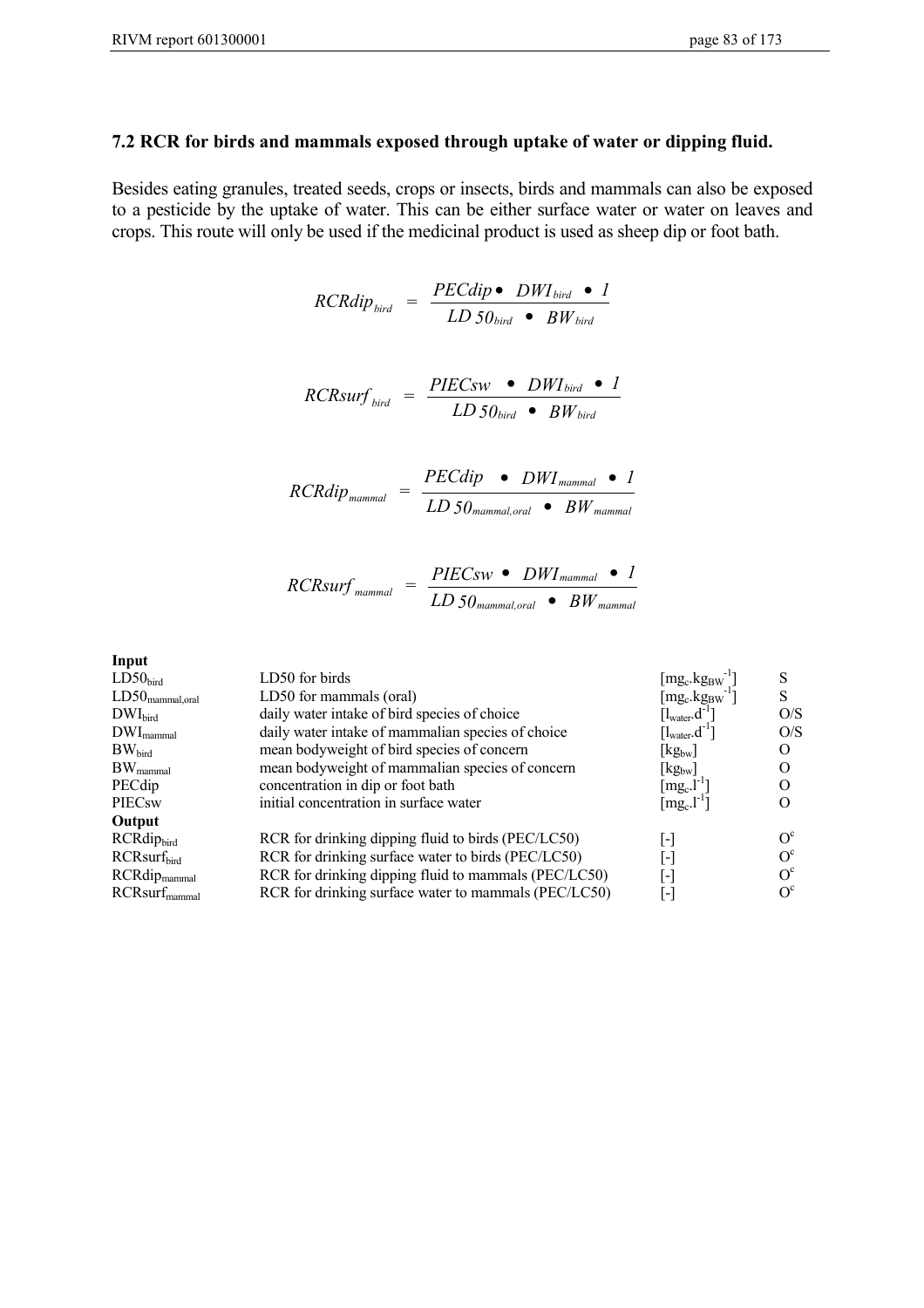## **7.3 RCR for terrestrial organisms.**

Earthworms, nitrificating micro-organisms and plants are exposed to concentrations in target soil.

$$
RCR_{worm} = \frac{PIEC soil}{PNEC_{earthworm}}
$$

$$
RCR_{nitr} = \frac{PIECsoil}{PNEC_{nitr}}
$$

$$
RCR_{\text{plant}} = \frac{PIECSoil}{PNEC_{\text{plant}}}
$$

| Input                 |                                         |                                                    |         |
|-----------------------|-----------------------------------------|----------------------------------------------------|---------|
| PIECsoil              | predicted initial concentration in soil | $[mg_c.kg_{wwt}]$                                  |         |
| PNEC <sub>worm</sub>  | PNEC for earthworms                     | $[mg_c.kg_{wwt}]$                                  |         |
| $PNEC_{\text{nitr}}$  | PNEC for nitrificating bacteria in soil | $[\text{mg}_\text{c}.\text{kg}_{\text{wwt}}^{-1}]$ |         |
| PNEC <sub>plant</sub> | PNEC for plants                         | $[mg_c.kgwwt^{-1}]$                                |         |
| Output                |                                         |                                                    |         |
| $RCR_{worm}$          | short term RCR for earthworms           | $\vert$ - $\vert$                                  | $O^c$   |
| $RCR_{\text{nitr}}$   | short term RCR for nitrifying bacteria  | $\vert$ – $\vert$                                  | $O^{c}$ |
| RCR <sub>plant</sub>  | short term RCR for plants               | $\vert$ – $\vert$                                  | $O^c$   |
|                       |                                         |                                                    |         |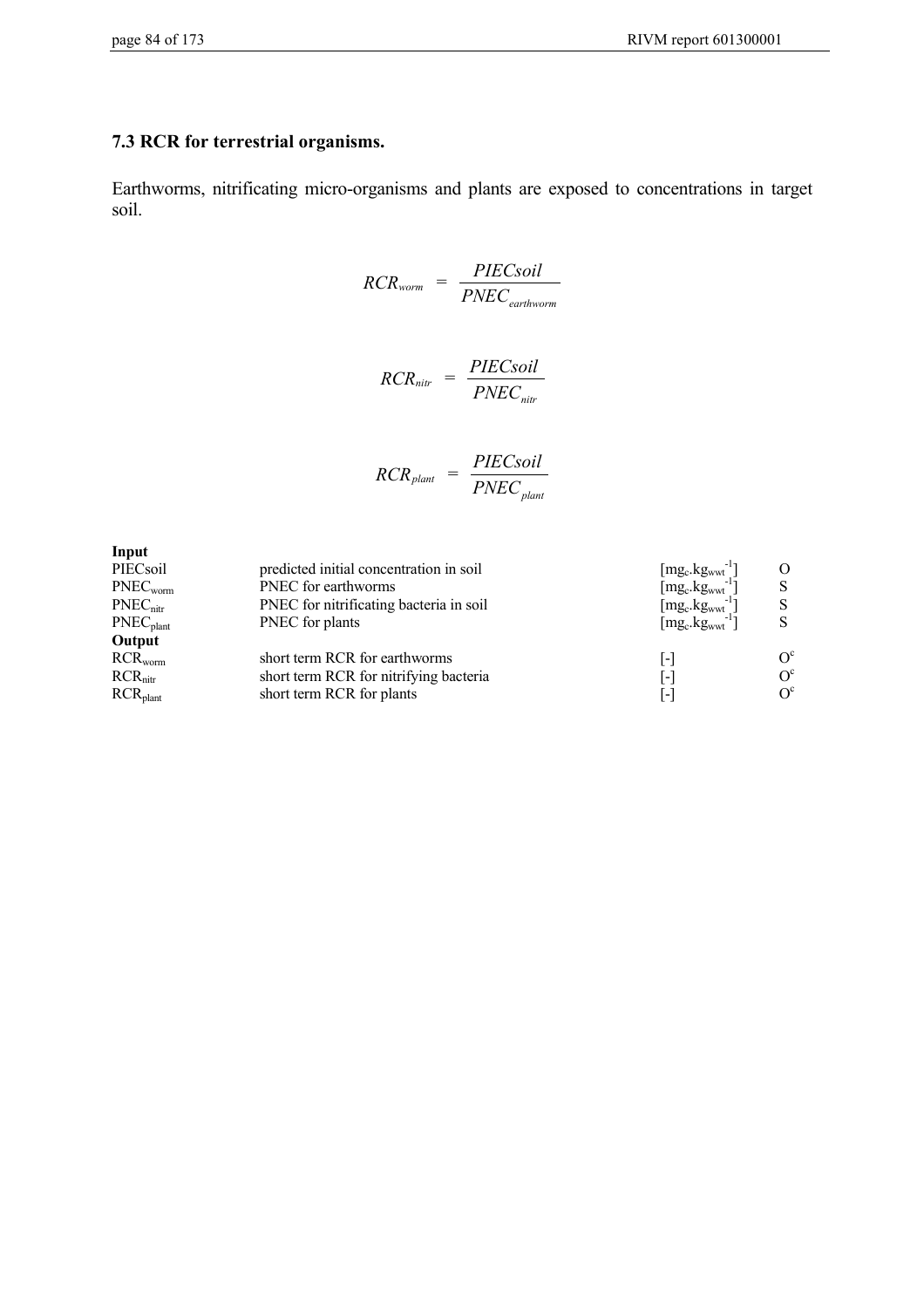## **7.4 RCR for birds and mammals exposed through earthworms.**

The uptake of terrestrial organisms by birds and mammals, in other words, the secondary poisoning of birds and mammals, has been described by Romijn *et al.* (1991b). The RCR is in fact the inverse of the MPC.

$$
RCRworm_{Tbird} = \frac{C_{worm-Tbird}}{PNEC_{oral}}
$$

$$
RCRworm_{Tmannal} = \frac{C_{worm-Tmannal}}{PNEC_{oral}}
$$

| Input                        |                                                         |                          |                  |
|------------------------------|---------------------------------------------------------|--------------------------|------------------|
| $PNEC_{\text{oral}}$         | PNEC for secondary poisoning of birds and mammals       | $[kg_c.kg_{food}^{-1}]$  | $O^{c}$          |
| $C_{\text{worm-Tbird}}$      | mean concentration in earthworms over $T_{bird}$ days   | $[mg_c.kgwet worm^{-1}]$ | $\Omega$         |
| $C_{\text{worm-Tmammal}}$    | mean concentration in earthworms over $T_{mammal}$ days | $[mg_c.kgwet worm^{-1}]$ |                  |
| Output                       |                                                         |                          |                  |
| RCRworm <sub>Tbird</sub>     | RCR for worm-eating birds (PEC/PNEC)                    | l-                       | $\Omega^{\rm c}$ |
| $RCRworm$ <sub>Tmammal</sub> | RCR for worm-eating mammals (PEC/PNEC)                  | -                        | $\Omega^c$       |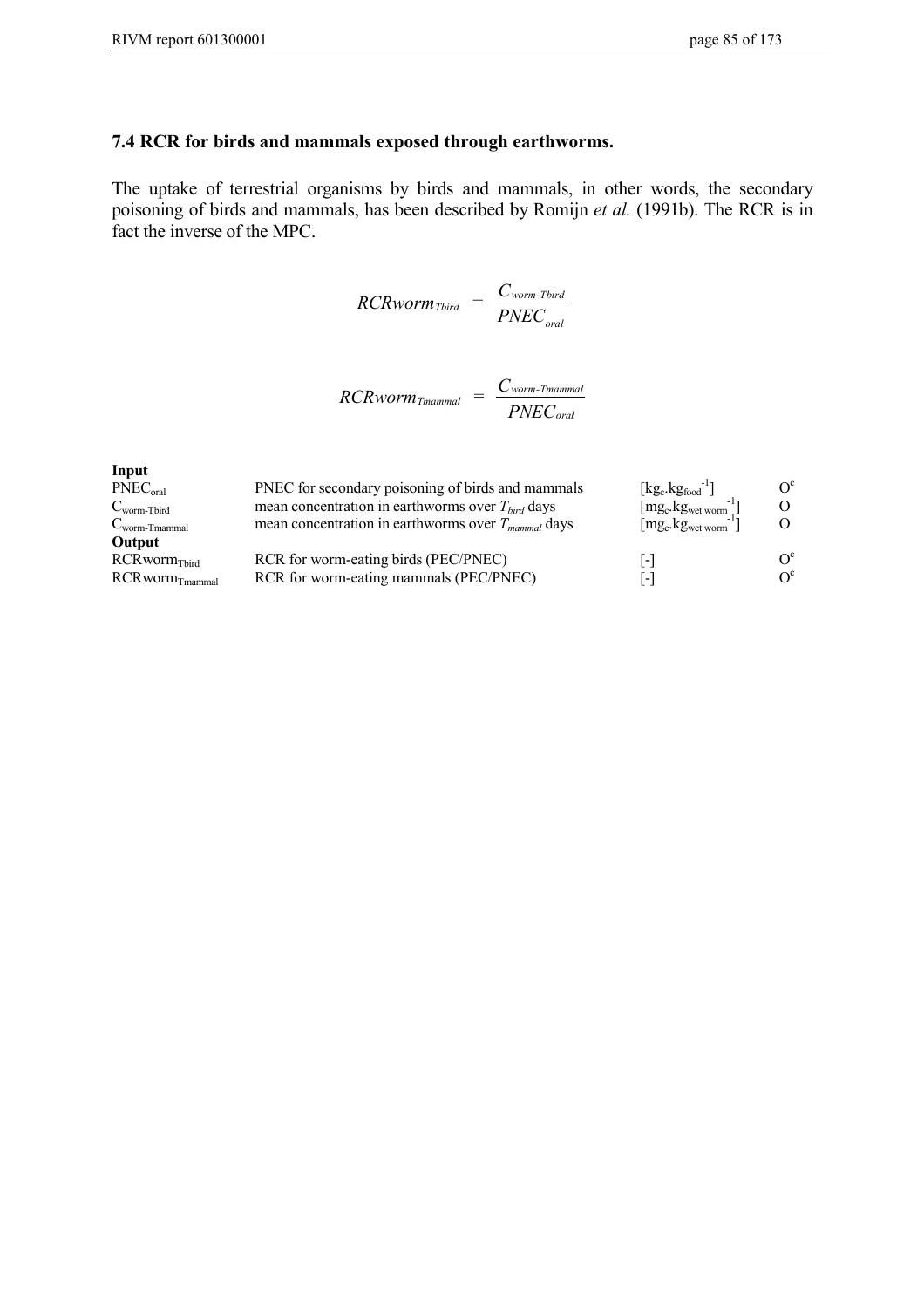# **7.5 RCR for aquatic organisms.**

For veterinary medicinal products an RCR for the aquatic ecosystem will be calculated. The water organisms fish, crustaceans and algae are supposed to be exposed to water concentrations that are the mean of the concentration over a period of time. For acute exposure the initial value is taken, for chronic exposure a different value is used, depending on the exposure period in the toxicity test. If there is only release through an STP, the concentration in the effluent after dilution and sorption to suspended matter will be used as exposure concentration.

Discharge from fisheries (see § 8.3.3.4): the PEC used will be the exposure concentration calculated for the duration of the test for the most sensitive organisms (i.e. the species with the lowest NOEC).

Indirect exposure: The PEC used will be the initial exposure concentration.

| Effects/Exposure                 | <b>Exposure</b>                                                                                                                                                   | <b>Effects</b>                                   |
|----------------------------------|-------------------------------------------------------------------------------------------------------------------------------------------------------------------|--------------------------------------------------|
| $\parallel$ RCR <sub>water</sub> | if NOEC <sub>algae</sub> = lowest:<br>if NOE $C_{\text{crus}}$ = lowest:<br>$Cwater_{\text{pest-21}}$<br>if NOEC $_{fish}$ = lowest:<br>$Cwater_{\text{pest-28}}$ | $Cwater_{\text{pest-4}}$   PNEC <sub>water</sub> |

$$
RCR_{water} = \frac{PECsw_{vmp-T}}{PNEC}
$$

**Input** P(I)ECwater<sub>vmp-*T* mean concentration in water over *T* days,  $T \in \{0,4,21,28\}$  [mg<sub>c</sub>.l<sup>-1</sup>] O<br>PNEC<sub>water</sub> PNEC for aquatic organisms [mg<sub>c</sub>.l<sup>-1</sup>] O<sup>c</sup></sub> PNEC<sub>water</sub> PNEC for aquatic organisms **Output** RCR<sub>water</sub> RCR for the aquatic ecosystem  $\begin{bmatrix} -1 \\ -1 \end{bmatrix}$  O<sup>c</sup>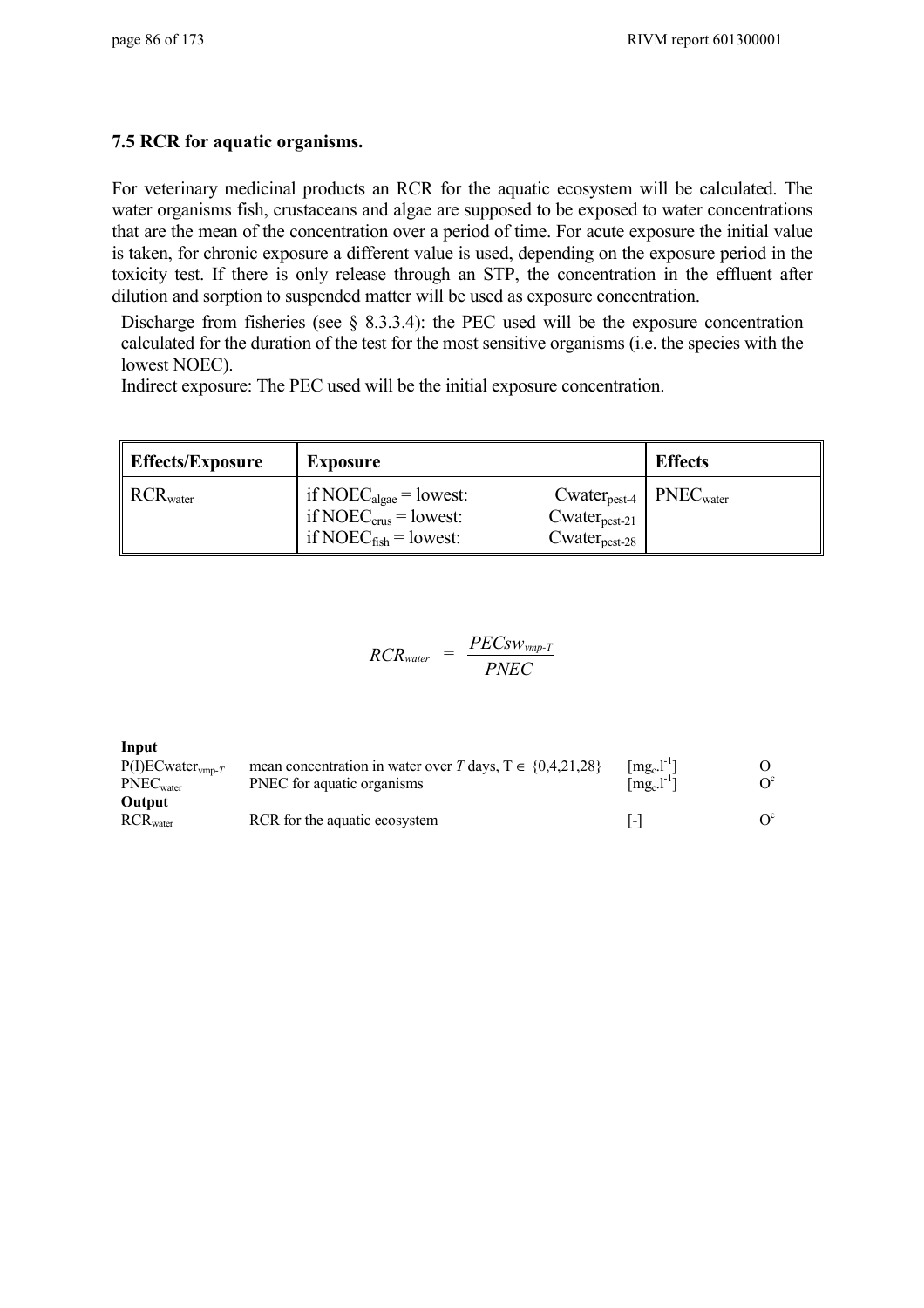#### **7.6 RCR for sediment-dwelling organisms**

For veterinary medicinal products an RCR for the sediment ecosystem will be calculated. The sediment are supposed to be exposed to water concentrations in the ditch that are the mean of the concentration over a period of time. The value chosen depends on the exposure period in the toxicity test. If there is only release through an STP, the concentration in the effluent after dilution and sorption to suspended matter will be used as exposure concentration.

$$
RCR_{sed} = \frac{Csed_{pest-28}}{PNEC_{sed}}
$$

| Input                         |                                                              |                                          |            |
|-------------------------------|--------------------------------------------------------------|------------------------------------------|------------|
| $C\text{sed}_{\text{pest-}T}$ | mean concentration in sediment over T days, $T \in \{7,28\}$ | $[mg_c.kg_{wwt}]$                        | $\Omega$   |
| $PNEC_{sed}$                  | PNEC for sediment-dwelling organisms                         | $\left[\text{mg.kg}_{\text{wwt}}\right]$ |            |
| Output                        |                                                              |                                          |            |
| $RCR_{\text{sed-7}}$          | short term RCR for sediment organisms (PEC/LC50)             | l-l                                      | $\Omega^c$ |
| $RCRsed-28$                   | long term RCR for sediment organisms (PEC/NOEC)              | l – l                                    | $\Omega^c$ |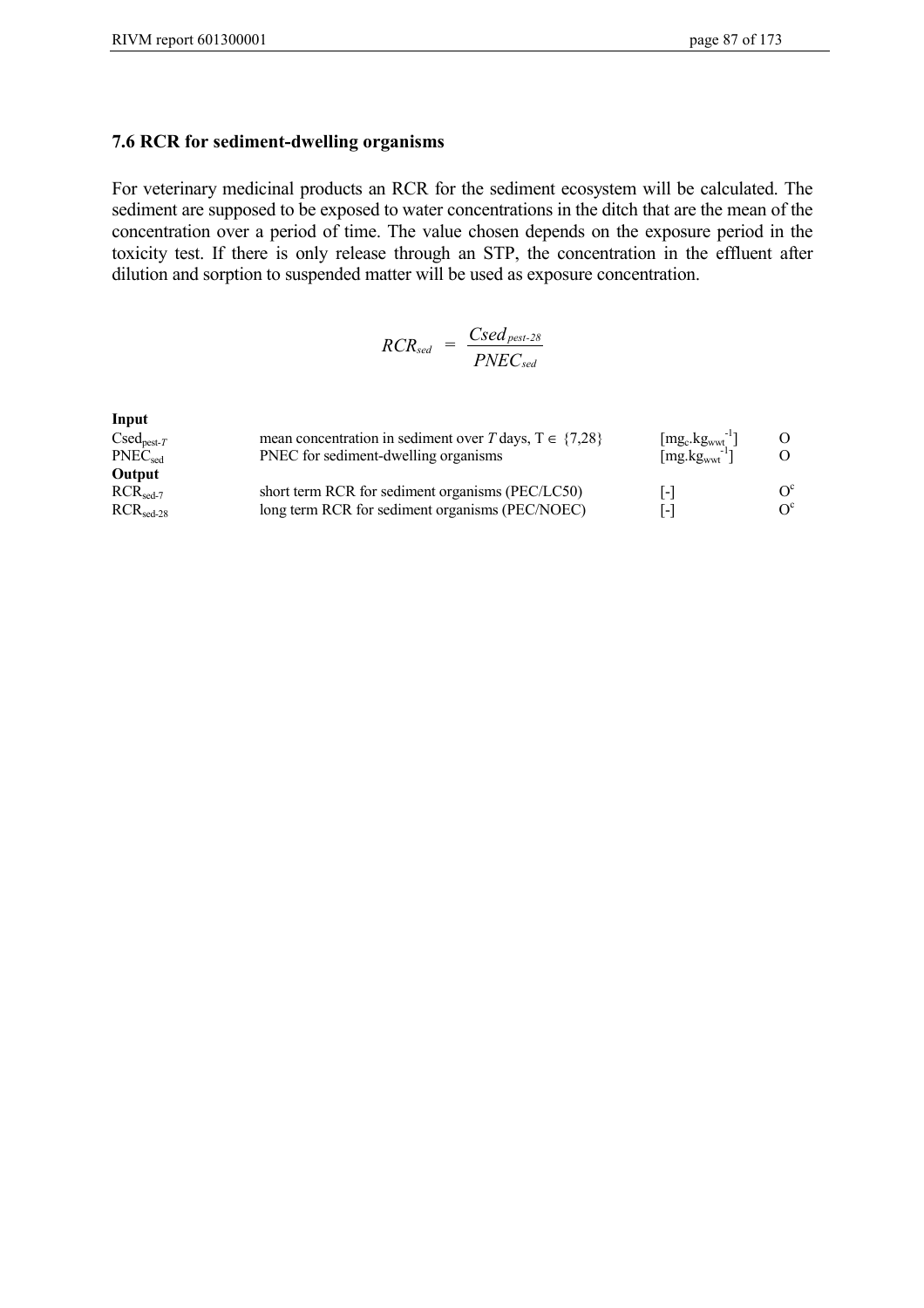## **7.7 RCR for birds and mammals exposed through fish**

The uptake of veterinary medicinal products by water organisms is calculated by means of the bioconcentration factor (BCF). If no experimentally derived BCF is available, the QSARcalculation given in § 5.3.2 is used.

$$
RCRfish_{bird} = \frac{C_{fish-Total}}{PNEC_{oral}}
$$

$$
RCRfish_{\text{mammal}} = \frac{C_{fish\text{-}Thammal}}{PNEC_{oral}}
$$

| Input                     |                                                   |                          |                         |
|---------------------------|---------------------------------------------------|--------------------------|-------------------------|
| PNEC <sub>oral</sub>      | PNEC for secondary poisoning of birds and mammals | $[kg_c.kg_{food}^{-1}]$  | $\Omega^c$              |
| $C_{fish-Tbird}$          | mean concentration in fish over $T_{bird}$ days   | $[mg_c.kgwet fish^{-1}]$ |                         |
| $C_{fish\text{-}Tmannal}$ | mean concentration in fish over $T_{mammal}$ days | $[mg_c.kgwet fish']$     | O.                      |
| Output                    |                                                   |                          |                         |
| $RCRfish_{bird}$          | RCR for fish eating birds (PEC/NOEC)              | $\vert$ – $\vert$        | $\mathrm{O}^\mathrm{c}$ |
| $RCRfish_{\text{mammal}}$ | RCR for fish eating mammal (PEC/NOEC)             | $\vert$ – $\vert$        | $\rm O^c$               |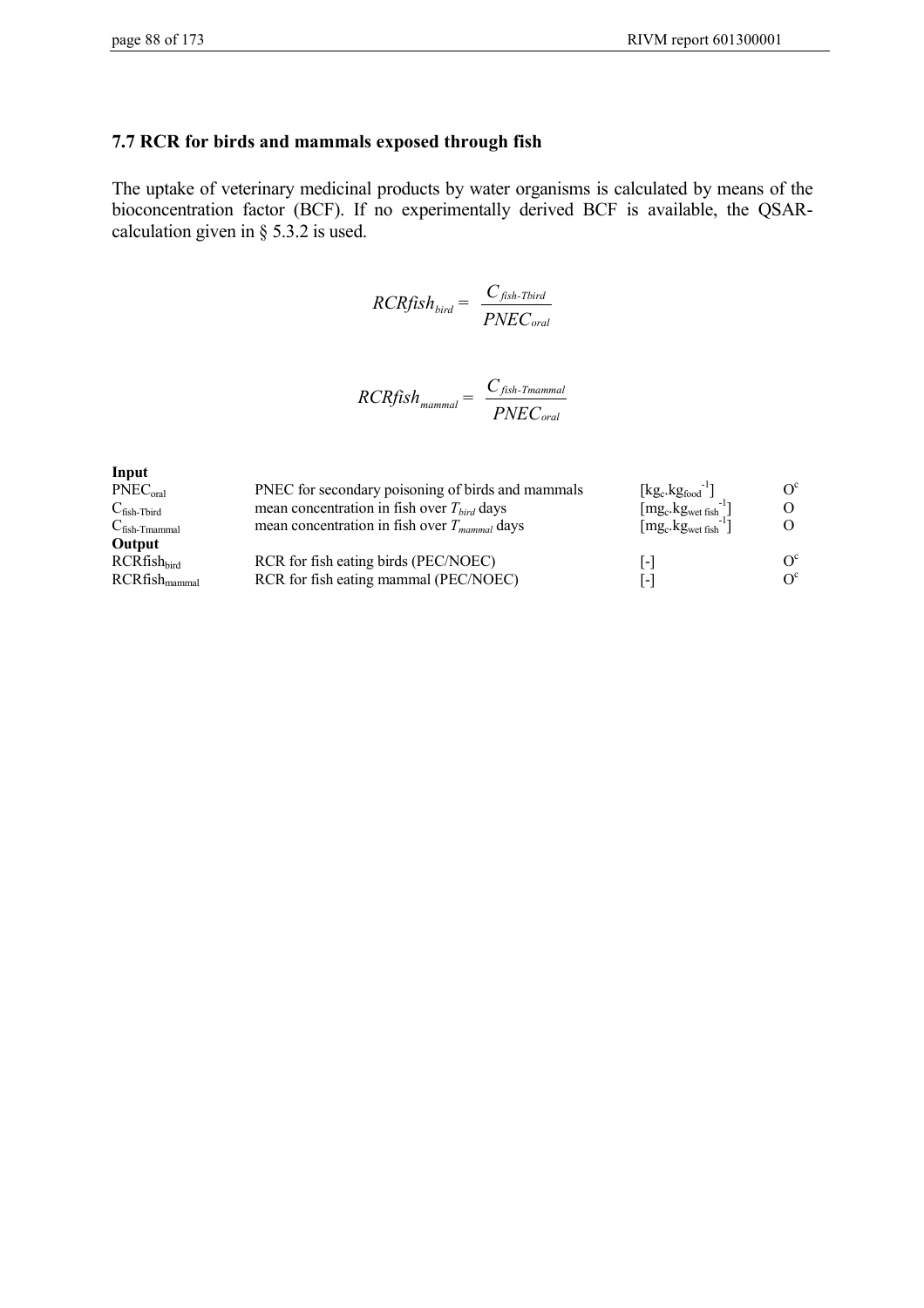# **7.8 RCR for ground water organisms.**

For veterinary medicinal products an RCR for the ground water ecosystem will be calculated.

$$
RCR_{ground\,\,water} = \frac{PIECg w_{vmp}}{PNEC_{ground\,\,water}}
$$

| Input<br>$PIECgW_{Vmp}$<br>$\text{PNEC}_{\text{ground water}}$ | predicted initial concentration in ground water<br>PNEC for ground water organisms | $[mg_c.l^{-1}]$<br>$\lceil \text{mg}_c \cdot \text{l}^{-1} \rceil$ | $\Omega^c$ |
|----------------------------------------------------------------|------------------------------------------------------------------------------------|--------------------------------------------------------------------|------------|
| Output<br>$RCR_{ground\,water}$                                | RCR for the ground water ecosystem                                                 | I –                                                                | $\Omega^c$ |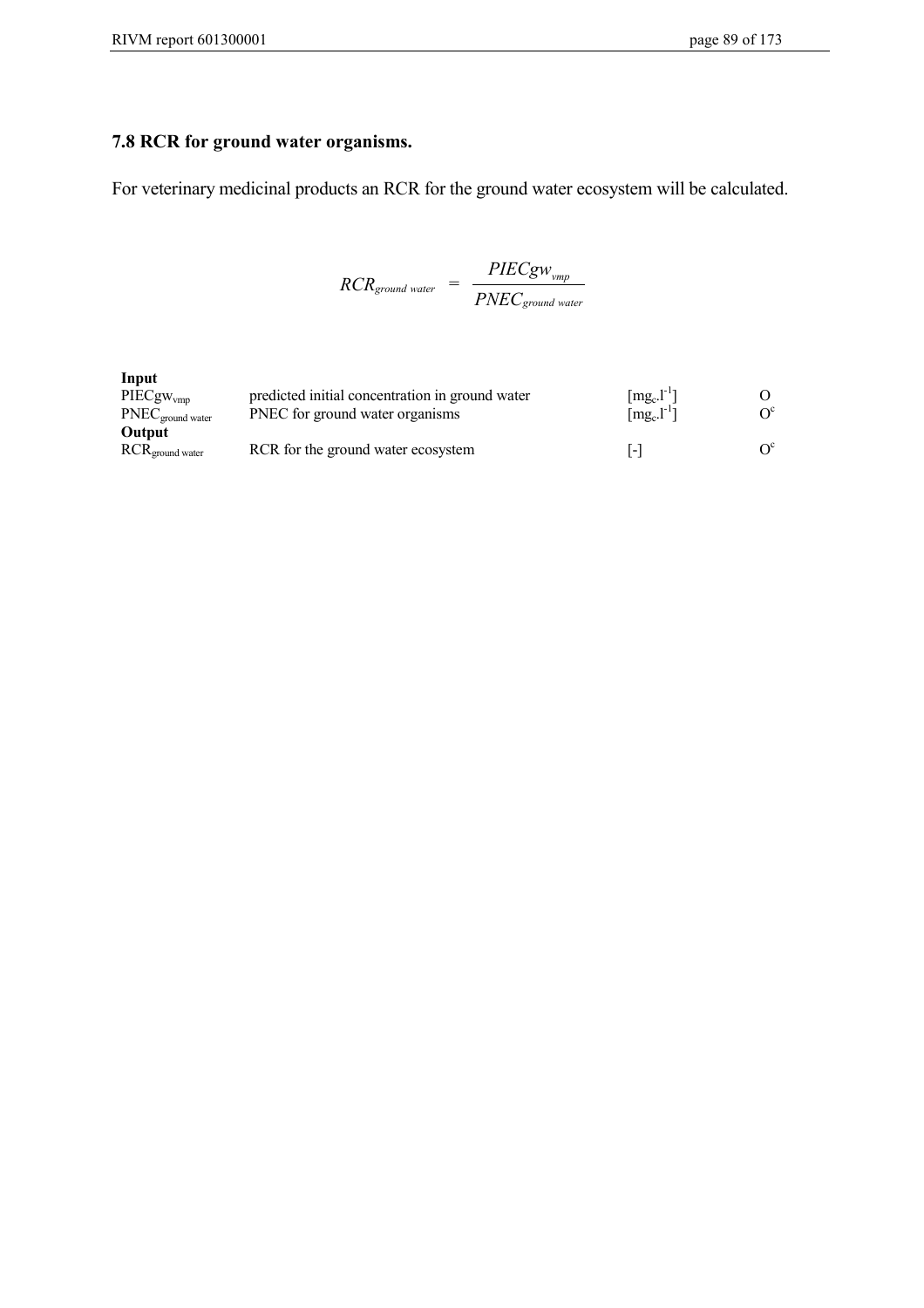# **7.9 RCR for micro-organisms in STP**

The concentration of the chemical in the sewage treatment plant aeration tank is compared to the no-effect concentration for micro-organisms. The concentration during an emission episode is used.

$$
RCR_{sp} = \frac{PEC_{sp}}{PNEC_{micro-organisms}}
$$

| Input                 |                                          |                                                 |  |
|-----------------------|------------------------------------------|-------------------------------------------------|--|
| PEC <sub>stn</sub>    | local PEC in STP during emission episode | $[mg_c.l^{-1}]$                                 |  |
| $PNECmicro-organisms$ | PNEC for STP micro-organisms             | $\lceil \text{mg}_c \cdot \text{l}^{-1} \rceil$ |  |
| Output                |                                          |                                                 |  |
| RCR <sub>stn</sub>    | RCR for sewage treatment plant           | l-l                                             |  |
|                       |                                          |                                                 |  |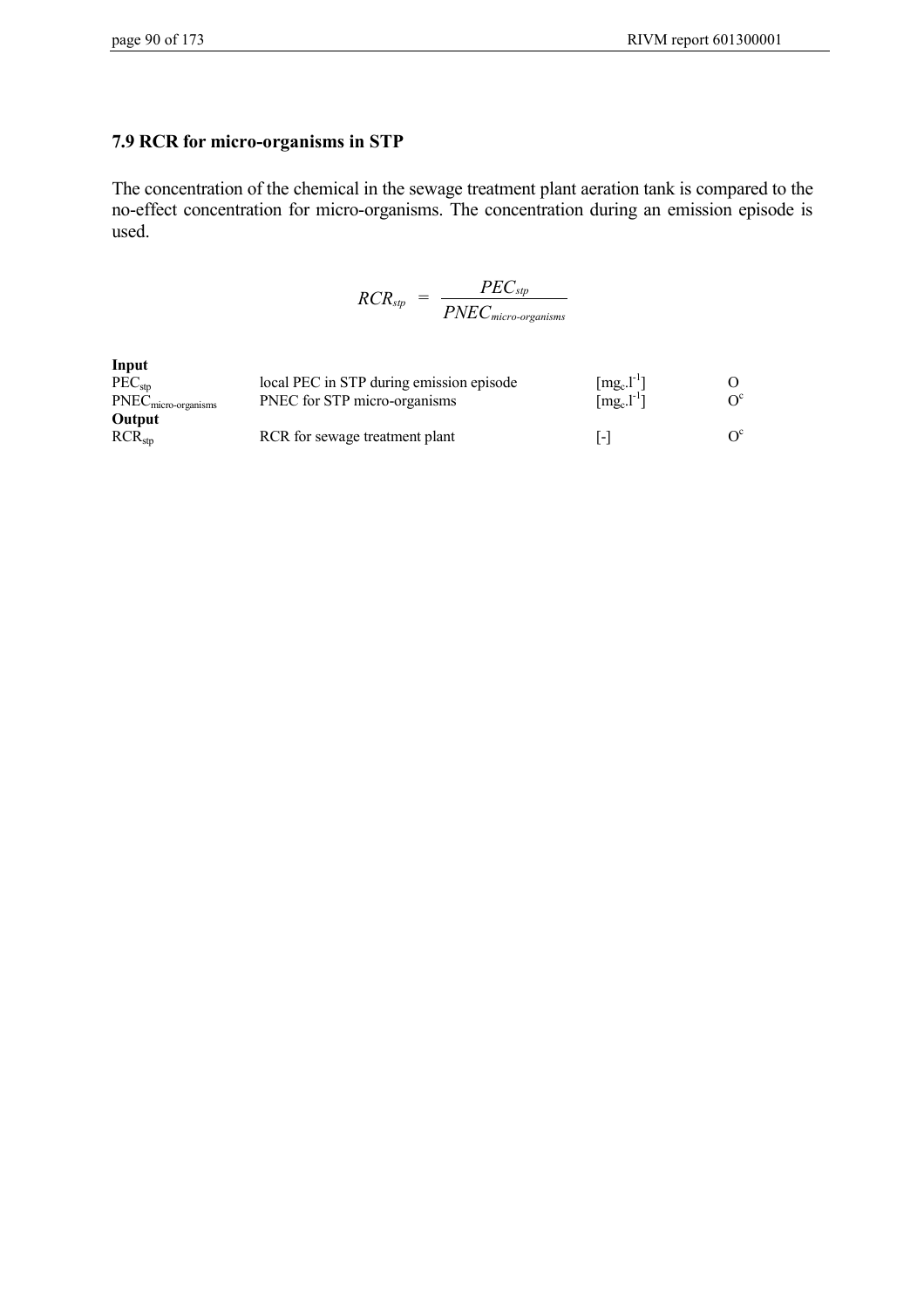# **7.10 RCR for dung insects.**

The effect of the chemical present in dung at field concentrations to dung fly and dung beetle is compared to the trigger for field testing (50% effect).

Table 46. Default setting for the module to calculate the  $RCR_{dung\text{ insects}}$ .

| <b>parameter</b>                                         | symbol | unn | value |
|----------------------------------------------------------|--------|-----|-------|
| trigger<br>value for field.<br>dung insects<br>. testing |        |     | м     |

$$
RCR_{\text{dung insects}} = \frac{\%effect}{50}
$$

| Input   |  |
|---------|--|
| %effect |  |

| mput<br>$%$ effect    | effect percentage at field concentration | l-l   |  |  |
|-----------------------|------------------------------------------|-------|--|--|
| Output                | trigger value for field testing          | I - I |  |  |
| $RCR_{dung\;insects}$ | RCR for dung insects                     | I - I |  |  |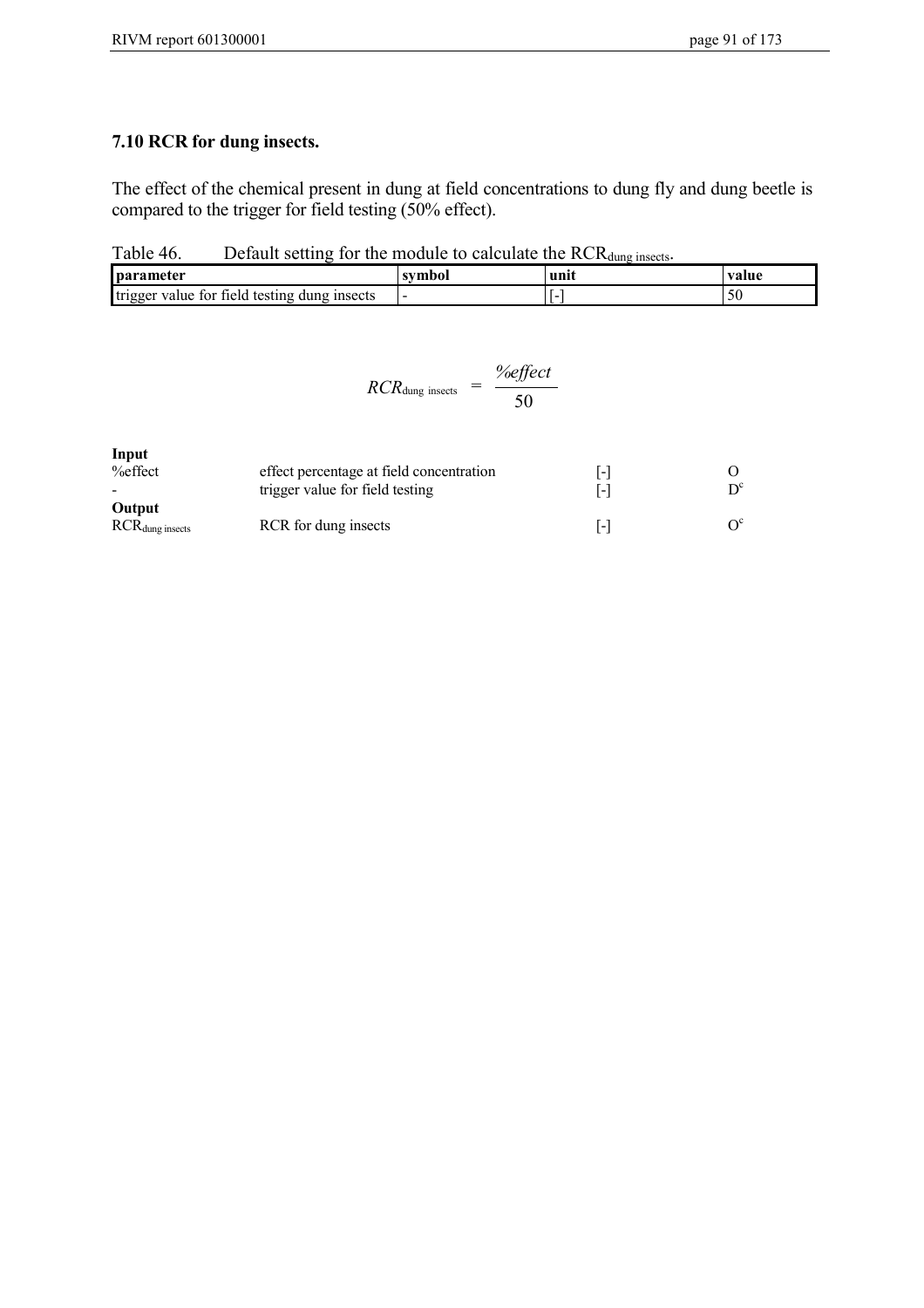# **7.11 RCR for grassland invertebrates (insects).**

The effect of the chemical present in dung at field concentrations to grassland invertebrates (insects, mites, collembola, etc.) is compared to the trigger for field testing (79% effect).

Table 47. Default setting for the module to calculate the RCR<sub>grassland insects</sub>.

| <b>parameter</b>                                           | unit | value |
|------------------------------------------------------------|------|-------|
| trigger<br>tield testing grassland<br>value for<br>insects | . .  | $\pi$ |

$$
RCR_{\text{grassland insects}} = \frac{\%effect}{79}
$$

| Input                  |                                          |         |                         |
|------------------------|------------------------------------------|---------|-------------------------|
| $%$ effect             | effect percentage at field concentration | $ -1$   |                         |
|                        | trigger value for field testing          | 1 - I   | $\mathsf{D}^\mathsf{c}$ |
| Output                 |                                          |         |                         |
| $RCR_{dung\, insects}$ | RCR for grassland insects                | $1 - 1$ | $\Omega^c$              |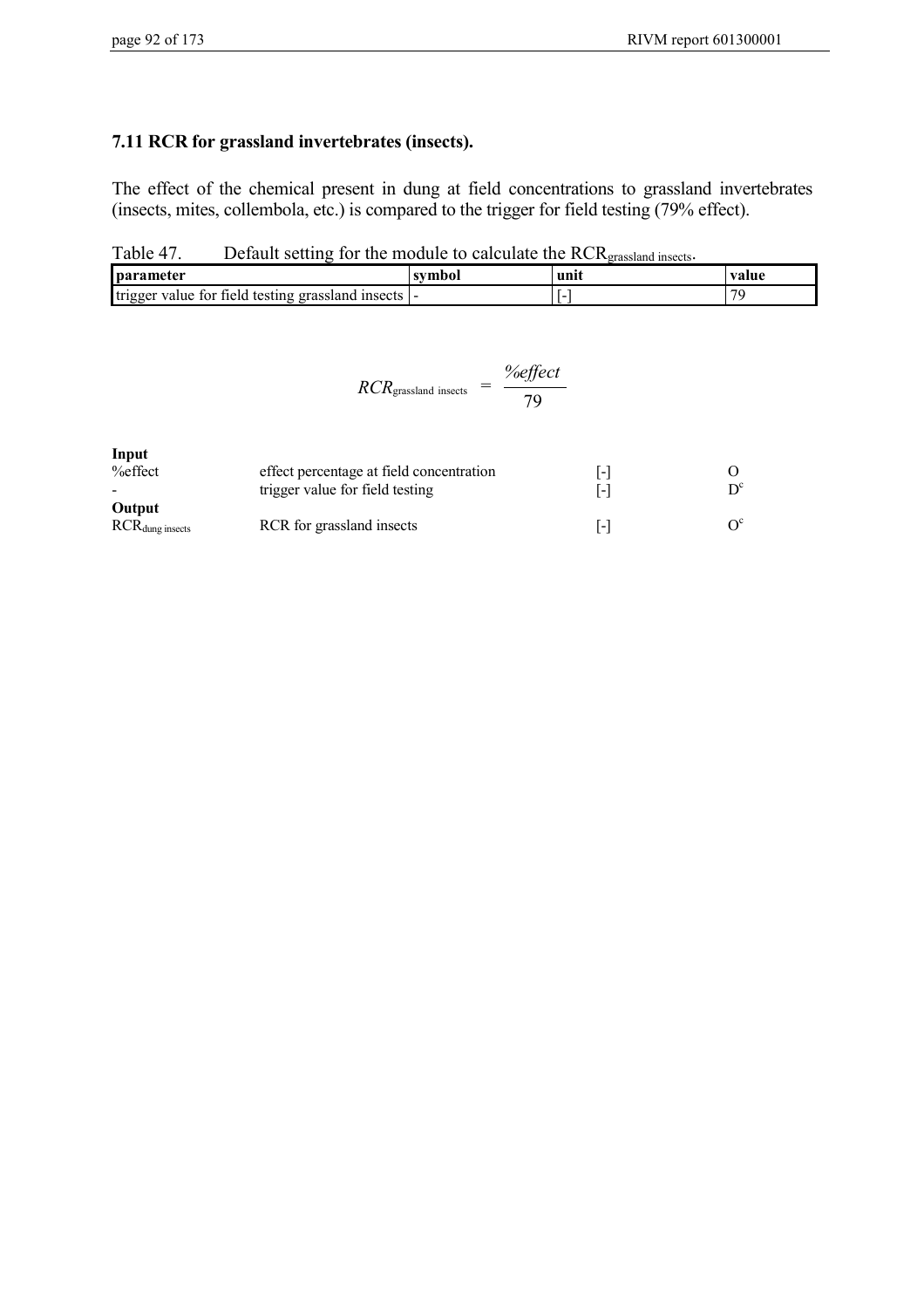## **8. EVALUATION.**

The reviewer performes the assessment with the data provided to the extent suitable for the phase under consideration. The suitable data are first summarised and evaluated according to the instructions in Chapter 10.

- **Phase I** ✔ dossier completeness check: no further evaluation is performed unless all compulsory information is made available (§8.1).
- $\triangleright$  compare the available information to the trigger values in Phase I (§8.2). The evaluation may end here when Phase I trigger values are not exceeded

#### **Phase II-a**

- $\triangleright$  dossier completeness check: no further evaluation is performed unless all compulsory information is made available (§ 8.1).
- ✔ hazard assessment or risk characterisation: in Phase II Tier A the exposure is compared to the effect (§ 8.2 and § 8.3). The evaluation may end here when Phase II Tier A trigger values are not exceeded.
- $\triangleright$  risk estimation: in the event Phase II Tier A trigger values are exceeded, a quantitative estimation of probabilities of effects by including uncertainty analysis is performed, including proposed risk management strategies (§ 8.4);
- $\triangleright$  requests for supplementary information: When certain (necessary or desirable) information is lacking, or when phase II Tier B evaluation is necessary, requests for complemental or supplemental information are drawn up (§ 8.5).

## **Phase II-b**

A phase II-b assessment is performed by the notifier in co-operation with the evaluation institute (e.g. CSR/RIVM) and is made to measure the type of product and the usage. This stage of assessment is subject to expert judgement. As a general rule: all decisions on requests for information should be reported and motivated before the research is carried out.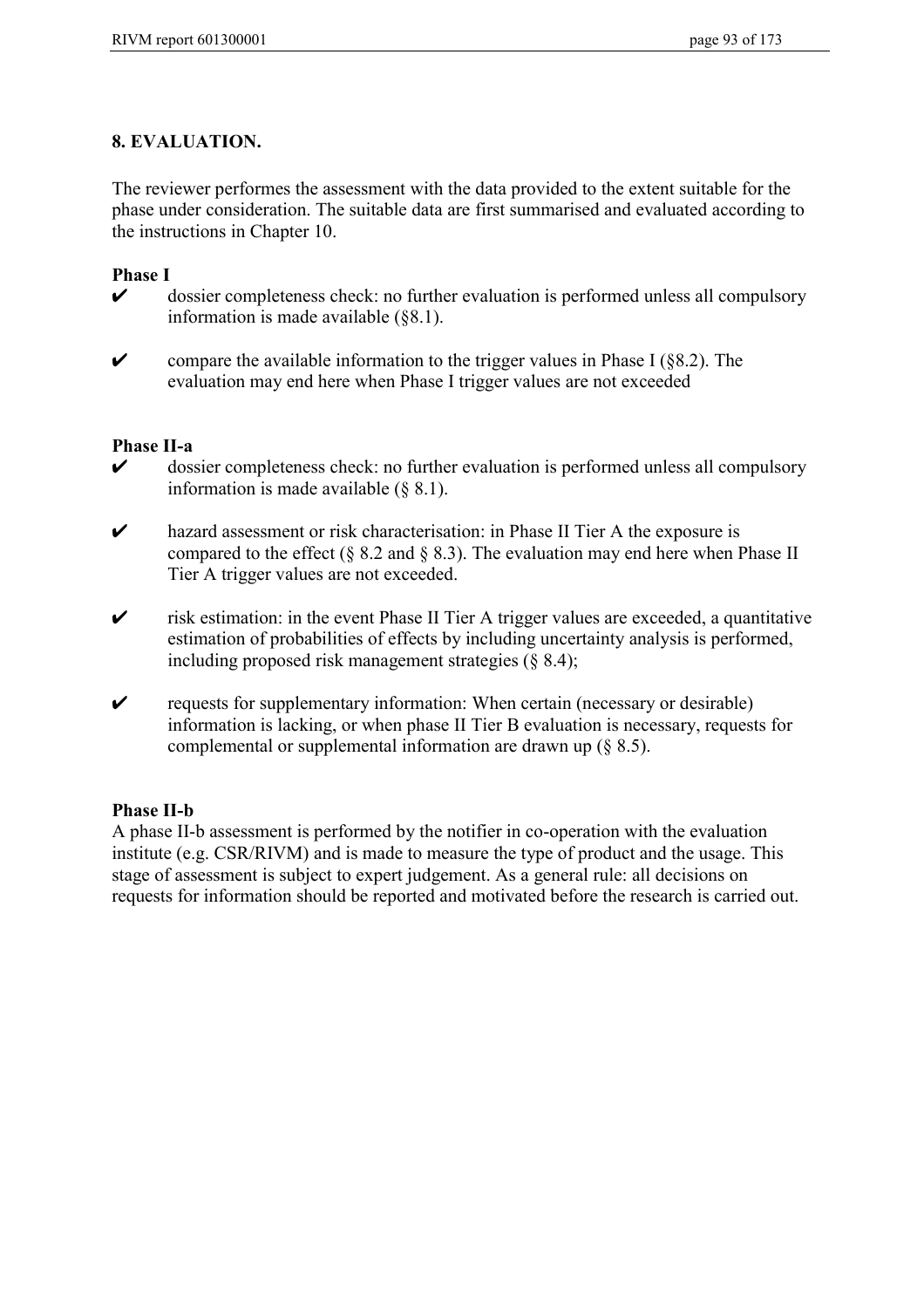# **8.1 Dossier completeness check.**

Below the information needed for Phase I assessment is listed. This information should be present in the dossier part for ecotoxicity. If any information is lacking default values are used that will lead to a worst case assessment. Information without brackets in Table 48 is compulsory: without these no assessment is performed.

| Information needed in Phase I. | Table 48. |  |  |
|--------------------------------|-----------|--|--|
|--------------------------------|-----------|--|--|

| <b>Compulsory information Phase I</b>                                                                                                                                                                                                               | $\blacktriangledown$                                                                      |
|-----------------------------------------------------------------------------------------------------------------------------------------------------------------------------------------------------------------------------------------------------|-------------------------------------------------------------------------------------------|
| <b>Substance and product identification</b><br>1. composition of preparation<br>2. (purities of the components)<br>3. names (and chemical (IUPAC) names)<br>4. (empirical formula)<br>5. (structural formula)<br>6. (molar mass)<br>7. (CAS-number) | $\Box$<br>$\Box$<br>$\begin{array}{c} \square \\ \square \end{array}$<br>$\Box$<br>$\Box$ |
| <b>Physical-chemical properties</b><br>(of all substances in a preparation):<br>1. (solubility in water)<br>2. (octanol-water partition coefficient)<br>3. (vapour pressure)<br>4. $(pKa)$                                                          | □<br>$\Box$                                                                               |
| <b>Functions and usage</b><br>target animals and intended effects<br>1<br>dosage in mg/kg bodyweight/day<br>2<br>route of application<br>3<br>indications for use<br>$\overline{4}$                                                                 | $\Box$<br>$\Box$<br>$\Box$<br>$\Box$                                                      |

For the (preliminary) hazard assessment default values will be used. In Phase I the information on environmental properties (degradation in soil and manure) of the substance are *not compulsory* for performing the assessment, but depending on the worst-case results of this assessment, they may be indispensable for avoiding a complete Phase II.

The supplemental or complemental information needed for phase II follows from the input parameters in the models to be used and from the effect data needed for the hazard assessment. This information may consist of studies on the following issues, depending on the product, the Tier (A or B) and the compartments to be assessed: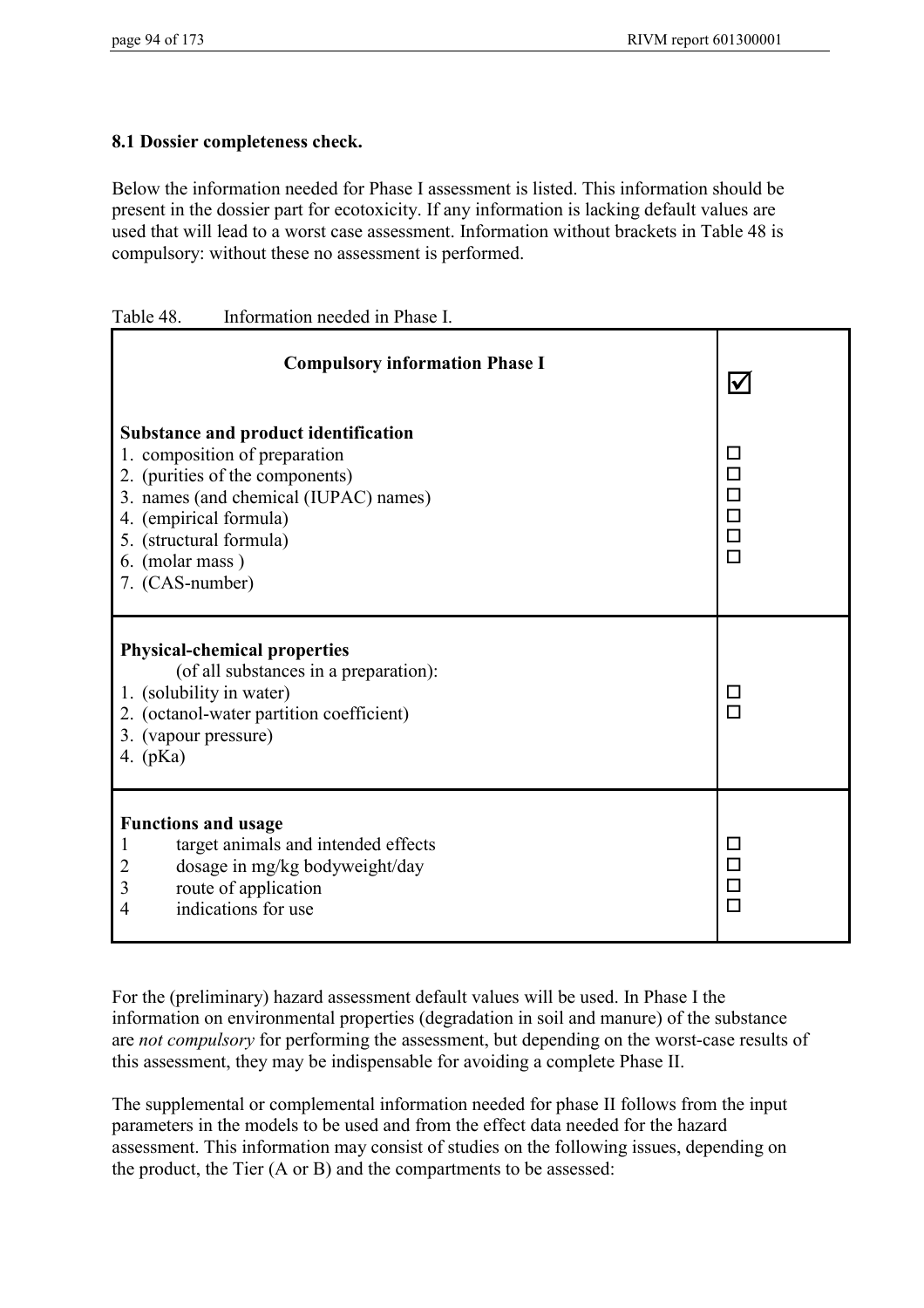• Analysis and detection:

-methods for soil and water

- Physical-Chemical properties
- Environmental behaviour:

-fate and degradation products of active ingredients (a.i.) in soil

-degradation rate in soil (a.i. and metabolites)

-mobility in soil (a.i. and metabolites)

-fate and degradation products of active ingredients (a.i.) in water/sediment systems -degradation rate in water/sediment systems (a.i. and metabolites)

-degradation in sewage treatment plants (ready and inherent biodegradability)

-sorption to sediment and suspended matter

• Ecotoxicology:

-short term/long term toxicity study with daphnids

-short term/long term toxicity study with fish

-short term/long term toxicity study with algae

-short term/long term toxicity study with earthworms

-short term/long term toxicity study with plants

-short term/long term toxicity study with sediment organisms

-study on the influence on the soil nitrification

-study of the influence on the activated sludge respiration and nitrification

-short term/long term toxicity to dung flies and dung beetles

-bioaccumulation (fish, earthworm)

-sub-chronic dietary toxicity to birds and mammals.

In the event these data are not delivered with the dossier, requests for additional information are drawn up (see Appendix IV).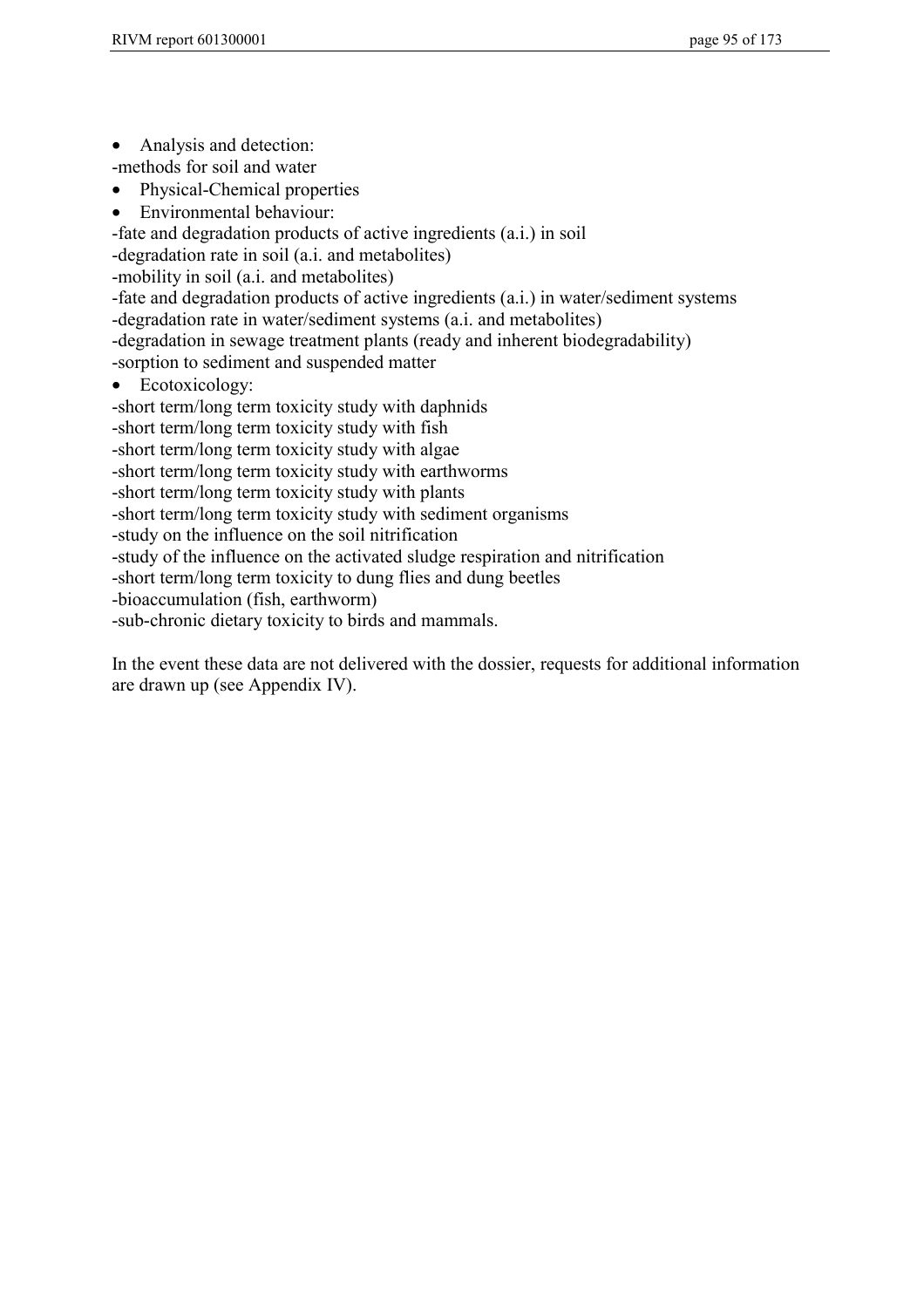# **8.2 Phase I.**

For all products the following list is checked for exemptions for further testing. The trigger values are relevant to all components of the product. However, if adverse environmental effects are still anticipated from the use of the products, the Phase II assessment must be performed.

One uses the information in Chapter 3 to decide what routes of emission, distribution, and exposure, and what compartments are relevant for the product under consideration. Use Figure 1 for every route and be aware that while one route of emission may lead to Phase II immediately, other routes may end in Phase I.

The Phase I Decision tree presented in Figure 1 contains more information than presented in the Phase I decision tree by EMEA (1997). However, the decision scheme presented here complies fully with the text from EMEA (1997).

## I. Product identity and usage.

Exemption for further testing in both phase I and II is in principle acceptable for:

- $\mathbb{A}$ physiological substances such as vitamins, electrolytes, natural amino acids and herbs.
- $\mathbb{Z}$ products intendended for administration to companion animals (not including horses).
- $\mathbb{A}$ products intended for individual treatment as opposed to mass medication<sup>10</sup>.

This information can be derived from the compulsory dossier. If these exemptions do not apply:

 $\Rightarrow$  the route of distribution is determined (Chapters 3 and 4). In Phase I the uses in goats, fur-bearing animals, other poultry than chickens, turkeys, and ducks, are only assessed when no other target animals are specified.

# II. Route of distribution.

 $\overline{a}$ 

- $\Box$  the product is used in fisheries:
	- $\Rightarrow$  further assessment is needed in a Phase II assessment (§8.3.1).
- $\Box$  product has an external application and will enter the environment directly:
	- $\Rightarrow$  decide whether application will be indoors or outdoors;
	- $\Rightarrow$  assess the exposure of slurry, soil and ground water ( $\&$  4.1.1.2, 4.2.4 and 4.3) and assess the insecticidal properties of the substance (§ 6.2);
	- $\mathbb{A}$  substances without insecticidal activity (see Chapter 6) are exempted from Phase II testing on grassland invertebrates. If insecticidal properties are evident:
	- $\Rightarrow$  further assessment is needed in a Phase II assessment for grassland invertebrates(§ 8.3.1).
- $\Box$  the product has an external or internal application and will enter the environment via slurry:

 $10$  The EMEA (1997) document also gives 'a small number of animals' as a reason for exemption. However, this criterium needs further elaboration before it can be applied in a uniform and objective manner. We see this criterium as a translation of the trigger values for slurry and soil concentrations, and feel that in that event a calculation is more appropriate.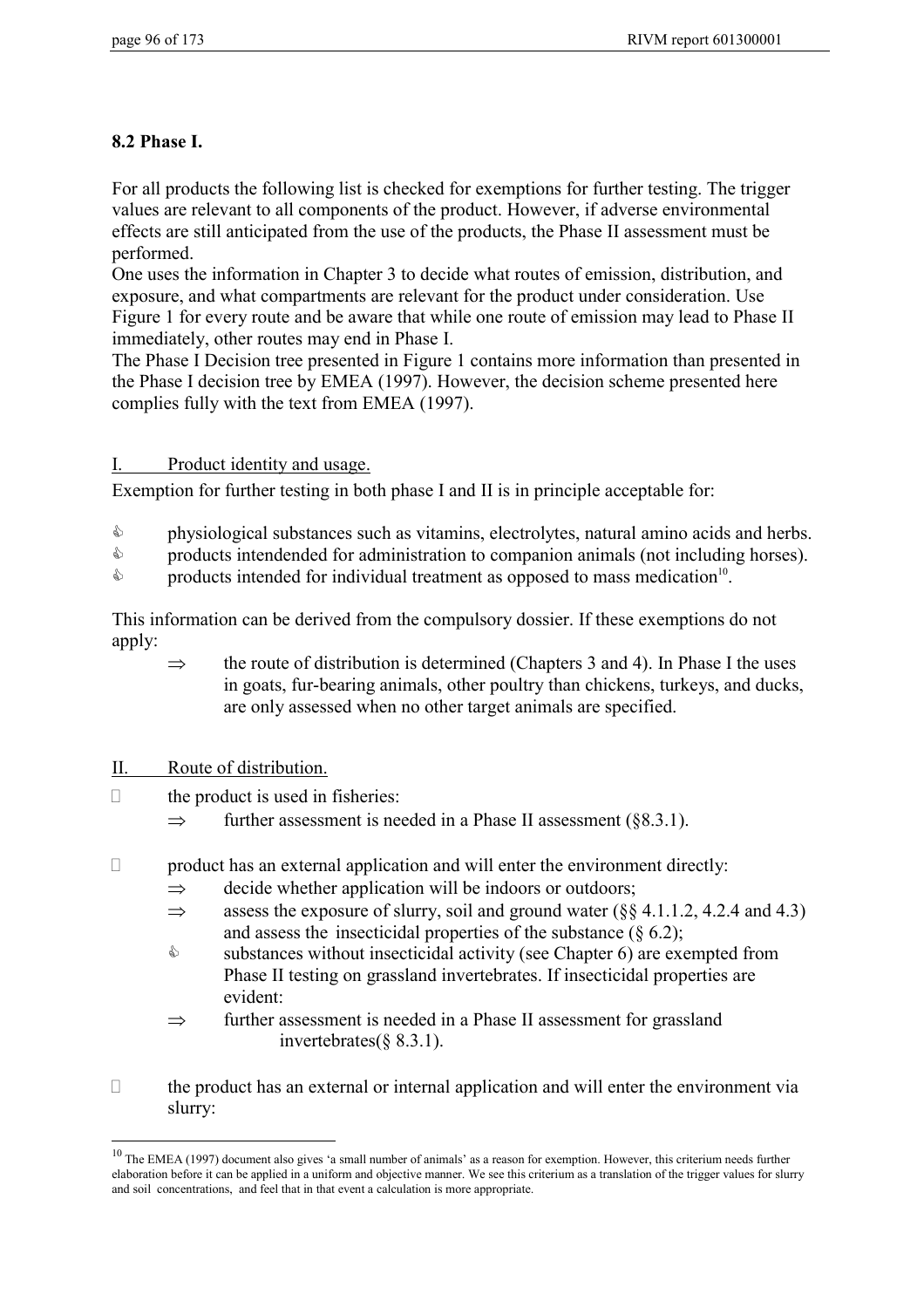- $\mathbb{A}$  substances likely to be rapidly degraded in manure (DT50 in manure less than  $30 \text{ days}$ <sup>11</sup> are exempted from further assessment. If this does not apply:
- $\Rightarrow$  assess the exposure of slurry (§ 4.1.1 and 4.1.2);
- $\mathbb{S}$ substances that will be present in concentrations lower than 100  $\mu$ g/kg in slurry are exempted from further assessment. If this does not apply:
- $\Rightarrow$  assess the exposure of soil, groundwater, and surface water ( $\S$ § 4.2-4.4).

- $\Box$  the product has an internal or external application and will enter the environment via excreta of grazing livestock:
	- $\Rightarrow$  assess the exposure of dung from grazing livestock (see §§ 3.1 and 4.1.2.2);
	- $\Box$  substances are present in the fresh dung in concentrations <10  $\mu$ g/kg: no further assessment for dung insects.
	- $\Box$  substances are present in the fresh dung in concentrations >10 µg/kg: further assessment is needed in a Phase II tier A assessment for dung insects and earthworms (see § 8.3.3).
	- $\Rightarrow$  assess the exposure of soil by urine and dung, the exposure of ground water, and assess the insecticidal properties of the substance (see Chapter 6).
	- $\Box$  If the substance is excreted and has insecticidal properties proceed with a Phase II assessment for surface water (see § 8.3.3).

## III. Concentrations in soil and ground water

The product reaches the soil compartment. Assess the concentrations in soil and ground water with the appropriate models  $(\S 4.2; \S 4.3)$ .

 $\mathbb{A}$ substances that will be present in soil in concentrations  $\leq 10 \text{ µg/kg}$  and  $\leq 0.1 \text{ µg/l}$  in groundwater are exempted from further assessment.

In the case these triggers are exceeded a Phase II Tier A assessment is required for soil and ground water (see  $\S$  8.3).

## IV. Metabolites.

 $\overline{a}$ 

Information on metabolisation and excretion in the animal, transformation in manure, dung, and soil is not compulsory, but will be used when delivered or available. Exemption for further assessment is in principle acceptable for:

 $\mathbb{A}$ metabolites which represent less than 20% (molar fraction) of the applied dose.

V. Identification of relevant substances and compartments for Phase II assessment. The compartments and substances that are not exempted from further testing are listed by the reviewer.

 $11$  The conclusion 'rapidly degradable' can be based on theoretical calculations or experimental studies in relevant compartments. The presence or degradation of relevant residues can also be shown in bioassays involving relevant target organisms. See Chapter 10.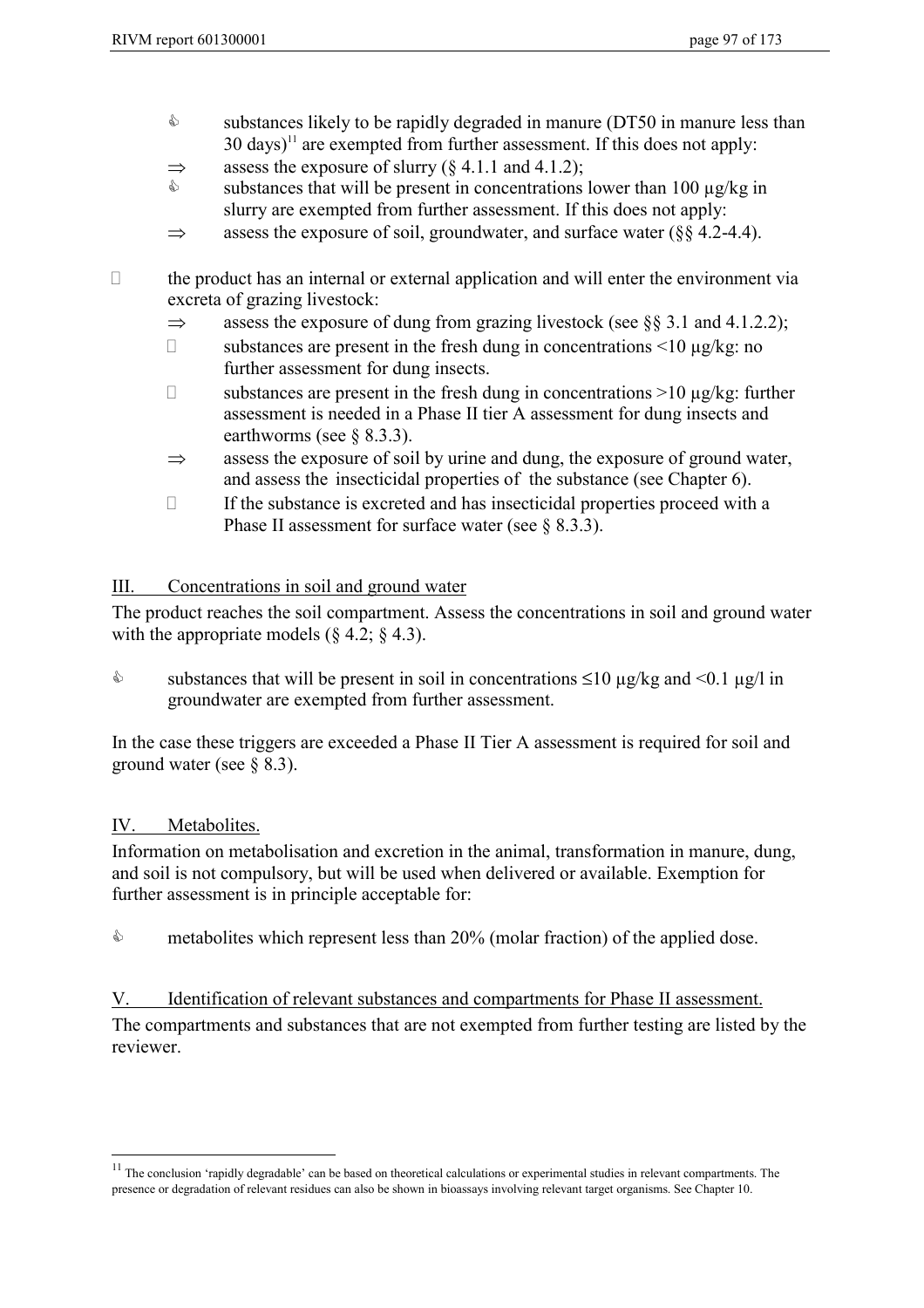

Figure 1. Phase I decision tree.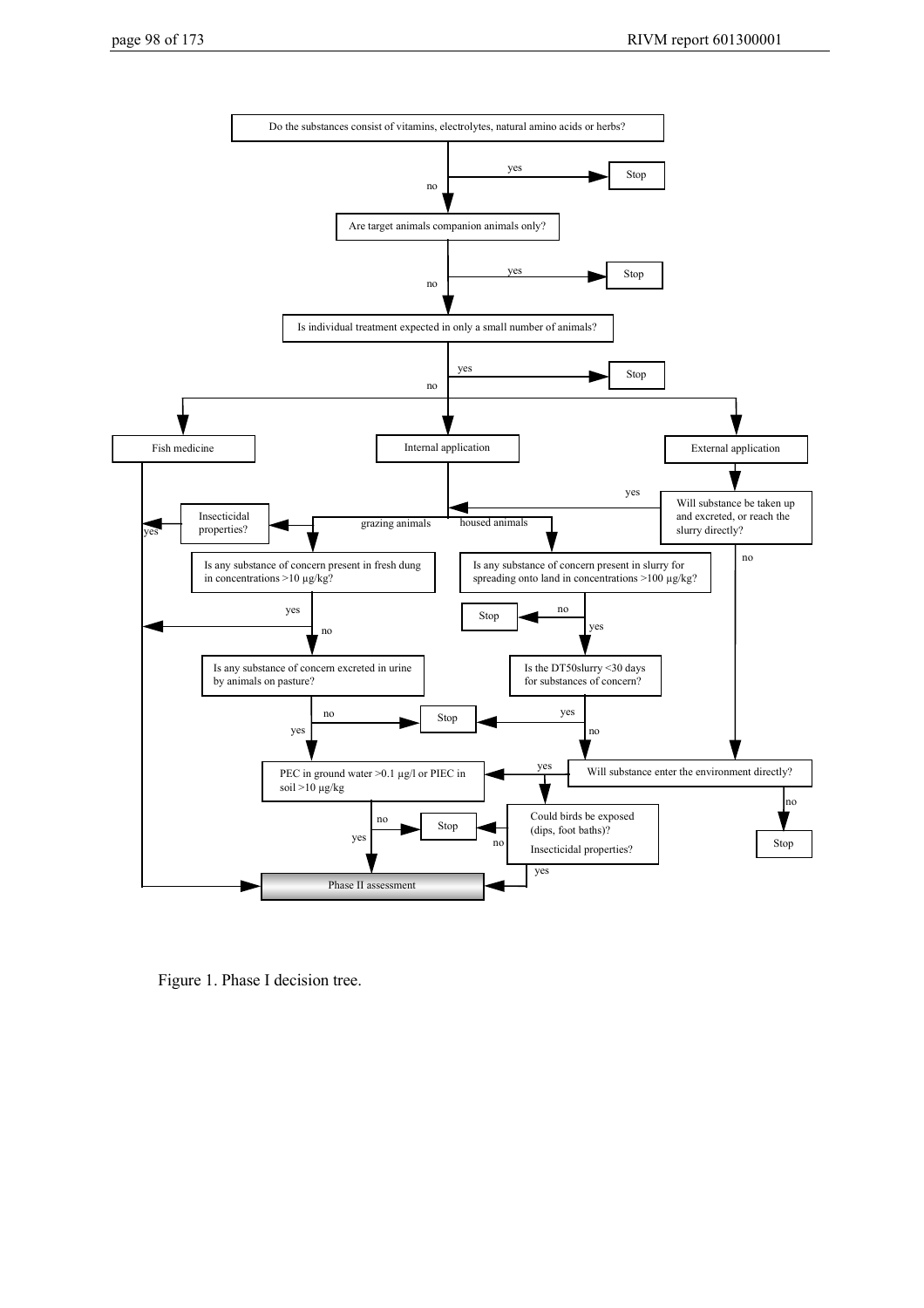#### **8.3 Phase II Tier A hazard assessment.**

The Phase II Tier A hazard assessment is a complete assessment including emission, distribution, exposure, effects, and hazard identification. At this point, it is important to consider all available documentation relevant to the environmental risk assessment of the product. Follow *all* subsections of § 8.3.

#### 8.3.1 Emission and distribution assessment.

The second phase starts with a more detailed evaluation of the possible fate of the products and/or its relevant metabolites for the relevant compartments identified in Phase I. All default values can be changed due to cogent argumentation for circumstances deviating from the model parameters: e.g. body weights at administration, percentage of the herd treated, incidence of treatment over the year when more cycles are grown.

Proceed with further assessment only for the relevant compartments according to Figure I.

- In case of emission to slurry or excretion by grazing animals studies on metabolism in slurry, soil, and manure, and on animal excretion may be required and/or delivered. This elaborated assessment yields environmental concentrations in soil, water and ground water. In Phase II, when at least three  $DT50<sub>sol</sub>$  and three Koc are available, the model Pestla 1.1 (Van der Linden et al., 1989) is used to calculate the concentration in the ground water<sup>12</sup>. The trigger values used in Phase I are still valid.
- In case the substance is excreted by grazing animals dung pat degradation may be a point of concern and studies to investigate this aspect may be asked for.
- In case the substance is excreted by grazing animals and it has insecticidal properties assess the exposure of the surface water  $(\S 4.4.1; \S 5.3.2; H6)$ . Run-off into surface water is not taken into consideration in case the soil is reached via grazing animals.
- In case of external use of high-volume topical applications of insecticidal substances emission to surface dwelling grassland invertebrates and fleece dwelling parasites is direct (§5.2), and so is distribution to birds via the dipping bath (§5.1). Birds are then also exposed through contaminated insects which they use as food source (§5.2). The prescribed instructions on how to deal with residual dipping fluid are used for the assessment. When these are not specified, the concentration of the substance in the dipping fluid is divided by the expected surface area the fluid is spread over to give the dosage for the soil ( $§$ 4.2.4), ground water ( $§$  4.3) and for the grassland invertebrates. This dosage is also used to make the exposure assessment for birds via invertebrates (§5.2). The concentration in the dipping fluid (§5.1) is the exposure concentration for birds. One should be aware of the possibility that disposal of sheep dips onto land (or even into the ditch) might not be part of recognised good agricultural practice, and as such may not be assessed.
- In case of use in fisheries, the concentrations in the STP aeration tank (RIVM, 1994), in the surface water ( $\S 4.4.3$ ) and in the soil and ground water ( $\S 84.2.3$  and 4.3) are calculated based on the scenario presented in Chapter 3.11 and the models in Chapter 4. Depending on the use in the fish industry a long term exposure might be expected and in that event the concentration in the sediment is calculated over a longer period. For specific instructions the reader is referred to EMEA (1997), EC (1996), USES (RIVM 1997), and §§ 6.1.2 and 7.6.

 $\overline{a}$ 

<sup>&</sup>lt;sup>12</sup> The model choice follows the requirements from the Netherlands Pesticide Act.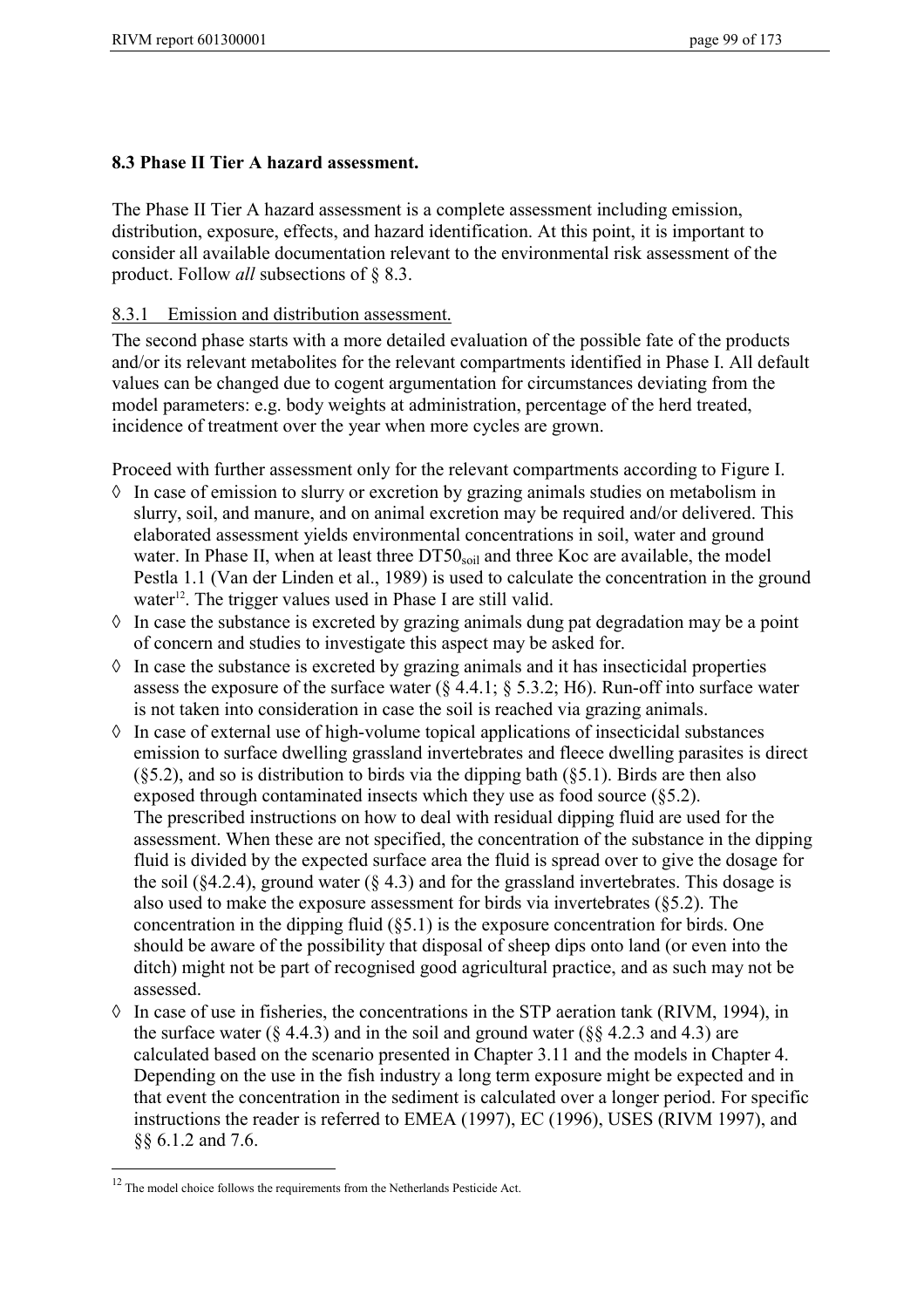#### 8.3.2 Exposure assessment.

When a product has an internal or external application and will enter the environment one has assessed the concentration in relevant compartments. See Chapter 4. Gather all calculated concentrations.

For other emission routes and specific distribution routes an exposure assessment needs to be performed. Choose from the possibilities mentioned below.

- $\Box$  the product is used in fisheries:
	- $\Rightarrow$  Substances with a logKow > 3 or a BCF<sub>fish</sub> > 1000 (readily degradable substances) or a BCF  $_{fish}$  >100 (persistent substances) are assessed on secondary poisoning of vertebrates by fish. See § 5.3.2.
- $\Box$  product has an external application and will enter the environment directly:  $\Rightarrow$  Concentrations in feed and 'drinking water' for birds are calculated and presented. See §§ 5.1 and 5.2.
- $\Box$  the product has an external or internal application and will enter the environment via slurry:
	- $\Rightarrow$  assess secondary poisoning via earthworms from soil in case BCF<sub>earthworm</sub> > 20 l/kg (logKow  $>5$ ). See § 5.3.1.
- $\Box$  the product has an internal or external application and will enter the environment via excreta of grazing livestock:
	- $\Rightarrow$  assess secondary poisoning via earthworms from dung. See §§ 5.3.1 and 5.2.

## 8.3.3 Effect assessment.

Chapter 6 contains general procedures for effect assessment. The regulatory minumum requirements on toxicity data are different for the various routes of exposure are reported below. Should more information be available, then this can be used.

## *Effect assessment for residues reaching the soil.*

## Persistence

Three soil transformation rate studies are required to assess the potential for residues to build up in the soil. This effect is considered relevant at a mean DT90soil >1 year. In case the mean DT50soil >60 days hazard identification for soil micro-organisms is considered necessary, and the trigger for earthworms is lowered (see figure 2).

Mobility and run-off

Three soil adsorption studies are required to assess the potential for residues to run off to the surface water. In case the mean Koc is <500 l/kg and the soil is reached via spreading of slurry the PECsurface water<sub>run-off</sub> is calculated ( $\S$  4.4.2) and the effect assessment is continued there for surface water.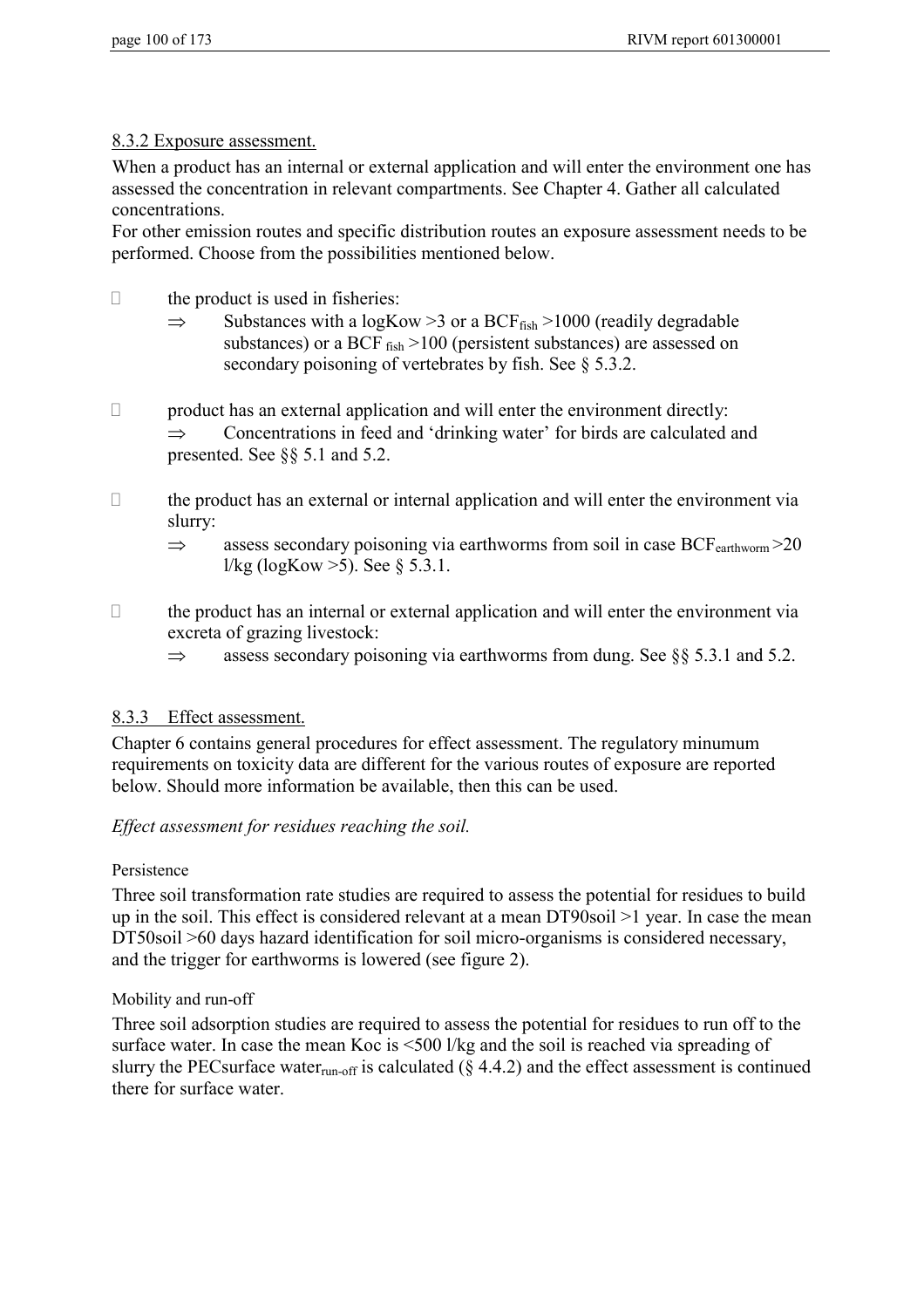#### Phytotoxicity

The most useful EC50 for plants (germination, growth, vigor) is determined. This value is not used for residues on pastures.

#### Earthworms

The most useful LC50 for earthworms is determined. The result is normalised to 3.5% organic matter for soil and to 30% organic matter for dung. In case the mean DT50soil >60 days the trigger for earthworms is lowered (see figure 2).

#### Soil micro-organisms

In case the DT50soil >60 days, the data on nitrification are used to derive a PNEC.

#### Birds

For substances with logKow >5 at least one NOEC from an avian reproduction test is required to calculate the PNEC. Endpoints should be growth, mortality or reproduction (e.g. blood parameters are not relevant). Feeding studies with mammals are acceptable as alternative: see §6.1.6.

## *Effect assessment for residues reaching the ground water.*

Concentration in the ground water.

The standard for ground water of 0.1 µg/l as given in Directive 80/778/EEG is used. Should the standard be exceeded, a Phase II Tier B assessment is required.

Ground water organisms.

In case the PEC ground water is  $>0.1$  µg/l, one acute Daphnia test is required. Based on the one Daphnia test the PNEC for groundwater organisms is derived.

## *Effect assessment for residues reaching the surface water indirectly.*

#### Via run-off.

Using at least the results from one acute algae test, one acute Daphnid test, and one acute fish test, a PNEC is derived.

Via direct excretion into surface water.

Only in case the substance has insecticidal properties the result from one acute Daphnia test is required. Based on the one Daphnia test the PNEC is derived.

Via these indirect routes the risk on secondary poisining via fish is considered negligible.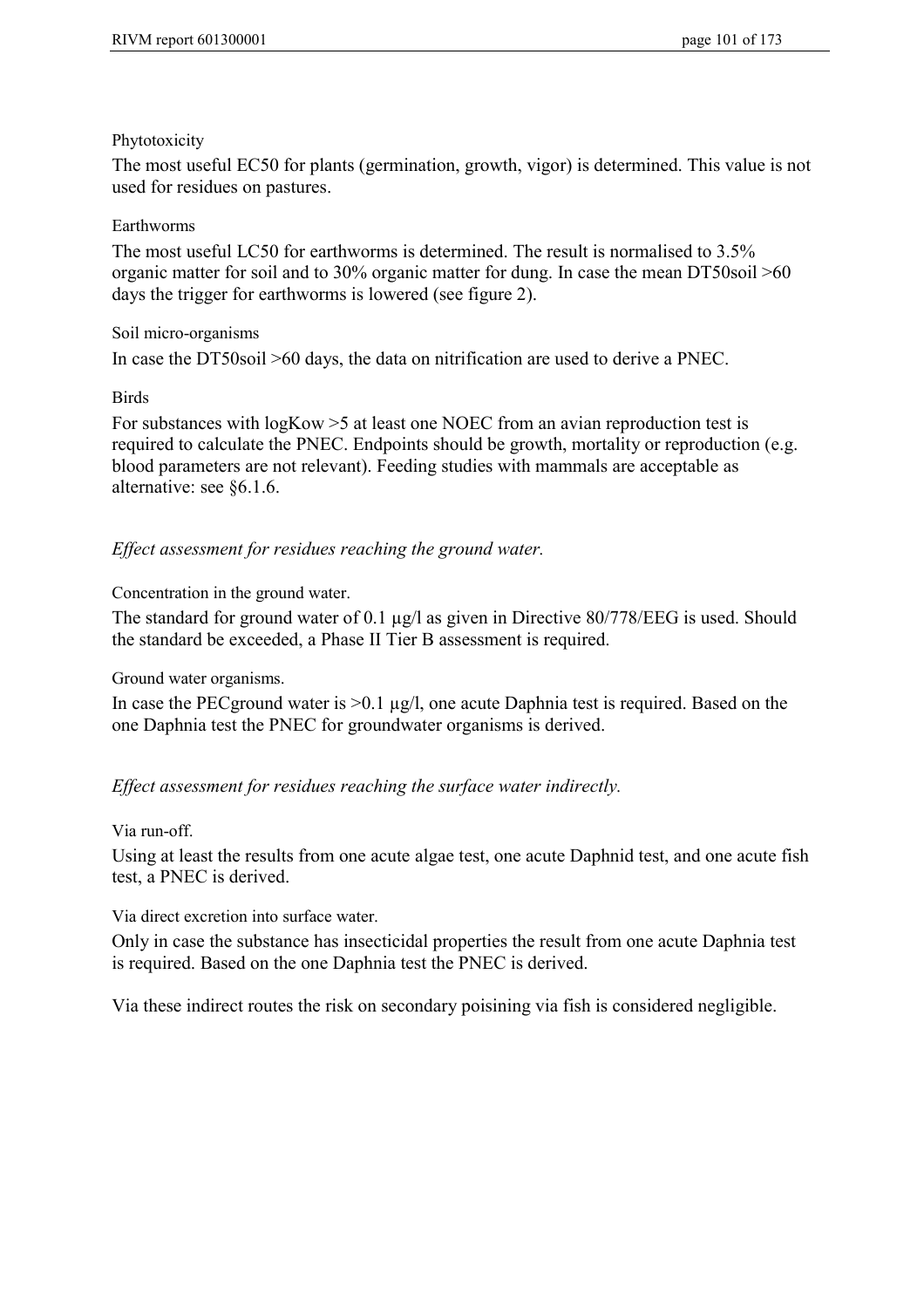*Effect assessment for residues reaching the surface water via discharge from fisheries.*

#### Waterorganisms

Using at least the results from one acute algae test, one acute Daphnid test, and one acute fish test, a PNEC is derived.

When the DT50 hydrolysis/photolysis is  $>4$  days or the Kow  $>1000$  the long-term exposure is calculated with USES 1.0 for both water and sediment (§ 4.4 and 4.5).

NOEC and PNEC values are derived for aquatic and sediment organisms, as are BCF values from fish bioconcentration studies and MPC for sediment. PNEC based on three NOECs are derived.

#### Birds

For substances with logKow >3 at least one NOEC from an avian reproduction test is required.

#### *Effect assessment for residues from high-volume topical application fluids.*

#### Grassland invertebrates

In a laboratory toxicity test with a susceptible stage of at least two grassland dwelling species a test is performed and the percentage effect is determined. If data from worst-case laboratory tests indicate a more than 79% effect, in any of the test species, then the next stage of testing will be required: a dose-respons laboratory test using natural substrate. This test should be performed with a maximum of four species  $(≥ 1$  used in previous test) and a natural substrate (grass). If data from these tests indicate a more than 79% effect, in any of the test species, then the next stage of testing will be required: field studies. For this field study the reader is referred to the EMEA (1997) document, as this stage is part of the Phase II Tier B testing.

#### **Birds**

From avian acute toxicity tests LD50 values are derived. From avian short-term dietary toxicity tests LC50 values are derived. The lowest values are used for the assessment of the dietary route.

#### *Effect assessment for residues in dung.*

#### Dung fauna

In case the substance has a DT50 (soil) >60 days, the LC50 for earthworms needs to be determined. The corrected value for 18% o.c. is used.

In case the substance has insecticidal properties, for 1 species dung fly and 1 species dung beetle it is determined whether the effect of the residue is >50% (mortality, reproduction, parasitising capacity). In the event the effect is >50% for dung insects, field studies are required.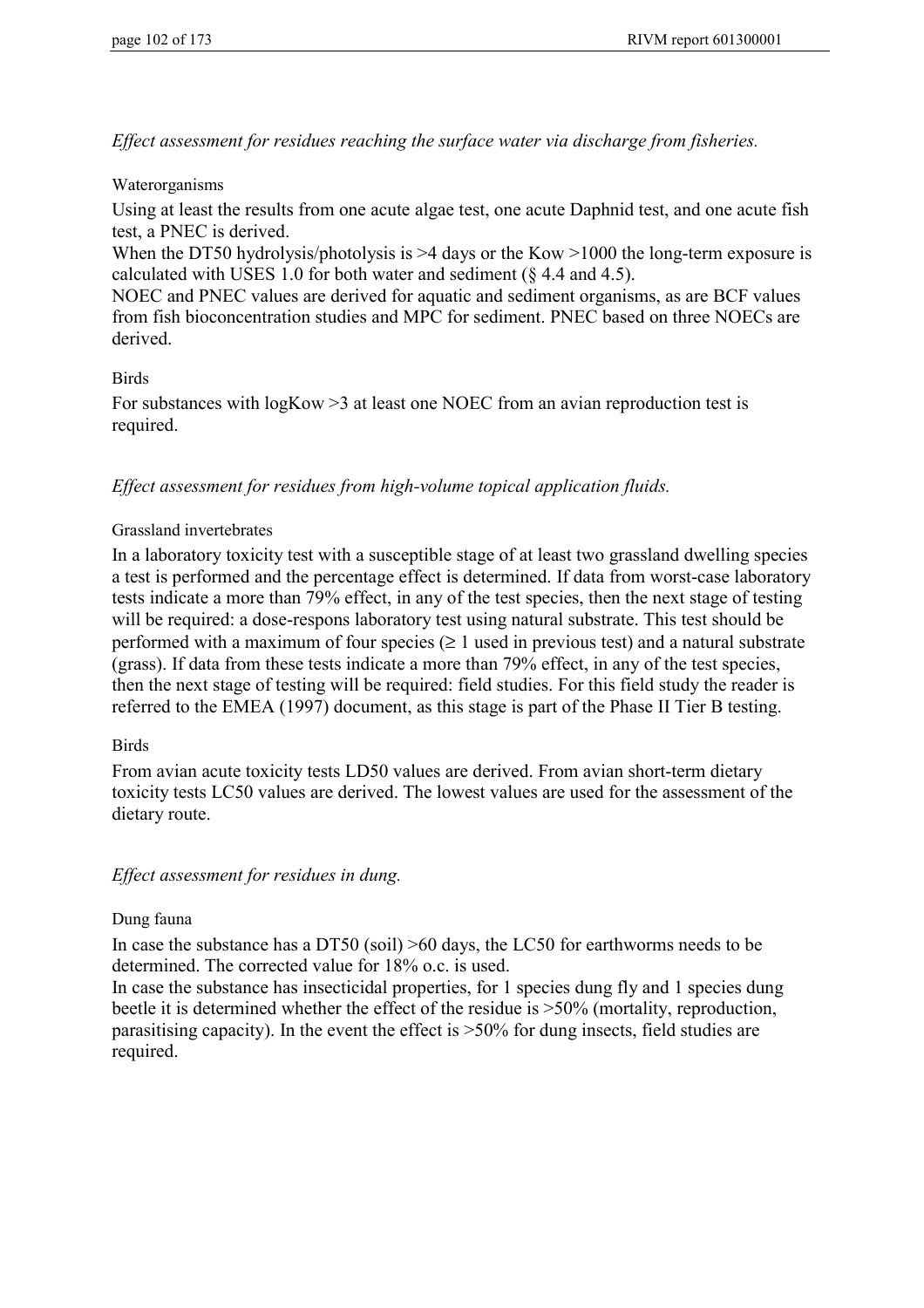## 8.3.4 Hazard quotients

The hazards quotients are presented and comments are given on the results; e.g. when trigger are exceeded. The hazards quotients are given as RCR values: Risk Characterisation Ratio's (see Chapter 7). The RCR are presented related to the route of exposure:

- via spreading of slurry and sludge;
	- earthworms, plants, nitrification, ground water, waterorganisms, secondary poisoning via earthworms;
- via excretion of dung and urine;
	- earthworms, nitrification, ground water, waterorganisms, poisoning of birds and mammals via dung; dung fly and dung beetle.
- via discharge to STP/surface water from fisheries;
	- activated sludge, waterorganisms, sediment organisms, secondary poisoning via fish;
- via external application of (high volume) topical applications:
	- earthworms, nitrification, ground water, grassland invertebrates, dietary poisoning birds and mammals, direct uptake fluid by birds.

Below the Phase II Tier A decision schemes are given.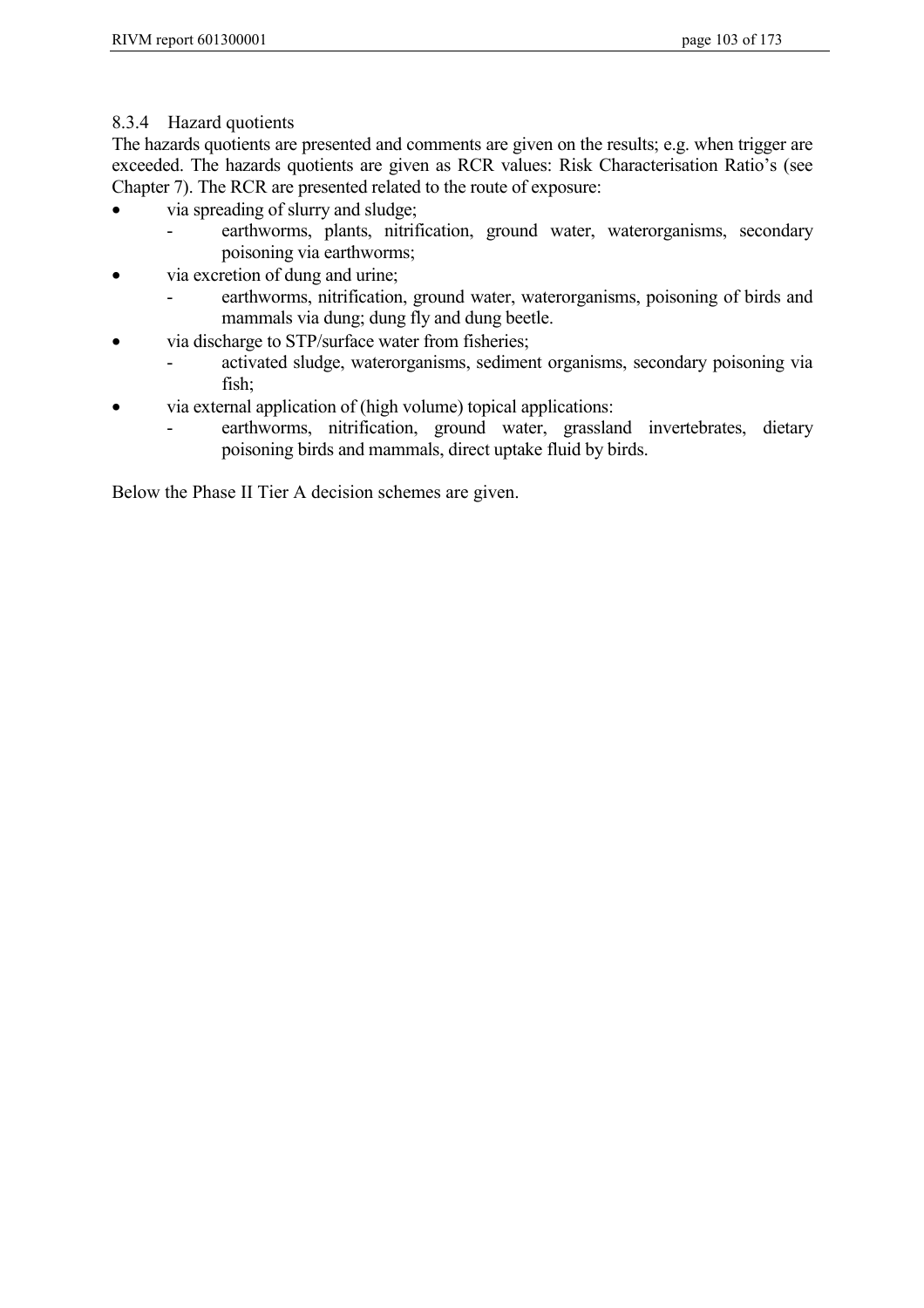

Figure 2. Phase II tier A decision tree for residues spread with slurry.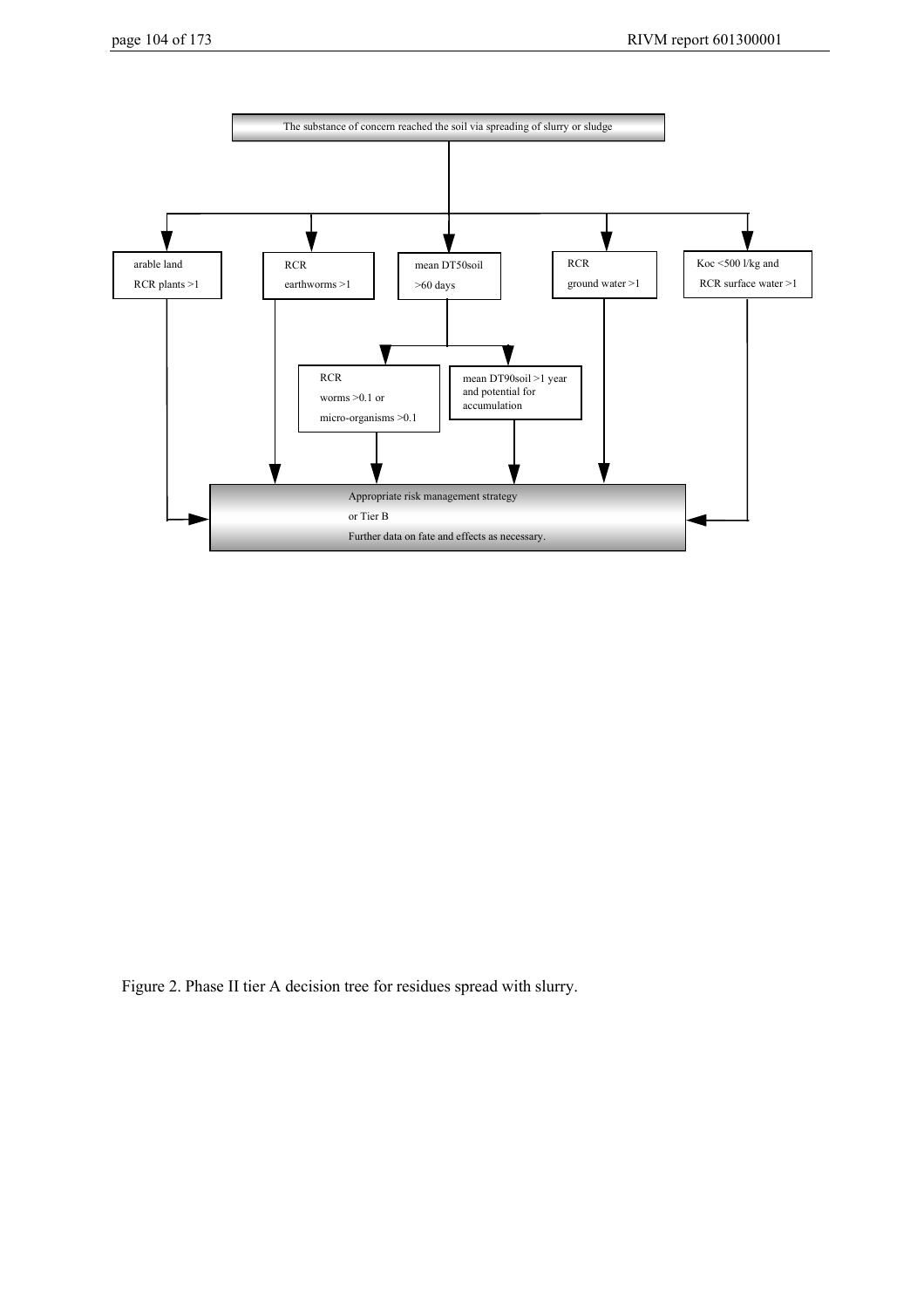

Figure 3. Phase II Tier A decision tree for residues spread by grazing animals.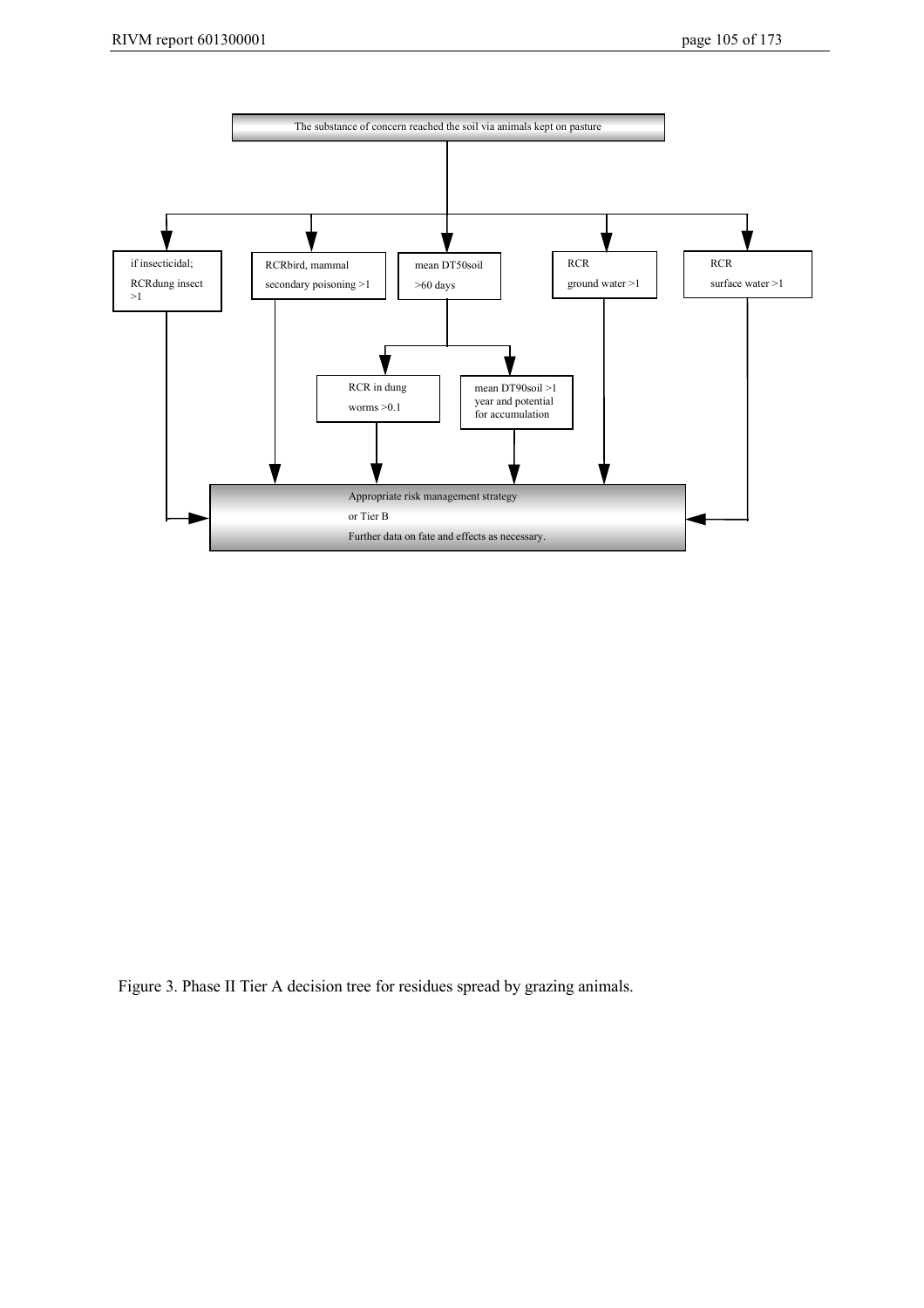

Figure 4. Phase II Tier A decision tree for residues spilled outdoors.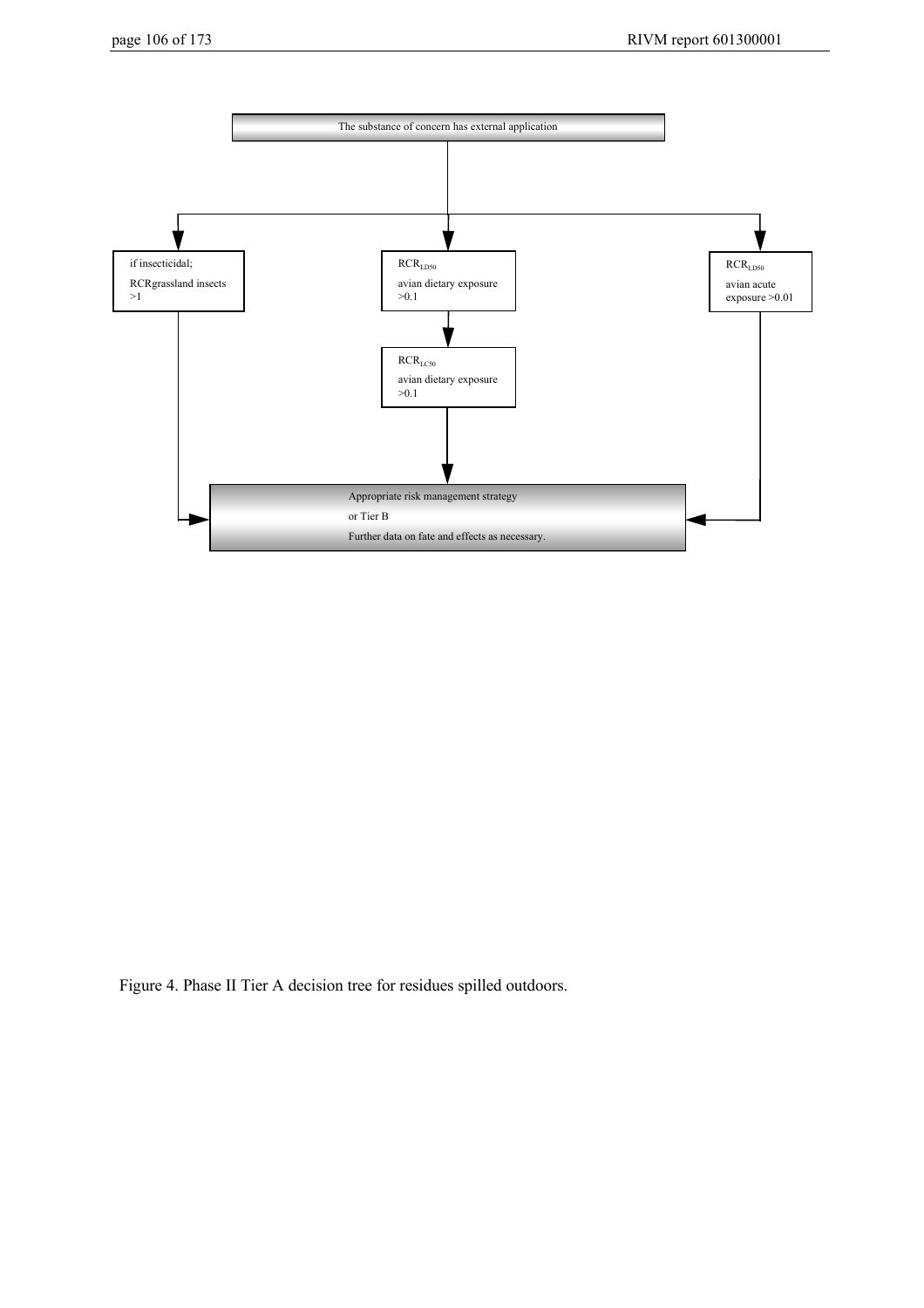

Figure 5. Phase II Tier A decision tree for fish medicines.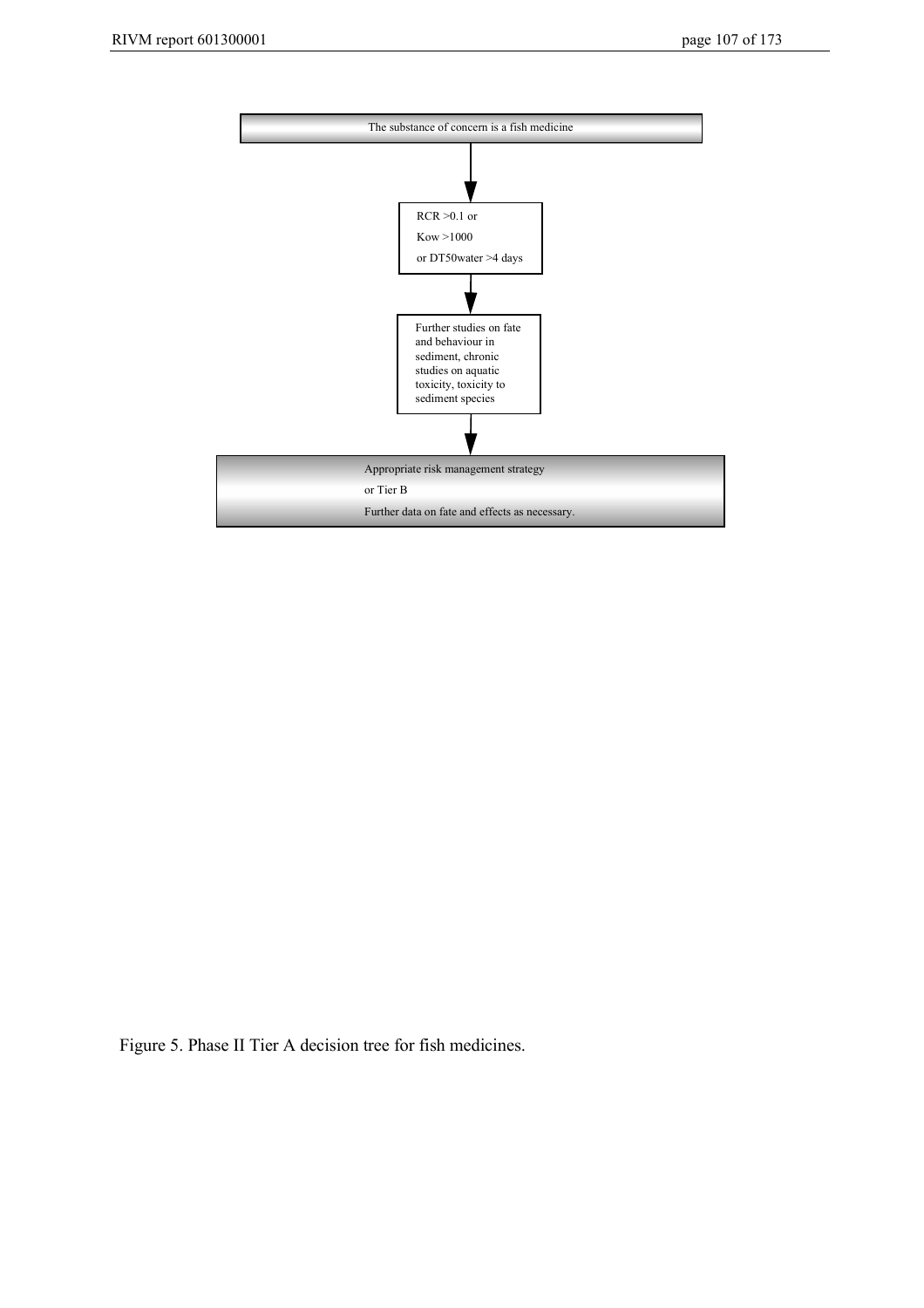#### **8.4 Risk estimation.**

The assessment performed has certain limitations that are due to the chosen models and triggers. In this chapter a short comment is given on the alternative results in case different triggers or extreme values from a range were used. This only applies for a Phase II assessment.

An example of a model limitation is the choice of a mixing depth of 5 cm in grassland soil. The slurry is applied by injection. With this method gullies are cut in the turf and the slurry is poured into the gullies. After the injection the soil is closed. With this method a mixing depth of 10 cm is probably more realistic.

## **8.5 Requests for supplementary information.**

In the event the hazard assessment cannot be completed because information is lacking, requests for additional information are made. These requests will be consise and complete, using full sentences. Reference will be made to the paragraph in the assessment the information is needed in, and to the recommended test guidelines and other specific requests.

Supplementary information can also refer to excipients and metabolites. A list of requests for standard information is presented in Appendix V.

#### Example:

x. No information is available on ...... of (substance). A test performed according to .... Guidelines with (substance) is considered necessary.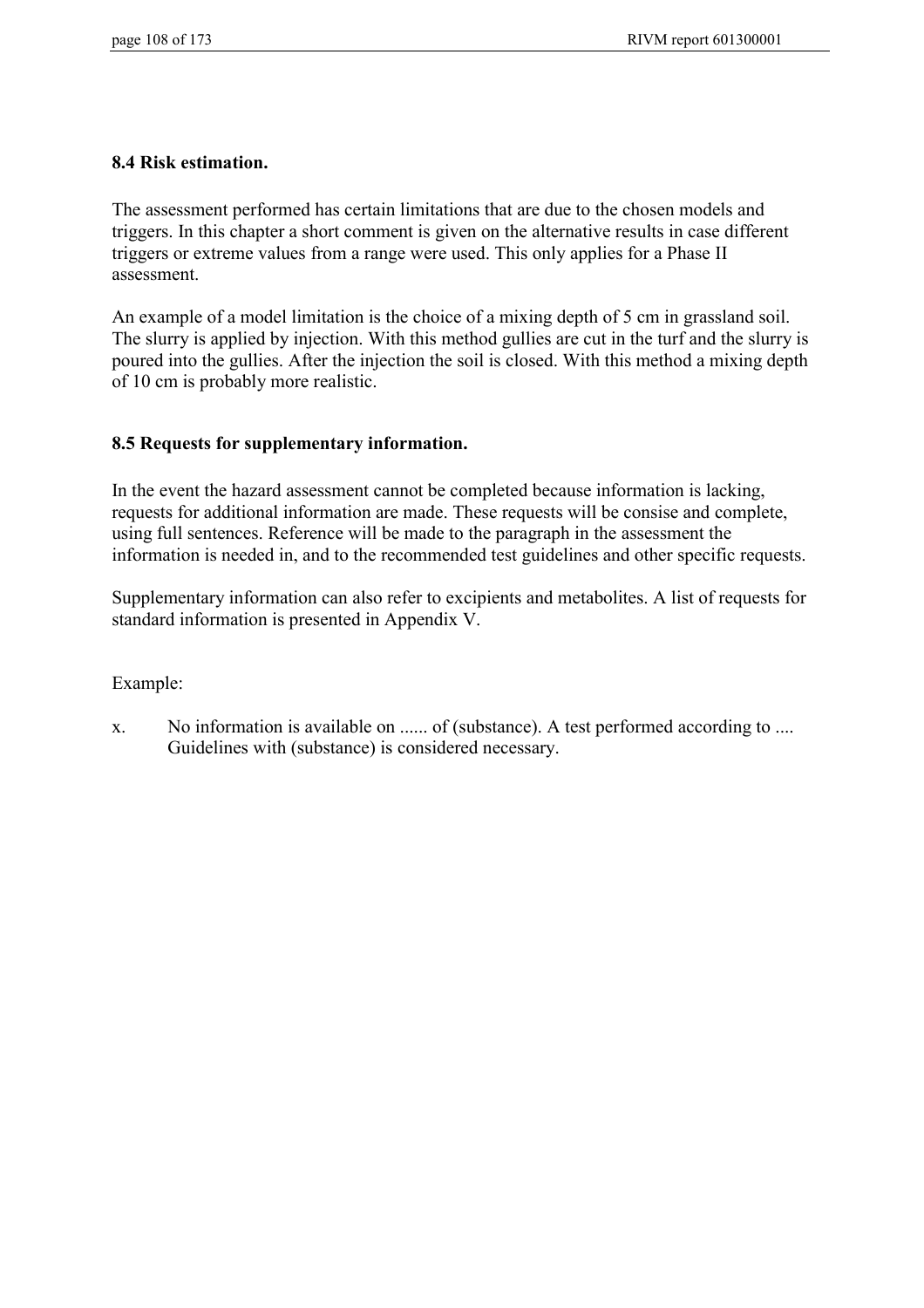### **9 PREPARATION OF THE ASSESSMENT REPORT.**

The assessment report will have a uniform structure to enhance readability.

The report starts with listing the product ingredient and the usage, the chemical identity of the active ingredients, and a comment on the inclusion or exclusion of the other compounds in the risk assessment.

Next the target animals are stated, and the outcome of the first part of the Phase I assessment is determined.

In case the risk assessment is continued, the target animals and subsequent routes of exposure are listed, followed by the environmental compartments that will be assessed. Based on the Phase I trigger values the relevant animals/routes/compartments for the Phase II assessment are listed.

Default values and models are included in the report. All considerations made to change defaults are presented together with the data used from the information on the substance (DT50, Kom etc.). The summarised and evaluated information, from the dossier is compiled after the risk calculation.

All PEC are presented in tables. For the Phase II assessment an overview is presented of the hazard identification (RCR). After each RCR an indication is given whether or not this RCR leads to further assessment.

Finally an overview is given on the results (no further assessment, Phase II-b, or risk reducing measures).

Additional questions are drawn up. To find what questions should be asked, start at chapter 8.3.4, and work backwards towards chapter 8.1. That was you will find what information is lacking.

The expert report is commented upon in a separate section.

On the following pages an example is given. This example is in Dutch. The example is made up of assessments of several products and should be adapted according to ones needs. It should be noted that .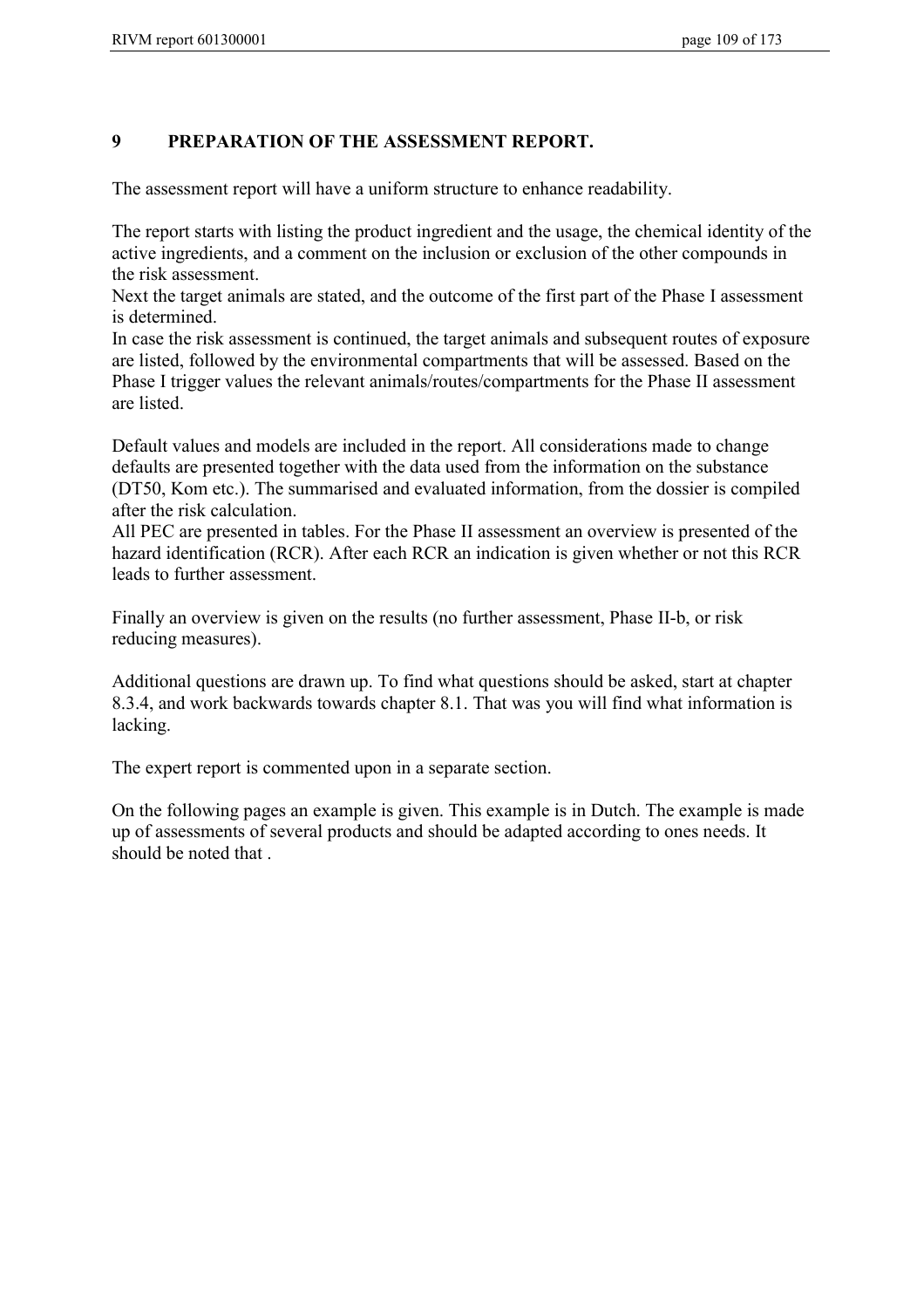Beoordelend instituut : RIVM/RIKILT-DLO Aanvraag nr. 1234 Middelnaam : WONDEROLIE Aanvrager : fabrikant X

Beoordeelde vragen : III.A.5 Aanvullende informatie gevraagd: ja, t.a.v.

Datum : 15 april 2002

OPMERKINGEN T.A.V. BRD/WRD

(Eind)evaluatie van de gegevens m.b.t. bovengenoemd middel, uitgevoerd in opdracht van het Bureau Registratie Diergeneesmiddelen zoals gevraagd in brief [*kenmerk*] van [*datum opdrachtbrief*], volgens het geldende kwaliteitssysteem CSR.

Project nummer: 613310 Toetser(s) rapport: [*naam toetser(s)*]

Auteur(s) rapport: [*naam beoordelaar (en behandelaar(s))*] [*(RIKILT-DLO)*]

CSR rapport No.: xxxxxYzz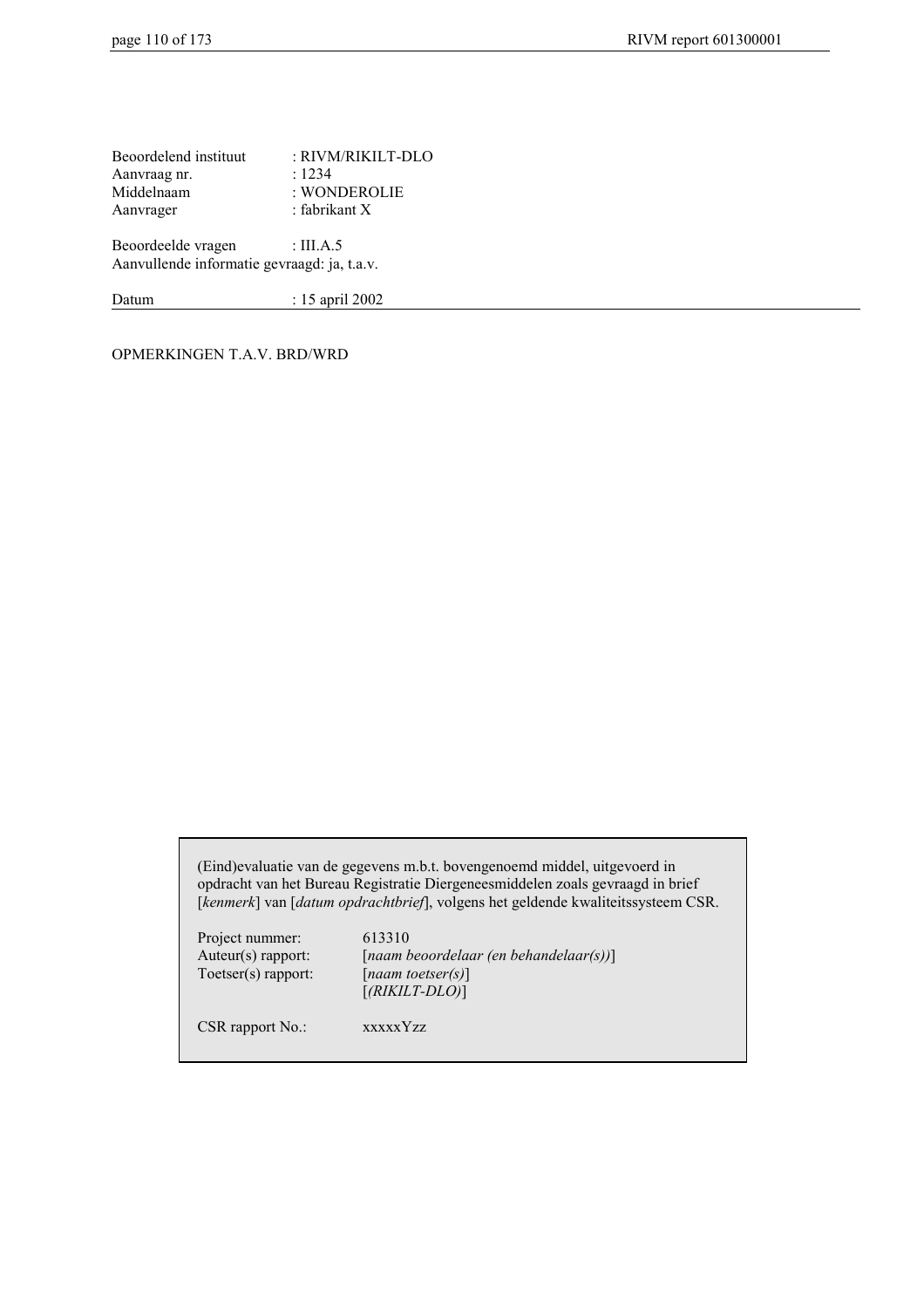#### **BEOORDELING VAN GEGEVENS M.B.T. ECOTOXICITEIT, DEEL 3A.5**

#### OMSCHRIJVING VAN HET ONDERZOCHTE PRODUKT

**Indicatie** Farmaceutische vorm : Samenstelling : Doeldieren Dosering Wachttermijnen : Verwijzing : Opmerking :

#### ALGEMEEN

De beoordeling van de ecotoxiciteit is conform de 'Note for guidance: Environmental risk assessment for veterinary medicinal products other than GMO-containing and immunological products' van de 'Committee for veterinary medicinal products' (EMEA/CVMP/055/96), op basis van de aangeleverde gegevens. Voor informatie over de gehanteerde modellen wordt verwezen naar M.H.M.M. Montforts (1997) Environmental risk assessment for veterinary medicinal products. The Dutch appraoch. 1. Non-immunological products. RIVM Rapport nr. 613310001.

#### BEOORDELING ECOTOXICITEIT (IIIA.5)

De beoordeling ecotoxiciteit is als volgt opgebouwd:

Maak een inhoudsopgave.

#### **1. Inleiding**

Het product ..... bevat ...... Volgens het aanvraagformulier is een verdere fase I beoordeling noodzakelijk, omdat het een regulier farmacologisch geneesmiddel betreft, waarbij massamedicatie te verwachten is. Het middel is bedoeld voor runderen die geen melk geven voor humane consumptie. Het middel wordt oraal gedoseerd, waardoor de excreta de meest relevante route vormen voor verspreiding in het milieu. De volgende doeldieren worden onderscheiden.

- Zoogkoeien
- Vleesstieren
- Vleeskalveren
- De volgende emissieroutes zijn mogelijk:
- via de gier
- via de mest van de grazers op de weide

De gebruiksaanwijzing sluit geen van beide routes uit. Voor de volgende compartimenten wordt een blootstellingsbeoordeling opgesteld:

- Concentratie in gier (gier)
- Concentratie in mest (grazers)
- Concentratie in de bodem (gier)
- Concentratie in de bodem (grazers)
- Concentratie in grondwater (gier)
- Concentratie in grondwater (grazers)

Voor verspreiding via de gier is de totale uitscheiding van belang, terwijl voor uitscheiding via de faeces op het veld tevens het verloop van de uitscheiding van belang is voor het bepalen van de piekconcentratie.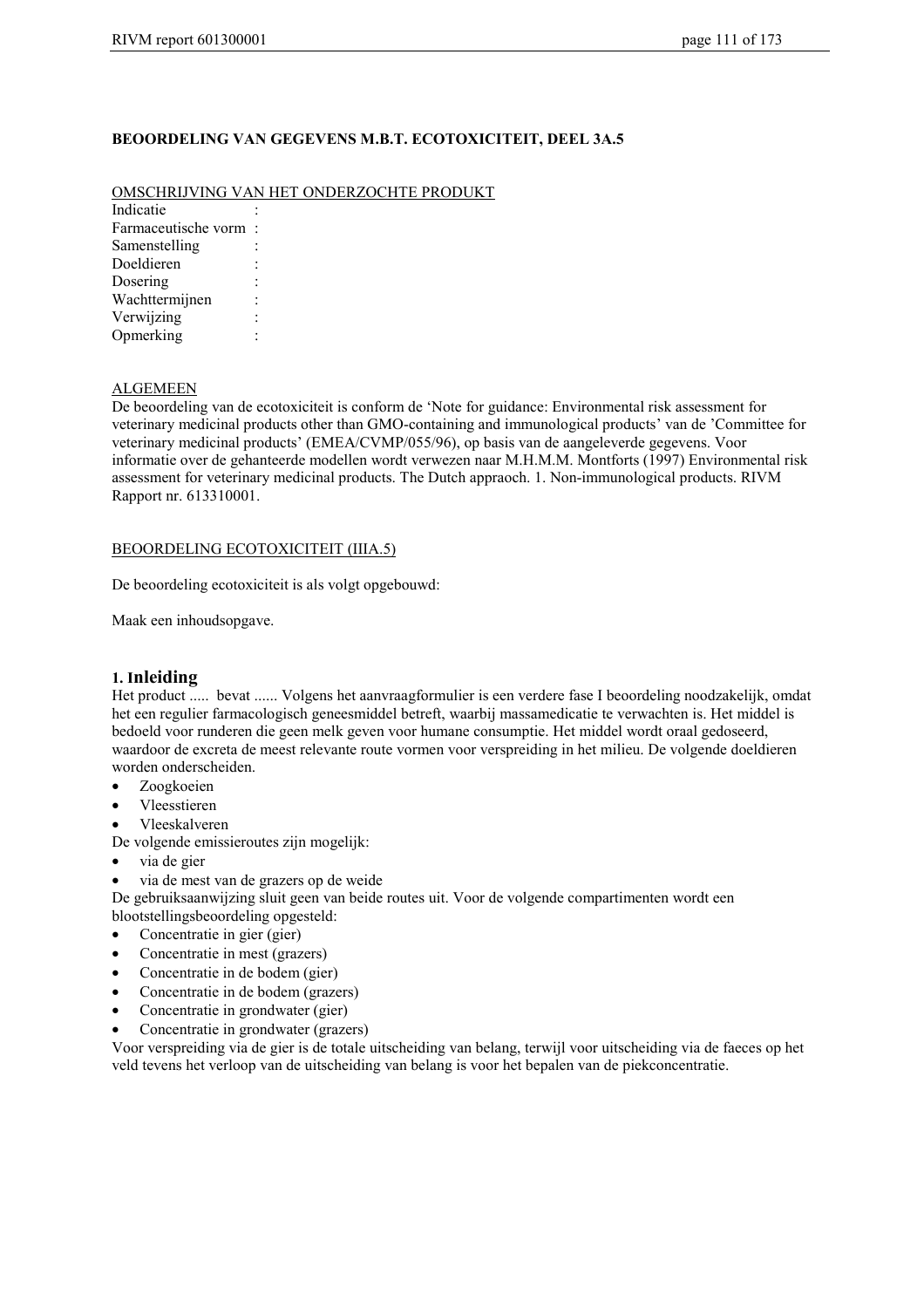### **2. Fase I beoordeling**

#### **2.1 Wijze van gebruik en route van verspreiding van residuen**

Rund. Afhankelijk van het omweidingsschema en de begrazingsdichtheid dienen de kalveren tot maximaal om de 3-4 weken gedurende de weideperiode ontwormd te worden. Als verspreidingsroute is de verspreiding via grazende vleeskalveren relevant.

Paard. Bij volledige weidegang ontwormen in april, mei, juni, juli en november. Altijd op stal, 's zomers op weide: behandelen op moment van weidegang. Als verspreidingsroute is de verspreiding via grazende ponies relevant.

Varken: Mestvarkens: biggen bij opleg en op ongeveer 50 kg lichaamsgewicht ontwormen. Zeugen ontwormen wanneer ze in de kraamafdeling komen. Biggen voor het spenen en beren bij aankoop en nadien tweemaal per jaar ontwormen. Nieuw aangevoerde dieren ontwormen. Bij varkens is verspreiding via de gier van vleesvarkens en van zeugen relevant.

Schaap en geit: Ooien tweemaal per jaar ontwormen: bij het opstallen in de winter of rond de partus en voor het toelaten bij de ram. Lammeren: afhankelijk van de wormsoort, beweidingsplan en bezettingsdichtheid maximaal om de drie weken behandelen.

### **2.2 Fysisch-chemische eigenschappen.**

Bijvoorbeeld in tabelvorm.

#### **2.3 Metabolisme en excretie**

Na orale toediening aan varkens (20-22 kg) van 5 mg vmp/kg lichaamsgewicht wordt 40% van de toegediende dosis vmp uitgescheiden in urine en faeces als de werkzame stoffen vmp, metaboliet A en metaboliet B. De metaboliet metaboliet A werd gevonden in gehalten >20% van de toegediende dosis.

Na intra-ruminale toediening aan schapen (10-15 kg) van 5 mg vmp/kg lichaamsgewicht wordt 40% van de toegediende dosis vmp uitgescheiden in urine en faeces als de werkzame stoffen vmp, metaboliet A en metaboliet B. De verdeling over faeces en urine is 35% tegen 5%. Na 3 dagen was c. 67% van de toegediende dosis uitgescheiden via de faeces.

De metaboliet metaboliet A werd door varkens uitgescheiden in gehalten >20% van de toegediende dosis. Voor de fase-I beoordeling worden metaboliet A en metaboliet B als zijnde vmp beschouwd, omdat alle stoffen werkzaam zijn.

### **2.4 Bodemadsorptie**

### **2.5 Biodegradatie in bodem en mest**

#### **2.6 Expert report.**

In het expert report worden enkele veronderstellingen gedaan. Deze zijn wel/niet onderbouwd en worden wel/niet bruikbaar geacht voor de beoordeling.

### **3. Fase I beoordeling.**

#### **3.1 Modelberekeningen.**

Hieronder worden de concentraties in de verschillende compartimenten berekend. In de invoer-uitvoer tabellen van de modellen komen de volgende afkortingen voor:

| S                        | data Set         | een waarde voor deze parameter moet beschikbaar zijn in de aangeleverde                                                              |
|--------------------------|------------------|--------------------------------------------------------------------------------------------------------------------------------------|
| D                        | Default          | gegevens.<br>een vaste waarde, tenzij een betere waarde beschikbaar is in de aangeleverde                                            |
| $\Omega$<br>$\mathbf{c}$ | Output<br>closed | gegevens.<br>deze waarde is een resultaat van een (vorige) berekening of van een keuzelijst.<br>de waarde mag niet veranderd worden. |

Voor de berekeningen zijn diverse specifieke gegevens nodig met betrekking tot de doeldieren en de landbouwpraktijk. De volgende waarden worden gehanteerd (tabellen 1-4).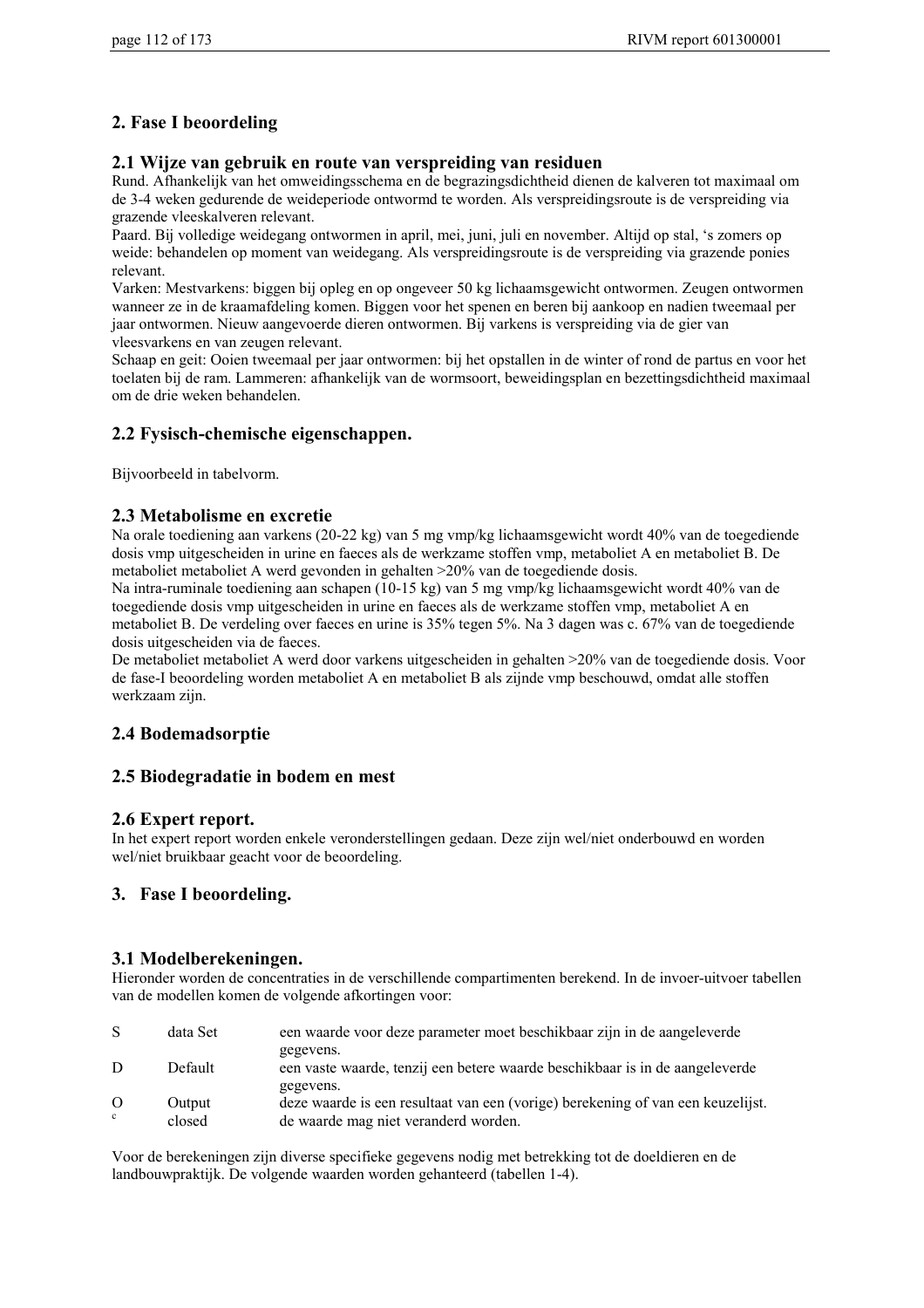| <b>parameter</b>                              | symbol                       | unit                                                    | value |
|-----------------------------------------------|------------------------------|---------------------------------------------------------|-------|
| (averaged) body weight                        | $m_{\text{beef cattle}}$     | $\left[\text{kg}_{\text{bw}}\text{.animal}^{-1}\right]$ | 218   |
| dung production pasture during grazing period | Pdung <sub>beef cattle</sub> | $[kgwwt.animal-1.d-1]$                                  |       |
| stocking density pasture                      | $N$ bee $f_{ha\,\}$          | [animal.ha]                                             | 9.5   |
| number of grazing days                        | <b>Tgrazing</b>              | $\left[$ d.yr <sup>-1</sup>                             | 190   |
| number of excretions per day                  | Nexcretion                   | $\lceil d^{-1} \rceil$                                  | 10.3  |

Een worst-case benadering is een behandeling om de drie weken: 190:21=9 behandelingen.

#### Tabel 2 Default waarden voor schapen.

| parameter                                          | symbol                      | unit                                                        | value |
|----------------------------------------------------|-----------------------------|-------------------------------------------------------------|-------|
| body weight ewe                                    | $m_{sheep}$                 | $\left[\text{kg}_{\text{bw}}\text{.animal}^{-1}\right]$     | 82    |
| body weight lamb                                   | $m_{\text{lambda}}$         | $[kg_{bw}$ .animal <sup>-1</sup> ]                          | 36    |
| number of cycli per year                           | Ncyclus <sub>sheep</sub>    | $[animal.placeholder-1.yr-1]$                               |       |
| number of housing days                             | Thousing <sub>sheep</sub>   | $[d.yr^{-1}]$                                               |       |
| number of grazing days ewe                         | Tgrazing <sub>sheep</sub>   | $\left[$ d.yr <sup>-1</sup>                                 | 320   |
| number of grazing days lamb                        | Tgrazing <sub>lamb</sub>    | $\left[$ d.yr <sup>-1</sup>                                 | 160   |
| dung production pasture during grazing period ewe  | Pdung <sub>sheep</sub>      | [kg <sub>wwt</sub> .animal <sup>-1</sup> .d <sup>-1</sup> ] | 1.025 |
| dung production pasture during grazing period lamb | Pdunglamb                   | [kg <sub>wwt</sub> .animal <sup>-1</sup> .d <sup>-1</sup> ] | 1.758 |
| stocking density pasture ewe                       | Newe <sub>ha pasture</sub>  | $[animal.ha^{-1}]$                                          | 15    |
| stocking density pasture lamb                      | Nlamb <sub>ha pasture</sub> | $[animal.ha^{-1}]$                                          | 25    |
| number of excretions per day                       | Nexcretion                  | $[d^{-1}]$                                                  | 10.5  |

#### Tabel 3 Default waarden voor paarden.

| parameter                                     | symbol                      | unit                                                                   | value |
|-----------------------------------------------|-----------------------------|------------------------------------------------------------------------|-------|
| body weight                                   | $m_{\text{pony}}$           | $\lceil \text{kg}_{bw} \cdot \text{animal}^{-1} \rceil$                | 250   |
| number of cycli per year                      | $Ncyclus_{pony}$            | $[animal.placeholder-1.yr-1]$                                          |       |
| number of housing days pony                   | Thousing <sub>pony</sub>    | $\left[$ d.yr <sup>-1</sup>                                            |       |
| number of grazing days ponies                 | Tgrazing <sub>pony</sub>    | $\left[$ d.yr <sup>-1</sup>                                            | 365   |
| dung production pasture during grazing period | Pdung <sub>pony</sub>       | $\left[\text{kg}_{\text{wwt}}\text{.animal}^{-1}\text{.d}^{-1}\right]$ |       |
| stocking density pasture                      | Npony <sub>ha pasture</sub> | $[animal.ha^{-1}]$                                                     |       |
| number of excretions per day                  | Nexcretion                  | $\sqrt{d^{-1}}$                                                        | 10.5  |

Een worst-case benadering is vijf behandelingen per jaar.

| parameter                           | symbol                           | unit                                                                   | value  |
|-------------------------------------|----------------------------------|------------------------------------------------------------------------|--------|
| (averaged) body weight              | $m_{\text{sow}}$                 | $\lceil \text{kg}_{bw} \cdot \text{animal}^{-1} \rceil$                | 240    |
|                                     | $m_{\text{fattening pig}}$       | $\left[\text{kg}_{\text{bw}}\text{.animal}^{\text{-}T}\right]$         | 70     |
| number of cycli per year            | Ncyclus <sub>sow</sub>           | $[animal.plotec-1.yr-1]$                                               |        |
|                                     | Ncyclus <sub>fattening pig</sub> | $[animal.placeholder-1.yr-1]$                                          | 2.8    |
| number of housing days              | Thousing <sub>pigs</sub>         | $[d.yr^{-1}]$                                                          | 365    |
| slurry production during housing    | Pslurrysow                       | $\left[\text{kg}_{\text{wwt}}\text{.place}^{-1}\text{.d}^{-1}\right]$  | 14.8   |
|                                     | Pslurry <sub>fattening pig</sub> | $\lceil \text{kg}_{\text{wwt}} \text{place}^{-1} \cdot d^{-1} \rceil$  | 3.8    |
| phosphate production during housing | $P_{P2O5\text{ sow}}$            | $\left[\text{kg}_{\text{P2O5}}\text{.place}^{-1}\text{.d}^{-1}\right]$ | 0.0556 |
|                                     | $P_{P2O5}$ fattening pig         | $[\text{kg}_{P2O5}$ .place <sup>-1</sup> .d <sup>-1</sup> )            | 0.0203 |

Het lichaamsgewicht van vleesvarkens is gespecificeerd op 50 kg en het gewicht bij opleg (25 kg). Voor de berekening wordt dit vertaald naar een lichaamsgewicht van 25+50/2=37,5 kg in combinatie met twee behandelingen.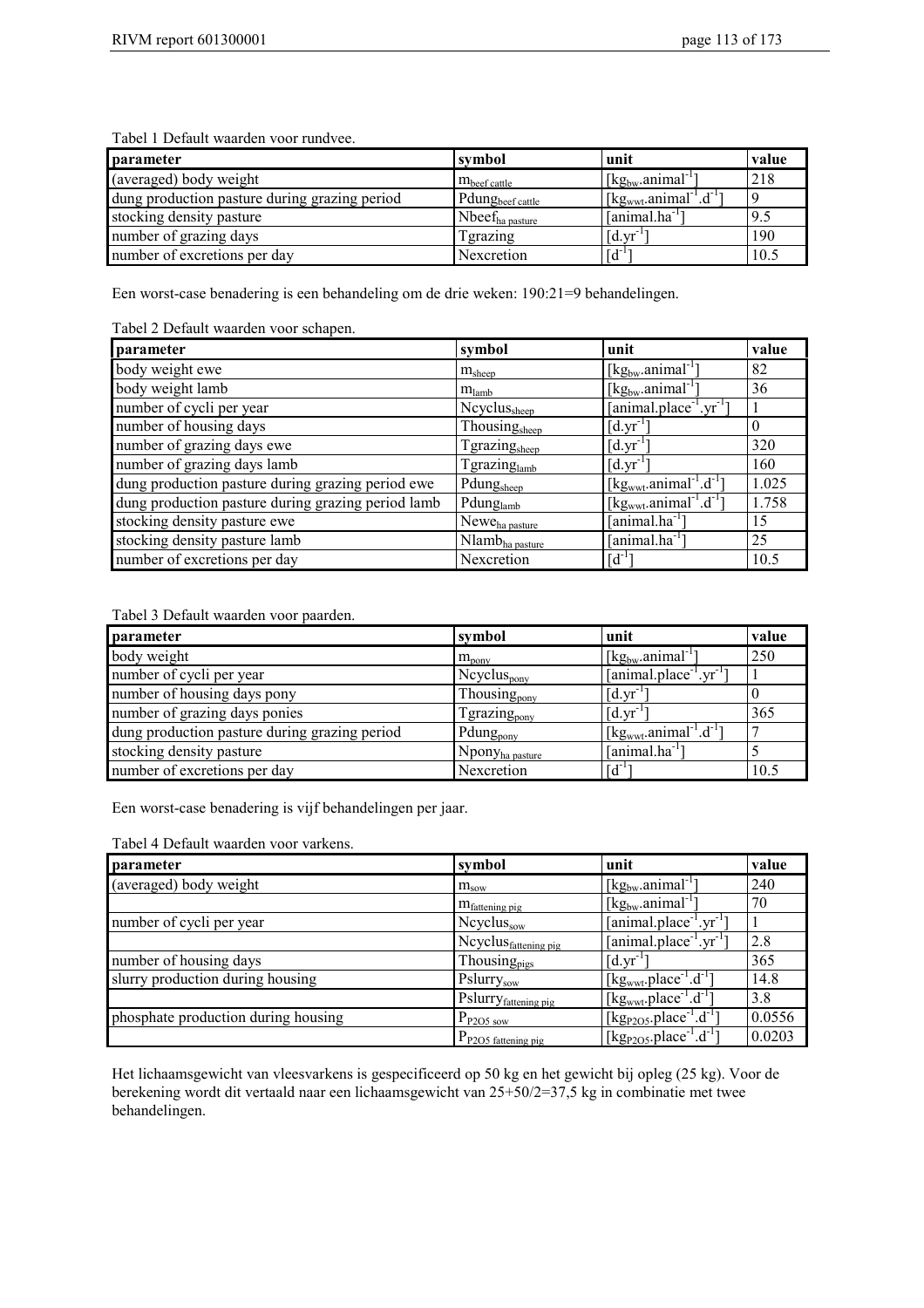### **3.2 Concentraties in het milieu.**

#### **3.2.1 De concentratie in de gier.**

Geef de gehanteerde defaults en formules.

|  | Tabel 6 Berekening van de uitgescheiden dosis naar de gier. |  |  |
|--|-------------------------------------------------------------|--|--|
|  |                                                             |  |  |

|              | $\mathcal{L}_{product}$ x $\mathcal{L}_{c}$       | $m_{\text{animal}}$                                     | treatment | excreted                 | <b>Nevelus</b> | <b>∠</b> excreted            |
|--------------|---------------------------------------------------|---------------------------------------------------------|-----------|--------------------------|----------------|------------------------------|
|              | $[\text{mg}_\text{c}.\text{kg}_{\text{bw}}^{-1}]$ | $\lceil \text{kg}_{bw} \cdot \text{animal}^{-1} \rceil$ | Гd        | $\overline{\phantom{0}}$ |                | $[mg_c, place^{-1}.yr^{-1}]$ |
| vleesvarkens |                                                   | 37.5                                                    | -         | 0.4                      | 2,8            |                              |
| zeugen       |                                                   | 240                                                     |           | 0.4                      |                |                              |

#### Tabel 7 Berekende maximale concentraties in de mest.

|              | $\lambda$ excreted           | $\mathbf{I}$ housing      | Pslurry <sub>animal</sub>                                   | PECslurry         |
|--------------|------------------------------|---------------------------|-------------------------------------------------------------|-------------------|
|              | $[mg_c, place^{-1}.yr^{-1}]$ | $\lceil d.vr^{-1} \rceil$ | [kg <sub>wwt</sub> .animal <sup>-1</sup> .d <sup>-1</sup> ] | $[mg_c.kg_{wwt}]$ |
| vleesvarkens | 420                          | 365                       | 3.8                                                         |                   |
| zeugen       | 480                          | 365                       | l 4.8                                                       | 0.09              |

De concentratie in gier van vleesvarkens is >100 µg/kg en een verdere beoordeling wordt noodzakelijk geacht.

#### **3.2.2 De concentratie in de bodem als gevolg van verspreiding van gier**

Geef de gehanteerde defaults en formules.

Tabel 10 Berekende concentraties in de grond.

|              | ≺excreted                                        | housing     | P <sub>2</sub> O <sub>5</sub> animal | PIECsoil                                            | PIECsoil             |
|--------------|--------------------------------------------------|-------------|--------------------------------------|-----------------------------------------------------|----------------------|
|              |                                                  |             |                                      | bouwland                                            | grasland             |
|              | $[\text{mg}_c.\text{place}^{-1}.\text{yr}^{-1}]$ | $d.vr^{-1}$ | [ $kg_{P2O5}.place^{-1}.d^{-1}$ ]    | $\lfloor mg_c \cdot \text{kg}_{\text{soil}}\rfloor$ | $mg_c$ .kg $_{soil}$ |
| vleesvarkens | 420                                              | 365         | 0.0203                               | $0.0014\,$                                          | $0.008\,$            |

De concentratie is <10 µg/kg bodem en een verdere beoordeling voor bodem wordt niet noodzakelijk geacht.

#### **3.2.3 De maximale concentratie in de mest van grazers op de weide**

Tabel 11 Default waarden voor de berekening van de maximale concentratie in de mest.

| <b>parameter</b>                             | symbol               | unit | value |
|----------------------------------------------|----------------------|------|-------|
| duration of treatment                        | <b>⊥</b> treatment   | Id   |       |
| highest fraction excreted in dung in one day | I max. excreted dung |      |       |
| number of dung excretion events per day      | Nexcretion           |      | 10.5  |

Model voor de berekening van de maximale concentratie in de mest:

$$
PEC dung = \frac{Q_{product} \cdot C_c \cdot m_{animal} \cdot T_{treatment} \cdot F_{max.excreted. dung} \cdot Nexcretion}{Pdung_{animal}}
$$

**input**

| $Q_{product}$               | dosage product used           | [kg.kg <sub>bw</sub> <sup>-1</sup> .d <sup>-1</sup> ]   |     |
|-----------------------------|-------------------------------|---------------------------------------------------------|-----|
| $\mathcal{L}_{\mathcal{C}}$ | concentration a.i. in product | $[mg_c.kg^{-1}]$                                        |     |
| $\rm m_{\rm animal}$        | (averaged) body weight        | $\lceil \text{kg}_{\text{bw}}\text{.animal}^{-1}\rceil$ | S/D |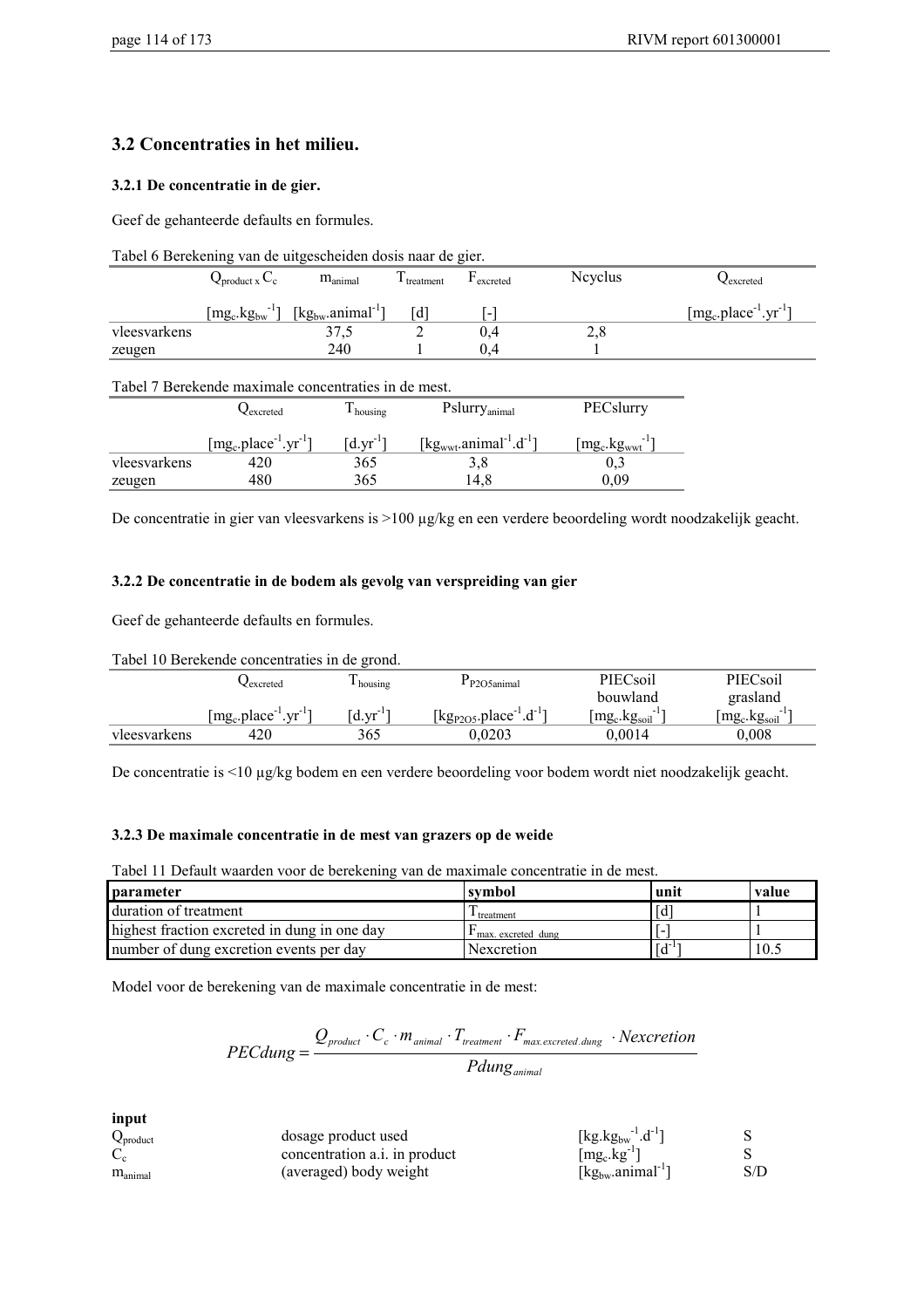| input                          |                                              |                                                             |          |
|--------------------------------|----------------------------------------------|-------------------------------------------------------------|----------|
| $T_{treatment}$                | duration of treatment                        | ld I                                                        |          |
| $F_{\text{max.}$ excreted dung | highest fraction excreted in dung in one day | ſ-1                                                         | S/D      |
| Pdung <sub>animal</sub>        | dung production animal in field              | [kg <sub>wwt</sub> .animal <sup>-1</sup> .d <sup>-1</sup> ] | $\Omega$ |
| Nexcretion                     | number of dung excretion events per day      | $[d^{-1}]$                                                  |          |
| output                         |                                              |                                                             |          |
| PECdung                        | concentration in dung                        | $[mg_c.kgwwt]-1$                                            | O/S      |

Uit de gegevens over de excretie van vmp door schapen blijkt dat 67% van de toegediende dosis na 3 dagen uitgescheiden is in de faeces. Wanneer een eerste orde kinetiek in de uitgescheiding mag worden aangenomen, dan blijkt dat de halfwaardetijd voor de uitscheiding ongeveer 1,88 dagen bedraagt. Bij 10,5 ontlastingen per dag vindt de eerste ontlasting na 0,095 dag plaats. Op dat moment wordt 3,4% van de dosis uitgescheiden. Voor de berekening van de maximale concentratie wordt van deze fractie uitgegaan voor zowel schapen als ook paarden en runderen.

#### Tabel 12 Berekende maximale concentraties in de mest van grazers op de weide.

|              | $Q_{product x} C_c$                                                 | $m_{\text{animal}}$                 | I treatment | $\Gamma$ max, excreted dung<br>۸ | Pdung <sub>animal</sub>                                     | Nexcretion             | PECdung<br>$[mg_c.kgwwt^{-1}]$ |
|--------------|---------------------------------------------------------------------|-------------------------------------|-------------|----------------------------------|-------------------------------------------------------------|------------------------|--------------------------------|
|              | $\lceil \text{mg}_\text{c} \cdot \text{kg}_{\text{bw}}^{-1} \rceil$ | [ $kg_{bw}$ .animal <sup>-1</sup> ] | [d          |                                  | [kg <sub>wwt</sub> .animal <sup>-1</sup> .d <sup>-1</sup> ] | $\lceil d^{-1} \rceil$ |                                |
| schapen      |                                                                     | 82                                  |             | 0.034                            | 1.025                                                       | 10,5                   | 143                            |
| vleesstieren | 7,5                                                                 | 218                                 |             | 0,034                            |                                                             | 10.5                   | 65                             |
| ponies       |                                                                     | 250                                 |             | 0.034                            |                                                             | 10.5                   | 77                             |

De concentratie is >10 µg/kg en een verdere beoordeling wordt noodzakelijk geacht.

#### **3.2.4 De concentratie in de bodem als gevolg van verspreiding via urine en mest.**

Geef de gehanteerde defaults en formules.

|              | $Q_{product x} C_c$                                      | $m_{\text{animal}}$                                     | ັ<br>I treatment  | $Fexcreted$ urine        | ັ<br>$F_{\text{excreted}$ dung | Nanimalfield               | PIECsoil                                         |
|--------------|----------------------------------------------------------|---------------------------------------------------------|-------------------|--------------------------|--------------------------------|----------------------------|--------------------------------------------------|
|              | $[\text{mg}_\text{c}.\text{kg}_{\text{bw}}^{\text{-1}}]$ | $\lceil \text{kg}_{bw} \cdot \text{animal}^{-1} \rceil$ | $\lceil d \rceil$ | $\overline{\phantom{0}}$ |                                | [animal.ha <sup>-1</sup> ] | $[\text{mg}_c.\text{kg}_{soil}]$ <sup>-1</sup> ] |
| ooien        |                                                          | 82                                                      |                   | 0.05                     | 0.35                           | 15                         |                                                  |
| lammeren     |                                                          | 36                                                      |                   | 0.05                     | 0.35                           | 25                         |                                                  |
| schapen      |                                                          |                                                         |                   |                          |                                |                            |                                                  |
| vleesstieren | 7.5                                                      | 218                                                     |                   | 0.05                     | 0.35                           | 9,5                        |                                                  |
| ponies       |                                                          | 250                                                     |                   | 0.05                     | 0.35                           |                            |                                                  |

Tabel 15 Berekende concentraties in de grond door verspreiding via grazers op de weide.

De concentraties zijn <10 µg/kg bodem (behalve voor vleesstieren: 10 µg/kg) en een verdere beoordeling wordt niet noodzakelijk geacht.

#### **3.2.5 De concentratie in het grondwater.**

Tabel 16 Default waarden voor de module voor grondwater.

| parameter                              | symbol                 | unit                                                    | value |
|----------------------------------------|------------------------|---------------------------------------------------------|-------|
| bulk density of soil                   | RHOsoil                | $[kg.m^{-3}]$                                           | 1700  |
| density of soil solids                 | RHOsolidsoil           | $[kg.m^{-3}]$                                           | 2500  |
| fraction air in soil                   | Fair <sub>soil</sub>   | $\lceil m^3 \cdot m^{-3} \rceil$                        | 0.2   |
| fraction water in soil                 | Fwater <sub>soil</sub> | $\lceil m^3 \cdot m^{-3} \rceil$                        | 0.2   |
| fraction solids in soil                | Fsolidsoil             | $\lceil m^3 \cdot m^{-3} \rceil$                        | 0.6   |
| weight fraction organic carbon in soil | Foc <sub>soil</sub>    | $[kg.kg^{-1}]$                                          | 0.02  |
| temperature at air-water interface     | <b>TEMP</b>            | ſК                                                      | 285   |
| gas constant                           | R                      | [Pa. m <sup>3</sup> .mol <sup>-1</sup> .K <sup>-1</sup> | 8.314 |

Model voor de berekening van de concentratie in het grondwater.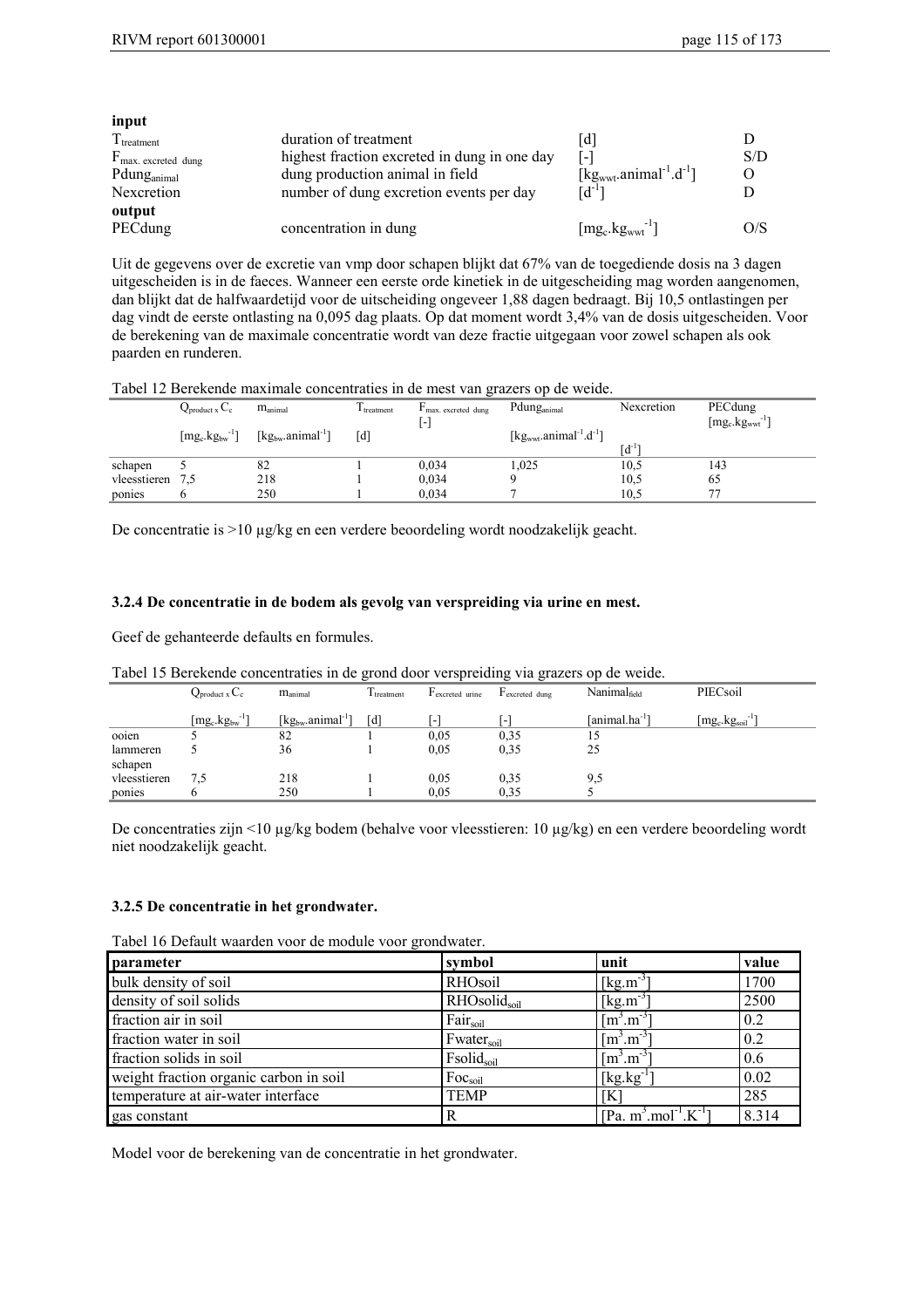$$
PIECgw = \frac{PIECsoil \cdot RHOsoil}{K_{soil-water} \cdot 1000}
$$

$$
K_{\text{soil-water}} = Fair_{\text{soil}} \cdot K_{\text{air-water}} + Fwater_{\text{soil}} + Fsolid_{\text{soil}} \cdot \frac{Kp_{\text{soil}}}{1000} \cdot RHO \text{solid}
$$

$$
Kp_{\text{soil}} = Foc_{\text{soil}} \cdot Koc
$$

$$
K_{air-water} = \frac{VP \cdot MOLW}{SOL \cdot R \cdot TEMP}
$$

| input                         |                                                        |                                                           |                   |
|-------------------------------|--------------------------------------------------------|-----------------------------------------------------------|-------------------|
| PIECsoil                      | highest concentration in the soil                      | $[\text{mg}_c.\text{kg}_{\text{soil}}^{-1}]$              | $\Omega$          |
| RHOsoil                       | fresh bulk density of soil                             | $[kg.m^{-3}]$                                             | D                 |
| RHOsolid                      | density of soil solids                                 | [ $kg.m^{-3}$ ]                                           | D                 |
| Fair <sub>soil</sub>          | fraction air in soil                                   | $\mathrm{[m^3.m^{-3}}$                                    | D                 |
| <b>Fwater</b> <sub>soil</sub> | fraction water in soil                                 | $\lceil m^3 \cdot m^{-3} \rceil$                          | D                 |
| Fsolidsoil                    | fraction solids in soil                                | $\rm{m}^3.m^{-3}$                                         | D                 |
| Foc <sub>soil</sub>           | fraction organic carbon in soil $(w/dw)$               | $\lceil \text{kg} \cdot \text{kg}^{-1} \rceil$            | D                 |
| Koc                           | partition coefficient organic carbon - water           | $\left[\text{dm}^3.\text{kg}^{-1}\right]$                 | 650               |
| VP                            | vapour pressure                                        | [Pa]                                                      | S                 |
| <b>MOLW</b>                   | molar mass                                             | $\left[\text{g} \dots \text{mol}^{-1}\right]$             | S                 |
| <b>SOL</b>                    | water solubility                                       | $[mg. l-1]$                                               | S                 |
| <b>TEMP</b>                   | temperature at air-water interface                     | [K]                                                       | D                 |
| R                             | gas constant                                           | [Pa. m <sup>3</sup> .mol <sup>-1</sup> .K <sup>-1</sup> ] | D                 |
| intermediate results          |                                                        |                                                           |                   |
| $K_{\text{soil-water}}$       | partition coefficient solids and water in soil $(v/v)$ | $\lceil m^3 \cdot m^{-3} \rceil$                          | $\mathbf{\Omega}$ |
| $Kp_{\text{soil}}$            | partition coefficient solids and water in soil $(v/w)$ | $\left[dm^3.kg^{-1}\right]$                               | $\epsilon$        |
| $K_{\text{air-water}}$        | partition coefficient air and water in soil            | $\lceil m^3 \cdot m^{-3} \rceil$                          | $\Omega$          |
| output                        |                                                        |                                                           |                   |
| PIECgw                        | predicted initial concentration in ground water        | $[\text{mg}_\text{c}.l^{\text{-}1}]$                      | $\mathcal{L}$     |

Omdat de Koc >500 l/kg is, wordt het risico voor run-off naar het oppervlaktewater verwaarloosbaar geacht.

| Tabel 17 Befekende concentraties in het grondwater |                                    |                                          |  |  |  |
|----------------------------------------------------|------------------------------------|------------------------------------------|--|--|--|
|                                                    | PIECsoil                           | PECgw                                    |  |  |  |
|                                                    | $[mg_c.kg_{soil}]$ <sup>-1</sup> ] | $\lceil \text{mg}_c \cdot l^{-1} \rceil$ |  |  |  |
| schapen                                            |                                    | 0,00013                                  |  |  |  |
| vleesstieren                                       |                                    | 0,00088                                  |  |  |  |
| ponies                                             |                                    | 0,00022                                  |  |  |  |
| vleesvarkens                                       |                                    | 0,00069                                  |  |  |  |

Tabel 17 Berekende concentraties in het grondwater

De concentraties zijn >0,1µg/l en een verdere beoordeling wordt noodzakelijk geacht.

#### **3.2.6 De concentratie in het oppervlaktewater als gevolg van verspreiding via grazers.**

|              | Table 17 Determine concentration in het opper vlakte water. |                                               |   |                                    |                                          |  |  |
|--------------|-------------------------------------------------------------|-----------------------------------------------|---|------------------------------------|------------------------------------------|--|--|
|              | $Q_{product\,x}C_c$                                         | $m_{\text{animal}}$                           |   | $T_{treatment}$ Nanimal $_{field}$ | PIECsw                                   |  |  |
|              | $[\text{mg}_c.\text{kg}_{bw}^{-1}]$                         | [kg <sub>bw</sub> .animal <sup>-1</sup> ] [d] |   | $[animal.ha^{-1}]$                 | $\lceil \text{mg}_c \cdot l^{-1} \rceil$ |  |  |
| ooien        |                                                             | 70                                            |   | 15                                 | 0,00175                                  |  |  |
| lammeren     |                                                             | 27,5                                          |   | 25                                 | 0,00573                                  |  |  |
| schapen      |                                                             |                                               |   |                                    | 0,0075                                   |  |  |
| vleesstieren | 7.5                                                         | 218                                           | 9 | 9,5                                | 0,0466                                   |  |  |
| ponies       |                                                             | 250                                           |   |                                    | 0,0125                                   |  |  |

Tabel 19 Berekende concentraties in het oppervlaktewater.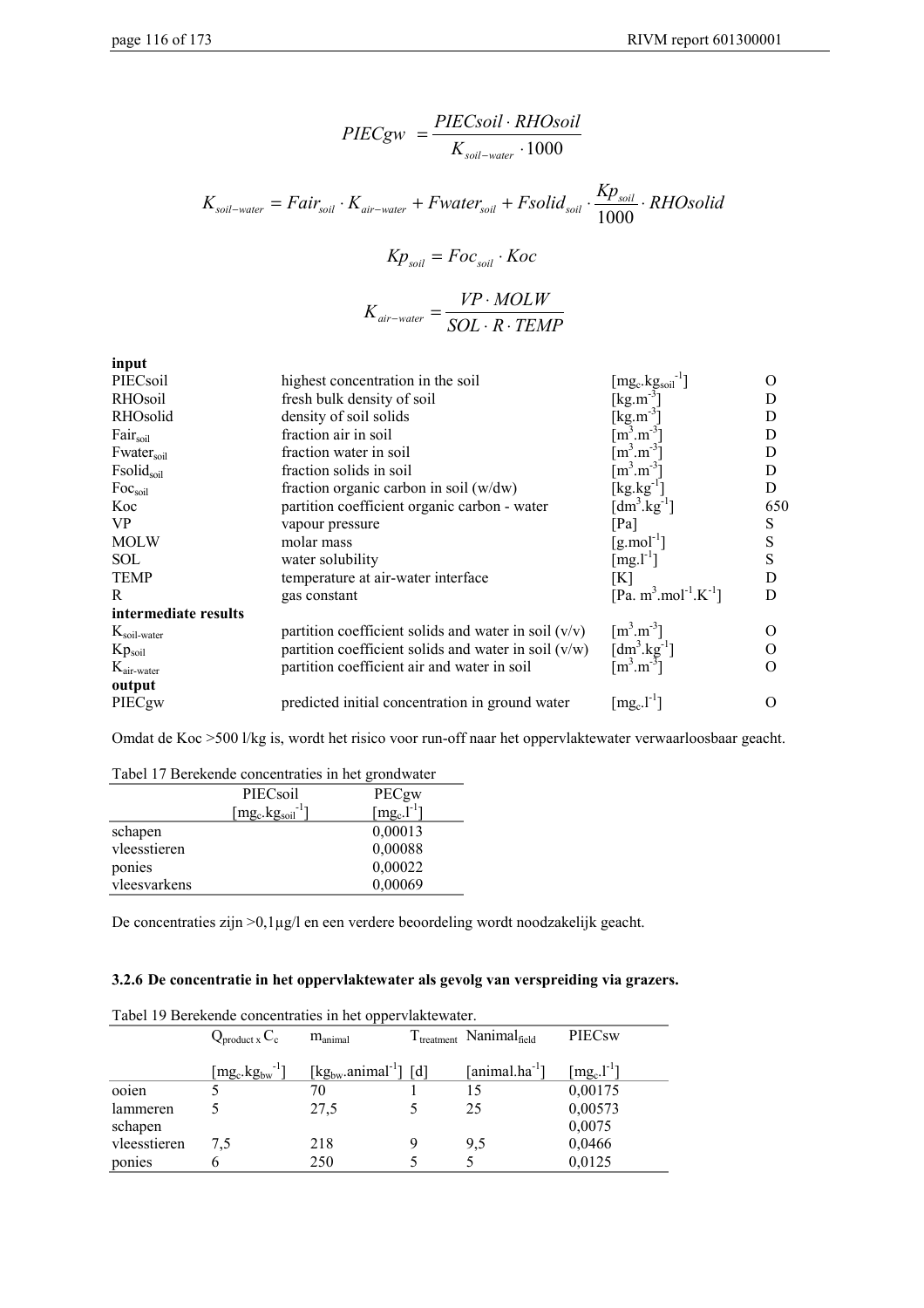Het is niet bekend of de stof insecticide eigenschappen heeft. Een verdere beoordeling wordt noodzakelijk geacht.

### **4 Conclusies Fase I.**

De beschikbare gegevens en de rekenmodellen doen besluiten tot de volgende conclusies.

- De concentraties in de bodem zijn kleiner dan 10 µg/kg. De concentratie in het poriewater c.q. grondwater zijn maximaal 7 ng/l. Deze gegevens geven geen aanleiding voor een fase II beoordeling van dit produkt.
- De berekende concentraties in de verse mest op de weide zijn >10 µg/kg versgewicht gedurende de eerste week na toediening. Voor deze verspreidingsroute wordt een fase-II beoordeling noodzakelijk geacht.

### **5 Fase II.**

#### **5.1 Concentraties in het milieu**

De concentraties in fase I berekend worden overgenomen met uitzondering van:

#### **5.1a-x (invoegen aanvullende informatie en berekeningen).**

#### **5.y Berekening van de PNEC.**

| compartiment                    | eindpunt | eindpunt | eindpunt | assessment factor | <b>PNEC</b> |
|---------------------------------|----------|----------|----------|-------------------|-------------|
| water (run-off, viskweek)       | X        | v        | z        | $\alpha$          |             |
| water (grazers)                 | q        |          |          |                   | $\cdots$    |
| grondwater                      | q        |          |          |                   |             |
| vogels                          | a        | b        | c        | $\alpha$          | $\cdots$    |
| zoogdieren                      | k        |          | m        | $\alpha$          |             |
| regenwormen                     | p        |          |          | $_{\gamma}$       | $\cdots$    |
| micro-organismen                | q        |          |          | $\gamma$          |             |
| planten                         |          |          |          | $\sim$            | $\cdots$    |
| arthropoden                     | S        |          |          |                   | n.v.t       |
| $n.v.t.$ = niet van toepassing. |          |          |          |                   |             |

#### **5.z Berekening van de RCR.**

| compartiment              | RCR | conclusie |
|---------------------------|-----|-----------|
| water (run-off, viskweek) | X   |           |
| water (grazers)           | q   |           |
| grondwater                |     |           |
| vogels                    | a   |           |
| zoogdieren                | k   |           |
| regenwormen               | р   |           |
| micro-organismen          | q   |           |
| planten                   | r   |           |
| arthropoden               | S   |           |

#### **6. Conclusies.**

**7. Vragen voor aanvullende gegevens.**

#### **8. Samenvatting en evaluatie van de gegevens voor de fase I beoordeling.**

In deze bijlage worden alle samengevatte studies gepresenteerd, alsmede de literatuur betrokken in de beoordeling.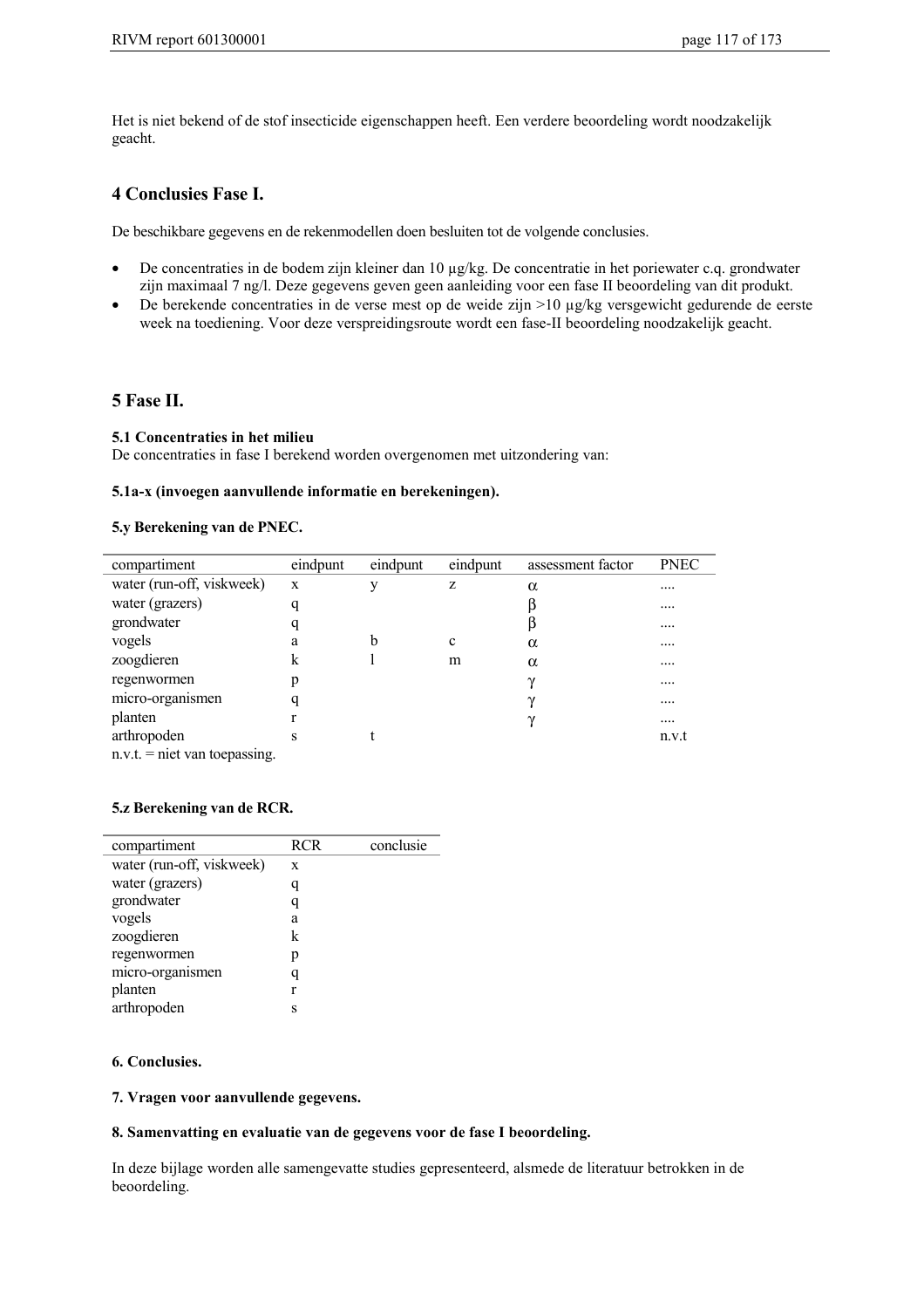## **10. SUMMARISING AND EVALUATING TEST REPORTS.**

### **10.1 General information.**

10.1.1 Structure of summaries.

The relevant test conditions and main results form the Header of the summarised test (see Figure 1.1). The Description contains successively:

- 1. the Methodology (as far as not reported in the Header);
- 2. the Results (as presented by the author);
- 3. the Remarks (critical comments on the test, made by the reviewer).



Figure 6. The structure of a Summary.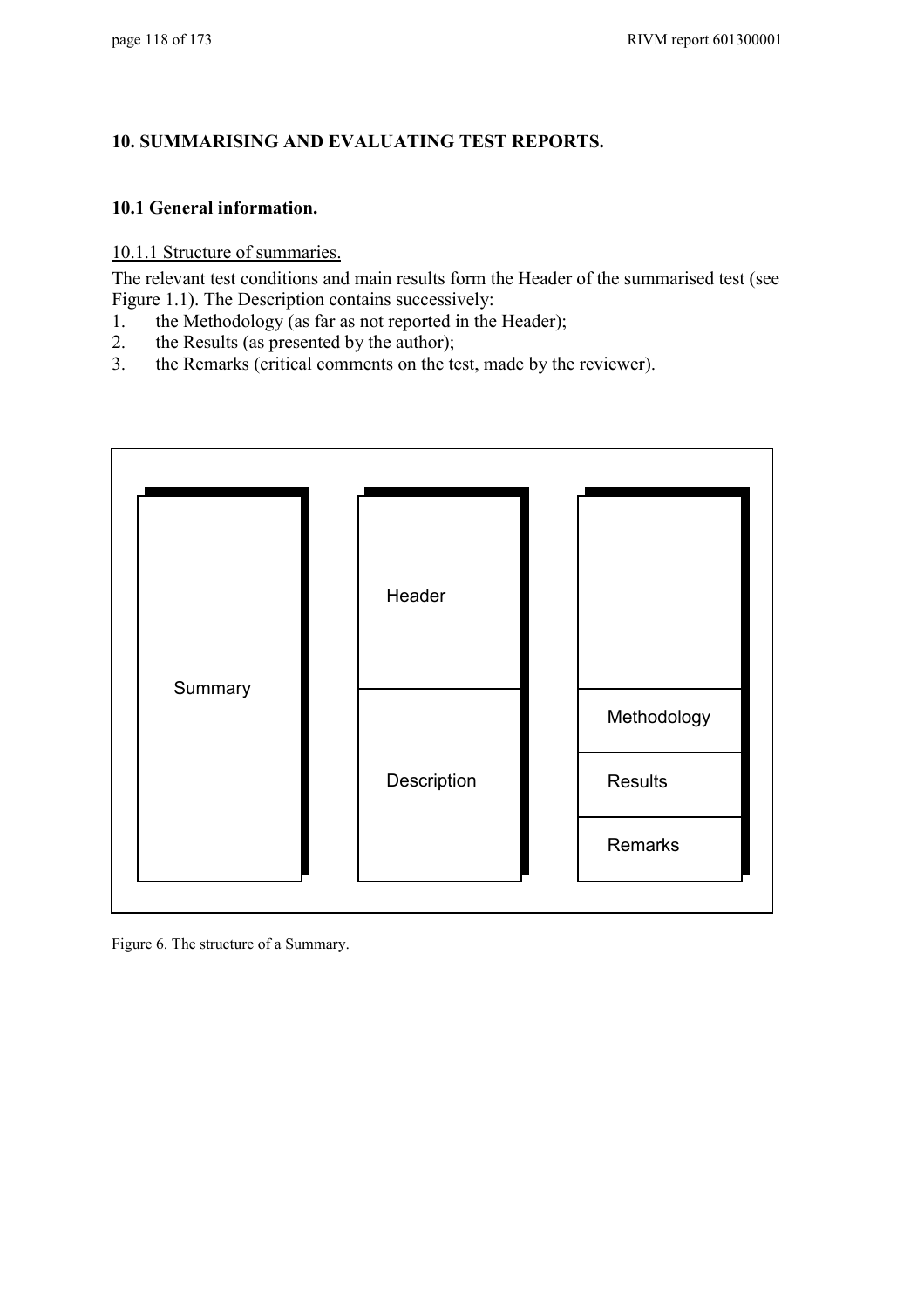### 10.1.2 Instructions.

The instructions given in this chapter comprise both official Guidelines and the CSR directives on summarising and evaluating test reports. The OECD Guidelines and other International Guidelines are the starting points for the instructions. The CSR directives contain decisions on items the official Guidelines do not handle, directives on (re)calculating test results, and directives on the way of reporting various information.

The instructions are of a technical nature: it is stated which information has to be dealt with, and in which way, and how to apply this information in the models and decision schemes without an extensive explanation of all the rationales. The latter can be found in Brouwer et al. (1993); Canton et al. (1991); Linders et al. (1994) and the various (inter)national Guidelines.

In this way the instructions function as a checklist for preparing the Summaries and the RIVM Conclusion. It should also be noted that this document is not a cookery-book (which would result in uniform ARs): expert judgement remains *crucially* important in the process of evaluating the environmental aspects of substances.

### 10.1.3 Reliability of information.

 $\overline{a}$ 

All delivered test reports are summarised and evaluated on their scientific validity and their usefulness by the reviewer according to this document (parts of these instructions were previously published as Mensink et al.  $(1995)$ <sup>13</sup>, whether or not they are required for the Phase I or II.

All the studies that are summarised and evaluated in an AR, are given a Reliability Index (RI) as a measure for the *reliability*. The definitions is:

Reliability: the intrinsic reliability of a test with respect to the methodology and the description. Synonym: *betrouwbaarheid (Dutch)*.

| reliability<br>index $(RI)$ | definition    | description                                                                                           |
|-----------------------------|---------------|-------------------------------------------------------------------------------------------------------|
|                             | reliable      | the methodology and the description are in accordance with the<br>instructions in this Manual         |
|                             | less reliable | the methodology and/or the description are less in accordance<br>with the instructions in this Manual |
|                             | not reliable  | the methodology and/or the description are not in accordance<br>with the instructions in this Manual  |

The Reliability Index (RI) is found in the Header of every summarised test in an AR. It is an obligatory record for the reviewer. Although usefulness indicators are not yet developed, there are already instructions on the usefulness of data. From these definitions it follows that  $reliability + usefulness = quality.$ 

<sup>&</sup>lt;sup>13</sup> The dossier mav contain studies that are not commented upon in CSR/H/007. Expert judgement and sound scientific reasoning are then required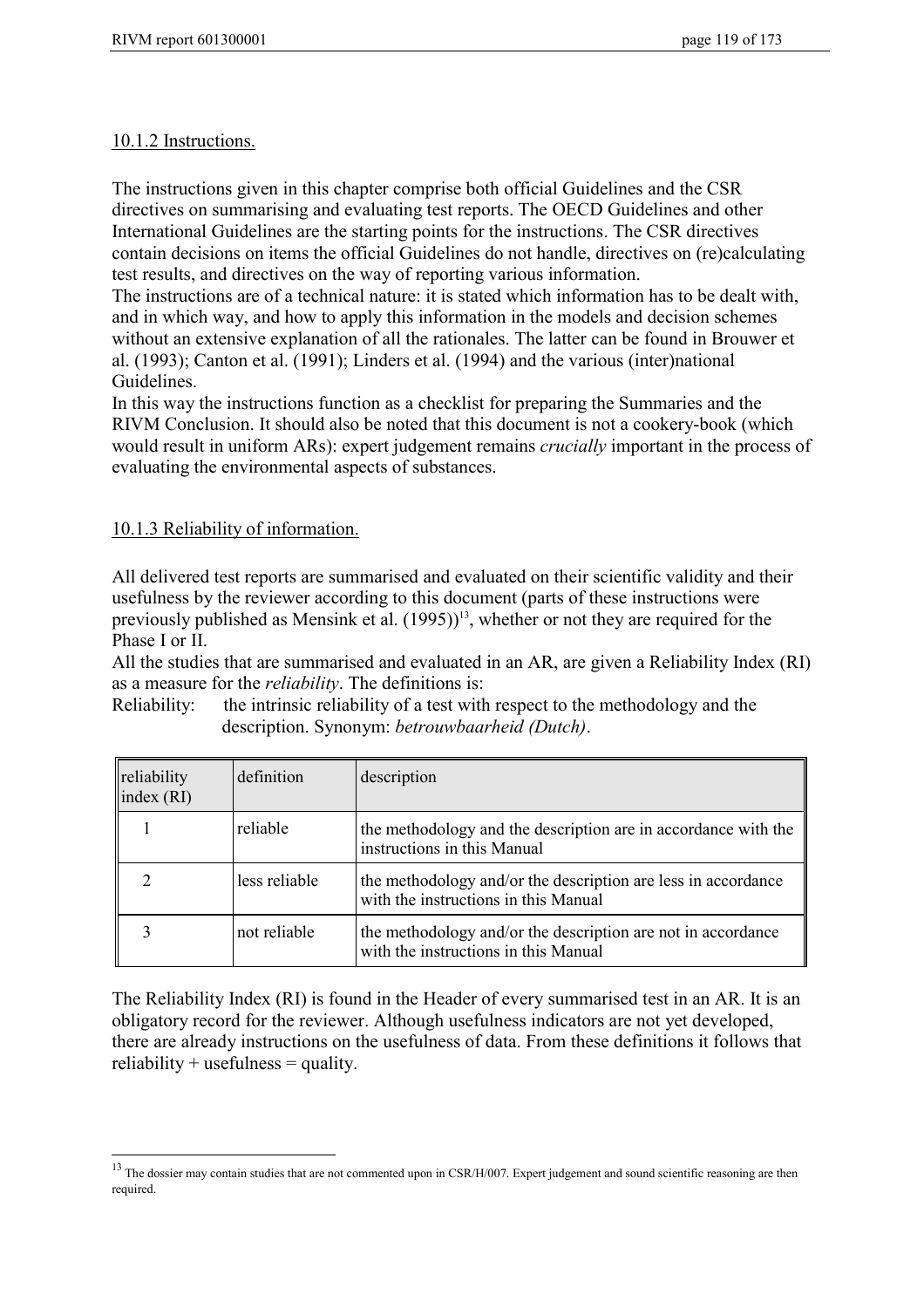### 10.1.4 Instruction tables

The instruction tables (or summary tables) are the core of the instructions. The summary tables structure the abundance of information and help assigning a Reliability Index to the tests. Table 1 is an example. It starts with the 'description' including the relevant test conditions, followed by the 'results' with the relevant test results and it ends by 'pay attention' including those items that should be checked, but need not necessarily be included in the Summary.

In the summary tables you find the requirements which have to be met for a study; the items refer to the *reliability* of a test. Items that refer to the *usefulness* rather than to the reliability are given in the footnotes of the table. It is, however, felt by the authors that one may dispute whether certain test items fall within reliability or usefulness. One may e.g. argue whether the item on the  $\lambda$  of the light source in a photolysis test in water (see Table 8), implies that a test with  $\lambda$  <290 nm is less reliable or that such a test is less useful as the  $\lambda$  does not reflect natural conditions. In this way the summary tables keep on fostering discussions. The tables should therefore not be seen as too compelling.

If items reported are not in accordance with the summary tables, the reliability of a study decreaseS. In the column with the heading 'Reliability lower?' this is indicated by a Y(es) or an E(xpert judgement):

- Y. Y(es) indicates that solely based on not fulfilling this requirement for this item, the reliability of the entire study is expected to decrease. This can be reflected in assigning an RI of 2 to a test, or even an RI of 3. It is up to expert judgement in the latter case, to decide how many "Y"-items are required for assigning an RI of 3 to a particular test.
- E. E(xpert judgement), indicates that no clear guidance can be given. The reviewer can consult a specialist.

It should always be stated clearly in a Summary under Remarks why a certain RI has been assigned, so that this can be verified.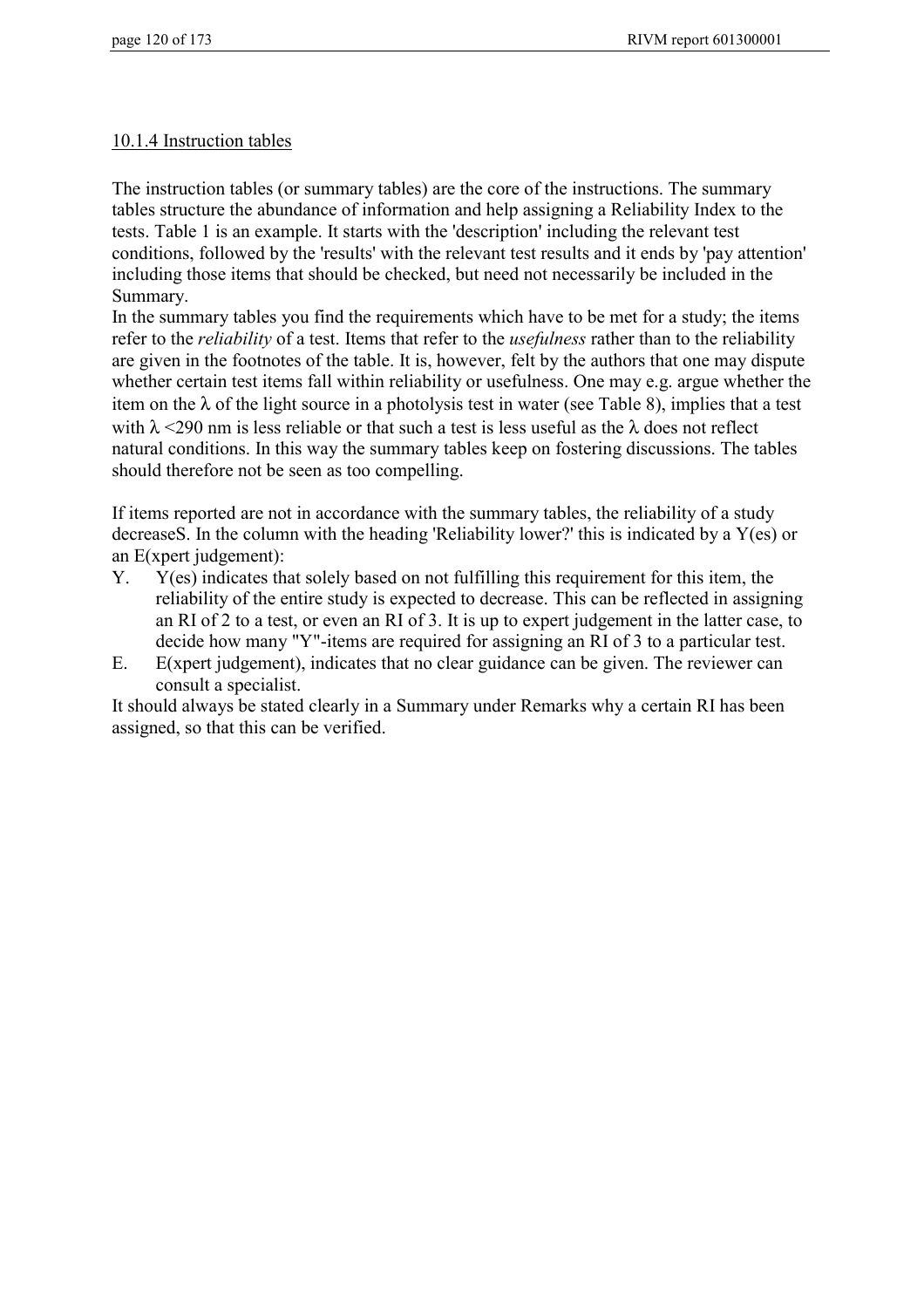# **Table 10.1: Example of a summary table**

|                                                                                                   | <b>Items</b>                                                                                                                                                                             | <b>Notes</b>                                                                                                                                                                                                                                                                                                                                                                                                                                                                                                                   | <b>Reliability</b><br>lower? |
|---------------------------------------------------------------------------------------------------|------------------------------------------------------------------------------------------------------------------------------------------------------------------------------------------|--------------------------------------------------------------------------------------------------------------------------------------------------------------------------------------------------------------------------------------------------------------------------------------------------------------------------------------------------------------------------------------------------------------------------------------------------------------------------------------------------------------------------------|------------------------------|
| D<br>$\mathbf e$<br>S<br>$\mathbf c$<br>$\mathbf{r}$<br>i<br>p<br>t<br>i<br>$\boldsymbol{0}$<br>n | These items should always be included in<br>the test description in a Summary.                                                                                                           | These notes explain the requirements which have to be met<br>for a reliable test (i.e. with an adequate methodology and<br>description). If items in a study deviate from these require-<br>ments, check in the next column ("reliability lower?") whether<br>the reliability with respect to that particular item may<br>decrease.<br>Y(es)<br>This note indicates that the reliability can be considered to<br>decrease.<br>E(xpert judgement)<br>This note indicates that the assignment of an RI is up to the<br>reviewer. | Y<br>E                       |
|                                                                                                   | These items should only be included, if a test<br>is not performed according to a Guideline.                                                                                             |                                                                                                                                                                                                                                                                                                                                                                                                                                                                                                                                |                              |
| R<br>e<br>S<br>$\mathbf u$<br>1<br>$\mathbf{s}$                                                   | These results should always be included,<br>under Results.                                                                                                                               |                                                                                                                                                                                                                                                                                                                                                                                                                                                                                                                                |                              |
| P<br>a<br>y<br>a<br>t<br>t<br>e<br>$\mathbf n$<br>t<br>i<br>$\bf{0}$<br>$\mathbf n$               | The items here should not necessarily be<br>included into a Summary, but should be chec-<br>ked. These items -- if deviating from the<br>requirements- can be included under<br>Remarks. |                                                                                                                                                                                                                                                                                                                                                                                                                                                                                                                                |                              |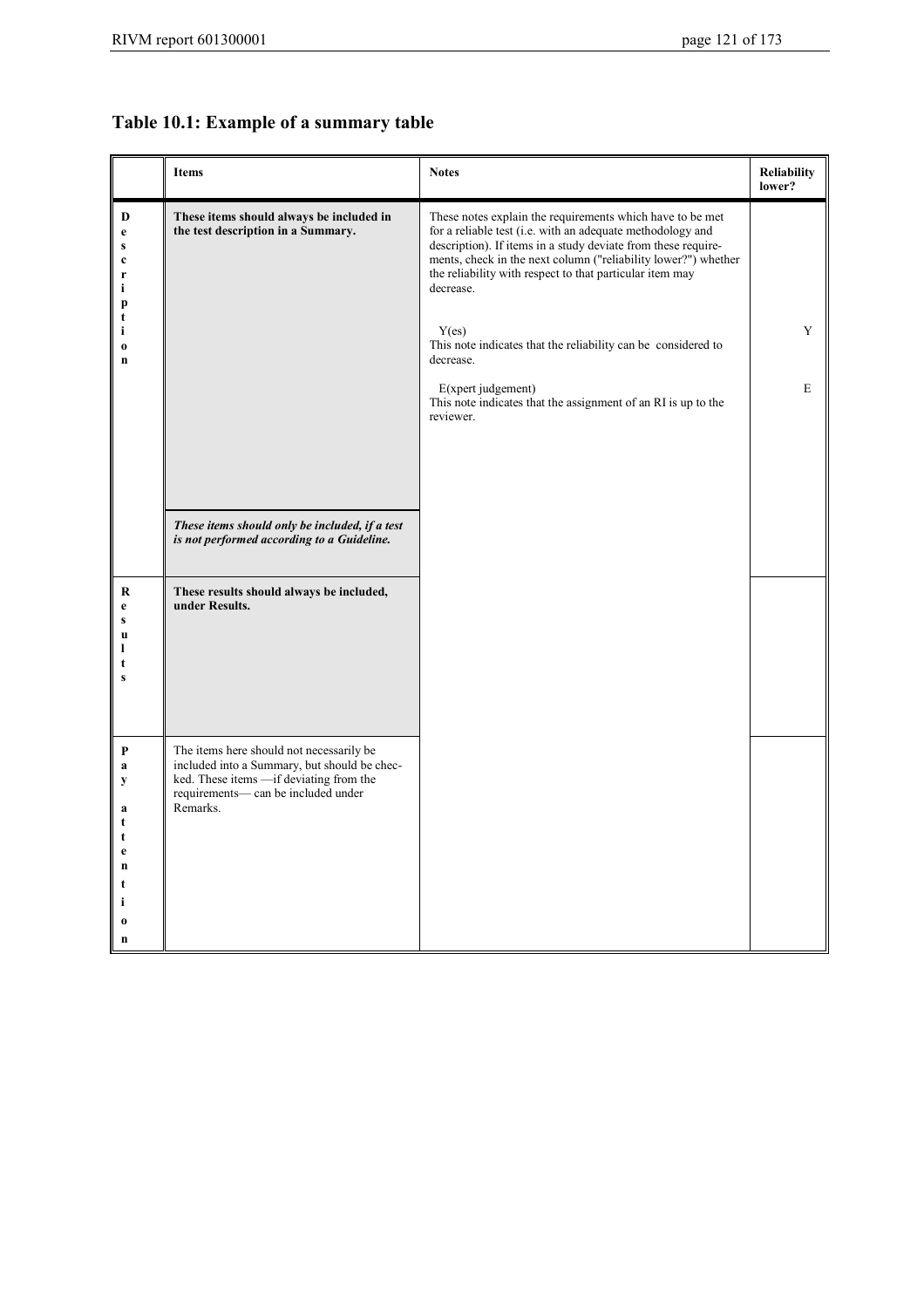### **10.2 Degradation in manure.**

The EMEA (1997) document comments on the degradation in manure as follows:

*Substances likely to be rapidly degraded in manure (DT50 in manure less than 30 days) are exempted from further testing. The conclusion 'rapidly degradable' can be based on theoretical calculations or experimental studies in relevant compartments. The presence or degradation of relevant residues can also be shown in bioassays involving relevant target organisms.*

This environmental property is important for the further assessment. The delivered information is closely evaluated, keeping the following directives  $(\mathbb{Q})$  in mind:

☞ *... rapidly degraded in manure (DT50 in manure less than 30 days)...*

The relevant temperature is 20 $\degree$ C for pigs, 10 $\degree$ C for cattle and 25 $\degree$ C for chickens and horses. We accept tests at other temperatures within a range of c. 10<sup>o</sup>C, and recalculate the result with the Arrhenius-equation. Manure from pigs and cattle should be incubated wet/anaerobic; manure from chickens should be incubated dry/aerobic.

☞ ... *on theoretical calculations...:.*

With theoretical calculations mainly the Arrhenius-equation is intended.

#### ☞ ... *or experimental studies in relevant compartments...*

- readily biodegradability tests when the substance proved readily or inherently biodegradable are relevant and are equivalent to DT50 <30 days;
- Soil enriched with manure, but only aerobic studies for chicken and horse manure, and only anaerobic studies for pigs or cattle manure, are relevant and results will be recalculated to the appropriate temperature;
- anaerobe soil studies in case the soils were inundated for pigs and cattle manure are relevant and results will be recalculated to the appropriate temperature;
- anaerobe water sediment studies for pigs and cattle manure are relevant and results will be recalculated to the appropriate temperature;
- hydrolysis studies with broad pH-ranges tested indicating rapid hydrolysis;
- degradation derived from in-vivo metabolism studies are not relevant.

### ☞ *... be shown in bioassays involving relevant target organisms...*

According to CSR/H/007 results obtained with bioassays are less reliable. For the Phase I assessment however they are considered useful, provided the bioassays are performed in the most adequate way. The test organisms should be able to respond to changes in concentration at the relevant fortification level, until 90% degradation is reached.

For further reading on degradation of medicines in manure see Bouwman and Reus (1994).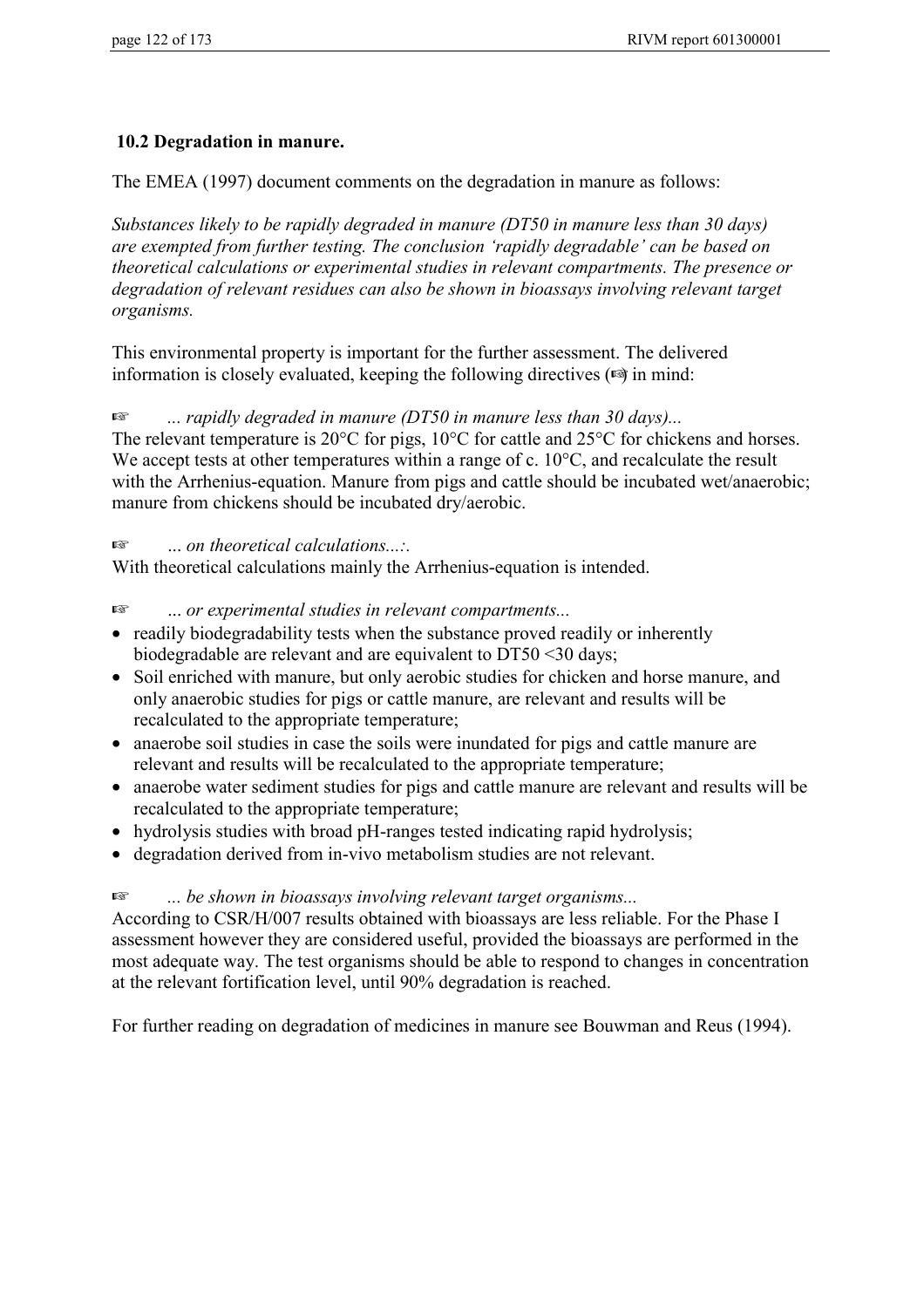|  |  |  | <b>Table 10.2: Manure transformation studies</b> |  |
|--|--|--|--------------------------------------------------|--|
|--|--|--|--------------------------------------------------|--|

|                                                                                          | <b>Items</b>                                                                                                                                                                                                            | <b>Notes</b>                                                                                                                                                                                                                                                                                                                                                                                                                                                            | <b>Reliability</b><br>lower?               |  |
|------------------------------------------------------------------------------------------|-------------------------------------------------------------------------------------------------------------------------------------------------------------------------------------------------------------------------|-------------------------------------------------------------------------------------------------------------------------------------------------------------------------------------------------------------------------------------------------------------------------------------------------------------------------------------------------------------------------------------------------------------------------------------------------------------------------|--------------------------------------------|--|
| D<br>e<br>$\mathbf{s}$<br>$\mathbf c$<br>$\mathbf{r}$<br>$\mathbf i$                     | 1.<br>test type<br>a. laboratory/stable<br>b. aerobic/anaerobic<br>c. sterile/non-sterile<br>2.<br>test substance and position of label<br>3.<br>vehicle                                                                | b. aerobic: chickens and horses; anaerobic: cattle and pigs<br>c. method of sterilisation should be given                                                                                                                                                                                                                                                                                                                                                               | E<br>1 <sub>b</sub>                        |  |
| p<br>t<br>۱i<br>$\bf{o}$<br>$\mathbf n$                                                  | $\overline{4}$ .<br>manure<br>4.1<br>type<br>4.2<br>pH<br>4.3<br>water content<br>4.4<br>$%$ 0.m.<br>storage conditions<br>4.5                                                                                          | $\overline{4}$ .<br>give type (slurry, stable manure); fresh, unaltered manure<br>should be used<br>4.5<br>storage before testing should be appropriate                                                                                                                                                                                                                                                                                                                 | 4.<br>Y                                    |  |
|                                                                                          | weight of sample<br>5.<br>temperature<br>6.<br>7.<br>application method and rate<br>8.<br>light condition<br>9.<br>test system                                                                                          | 5.<br>weight sample should be $\geq$ X g. [X= 10]<br>temperature should be constant $(\pm 2^{\circ}C)$<br>6.<br>incubation in the dark <sup>14</sup><br>8.<br>9.<br>closed with volatile traps?                                                                                                                                                                                                                                                                         | 5.<br>E                                    |  |
|                                                                                          | incubation time<br>10<br>sampling frequency<br>11<br>12<br>extraction/analysis method                                                                                                                                   | 10<br>preferred until 90% transformation or up to 100 days<br>$\geq$ 5 time points are needed for adequate regression analysis<br>11<br>12<br>This should be appropriate for the substance and the<br>metabolites, and the recovery of the substance should be $>$ X%<br>[X= 70] and <y% [y="110]&lt;/th"><th>10.<br/>Е<br/><math display="inline">\mathbf Y</math><br/>11.<br/>13.<br/>E</th></y%>                                                                     | 10.<br>Е<br>$\mathbf Y$<br>11.<br>13.<br>E |  |
| $\bf R$<br>$\mathbf{e}$<br>$\mathbf{s}$<br><b>u</b><br>$\mathbf{l}$<br>t<br>$\mathbf{s}$ | 1.<br>$DT_{50}$ and %a.i. at end<br>2.<br>total recovery<br>3.<br>kinetic order<br>4.<br>bound residue<br>5.<br>produced $CO2$<br>metabolites:<br>6.<br>6.1<br>$\geq 20\%$ :<br>6.2<br>$< 20\%$<br>$\geq 20\%$ :<br>6.3 | 2.<br>(if applicable): $>80\%$ at every time-point<br>3.<br>check 1 <sup>st</sup> order kinetics with Hockey-stick model<br>4.<br>(if applicable): maximum and time and amount at end<br>5.<br>(if applicable): maximum and time and amount at end<br>identified and quantified separately<br>6.<br>chemical name, maximum and time, and amount at end<br>6.1<br>6.2<br>number of metabolites <5%<br>6.3<br>if reliable $DT_{50}$ can be calculated, these can be used. | 2.<br>E                                    |  |
| $\mathbf P$<br>a<br>y                                                                    | 1.<br>the dissipation type<br>2 <sup>1</sup><br>the manure                                                                                                                                                              | transformation or dissipation<br>1.<br>the manure structure and components might influence the<br>2.<br>transformation rate. The manure structure depends a.o. onthe<br>feed type.                                                                                                                                                                                                                                                                                      |                                            |  |
| a<br>$\mathbf t$<br>l t<br>e<br>$\mathbf n$                                              | 3.<br>the concentration tested.                                                                                                                                                                                         | 3 <sub>1</sub><br>the substance might inhibit microbial activity. Concentrations<br>that differ a factor $X[X=5]$ from the calculated are<br>considered less reliable unless it has been proven that the<br>substance does not inhibit microbial degradation at either the<br>expected concentration or the highest concentration tested.                                                                                                                               |                                            |  |
| $\mathbf t$<br>$\mathbf i$<br><b>0</b><br>n                                              | 4.<br>the weight of the analysis samples in<br>relation to the distribution within the<br>manure<br>5.<br>lag-phase                                                                                                     | 4.<br>it is possible the substance is not homogeneously distributed;<br>corse material should be removed from analysis samples.<br>5.<br>a lag-phase should be identified with at least three time-<br>points.                                                                                                                                                                                                                                                          |                                            |  |

 $14$  Unless it has been shown that phototransformation is of no importance.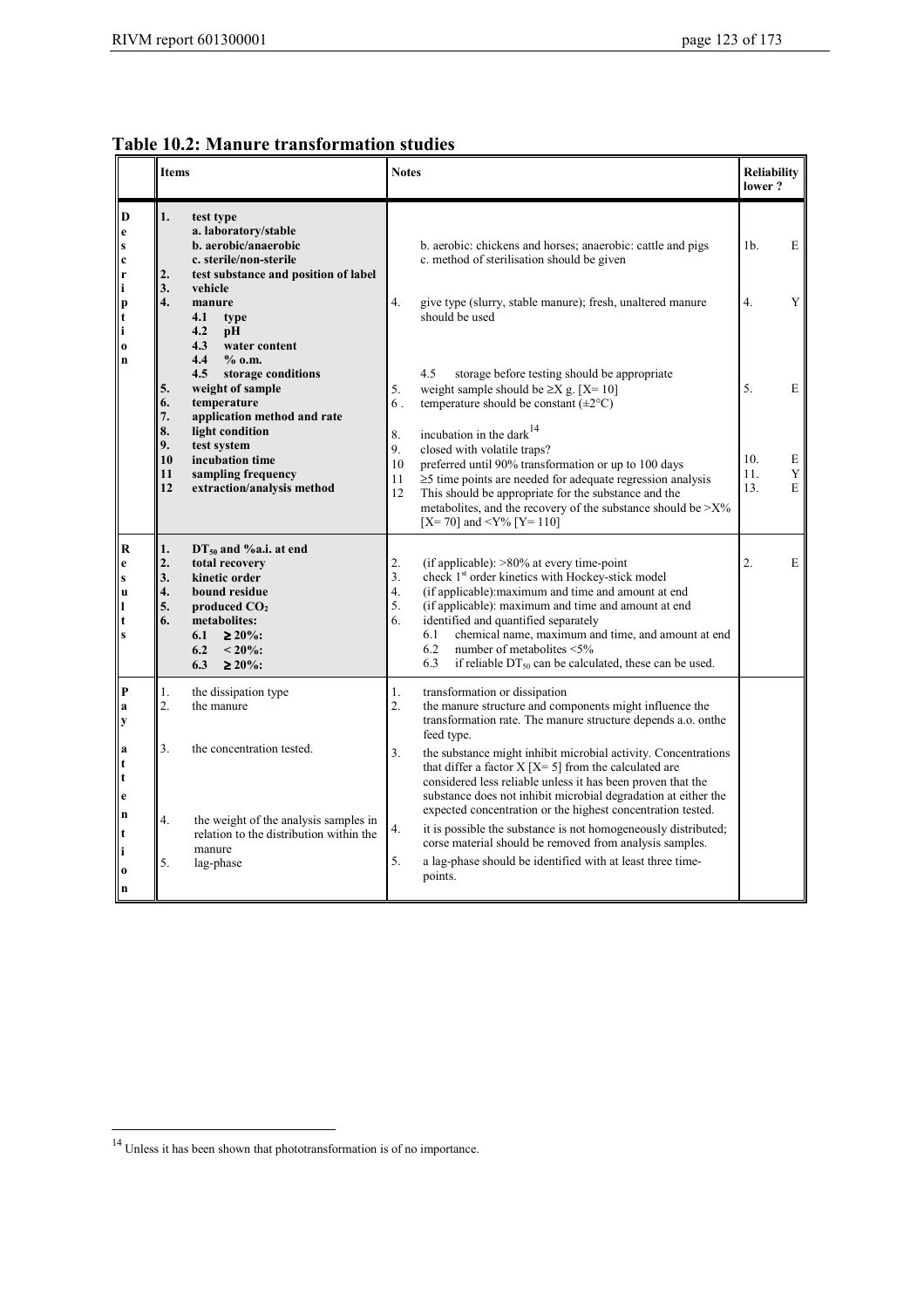### **10.3 Transformation in the top soil.**

 $DT_{50}$  values should be based on transformation.

- Transformation means the compound is converted to smaller or larger molecules by biological, microbiological, and/or chemical action.
- Degradation means the compound is converted to smaller molecules by biological, microbiological, and/or chemical action.
- Dissipation means that the compound "disappears": by transformation, volatilisation, leaching, plant uptake, or run-off.
- Mineralisation means the compound degrades to inorganic compounds (e.g.  $H_2O$ ,  $CO_2$ ).

If raw data are available, the  $DT_{50}$  values always have to be recalculated. The calculation of a reliable  $DT_{50}$  value has to meet the following conditions.

In general at least five time points including the value at  $t = 0$  (to enable adequate regression analysis) within the first 100 days of the study (because after 100 days the biological activity of the soil may have declined substantially (Anderson, 1987)) are needed.

- 1. At least three time points are needed to ensure that there is a lag phase. The lag phase is not included in the calculation of the  $DT_{50}$ .
- 2. Only data showing mole fractions of  $\geq 10\%$  are taken into account; at lower fractions e.g. diffusion may influence the transformation rate.
- 3. To check whether the curve shows first-order kinetics, or consists of two successive first-order processes, the 'hockey stick' model is applied using all timepoints selected in step 1 and 2 (See Appendix III Mensink et al 1995). In the case of a 'hockey stick' curve, a period with a higher transformation rate is followed by a period with a lower transformation rate, resulting in a hinge point in the transformation curve. With the 'hockey-stick' model a calculation is performed to estimate whether this model gives a better fit compared to the single log-linear model. In case of a significant hinge point (p  $\leq$ 0.05) within 50 - 100 days after application of the substance only the time points up to the hinge point will be used for the calculation of the  $DT_{50}$ . In case of a significant hinge point before 50 days, or in case the hinge point is after 100 days and the % residues are high (molar fraction >50%) after 100 days, both periods should be mentioned (hinge point and slopes), and expert judgement is required to establish the  $DT_{50}$ .
- 4. The  $DT_{50}$  value is calculated with a log-linear regression model using all selected time points, provided that first-order kinetics appear to be valid. If not, the  $DT_{50}$  is determined graphically (Linders et al., 1994). If  $r^2 < 0.7$ , the regression is not valid.

The recalculated  $DT_{50}$  value is recorded in the Header. The  $DT_{50}$  value calculated by the authors is mentioned in the Results. In the Remarks is stated

 $\blacklozenge$  DT<sub>50</sub> in Header derived from data given by the author.

In the Remarks should always be stated, if the transformation followed first-order kinetics or not, and if the  $DT_{50}$  was calculated or determined graphically. In case  $DT_{50}$  values are based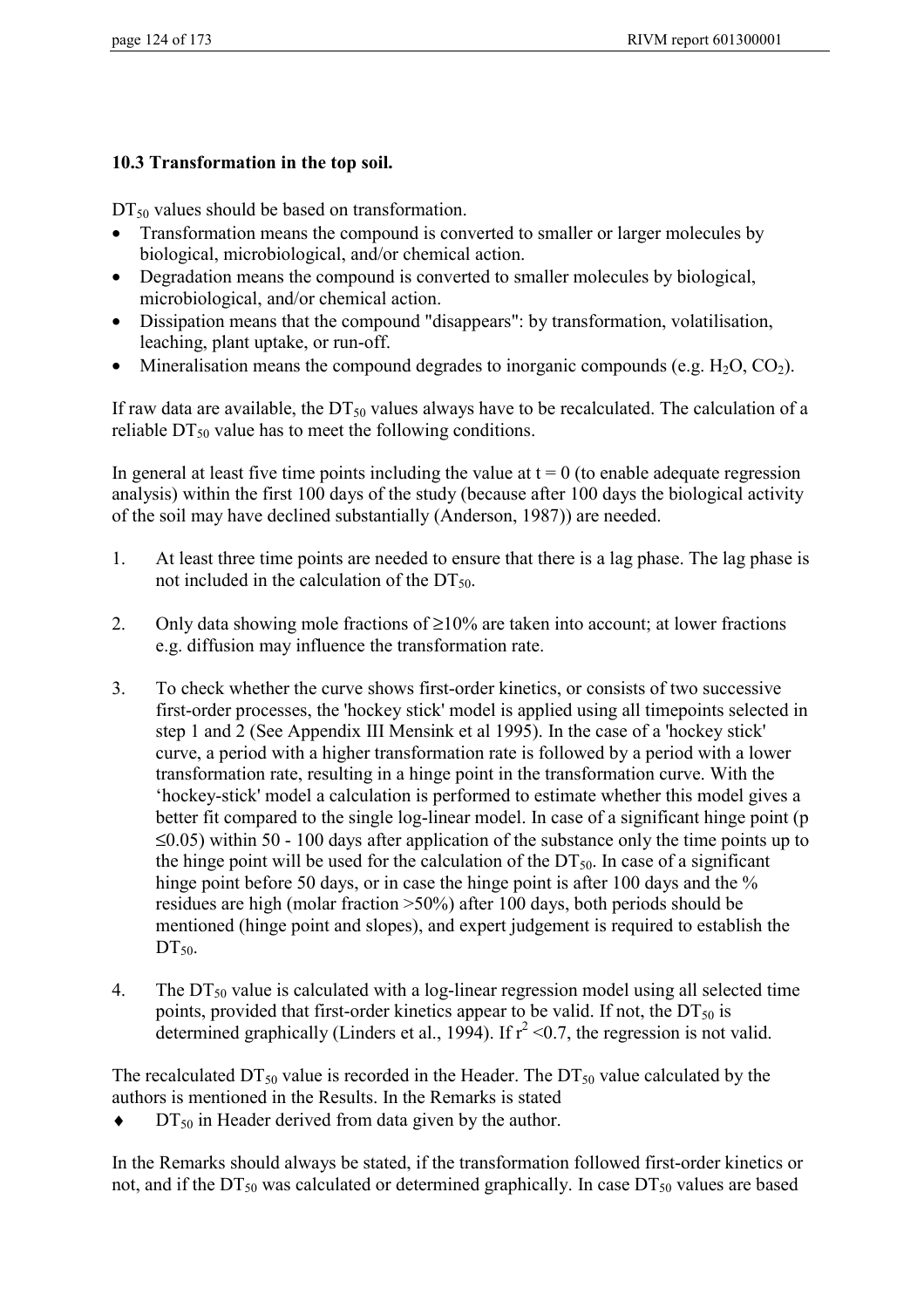on CO2-production or dissipation, this is stated in the Header (Header field 'remarks') and in the Remarks. In case the  $DT_{50}$  was extrapolated, this should also be mentioned in the Remarks. The 90% transformation point can be used to check whether the transformation followed first-order kinetics (as a rule of thumb):  $DT_{90}$  is c. three times the  $DT_{50}$ ).

In the Remarks all deviations from the instructions (in this section and in Table 2) are stated. If  $DT_{50}$  values are used in the RIVM Conclusion, in the Remarks is stated:

- $\blacklozenge$  DT<sub>50</sub> value(s) used for the RIVM Conclusion is (are)...
- $\bullet$  Converted DT<sub>50</sub> value(s) (20 °C) is (are) ...

Storage conditions of sampled soil, that is not immediately used for transformation studies, should be as follows: in the laboratory at  $4\pm2^{\circ}$ C for at most three months (to avoid anaerobic conditions)(also in accordance with the ISO 10381-6 Guideline); in the open or in a glasshouse under well-drained conditions (to avoid desiccation). The maximum allowable storage time can be estimated as follows:

 $T_{\text{storage}} = 90 \cdot e^{-0.1(t-4)}$ 

| input               |         |                                |        |
|---------------------|---------|--------------------------------|--------|
| storage temperature |         | $\lceil{^\circ}\text{C}\rceil$ | ົ      |
| output              |         |                                |        |
| storage time        | storage | l d                            | ົ<br>N |

The pF of the soil can be represented as a function of the soil water content. The soil water content can be expressed as volume water per volume soil (v/v) or as weight water per weight soil (w/w).

*Fwater*<sub>soil</sub>  $(v / v) = Fwater_{\text{solid}} (w / w) \cdot RHO\text{solid}$ 

The application rate in the test should preferably be in the range of a factor two from the PEC. A test performed at higher concentrations might underestimate the transformation rate because of inhibition of the micro-organisms, but it is also possible that adaptation mechanisms come into play, leading to inaccurate results. Tests performed at lower concentrations might underestimate the inhibition of micro-organisms.

With respect to the moisture contents of the soils in aerobic studies the following can be remarked. At pF 2 - 3 the soils are at field capacity, and these moisture tensions are preferred. Soils with  $pF \geq 4.2$  are not used for the risk evaluations because the wilting point is reached. Soils should not become too wet or too dry also during pretreatment.

With respect to enrichment of the test soils the following can be remarked. For pesticide evaluation enrichment with e.g. alfalfa is not allowed. For veterinary medicinal products, that will be spread in slurry, we accept test performed in soil/slurry mixtures. The expected concentration slurry in the soil after spreading is c. 6 g/kg soil. In the event higher ratio's are used (e.g. soil:manure 1:1), one should be careful in evaluating the usefulness of the results.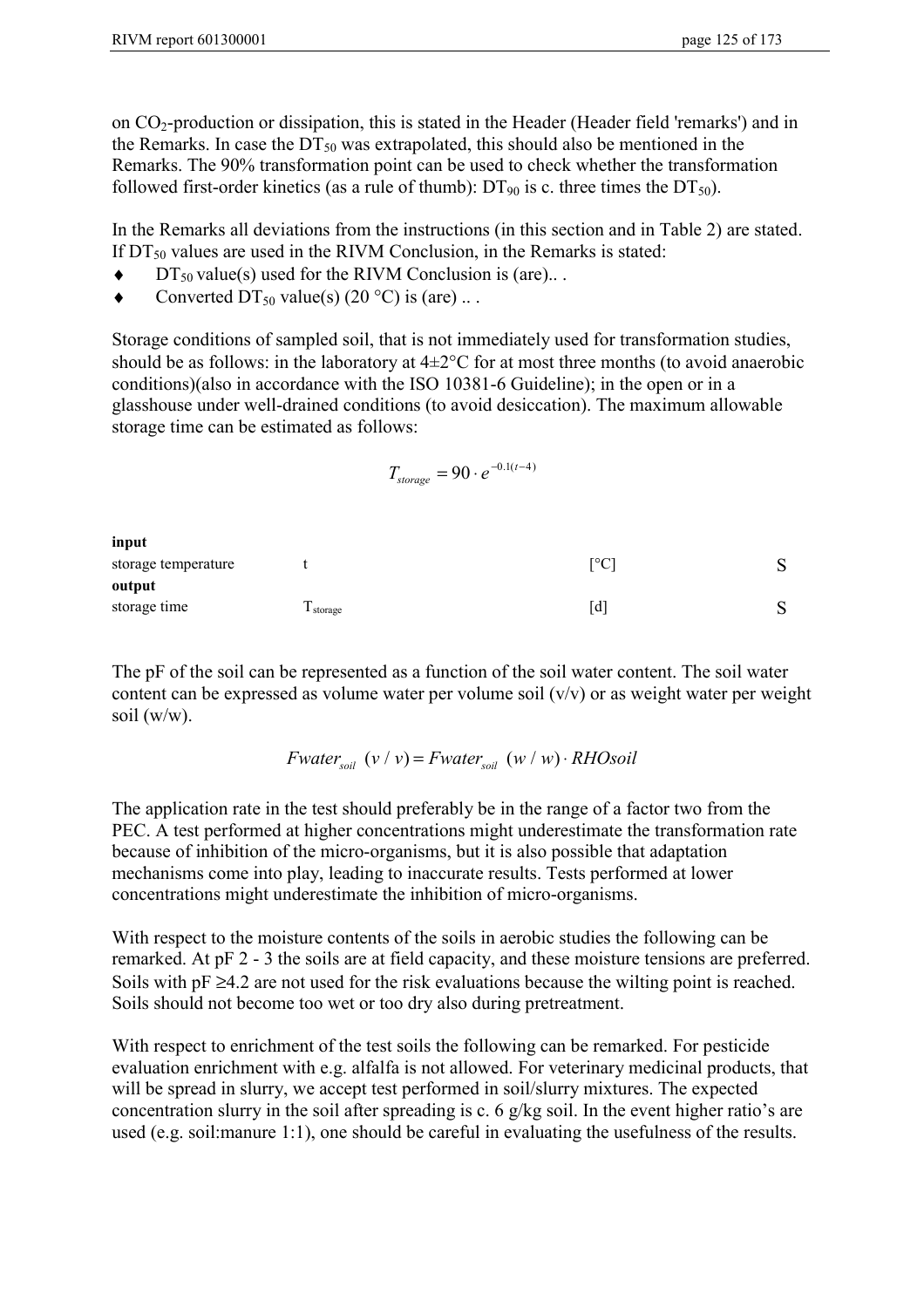The classification of the soil type, given by the authors, should be checked with the American Soil Classification System (see Appendix 2) (USDA, 1951), and this US-classification is reported in the Header. If verification is not possible, the classification given by the authors is used (if necessary a literal translation from Dutch, French or German). It should clearly be stated in the Description, which classification was used.

The sizes of soil particles are fastened down in the different classification systems. The sizes are however not identical in the different systems. Pay attention to this when classifying a soil according to the American Soil Classification system.

If it concerns soil types not representative for the Dutch situation, like paddy soil and volcanic soil, this should be clearly stated.

The pH of the soil can be measured in the water phase ( $pH-H_2O$ ) of the soil, or after a solution of KCl or CaCl<sub>2</sub> was added (pH-KCl and pH-CaCl<sub>2</sub>, respectively). pH-KCl and pH-CaCl<sub>2</sub> are always lower than  $pH-H_2O$  as more protons in the soil solution can be measured. It is assumed that the pH-CaCl<sub>2</sub> (0.01 N) gives the best estimate for the soil solution, and is therefore the most convenient value with respect to bioavailability for plants. It is assumed that the pH-KCl (1.0 N) gives the best estimate for the sorption of pesticides to soil particles. Record in the TOXIS Header the pH-KCl, if available. If not, record the pH-CaCl<sub>2</sub> or the pH-H2O (in this order of preference). It should always be indicated in the Description, which pH is used.

In the Header always the substance code is given, even if it was applied as a preparation. In the Description this should then clearly be stated: e.g. Sub1 was applied as preparation X (Y  $% a.i.$ ).

### **Useful formulas**

- 1) % organic matter (o.m.) =  $1.7 \times$ % organic carbon (o.c.)
- 2) 1 kg a.i./ha = 1.33 mg a.i./kg dw soil (assuming the compound is homogeneously mixed over a soil depth of 5 cm, and a dry bulk density of  $1500 \text{ kg.m}^{-3}$ ).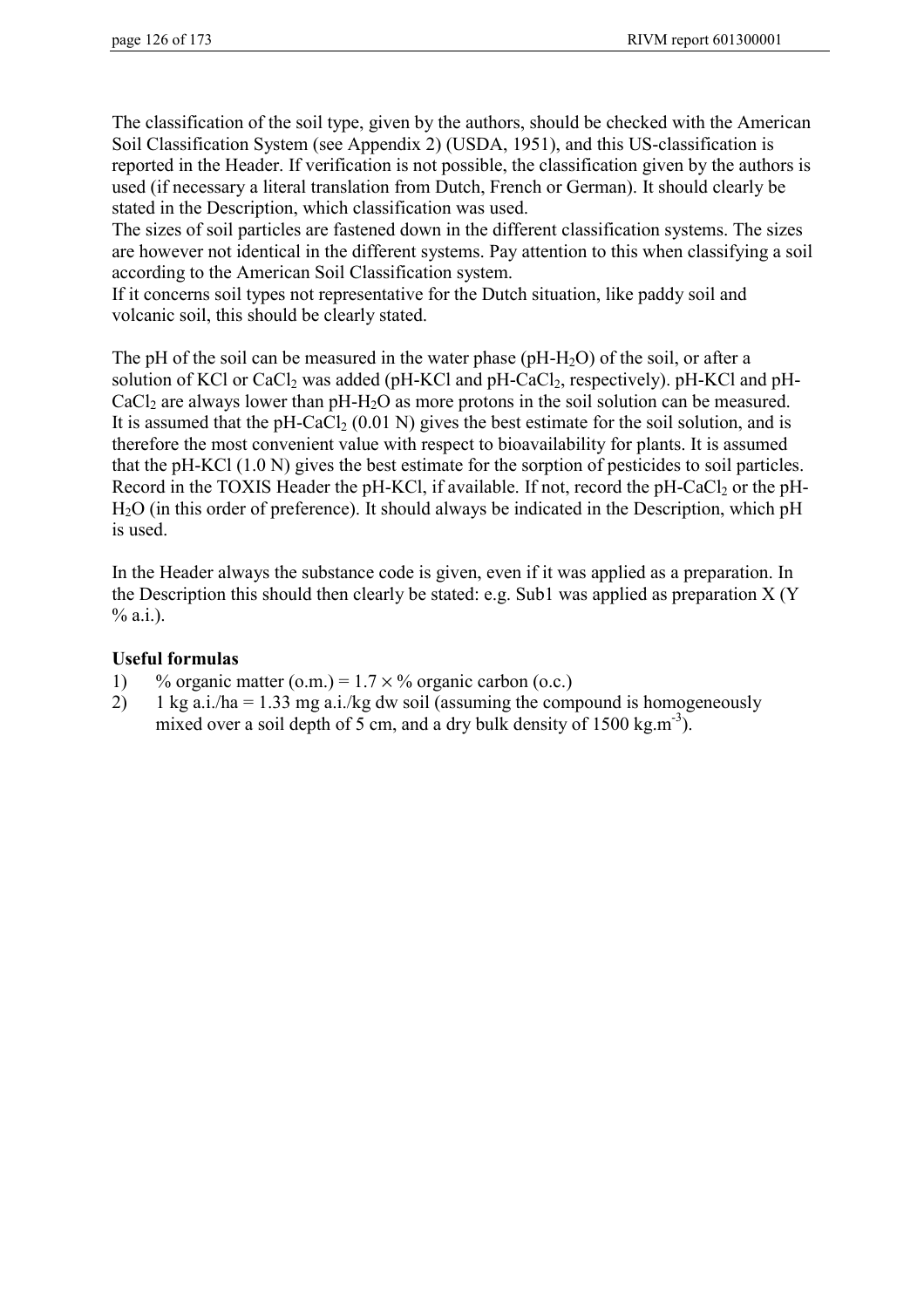## **Table 10.3 Soil aerobic transformation studies (top soil)**

|                                                                             | <b>Items</b>                                          |                                                                                                                                                                                                                                                 | <b>Notes</b>                                                                                                                                                                                                                                                                                                                                                                                                                                                                                                                                                                                                               | <b>Relia-</b><br>bility<br>lower? |                       |
|-----------------------------------------------------------------------------|-------------------------------------------------------|-------------------------------------------------------------------------------------------------------------------------------------------------------------------------------------------------------------------------------------------------|----------------------------------------------------------------------------------------------------------------------------------------------------------------------------------------------------------------------------------------------------------------------------------------------------------------------------------------------------------------------------------------------------------------------------------------------------------------------------------------------------------------------------------------------------------------------------------------------------------------------------|-----------------------------------|-----------------------|
| D<br>  e<br>$\boldsymbol{s}$<br>$\mathbf c$<br>$\mathbf{r}$                 | 1.<br>2.                                              | test type<br>a. laboratory/field<br>b. aerobic/anaerobic<br>c. sterile/non-sterile<br>test substance and position of label                                                                                                                      | b. method of sterilisation should be given                                                                                                                                                                                                                                                                                                                                                                                                                                                                                                                                                                                 | 1b.                               | E                     |
| i<br> p<br>l t<br><sup>i</sup><br>$\vert$ 0                                 | 3.<br>4.<br>soil<br>4.1<br>4.2<br>4.3                 | vehicle<br>soil type<br>рH<br><b>CEC</b>                                                                                                                                                                                                        | 4.<br>top soil (0-20 cm) should be used<br>4.1<br>US-class, and other relevant data (paddy, etc.)                                                                                                                                                                                                                                                                                                                                                                                                                                                                                                                          | 4.                                | Y                     |
| $\ln$                                                                       | 4.4<br>4.5<br>5.<br>6.<br>7.                          | $%$ 0.m.<br>storage conditions<br>weight of soil sample<br>temperature<br>application method and rate                                                                                                                                           | 4.5<br>storage before testing should be appropriate (see text)<br>weight soil sample should be $\geq$ X g. [X=25]<br>5.                                                                                                                                                                                                                                                                                                                                                                                                                                                                                                    | 5.                                | E                     |
|                                                                             | 8.<br>9.<br>10.<br>11.<br>12.<br>13.                  | moisture content<br>light condition<br>test system<br>incubation time<br>sampling frequency<br>extraction/analysis method                                                                                                                       | incubation in the dark <sup>15</sup><br>9.<br>should be closed with volatile traps<br>10.<br>preferred until 90% transformation or up to 100 days<br>11.<br>$\geq$ 5 time points are needed for adequate regression analysis<br>12.<br>This should be appropriate for the substance and the metabolites,<br>13.<br>and the recovery of the substance should be $\geq$ X% [X=70] and<br>$<$ Y% [Y= 110]                                                                                                                                                                                                                     | 9.<br>10.<br>11.<br>12.<br>13.    | Y<br>E<br>E<br>Y<br>E |
| $\bf R$<br>$\mathbf e$<br>$\mathbf{s}$<br> u<br>11<br>l t<br>l s            | 1.<br>2.<br>3.<br>4.<br>5.<br>6.<br>6.1<br>6.2<br>6.3 | $DT_{50}$ and %a.i. at the end of incubation<br>total recovery<br>kinetic order<br>bound residue<br>produced $CO2$<br>metabolites:<br>$\geq 5\%$ :<br>$\leq 5\%$ : number<br>$\geq$ X [X=10% for pesticides;<br>X=20% for medicines]: $DT_{50}$ | 2.<br>the recovery at every time point should be $\geq$ X% [X=80]<br>(recovery of radiolabel or the sum of compounds)<br>check 1 <sup>st</sup> order kinetics with Hockey-stick model<br>3.<br>maximum and time, amount after 100 days, and amount at end<br>4.<br>5.<br>maximum and time, amount after 100 days, and amount at end<br>6.<br>identified and quantified separately<br>chemical name, maximum and time, amount after 100<br>6.1<br>days, and amount at end<br>6.2<br>number of metabolites <5%<br>if no reliable DT <sub>50</sub> can be calculated, separate<br>6.3<br>transformation studies are required. | 2.                                | Е                     |
| P<br>a<br>y<br>a<br>$\frac{1}{t}$<br>e<br>n<br>t<br>$\bf{0}$<br>$\mathbf n$ | 1.<br>2.<br>3.                                        | the dissipation type<br>the agricultural history soil<br>storage                                                                                                                                                                                | this should be transformation<br>1.<br>no prior use of compounds that may have lead to adapted<br>2.<br>microorganisms in the previous two years<br>BBA/Speyer soils before 1982 were probably stored too dry<br>3.                                                                                                                                                                                                                                                                                                                                                                                                        | 1.<br>2.<br>3.2                   | E<br>E<br>Y           |

 $15$  Unless it has been shown that soil phototransformation is of no importance.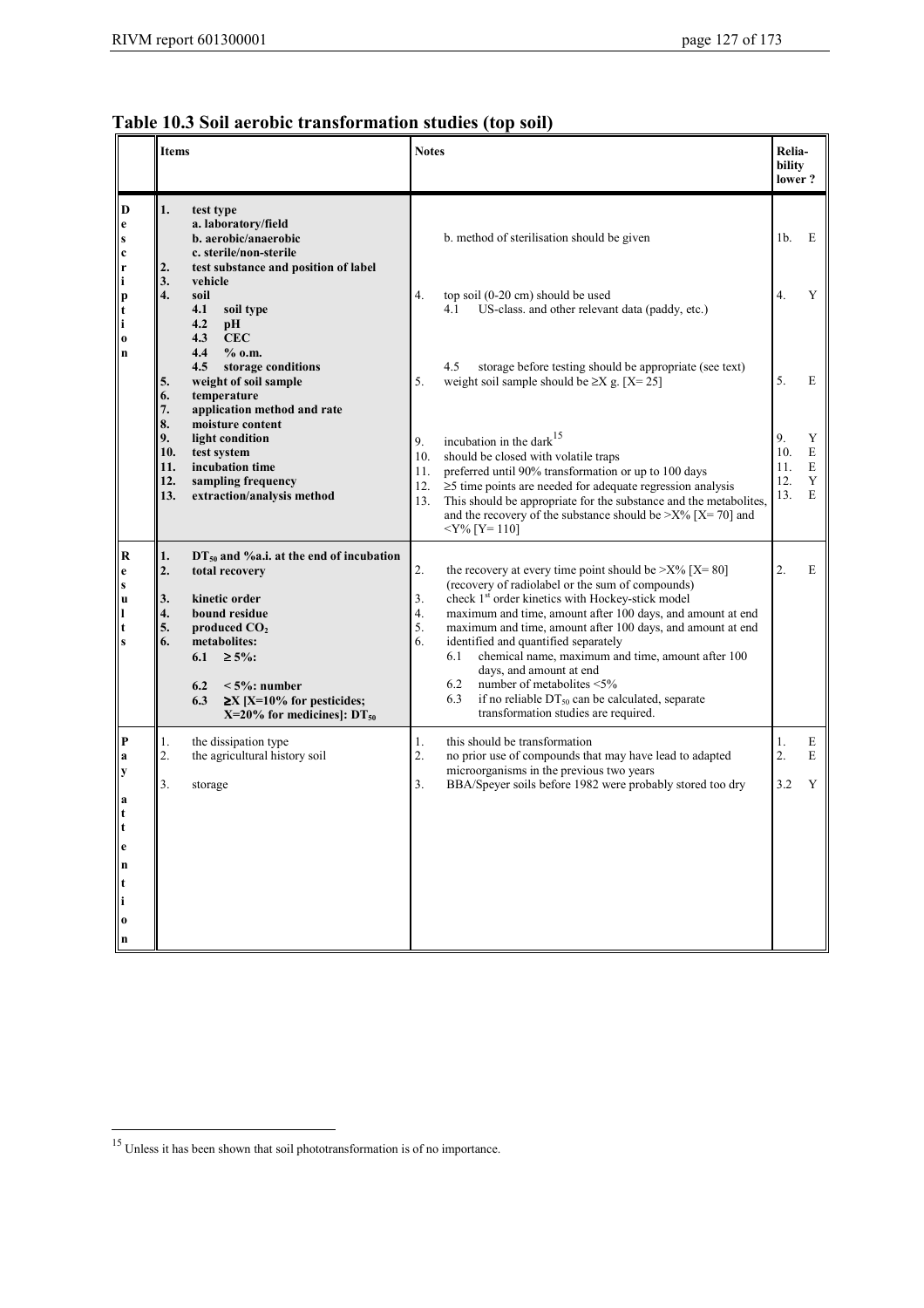### **10.4 Adsorption studies.**

In the adsorption/desorption studies the distribution constant is indicated as  $K_F$  as they are derived from the Freundlich equation:

|                                    |             | $S = K_{\scriptscriptstyle E} \cdot C^{1/n}$ |                                           |
|------------------------------------|-------------|----------------------------------------------|-------------------------------------------|
| input                              |             |                                              |                                           |
| amount of chemical sorbed          | S           |                                              | $[mg_c.kg^{-1}]$                          |
| equilibrium concentration in water | C           |                                              | $[mg_c.l^{-1}]$                           |
| Freundlich exponent                | 1/n         |                                              | $\lceil - \rceil$                         |
| output                             |             |                                              |                                           |
| Freundlich constant                | $K_{\rm F}$ |                                              | $\left[\text{dm}^3.\text{kg}^{-1}\right]$ |

The  $K_{s/l}$  is derived from the partitioning between the concentrations in the solid and liquid phase. Because the adsorption is generally not irrespective of the amount of substance present, a correction factor is introduced: the Freundlich exponent 1/n. The correction results in a 'different'  $K_{s/l}$ : the  $K_F$ .

The concentration dependent sorption behaviour cannot be used in standard equations. For matters of convenience, we accept the  $K_F$  as a  $K_{s/l}$  for further model calculations, provided that the Freundlich exponent is within the range  $0.7 - 1.1$ . K<sub>F</sub> values with  $1/n$  outside the range 0.7 - 1.1 are not selected for K<sub>om</sub> calculations (Boesten and Van der Linden, 1991).

In case transformation was too high in the adsorption experiment, a reliable  $K_{s/l}$  can only be calculated if besides the concentration in the liquid phase, also the amount of the substance adsorbed to the soil is determined.

The Kom value is derived from the  $K_{s/l}$  value with:

$$
Kom = \frac{K_{s/l}}{Fom_{soil}}
$$

**input** sorption constant soil-liquid  $K_{s/l}$  $\left[dm^3.kg^{-1}\right]$ weight fraction organic matter in soil Fom<sub>soil</sub> [-] **output** sorption constant normalised on organic matter content Kom  $\left[dm^3 \text{.kg}^{-1}\right]$ 

In case the  $K_{s/l}$  is not reliable because  $[K_{s/l} * (ratio\, soil/water)] < 0.1$ , the result is not used for RIVM Conclusions, unless the substance is measured in both the water fraction and the soil fraction (Boesten, 1990) or better data are not available.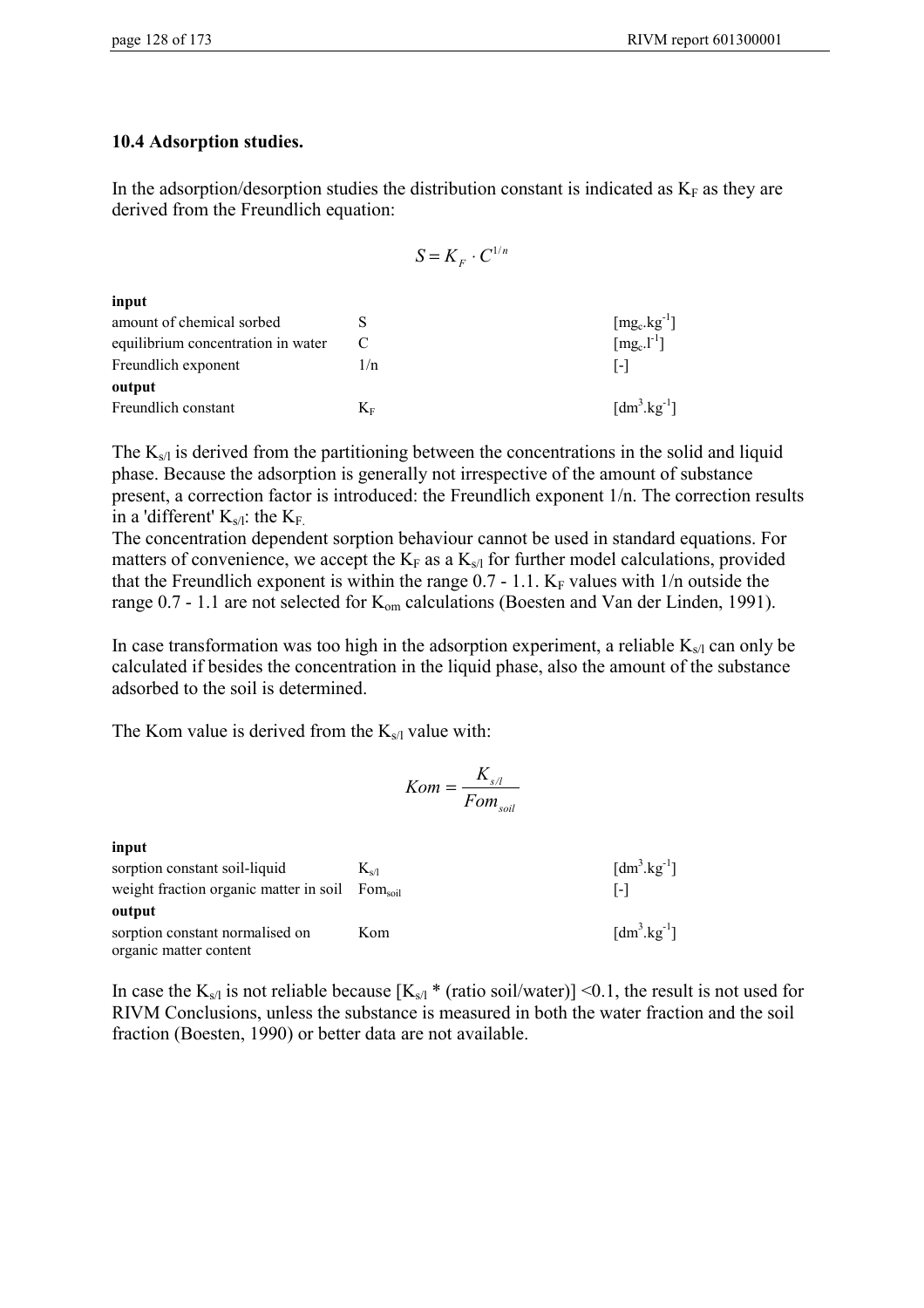### **Table 10.4: adsorption studies**

|                                                                                                                                                                                                                | <b>Items</b>                                                                                                                                                                                                                                                                                                              | <b>Notes</b>                                                                                                                                                                                                                                                                                                                                                                                                                                                  | <b>Reliability</b><br>lower?                  |
|----------------------------------------------------------------------------------------------------------------------------------------------------------------------------------------------------------------|---------------------------------------------------------------------------------------------------------------------------------------------------------------------------------------------------------------------------------------------------------------------------------------------------------------------------|---------------------------------------------------------------------------------------------------------------------------------------------------------------------------------------------------------------------------------------------------------------------------------------------------------------------------------------------------------------------------------------------------------------------------------------------------------------|-----------------------------------------------|
| D<br>$\mathbf{e}$<br>scription<br>   n                                                                                                                                                                         | 1.<br>test substance + position of label<br>vehicle<br>soil <sup>16</sup><br>soil type (USDA-class.)<br>pH<br>CEC and %clay<br>$%$ 0.m.<br>weight of soil sample<br>soil/water ratio (kg/dm <sup>3</sup> )<br>temperature<br>number of concentrations<br>number of replicas<br>shaking time<br>extraction/analysis method | 3. soil must be relevant for the Dutch situation<br>7. min. X concentrations $[X=4]$ should be used<br>8. t est should be performed in duplo<br>9. shaking time (in hours) should be shorter than the $DT_{50}$<br>$(in days)17$ ; no longer than 48 hours<br>10. recovery should be $>$ X% [X=70]                                                                                                                                                            | $\tau$<br>Y<br>8.<br>Y<br>9.<br>E<br>E<br>10. |
| $\overline{\mathbf{R}}$<br>e<br>$\vert$ s<br>l u<br>lı<br>$\Vert$ t<br>$\bf{s}$                                                                                                                                | distribution constants<br>1 <sub>1</sub><br>2.<br><b>Freundlich exponent</b><br>the relative decrease should be $\geq 0.1$<br>3.<br>4 <sup>1</sup><br>total recovery (maximum, and time)                                                                                                                                  | 1.<br>only $K_{s/1}$ with $1/n$ of $X$ [X= 0.7 - 1.1] are used for the<br>2.<br>calculation of $\mathrm{K_{om}}^{18}$<br>$K_{s/1}$ is not accurate if $K_{s/1} \cdot (soil/water ratio) \le 0.1$ <sup>19</sup><br>3.<br>4. recovery should be $>$ X% [X=80]                                                                                                                                                                                                   | Y<br>2.<br>3.<br>Y<br>$\overline{4}$ .<br>E   |
| P <br>   a<br>$\begin{array}{c} \n\mathbf{y} \\ \mathbf{a} \\ \mathbf{t} \\ \mathbf{t}\n\end{array}$<br>$\parallel$ e<br>$\begin{array}{c} \mathbf{n} \\ \mathbf{t} \\ \mathbf{i} \end{array}$<br>l o<br>$\ln$ | water solubility<br>1.<br>2.<br>transformation<br>$pK_a$ of the substance<br>3.<br>4.<br>soil handling                                                                                                                                                                                                                    | 1. initial and equilibrium concentrations should not exceed<br>water solubility<br>2. there should be no major loss due to transformation (max.<br>3%), unless both the amount sorbed and the decline in<br>concentration of the substance in the liquid phase has<br>been determined<br>3. if $2 \le pK_a \le 6$ : $K_{s/1}$ should be determined at pH 7-8<br>4. no manipulation, with exception of sieving (2 mm)<br>allowed. Sterilisation is not allowed | 1.<br>Y<br>$\overline{2}$ .<br>E<br>Y<br>4.   |

 $\overline{a}$ 

<sup>&</sup>lt;sup>16</sup> For some substances (e.g. those containing a phosphate moiety) the amounts of sesqui-oxides/hydroxides in soil might explain the amounts sorbed. For some pesticides (e.g. those with a positive charge) the amounts of clay might explain the amounts sorbed.<br><sup>17</sup> This requirement has to be met if only the decline in concentration of the substance in wat

soil: if the shaking time (in hours) is longer than the DT<sub>50</sub> (in days), the concentrations in both soil and water must be measured.<br><sup>18</sup> 1/n not within this range indicates poor accuracy or strange sorption behaviour.

<sup>&</sup>lt;sup>19</sup> This requirement need not be met if the amount sorbed is also measured.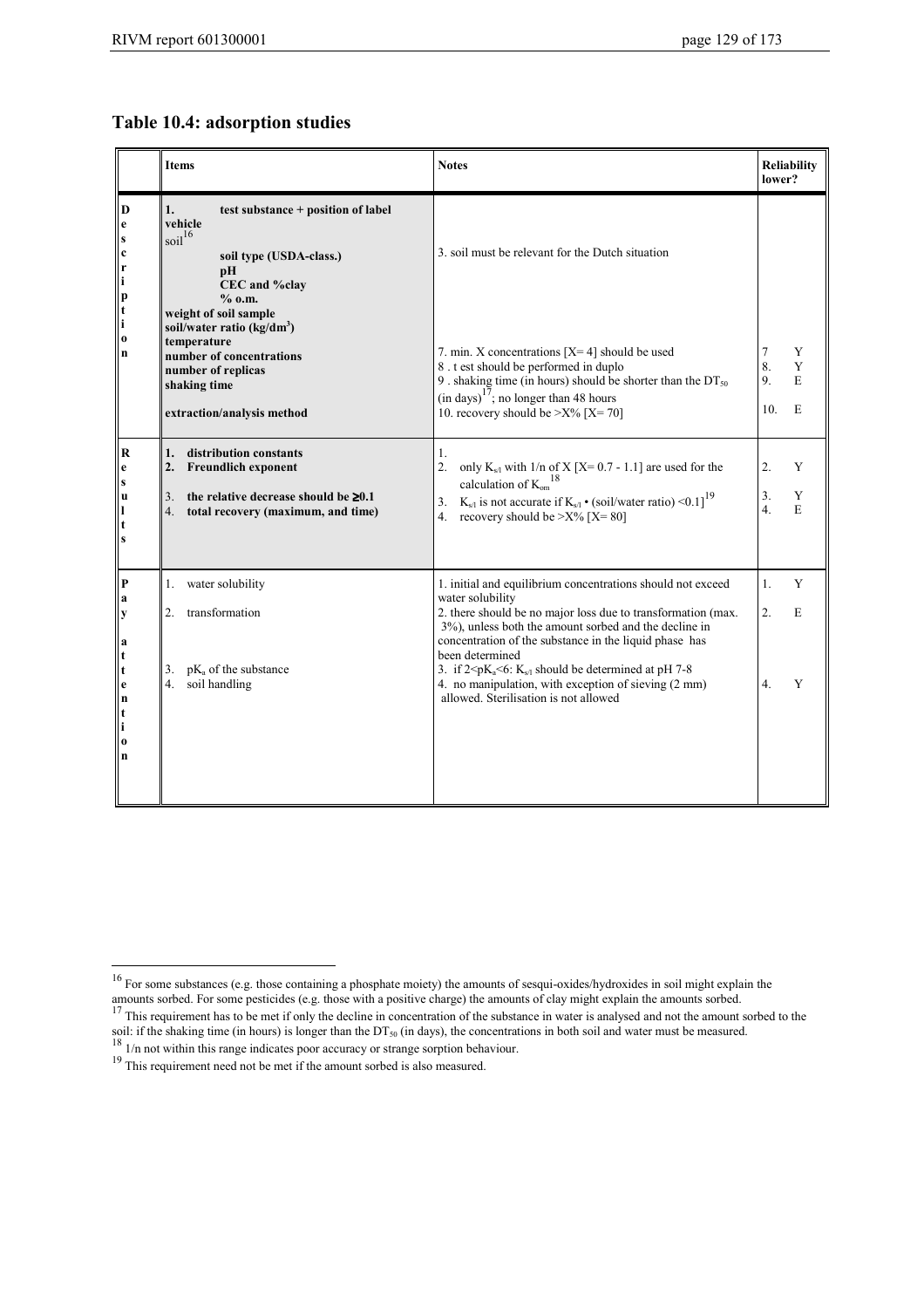### **10.5 Birds.**

In acute study birds may vomit due to the high dose that is applied. This results in underestimation of the toxicity. In case no mortalities are observed and the birds have vomited, the  $LD_{50}$  is assumed to be higher than the highest concentration at which no vomiting occurs. The concentrations at which vomiting is observed are not used for calculations with the Spearman-Karber model. If the birds vomit, this should be reported under Results.

In chronic tests (according to OECD 206) the exposure time is at least 20 weeks, and the following effects are studied: mortality of the adults, egg production, cracked eggs, egg shell thickness, viability, hatchability and effects on young birds.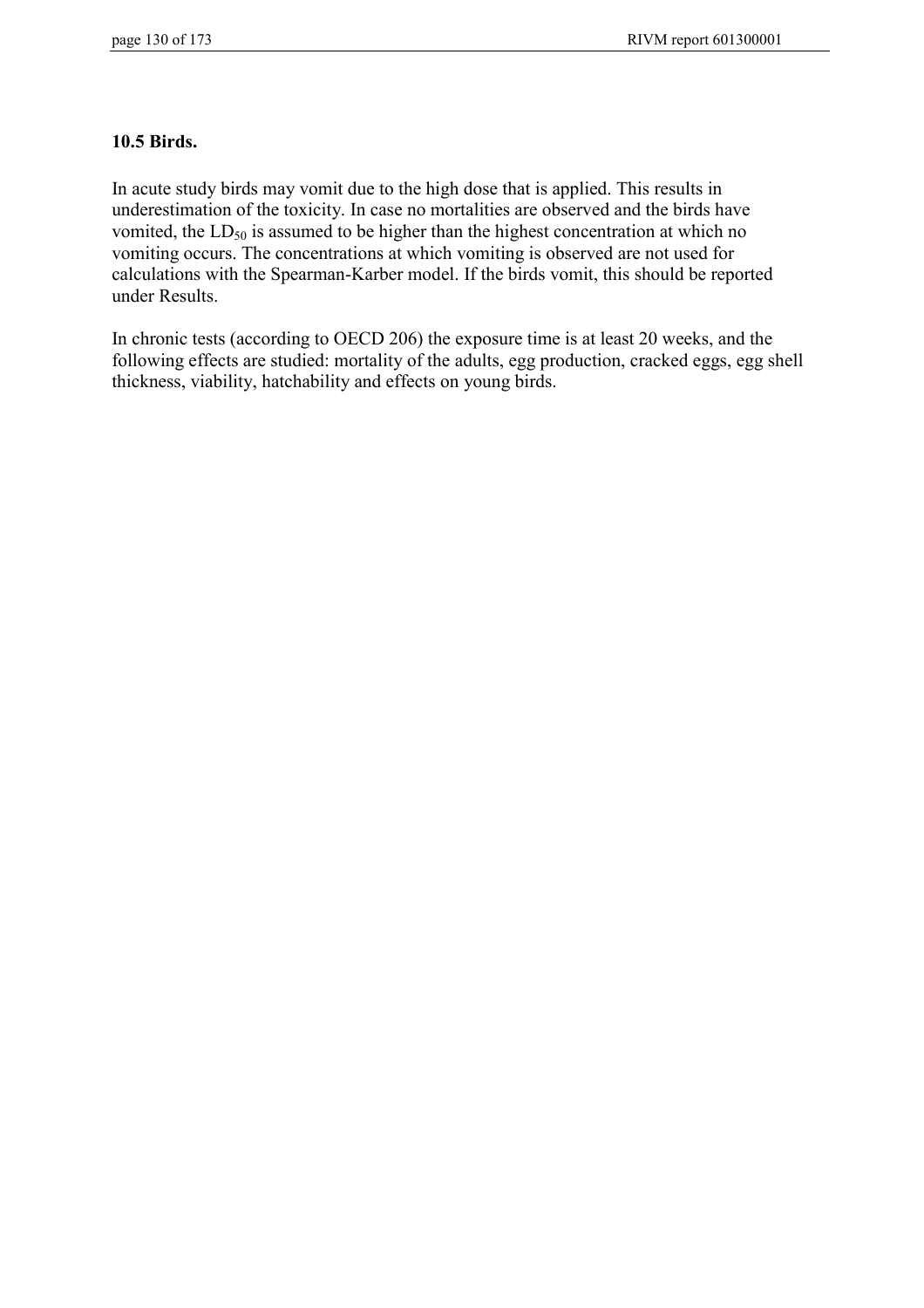## **Table 10.5: Birds acute and subacute toxicity studies**

|                                                                              | <b>Items</b>                                                                                                                                                                                                                                                                                       | <b>Notes</b>                                                                                                                                                                                                                                                                          | <b>Reliability</b><br>lower                 |  |
|------------------------------------------------------------------------------|----------------------------------------------------------------------------------------------------------------------------------------------------------------------------------------------------------------------------------------------------------------------------------------------------|---------------------------------------------------------------------------------------------------------------------------------------------------------------------------------------------------------------------------------------------------------------------------------------|---------------------------------------------|--|
| D<br>e<br>S<br>$\mathbf c$<br>r<br>i<br>p<br>t<br>i<br>$\boldsymbol{0}$<br>n | test substance<br>1.<br>2.<br>test species<br>3.<br>applied concentration(s) of toxicant (in feed<br>or vehicle)<br>4.<br>use of vehicle<br>5.<br>type of application                                                                                                                              | min. X concentrations $[X=5]^{20}$<br>3 <sub>1</sub><br>5.<br>oral (by e.g. gavage), or dietary                                                                                                                                                                                       | 3.<br>E                                     |  |
|                                                                              | 6.<br>sex, weight and age of the birds<br>$7. \,$<br>feed type $(LC_{50}$ study)<br>8.<br>exposure time ( $LC_{50}$ study)<br>9.<br>observation time<br>10.<br>number of animals per group<br>availability of feed and water $^{21}$<br>11.<br>housing conditions<br>12.<br>vehicle control<br>13. | preferably X days $[X=5]$<br>8.<br>9.<br>LD <sub>50</sub> : c. X days $[X=14]$<br>$LC_{50}$ : after five days exposure X days of observation<br>$[X=3]$<br>min. X animals per concentration $[X=10]$<br>10.                                                                           | 8.<br>E<br>9.<br>E<br>10.<br>E<br>11.<br>Y  |  |
| R<br>e<br>S<br>u<br>ı<br>t<br>$\bf{s}$                                       | $LC_{50}$ or $LD_{50}$ , and 95% confidence limits<br>1.<br>mortality data in all groups<br>2.<br>3.<br>sublethal effects (overt signs of toxicity and<br>macroscopic effects)<br>feed consumption<br>4.<br>5.<br>body weight change<br>measured concentrations ( $LC_{50}$ study)<br>6.           | raw data should be available for recalculation<br>1.<br>2 <sup>1</sup><br>the mortality in the controls should not exceed X%<br>$[X=10]$ at the end of a test<br>actual test concentrations should be at least 80% of<br>6.<br>nominal concentrations                                 | Y<br>1.<br>$\overline{2}$ .<br>Y<br>6.<br>E |  |
|                                                                              | repellency <sup>22</sup><br>7.                                                                                                                                                                                                                                                                     |                                                                                                                                                                                                                                                                                       |                                             |  |
| P<br>a<br>у<br>a<br>t                                                        | 1.<br>vomiting<br>2.<br>repellency<br>$LC_{50}$ test: stability/homogeneity of the<br>3.                                                                                                                                                                                                           | if vomiting occurs the actual feed intake is unknown<br>1.<br>(lowered)<br>2.<br>if a substance is repellent actual feed intake is not<br>known, and cause of death could be starvation rather<br>than a toxic effect<br>3 <sub>1</sub><br>stability/homogeneity should be maintained | E<br>1.<br>3.<br>Y                          |  |
| t<br>e<br>n<br>t<br>i<br>0<br>n                                              | substance in the diet<br>4.<br>$LC_{50}$ : mortality at the lowest concentration                                                                                                                                                                                                                   | throughout the test<br>4.<br>at the lowest concentration no toxic effects should<br>appear                                                                                                                                                                                            | 4.<br>E                                     |  |

 $\overline{a}$ 

<sup>&</sup>lt;sup>20</sup> Unless the range finding test shows that  $LD_{50} > 2000$  mg/kg, or 8-day  $LC_{50} > 5000$  mg/kg feed.<br><sup>21</sup> If applicable the following standard sentence is used: "Feed and water were provided ad libitum".

 $^{22}$  If repellency is claimed, or if feed consumption decreases with increasing test concentrations, see Luttik (1993).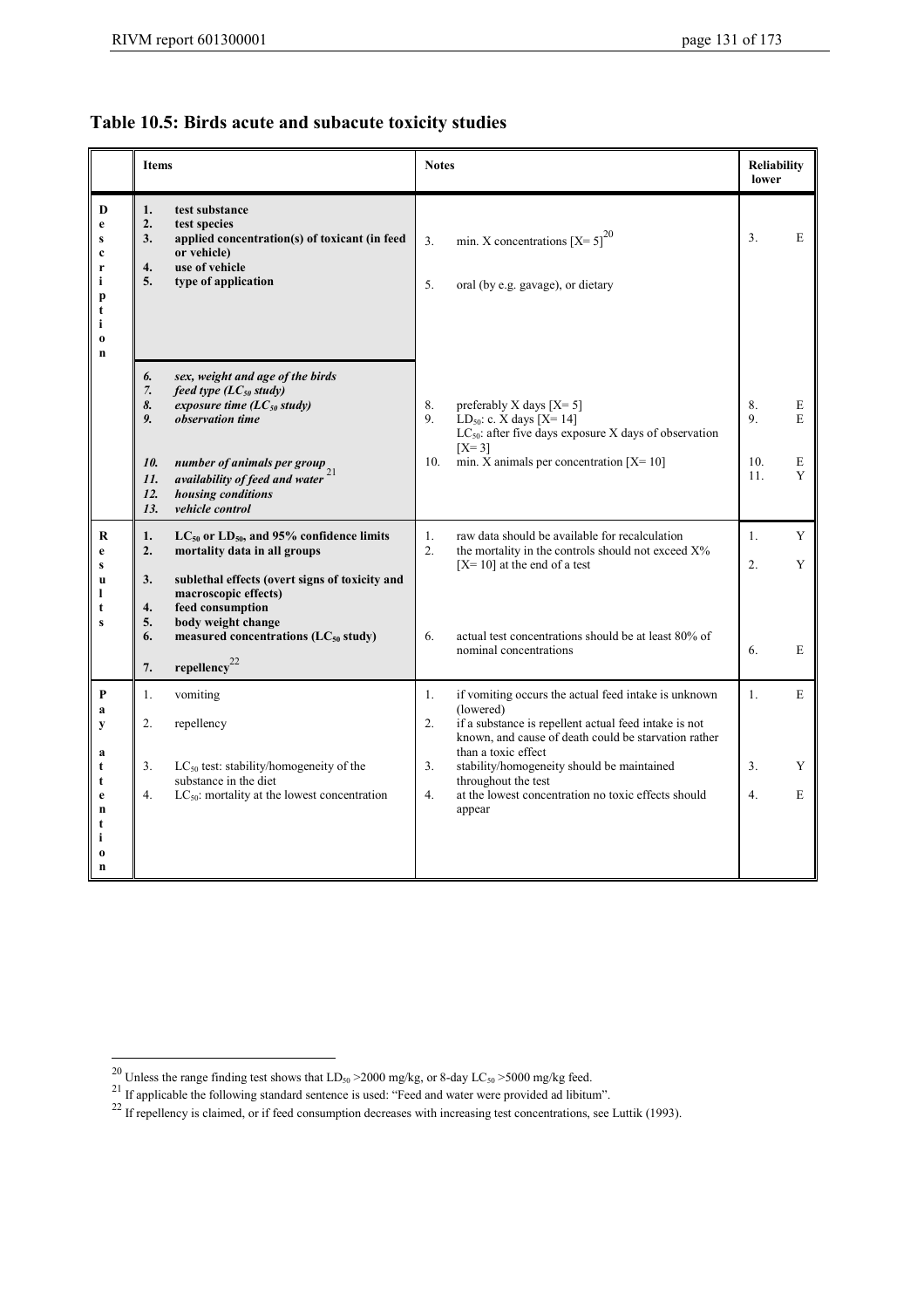### **10.6 Aquatic organisms, acute.**

|          | There are important differences between short-term and long-term tests. Naturally, the           |
|----------|--------------------------------------------------------------------------------------------------|
|          | exposure time is longer in the latter (Daphnia, 14-21 days; fish, depending on species, e.g. 28  |
|          | days). Further, the test system has to be either semi-static or flow through, never static. Also |
|          | feeding is allowed or even required, in contrast with short-term tests. The studied effects are: |
| Daphnia: | effects on mortality, time of first production of young, number of young born,                   |
|          | signs of intoxication;                                                                           |
| fish:    | effects on the stage of embryonic development, hatching and survival,                            |

abnormal appearance, abnormal behaviour, weight, and length (darkened skin is not considered relevant).

For more detailed information, the reader is referred to OECD 202 II (*Daphnia*, reproduction), and OECD 210 (fish, Early-Life Stage).

The actual averaged concentrations have to be used (and mentioned in the Results), if possible.

The Spearman-Karber model cannot be applied on algae because the measured effect is not from a binomial distribution. Use a log-logistic model. For calculation of the NOEC see the instructions in the OECD201 Guideline.

In the Remarks it has to be reported whether the incipient  $L(E)C_{50}$  was reached or not. The incipient  $L(E)C_{50}$  is the  $L(E)C_{50}$  value that does not decrease in time any more. If an incipient  $L(E)C_{50}$  has not been reached, this indicates that the organisms tested may be more sensitive to the pesticide after a longer period of exposure.

If the  $L(E)C_{50}$  values of the last two (three) time points are the same, it is assumed that the incipient value is reached. If not, all the  $L(E)C_{50}$  values are put into a graph, and it is estimated whether the curve reaches a plateau; a minimum of three points is necessary to reach a conclusion, so for 48 hours tests (often with only two time points), the incipient value cannot be determined.

### **Dissipation of the substance**

There should be no major loss due to photolysis, volatilisation, hydrolysis, adsorption to glass, etc. The test design should be adequate as to maintain >80% of the nominal concentration. In case photolysis occurs, tests with *Daphnia* and fish may be performed in the dark. In case of photolysis, volatilisation, hydrolysis, or adsorption to glass, a flow-through system might be adequate.

For tests with slightly soluble substances or rapidly hydrolysing substances some additional instructions are mentioned below.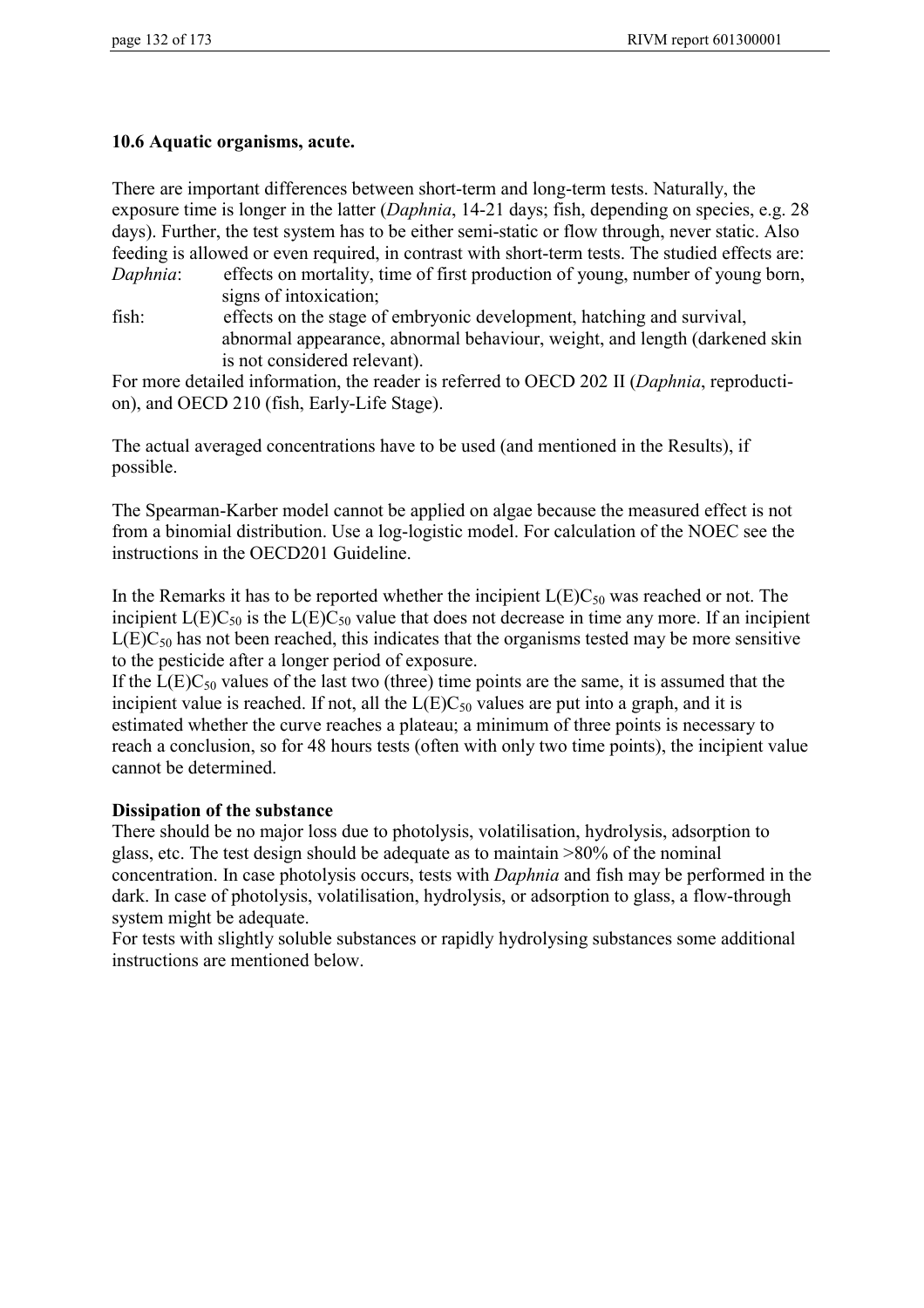$\overline{a}$ 

## **Table 10.6: Waterorganisms, short-term toxicity tests**

|                                                                                                        | <b>Items</b>               |                                                                                                                                                          | <b>Notes</b>  |                                                                                                                                                                                                                                | <b>Reliability</b><br>lower?       |                                           |
|--------------------------------------------------------------------------------------------------------|----------------------------|----------------------------------------------------------------------------------------------------------------------------------------------------------|---------------|--------------------------------------------------------------------------------------------------------------------------------------------------------------------------------------------------------------------------------|------------------------------------|-------------------------------------------|
| D<br>$\mathbf e$<br>${\bf S}$<br>$\mathbf c$<br>$\mathbf{r}$<br>p<br>t<br>i<br>$\bf{0}$<br>$\mathbf n$ | 1.<br>2.<br>3.<br>4.<br>5. | test species<br>test substance<br>concentrations (nominal)<br>3.1<br>number<br>3.2<br>range<br>use of vehicle<br>analysis method                         | 4.            | 3.1 $\geq$ X concentrations [X= 5] <sup>23</sup> ;<br>3.2 test concentrations should not exceed water solubility<br>$>$ X times [X= 10]<br>concentration vehicle <100 mg/l                                                     | 3.1<br>3.2<br>4.                   | E<br>Y<br>$\mathbf E$                     |
|                                                                                                        | 6.<br>7.<br>8.             | age (crust.+fish); length+weight (fish)<br>number of animals<br>test vessels                                                                             | 6.<br>7<br>8. | Daphnia: maximum age 24h<br>Daphnia: min. 20/conc.: preferably 4 replicas of 5; fish:<br>min. 7/conc.<br>suitable for tested compound                                                                                          | 6.<br>7.                           | Y<br>E                                    |
|                                                                                                        | 9.<br>10.                  | loading<br>9.1<br>algae<br>9.2<br>Daphnia<br>9.3<br>fish<br>control                                                                                      | 10.           | 9.1 algae: initial cell conc.= c. $10^4$ /ml<br>9.2 Daphnia: max. 1 Daphnia per 2 ml<br>9.3 fish: max. 1 g/l (flow-through: loading can be higher)<br>vehicle: also solvent control should be tested                           | 9.1<br>9.2<br>9.3<br>10.           | E<br>E<br>${\bf E}$<br>Y                  |
|                                                                                                        | 11.<br>12.<br>13.          | test system: static, renewal, flow through<br>exposure time<br>test water/medium: temperature, pH,<br>diss. $O_2$ (DO), hardness, salinity<br>(seawater) | 12.<br>13.    | algae: 72-96h; Daphnia: 24-48h; fish: 96h<br>good quality natural water or reconstituted water; hardness<br>10-250 mg $CaCO3/l$ ; pH 6.0-8.5; temperature: see OECD<br>201-203                                                 | 12.<br>13.                         | E<br>Y                                    |
|                                                                                                        | 14.<br>15.<br>16.          | feeding<br>light conditions<br>$15.1$ algae<br>15.2 Daphnia<br>$15.3$ fish<br>effects studied                                                            | 14.<br>16.    | no feeding<br>15.1 algae: source, continuous 120 mE/m <sup>2</sup> s $\approx$ 8000 lx<br>15.2 Daphnia: optional<br>15.3 fish: 12-16 h light per day<br>algae: biomass (b) or growth (r), Daphnia: immobility; fish:           | 14.<br>15.1<br>15.2<br>15.3<br>16. | Y<br>$\mathbf Y$<br>$\mathbf E$<br>E<br>E |
|                                                                                                        | 17.                        | sampling frequency test concentrations                                                                                                                   | 17.           | mortality and sublethal effects<br>at least at the start and at the end of test                                                                                                                                                | 17.                                | E                                         |
| $\bf R$<br>e                                                                                           | 1.                         | algae NOEC and $EC_{50}$ , Daphnia $EC_{50}$ ,<br>fish $LC_{50}$ ; 95% confidence limits                                                                 | 1.            | preferably based on measured concentrations                                                                                                                                                                                    | 1.                                 | E                                         |
| ${\bf S}$<br>$\mathbf u$<br>I                                                                          | $\overline{2}$ .<br>3.     | raw data<br>mortality/effect                                                                                                                             | 2.<br>3.      | raw data should be available<br>mortality/effect in the control should be $\leq 10\%$ (or $\leq 1$ fish if<br>7, 8, or 9 fish are used)                                                                                        | 2.<br>3.                           | Y<br>Y                                    |
| t<br>$\mathbf s$                                                                                       | 4.                         | measured concentrations                                                                                                                                  | 4.            | measured test concentrations should be at least 80% of the<br>nominal concentrations                                                                                                                                           | 4.                                 | Y                                         |
|                                                                                                        | 5.<br>6.                   | pH, DO, temperature<br>incipient LC50                                                                                                                    | 5.<br>6.      | pH and T should be constant; DO should be $\geq 60\%$ of air<br>saturation value.<br>incipient value should preferably be reached                                                                                              | 5.<br>6.                           | E<br>E                                    |
| P<br>$\mathbf{a}$<br>$\mathbf y$                                                                       | 1.                         | the dissipation type                                                                                                                                     | 1.            | there should be no major loss due to hydrolysis, photolysis,<br>volatilisation, or adsorption to glass. Is the test design                                                                                                     | 1.                                 | E                                         |
| $\bf{a}$                                                                                               | 2.                         | $log K_{ow}$                                                                                                                                             | 2.            | adequate?<br>bioconcentration, adsorption to glass and particle in                                                                                                                                                             | 2.                                 | E                                         |
| $\mathbf t$<br>$\mathbf t$<br>$\mathbf{e}$<br>$\mathbf n$<br>t<br>$\mathbf{i}$<br>$\mathbf 0$<br>n.    | 3.                         | effects at lowest and highest test<br>concentration                                                                                                      | 3.            | solution may occur for lipophilic compounds<br>lowest: no toxic effect should appear;<br>highest: algae: at least 50% inhibition; Daphnia: 100%<br>immobilisation is preferred; fish: no percentage mortality is<br>mentioned. | 3.                                 | E                                         |

<sup>&</sup>lt;sup>23</sup> The minimum number of test concentrations can be smaller if the range finding test shows that  $L(E)C_{50}$  will probably be >100 mg/l (no mortalities at this concentration, else a full test should be performed), or if it is very likely that no mortalities will occur below the water solubility.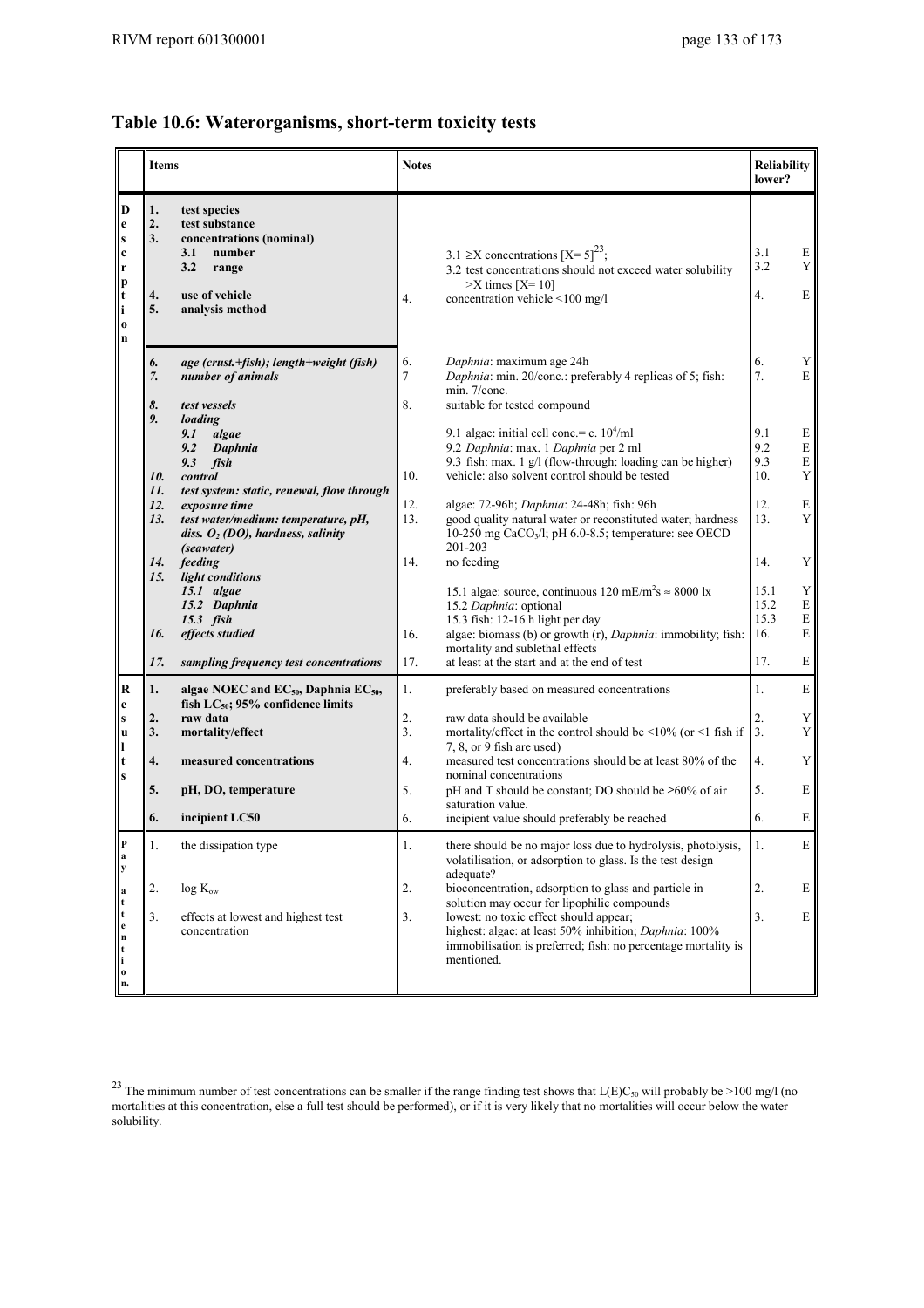$\overline{a}$ 

### Tests with slightly soluble substances<sup>24</sup>

In case very slightly soluble compounds (water solubility  $S \le 0.1$  mg/l) are tested at concentrations up to the water solubility, and e.g. no effects are observed, the test in principle is reliable. However, the compound cannot be classified; only the 'bare' toxicity result is mentioned then (e.g. NOEC >0.05 mg/l). Toxicity values from a test in which the slightlysoluble compound was tested at nominal concentrations that are larger than 10 times the solubility, should be regarded as unreliable (RI is 3). The reader is referred to Vaal et al. (1992) for more information on the evaluation of slightly soluble substances.

### **Tests with rapidly hydrolysing pesticides** <sup>31</sup>

The EC and OECD Test Guidelines have been devised for stable compounds. However, one can be confronted with an unstable pesticide.

According to the official Guidelines, the loss of test substance in an ecotoxicological test should be less than 20% to consider the compound stable enough for the purposes of toxicity testing. If this is not the case there is serious doubt if the test has been performed adequately, technically speaking. However, the high loss may be caused by fast hydrolysis of the compound; in this case the test has been performed in a technically adequate way, in other words, the high hydrolysis rate is an intrinsic property of the compound and could not not have been avoided.<sup>25</sup>

If the loss of test substance is higher than 20%, first it should be checked if the loss is caused by bad performance of the test (in which case the RI is lowered), or by fast hydrolysis. The latter is done by inspecting the results of the hydrolysis test, and if these are not available (or in case of doubt), by consulting the specialist.

Once it is established that hydrolysis is the (main) cause for the high loss, the second question is if the metabolite(s) should have been tested instead of the parent compound (of course it can also be concluded that testing of both parent compound and metabolite(s) is necessary). The following limits<sup>26</sup> are used:

| $DT_{50} \ge 24 h$ | : the test is started with the parent substance         |
|--------------------|---------------------------------------------------------|
| $DT_{50}$ <4 h     | $\therefore$ (n) tests are started with (n) metabolites |
| $DT_{50}$ 4-24 h   | $:$ expert judgement                                    |

In case the  $DT_{50}$  (hydrolysis) <4 h, and the toxicity test has been started with the parent compound, the result is considered as unreliable (RI is 3) because the (major) metabolite(s) should have been tested.

In all other cases (i.e. loss of test substance >20%, metabolites neither qualified nor quantified,  $DT_{50}$  (hydrolysis)  $\geq 4$  h), the test results are considered as less reliable (RI is 2), as it remains unclear which compound causes the observed effect(s) and at what concentration. The toxicity is expressed in terms of the nominal (initial) concentration (Whitehouse and Mallet (1993) use the term loading rate). Therefore the following standard sentences should be used in the Remarks:

♦ The toxicity is determined by a mixture of the parent compound and one or more transformation products because of rapid hydrolysis of the parent compound. Because these transformation products are not identified and quantified, the  $L(E)C_{50}$  value in the

<sup>&</sup>lt;sup>24</sup> Other difficult substances (e.g. volatile, strongly to glassware sorbing substances) are not dealt with in this Manual

<sup>&</sup>lt;sup>25</sup> In some cases a different test system can avoid a high loss of the parent compound, for example applying a flow-through system instead of a (semi) static system.<br><sup>26</sup> The limits are derived from Whitehouse and Mallet (1993). The 12 hours limit is changed to 24 hours, because of the compatibility with

the water/sediment transformation test.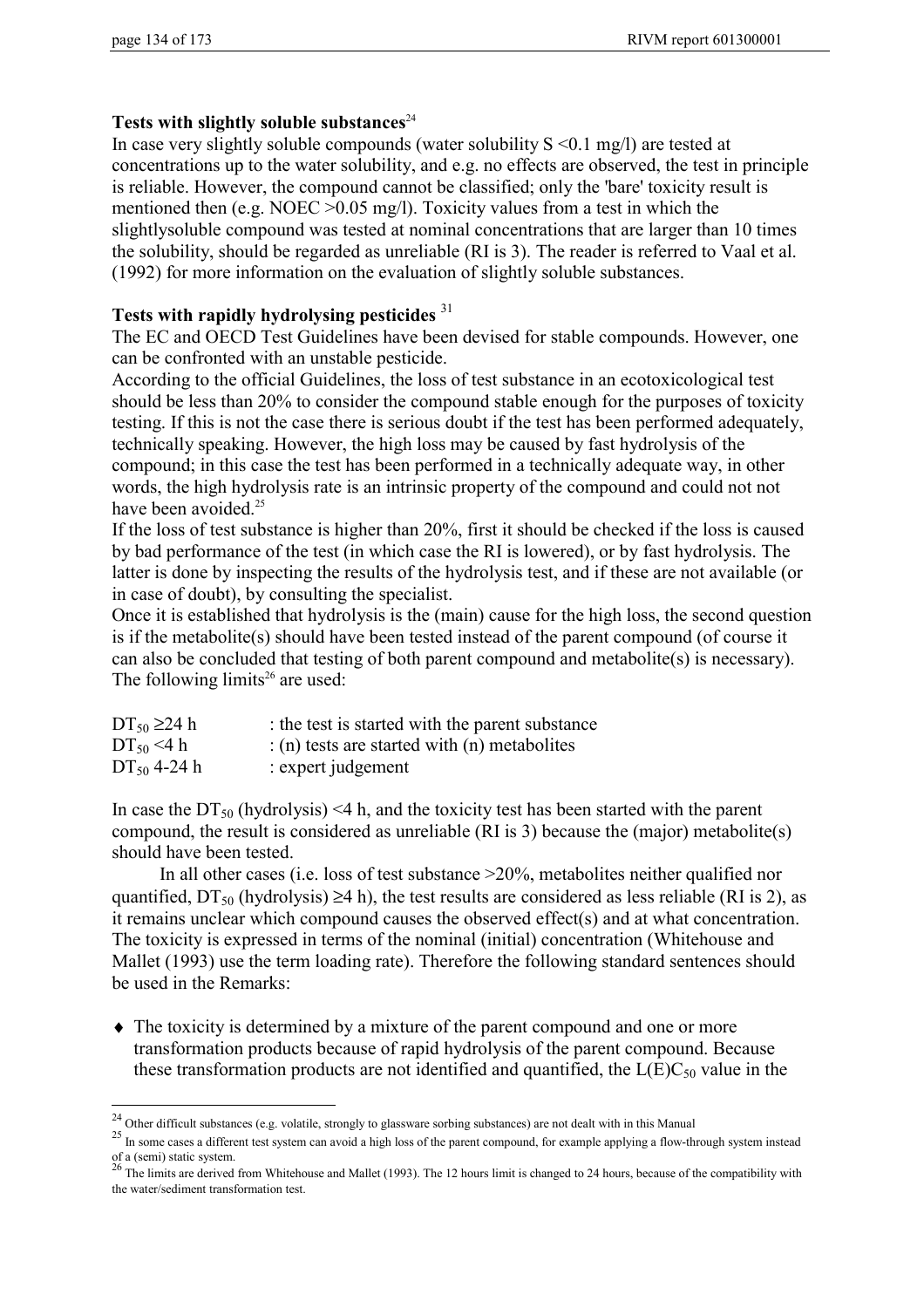Header is expressed in terms of the nominal concentration. The test is considered less reliable / unreliable.

In the RIVM Conclusion (see FEF, Appendix 8):

 $\triangle$  A mixture of ...(parent compound) and unidentified and unquantified metabolite(s) is acute ...(classification) toxic for...(aquatic organism). This mixture was the result from rapid hydrolysis of the parent compound.

In the RIVM Conclusion —the subsection with the title **Aquatic organisms:**— the following should be stated (see FEF, Appendix 8):

 $\blacklozenge$  The L(E)C<sub>50</sub> values are expressed as nominal concentrations, due to rapid hydrolysis.

### **Long-term exposure**

For instructions on summarising and evaluating long-term toxicity tests the reviewer is referred to the OECD 202, the EC Directive XI/681/86, and the OECD 210 Guidelines.

Male daphnids may indicate bad culture conditions, and influence the number of offspring as well as the statistical analysis. Check the effect of the number of males on the calculated NOEC, as the latter should be based on females.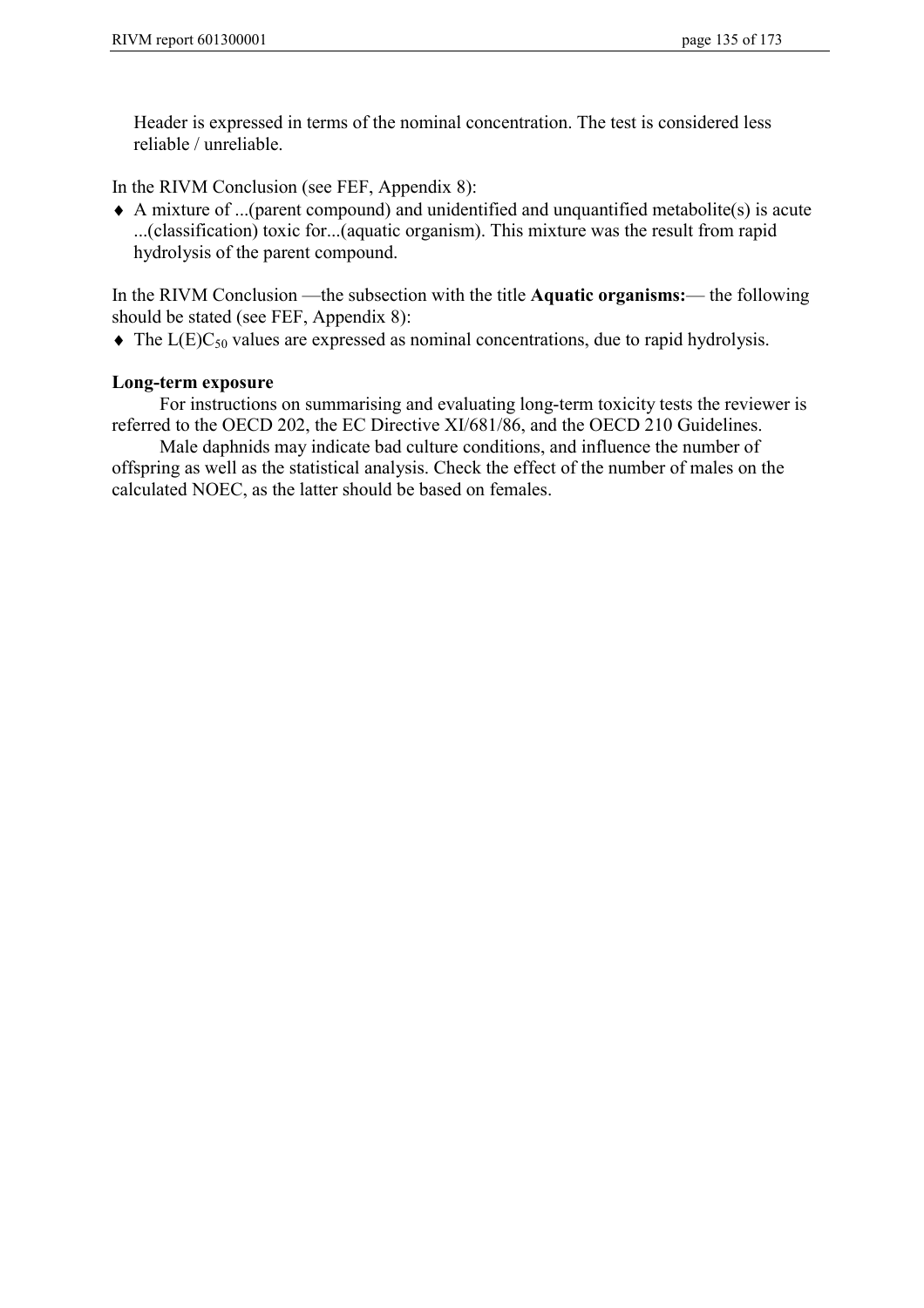### **10.7 Insects and other beneficial arthropods.**

In case of laboratory tests with other insects, mites, spiders, always check with the EPPO Guidelines (142, 151, 180) or EPPO Bulletin 15, for species-specific instructions on testing and evaluating. For instructions on semi-field and field tests with bees or other insects, mites, and spiders, see EPPO Bulletin 170 or 15.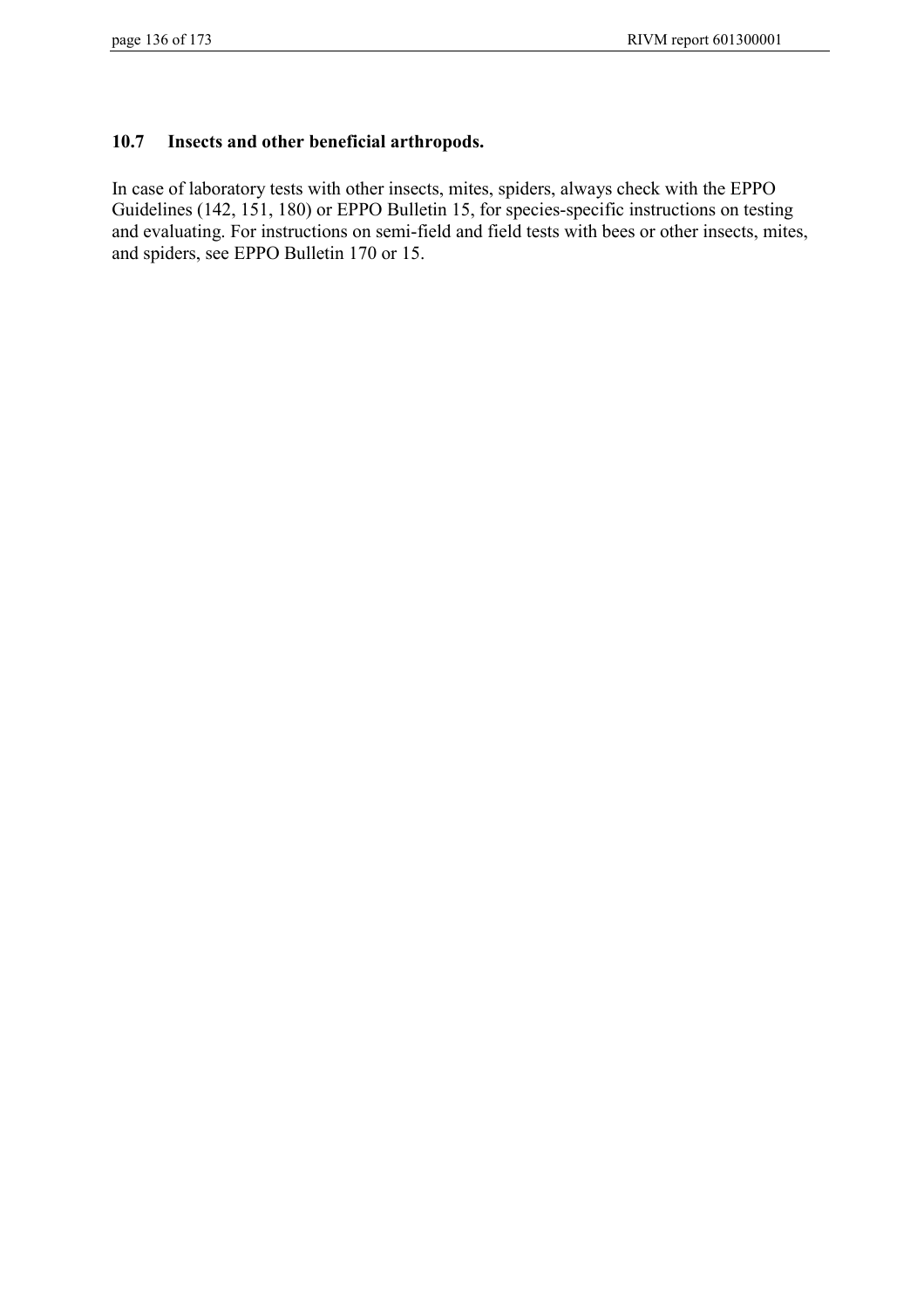## **Table 10.7: Insects (bees excluded), mites and spiders, L(E)C50/NOEC studies**

|                                                                       | <b>Items</b>                                                                                                                                                                                                                                                                                                        | <b>Notes</b>                                                                                                                                                                                                                                                                                                                                                                                                                                                                                                                                                                                                                                                                                       | <b>Reliability</b><br>lower?                                                                                             |  |
|-----------------------------------------------------------------------|---------------------------------------------------------------------------------------------------------------------------------------------------------------------------------------------------------------------------------------------------------------------------------------------------------------------|----------------------------------------------------------------------------------------------------------------------------------------------------------------------------------------------------------------------------------------------------------------------------------------------------------------------------------------------------------------------------------------------------------------------------------------------------------------------------------------------------------------------------------------------------------------------------------------------------------------------------------------------------------------------------------------------------|--------------------------------------------------------------------------------------------------------------------------|--|
| D<br>e<br>s<br>c<br>r<br>i.<br>p<br>t<br>i<br>$\bf{0}$<br>$\mathbf n$ | test substance<br>1.<br>2.<br>test species<br>3.<br>route of exposure<br>4.<br>test concentration(s)<br>nominal dose<br>4.1<br>4.2<br>actual dose<br>4.3<br>control dose<br>vehicle<br>5.<br>duration of test<br>6.<br>7.<br>feed type<br>8.<br>number of animals<br>9.<br>ventilation<br>10.<br>housing conditions | 2.<br>species must be relevant for the crop; preferably<br>laboratory-reared, uniform in age $27$<br>expose to fresh dry pesticide film; depending on<br>3 <sub>1</sub><br>behaviour of species use as exposure target: glass<br>plates, plant leaves, or soil<br>recommended (field) concentrations<br>4.1<br>dose measured by weighing the target<br>4.2<br>control groups with water application<br>4.3<br>standard amount of fluid: $1-2$ mg/cm <sup>2</sup> (glass and<br>5.<br>leaf), 6 mg/cm <sup>2</sup> (soil)<br>adequate exposure period<br>6.<br>8.<br>number per test and per vessel depends on species;<br>see Guideline<br>adequate ventilation<br>9.<br>10.<br>see EPPO Guidelines | 2.<br>Y<br>3 <sub>1</sub><br>Y<br>4.1<br>E<br>4.2<br>$\mathbf E$<br>4.3<br>Y<br>Y<br>5.<br>6.<br>E<br>8.<br>Y<br>9.<br>Y |  |
| $\bf R$<br>e<br>S<br>u<br>ı<br>t<br>s<br>P<br>a<br>y<br>a<br>t<br>t.  | test conditions<br>11.<br>reduction in beneficial capacity/mortality<br>1.<br>compared to controls<br>beneficial capacity/mortality controls<br>2.<br>overt signs of toxicity<br>3.                                                                                                                                 | see EPPO Guidelines<br>11.<br>$\mathbf{1}$ .<br>see EPPO Guidelines (e.g. mortality, egg laying,<br>feeding)                                                                                                                                                                                                                                                                                                                                                                                                                                                                                                                                                                                       |                                                                                                                          |  |

<sup>&</sup>lt;sup>27</sup> Pardosa species (wolf spiders): a breeding method has not been developed yet. Spiders collected in the field are allowed for testing.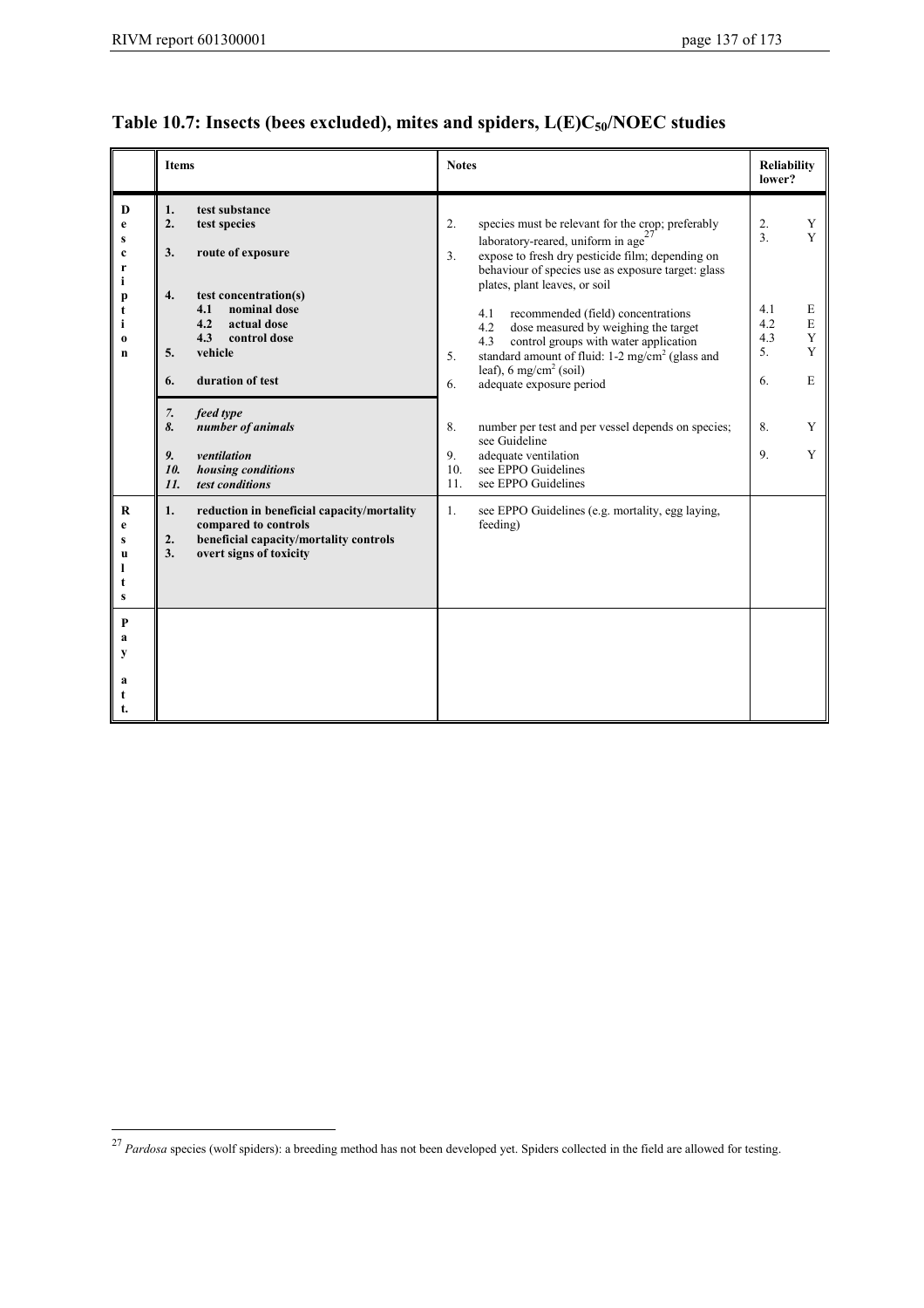### **10.8 Soil micro-organisms.**

A specific feature of tests with micro-organisms is that the uptake of substances is in general very quick. Therefore the effect can be apparent after half an hour up to two hours after application. Also the adaptation can be very quick.

Four types of tests can be distinguished:

- 1. single species test (e.g. Microtox);
- 2. test on the activity of enzyms (e.g. dehydrogenase, phosphatase, arylsulphatase);
- 3. test on soil processes (e.g. respiration, nitrification);
- 4. test on microbial diversity.

In Beelen et al (1996) more information is given on the usefulness of these test types.

Nitrification tests have to be performed with at least two soil types, relevant for the Dutch situation. Nitrification is a process in which several species of micro-organisms are involved. The process consists of the oxidation of ammonium to nitrite and the subsequent oxidation of nitrite to nitrate. The proces of nitrification is relatively susceptible to disturbance.

Sometimes tests have been carried out in which the effects on ammonification (organic-N to  $NH_4^+$ ) or on denitrification (NO<sub>3</sub><sup>-</sup> to N<sub>2</sub>) were measured.

The Microtox test is carried out with e.g. *Photobacterium phosphoreum*, a salt water bacteria. The inhibition of light production is measured.

Storage conditions of sampled soil, that is not immediately used, are preferably as follows: in the laboratory at 4 °C for at most three months (to avoid anaerobic conditions); in the open or in a glasshouse under well-drained conditions (to avoid desiccation)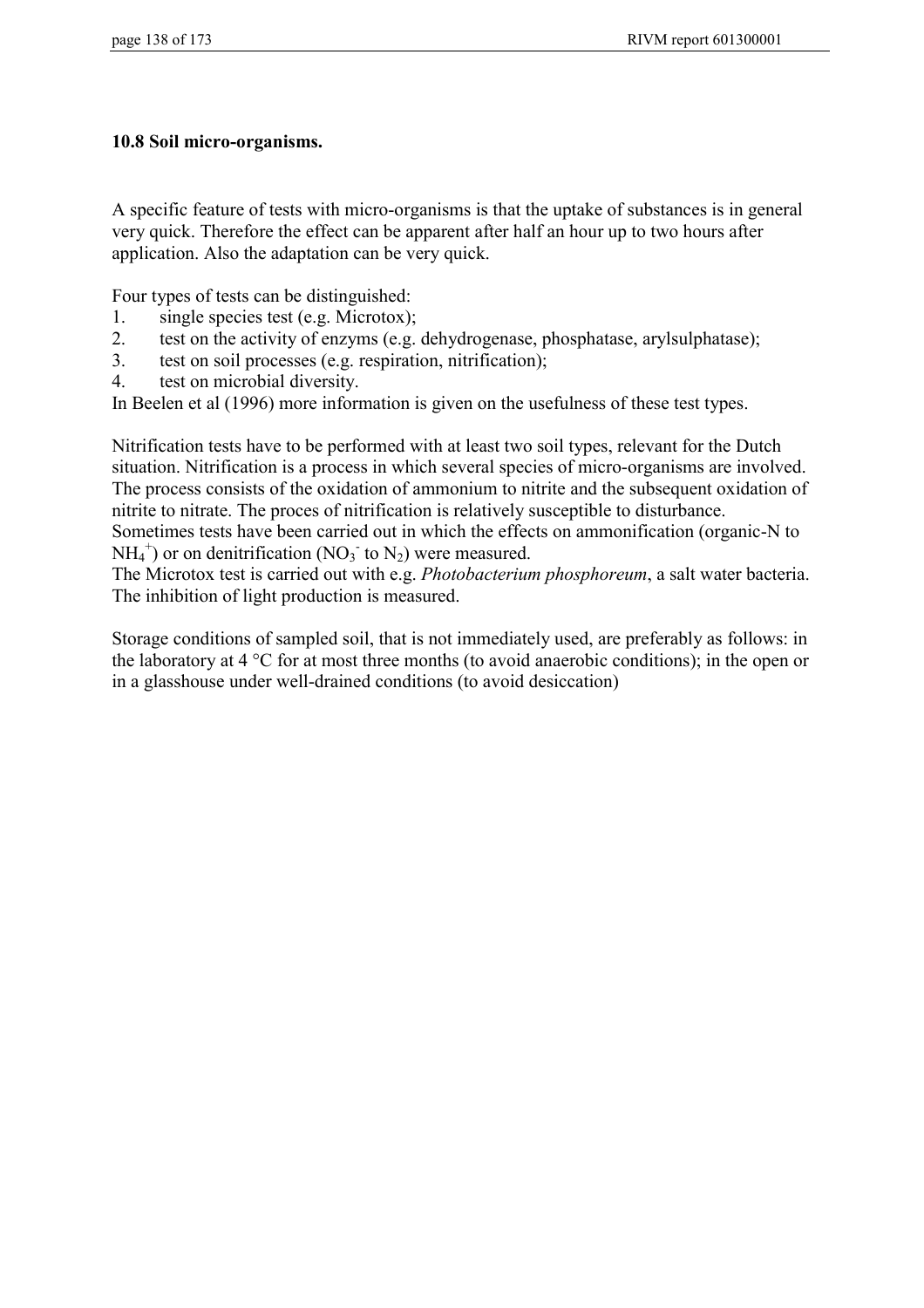# **Table 10.8: Micro-organisms and enzymes in soil and manure**

|                                                       |                            | <b>Items</b>                                                                                                                                                                       |                 | <b>Notes</b>                                                                                                                                                                                                              |                             |             |
|-------------------------------------------------------|----------------------------|------------------------------------------------------------------------------------------------------------------------------------------------------------------------------------|-----------------|---------------------------------------------------------------------------------------------------------------------------------------------------------------------------------------------------------------------------|-----------------------------|-------------|
| D<br>e<br>S<br>c<br>r<br>i<br>p<br>t<br>i<br>$\bf{0}$ | 1.<br>2.<br>3.<br>4.<br>5. | test substance<br>vehicle<br>applied concentrations<br>$\text{soil}^{28}$<br>4.1<br>soil type (US-class.)<br>4.2<br>pH<br><b>CEC</b><br>4.3<br>$\%$ o.m.<br>4.4<br>analysis method | 3.              | min. X concentrations $[X=2]$ : the recommended dose,<br>and ten times the recommended dose                                                                                                                               | 3.                          | E           |
| n                                                     | 6.<br>7.                   | sampling frequency<br>additives (lucerne meal, ammonia)                                                                                                                            | 6.<br>7.        | min. X samples $[X=2]$ : after 7 or 14 days, and after 21<br>days<br>micro-organisms can be influenced negatively by too<br>high concentrations of some additives (e.g. ammonium<br>sulphate)                             | 6.                          | E           |
|                                                       | 8.<br>9.<br>10.<br>11.     | light condition<br>temperature<br>moisture content<br>vehicle control (if applicable)                                                                                              | 8.<br>9.<br>10. | dark conditions are preferred<br>temperature should be $X^{\circ}C$ [X= 15 - 25]<br>$pF2 - 3$                                                                                                                             | 8.<br>9.<br>10 <sub>1</sub> | E<br>Y<br>Y |
| R<br>e<br>s<br>u<br>ı<br>t<br>s                       | 1.<br>2.                   | % reduction of level of enzymatic or other<br>biochemical processes (with/without<br>additives)<br>time of recovery of activity                                                    | $\mathbf{1}$ .  | relative to control                                                                                                                                                                                                       | $\mathbf{1}$ .              | Y           |
| P<br>a<br>y                                           | 1.                         | the agricultural history soil                                                                                                                                                      | 1.              | no manipulation with fertiliser, no (prior) use of<br>pesticides that may have lead to adapted micro-<br>organisms (in the previous five years). Special attention<br>should be paid to compounds interfering with the N- | 1.                          | E           |
| a<br>t<br>t<br>e<br>n.                                | 2.                         | storage                                                                                                                                                                            | 2.              | cycle in the soil.<br>if there is no immediate use, storage in the lab or in the<br>open should be appropriate (see text)                                                                                                 | 2.                          | Y           |

 $^{28}$  Nitrification tests should be performed with two soil types.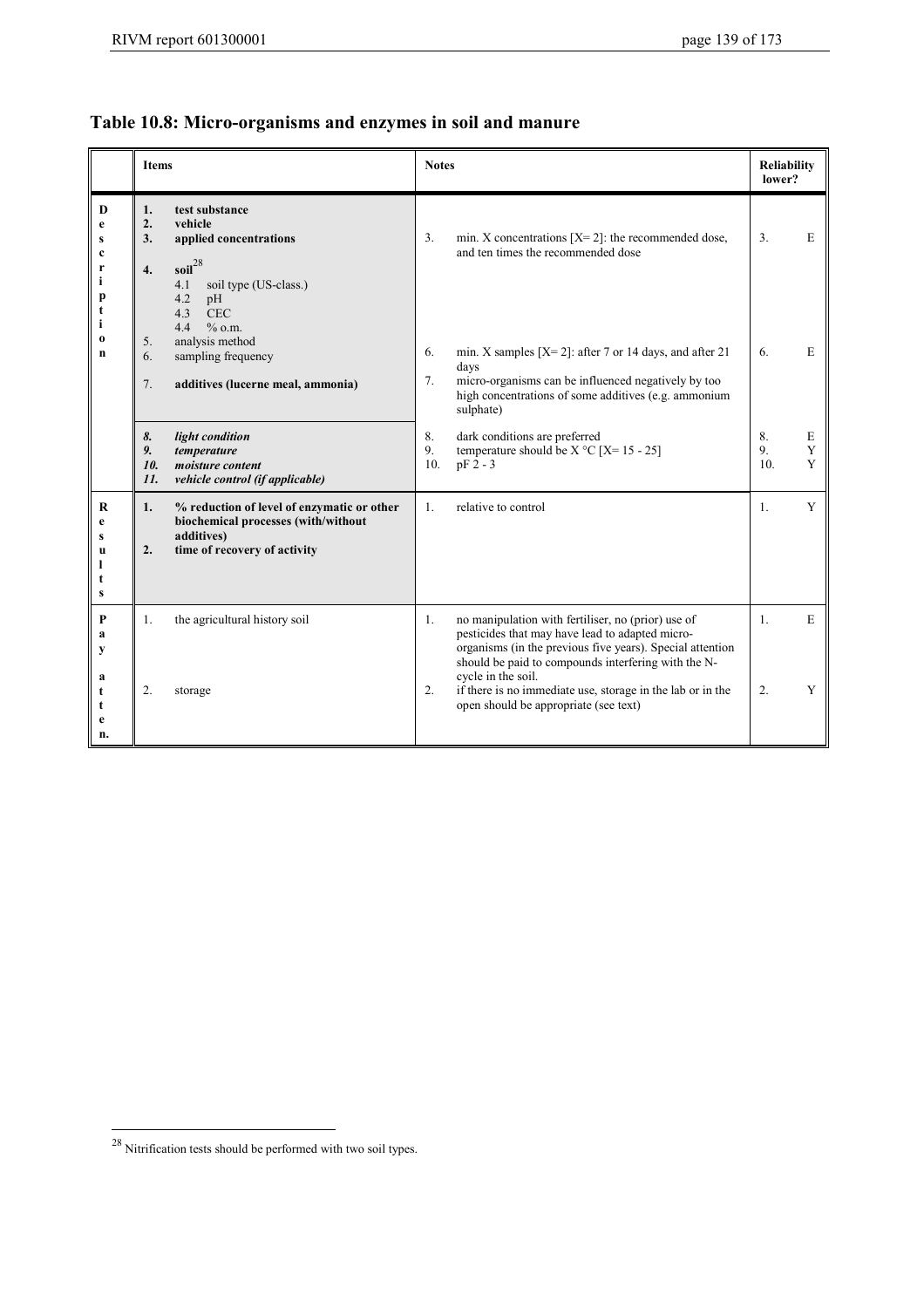### **10.9 Earthworms**

The risk assessment for earthworms is based on an acute test in soil. The soil can be a natural soil, or an artificial (laboratory composed) soil. An example of artificial soil test substrate (OECD 207): 10% sphagnum peat, 20% kaolin clay; 70% industrial sand; calcium carbonate is added to adjust the pH to  $6.0 \pm 0.5$ .

An  $LC_{50}$  value from a test with filter paper, or from an Artisol test (a medium of silica gel) is less useful for risk assessment. A description of an Artisol test is found in Reinecke (1992).

In TOXIS the scientific name of worms can only consist of two words: *Eisenia foetida andrei* becomes *Eisenia andrei*; *Eisenia foetida foetida* becomes *Eisenia foetida*.

Tests performed according to the ISO 11268-2 (draft) Guideline on reproduction of earthworms are not yet accepted officially for pesticide registration.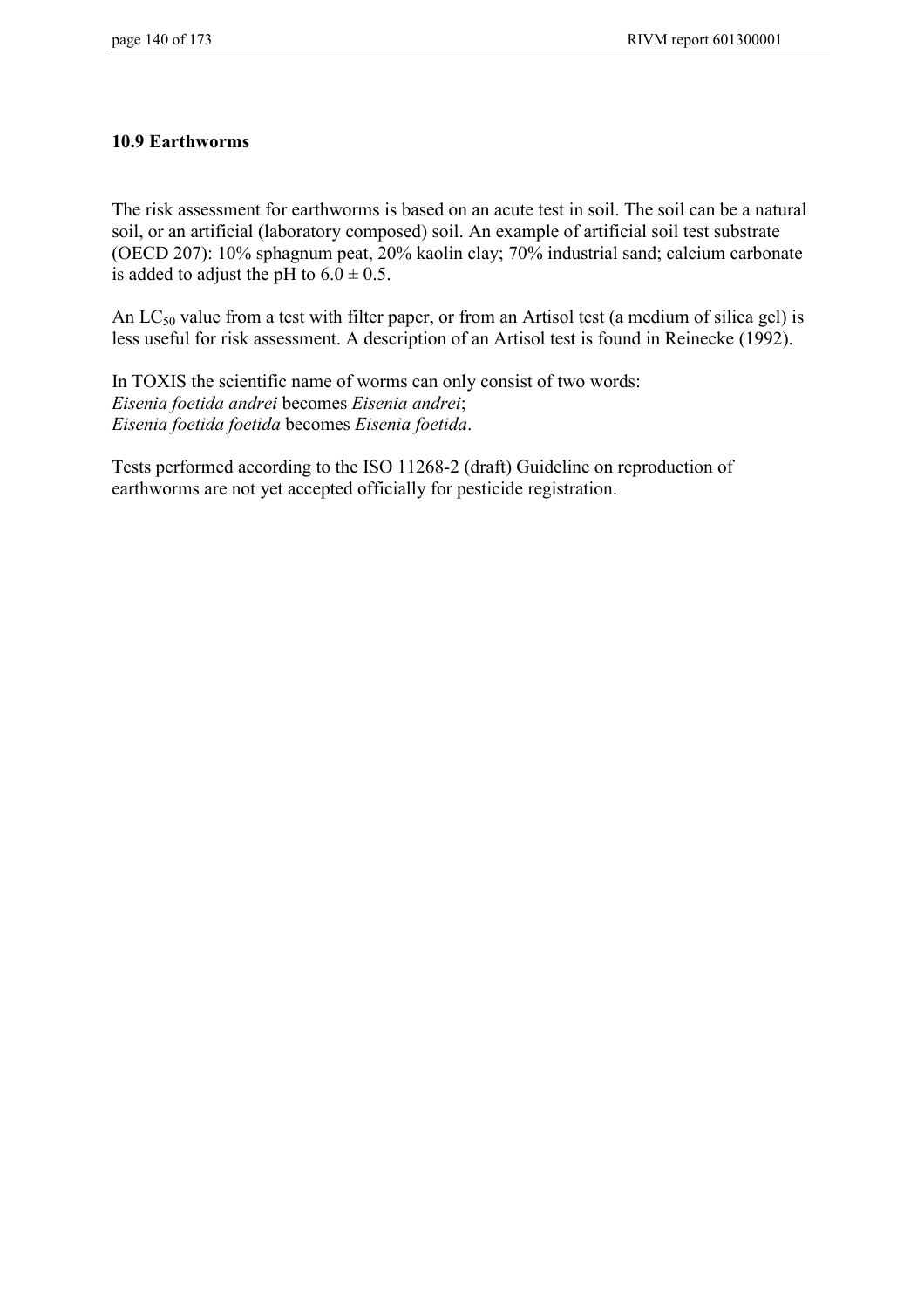## Table 10.9: Earthworms,  $LD_{50}/LC_{50}$  studies

|                                            | Items                                                                                                                                                             | <b>Notes</b>                                                                                                                                                           | Reliabi<br>lity<br>lower? |
|--------------------------------------------|-------------------------------------------------------------------------------------------------------------------------------------------------------------------|------------------------------------------------------------------------------------------------------------------------------------------------------------------------|---------------------------|
| D<br>e<br>S<br>$\mathbf c$<br>r            | test substance<br>1.<br>2.<br>test species<br>3.<br>applied concentration(s)<br>4.<br>vehicle<br>5.<br>analysis method                                            | 3.<br>X treatment levels (geometric series) $[X=5]$ , unless range<br>finding test shows that $LC50 > 1000$ mg/kg soil                                                 | 3.                        |
| i<br>p<br>t<br>i                           | way of exposure (filter paper contact<br>6.<br>test or artificial soil test)<br>7.<br>medium:                                                                     | 6.<br>filter paper contact test or Artisol test are considered less<br>relevant<br>7.                                                                                  | 6.                        |
| $\bf{0}$<br>$\mathbf n$                    | artificial soil<br>7.1<br>7.2<br>natural soil: soil type (US-class.);<br>pH, CEC, % o.m.                                                                          | 7.1<br>pH $6.0 \pm 0.5$ and moisture content should be c. 35%<br>of dry weight                                                                                         | 7.1                       |
|                                            | duration of exposure and observation<br>8.<br>period<br>artificial soil test<br>8.1                                                                               | 8.<br>8.1<br>mortality is assessed 7 and 14 days after application                                                                                                     | 8.1                       |
|                                            | 9.<br>number of worms per concentration<br>artificial soil test<br>9.1                                                                                            | 9.<br>9.1<br>Four replicas/treatment level and 10 worms/replicate                                                                                                      | 9.1                       |
|                                            | 9.2 natural soil test<br>10.<br>age and weight<br>10.1 age                                                                                                        | 10.<br>10.1 worms should be adult (min. 2 months old with<br>clitellum)                                                                                                | 10.1                      |
|                                            | 10.2 weight<br>11.<br>temperature                                                                                                                                 | 10.2 individual wet weight should be 300-600 mg<br>11.<br>$20 \pm 2$ °C<br>12.                                                                                         | 10.2<br>11.               |
|                                            | 12.<br>light condition<br>12.1 artificial soil test                                                                                                               | 12.1 test should be performed under continuous light:<br>illuminated cabinet or chamber controllable to $20 \pm$<br>$2^{\circ}$ C with a light intensity of 400-800 lx | 12.1                      |
|                                            | 12.2 natural soil test<br>13.<br>vehicle control (if applicable)                                                                                                  |                                                                                                                                                                        |                           |
| R<br>e<br>S<br>$\mathbf{u}$<br>1<br>t<br>S | $LC_{50}$ or $LD_{50}$ value, and 95% confidence<br>1.<br>limits<br>mortality in control groups<br>2.<br>overt signs of toxicity<br>3.<br>bodyweight change<br>4. | 2.<br>the mortality in the controls should not exceed $X\%$ at the<br>end of either test $[X=10]$                                                                      | 2.                        |
| P<br>a<br>y<br>a<br>t<br>t.                | 1.<br>moisture content                                                                                                                                            | pay attention: e.g. 35% of dry weight is not the same as<br>1.<br>35% of WHC                                                                                           |                           |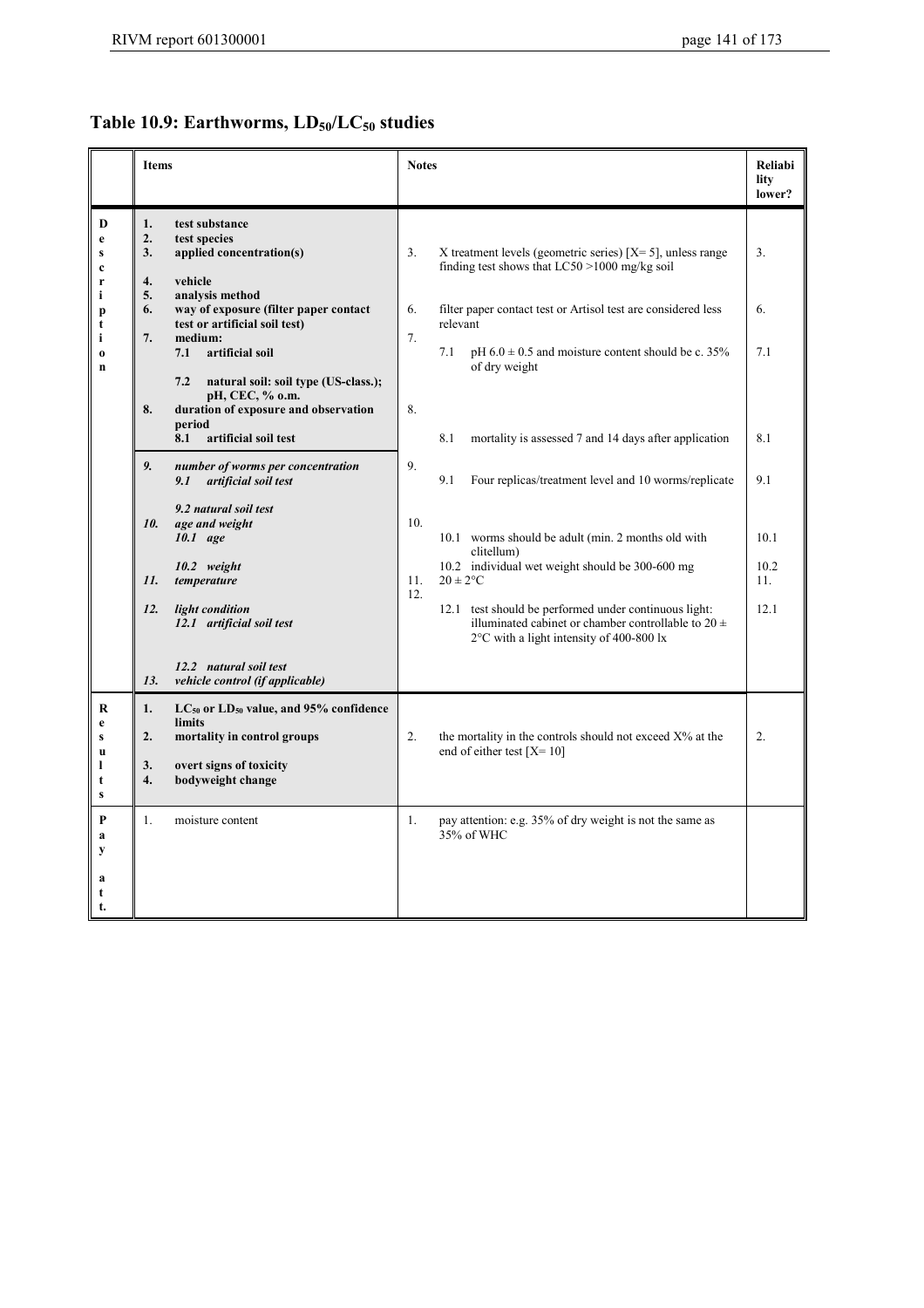## **10.10 Activated sludge**

|                                                                 | <b>Items</b>                                                                                                                                                                      | <b>Notes</b>                                                                                                                                                                                                                                                                                    | <b>Reliab</b><br>ility<br>lower? |
|-----------------------------------------------------------------|-----------------------------------------------------------------------------------------------------------------------------------------------------------------------------------|-------------------------------------------------------------------------------------------------------------------------------------------------------------------------------------------------------------------------------------------------------------------------------------------------|----------------------------------|
| D<br>e<br>c<br>r<br>i<br>p<br>t<br>i<br>$\bf{0}$<br>$\mathbf n$ | 1.<br>test substance<br>2.<br>applied concentration(s)<br>test system (e.g. BOD-flask)<br>3.<br>duration test<br>4.<br>5.<br>type of microbial inoculum<br>6.<br>source of sludge | 2.<br>at least X concentrations $[X=5]$ should be tested;<br>difference between concentrations should not exceed<br>factor 3.2<br>30 minutes or 3 hours 'contact'<br>4.<br>usually activated sludge from a sewage treatment plant<br>5.<br>(STP)<br>e.g. a municipal or an industrial STP<br>6. | 2.<br>4.                         |
|                                                                 | 7.<br>temperature<br>8.<br>air supply<br>nutrient solution<br>9.<br>10.<br>controls<br>reference substances<br>II.                                                                | 8.<br>aeration should take place<br>10.<br>the two control respiration rates are within 15% of each<br>other<br>at least three concentrations of 3,5-dichlorophenol: the<br>11.<br>$EC_{50}$ (3 hours) of 3,5-dichlorophenol must be in the<br>range 5 - 30 mg/l                                | 8.<br>10 <sub>1</sub><br>11.     |
| $\bf R$<br>e<br>u<br>s.                                         | $EC_{50}$ and 95% confidence limits<br>1.                                                                                                                                         |                                                                                                                                                                                                                                                                                                 |                                  |
| P<br>a<br>y<br>a<br>n<br>t.                                     | water solubility<br>1.<br>2.<br>the dissipation type                                                                                                                              | test concentrations should not exceed water solubility<br>1.<br>2.<br>there should be no major loss due to hydrolysis,<br>photolysis, or volatilisation: is the test design adequate?                                                                                                           | $\mathbf{1}$ .<br>2.             |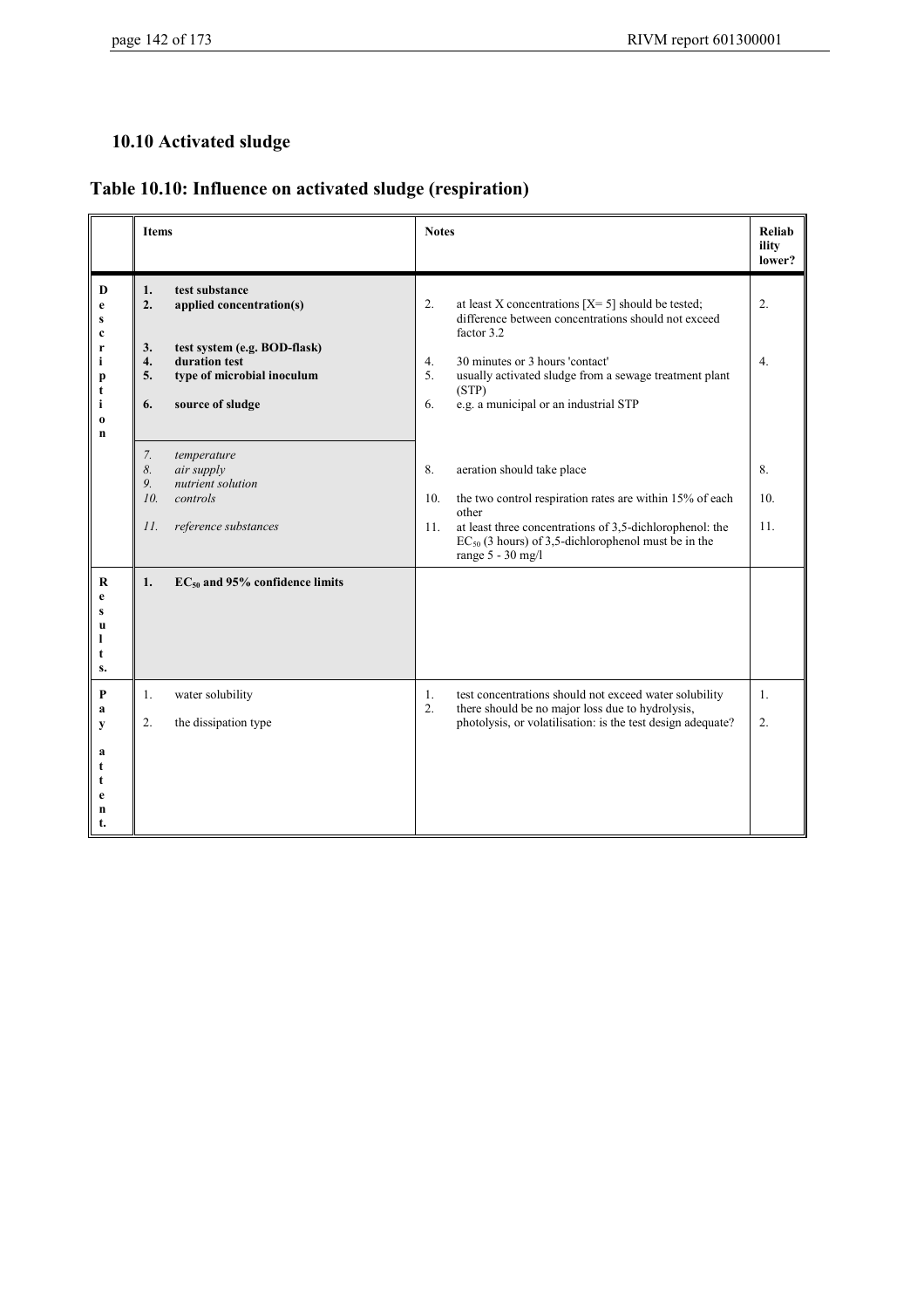### **10.11 Bioconcentration in waterorganisms**

For compounds with a water solubility  $>1000$  mg/l, or a logK<sub>ow</sub> <4.3, it may be sufficient to calculate the BCF from the  $logK_{ow}$ .

The BCF should be based on fat weight  $(BCF_{fw})$  (for organics with the exception of organometals), or on total wet weight  $(BCF_{wo})$  (for e.g. dissociating compounds).

Studies based on OECD 305 A - E Guidelines should be checked with these Guidelines for evaluation. These Guidelines differ from each other with respect to the test system and the mathematical interpretation of the results.

The OECD Guidelines 305 B-E use the model mentioned below. Guideline 305 A uses a different model, therefore the equations mentioned below cannot be used for 305 A. The Guidelines 305 B-D consider only the calculation of the bioconcentration factor. When in these tests no steady state is reached, no bioconcentration factor can be determined, which means that the result is quite useless for conclusions. This does not apply for the 305 E Guideline, because the rate constants that are determined in this test give insight in the behaviour of the chemical in the environment.

The OECD 305 B - E Guidelines are based on the next model. The mass balance in the system consisting of water, organism (fish, or other) and test compound is:

$$
dC_f/dt = k_1 * C_w - k_2 * C_f
$$
 [equation 1]

in which  $C_f$  is the concentration of test compound in the organism [mg/kg],  $C_w$  is the concentration in water  $[mg/l]$ , t is time  $[d]$ ,  $k_1$  is the uptake rate constant  $[1.kg^{-1}.d^{-1}]$ , and  $k_2$  is the elimination rate constant  $[d^{-1}]$ . The elimination rate constant  $k_2$  describes every elimination process of the test compound from the organism, hence it includes physico-chemical elimination and biotransformation.

Integration of equation 1 is only possible when  $C_w$  is constant. When  $C_w$  declines it must be checked if the authors included this in their calculations of the rate constants. If not, the rate constants can be recalculated using BIOFIT (Gobas & Zhang, 1992). BIOFIT can also be used if the  $C_w$  is constant.

Assuming  $C_w$  is constant, the next calculations should be performed. Consider equation 1 during the phase of initial uptake,  $C_f$  will be then negligible:

 $dC_f/dt = k_1 * C_w$ , or  $C_f = k_1 * C_w * t$ 

However, it is difficult to determine when  $C_f$  ceases to be negligible, so it is hard to use this formula in a good way. Another way to determine the uptake rate constant is described in OECD 305 E. For this method the  $k_2$  is nessecary.

Consider then equation 1 during period of elimination instead of uptake,  $C_w$  is then negligible:

 $dC_f/dt = -k_2 * C_f$  or  $C_f = e^{(-k_2 * t)}$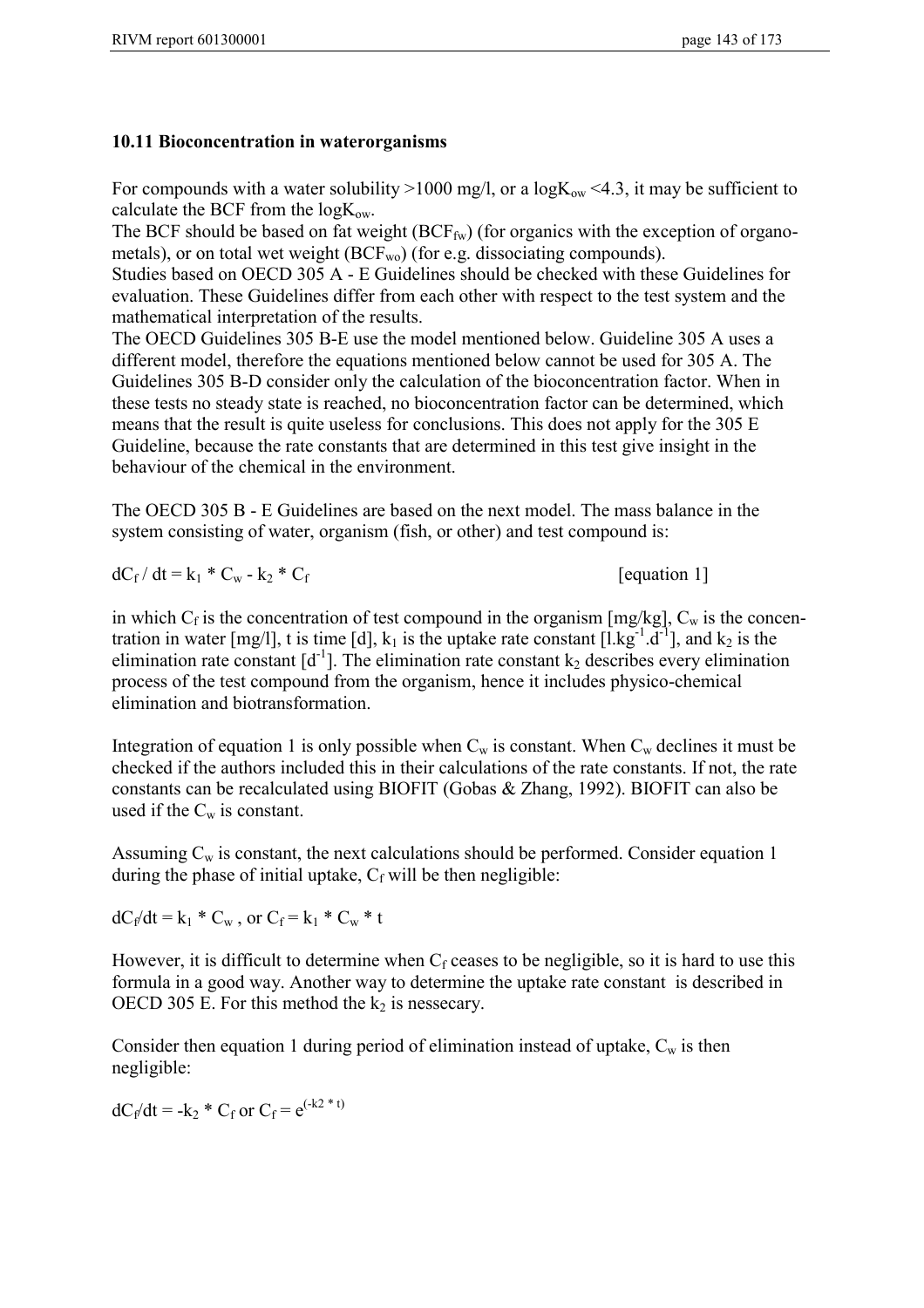# **Table 10.11: Bioconcentration in waterorganisms, studies with organisms**

|                                                                                | <b>Items</b>                                                                                                                                                                                                                                                                                                                                           | <b>Notes</b>                                                                                                                                                                                                                                                                                                                                                                                                                                                                                                                                              | <b>Reliability</b><br>lower?                                                            |
|--------------------------------------------------------------------------------|--------------------------------------------------------------------------------------------------------------------------------------------------------------------------------------------------------------------------------------------------------------------------------------------------------------------------------------------------------|-----------------------------------------------------------------------------------------------------------------------------------------------------------------------------------------------------------------------------------------------------------------------------------------------------------------------------------------------------------------------------------------------------------------------------------------------------------------------------------------------------------------------------------------------------------|-----------------------------------------------------------------------------------------|
| D<br>e<br>S<br>$\mathbf c$<br>r<br>i<br>p<br>t<br>i<br>$\bf{0}$<br>$\mathbf n$ | 1.<br>test substance<br>2.<br>test species<br>applied concentration(s)<br>3.<br>4.<br>vehicle<br>analysis method<br>5.<br>test system<br>6.<br>7.<br>exposure time and depuration time                                                                                                                                                                 | 3.1<br>min. X concentrations $[X=2]$<br>highest concentration $\leq (0.1 \text{ }^{\prime} \text{ } LC_{50})$ ;<br>3.2<br>lowest concentration $> (107$ detection limit)<br>should not exceed 0.1 ml/l<br>$\overline{4}$ .<br>7.<br>uptake phase: 3 hours - 30 days;<br>depuration phase: 6 hours - 60 days, or $3'DT_{50}$                                                                                                                                                                                                                               | 3.1<br>Y<br>3.2<br>E<br>4.<br>E<br>7.<br>E                                              |
|                                                                                | $\boldsymbol{\mathcal{S}}$<br>age, length, weight of the organisms<br>9.<br>number of animals per group<br>10.<br>loading<br>II.<br>(solvent) control<br>type of water (pH, DO, etc.)<br>12.<br>13.<br>temperature<br>14.<br>feeding<br>light condition<br>15.<br>sampling frequency<br>16.<br>16.1 samples of test water<br>16.2 samples of organisms | 12.<br>DO should not vary more than $\pm$ 3 mg/l<br>13.<br>should not vary more than $\pm 1$ °C<br>16.2 uptake phase: min. $X[X=4]$ ;<br>depuration phase: min. $X[X=5]$                                                                                                                                                                                                                                                                                                                                                                                  | 12.<br>E<br>E<br>13.<br>16.2<br>E                                                       |
| R<br>e<br>S<br>u<br>1<br>t<br>S                                                | <b>BCF</b><br>1.<br>2.<br>steady state<br>3.<br>rate constants<br>4.<br>$k_2$ and steady state<br>5.<br>measured concentrations in water<br>6.<br>signs of toxicity                                                                                                                                                                                    | 1.1<br>preferably based on whole body wet weight or lipid<br>content<br>based on a.i., not on r.a.; give $C_{water}$ and $C_{fish}$<br>1.2<br>2.<br>steady state reached: yes/no, time point<br>3 <sub>1</sub><br>$k_1$ (uptake) and $k_2$ (depuration); duration of phases should<br>be sufficient<br>4.<br>the time to reach 50% of the equilibrium concentration<br>(steady state $C_f$ ) should equal the half-life for depuration<br>5.<br>should be (in water) at least 80% of the nominal<br>concentrations<br>6.<br>no toxic effects should occur | 1.1<br>E<br>1.2<br>Y<br>2.<br>E<br>3 <sub>1</sub><br>E<br>4.<br>E<br>5.<br>E<br>6.<br>Y |
| P<br>a<br>y<br>a<br>t<br>t<br>e<br>n.                                          | 1.<br>test concentrations<br>$\overline{2}$ .<br>loss of test substance                                                                                                                                                                                                                                                                                | 1.<br>test concentrations should not exceed water solubility, and<br>should be $\leq 1$ mg/l<br>there should be no major loss due to hydrolysis, photolysis,<br>2.<br>biotransformation in water, volatilisation, and adsorption to<br>vessel or particles: is the test design adequate?                                                                                                                                                                                                                                                                  | E<br>1.<br>$\overline{2}$ .<br>E                                                        |

<sup>&</sup>lt;sup>29</sup> A difference of a factor X [X= 2] is acceptable.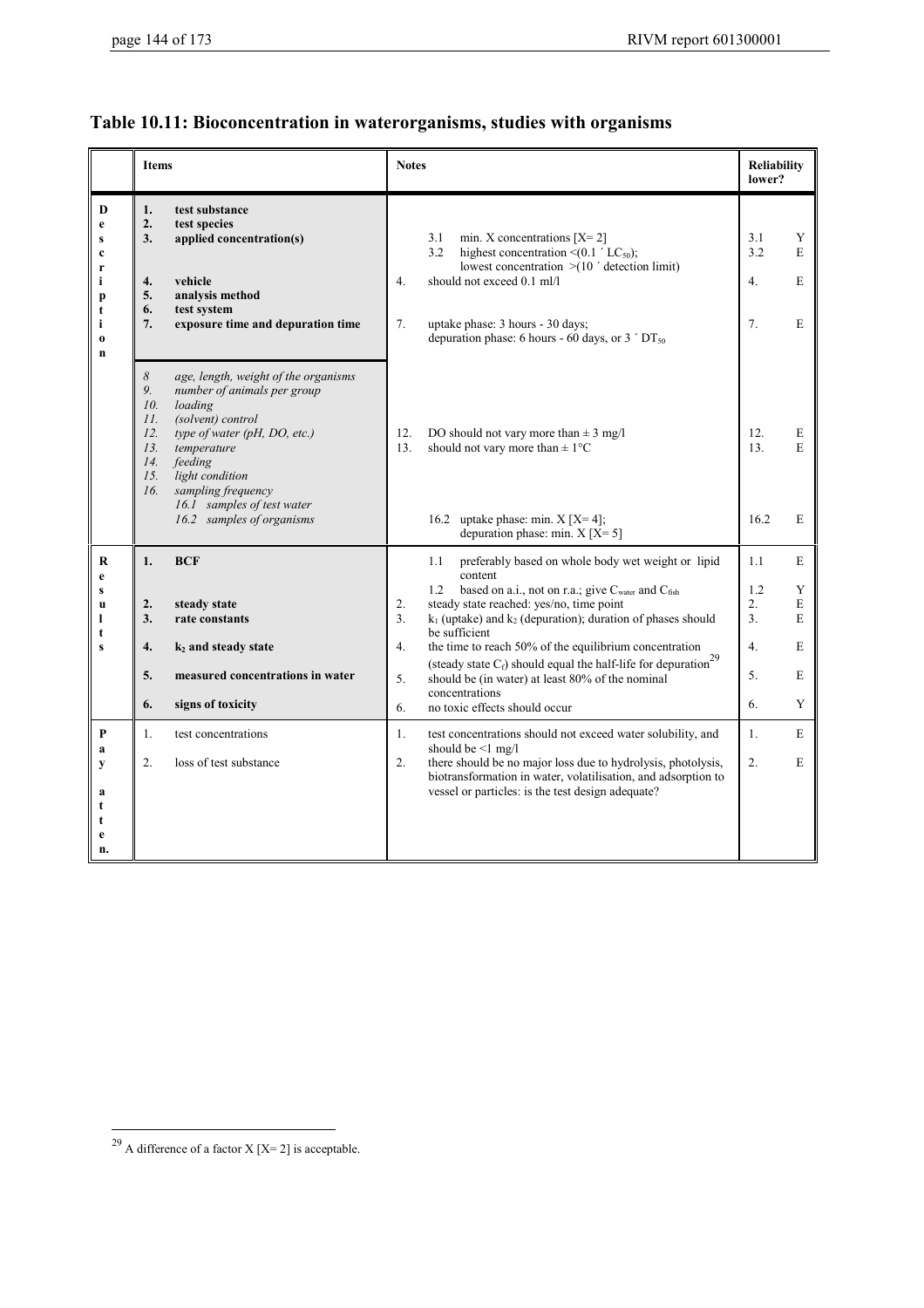When  $\ln C_f$  is plotted against time, the slope of the straight line is  $k_2$ ;  $k_2$  can then be used to determine  $k_1$ . Integration of equation 1 gives:

$$
C_f = k_1/k_2 * C_w * [1 - e^{(-k2 * t)}]
$$

 $k_1$  is then calculated as (t means time point at which the  $C_w$  and  $C_f$  are determined):

$$
k_1 = C_f * k_2 / C_w * [1 - e^{(-k2 * t)}]
$$

Finally, for the bioconcentration factor, consider equation 1 at equilibrium:

$$
k_1 * C_w = k_2 * C_f
$$

From this equation it is clear that the bioconcentration factor  $(K_c$  or BCF (l/kg)) is defined by:

$$
BCF = k_1 / k_2 = C_f / C_w
$$

The first part of this equation (BCF =  $k_1 / k_2$ ) can be used to determine the BCF also when no equilibrium in the test has been reached. The second part (BCF =  $C_f / C_w$ ) can never be used to calculate BCF when equilibrium has not been reached.

The k<sub>2</sub> or half-life (DT<sub>50</sub>) determines when equilibrium will be reached. The time required to reach 50% of equilibrium concentration in the organism equals the half-life in the depuration part of the experiment. Whether the time to reach 50% equilibrium and the halflife are comparable or not, should be checked in the original uptake curve. If this is not the case, the RI of the test is lowered.

Equation 1 considers first-order, one-fish compartment kinetics. However, more-fish compartments are possible. When more compartments are present, more rate constants are needed to describe the kinetic behaviour of the compound.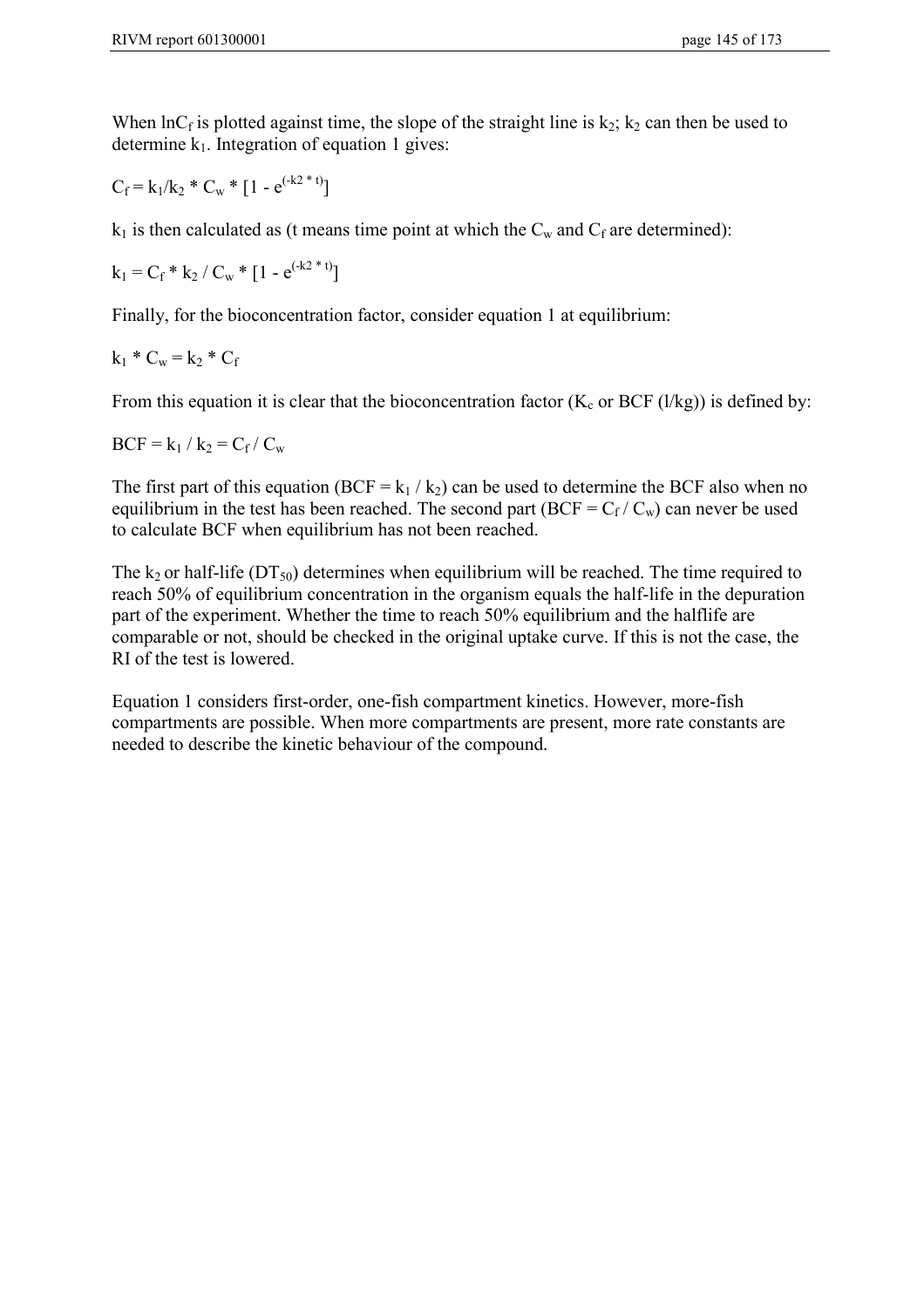# **LITERATURE.**

Beelen, P. van, P. Doelman (1996) Significane and application of microbial toxicity tests in assessing ecotoxicological risks of contaminants in soil and sediment. RIVM Report 719102051. RIVM Bilthoven, the Netherlands.

Berende, P.L.M. (1998a) Praktische kengetallen over fokkerij, huisvesting, voeding, lichaamssamenstelling, urine- en fecesproductie en toediening van diergeneesmiddelen bij het schaap. Rikilt-DLO, rapport nr. 98.002. Wageningen. (In Dutch).

Berende, P.L.M. (1998b) Praktische kengetallen over fokkerij, huisvesting, voeding, lichaamssamenstelling, urine- en fecesproductie en toediening van diergeneesmiddelen bij het rund. Rikilt-DLO, rapport nr. 98.10. Wageningen. (In Dutch).

Boesten, J.J.T.I. (1990) Influence of solid/liquid ratio on the experimental error of sorption coeffeicients in pesticide/soil systems*.* Pesticide Science, vol. 30, 31-41.

Boesten, J.J.T.I. and A.M.A. van der Linden (1991) Modelling the influence of sorption and transformation rate on pesticide leaching and persistence*.* Journal of Environmental Quality, vol. 20, no. 2, 425-435.

Bouwman, G.M. en J.A.W.A. Reus (1994) Persistence of medicines in manure. Centrum voor Landbouw en Milieu CLM-163-1994. CSR library code CLM.163.

Brouwer, W.W.M., P.J.M. Van Vliet, J.B.H.J. Linders and R. Van den Berg (1993) Environmental risk assessment for plant protection products: the Dutch approach. Risk Assessment, vol. 4, no. 3, 30-35.

Canton, J.H., J.B.H.J. Linders, R. Luttik, B.J.W.G. Mensink, E. Panman, E.J. van de Plassche, P.M. Sparenburg, and J. Tuinstra (1991) Catch-up operation old pesticides: an integration. RIVM report no. 678801001.

CBS (1996) De Landbouwtelling 1996. Centraal Bureau voor de Statistiek, Voorburg/Heerlen. Misset uitgeverij B.V. Doetinchem, ISBN: 90 5439 045 X.

Directive 81/852/EEC of the Commission of September 28, 1981 as published in the Official Journal of the European Community of November 6, 1981, No. L317, page 16, amended by:

- − Directive 92/18/EEC of the Commission of March 20, 1992 as published in the Official Journal of the European Community of April 10, 1992, No. L97, page 1; and
- − Directive 93/40/EEC of the Council of June 14, 1993 as published in the Official Journal of the European Community of August 24, 1993, No. L214, page 31.

EC (1996). EUSES, the European Union System for the Evaluation of Substances. National Institute of Public Health and the Environment (RIVM), the Netherlands. Available from European Chemicals Bureau (EC/DGXI), Ispra, Italy.

ECB (1996) Technical Guidance documents in support of the commission directive 93/67/EEC on risk assessment for new notified substances and the commission regulation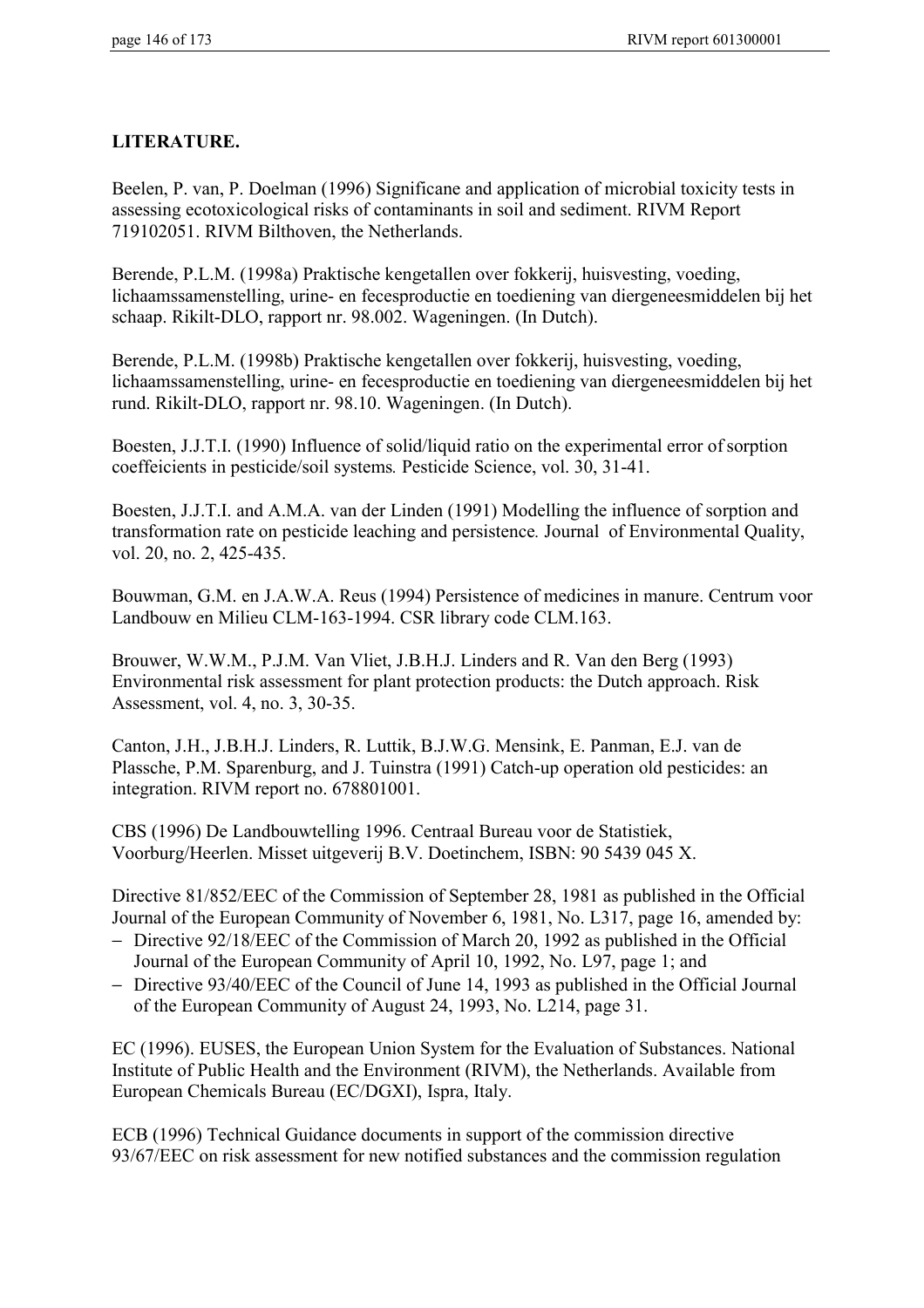(EC) 1488/94 on risk assessment for existing substances. European Chemical Bureau, Ispra, Italy. Pages 328-336.

EMEA (1996) Note for guidance: environmental risk assessment for immunological veterinary medicinal products. European Agency for Evaluation of Medicinal Products, Committee for veterinary medicinal products, EMEA/CVMP/074/95.

EMEA (1997) Note for guidance: environmental risk assessment for veterinary medicinal products other than GMO-containing and immunological products. European Agency for Evaluation of Medicinal Products, Committee for veterinary medicinal products, EMEA/CVMP/055/96.

Freijer, J.I., A. Tiktak, S.M. Hasanizadeh, A.M.A. van der Linden (1996) PESTRAS v3.1: A one-dimensional model for the assessment of the fate of pesticides in soil. RIVM Report No. 715501007. RIVM Bilthoven.

Gobas, F.A.P.C. and X. Zhang (1992) Measuring bioconcentrations factors and rate constants of chemicals in aquatic organisms under conditions of variable water concentrations and short exposure time. Chemosphere 25: 1961-1971.

Gool, S. van, (1991) Diergeneesmiddelen, wie wordt er eigenlijk beter van? Stichting Natuur en Milieu, Utrecht. (In Dutch).

Hoerger, F.D. and E.E. Kenaga (1972) Pesticide residues on plants. Correlation of representative data as a basis for estimation of their magnitude in the environment. Environmental Quality. Academic Press, New York, I, 9-28.

Holwerda, D.F. Ingelaat, G. Kolkman, L. Westerlaken (1995) Kwantitatieve informatie veehouderij. Informatie en Kennis Centrum Landbouw, Ede. (In Dutch).

Jongbloed, R.H., J. Pijnenburg, B.J.W.G. Mensink, Th. P. Traas, R. Luttik (1994a) A model for environmental risk assessment and standard setting based on biomagnification. Top predators in terrestial ecosystems. RIVM rapport nr. 719101012.

Jongbloed, R.H., J. Pijnenburg, B.J.W.G. Mensink, Th. P. Traas, R. Luttik (1994b) A model for environmental risk assessment and standard setting based on biomagnification. Top predators in terrestial ecosystems. Annex to RIVM rapport nr. 719101012.

Kalf, D.F., and M.P. Polder (1995) QA document for deriving environmental quality objectives (INS and I-values). Centre for Substance and Risk assessment, RIVM Bilthoven.

Kamstra, A., en J.W. van der Heul (1995) Afvalwater van viskwekerijen. RIVO-DLO rapport CO04/95. IJmuiden. In Dutch.

KWIN (1996) Verhoek, A. (Editor) Kwantitatieve Informatie Veehouderij 1996-1997. Praktijkonderzoek Rundvee, Schapen en Paarden (PR), Lelystad. (In Dutch).

Linders, J.B.H.J., J.W. Jansma, B.J.W.G. Mensink, and K. Oterman (1994) Pesticides: benefaction or Pandora's box? A synopsis of the environmental aspects of 243 pesticides. RIVM report no. 679101014.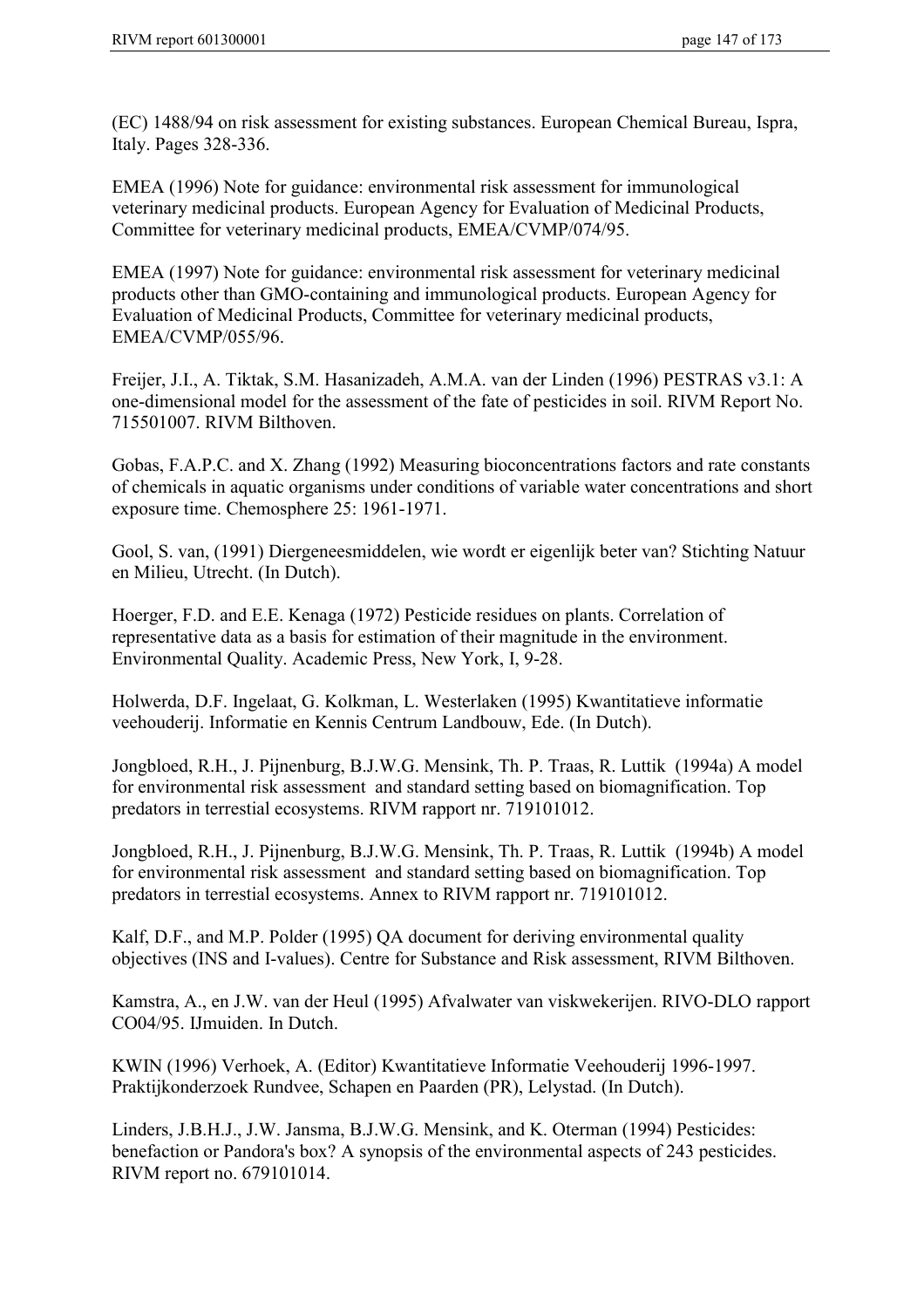Linders, J.B.H.J. and D.T. Jager (eds.) (1997) USES 2.0 The Uniform System for the Evaluation of Substances, version 2.0. The Netherlands' supplement to EUSES. RIVM Report no. 679102037. RIVM Bilthoven.

Luttik, R. (1992) Environmental hazard/risk assessment of perticides in agriculture for birds and mammals. The Dutch concept. Part 1. Introduction and synopsis of the decision scheme. RIVM report no. 679101006. RIVM Bilthoven.

Luttik, R. (1993) Environmental hazard \ risk assessment of pesticides used in agriculture for birds and mammals: the Dutch concept. Part 2. Avian food avoidance behaviour. RIVM report no. 6790102019.

Luttik, R. (1996) Environmental aspects related to disinfectants. Council of Europe Publishing F-67075 Strasbourg Cedex. ISBN 92-871-3169-4.

Marsh, R., R.C. Campling (1970) Fouling of pastures by dung. Herbage abstracts (4), 123- 130.

McDowell, L.R. (1985) Nutrition of grazing ruminants in warm climates. Chapter 8, page 177. Academic Press, Inc. Orlando.

Mensink, B.J.W.G., M. Montforts, L. Wijkhuizen-Maslankiewicz, H. Tibosch, J.B.H.J. Linders (1995) Manual for summarising and evaluating the environmental aspects of pesticides. RIVM Report no. 679101022.

Montfoort, J.A., P. van der Poel, R. Luttik (1996) The use of disinfectants in livestock farming. RIVM Report no. 679102033.

Montforts, M. (1997) Ontwormingsmiddelen en natuurbeheer. Wetenschapswinkel Biologie Utrecht, P-UB-96-11. (In Dutch).

Nagy, K.A. (1987) Field metabolic rate and food requirement scaling in mammals and birds. Ecological Monographs, 57(2) 111-128.

NAS; National Academy of Scienecs (1978) Nutrient requirements of dairy cattle. Washington D.C.

OECD (1992) Report of the OECD workshop on the extrapolation of laboratory aquatic toxicity data to the real environment. OECD Environment Monographs No. 59.

Reinecke, A.J. (1992) A review of ecotoxicological test methods using earthworms*.* In: Ecotoxicology of earthworms. Greig-Smith, P.W., H. Becker, P.J. Edwards & F. Heimbach (eds.).

Roij, Th.A.J.M. de, P.H.U. de Vries (1982) Milieutoxicologische aspecten van het gebruik van veevoederadditieven en therapeutica. Persistentie in dierlijke excreta en milieu. Ministerie van VROM. SDU Uitgeverij Den Haag. (in Dutch).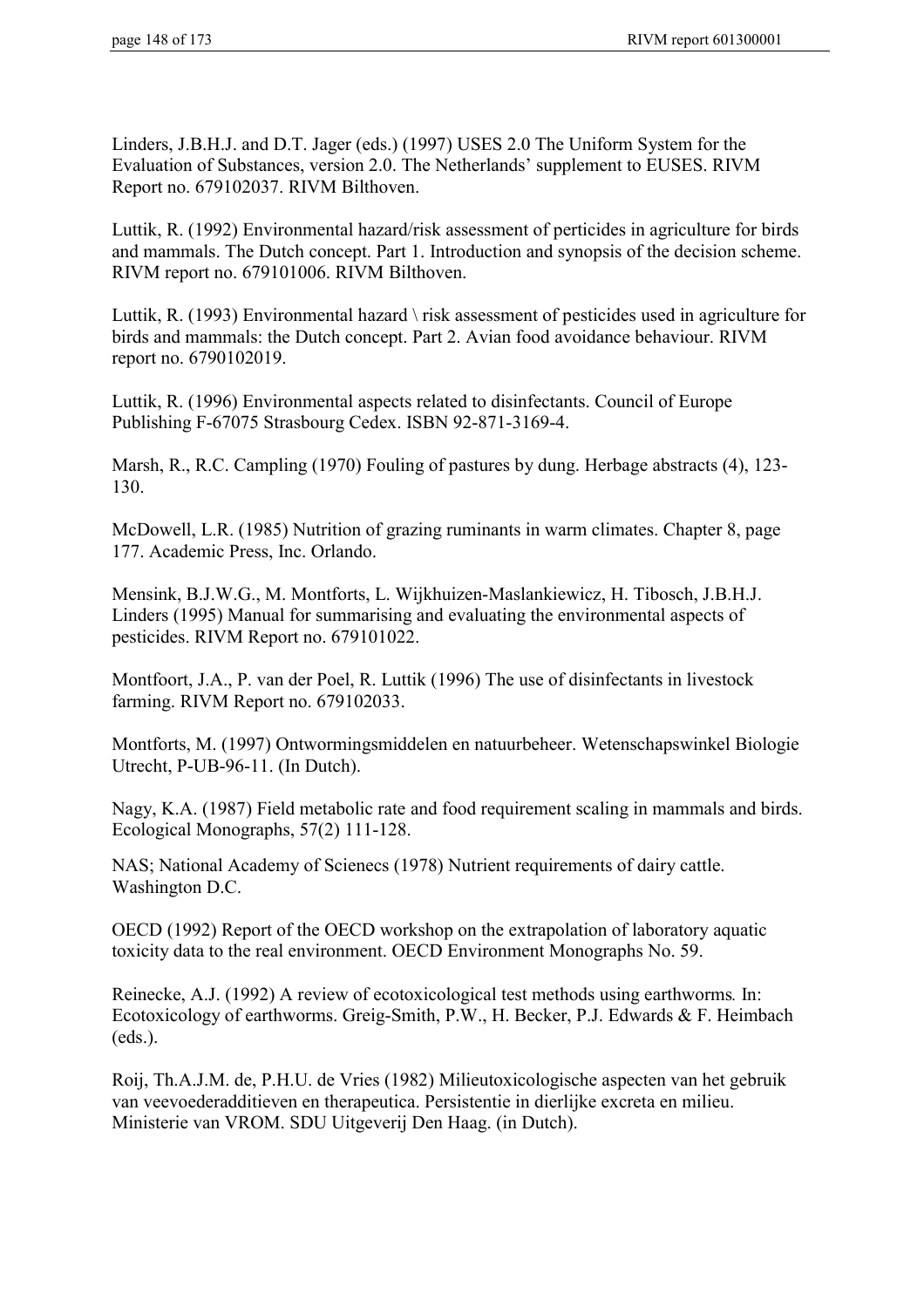Romijn, C.A.F.M., R. Luttik, D. Van de Meent, W.Slooff, J.H. Canton (1991) Presentation of a general algorithm for risk-assessment on secondary poisoning. Part 2. Terrestrial food chains. RIVM rapport nr. 679102007. RIVM Bilthoven.

USES 1.0 (1994) Uniform System for the Evaluation of Substances, version 1.0. Ministry of Public Housing, Spatial Planning and Environment, The Hague. Distribution no. 11144/150.

USES 2.0 (1997) Uniform System for the Evaluation of Substances, version 2.0. See Linders and Jager, 1997.

Vaal, M.A., R. Ph. van den Dikkenberg, and E.J. van de Plassche (1992) Poorly water soluble organic compounds: Guidance for the interpretation of results from aquatic ecotoxicity tests and a proposal for a modified classification and risk evaluation. RIVM report no. 679102016.

Van der Linden, A.M.A & J.J.T.I. Boesten (1989) Berekening van de mate van uitspoeling en accumulatie van bestrijdingsmiddelen als functie van hun sorptiecoëfficiënt en omzettingssnelheid in bouwvoormateriaal. RIVM Report No. 728800003. RIVM Bilthoven (In Dutch).

Van Leeuwen, C.J., and J.L.M. Hermens (Eds.) (1995) Risk Assessment of Chemicals: An Introduction. Kluwer Academic Publishers, Dordrecht/Boston/London ISBN 9-7923-3740-9.

Wallis de Vries, M.F. (1996) Nutritional limitations of free-ranging cattle: the importance of habitat quality. Journal of Applied Ecology (33) 688-702.

Whitehouse, P. and M. Mallet (1993) Aquatic toxicity testing for notification of new substances. An advisory document on dealing with "difficult substances". Report no. CP 722.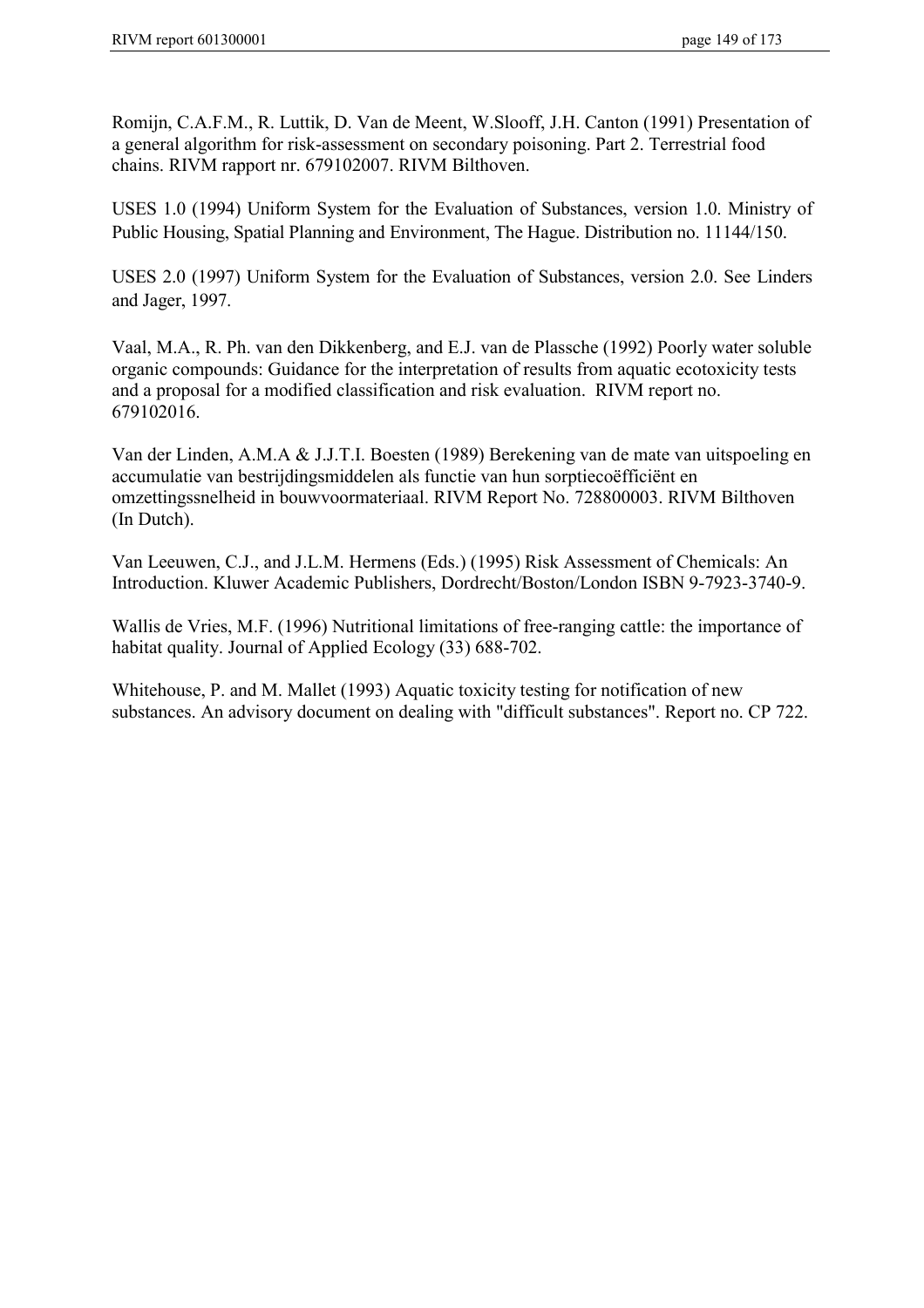## **APPENDIX I GLOSSARY.**

## **Definitions on risk assessment.**

| Hazard                                   | the inherent potential of a substance to cause adverse effects.                                                                                                                                                                                                                 |
|------------------------------------------|---------------------------------------------------------------------------------------------------------------------------------------------------------------------------------------------------------------------------------------------------------------------------------|
| <b>Risk</b>                              | the probability of a substance to cause adverse effects.                                                                                                                                                                                                                        |
|                                          | Hazard identification the identification of the adverse effects which a substance has an<br>inherent capacity to cause.                                                                                                                                                         |
| Dose-response<br>assessment              | the estimation of the relationship between a dose or concentration<br>and the incidence and severity of an effect.                                                                                                                                                              |
| Assessment of en-<br>vironmental aspects | determination of the physical-chemical properties and properties of<br>(bio)transformation and sorption.                                                                                                                                                                        |
| <b>Effect assessment</b>                 | concerns the hazard identification and dose-reponse assessment.                                                                                                                                                                                                                 |
|                                          | Exposure assessment the determinations of the emissions, pathways and rates of movement<br>of a substance and its transformation or degradation products in order<br>to estimate the concentrations/doses to which ecological systems and<br>populations are or may be exposed. |
| Hazard assessment                        | the process designed to estimate the incidence and severity of the<br>adverse effects likely to occur in an environmental compartment due to<br>actual or predicted exposure.                                                                                                   |
| Risk estimation                          | the quantitative estimation of probabilities of clearly described effects<br>by including uncertainty analysis. The risk assessment is complete<br>when the hazard assessment includes risk estimation.                                                                         |

# **Terminology and abbreviations.**

| acute toxicity<br>test           | toxicity test serving to study the effects occurring in a short time follo-<br>wing the administration of a single dose or multiple doses given within<br>this short time period.                      |
|----------------------------------|--------------------------------------------------------------------------------------------------------------------------------------------------------------------------------------------------------|
| <b>Additional Ques-</b><br>tions | a list with the questions that should be answered by a company that<br>claims admission of a medicine on the Dutch market. This list reflects<br>the uncompleteness of the data supplied by a company. |
| adsorption                       | enrichment of one or more components in an interfacial layer.                                                                                                                                          |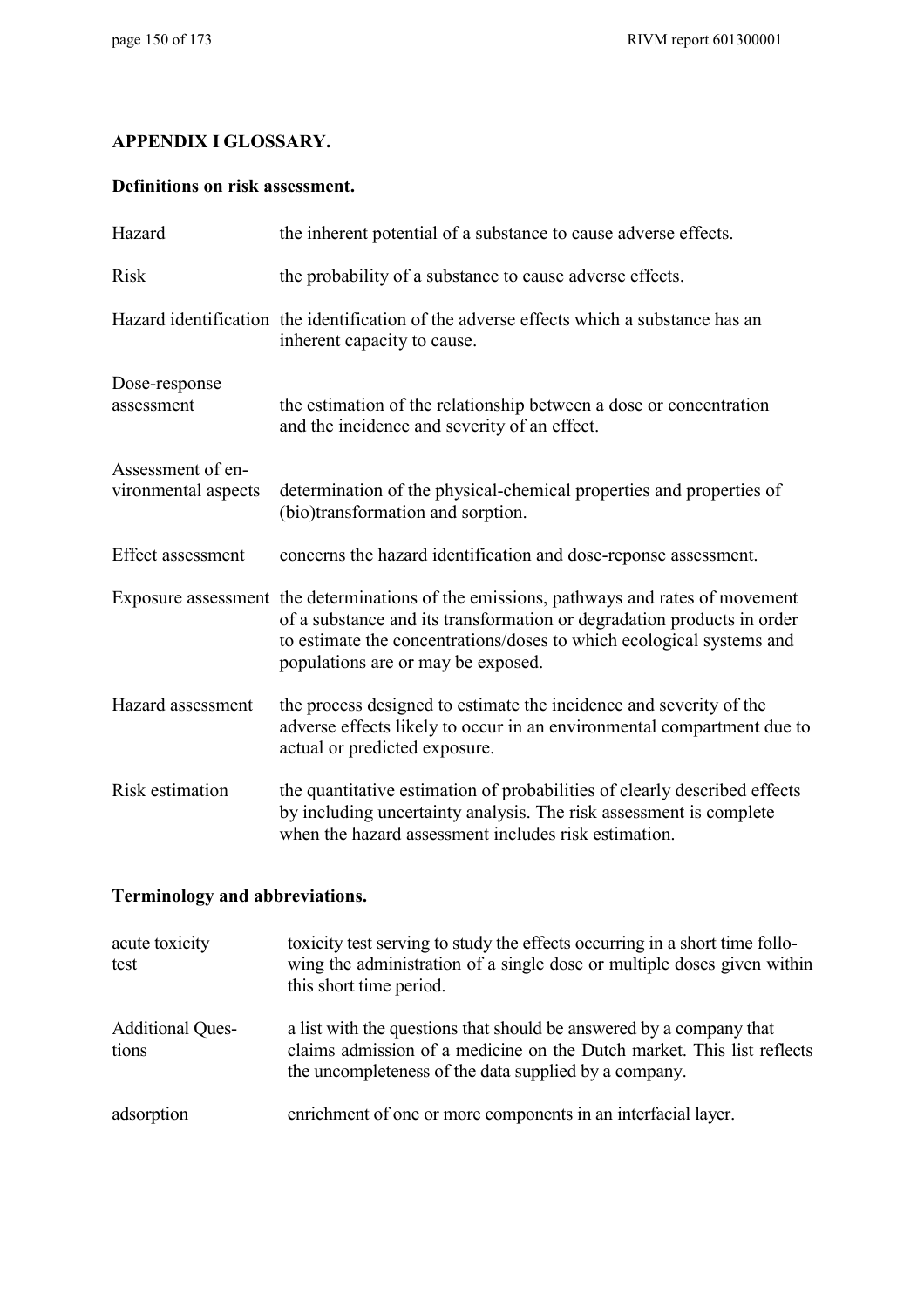| advection                | intercompartmental transfer of a chemical by a carrier that physically<br>flows from one compartment to the other; examples are atmospheric<br>deposition, sedimentation, and resuspension.                                              |
|--------------------------|------------------------------------------------------------------------------------------------------------------------------------------------------------------------------------------------------------------------------------------|
| adverse effect           | change in morphology, physiology, growth, development or lifespan of<br>an organism                                                                                                                                                      |
| <b>Advisory Report</b>   | a report on a substance that consists of the Summaries of the supplied<br>tests and the RIVM Conclusion with the concluding remarks on the<br>physico-chemical properties, the fate in the environment, the effects,<br>and the hazards. |
| <b>AR</b>                | see Advisory Report.                                                                                                                                                                                                                     |
| AQ                       | see Additional Question(s).                                                                                                                                                                                                              |
| <b>BCF</b>               | BioConcentration Factor: the ratio of the test substance concentration in<br>(part of) an organism (e.g. fish, plant) to the concentration in a medium<br>(e.g. water, soil) at steady state.                                            |
| bioaccumulation          | the net result of the uptake, distribution, and elimination of a substance<br>due to all routes of exposure.                                                                                                                             |
| bioconcentration         | the net result of the uptake, distribution and elimination of a substance<br>due to water-borne exposure.                                                                                                                                |
| biodegradation           | see degradation.                                                                                                                                                                                                                         |
| biotransformation        | see transformation.                                                                                                                                                                                                                      |
| <b>BOD</b>               | Biological Oxygen Demand.                                                                                                                                                                                                                |
| bound residue            | residu that cannot be extracted from soil or sediment after several<br>subsequent extractions, applying methods that do not alter the chemical<br>structure of these residues substantially.                                             |
| <b>BRD</b>               | Agency for the Registration of Veterinary Medicinal Products                                                                                                                                                                             |
| <b>CEC</b>               | Cation Exchange Capacity.                                                                                                                                                                                                                |
| Chemical Identity        | menu in TOXIS to registrate identifying data of a substance (e.g. CAS<br>number).                                                                                                                                                        |
| Chemobiokinetics         | menu in TOXIS to registrate the metabolism routes of a substance.                                                                                                                                                                        |
| chronic toxicity<br>test | toxicity test in which organisms are observed during the whole life-<br>span and in which exposure to a substance takes place over the whole<br>observation time or a substantial part thereof.                                          |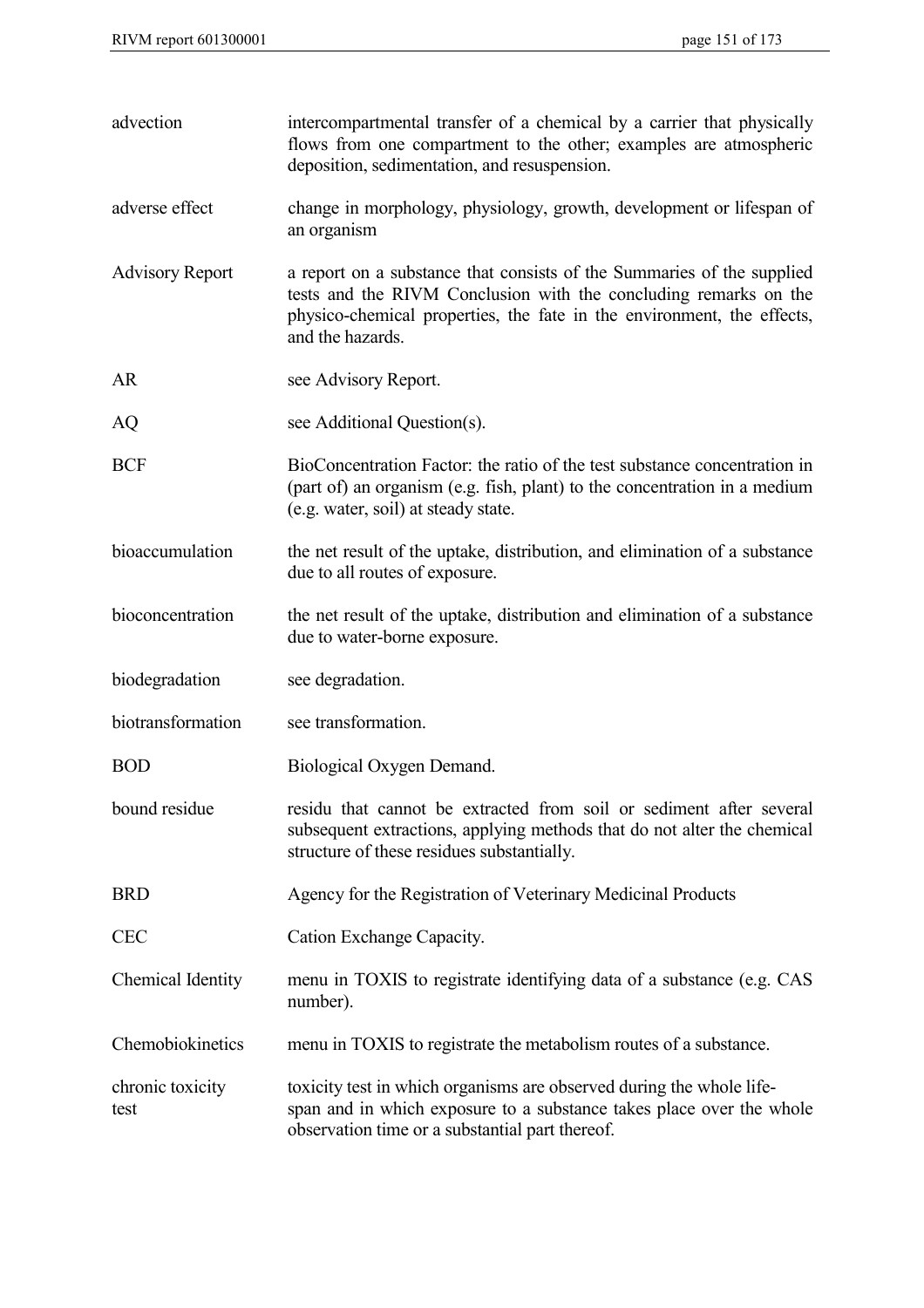| <b>CTB</b>                    | College voor de Toelating van Bestrijdingsmiddelen (Dutch), Board for<br>the Authorisation of Pesticides (English).                                                                                                                                                                                       |
|-------------------------------|-----------------------------------------------------------------------------------------------------------------------------------------------------------------------------------------------------------------------------------------------------------------------------------------------------------|
| degradation                   | conversion of a molecule to smaller molecules by (micro)biological or<br>chemical action.                                                                                                                                                                                                                 |
| degradation rate              | the rate at which a pesticide can be degraded. This is often expressed as<br>a $DT_{50}$ .                                                                                                                                                                                                                |
| degradation route             | route along which a substance is degraded to metabolites.                                                                                                                                                                                                                                                 |
| Description                   | unstructured part of a Summary consisting of the Methodology, the<br>Results, and the Remarks (see Summary, Results, and Remarks). A<br>Description and a Header form a Summary. One Description per test.                                                                                                |
| <b>DLV</b>                    | Agricultural Information Service, Houten.                                                                                                                                                                                                                                                                 |
| dirty water                   | Washings from stables, generally containing $\leq$ 3% dry matter, and<br>made up of water contamintaed by manure, urine, crop seepage, milk,<br>other dairy products and cleaning materials.                                                                                                              |
| dissipation                   | disappearance of the parent compound from a compartment (such as<br>soil or water) in which various processes such as conversion,<br>evaporation, leaching, etc. can play a role.                                                                                                                         |
| D <sub>O</sub>                | Dissolved Oxygen.                                                                                                                                                                                                                                                                                         |
| <b>DOC</b>                    | Dissolved Organic Carbon                                                                                                                                                                                                                                                                                  |
| dose-response as-<br>sessment | the estimation of the relationship between dose or concentration and the<br>incidence and severity of an effect.                                                                                                                                                                                          |
| $DT_{50}$                     | time in which 50% of the parent compound has disappeared from soil or<br>water by transformation or degradation (under standard conditions). See<br>degradation and transformation.                                                                                                                       |
| DT <sub>50,sys</sub>          | $DT_{50}$ in the whole system (water + sediment). This $DT_{50}$ pertains to a<br>biodegradation test in water with the accompanying sediment.                                                                                                                                                            |
| $DT_{50, \text{wat}}$         | $DT_{50}$ in the water column. This $DT_{50}$ pertains to a biodegradation test in<br>water with the accompanying sediment. This $DT50$ is often considered<br>as relevant for the actual exposure of algae, waterfleas and fish (rather<br>than the $DT50,sys$ .                                         |
| dung                          | feces from grazing animals.                                                                                                                                                                                                                                                                               |
| $EC_{50}$                     | median Effective Concentration: 1. the concentration resulting in a 50%<br>change in a parameter (e.g. algal growth) relative to the control 2. the<br>concentration at which a particular effect (e.g. daphnia immobilization)<br>is observed in 50% of the organism population relative to the control. |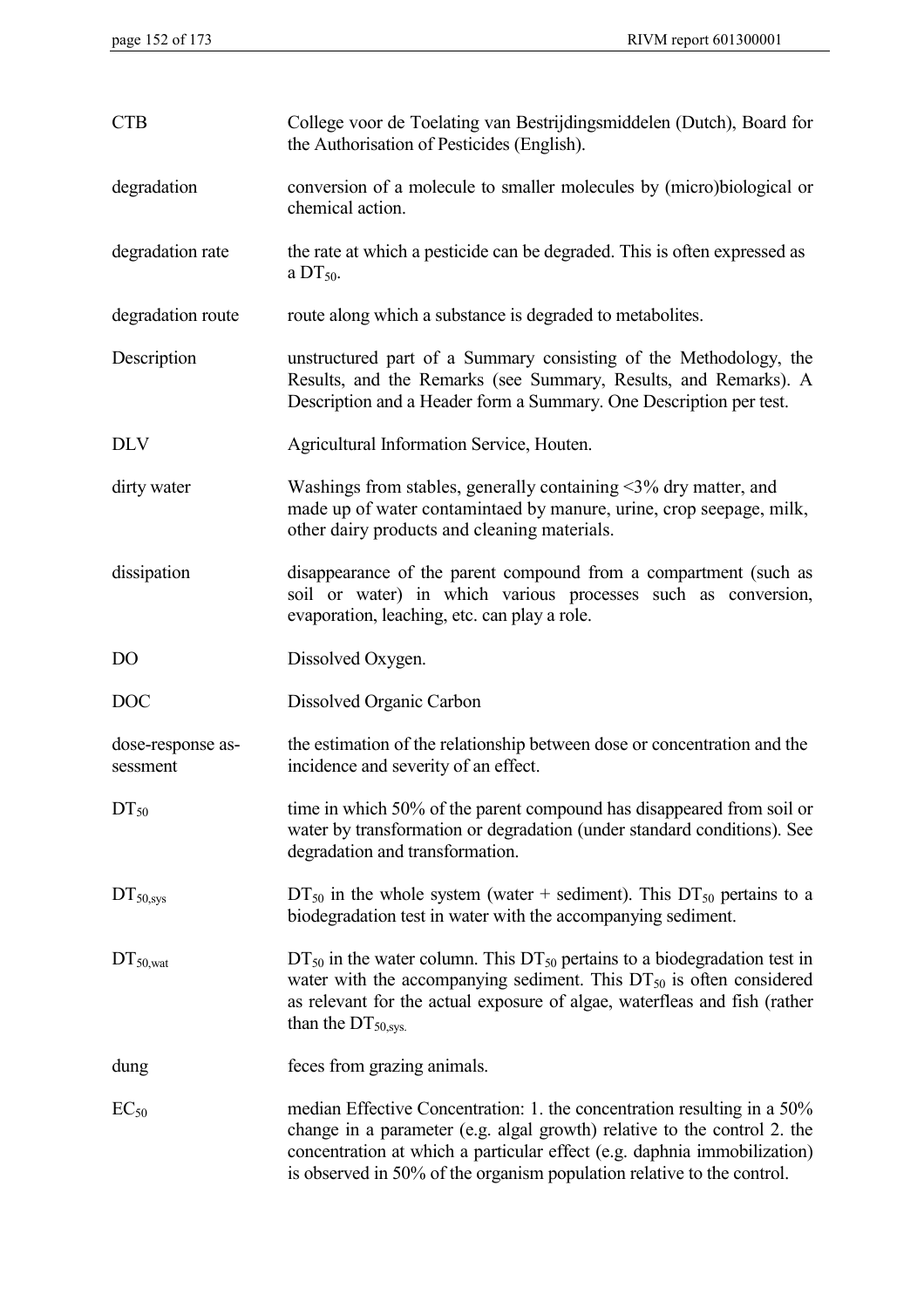| ECO                  | Laboratorium voor Ecotoxicologie<br>(Dutch), Laboratory<br>of<br>Ecotoxicology (English).                                                                                                                                                                                                                                                        |  |  |  |  |
|----------------------|--------------------------------------------------------------------------------------------------------------------------------------------------------------------------------------------------------------------------------------------------------------------------------------------------------------------------------------------------|--|--|--|--|
| effect               | the extent of biological changes.                                                                                                                                                                                                                                                                                                                |  |  |  |  |
| FC                   | field capacity.                                                                                                                                                                                                                                                                                                                                  |  |  |  |  |
| field capacity       | the moisture content of the soil at $pF = 2 - 3$ .                                                                                                                                                                                                                                                                                               |  |  |  |  |
| <b>Fixed Field</b>   | see Header.                                                                                                                                                                                                                                                                                                                                      |  |  |  |  |
| formulation          | synonym for preparation.                                                                                                                                                                                                                                                                                                                         |  |  |  |  |
| Formulations         | menu in TOXIS to registrate preparations.                                                                                                                                                                                                                                                                                                        |  |  |  |  |
| Free Text            | unstructured part of a Summary to be stored in TOXIS in which any<br>kind of information can be included.                                                                                                                                                                                                                                        |  |  |  |  |
| <b>GLP</b>           | Good Laboratory Practice: a set of rules describing how a laboratory<br>should work, how it should be organised and how it can produce valid<br>data; GLP principles are described by e.g. OECD.                                                                                                                                                 |  |  |  |  |
| Guideline            | an official Guideline (i.e. authorized by national or international<br>institutions, e.g. EPA, NEN, BBA, OECD) for the protocol and the<br>report of a test.                                                                                                                                                                                     |  |  |  |  |
| H                    | see Henry's Law Constant.                                                                                                                                                                                                                                                                                                                        |  |  |  |  |
| hardness (of water)  | property of water indicating the total amount of calcium, magnesium<br>and barium.                                                                                                                                                                                                                                                               |  |  |  |  |
| Header               | structured part of a Summary to be stored in TOXIS. A Header contains<br>the most relevant items of a test and forms in this way the "head" of a<br>summarised test. The Header contains Fixed Fields (i.e. specifically<br>meant for including a particular item, e.g. one for the pH and one for the<br>$DT_{50}$ in a soil degradation test). |  |  |  |  |
| Henry's law constant | air-water partition coefficient; the ratio between the partial pressure in<br>the gas phase of a compound and its concentration of a substance in<br>water. Henry's law constant can be with $(Pa \times m^3 \times mol^{-1})$ , synonym is<br>H') or without dimension (synonym is H)                                                           |  |  |  |  |
| hydrolysis           | a chemical reaction of a substance with water in which a part of the<br>molecule of the reacting substance is replaced by an OH group.                                                                                                                                                                                                           |  |  |  |  |
| $IC_{50}$            | median Inhibitory Concentration: the concentration resulting in a 50%<br>inhibition of growth relative to the control.                                                                                                                                                                                                                           |  |  |  |  |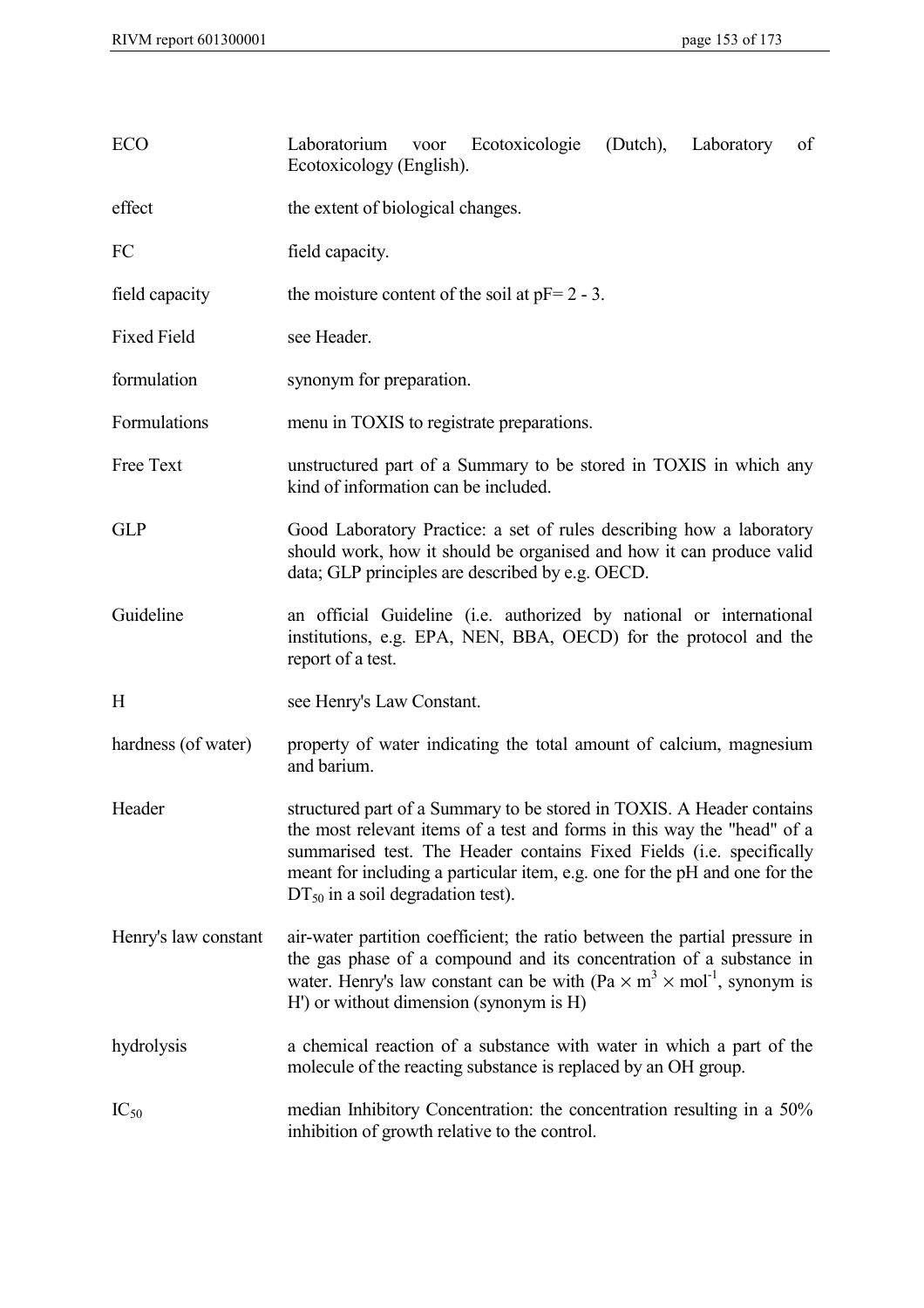| index           | value used as a measure for e.g. reliability (see Reliability Index). The<br>plural, for reasons of convenience, is indicators.                                                                                                                                                                                                                                                                                                         |
|-----------------|-----------------------------------------------------------------------------------------------------------------------------------------------------------------------------------------------------------------------------------------------------------------------------------------------------------------------------------------------------------------------------------------------------------------------------------------|
| indicator       | plural of index (see index).                                                                                                                                                                                                                                                                                                                                                                                                            |
| <b>ID-DLO</b>   | Institute for Animal Science and Health of the Agriculural Research<br>Department at Lelystad.                                                                                                                                                                                                                                                                                                                                          |
| Instructions    | the instructions comprise both the official Guidelines on testing and<br>reporting and the CSR-directives on summarising and evaluating test<br>reports. Instructions refer to all guidance giving statements in this<br>report: standards, cut-off values, useful formulas, standard sentences,<br>selection criteria, etc; they point out what items should be included in<br>the summary and how to handle the abundant information. |
| <b>IUPAC</b>    | International Union of Pure and Applied Chemistry.                                                                                                                                                                                                                                                                                                                                                                                      |
| $K_{aw}$        | air-water partition coefficient. See Henry's law constant.                                                                                                                                                                                                                                                                                                                                                                              |
| $K_F$           | Freundlich coefficient: a soil-water partition coefficient —or sorption<br>coefficient— <i>dependent</i> on the ratio $1/n$ (n is an empirical entity which<br>describes the non-linearity of an adsorption isotherm).                                                                                                                                                                                                                  |
| $K_{\text{om}}$ | sorption coefficient normalised to the fraction of organic matter in soil.                                                                                                                                                                                                                                                                                                                                                              |
| $K_{ow}$        | octanol-water partition coefficient.                                                                                                                                                                                                                                                                                                                                                                                                    |
| $K_{s/l}$       | soil-water partition coefficient —or sorption coefficient—<br>a<br><i>independent</i> on the ratio 1/n (n is an empirical entity which describes the<br>non-linearity of an adsorption isotherm).                                                                                                                                                                                                                                       |
| LAC             | Laboratorium voor Anorganische Chemie (Dutch), Laboratory of<br>Inorganic Analytical Chemistry (English).                                                                                                                                                                                                                                                                                                                               |
| <b>LBG</b>      | Laboratorium voor Bodem en Grondwater Onderzoek (Dutch),<br>Laboratory for Soil and Groundwater Research (English).                                                                                                                                                                                                                                                                                                                     |
| leachate        | water leached out from a soil (column).                                                                                                                                                                                                                                                                                                                                                                                                 |
| leaching        | transfer of a chemical from the top layer of soil to the subsoil (and<br>subsequently to the groundwater).                                                                                                                                                                                                                                                                                                                              |
| $LC_{50}$       | median Lethal Concentration: a statistically derived concentration that<br>can be expected to cause death in 50% of animals exposed for a<br>specified time.                                                                                                                                                                                                                                                                            |
| $LD_{50}$       | median Lethal Dose: statistically derived single dose that can be expec-<br>ted to cause death in 50% of dosed animals.                                                                                                                                                                                                                                                                                                                 |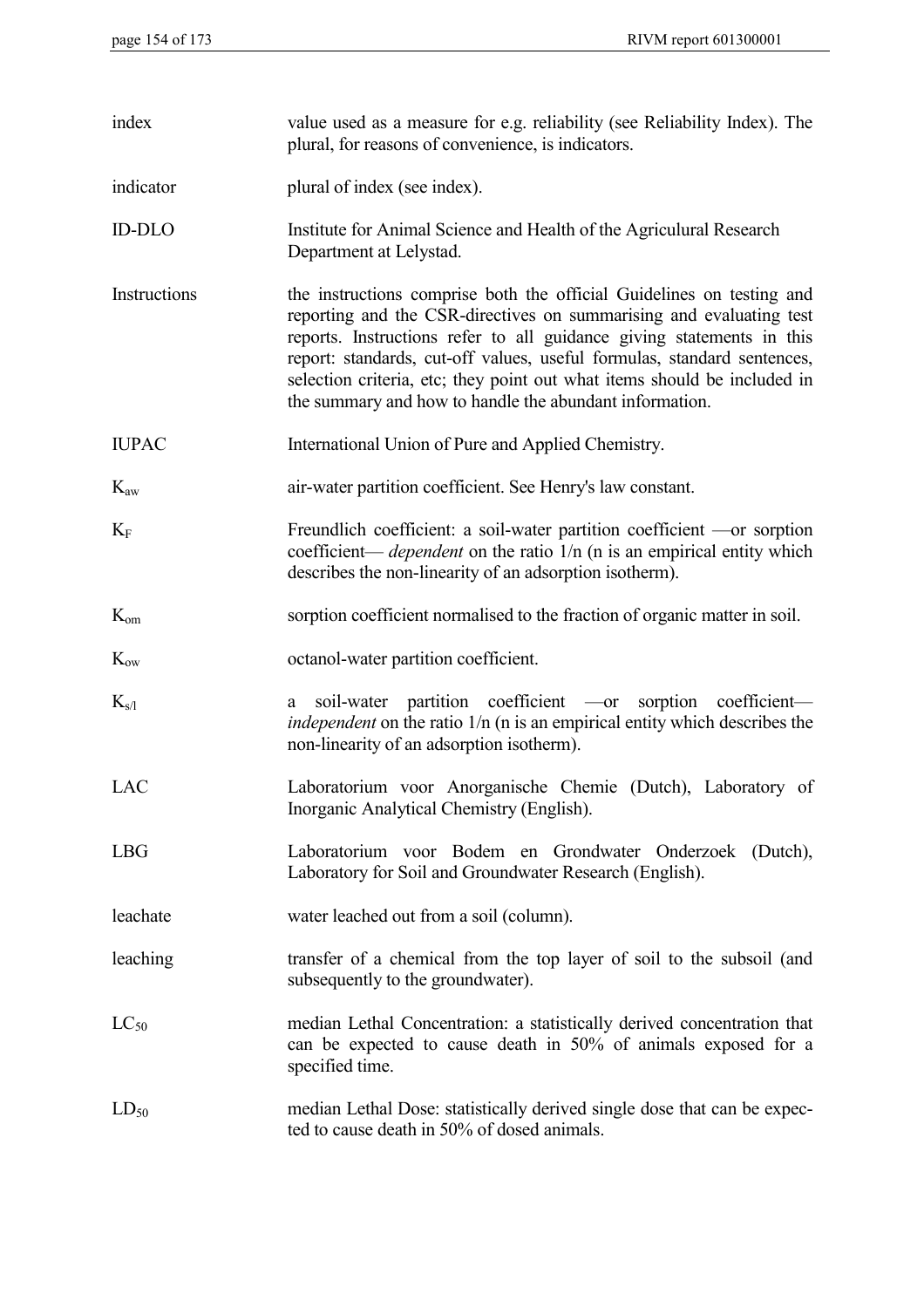| <b>LNV</b>                        | Ministerie van Landbouw, Natuurbeheer en Visserij (Dutch), Ministry<br>of Agriculture, Nature Management and Fisheries.                                                                                                                                                                    |
|-----------------------------------|--------------------------------------------------------------------------------------------------------------------------------------------------------------------------------------------------------------------------------------------------------------------------------------------|
| LOC                               | Laboratorium voor Organische Chemie (Dutch), Laboratory of Organic<br>Analytical Chemistry (English).                                                                                                                                                                                      |
| long term                         | duration of exposure $\geq 96$ hours (aquatic organisms); duration of<br>exposure $\geq$ 5 days feeding (birds).                                                                                                                                                                           |
| manure                            | mixture of feces and urine produced by housed animals. When mixed<br>with dirty water, the mixture is denoted by slurry.                                                                                                                                                                   |
| metabolite                        | substance formed from the parent compound by transformation,<br>synonym for transformation product.                                                                                                                                                                                        |
| maximum water<br>holding capacity | the moisture content at $pF = 0$ (saturation).                                                                                                                                                                                                                                             |
| mineralisation                    | degradation of a substance into inorganic end products; it is usually<br>estimated in terms of $CO2$ production.                                                                                                                                                                           |
| <b>MWHC</b>                       | see maximum water holding capacity.                                                                                                                                                                                                                                                        |
| <b>NOEC</b>                       | No-Observed-Effect-Concentration: the highest concentration without<br>adverse effects.                                                                                                                                                                                                    |
| 0.C.                              | organic carbon.                                                                                                                                                                                                                                                                            |
| 0.m.                              | organic matter.                                                                                                                                                                                                                                                                            |
| partition<br>coefficient          | ratio of the distribution of a substance between two phases when the<br>heterogeneous system (of two phases) is in equilibrium; the ratio of<br>concentrations (or, strictly speaking, activities) of the same molecular<br>species in the two phases is constant at constant temperature. |
| <b>PEC</b>                        | Predicted Environmental Concentration; the expected concentration in<br>an environmental compartment.                                                                                                                                                                                      |
| persistence                       | residence time of a substance in a compartment; the disappearance rate<br>being dependent on one or more dissipation processes.                                                                                                                                                            |
| <b>PESTLA</b>                     | PESTicides Leaching and Accumulation model: calculates<br>con-<br>centrations in soil and groundwater.                                                                                                                                                                                     |
| photochemical<br>transformation   | the breakdown of a compound as a result of irradiation by light.                                                                                                                                                                                                                           |
| photolysis                        | see photochemical transformation.                                                                                                                                                                                                                                                          |
| phototrans-                       | the reaction of a compound with (hydroxyl, ozone, nitrate) radicals                                                                                                                                                                                                                        |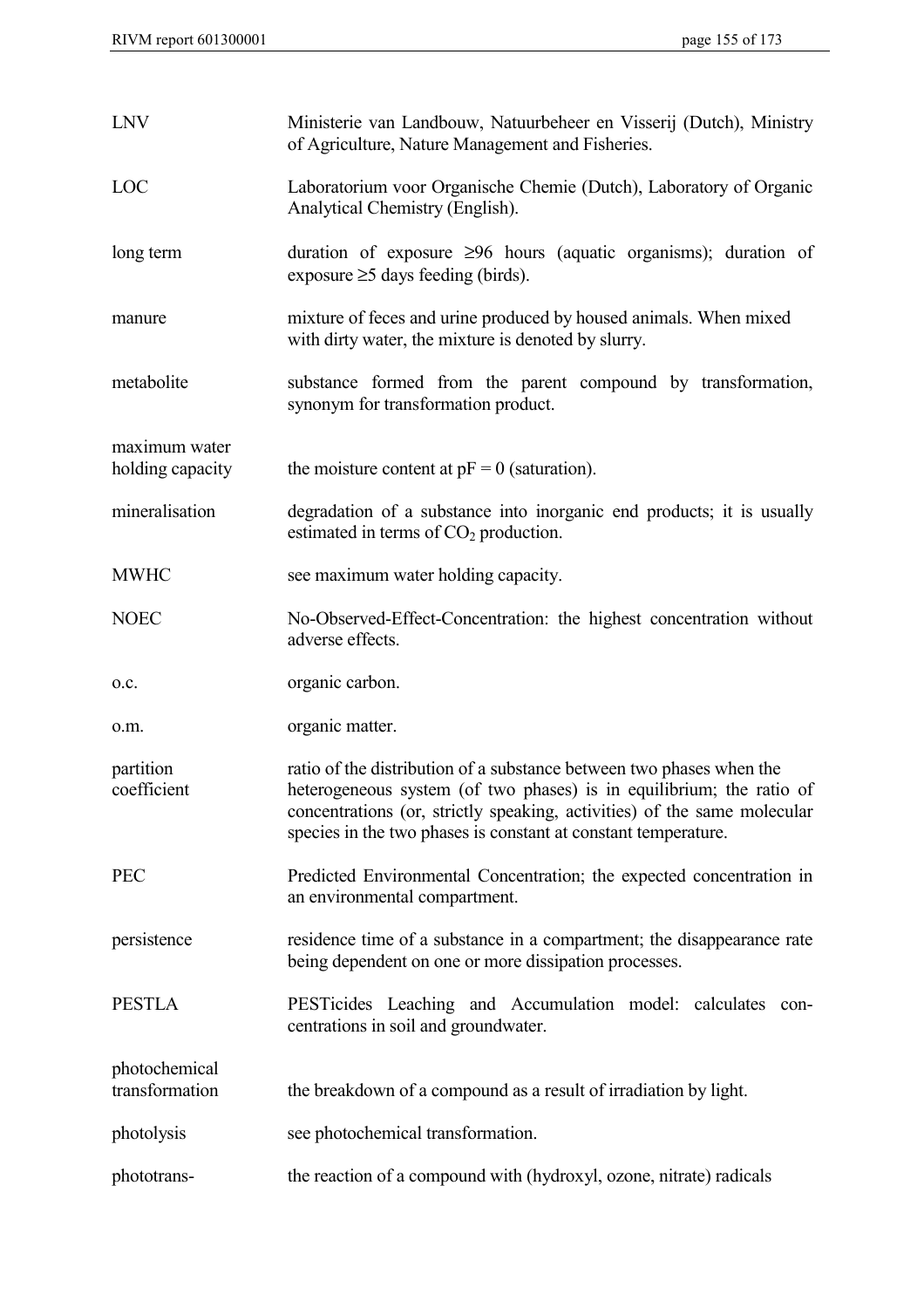| formation                   | produced by the action of light.                                                                                                                                                                                                                                                                                                   |
|-----------------------------|------------------------------------------------------------------------------------------------------------------------------------------------------------------------------------------------------------------------------------------------------------------------------------------------------------------------------------|
| <b>PIEC</b>                 | Predicted Initial Environmental Concentration.                                                                                                                                                                                                                                                                                     |
| $pK_a$                      | -log $K_a$ . $K_a$ is the dissociation constant of an acid or base at equilibrium,<br>in other words, the pH at which 50% of the molecules of is<br>dissociated—an acid—or protonated—a base.                                                                                                                                      |
| <b>PP</b>                   | Research Station for Poultry Husbandry, Beekbergen.                                                                                                                                                                                                                                                                                |
| <b>PR</b>                   | Research Station for Cattle, Sheep, and Horse Husbandry, te Lelystad.                                                                                                                                                                                                                                                              |
| <b>PV</b>                   | Research Station for Pig Husbandry, Rosmalen.                                                                                                                                                                                                                                                                                      |
| preparation                 | form and composition in which a medicine is, beside the active<br>ingredient the preparation contains ingredients which make it more<br>manageable, or improve its application potential, efficacy or safety.                                                                                                                      |
| quality                     | the degree of excellence of a test as determined by both its reliability<br>and usefulness (see reliability and usefulness).                                                                                                                                                                                                       |
| <b>Quality Assurance</b>    | internal laboratory control system to ascertain that tests are in<br>compliance with GLP principles.                                                                                                                                                                                                                               |
| reliability                 | the intrinsic reliability of a test with respect to methodology and<br>description.                                                                                                                                                                                                                                                |
| Reliability Index           | value $-1,2,3,$ or 4 indicating the reliability of a test.                                                                                                                                                                                                                                                                         |
| Reliability Indi-<br>cators | plural of Reliability Index.                                                                                                                                                                                                                                                                                                       |
| Remark(s)                   | unstructured part of a Summary to enter critical statements on e.g. the<br>reliability of a test, and on the usefulness of the test for the hazard<br>assessment.                                                                                                                                                                  |
| Result(s)                   | unstructured part of a Summary to enter the results of a test and the<br>comments of the reviewer.                                                                                                                                                                                                                                 |
| Rf                          | retardation factor: the distance moved by a substance relative to the<br>distance moved by the water front.                                                                                                                                                                                                                        |
| <sub>RI</sub>               | see Reliability Index.                                                                                                                                                                                                                                                                                                             |
| <b>RIVM</b> Conclusion      | the RIVM Conclusion contains the concluding remarks on classification<br>of the physico-chemical data, the environmental fate data, and the<br>(eco)toxicological data (i.e. the effect and the exposure assessment) and<br>on the hazard assessment. Together with the Summaries, the RIVM<br>Conclusion forms an Advisory Report |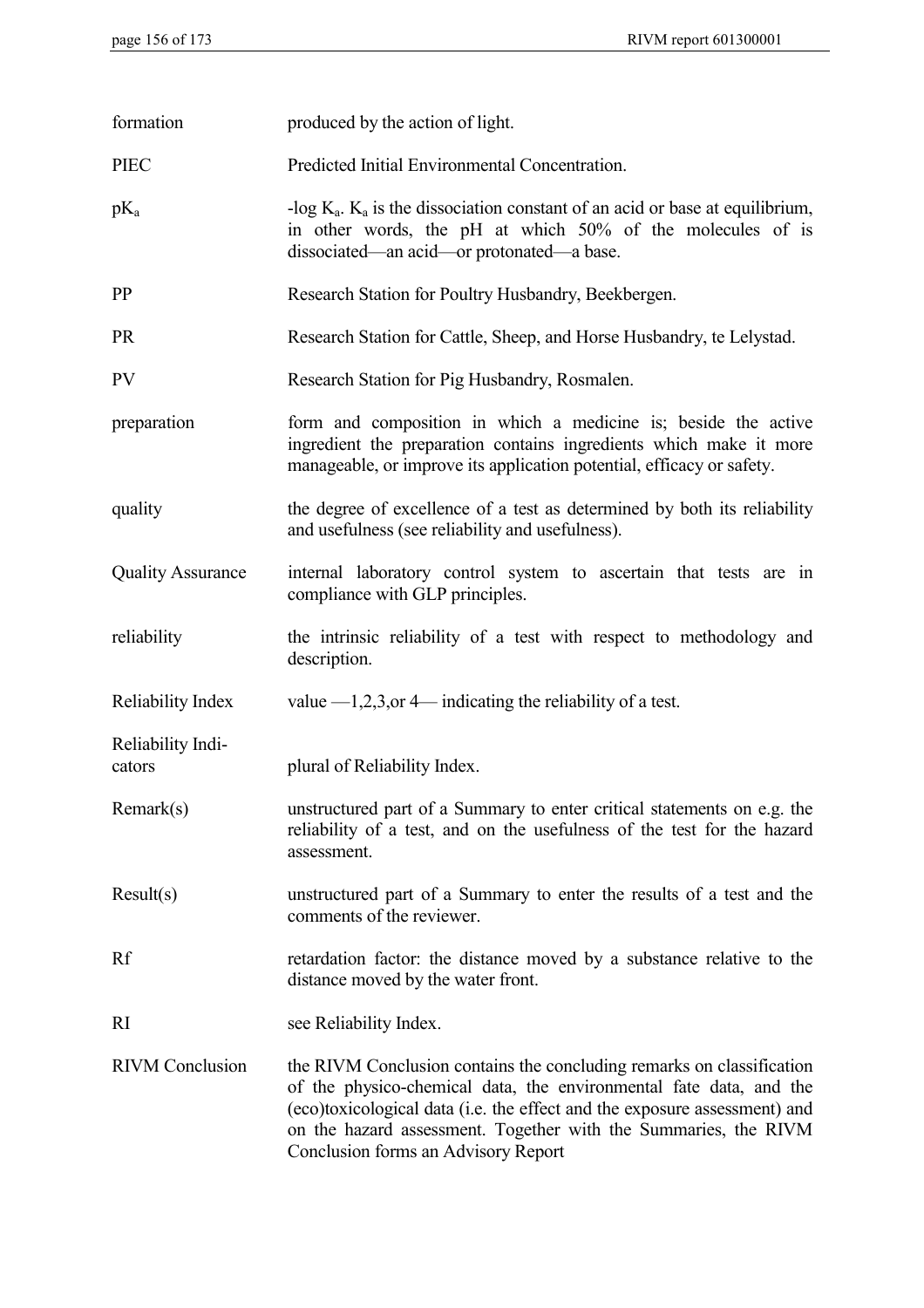| <b>RIZA</b>                    | Integraal<br>Rijksinstituut<br>Zoetwaterbeheer<br>voor<br>en<br>Afvalwaterbehandeling (Dutch), Institute for Inland Water Management<br>and Waste Water Treatment (English).       |
|--------------------------------|------------------------------------------------------------------------------------------------------------------------------------------------------------------------------------|
| short-term                     | duration of exposure $\leq 96$ hours (aquatic organisms); duration of<br>exposure $\leq$ 5 days feeding (birds).                                                                   |
| <b>SLOOT.BOX</b>               | a model which calculates the concentration in a fictitious ditch.                                                                                                                  |
| slurry                         | the mixture of manure and dirty water in the feedlot basin used for<br>spreading on land.                                                                                          |
| <b>SOL</b>                     | water solubility.                                                                                                                                                                  |
| <b>STP</b>                     | Sewage Treatment Plant (synonym for WWTP).                                                                                                                                         |
| <b>Substances</b>              | mmenu in TOXIS to registrate substances.                                                                                                                                           |
| Summary                        | a Summary is a concise text, consisting of a Header and a Description<br>(see Header and Description) including the most relevant aspects of a<br>test.                            |
| summary table                  | a table in this report with a concise overview of the items in a particular<br>test that can influence the reliability.                                                            |
| <b>TAG</b>                     | see Toxicology Advisory Group                                                                                                                                                      |
| <b>TLC</b>                     | Soil Thin or Thick Layer Chromatography.                                                                                                                                           |
| <b>TOC</b>                     | Total Organic Carbon.                                                                                                                                                              |
| Toxicology Adviso-<br>ry Group | a panel of specialists from both ACT and other laboratories of RIVM.<br>Each Advisory Report has to be accorded by such a panel (synonym for<br>beoordelingsgroep, Dutch).         |
| transformation                 | conversion of a molecule to larger or smaller molecules by<br>(micro)biological or chemical action.                                                                                |
| transformation<br>rate         | the rate at which a pesticide can be transformed. This is often expressed<br>as a $DT_{50}$                                                                                        |
| transformation<br>route        | route along which a substance is transformed to metabolites.                                                                                                                       |
| <b>Uniform Principles</b>      | EU guidance on the evaluation of plant protection products.                                                                                                                        |
| usefulness                     | the extent to which a test is appropriate for a particular purpose (e.g.<br>standard setting procedures, hazard or risk assessment) Synonyms:<br>relevance, bruikbaarheid (Dutch). |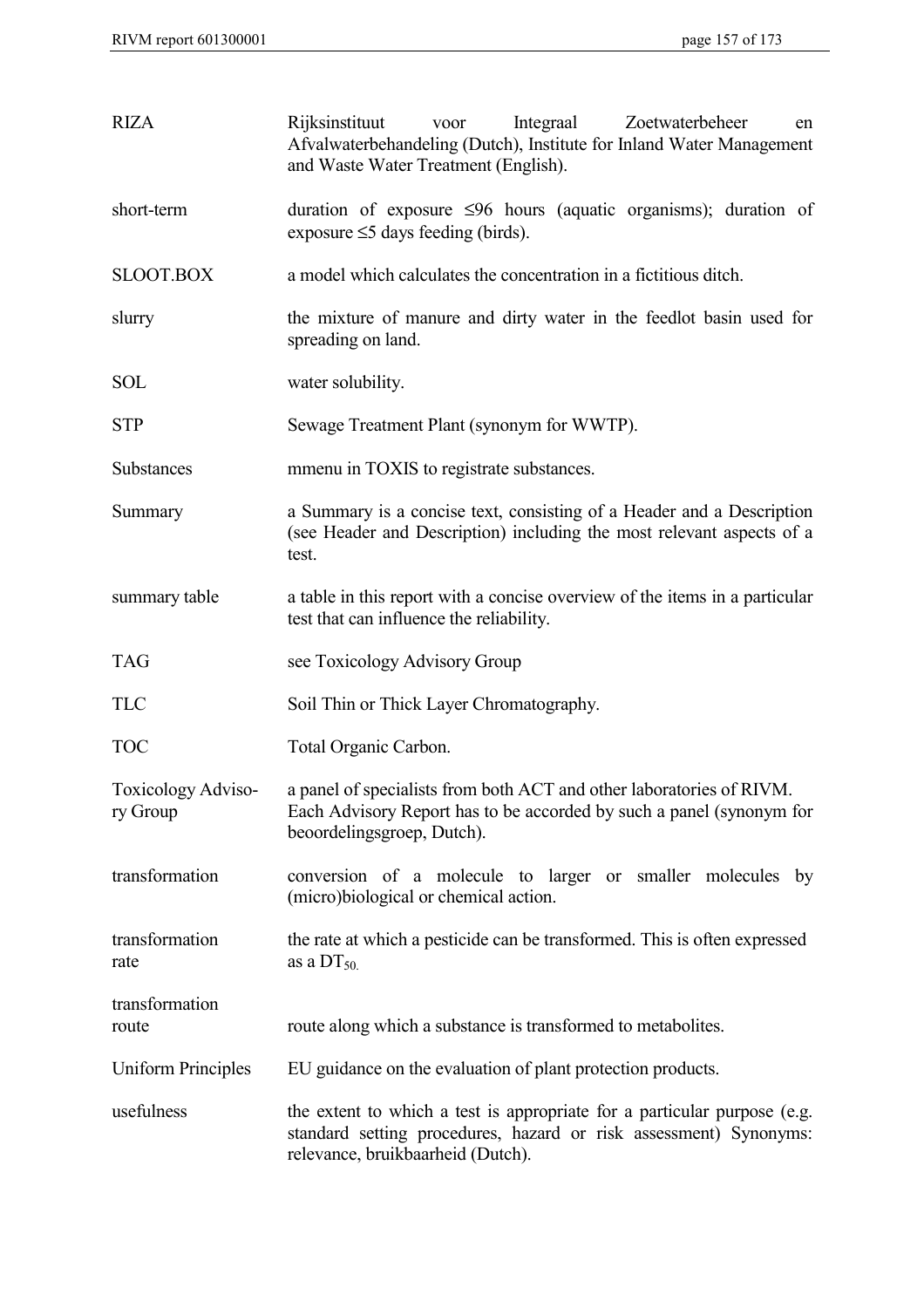| <b>USES</b>               | Uniform System for the Evaluation of Substances, a decision-support<br>system, including models for calculation of exposure and hazard in<br>environmental compartments. |
|---------------------------|--------------------------------------------------------------------------------------------------------------------------------------------------------------------------|
| <b>VP</b>                 | vapour pressure.                                                                                                                                                         |
| water holding<br>capacity | the moisture content at field capacity ( $pF = 2 - 3$ ).                                                                                                                 |
| W <sub>O</sub>            | whole organism.                                                                                                                                                          |
| <b>WWTP</b>               | Waste Water Treatment Plant (synonym for STP).                                                                                                                           |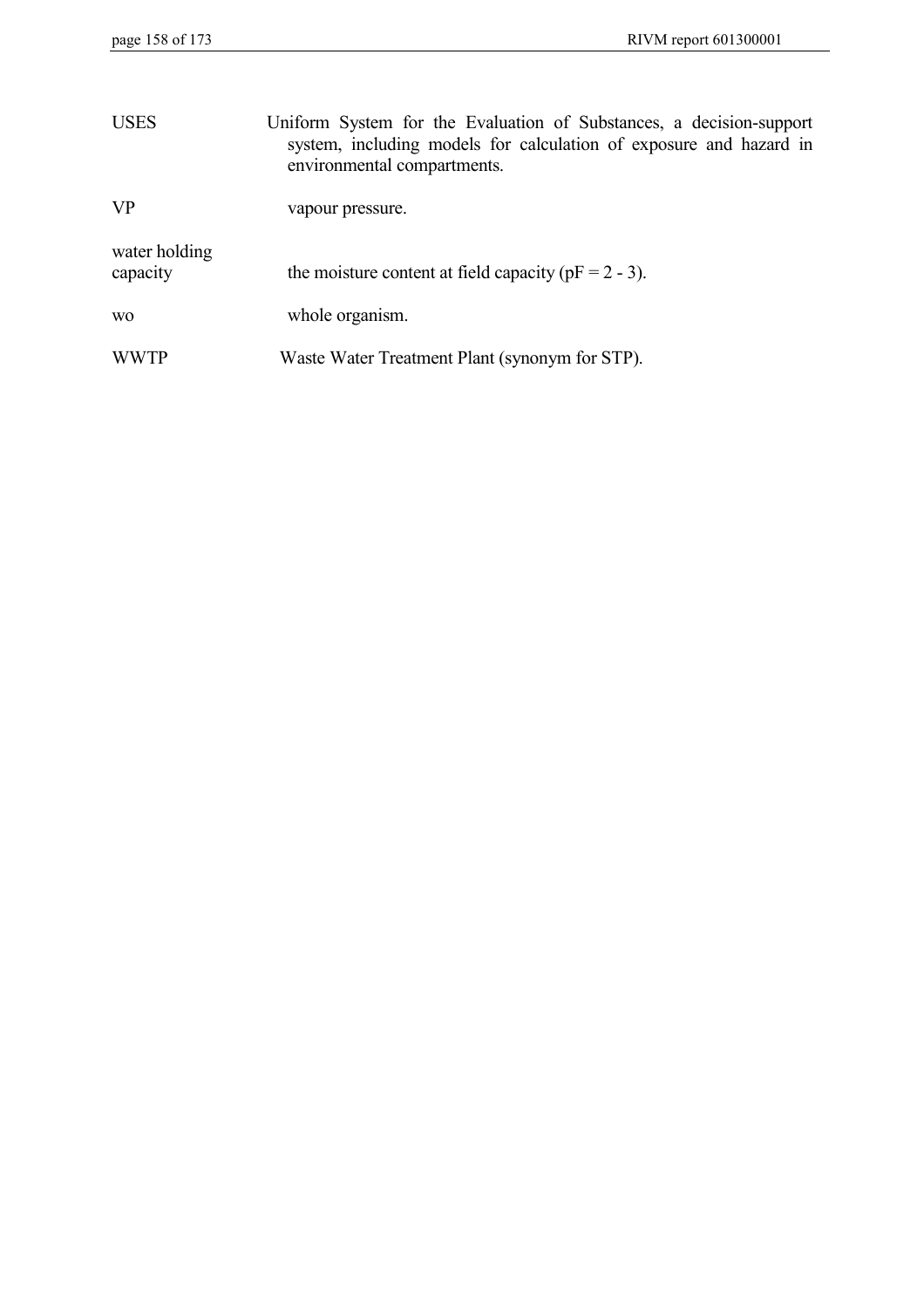## **APPENDIX II DUNG PRODUCTION.**

### **II.1 Dung production in relation to animals and habitat.**

Many medicine residues will be excreted with the urine and faeces. These two excreta are therefore important emission routes. The excreta consist of faeces and urine. In the field these two components are dispersed separately, whereas in the stable they are mixed.

The excreta obtained indoors, referred to as manure, are collected and stored for some time. Slurry is the mixture of manure and materials from the housing of animals (e.g. spilled feed, straw, litter, sand, water, down).

The faeces of grazing animals in the field is referred to as dung. As the dung is not collected and stored over time, for the hazard assessment the peak concentrations and the drug excretion pattern in time are important. We need to know how much faeces and urine the grazing animals produce and how many times they defaecate. The figures used for the mass balance of dry matter and water are drawn up in association with Mr. van Vuren of ID-DLO Lelystad and Dr. G. Bruin of PR Lelystad (see II.2.3). They are based on indicative values for a 600 kg dairy cow. For a Phase II Tier B assessment more detailed information should be gathered.

Faeces production is related to feed intake. Grazing animals feed on grass, that contains 80- 85% water (Jongbloed et al. 1994b). When grazing they ingest 0.4-14% of the daily DM intake as soil (McDowell, 1985). We assume the soil intake amounts to 2.5% of the daily dry feed intake (USES 1.0). This soil contains c. 33% w/w water. About 75% of the ingested feed is digested for growth, metabolism and milk production. The milk contains c. 12.5% dry matter. The big animals lose c. 10 kg water/day from transpiration and breathing. Depending on the mineral intake (Na, K, Mg) dairy cow produce 20-60 litre urine a day. The density of cow dung is c. 1.04 kg/l; of horses 0.9 kg/l (KWIN 1996).

In some investigations in the period 1945-1966 (Marsh, 1970) cows were observed to defaecate 10.5 times a day. The fresh cow dung contains up to 89% water. The dry matter consists of 10-20% dead and living bacteria, 20-40% ashes, and mostly undigested plant material. Beef cattle was reported to void c. 1-3 kg organic matter (o.m.) per day, and dairy cows 2.8-3.5 kg o.m. per day: mean 3.22 kg o.m. (sd. 0.3,  $n=5$ ). With 20% ash on dry weight this means 4 kg dry matter. Marsh assumes that the faeces contain 14% dry matter: the production corresponds with 28.6 (sd. 2.7) kg faeces per day for dairy cows. Four data points are obtained from grazed dairy cows, and one from housed dairy cows. Housed dairy cows produced 3.5 kg o.m.; 31 kg faeces. The bodyweight of these cattle was however not reported.

In an investigation into the nutritional limitations of free-ranging cattle, Wallis de Vries (1996) measured the Daily Feed Intake (DFI) of the steers. In April on the riverine grassland the cattle (319 kg) had a high DFI of 40 g dw/kg bw: 12.76 kg dw per day. After six months, in November the cows weighed 528 kg and the DFI was 20 g dw/kg bw: 10.56 kg dw per cow per day. Apparently grazing cattle eat more in spring than in autumn, the difference can be as much as 170%. Season, habitat, and body weight influence the amount of dry matter eaten.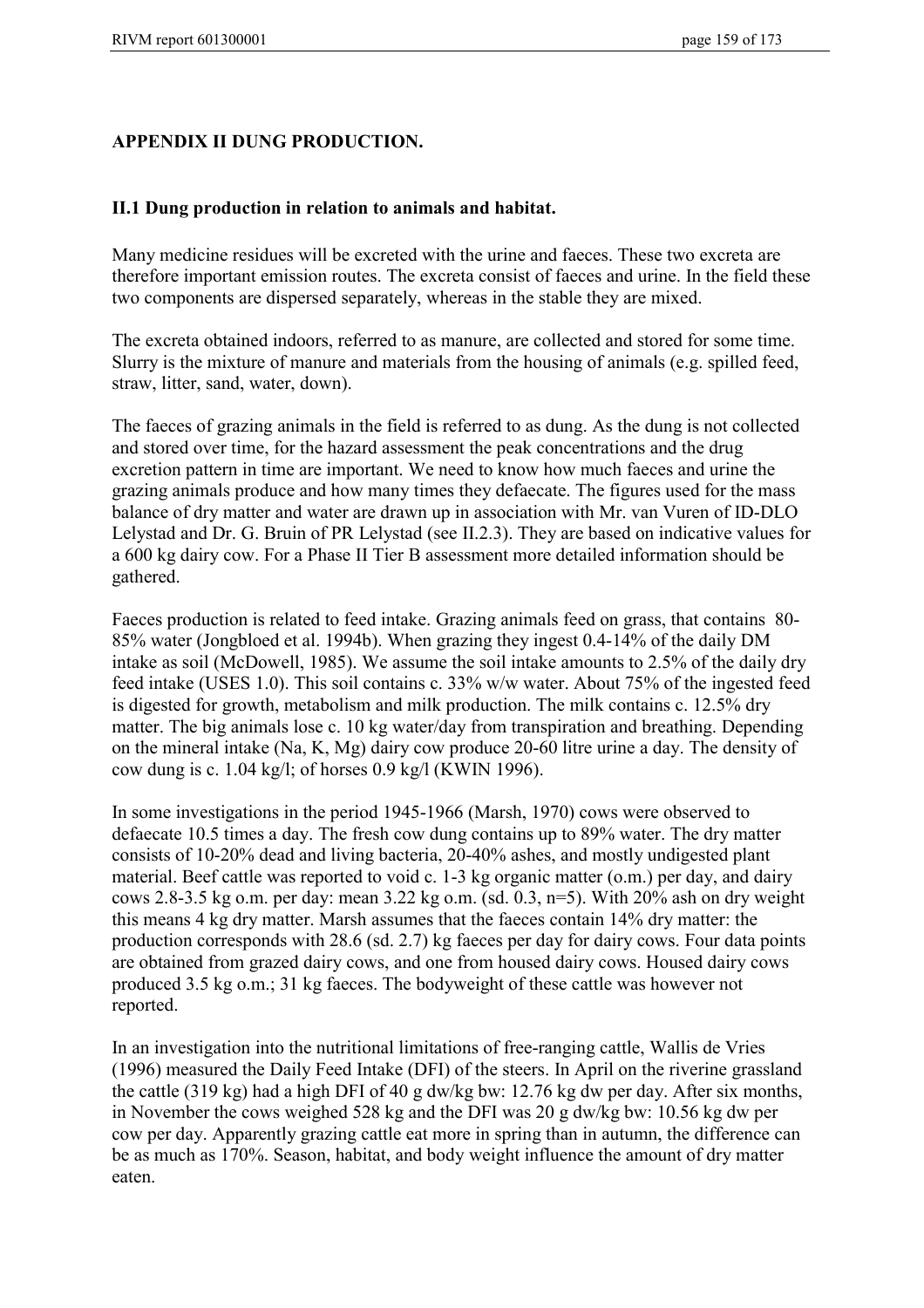### **II.2 Partitioning of dung.**

#### II.2.1 Dung dry matter.

Table 49 Default settings for the calculations on dung dry matter.

| <b>parameter</b>                                 | symbol                 | unit                            | value |
|--------------------------------------------------|------------------------|---------------------------------|-------|
| density of solids                                | RHOsolid               | $\left[\text{kg.m}^{-3}\right]$ | 2500  |
| density of o.m.                                  | <b>RHOom</b>           | $[kg.m^3]$                      | 1400  |
| weight fraction solids (not o.m.) in dung solids | Fsolid <sub>dung</sub> | $[kg.kg^{-1}]$                  | 0.25  |
| weight fraction organic matter in dung solids    | $Fom_{dung}$           | $[kg.kg^{-1}]$                  | 0.75  |

Model calculation

 $RHO solid_{dung} = Fsolid_{dung} \cdot RHO solid + Fom_{dung} \cdot RHO$ 

$$
Foc_{dung} = 0.59 \cdot Fom_{dung}
$$

| input                    |                                               |                                                            |          |
|--------------------------|-----------------------------------------------|------------------------------------------------------------|----------|
| RHOsolid                 | density of solids in soil                     | $\lceil \text{kg} \cdot \text{m}^{-3} \rceil$              |          |
| RHOom                    | density of organic matter                     | [ $kg.m^{-3}$ ]                                            |          |
| $Fsolid_{dung}$          | weight fraction solids (not o.m.) in dry dung | $\left[\text{kg}.\text{kg}^{-1}\right]$                    |          |
| $Fom_{dung}$             | weight fraction organic matter in dry dung    | $[kg.kg^{-1}]$                                             |          |
| output                   |                                               |                                                            |          |
| $Foc_{dung}$             | weight fraction of organic carbon in dry dung | $[\text{kg}.\text{kg}^{-1}]$                               |          |
| RHOsolid <sub>dung</sub> | density of dung solids                        | $\lceil \text{kg}_{\text{dwt}} \cdot \text{m}^{-3} \rceil$ | $\Omega$ |

For calculations of partitioning of organic substances between organic matter and water in dung a value of 18% organic carbon is used, because at high organic matter levels (>30%) the relationship between sorption and Foc is different from the one at lower level (2-30% o.m.). This approach is a standard operating procedure in the Centre for Substances and Risk Assessment of the RIVM, Bilthoven (Kalf et al, 1995).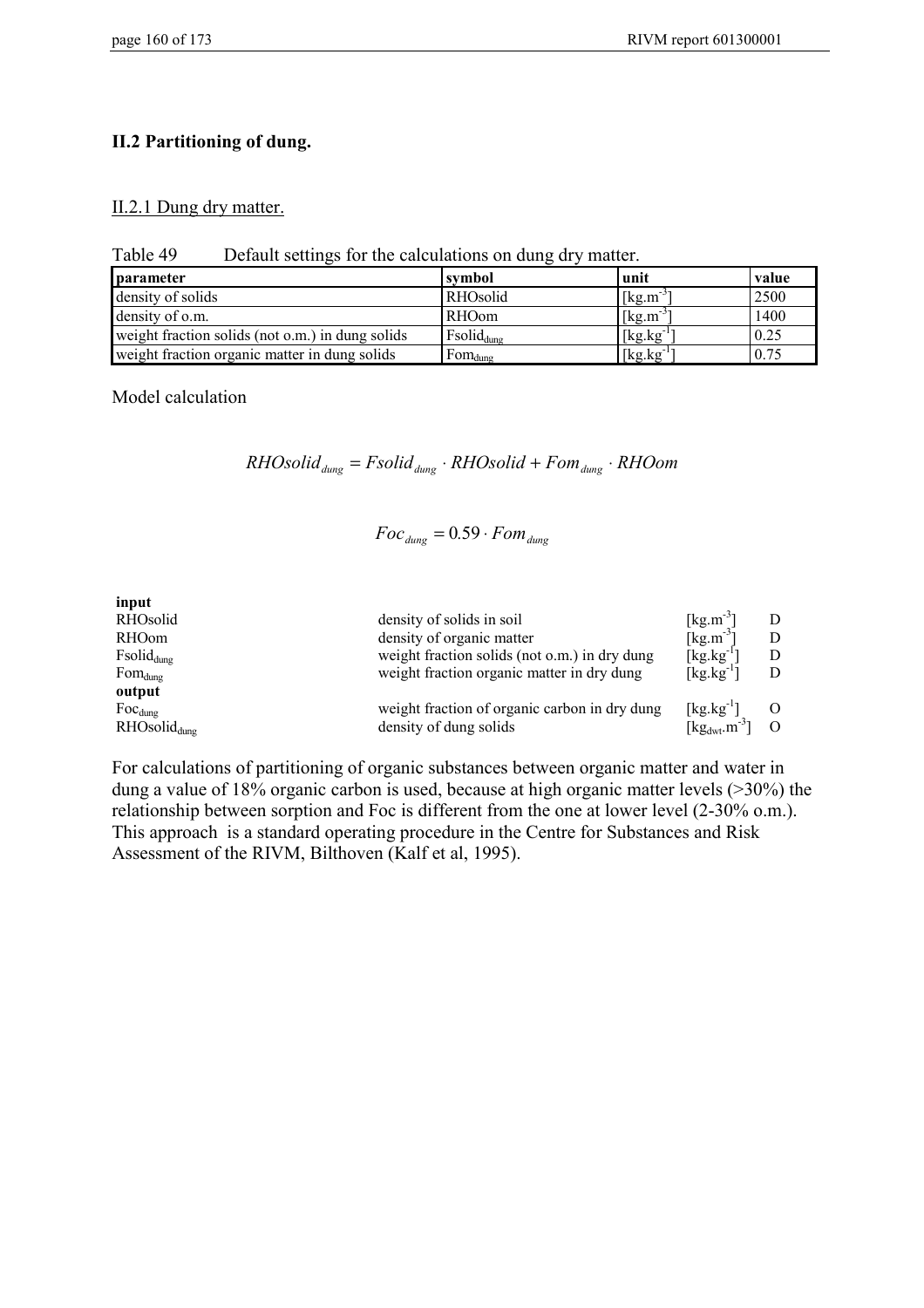## II.2.2 Partitioning in fresh dung.

| animal      | <sup>1</sup> Fair <sub>dung</sub> $[m^3.m^3]$ | Fsolid <sub>dung</sub> $[m^3.m^{-3}]$ | <b>F</b> water <sub>dung</sub> $[m^3.m^{-3}]$ |  |
|-------------|-----------------------------------------------|---------------------------------------|-----------------------------------------------|--|
| dairy cow   | 0.025                                         | 0.075                                 | 0.90                                          |  |
| beef cattle | 0.03                                          | 0.09                                  | 0.88                                          |  |
| horse       | 0.21                                          | 0.17                                  | 0.62                                          |  |
| sheep       | 0.07                                          | 0.26                                  | 0.67                                          |  |

Table 50 Pick-list for the partitioning of dung.

**input**

| mput                     | livestock main category  | $\blacksquare$                   |  |
|--------------------------|--------------------------|----------------------------------|--|
| output<br>$Fcomp_{dung}$ | volume fractions in dung | $\lceil m^3 \cdot m^{-3} \rceil$ |  |

Table 51 Default settings for the partitioning of dung.

| parameter              | symbol                   | unit                                            | value |
|------------------------|--------------------------|-------------------------------------------------|-------|
| density of dung solids | RHOsolid <sub>dung</sub> | $\left  \text{kg}_{\text{dwt}}\text{m} \right $ | 1675  |
| density of water       | <b>RHO</b> water         | [kg.m                                           | 1000  |
| density of air         | RHOair                   | [kg.m]                                          | ر. 1  |

Model calculation

$$
RHO_{dung} = Fair_{dung} \cdot RHO_{air} + Fwater_{dung} \cdot RHO_{water} + Fsolid_{dung} \cdot RHO solid_{dung}
$$

| input             |                         |                                                                             |               |
|-------------------|-------------------------|-----------------------------------------------------------------------------|---------------|
| RHOair            | density of air          | $[\text{kg}.\text{m}^{-3}]$                                                 |               |
| RHOwater          | density of water        | [ $kg.m^{-3}$ ]                                                             | D             |
| $RHOsolid_{dung}$ | density of dung solids  | [kg <sub>dwt</sub> .m <sup>-3</sup> ]<br>[m <sup>3</sup> .m <sup>-3</sup> ] | O             |
| $Fair_{dung}$     | fraction air in dung    |                                                                             | O             |
| $Fwater_{dung}$   | fraction water in dung  | $\lceil m^3.m^{-3} \rceil$                                                  | O             |
| $Fsolid_{dung}$   | fraction solids in dung | $\left[\text{m}^3.\text{m}^3\right]$                                        | O             |
| output            |                         |                                                                             |               |
| RHOdung           | density of fresh dung   | $\left[\text{kg}_{\text{wwt}}\text{.m}^{-3}\right]$                         | $\mathcal{O}$ |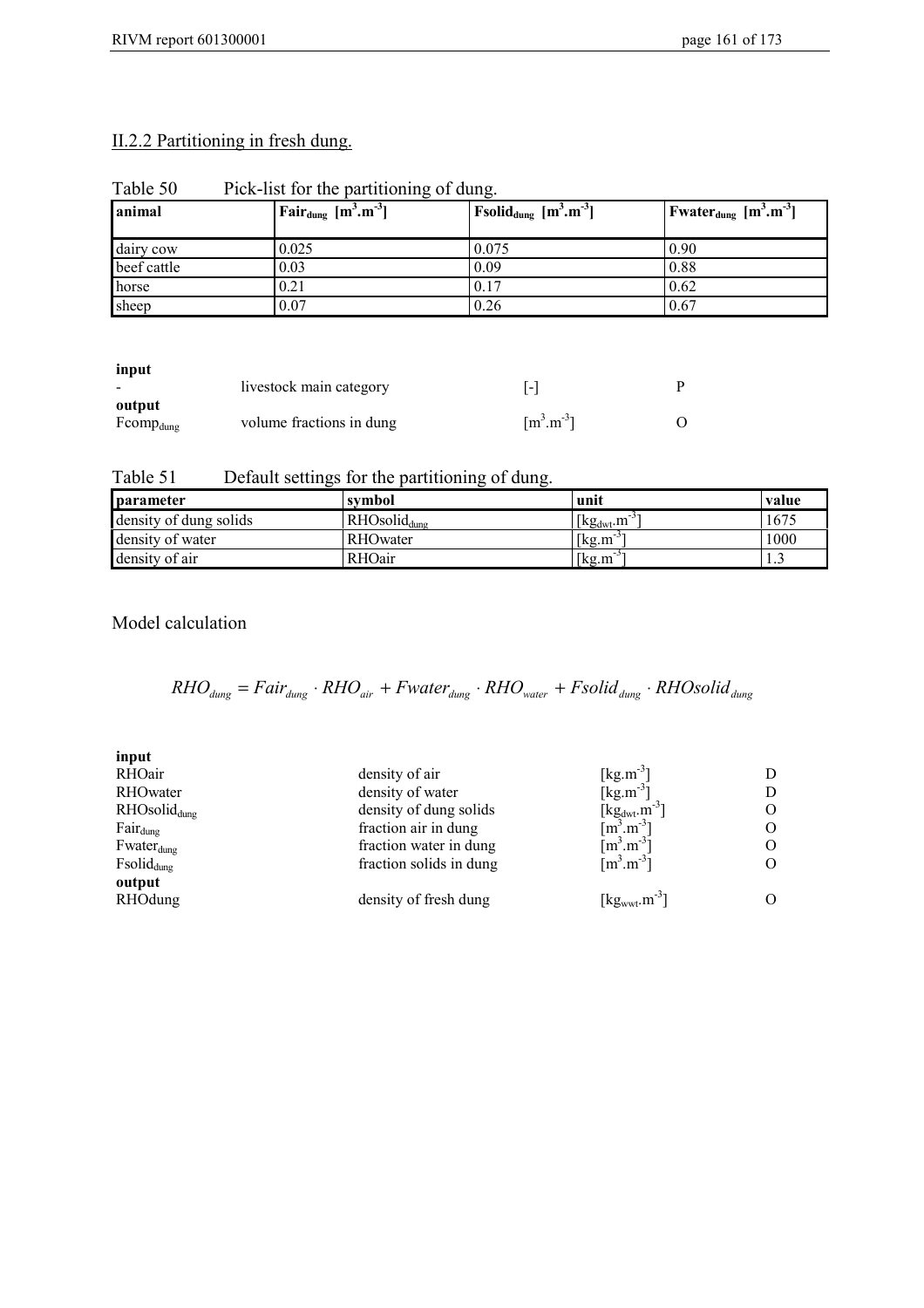## II.2.3 Calculation of dung production.

The values in the mass balance are derived from Berende (1998a+b). The data for the dairy cow are based on cows with a milk production of 40 kg milk/day, for cattle on data of 28 cattle with body weight of 212-479 kg. The data on sheep are averages based on two-and-ahalf year old and four year old ewes, year-round. The body weight and dung production of the lambs is chosen at 32 calender weeks (end of May) as the average for ewes and rams, single and twins (Berende, 1998a).

For the calculations of the amounts of dung produced in the meadow we suggest to use the figures in table 54. As there were no data available for horses these were manufactured using the data for beef cattle (as this animal is not lactating; the average dung production (dwt) per kg bw is  $0.005$  kg/kg).

|                  |      | intake in [kg dwt] |            | metabolism and excretion in [kg dwt] |
|------------------|------|--------------------|------------|--------------------------------------|
| body weight [kg] | feed | soil               | metabolism | excreted                             |
| 600 dairy cow    | 25   | 0.625              | 19.3       | 6.29                                 |
| 330 beef cattle  | 5.6  | 0.14               | 4.04       | 1.65                                 |
| 82 sheep         | .413 | 0.035              | i.04       | 0.41                                 |

Table 52. Dietary mass balance for grazing livestock.

The different animal grazing categories (cattle, sheep, horses) produce different dung, which has consequences for partitioning calculations in dung. Weight fractions are derived from Berende (1998a+b) for cattle and sheep and from KWIN (1996) for horses.

| Lonimal   | $_{\text{dust model}}$                                              | world freedom work freedom | Longity of froch |
|-----------|---------------------------------------------------------------------|----------------------------|------------------|
| Table 53. | Pick list for calculation of the wet weight and wet volume of dung. |                            |                  |

| animal        | dry weight<br>production dung<br>Pdung <sub>dwt</sub><br>$\left[\text{kg}_{\text{dwt}}\text{.}d^{-1}\right]$ | weight fraction<br>water in dung<br>$Fwater_{dung}$<br>$[kg.kg^{-1}]$ | weight fraction<br>solids in dung<br>$\text{Fdwt}_{\text{dung}}$<br>$[kg.kg^{-1}]$ | density of fresh dung<br><b>RHOdung</b><br>$\left[\text{kg}_{\text{wwt}}\text{.m}^3\right]$ |
|---------------|--------------------------------------------------------------------------------------------------------------|-----------------------------------------------------------------------|------------------------------------------------------------------------------------|---------------------------------------------------------------------------------------------|
| cattle 600 kg | 6.29                                                                                                         | 0.88                                                                  | 0.12                                                                               | 1030                                                                                        |
| cattle 330 kg | 1.65                                                                                                         | 0.85                                                                  | 0.15                                                                               | 1030                                                                                        |
| horse 600 kg  | 3.00                                                                                                         | 0.69                                                                  | 0.31                                                                               | 900                                                                                         |
| pony 250 kg   | 1.25                                                                                                         | 0.69                                                                  | 0.31                                                                               | 900                                                                                         |
| sheep 82 kg   | 0.41                                                                                                         | 0.6                                                                   | 0.4                                                                                | 1090                                                                                        |

model calculation

$$
Pdung = \frac{Pdung_{\text{dwt}}}{Fdwt_{\text{dung}}}
$$

**input** Pdung<sub>dwt</sub> livestock dung production dry matter  $[kg_{dur}.d^{-1}]$  O<br>Fdwt<sub>dung</sub> weight fraction dry matter in dung  $[kg.kg^{-1}]$  P Fdwt<sub>dung</sub> weight fraction dry matter in dung **output** Pdung fresh dung production  $[\text{kg}_{\text{wwt}} \cdot \text{d}^{-1}]$  O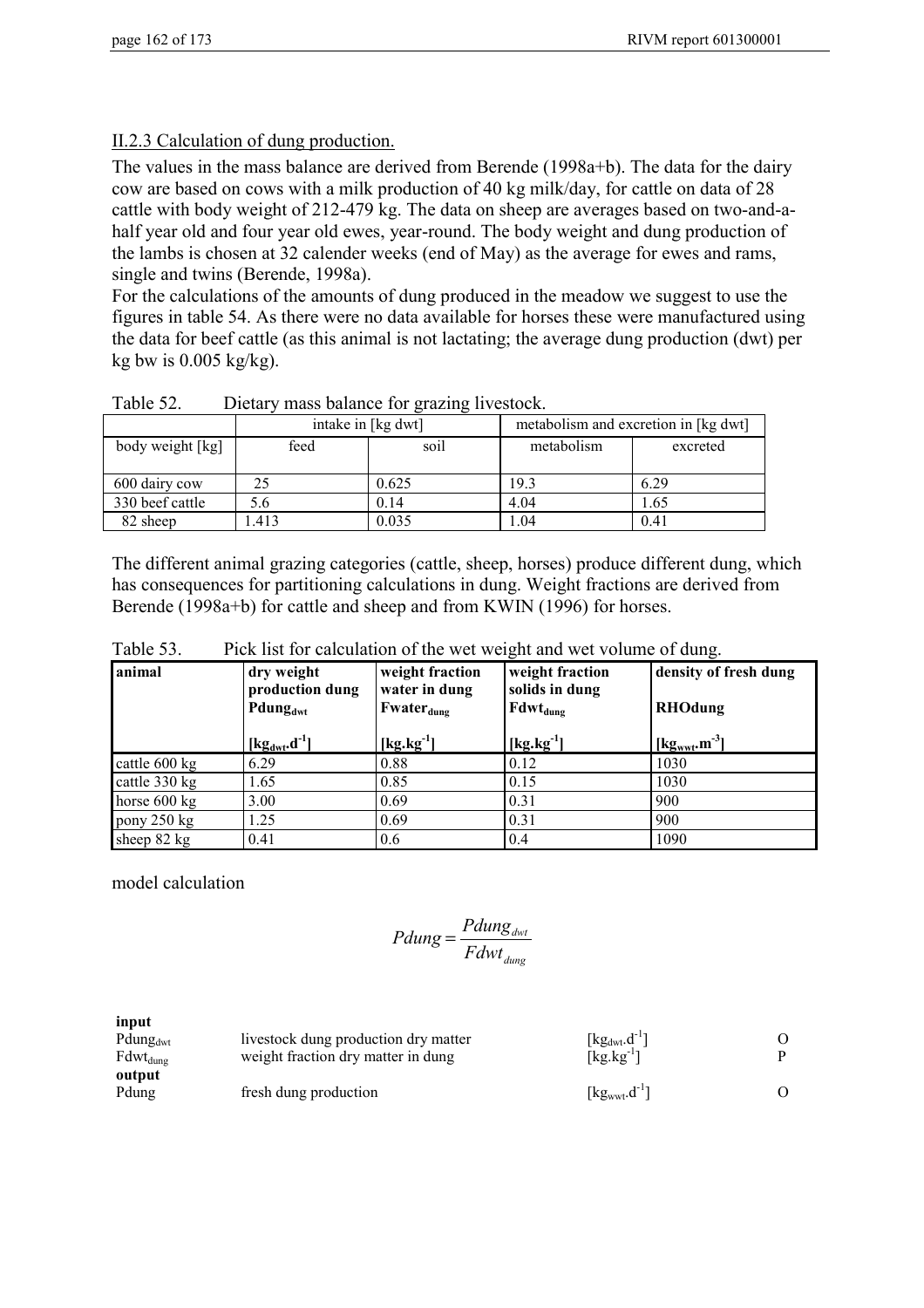$\overline{a}$ 

| animal      | body weight<br>$m_{\text{animal}}$ | production dung<br>$P_{dung}$ |
|-------------|------------------------------------|-------------------------------|
|             | $[kg_{bw}.animal^{-1}]$            | $[kg_{wwt}.d^{-1}]$           |
| dairy cows  | 600                                | 52                            |
| beef cattle | 330                                | 11                            |
| horses      | 600                                | 9.7                           |
| ponies      | 250                                | 4.0                           |
| sheep       | 82                                 | 1.025                         |

Table 54. Pick list dung production in the meadow.

| Table 55. |  | Pick list excretion events and stocking densities. |  |
|-----------|--|----------------------------------------------------|--|
|           |  |                                                    |  |

| animal      | body weight             | number of excretion events | stocking density            |
|-------------|-------------------------|----------------------------|-----------------------------|
|             | $[kg_{bw}.animal^{-1}]$ | $[d^{-1}]$                 | [animals.ha <sup>-1</sup> ] |
| dairy cows  | 600                     | 10.5                       | $3.5^{30}$                  |
| beef cattle | 330                     | 10.5                       | 9.5                         |
| horses      | 600                     | 10.5                       |                             |
| ponies      | 250                     | 10.5                       |                             |
| sheep       | 82                      | 10.5                       |                             |

 $30$  The range 1.5-3.5 cows/ha applies to 81.5% of all cattle. The density 2-2.5 is the median value and applies to 30% of all animals (CBS 1996).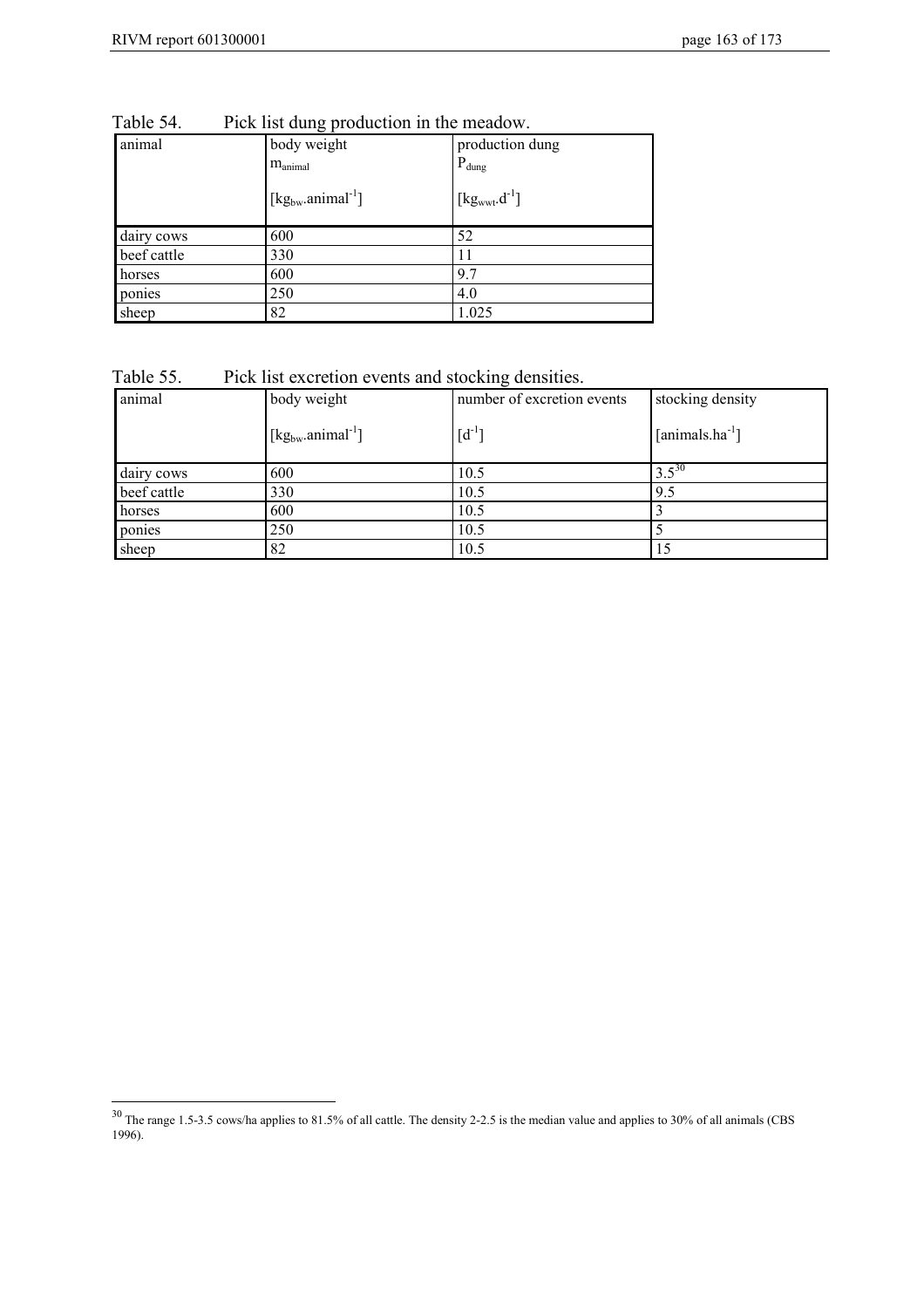### **APPENDIX III USEFUL FORMULAS, UNITS, AND MISCELLANEOUS INFORMATION.**

### **Units**

All quantities should be expressed in units of the S.I. system (Système International d'Unités). Some exceptions are the dosage in [kg/ha] instead of  $[g/m^2]$ , and the matric suction (or moisture tension) of the soil  $(pF)$  in  $[log(cm)]$  instead of  $[Pa]$ .

| Length                                                                                                                                                                                      | Volume                                                                                                                                                                                                                                                                                                                                                                                                                   |
|---------------------------------------------------------------------------------------------------------------------------------------------------------------------------------------------|--------------------------------------------------------------------------------------------------------------------------------------------------------------------------------------------------------------------------------------------------------------------------------------------------------------------------------------------------------------------------------------------------------------------------|
| 1 inch = $2.54$ cm<br>1 foot = 12 inches = $30.48$ cm<br>1 yard = 3 feet = $0.9144$ m<br>1 mile = $1.60934$ km                                                                              | 1 cubic inch = $16.3871$ cm <sup>3</sup><br>1 cubic foot = $28.3168$ dm <sup>3</sup><br>1 cubic yard = $0.76455$ m <sup>3</sup><br>1 pint = $1/8$ engl. gallon = 0.568261 dm <sup>3</sup><br>1 quart = $1/4$ engl. gallon = 1.13652 dm <sup>3</sup><br>1 engl. gallon = $4.54609$ dm <sup>3</sup><br>1 amer. gallon = $3.785$ dm <sup>3</sup><br>1 fluid pint = $1/8$ amer. gallon<br>1 fluid quart = $1/4$ amer. gallon |
| Area                                                                                                                                                                                        | Weight                                                                                                                                                                                                                                                                                                                                                                                                                   |
| 1 sq. inch = $6.4516$ cm <sup>2</sup><br>1 sq. foot = $9.290304$ dm <sup>2</sup><br>1 sq. yard = $0.8361$ m <sup>2</sup><br>1 sq. mile = $2.59 \text{ km}^2$<br>1 acre = $4047 \text{ m}^2$ | 1 grain = $64.7989$ mg<br>1 ounce (oz) = $28.35$ g<br>1 pound (lb) = $0.453592$ kg                                                                                                                                                                                                                                                                                                                                       |

Table 56. Recalculation of English/American units.

### **Soil**

CEC: 1 meq/100  $g = 10$  mmol/kg.

The pF is expressed in [log cmwater column]. Alternative units are [bar] and [Pa]. When reading the pF scale in [bar] be aware that the bar scale is logarithmic.

Table 57. Recalculation of moisture tension units.

| pF | cmH <sub>2</sub> O | bar  | kPa  |
|----|--------------------|------|------|
|    |                    | 0.01 |      |
|    | 100                | 0.1  | 10   |
| ◠  | 1000               |      | 100  |
|    | 10000              | 10   | 1000 |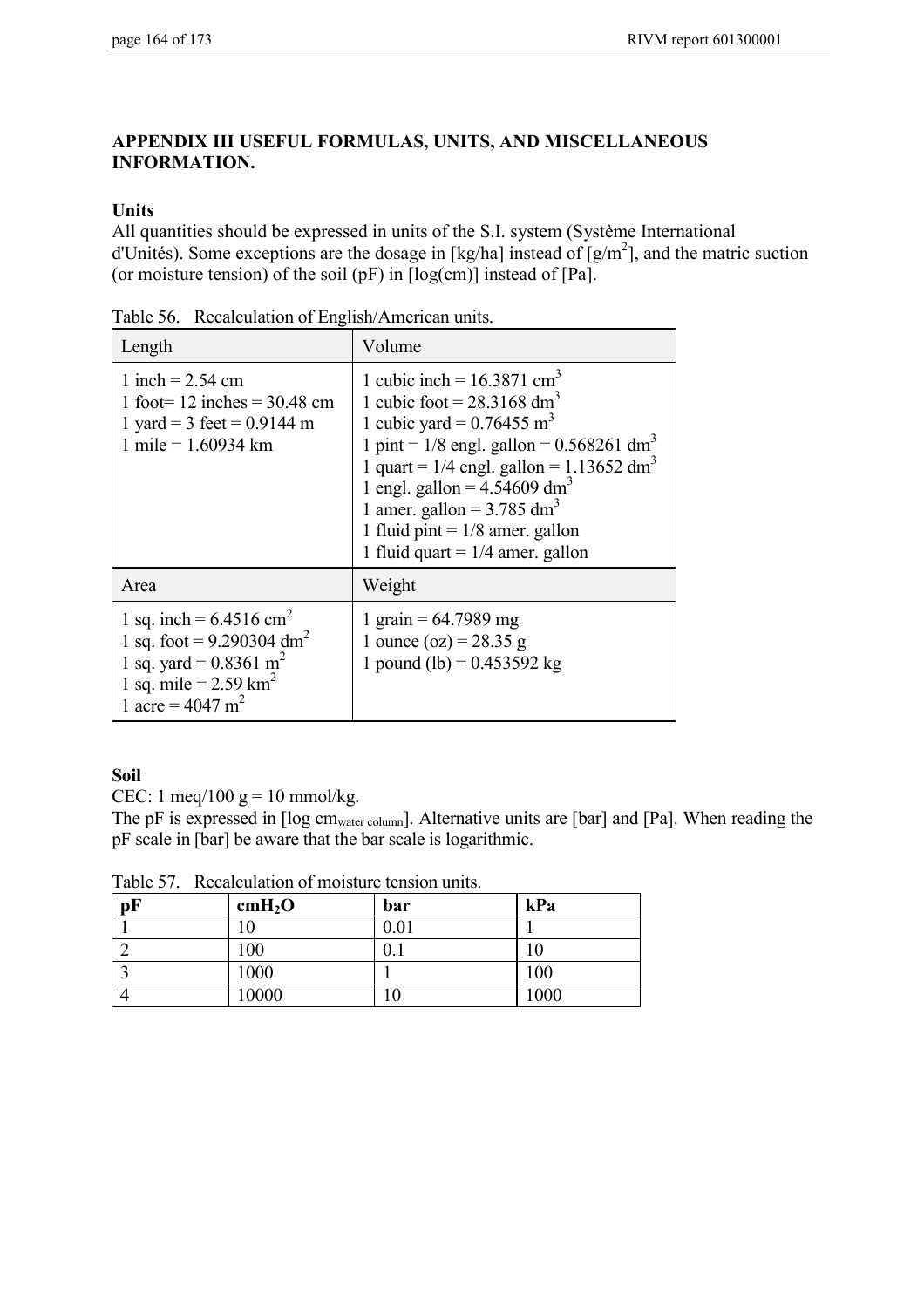### **Pressure**

The vapour pressure is calculated with:

$$
\log P = \frac{0.05233 \cdot a}{TEMP} + b
$$

| [mmHg] |
|--------|
|        |

The constants a and b can be calculated if the vapour pressure is known for two or more temperatures. In table 58 the relation between pressure units is presented. For example: 133.3 mmHg are equivalent to 1 Pa.

Table 58. Recalculation from pressure units (rows to columns).

|                   | Pa     | mmHg   | atm      | bar    | Torr   | DS1     |
|-------------------|--------|--------|----------|--------|--------|---------|
| Pa                |        | 0.0075 | $9.9e-6$ | $1-e5$ | 0.0075 | 1.46e-4 |
| mmHg              | 133.3  |        |          |        |        |         |
| atm <sup>31</sup> | 101300 |        |          |        |        |         |
| bar               | 100000 |        |          |        |        |         |
| Torr              | 133.3  |        |          |        |        |         |
| $psi^{32}$        | 6860   |        |          |        |        |         |

example: 1 mmHg equals 133.3 Pa.

### **Temperature**

Conversion of degrees Fahrenheit to Celcius.

$$
t[°C] = \frac{t[°F] - 32}{1.8}
$$

| input<br>$t$ [ <sup>o</sup> F] | temperature in degrees Fahrenheit | [°F] |  |
|--------------------------------|-----------------------------------|------|--|
| output<br>$t[^{\circ}C]$       | temperature in degrees Celcius    | [°C] |  |

 $\overline{a}$ 

 $31$  One [atm] is 98100 [Pa] technical and 101300 [Pa] physical, according to OECD104.

 $32 \text{ psi} = \text{pounds per square inch.}$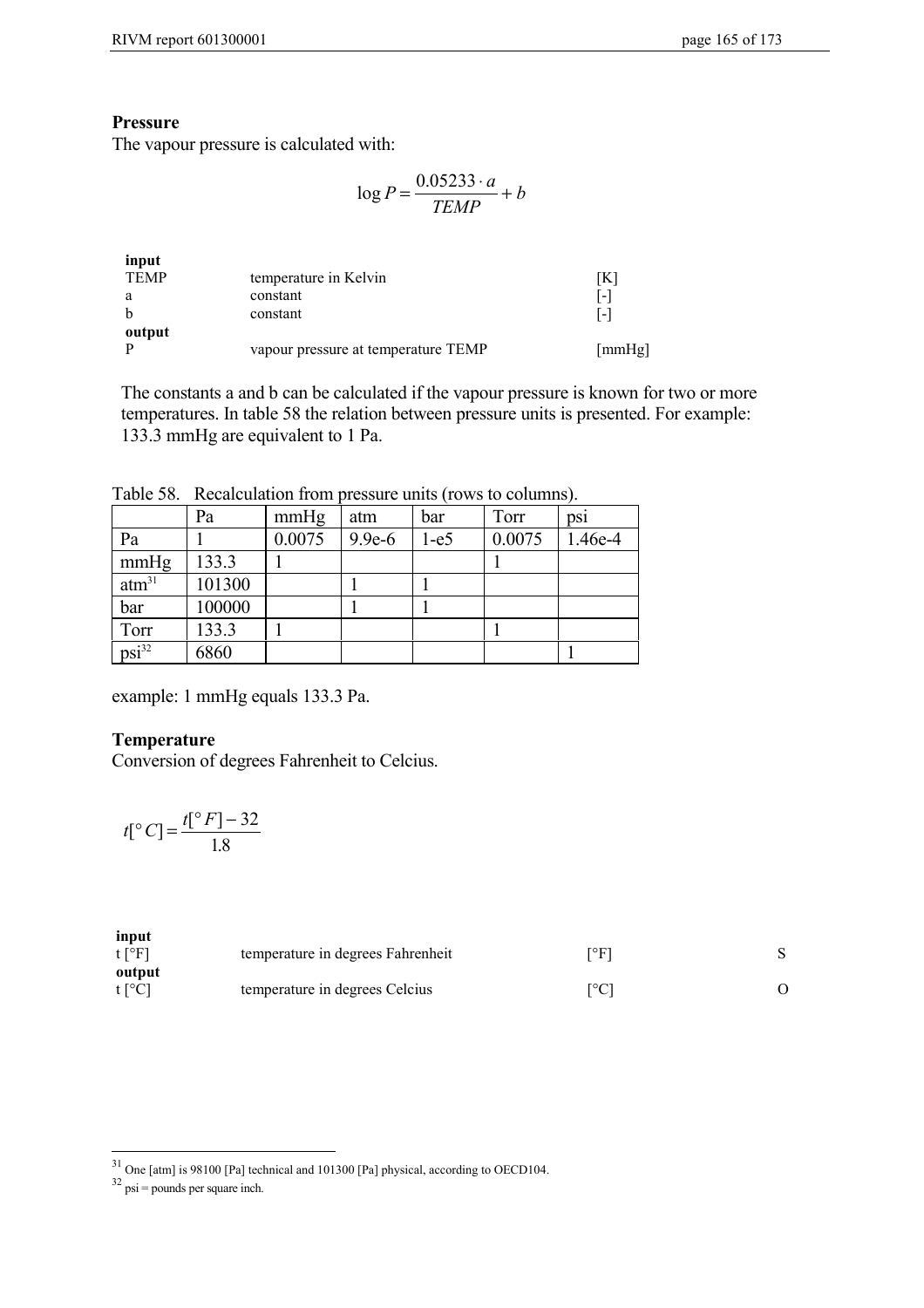### **Water hardness**

Table 59. Recalculation from water hardness units.

| 1 <sup>o</sup> hardness | [mg.l <sup>-1</sup> ] as $CaCO3$ | $[mg.l-1]$ as CaO | grain per gallon as $CaCO3$ |
|-------------------------|----------------------------------|-------------------|-----------------------------|
| German (dH)             |                                  |                   |                             |
| French                  |                                  |                   |                             |
| American                |                                  |                   |                             |
| English                 |                                  |                   |                             |

# **Water oxygen saturation**

Table  $60.$   $O_2$  saturation in water.

| temperature<br>$\rm ^{\circ}C$ | Solubility of oxygen in mg/l (100% saturation at 1 atm) |          |           |           |           |
|--------------------------------|---------------------------------------------------------|----------|-----------|-----------|-----------|
|                                | fresh                                                   | seawater | seawater  | seawater  | seawater  |
|                                | water                                                   | 5 g Cl/l | 10 g Cl/l | 15 g Cl/l | 20 g Cl/l |
| 10                             | 11.3                                                    | 10.7     | 10.1      | 9.6       | 9.0       |
| 11                             | 11.1                                                    | 10.5     | 9.9       | 9.4       | 8.8       |
| 12                             | 10.8                                                    | 10.3     | 9.7       | 9.2       | 8.6       |
| 13                             | 10.6                                                    | 10.1     | 9.5       | 9.0       | 8.5       |
| 14                             | 10.4                                                    | 9.9      | 9.3       | 8.8       | 8.3       |
| 15                             | 10.2                                                    | 9.7      | 9.1       | 8.6       | 8.1       |
| 16                             | 10.0                                                    | 9.5      | 9.0       | 8.5       | 8.0       |
| 17                             | 9.7                                                     | 9.3      | 8.8       | 8.3       | 7.8       |
| 18                             | 9.5                                                     | 9.1      | 8.6       | 8.2       | 7.7       |
| 19                             | 9.4                                                     | 8.9      | 8.5       | 8.0       | 7.6       |
| 20                             | 9.2                                                     | 8.7      | 8.3       | 7.9       | 7.4       |
| 21                             | 9.0                                                     | 8.6      | 8.1       | 7.7       | 7.3       |
| 22                             | 8.8                                                     | 8.4      | 8.0       | 7.6       | 7.1       |
| 23                             | 8.7                                                     | 8.3      | 7.9       | 7.4       | 7.0       |
| 24                             | 8.5                                                     | 8.1      | 7.7       | 7.3       | 6.9       |
| 25                             | 8.4                                                     | 8.0      | 7.6       | 7.2       | 6.7       |
| 26                             | 8.2                                                     | 7.8      | 7.4       | 7.0       | 6.6       |
| 27                             | 8.1                                                     | 7.7      | 7.3       | 6.9       | 6.5       |
| 28                             | 7.9                                                     | 7.5      | 7.1       | 6.8       | 6.4       |
| 29                             | 7.8                                                     | 7.4      | 7.0       | 6.6       | 6.3       |
| 30                             | 7.6                                                     | 7.3      | 6.9       | 6.5       | 6.1       |

## **Light intensity**

One footcandle [ft-c] equals 0.0929 lux.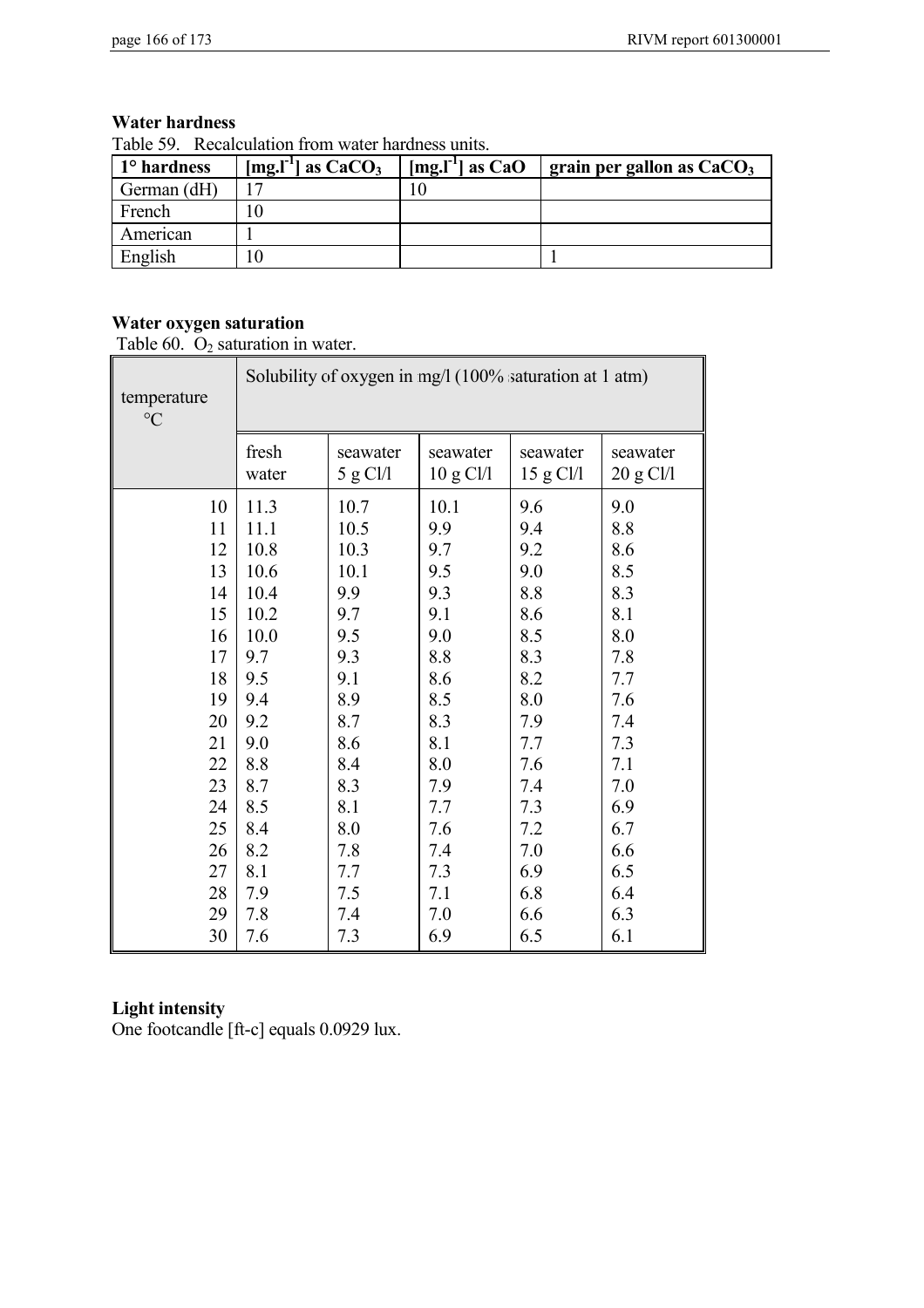### **Temperature correction for reaction rates.**

Transformation half-lives are recalculated with the Arrhenius-equation:

$$
DT50 = DT50_{test} \cdot e^{(0.08(t_{test} - t_{comp}))}
$$

| input                                                                                     |                |                          |   |
|-------------------------------------------------------------------------------------------|----------------|--------------------------|---|
| default temperature of compartment                                                        | $t_{\rm comp}$ | $\Gamma$ <sup>o</sup> Cl |   |
| temperature under test conditions                                                         | $\rm t_{test}$ | [°C]                     |   |
| half-life time for transformation (first order kinetics) under test conditions $DT50test$ |                | [d]                      | S |
| output                                                                                    |                |                          |   |
| half-life time for transformation under default conditions                                | DT50           | [d]                      |   |

### **Rounding off**

Results have to be rounded off correctly; only after the last calculation the result is rounded off. Numbers of  $\leq$ 9999 are written as two-digit figures (= 1 - 9), and numbers >10000 as three-digit figures. Examples: 0.0347 becomes 0.035; 1.645E-8 becomes 1.6E-8; 288 becomes 290; 11253 becomes 11300.

### **Statistics**

The standard deviation of an arithmetic mean must be based on the standard deviation of the sample ( $\sigma_{n-1}$ ). Lotus123 calculates a standard deviation of the population ( $\sigma_n$ ). To recalculate  $\sigma_n$  to  $\sigma_{n-1}$  use:

$$
\sigma_{n-1} = \sigma_n \cdot \frac{\sqrt{n}}{\sqrt{n-1}}
$$

Linear regression analysis needs to be performed with at least five data points. The next requirement for validity is:  $r^2 \ge 0.7$ . When  $r^2 \le 0.7$ , the result is less reliable.

### **Mean and median.**

Reliable and useful data on transformation and sorption in an environmental compartment are averaged to give one mean value and a range based on the standard deviation. The minimum value is the mean minus the standard deviation, the maximum is the mean plus the standard deviation. The range cannot exceed the experimentally determined range. In case of > or < values, a median value and a range, based on the lowest and highest value, are determined.

| example | values           | mean | median         | s.d. | range     |
|---------|------------------|------|----------------|------|-----------|
|         | 32, 30, 33, 23   | 29.5 |                | 4.1  | 25-33     |
|         | 32, 30, 33, < 23 |      | $(30+32)/2=31$ |      | $<$ 23-33 |
|         | 32, 30, 33, < 23 |      | ົ<br>ے ر       |      | <23-35    |

Table 61. Examples for the calculation of mean and median values, and ranges.

### **Toxicity**

TLm (median tolerance limit) is comparable to the  $LC_{50}$ . MATC is the mean of the NOEC and LOEC.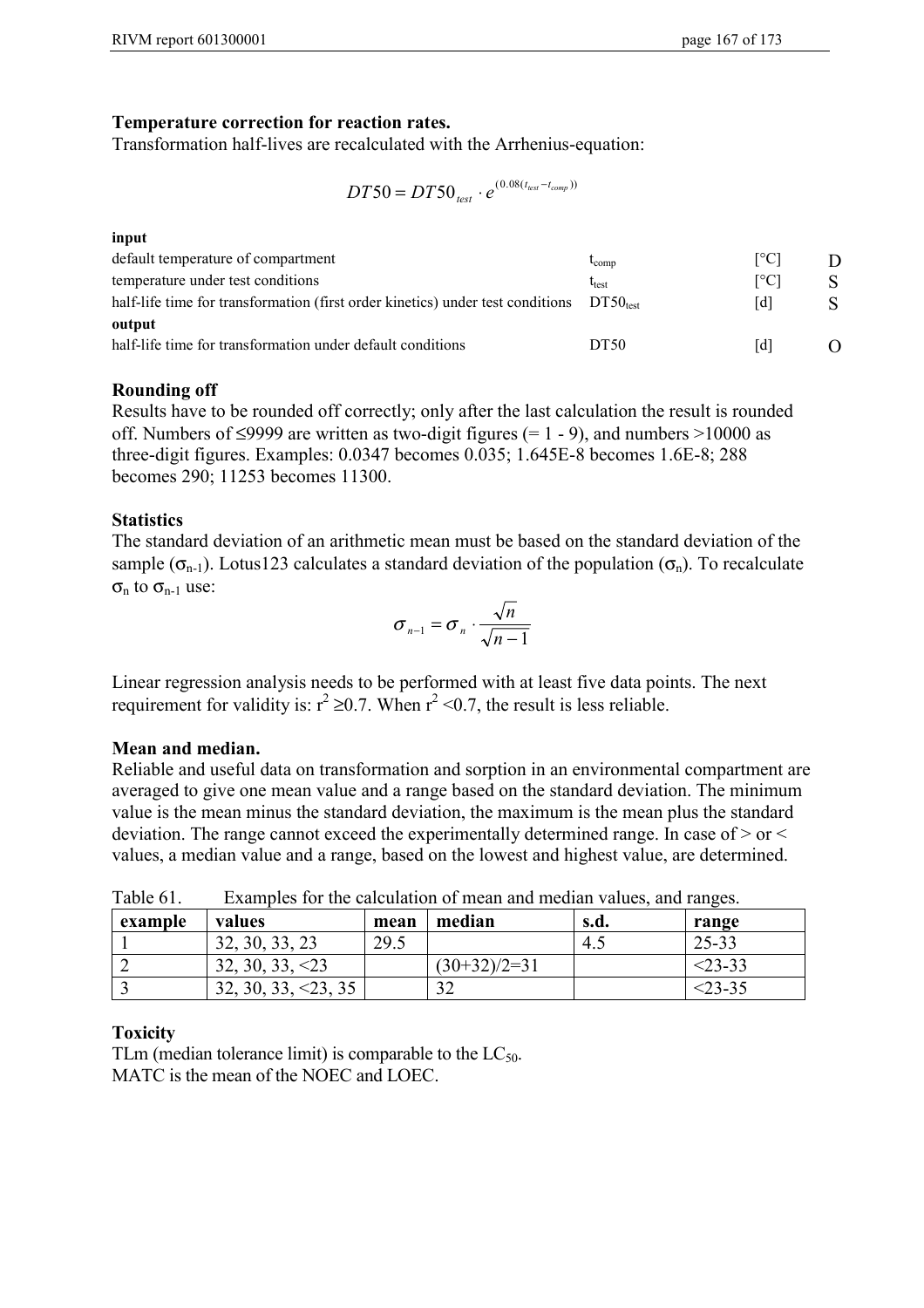### **APPENDIX IV ADDITIONAL QUESTIONS.**

The additional questions are in Dutch. The reviewer is not restricted to the use of the questions listed below. However, it is advised to copy the structure of the questions.

- Gegevens omtrent de excretie van vmp en van metaboliet A in de faeces en urine van runderen en paarden worden wenselijk geacht.
- Gegevens omtrent de omzetting van vmp en van metaboliet A in gier worden wenselijk geacht.
- Gegevens omtrent de dampspanning van vmp en van metaboliet A worden noodzakelijk geacht.
- Gegevens omtrent de pKa van vmp en van metaboliet A worden noodzakelijk geacht.
- Stofidentificerende gegevens (molmassa, chemische naam, CAS-nummer) van metaboliet A worden noodzakelijk geacht.
- Gegevens omtrent de wateroplosbaarheid van metaboliet A wordt noodzakelijk geacht.
- Gegevens omtrent de logKow van metaboliet A worden noodzakelijk geacht.
- Er zijn geen gegevens beschikbaar omtrent de insecticide eigenschappen van vmp en van metaboliet A. Uitvoering van bioassays met 1 soort mestvlieg en 1 soort mestkever wordt noodzakelijk geacht.
- Er zijn geen gegevens beschikbaar omtrent de omzetting van vmp en van metaboliet A in grond. Uitvoering van omzettingssnelheidstudies in tenminste 3 grondsoorten wordt noodzakelijk geacht. Voor criteria t.a.v. de laboratoriumstudie wordt verwezen naar de Bijlagen Regeling Uitvoering Milieutoelatingseisen Bestrijdingsmiddelen, Staatscourant 3 februari 1995. Een uitzondering wordt gemaakt voor criterium 1.11: de grond mag voor aanvang van het experiment verrijkt worden met mest, tot een concentratie van 6 g/kg grond.
- Er zijn geen gegevens beschikbaar omtrent de sorptie van vmp en van metaboliet A in grond. Uitvoering van schudproeven of kolomproeven met tenminste 3 grondsoorten ter bepaling van  $K_{s/l}$  wordt noodzakelijk geacht. Voor criteria t.a.v. de laboratoriumstudie wordt verwezen naar de Bijlagen Regeling Uitvoering Milieutoelatingseisen Bestrijdingsmiddelen, Staatscourant 3 februari 1995.
- Uitvoering van proeven ter bepaling van de omzettingsroute van vmp en/of metaboliet A in 1 grondsoort wordt noodzakelijk geacht. Voor criteria t.a.v. de laboratoriumstudie wordt verwezen naar de Bijlagen Regeling Uitvoering Milieutoelatingseisen Bestrijdingsmiddelen, Staatscourant 3 februari 1995. Een uitzondering wordt gemaakt voor criterium 1.11: de grond mag voor aanvang van het experiment verrijkt worden met mest, tot een concentratie van 6 g/kg grond. Indien een metaboliet in een omzettingsstudie in de bodem wordt gevormd in een gehalte van meer dan 20% van de hoeveelheid toegevoegd vmp/metaboliet A, dient met die metaboliet een omzettingssnelheidstudie in tenminste 1 grondsoort en een schudproef of een kolomproef met tenminste 1 grondsoort ter bepaling van K<sub>om</sub> uitgevoerd te worden. Voor criteria t.a.v. de laboratoriumstudies wordt verwezen naar de Bijlagen Regeling Uitvoering Milieutoelatingseisen Bestrijdingsmiddelen, Staatscourant 3 februari 1995.
- Er zijn geen / onvoldoende / onvoldoende betrouwbare gegevens beschikbaar omtrent de omzetting van ...... in een water/slib systeem. Uitvoering van een studie met tenminste 2 / 1 extra slootbodem-materia(a)l(en) wordt noodzakelijk geacht.
- Er zijn geen / onvoldoende / onvoldoende betrouwbare gegevens beschikbaar omtrent de adsorptie aan slibdeeltjes van ...... Uitvoering van een studie met 2 (kleine ondiepe wateren) / 1 (grote oppervlaktewateren) slootbodem-materia(a)l(en) wordt noodzakelijk geacht.
- Er zijn geen / onvoldoende / onvoldoende betrouwbare gegevens beschikbaar omtrent de fotochemische afbraak van ...... Uitvoering van een studiewordt noodzakelijk geacht.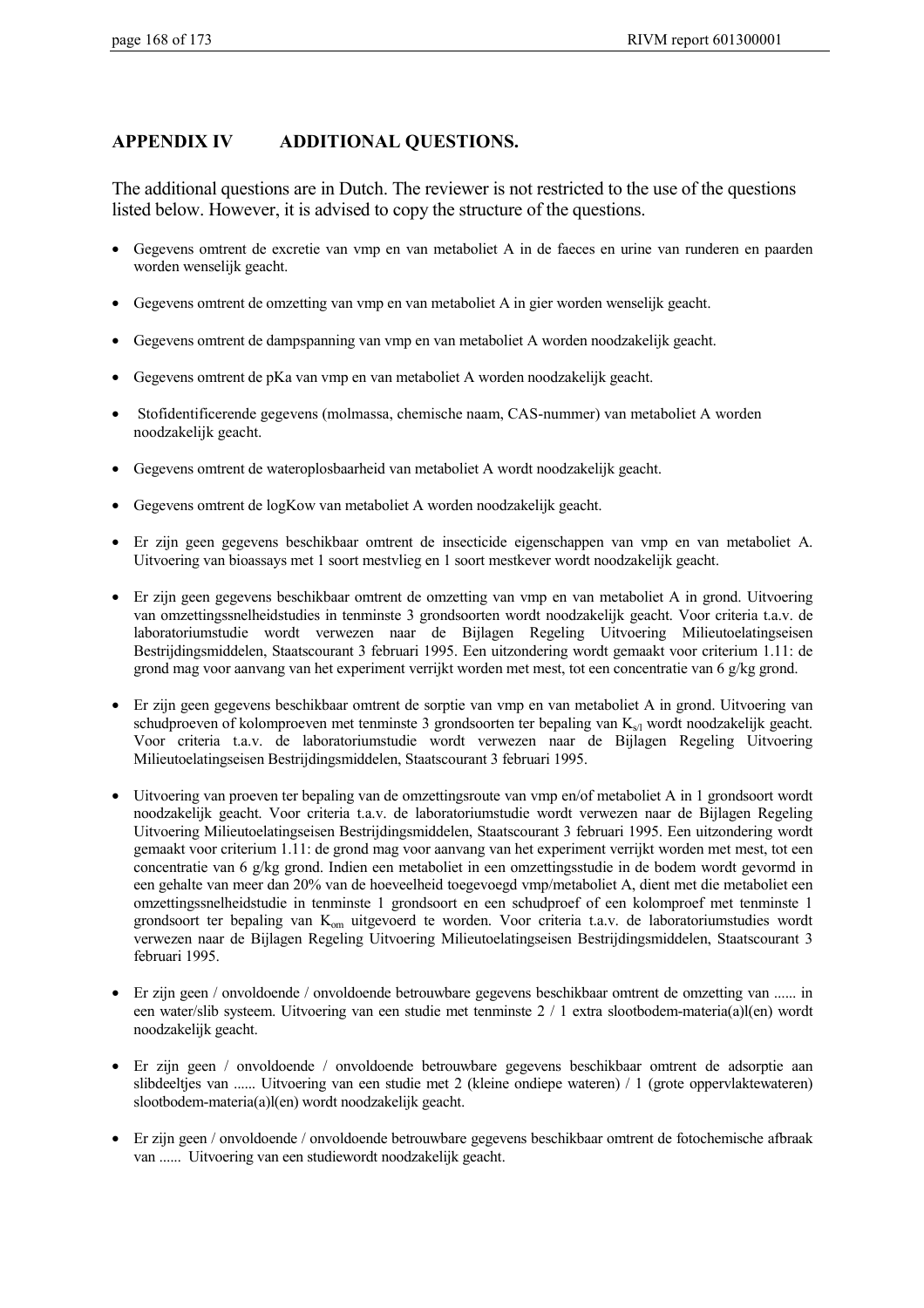- Er zijn geen / onvoldoende / onvoldoende betrouwbare gegevens beschikbaar omtrent de hydrolyse van ...... Uitvoering van een studie wordt noodzakelijk geacht.
- Er zijn geen / onvoldoende / onvoldoende betrouwbare gegevens beschikbaar omtrent de acute orale toxiciteit van ...... voor vogels. Uitvoering van een studie met tenminste 2 / 1 extra vogelsoort(en) wordt noodzakelijk geacht.
- Er zijn geen / onvoldoende / onvoldoende betrouwbare gegevens beschikbaar omtrent de subacute orale toxiciteit van ...... voor vogels. Uitvoering van een studie met tenminste 2 / 1 extra vogelsoort(en) wordt noodzakelijk geacht.
- Er zijn geen / onvoldoende / onvoldoende betrouwbare gegevens beschikbaar omtrent de semi-chronische orale toxiciteit voor vogels. Uitvoering van een studie wordt noodzakelijk geacht.
- Er zijn geen / onvoldoende / onvoldoende betrouwbare gegevens beschikbaar omtrent de acute toxiciteit van ...... voor algen. Uitvoering van een studie wordt noodzakelijk geacht.
- Er zijn geen / onvoldoende / onvoldoende betrouwbare gegevens beschikbaar omtrent de acute toxiciteit van ...... voor kreeftachtigen. Een studie wordt noodzakelijk geacht.
- Er zijn geen / onvoldoende / onvoldoende betrouwbare gegevens beschikbaar omtrent de acute toxiciteit van ...... voor vissen. Uitvoering van een studie wordt noodzakelijk geacht.
- Er zijn geen / onvoldoende / onvoldoende betrouwbare gegevens beschikbaar omtrent de chronische toxiciteit van ...... voor kreeftachtigen. Uitvoering van een studie wordt noodzakelijk geacht.
- Er zijn geen / onvoldoende / onvoldoende betrouwbare gegevens beschikbaar omtrent de chronische toxiciteit van ...... voor vissen. Uitvoering van een studie wordt noodzakelijk geacht.
- Er zijn geen / onvoldoende / onvoldoende betrouwbare gegevens beschikbaar omtrent de toxiciteit van ...... voor nuttige insekten en mijten. Uitvoering van een studie wordt noodzakelijk geacht.
- Er zijn geen / onvoldoende / onvoldoende betrouwbare gegevens beschikbaar omtrent de toxiciteit van ...... voor regenwormen. Uitvoering van een studie wordt noodzakelijk geacht.
- Er zijn geen / onvoldoende / onvoldoende betrouwbare gegevens beschikbaar omtrent het effekt van ......op de bodemademhaling. Uitvoering van een studie wordt noodzakelijk geacht.
- Er zijn geen / onvoldoende / onvoldoende betrouwbare gegevens beschikbaar omtrent het effekt van ...... op de nitrificatie. Uitvoering van een studie wordt noodzakelijk geacht.
- Op grond van de Kow wordt voor ...... een BCF van > 1000 berekend. Uitvoering van een bioconcentratiestudie met organismen (bij voorkeur met vis) ter bepaling van de BCF wordt noodzakelijk geacht.
- Lozing van ...... op het riool is te verwachten. Uitvoering van een studie naar het effect van ...... op de respiratie of de TOC-verwijdering (OECD 305A-E) en op de nitrificatie door geadapteerd slib volgens H.5 (OECD 209 en OECD 305A-E) wordt noodzakelijk geacht.
- Een volledige beschrijving van een methode voor de kwalitatieve en kwantitatieve bepaling van residuen van ...... in water dient geleverd te worden.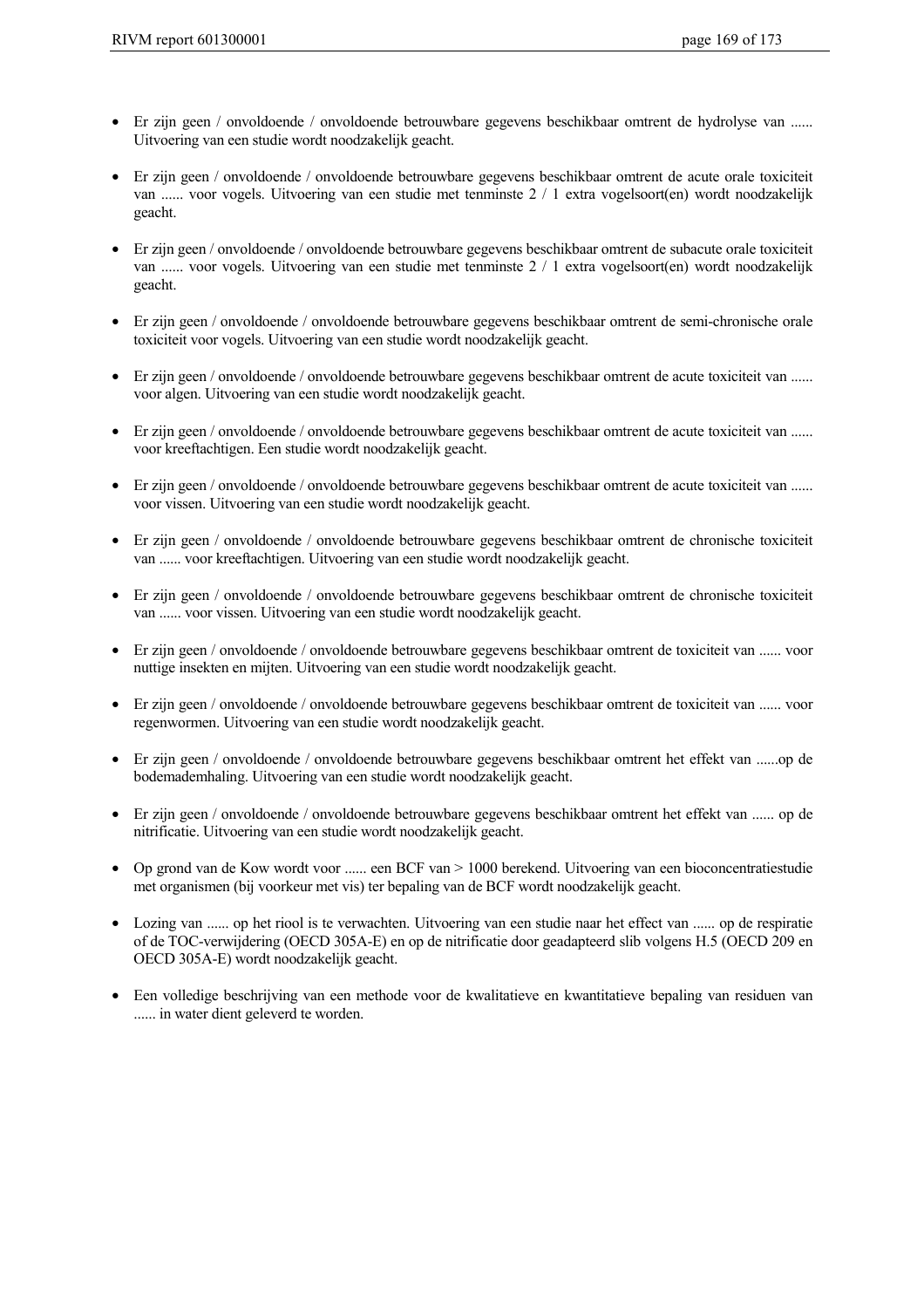# **APPENDIX V LIST OF GUIDELINES**

#### **OECD Guidelines**

| Guideline Code      | Guideline Description                                              |
|---------------------|--------------------------------------------------------------------|
| OECD101             | UV-VIS absorption spectra                                          |
| OECD102             | Melting Point/Melting Range                                        |
| OECD103             | Boiling Point/Boiling Range                                        |
| OECD104             | Vapour Pressure Curve                                              |
| OECD105             | Water Solubility                                                   |
| OECD106             | Absorption/Desorption                                              |
| OECD107             | Partition Coefficient (n-octanol/water)                            |
| OECD108             | Complex Formation Ability in Water                                 |
| OECD109             | Density of Liquids and Solids                                      |
| OECD110             | Particle size Distribution/Fibre Length and Diameter Distributions |
| OECD111             | Hydrolysis as a Function of pH                                     |
| OECD112             | Dissociation Constants in Water                                    |
| OECD113             | Screening Test for Thermal Stability and Stability in Air          |
| OECD114             | Viscosity of Liquids                                               |
| OECD115             | Surface tension of Aqueous Solutions                               |
| OECD116             | Fat Solubility of Solid and Liquid Substances                      |
| OECD117             | Partition Coefficient (n-octanol/water), HPLC Method               |
| OECD201             | Algae, Growth Inhibition Test                                      |
| OECD202             | Daphnia spp. Acute Immobilisation test and Reproduction Test       |
| OECD203             | Fish, Acute Toxicity Test                                          |
| OECD204             | Fish, Prolonged Toxicity Test: 14-day Study                        |
| OECD205             | <b>Avian Dietary Toxicity Test</b>                                 |
| OECD <sub>206</sub> | <b>Avian Reproduction Test</b>                                     |
| OECD207             | Earthworm, Acute Toxicity Tests                                    |
| OECD208             | Terrestrial Plants, Growth Test                                    |
| OECD209             | Activated Sludge, Respiration Inhibition Test                      |
| OECD210             | Fish, Early-Life Stage Toxicity Test                               |
| OECD301             | Ready biodegradability:                                            |
| OECD301A            | DOC Die-away Test                                                  |
| OECD301B            | <b>CO2</b> Evolution Test                                          |
| OECD301C            | Modified MITI Test (I)                                             |
| OECD301D            | <b>Closed Bottle Test</b>                                          |
| OECD301E            | Modified OECD Screening Test                                       |
| OECD301F            | Manometric Respirometry Test                                       |
| OECD302             | Inherent biodegradation:                                           |
| OECD302A            | Modified SCAS Test                                                 |
| OECD302B            | Modified Zahn-Wellens Test                                         |
| OECD302C            | Modified MITI Test (II)                                            |
| OECD303A            | Aerobic Sewage Treatment: Coupled Units Test                       |
| OECD304A            | Inherent Biodegradability in Soil                                  |
| OECD305             | Bioconcentration:                                                  |
| OECD305A            | <b>Sequential Static Fish Test</b>                                 |
| OECD305B            | Semi-Static Fish Test                                              |
| OECD305C            | Degree of Bioconcentration in Fish                                 |
| OECD305D            | <b>Static Fish Test</b>                                            |
| OECD305E            | Flow-Through Fish Test                                             |
| OECD306             | Biodegradability in Seawater                                       |
| OECD401             | <b>Acute Oral Toxicity</b>                                         |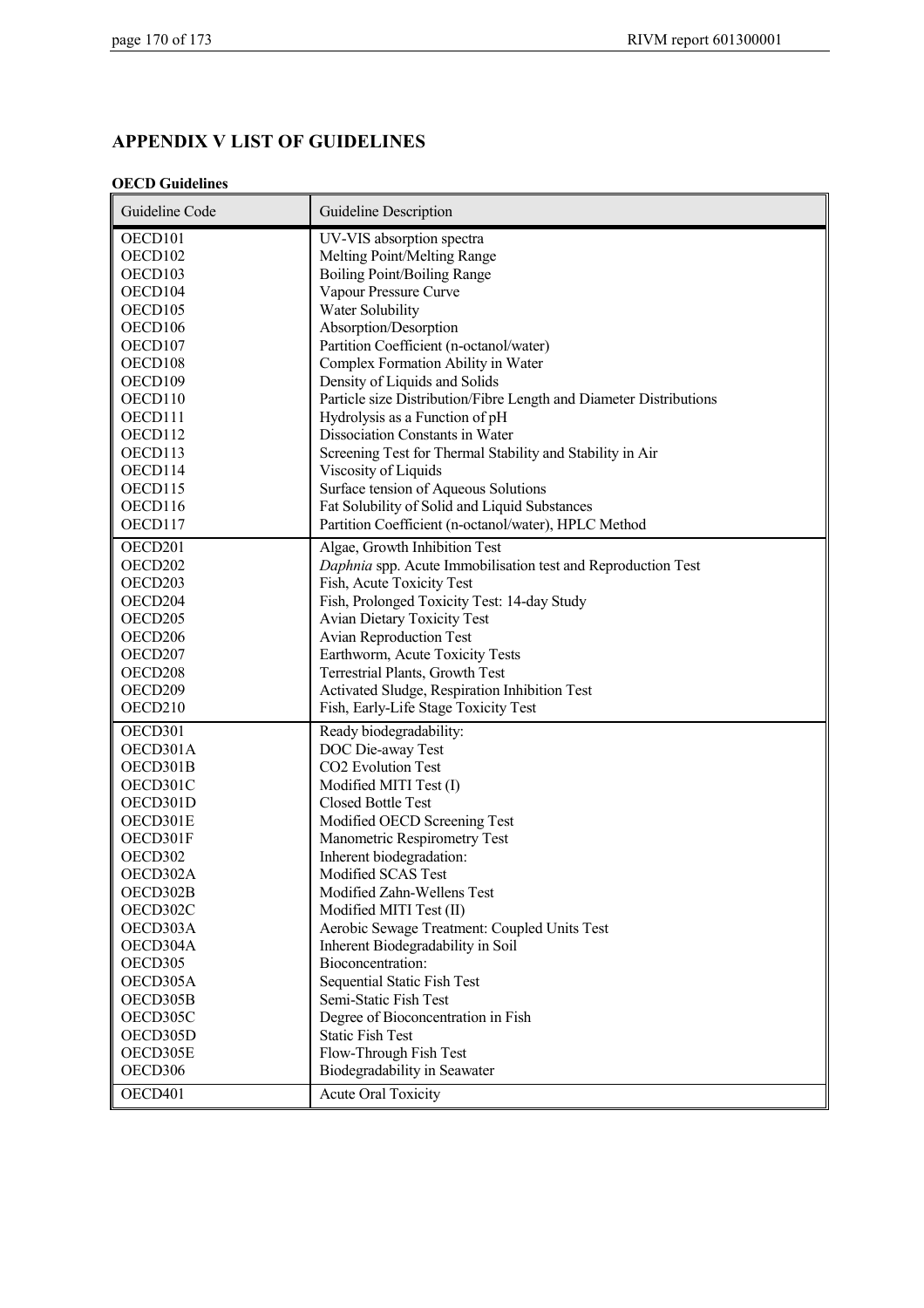### **EPPO Guidelines**

| Guideline Code<br>(EPPO Bulletin) | Guideline Description                                                                                                                                                                                                  |
|-----------------------------------|------------------------------------------------------------------------------------------------------------------------------------------------------------------------------------------------------------------------|
| (15)                              | Standard methods to test the side-effects of pesticides on natural enemies of insects and<br>mites developed by the IOBC/WPRS Working Group 'Pesticides and Beneficial<br>Organisms'. Eppo Bulletin 15 (1985) 214-255. |
| (22)                              | Method for honeybee brood feeding test with insect growth-regulating insecticides.<br>Oomen, P.A., A. de Ruijter & J. van der Steen. Eppo Bulletin 22 (1992), p. 613-616.                                              |
| 142                               | Guidelines for the evaluation of side-effects of plant protection products. No 142.<br>Encarsia formosa. Eppo Bulletin 19 (1989), 355-372.                                                                             |
| 151                               | Guidelines for the evaluation of side-effects of plant protection products. No 151.<br>Phytoseiulus persimilis. Eppo Bulletin 20 (1990), 531-550.                                                                      |
| 170                               | Guideline on test methods for evaluating the side-effects of plant protection products on<br>honeybees. Eppo Bulletin 22 (1992) p. 203-215.                                                                            |
| 180                               | Guidelines for the evaluation of side-effects of plant protection products. No 180.<br>Trichogramma cacoeciae. Eppo Bulletin 23 (1994), 329-352.                                                                       |

#### **EPA Guidelines**

| Guideline Code   | Guideline Description                                                          |
|------------------|--------------------------------------------------------------------------------|
| EPA-540/9-85-002 | Honey bee - acute contact $LD_{50}$ test                                       |
| EPA-540/9-85-003 | Honey bee - toxicity of residues on foliage                                    |
| EPA-540/9-85-005 | Acute toxicity test for freshwater invertebrates                               |
| EPA-540/9-85-006 | Acute toxicity test for freshwater fish                                        |
| EPA-540/9-85-007 | Avian single-dose $LD_{50}$                                                    |
| EPA-540/9-85-008 | Avian dietary LC <sub>50</sub> test                                            |
| EPA-540/9-85-009 | Acute toxicity test for estuarine and marine organisms (estuarine fish 96-hour |
|                  | acute toxicity test)                                                           |
| EPA-540/9-85-010 | Acute toxicity test for estuarine and marine organisms (shrimp 96-hours acute  |
|                  | toxicity test)                                                                 |
| EPA-540/9-85-011 | Acute toxicity test for estuarine and marine organisms (mollusc 96-hour flow-  |
|                  | through shell deposition study)                                                |
| EPA-540/9-85-012 | Acute toxicity test for estuarine and marine organisms (mollusc 48-hour embryo |
|                  | larvae study)                                                                  |
| EPA-540/9-85-013 | Hydrolysis studies                                                             |
| EPA-540/9-85-014 | Aqueous photolysis studies                                                     |
| EPA-540/9-85-015 | Aerobic soil metabolism study                                                  |
| EPA-540/9-85-016 | Soil photolysis study                                                          |
| EPA-540/9-85-017 | Soil column leaching study                                                     |
| EPA-540/9-85-130 | Non-target plants: target area testing                                         |
| EPA-540/9-85-130 | Growth and reproduction of aquatic plants                                      |
| EPA-540/9-85-135 | Non-target plants: terrestrial field testing                                   |
| EPA-540/9-85-136 | Aquatic field testing                                                          |
| EPA-540/9-85-137 | Fish life-cycle toxicity tests                                                 |
| EPA-540/9-86-138 | Fish early life-stage                                                          |
| EPA-540/9-86-139 | Avian reproduction test                                                        |
| EPA-540/9-86-141 | Daphnia magna life-cycle (21 day renewal) chronic toxicity test                |
| EPA-540/9-86-152 | Acute dietary $LC_{50}$ test for waterfowl and upland gamebirds (addendum)     |
| EPA-540/9-87-198 | Aquatic testing for marine/estuarine and freshwater fish and invertebrates     |
| EPA-540/9/88-006 | Wild mammal toxicity test (addendum)                                           |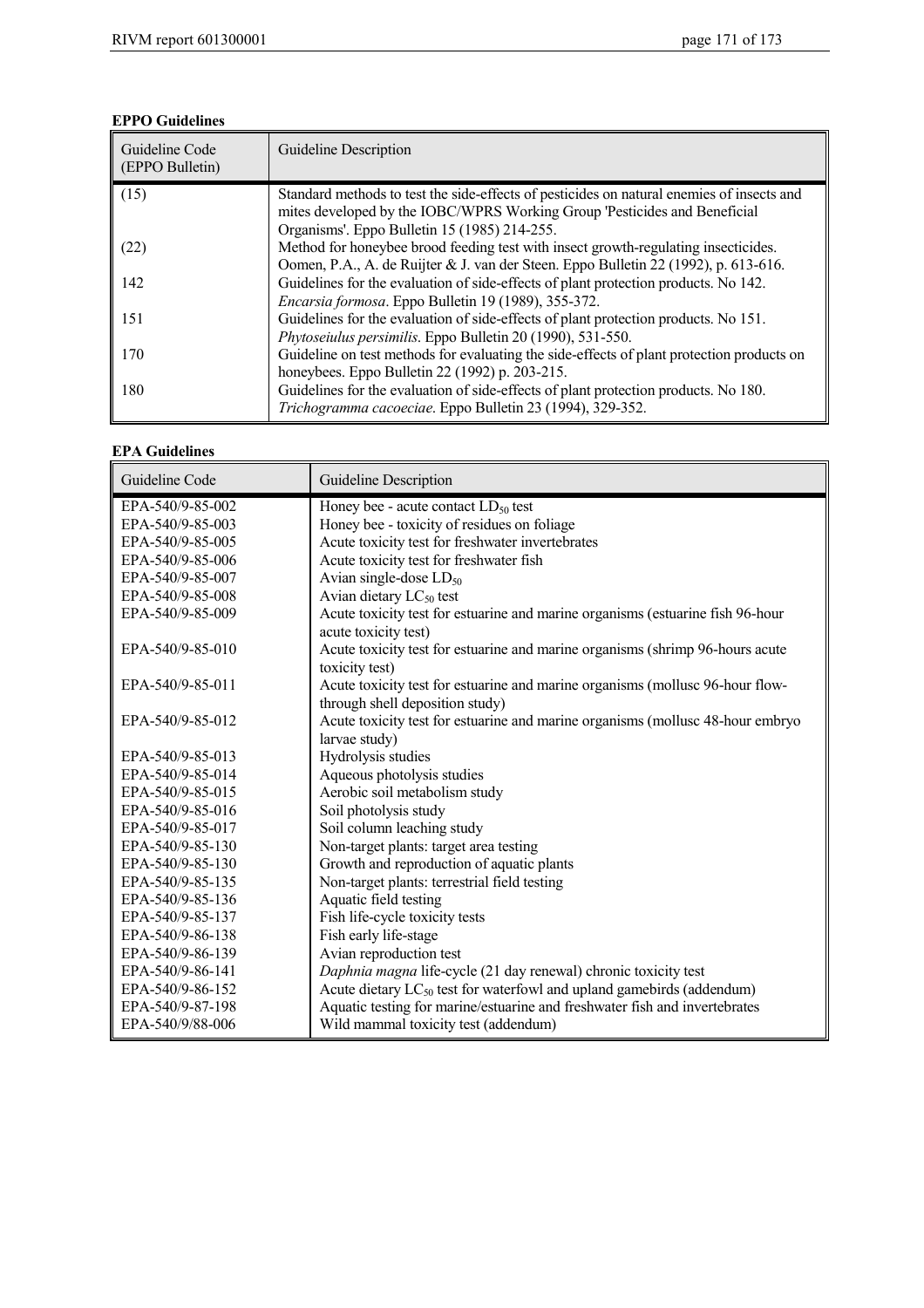#### **ISO Guidelines**

| Guideline Code                                 | Guideline Description                                                                                                                                                                                                                                                                                          |
|------------------------------------------------|----------------------------------------------------------------------------------------------------------------------------------------------------------------------------------------------------------------------------------------------------------------------------------------------------------------|
| ISO 11268-1<br>$\parallel$ ISO 11268-2 (draft) | Soil quality — Effects of pollutants on earthworms ( <i>Eisenia fetida</i> ) — Part 1:<br>Determination of acute toxicity using artificial soil substrate<br>Soil quality — Effects of pollutants on earthworms ( <i>Eisenia fetida</i> ) — Part 2:<br>Method for the determination of effects on reproduction |

#### **EU Guidelines**

 $\overline{a}$ 

| Guideline Code    | <b>Guideline Description</b>                                                     |
|-------------------|----------------------------------------------------------------------------------|
| Annex $V.A1^{33}$ | Melting/Freezing temperature                                                     |
| Annex V.A2        | Boiling temperature                                                              |
| Annex V.A3        | Relative density                                                                 |
| Annex V.A4        | Vapour pressure                                                                  |
| Annex V.A5        | Surface tension                                                                  |
| Annex V.A6        | Water solubility                                                                 |
| Annex V.A7        | Fat solubility                                                                   |
| Annex V.A8        | Partition coefficient                                                            |
| Annex V.A9        | Flash point                                                                      |
| Annex $V$ A10     | Flammability (solids)                                                            |
| Annex V.A11       | Flammability (gases)                                                             |
| Annex V.A12       | Flammability (substances and preparations which, in contact with water or damp   |
|                   | air, evolve highly flammable gases in dangerous quantities)                      |
| Annex V.A13       | Flammability (solids and liquids)                                                |
| Annex V.A14       | <b>Explosive properties</b>                                                      |
| Annex V.A15       | Auto-flammability (determination of the temperature of self-ignition of volatile |
|                   | liquids and of gases)                                                            |
| Annex V.A16       | Auto-flammability (solids - determination of relative self-ignition temperature) |
| Annex V.A17       | Oxidising properties (solids)                                                    |
| Annex V.C1        | Acute toxicity for fish                                                          |
| Annex V.C2        | Acute toxicity for Daphnia                                                       |
| Annex V.C3        | Growth inhibition test with algae                                                |
| Annex V.C4A       | DOC - die away test                                                              |
| Annex V.C4B       | Modified OECD screening test                                                     |
| Annex V.C4C       | Carbon dioxide CO2-development test                                              |
| Annex V.C4D       | Manometric respiration test                                                      |
| Annex V.C4E       | Closed Bottle test                                                               |
| Annex V.C4F       | <b>MITI</b> test                                                                 |
| Annex V.C5        | Degradation - biochemical oxygen demand                                          |
| Annex V.C6        | Degradation - chemical oxygen demand                                             |
| Annex V.C7        | Degradation - abiotic degradation: hydrolysis as a function of pH                |

<sup>&</sup>lt;sup>33</sup> This Annex V is implemented in the EC Council Directive of 25 April 1984 containing technical adaptations of Directive 67/548/EEC on the approximation of the laws, regulations and administrative provisions relating to the classification, packaging, and labelling of dangerous substances (84/449/EEC)